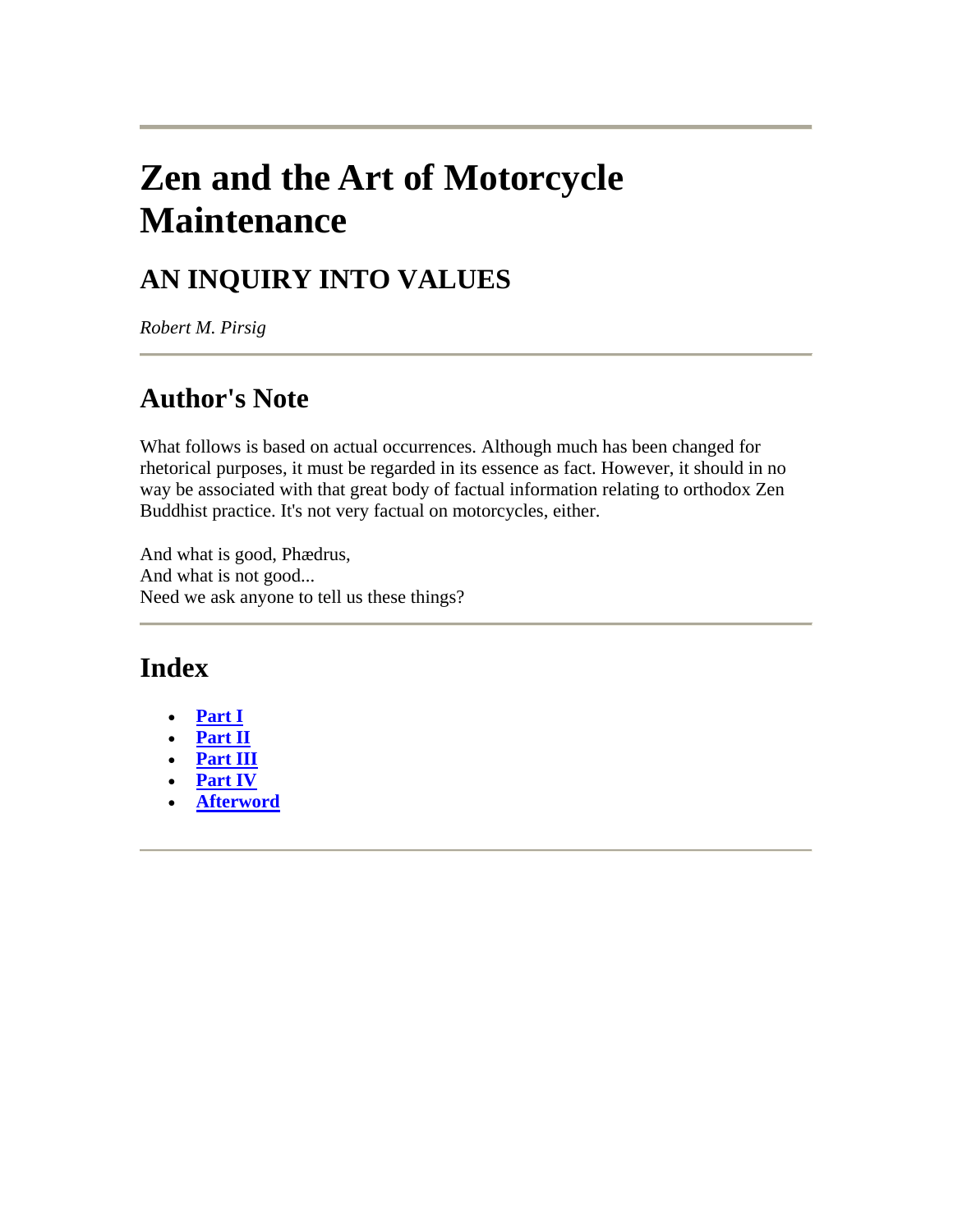# **Part I**

# **1**

I can see by my watch, without taking my hand from the left grip of the cycle, that it is eight-thirty in the morning. The wind, even at sixty miles an hour, is warm and humid. When it's this hot and muggy at eight-thirty, I'm wondering what it's going to be like in the afternoon.

In the wind are pungent odors from the marshes by the road. We are in an area of the Central Plains filled with thousands of duck hunting sloughs, heading northwest from Minneapolis toward the Dakotas. This highway is an old concrete two-laner that hasn't had much traffic since a four-laner went in parallel to it several years ago. When we pass a marsh the air suddenly becomes cooler. Then, when we are past, it suddenly warms up again.

I'm happy to be riding back into this country. It is a kind of nowhere, famous for nothing at all and has an appeal because of just that. Tensions disappear along old roads like this. We bump along the beat-up concrete between the cattails and stretches of meadow and then more cattails and marsh grass. Here and there is a stretch of open water and if you look closely you can see wild ducks at the edge of the cattails. And turtles. -- There's a red-winged blackbird.

I whack Chris's knee and point to it.

"What!" he hollers.

"Blackbird!"

He says something I don't hear."What?" I holler back.

He grabs the back of my helmet and hollers up, "I've seen lots of those, Dad!"

"Oh!" I holler back. Then I nod. At age eleven you don't get very impressed with redwinged blackbirds.

You have to get older for that. For me this is all mixed with memories that he doesn't have. Cold mornings long ago when the marsh grass had turned brown and cattails were waving in the northwest wind. The pungent smell then was from muck stirred up by hip boots while we were getting in position for the sun to come up and the duck season to open. Or winters when the sloughs were frozen over and dead and I could walk across the ice and snow between the dead cattails and see nothing but grey skies and dead things and cold. The blackbirds were gone then. But now in July they're back and everything is at its alivest and every foot of these sloughs is humming and cricking and buzzing and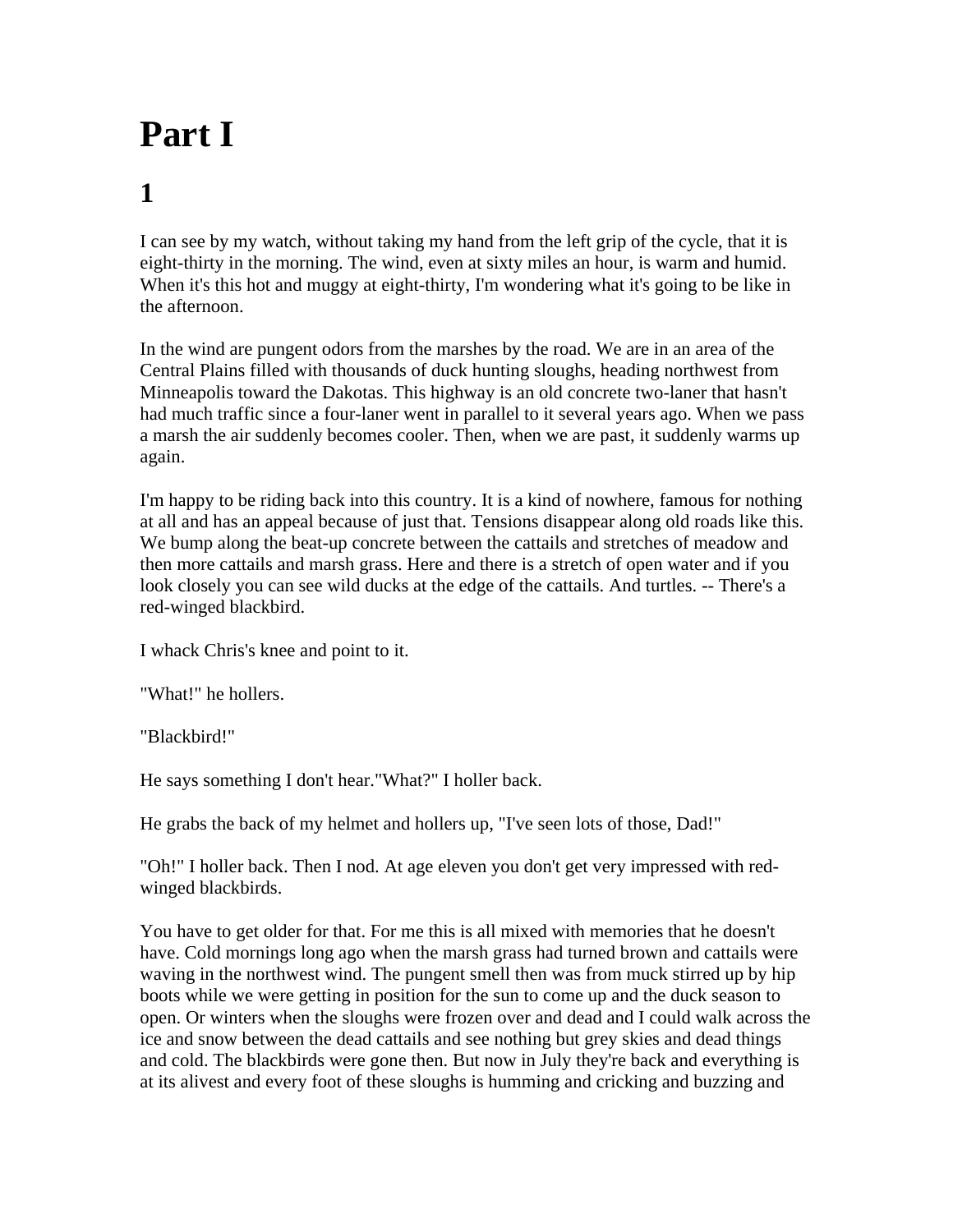chirping, a whole community of millions of living things living out their lives in a kind of benign continuum.

You see things vacationing on a motorcycle in a way that is completely different from any other. In a car you're always in a compartment, and because you're used to it you don't realize that through that car window everything you see is just more TV. You're a passive observer and it is all moving by you boringly in a frame.

On a cycle the frame is gone. You're completely in contact with it all. You're in the scene, not just watching it anymore, and the sense of presence is overwhelming. That concrete whizzing by five inches below your foot is the real thing, the same stuff you walk on, it's right there, so blurred you can't focus on it, yet you can put your foot down and touch it anytime, and the whole thing, the whole experience, is never removed from immediate consciousness.

Chris and I are traveling to Montana with some friends riding up ahead, and maybe headed farther than that. Plans are deliberately indefinite, more to travel than to arrive anywhere. We are just vacationing. Secondary roads are preferred. Paved county roads are the best, state highways are next. Freeways are the worst. We want to make good time, but for us now this is measured with emphasis on "good" rather than "time" and when you make that shift in emphasis the whole approach changes. Twisting hilly roads are long in terms of seconds but are much more enjoyable on a cycle where you bank into turns and don't get swung from side to side in any compartment. Roads with little traffic are more enjoyable, as well as safer. Roads free of drive-ins and billboards are better, roads where groves and meadows and orchards and lawns come almost to the shoulder, where kids wave to you when you ride by, where people look from their porches to see who it is, where when you stop to ask directions or information the answer tends to be longer than you want rather than short, where people ask where you're from and how long you've been riding.

It was some years ago that my wife and I and our friends first began to catch on to these roads. We took them once in a while for variety or for a shortcut to another main highway, and each time the scenery was grand and we left the road with a feeling of relaxation and enjoyment. We did this time after time before realizing what should have been obvious: these roads are truly different from the main ones. The whole pace of life and personality of the people who live along them are different. They're not going anywhere. They're not too busy to be courteous. The hereness and nowness of things is something they know all about. It's the others, the ones who moved to the cities years ago and their lost offspring, who have all but forgotten it. The discovery was a real find.

I've wondered why it took us so long to catch on. We saw it and yet we didn't see it. Or rather we were trained not to see it. Conned, perhaps, into thinking that the real action was metropolitan and all this was just boring hinterland. It was a puzzling thing. The truth knocks on the door and you say, "Go away, I'm looking for the truth," and so it goes away. Puzzling.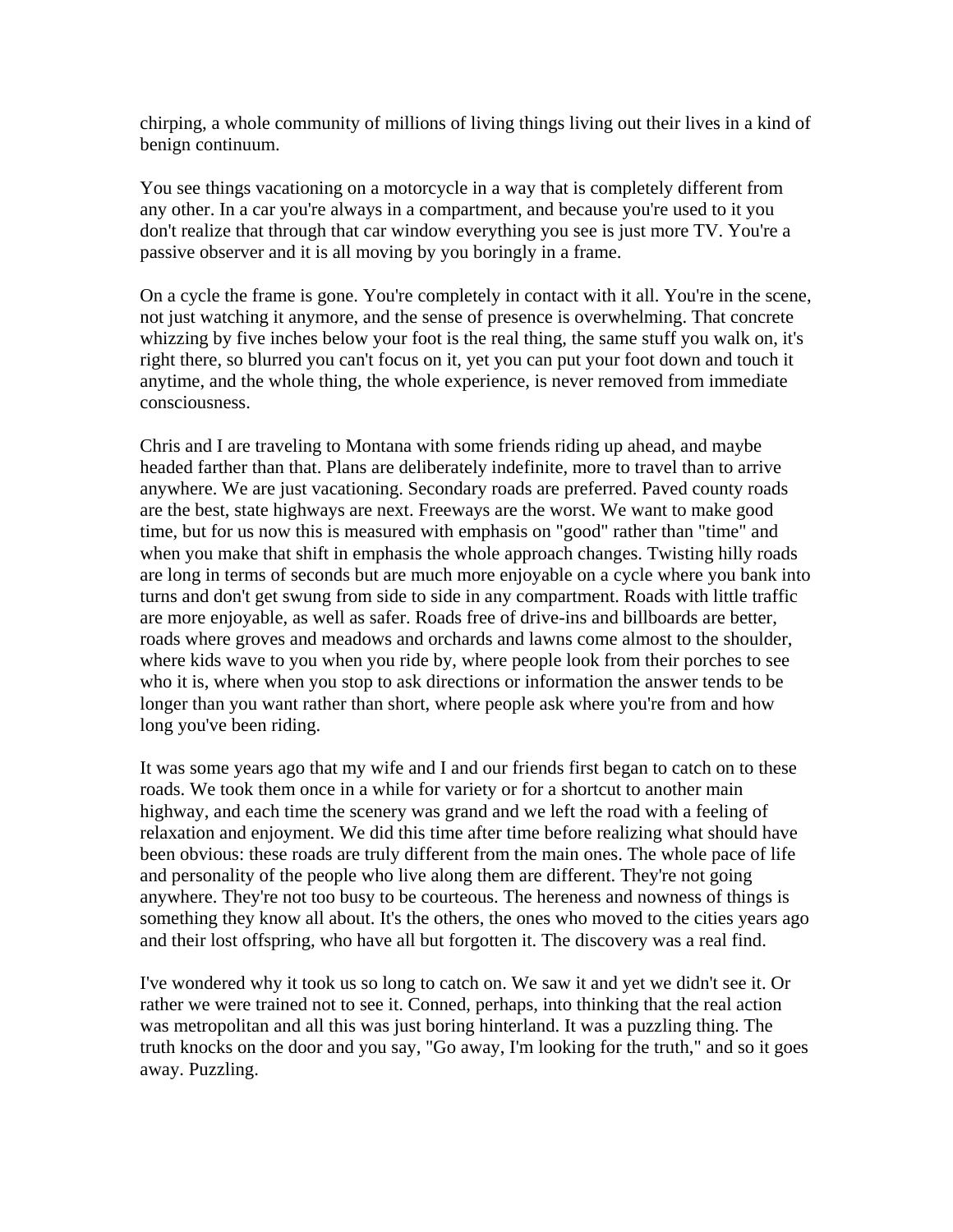But once we caught on, of course, nothing could keep us off these roads, weekends, evenings, vacations. We have become real secondary-road motorcycle buffs and found there are things you learn as you go.

We have learned how to spot the good ones on a map, for example. If the line wiggles, that's good. That means hills. If it appears to be the main route from a town to a city, that's bad. The best ones always connect nowhere with nowhere and have an alternate that gets you there quicker. If you are going northeast from a large town you never go straight out of town for any long distance. You go out and then start jogging north, then east, then north again, and soon you are on a secondary route that only the local people use.

The main skill is to keep from getting lost. Since the roads are used only by local people who know them by sight nobody complains if the junctions aren't posted. And often they aren't. When they are it's usually a small sign hiding unobtrusively in the weeds and that's all. County-road-sign makers seldom tell you twice. If you miss that sign in the weeds that's your problem, not theirs. Moreover, you discover that the highway maps are often inaccurate about county roads. And from time to time you find your "county road" takes you onto a two-rutter and then a single rutter and then into a pasture and stops, or else it takes you into some farmer's backyard.

So we navigate mostly by dead reckoning, and deduction from what clues we find. I keep a compass in one pocket for overcast days when the sun doesn't show directions and have the map mounted in a special carrier on top of the gas tank where I can keep track of miles from the last junction and know what to look for. With those tools and a lack of pressure to "get somewhere" it works out fine and we just about have America all to ourselves.

On Labor Day and Memorial Day weekends we travel for miles on these roads without seeing another vehicle, then cross a federal highway and look at cars strung bumper to bumper to the horizon. Scowling faces inside. Kids crying in the back seat. I keep wishing there were some way to tell them something but they scowl and appear to be in a hurry, and there isn't -- .

I have seen these marshes a thousand times, yet each time they're new. It's wrong to call them benign. You could just as well call them cruel and senseless, they are all of those things, but the reality of them overwhelms halfway conceptions. There! A huge flock of red-winged blackbirds ascends from nests in the cattails, startled by our sound. I swat Chris's knee a second time -- then I remember he has seen them before.

"What?" he hollers again.

"Nothing."

"Well, what?"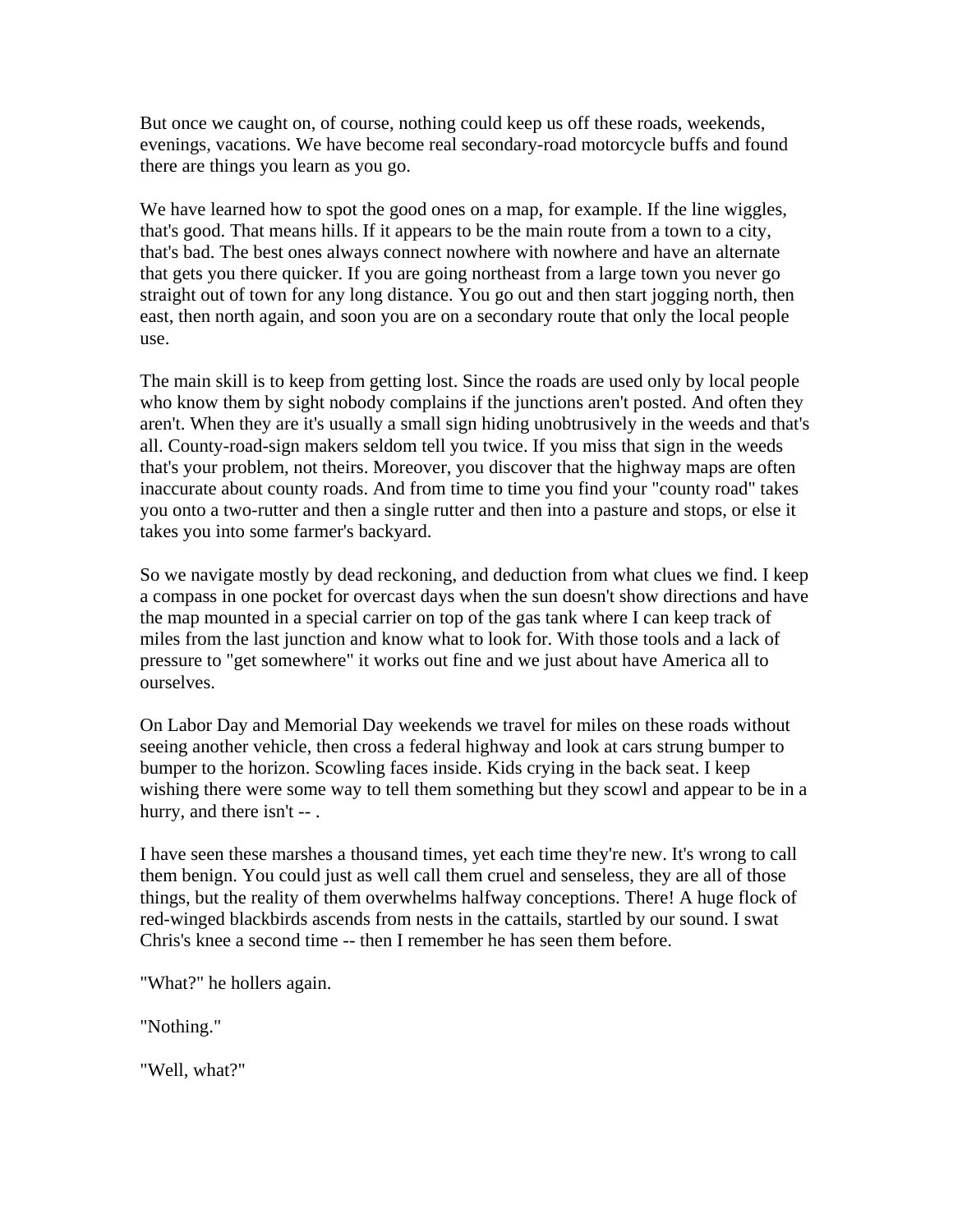"Just checking to see if you're still there," I holler, and nothing more is said.

Unless you're fond of hollering you don't make great conversations on a running cycle. Instead you spend your time being aware of things and meditating on them. On sights and sounds, on the mood of the weather and things remembered, on the machine and the countryside you're in, thinking about things at great leisure and length without being hurried and without feeling you're losing time.

What I would like to do is use the time that is coming now to talk about some things that have come to mind. We're in such a hurry most of the time we never get much chance to talk. The result is a kind of endless day-to-day shallowness, a monotony that leaves a person wondering years later where all the time went and sorry that it's all gone. Now that we do have some time, and know it, I would like to use the time to talk in some depth about things that seem important.

What is in mind is a sort of Chautauqua...that's the only name I can think of for it...like the traveling tent-show Chautauquas that used to move across America, this America, the one that we are now in, an old-time series of popular talks intended to edify and entertain, improve the mind and bring culture and enlightenment to the ears and thoughts of the hearer. The Chautauquas were pushed aside by faster-paced radio, movies and TV, and it seems to me the change was not entirely an improvement. Perhaps because of these changes the stream of national consciousness moves faster now, and is broader, but it seems to run less deep. The old channels cannot contain it and in its search for new ones there seems to be growing havoc and destruction along its banks. In this Chautauqua I would like not to cut any new channels of consciousness but simply dig deeper into old ones that have become silted in with the debris of thoughts grown stale and platitudes too often repeated. "What's new?" is an interesting and broadening eternal question, but one which, if pursued exclusively, results only in an endless parade of trivia and fashion, the silt of tomorrow. I would like, instead, to be concerned with the question "What is best?," a question which cuts deeply rather than broadly, a question whose answers tend to move the silt downstream. There are eras of human history in which the channels of thought have been too deeply cut and no change was possible, and nothing new ever happened, and "best" was a matter of dogma, but that is not the situation now. Now the stream of our common consciousness seems to be obliterating its own banks, losing its central direction and purpose, flooding the lowlands, disconnecting and isolating the highlands and to no particular purpose other than the wasteful fulfillment of its own internal momentum. Some channel deepening seems called for.

Up ahead the other riders, John Sutherland and his wife, Sylvia, have pulled into a roadside picnic area. It's time to stretch. As I pull my machine beside them Sylvia is taking her helmet off and shaking her hair loose, while John puts his BMW up on the stand. Nothing is said. We have been on so many trips together we know from a glance how one another feels. Right now we are just quiet and looking around.

The picnic benches are abandoned at this hour of the morning. We have the whole place to ourselves. John goes across the grass to a cast-iron pump and starts pumping water to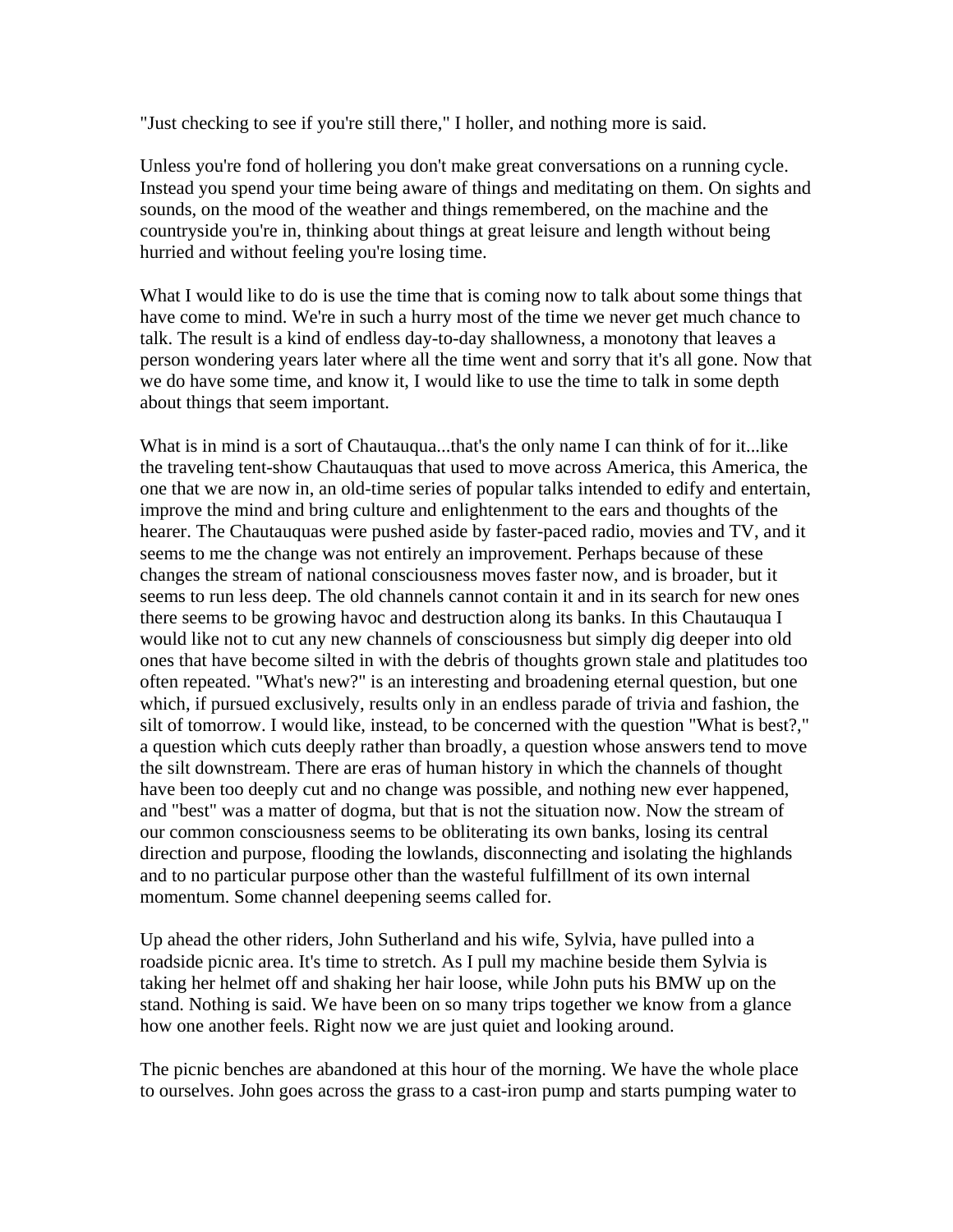drink. Chris wanders down through some trees beyond a grassy knoll to a small stream. I am just staring around.

After a while Sylvia sits down on the wooden picnic bench and straightens out her legs, lifting one at a time slowly without looking up. Long silences mean gloom for her, and I comment on it. She looks up and then looks down again.

"It was all those people in the cars coming the other way," she says. "The first one looked so sad. And then the next one looked exactly the same way, and then the next one and the next one, they were all the same."

"They were just commuting to work."

She perceives well but there was nothing unnatural about it. "Well, you know, work," I repeat. "Monday morning. Half asleep. Who goes to work Monday morning with a grin?"

"It's just that they looked so lost," she says. "Like they were all dead. Like a funeral procession." Then she puts both feet down and leaves them there.

I see what she is saying, but logically it doesn't go anywhere. You work to live and that's what they are doing. "I was watching swamps," I say.

After a while she looks up and says, "What did you see?"

"There was a whole flock of red-winged blackbirds. They rose up suddenly when we went by."

"Oh."

"I was happy to see them again. They tie things together, thoughts and such. You know?"

She thinks for a while and then, with the trees behind her a deep green, she smiles. She understands a peculiar language which has nothing to do with what you are saying. A daughter.

"Yes," she says. "They're beautiful."

"Watch for them," I say.

"All right."

John appears and checks the gear on the cycle. He adjusts some of the ropes and then opens the saddlebag and starts rummaging through. He sets some things on the ground. "If you ever need any rope, don't hesitate," he says. "God, I think I've got about five times what I need here."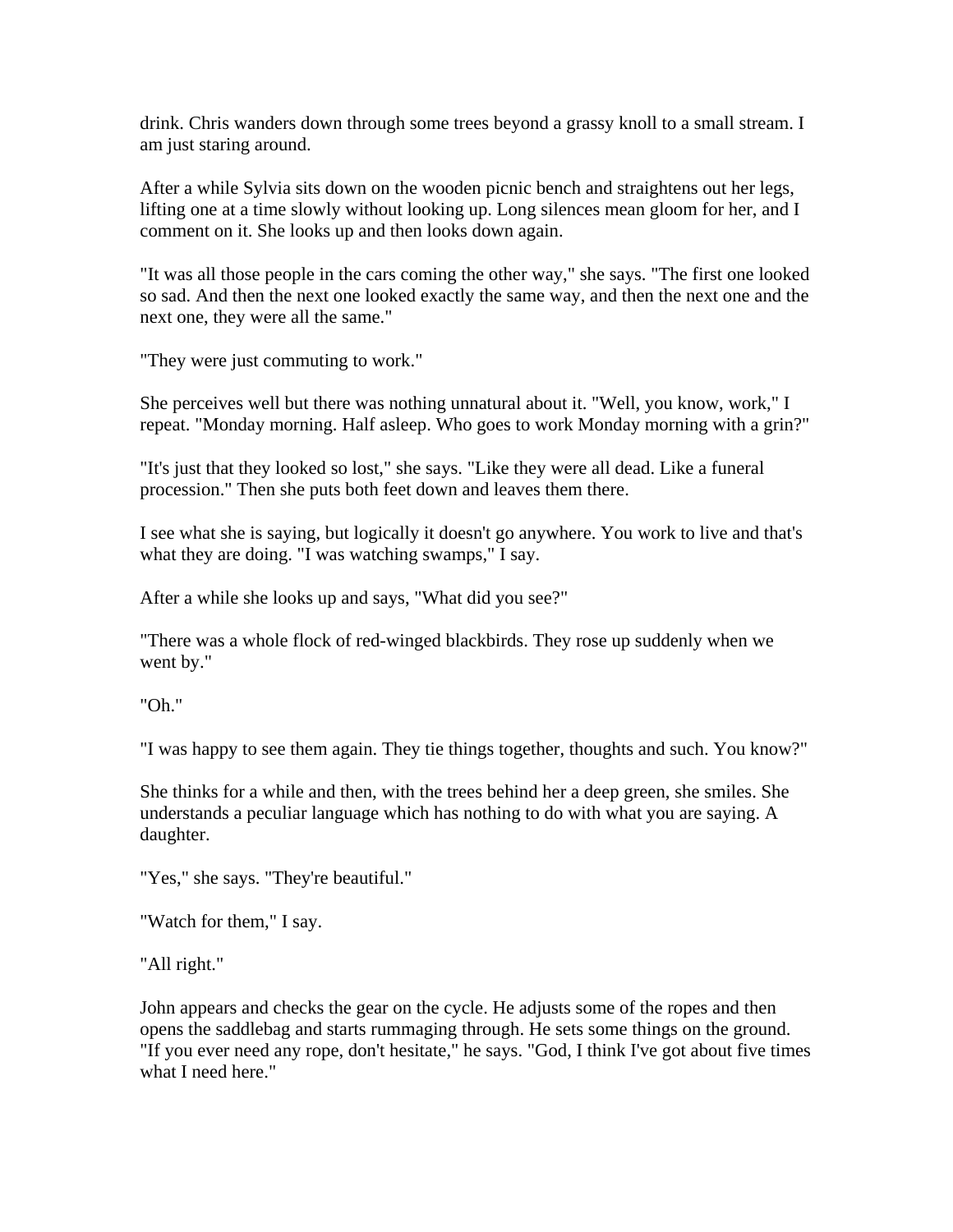"Not yet," I answer.

"Matches?" he says, still rummaging. "Sunburn lotion, combs, shoelaces -- shoelaces? What do we need shoelaces for?"

"Let's not start that," Sylvia says. They look at each other deadpan and then both look over at me.

"Shoelaces can break anytime," I say solemnly. They smile, but not at each other.

Chris soon appears and it is time to go. While he gets ready and climbs on, they pull out and Sylvia waves. We are on the highway again, and I watch them gain distance up ahead.

The Chautauqua that is in mind for this trip was inspired by these two many months ago and perhaps, although I don't know, is related to a certain undercurrent of disharmony between them.

Disharmony I suppose is common enough in any marriage, but in their case it seems more tragic. To me, anyway.

It's not a personality clash between them; it's something else, for which neither is to blame, but for which neither has any solution, and for which I'm not sure I have any solution either, just ideas.

The ideas began with what seemed to be a minor difference of opinion between John and me on a matter of small importance: how much one should maintain one's own motorcycle. It seems natural and normal to me to make use of the small tool kits and instruction booklets supplied with each machine, and keep it tuned and adjusted myself. John demurs. He prefers to let a competent mechanic take care of these things so that they are done right. Neither viewpoint is unusual, and this minor difference would never have become magnified if we didn't spend so much time riding together and sitting in country roadhouses drinking beer and talking about whatever comes to mind. What comes to mind, usually, is whatever we've been thinking about in the half hour or fortyfive minutes since we last talked to each other. When it's roads or weather or people or old memories or what's in the newspapers, the conversation just naturally builds pleasantly. But whenever the performance of the machine has been on my mind and gets into the conversation, the building stops. The conversation no longer moves forward. There is a silence and a break in the continuity. It is as though two old friends, a Catholic and Protestant, were sitting drinking beer, enjoying life, and the subject of birth control somehow came up. Big freeze-out.

And, of course, when you discover something like that it's like discovering a tooth with a missing filling. You can never leave it alone. You have to probe it, work around it, push on it, think about it, not because it's enjoyable but because it's on your mind and it won't get off your mind. And the more I probe and push on this subject of cycle maintenance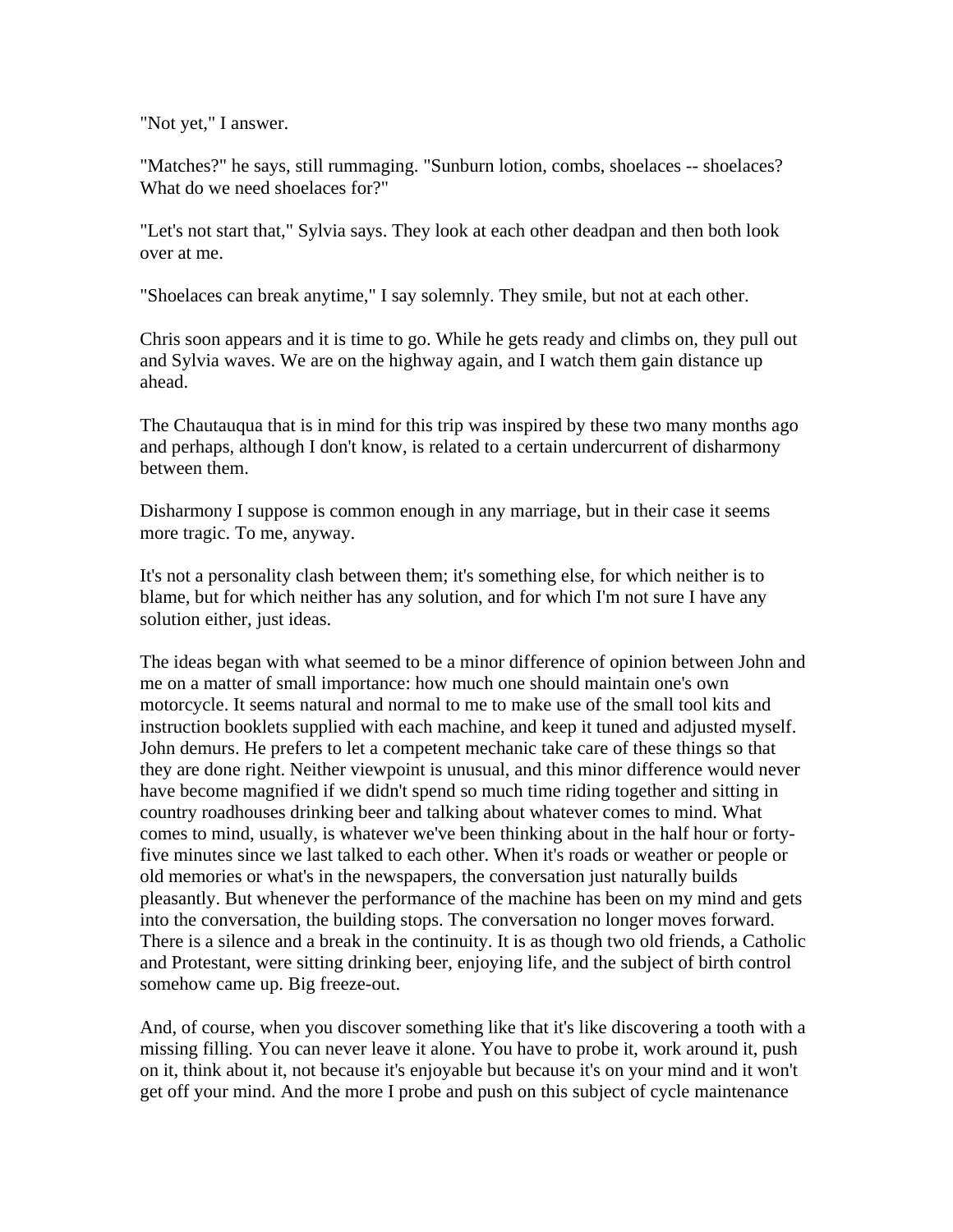the more irritated he gets, and of course that makes me want to probe and push all the more. Not deliberately to irritate him but because the irritation seems symptomatic of something deeper, something under the surface that isn't immediately apparent.

When you're talking birth control, what blocks it and freezes it out is that it's not a matter of more or fewer babies being argued. That's just on the surface. What's underneath is a conflict of faith, of faith in empirical social planning versus faith in the authority of God as revealed by the teachings of the Catholic Church. You can prove the practicality of planned parenthood till you get tired of listening to yourself and it's going to go nowhere because your antagonist isn't buying the assumption that anything socially practical is good per se. Goodness for him has other sources which he values as much as or more than social practicality.

So it is with John. I could preach the practical value and worth of motorcycle maintenance till I'm hoarse and it would make not a dent in him. After two sentences on the subject his eyes go completely glassy and he changes the conversation or just looks away. He doesn't want to hear about it.

Sylvia is completely with him on this one. In fact she is even more emphatic. "It's just a whole other thing," she says, when in a thoughtful mood. "Like garbage," she says, when not. They want not to understand it. Not to hear about it. And the more I try to fathom what makes me enjoy mechanical work and them hate it so, the more elusive it becomes. The ultimate cause of this originally minor difference of opinion appears to run way, way deep.

Inability on their part is ruled out immediately. They are both plenty bright enough. Either one of them could learn to tune a motorcycle in an hour and a half if they put their minds and energy to it, and the saving in money and worry and delay would repay them over and over again for their effort. And they know that. Or maybe they don't. I don't know. I never confront them with the question. It's better to just get along.

But I remember once, outside a bar in Savage, Minnesota, on a really scorching day when I just about let loose. We'd been in the bar for about an hour and we came out and the machines were so hot you could hardly get on them. I'm started and ready to go and there's John pumping away on the kick starter. I smell gas like we're next to a refinery and tell him so, thinking this is enough to let him know his engine's flooded.

"Yeah, I smell it too," he says and keeps on pumping. And he pumps and pumps and jumps and pumps and I don't know what more to say. Finally, he's really winded and sweat's running down all over his face and he can't pump anymore, and so I suggest taking out the plugs to dry them off and air out the cylinders while we go back for another beer.

Oh my God no! He doesn't want to get into all that stuff.

"All what stuff?"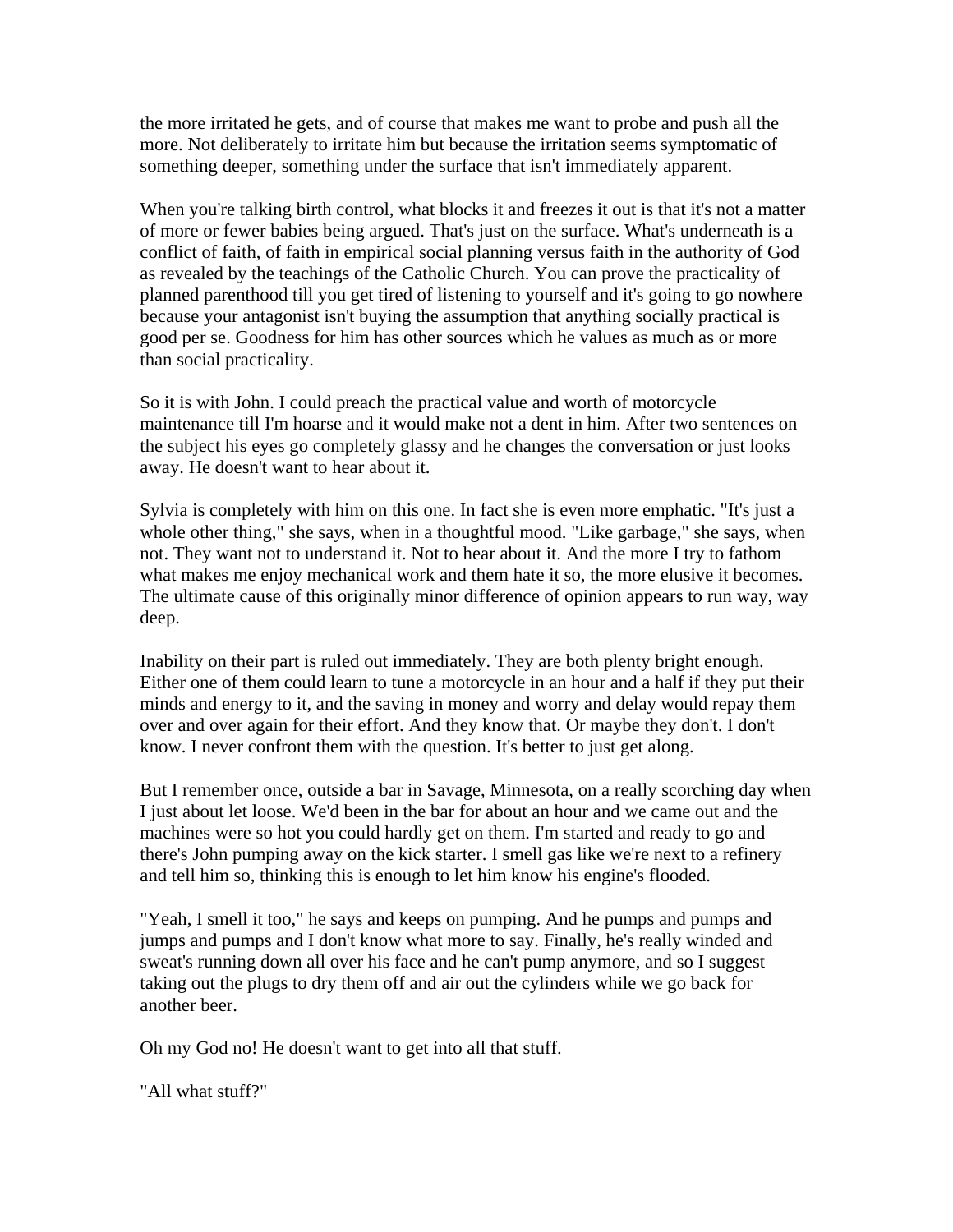"Oh, getting out the tools and all that stuff. There's no reason why it shouldn't start. It's a brand-new machine and I'm following the instructions perfectly. See, it's right on full choke like they say."

"Full choke!"

"That's what the instructions say."

"That's for when it's cold!"

"Well, we've been in there for a half an hour at least," he says.

It kind of shakes me up. "This is a hot day, John," I say. "And they take longer than that to cool off even on a freezing day."

He scratches his head. "Well, why don't they tell you that in the instructions?" He opens the choke and on the second kick it starts. "I guess that was it," he says cheerfully.

And the very next day we were out near the same area and it happened again. This time I was determined not to say a word, and when my wife urged me to go over and help him I shook my head. I told her that until he had a real felt need he was just going to resent help, so we went over and sat in the shade and waited.

I noticed he was being superpolite to Sylvia while he pumped away, meaning he was furious, and she was looking over with a kind of "Ye gods!" look. If he had asked any single question I would have been over in a second to diagnose it, but he wouldn't. It must have been fifteen minutes before he got it started.

Later we were drinking beer again over at Lake Minnetonka and everybody was talking around the table, but he was silent and I could see he was really tied up in knots inside. After all that time. Probably to get them untied he finally said, "You know -- when it doesn't start like that it just -- really turns me into a monster inside. I just get paranoic about it." This seemed to loosen him up, and he added, "They just had this one motorcycle, see? This lemon.And they didn't know what to do with it, whether to send it back to the factory or sell it for scrap or what -- and then at the last moment they saw me coming. With eighteen hundred bucks in my pocket. And they knew their problems were over."

In a kind of singsong voice I repeated the plea for tuning and he tried hard to listen. He really tries hard sometimes. But then the block came again and he was off to the bar for another round for all of us and the subject was closed.

He is not stubborn, not narrow-minded, not lazy, not stupid. There was just no easy explanation. So it was left up in the air, a kind of mystery that one gives up on because there is no sense in just going round and round and round looking for an answer that's not there.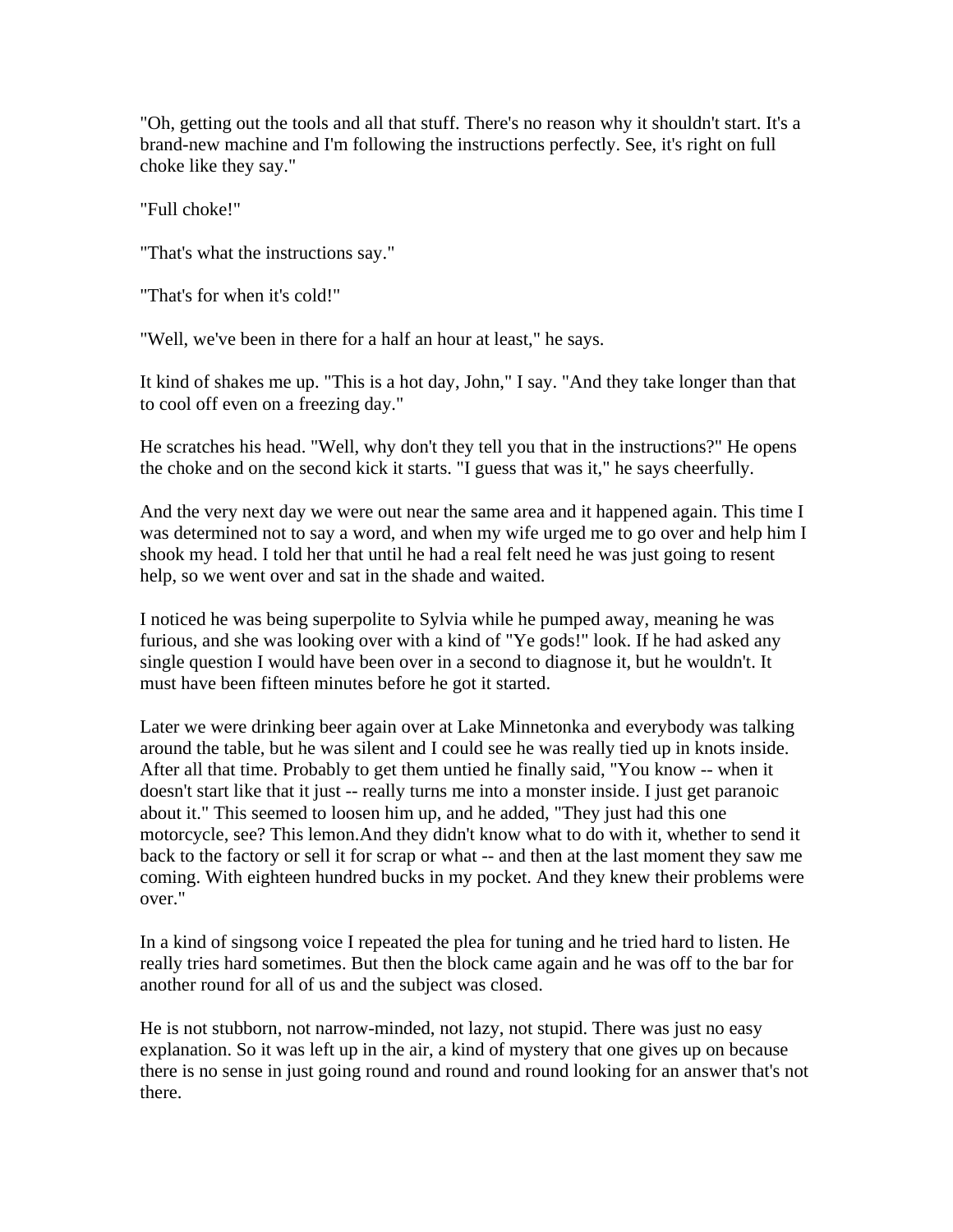It occurred to me that maybe I was the odd one on the subject, but that was disposed of too. Most touring cyclists know how to keep their machines tuned. Car owners usually won't touch the engine, but every town of any size at all has a garage with expensive lifts, special tools and diagnostic equipment that the average owner can't afford. And a car engine is more complex and inaccessible than a cycle engine so there's more sense to this. But for John's cycle, a BMW R60, I'll bet there's not a mechanic between here and Salt Lake City. If his points or plugs burn out, he's done for. I know he doesn't have a set of spare points with him. He doesn't know what points are. If it quits on him in western South Dakota or Montana I don't know what he's going to do. Sell it to the Indians maybe. Right now I know what he's doing. He's carefully avoiding giving any thought whatsoever to the subject. The BMW is famous for not giving mechanical problems on the road and that's what he's counting on.

I might have thought this was just a peculiar attitude of theirs about motorcycles but discovered later that it extended to other things -- .Waiting for them to get going one morning in their kitchen I noticed the sink faucet was dripping and remembered that it was dripping the last time I was there before and that in fact it had been dripping as long as I could remember. I commented on it and John said he had tried to fix it with a new faucet washer but it hadn't worked. That was all he said. The presumption left was that that was the end of the matter. If you try to fix a faucet and your fixing doesn't work then it's just your lot to live with a dripping faucet.

This made me wonder to myself if it got on their nerves, this drip-drip-drip, week in, week out, year in, year out, but I could not notice any irritation or concern about it on their part, and so concluded they just aren't bothered by things like dripping faucets. Some people aren't.

What it was that changed this conclusion, I don't remember -- some intuition, some insight one day, perhaps it was a subtle change in Sylvia's mood whenever the dripping was particularly loud and she was trying to talk. She has a very soft voice. And one day when she was trying to talk above the dripping and the kids came in and interrupted her she lost her temper at them. It seemed that her anger at the kids would not have been nearly as great if the faucet hadn't also been dripping when she was trying to talk. It was the combined dripping and loud kids that blew her up. What struck me hard then was that she was not blaming the faucet, and that she was deliberately not blaming the faucet. She wasn't ignoring that faucet at all! She was suppressing anger at that faucet and that goddamned dripping faucet was just about killing her! But she could not admit the importance of this for some reason.

Why suppress anger at a dripping faucet? I wondered.

Then that patched in with the motorcycle maintenance and one of those light bulbs went on over my head and I thought, Ahhhhhhhh!

It's not the motorcycle maintenance, not the faucet. It's all of technology they can't take. And then all sorts of things started tumbling into place and I knew that was it. Sylvia's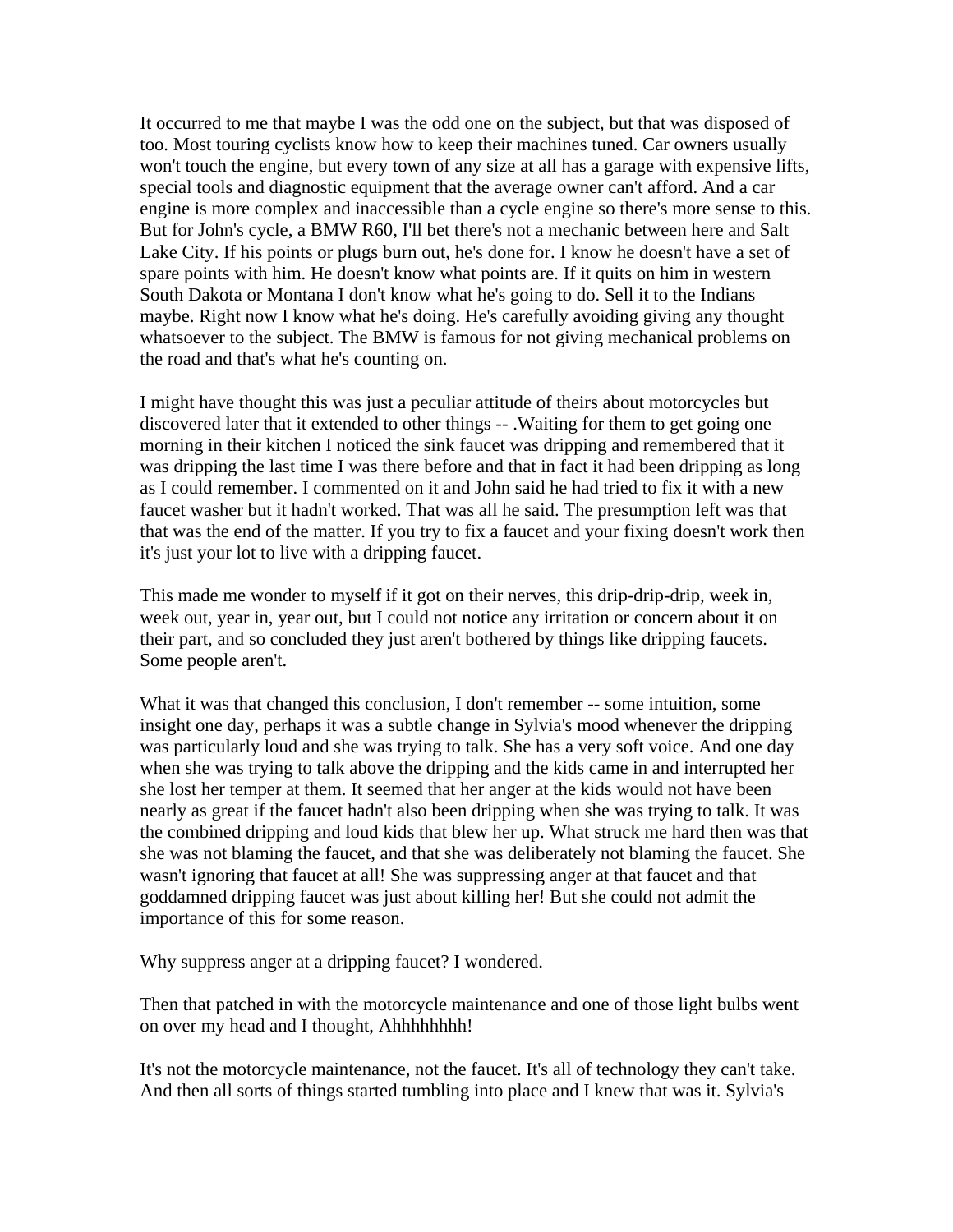irritation at a friend who thought computer programming was "creative." All their drawings and paintings and photographs without a technological thing in them. Of course she's not going to get mad at that faucet, I thought. You always suppress momentary anger at something you deeply and permanently hate. Of course John signs off every time the subject of cycle repair comes up, even when it is obvious he is suffering for it. That's technology. And sure, of course, obviously. It's so simple when you see it. To get away from technology out into the country in the fresh air and sunshine is why they are on the motorcycle in the first place. For me to bring it back to them just at the point and place where they think they have finally escaped it just frosts both of them, tremendously. That's why the conversation always breaks and freezes when the subject comes up.

Other things fit in too. They talk once in a while in as few pained words as possible about "it" or "it all" as in the sentence, "There is just no escape from it." And if I asked, "From what?" the answer might be "The whole thing," or "The whole organized bit," or even "The system." Sylvia once said defensively, "Well, you know how to cope with it," which puffed me up so much at the time I was embarrassed to ask what "it" was and so remained somewhat puzzled. I thought it was something more mysterious than technology. But now I see that the "it" was mainly, if not entirely, technology. But, that doesn't sound right either. The "it" is a kind of force that gives rise to technology, something undefined, but inhuman, mechanical, lifeless, a blind monster, a death force. Something hideous they are running from but know they can never escape. I'm putting it way too heavily here but in a less emphatic and less defined way this is what it is. Somewhere there are people who understand it and run it but those are technologists, and they speak an inhuman language when describing what they do. It's all parts and relationships of unheard-of things that never make any sense no matter how often you hear about them. And their things, their monster keeps eating up land and polluting their air and lakes, and there is no way to strike back at it, and hardly any way to escape it.

That attitude is not hard to come to. You go through a heavy industrial area of a large city and there it all is, the technology. In front of it are high barbed-wire fences, locked gates, signs saying NO TRESPASSING, and beyond, through sooty air, you see ugly strange shapes of metal and brick whose purpose is unknown, and whose masters you will never see. What it's for you don't know, and why it's there, there's no one to tell, and so all you can feel is alienated, estranged, as though you didn't belong there. Who owns and understands this doesn't want you around. All this technology has somehow made you a stranger in your own land. Its very shape and appearance and mysteriousness say, "Get out." You know there's an explanation for all this somewhere and what it's doing undoubtedly serves mankind in some indirect way but that isn't what you see. What you see is the NO TRESPASSING, KEEP OUT signs and not anything serving people but little people, like ants, serving these strange, incomprehensible shapes. And you think, even if I were a part of this, even if I were not a stranger, I would be just another ant serving the shapes. So the final feeling is hostile, and I think that's ultimately what's involved with this otherwise unexplainable attitude of John and Sylvia. Anything to do with valves and shafts and wrenches is a part of that dehumanized world, and they would rather not think about it. They don't want to get into it.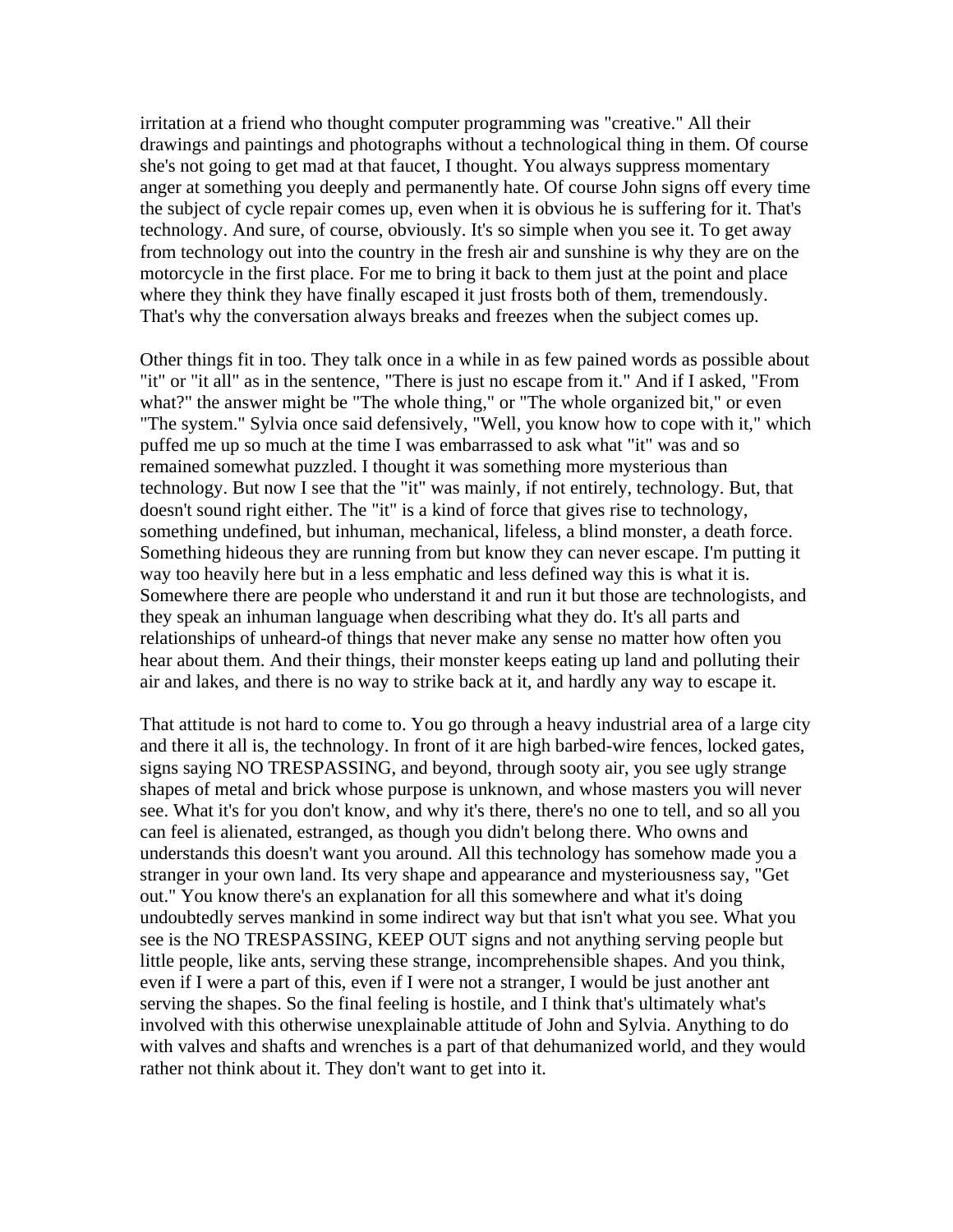If this is so, they are not alone. There is no question that they have been following their natural feelings in this and not trying to imitate anyone. But many others are also following their natural feelings and not trying to imitate anyone and the natural feelings of very many people are similar on this matter; so that when you look at them collectively, as journalists do, you get the illusion of a mass movement, an antitechnological mass movement, an entire political antitechnological left emerging, looming up from apparently nowhere, saying, "Stop the technology. Have it somewhere else. Don't have it here." It is still restrained by a thin web of logic that points out that without the factories there are no jobs or standard of living. But there are human forces stronger than logic. There always have been, and if they become strong enough in their hatred of technology that web can break.

Clichés and stereotypes such as "beatnik" or "hippie" have been invented for the antitechnologists, the antisystem people, and will continue to be. But one does not convert individuals into mass people with the simple coining of a mass term. John and Sylvia are not mass people and neither are most of the others going their way. It is against being a mass person that they seem to be revolting. And they feel that technology has got a lot to do with the forces that are trying to turn them into mass people and they don't like it. So far it's still mostly a passive resistance, flights into the rural areas when they are possible and things like that, but it doesn't always have to be this passive.

I disagree with them about cycle maintenance, but not because I am out of sympathy with their feelings about technology. I just think that their flight from and hatred of technology is self-defeating. The Buddha, the Godhead, resides quite as comfortably in the circuits of a digital computer or the gears of a cycle transmission as he does at the top of a mountain or in the petals of a flower. To think otherwise is to demean the Buddha...which is to demean oneself. That is what I want to talk about in this Chautauqua.

We're out of the marshes now, but the air is still so humid you can look straight up directly at the yellow circle of the sun as if there were smoke or smog in the sky. But we're in the green countryside now. The farmhouses are clean and white and fresh. And there's no smoke or smog.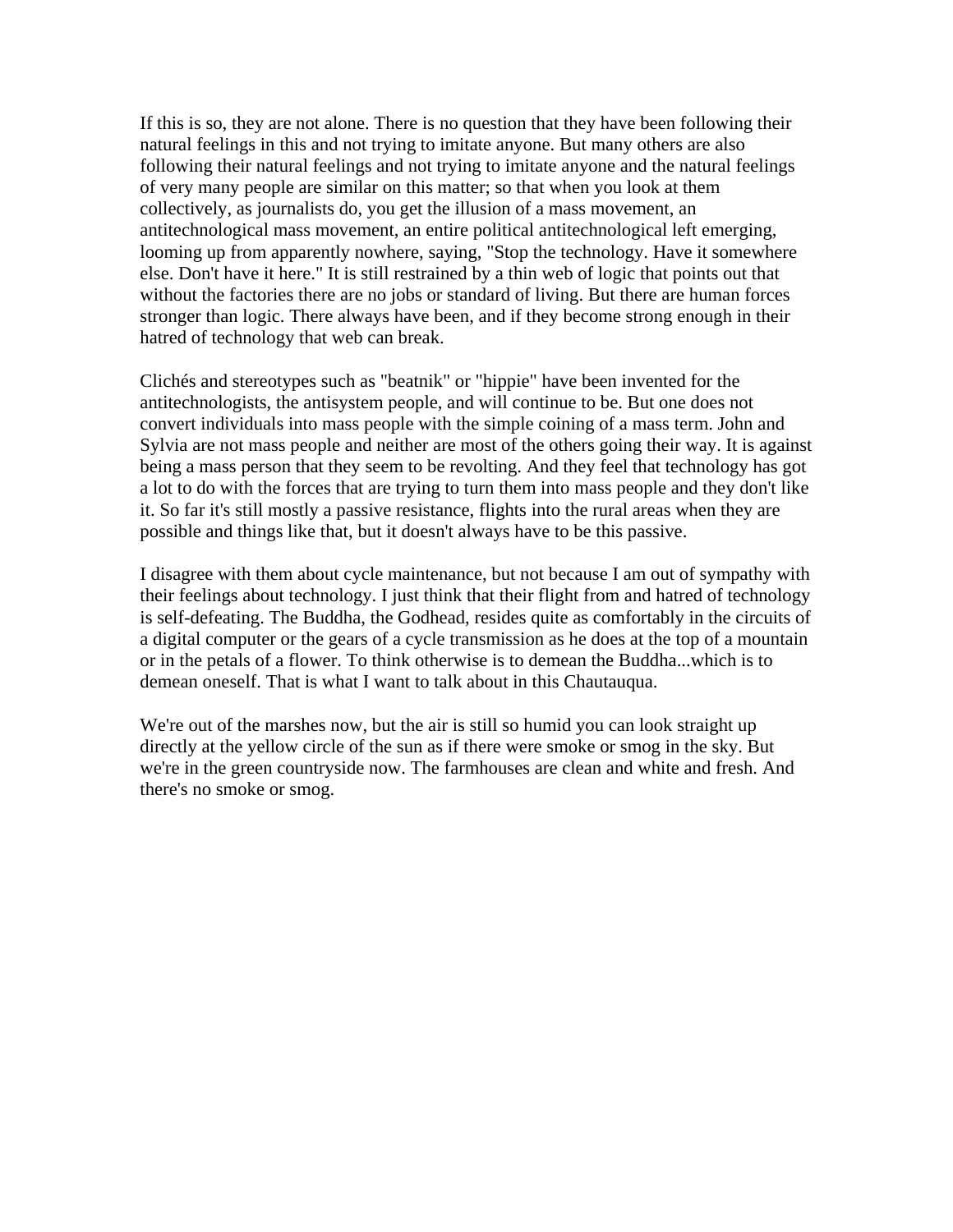#### **2**

The road winds on and on -- we stop for rests and lunch, exchange small talk, and settle down to the long ride. The beginning fatigue of afternoon balances the excitement of the first day and we move steadily, not fast, not slow.

We have picked up a southwest side wind, and the cycle cants into the gusts, seemingly by itself, to counter their effect. Lately there's been a sense of something peculiar about this road, apprehension about something, as if we were being watched or followed. But there is not a car anywhere ahead and in the mirror are only John and Sylvia way behind.

We are not in the Dakotas yet, but the broad fields show we are getting nearer. Some of them are blue with flax blossoms moving in long waves like the surface of the ocean. The sweep of the hills is greater than before and they now dominate everything else, except the sky, which seems wider. Farmhouses in the distance are so small we can hardly see them. The land is beginning to open up.

There is no one place or sharp line where the Central Plains end and the Great Plains begin. It's a gradual change like this that catches you unawares, as if you were sailing out from a choppy coastal harbor, noticed that the waves had taken on a deep swell, and turned back to see that you were out of sight of land. There are fewer trees here and suddenly I am aware they are no longer native. They have been brought here and planted around houses and between fields in rows to break up the wind. But where they haven't been planted there is no underbrush, no second-growth saplings...only grass, sometimes with wildflowers and weeds, but mostly grass. This is grassland now. We are on the prairie.

I have a feeling none of us fully understands what four days on this prairie in July will be like. Memories of car trips across them are always of flatness and great emptiness as far as you can see, extreme monotony and boredom as you drive for hour after hour, getting nowhere, wondering how long this is going to last without a turn in the road, without a change in the land going on and on to the horizon.

John was worried Sylvia would not be up to the discomfort of this and planned to have her fly to Billings, Montana, but Sylvia and I both talked him out of it. I argued that physical discomfort is important only when the mood is wrong. Then you fasten on to whatever thing is uncomfortable and call that the cause. But if the mood is right, then physical discomfort doesn't mean much. And when thinking about Sylvia's moods and feelings, I couldn't see her complaining.

Also, to arrive in the Rocky Mountains by plane would be to see them in one kind of context, as pretty scenery. But to arrive after days of hard travel across the prairies would be to see them in another way, as a goal, a promised land. If John and I and Chris arrived with this feeling and Sylvia arrived seeing them as "nice" and "pretty," there would be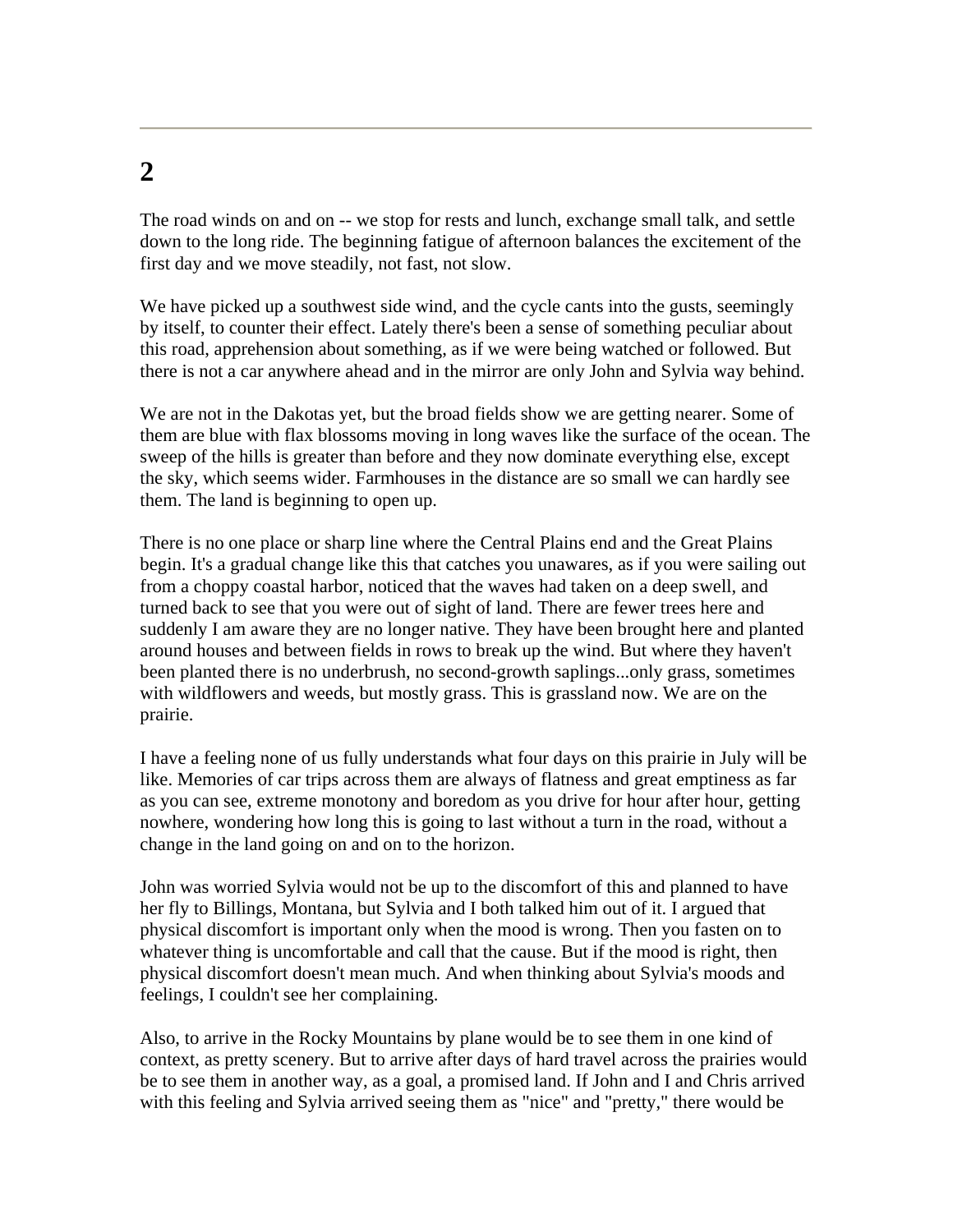more disharmony among us than we would get from the heat and monotony of the Dakotas. Anyway, I like to talk to her and I'm thinking of myself too.

In my mind, when I look at these fields, I say to her, "See? -- See?" and I think she does. I hope later she will see and feel a thing about these prairies I have given up talking to others about; a thing that exists here because everything else does not and can be noticed because other things are absent. She seems so depressed sometimes by the monotony and boredom of her city life, I thought maybe in this endless grass and wind she would see a thing that sometimes comes when monotony and boredom are accepted. It's here, but I have no names for it.

Now on the horizon I see something else I don't think the others see. Far off to the southwest...you can see it only from the top of this hill...the sky has a dark edge. Storm coming. That may be what has been bothering me. Deliberately shutting it out of mind, but knowing all along that with this humidity and wind it was more than likely. It's too bad, on the first day, but as I said before, on a cycle you're in the scene, not just watching it, and storms are definitely part of it.

If it's just thunderheads or broken line squalls you can try to ride around them, but this one isn't. That long dark streak without any preceding cirrus clouds is a cold front. Cold fronts are violent and when they are from the southwest, they are the most violent. Often they contain tornadoes. When they come it's best to just hole up and let them pass over. They don't last long and the cool air behind them makes good riding.

Warm fronts are the worst. They can last for days. I remember Chris and I were on a trip to Canada a few years ago, got about 130 miles and were caught in a warm front of which we had plenty of warning but which we didn't understand. The whole experience was kind of dumb and sad.

We were on a little six-and-one-half-horsepower cycle, way overloaded with luggage and way underloaded with common sense. The machine could do only about forty-five miles per hour wide open against a moderate head wind. It was no touring bike. We reached a large lake in the North Woods the first night and tented amid rainstorms that lasted all night long. I forgot to dig a trench around the tent and at about two in the morning a stream of water came in and soaked both sleeping bags. The next morning we were soggy and depressed and hadn't had much sleep, but I thought that if we just got riding the rain would let up after a while. No such luck. By ten o'clock the sky was so dark all the cars had their headlights on. And then it really came down.

We were wearing the ponchos which had served as a tent the night before. Now they spread out like sails and slowed our speed to thirty miles an hour wide open. The water on the road became two inches deep. Lightning bolts came crashing down all around us. I remember a woman's face looking astonished at us from the window of a passing car, wondering what in earth we were doing on a motorcycle in this weather. I'm sure I couldn't have told her.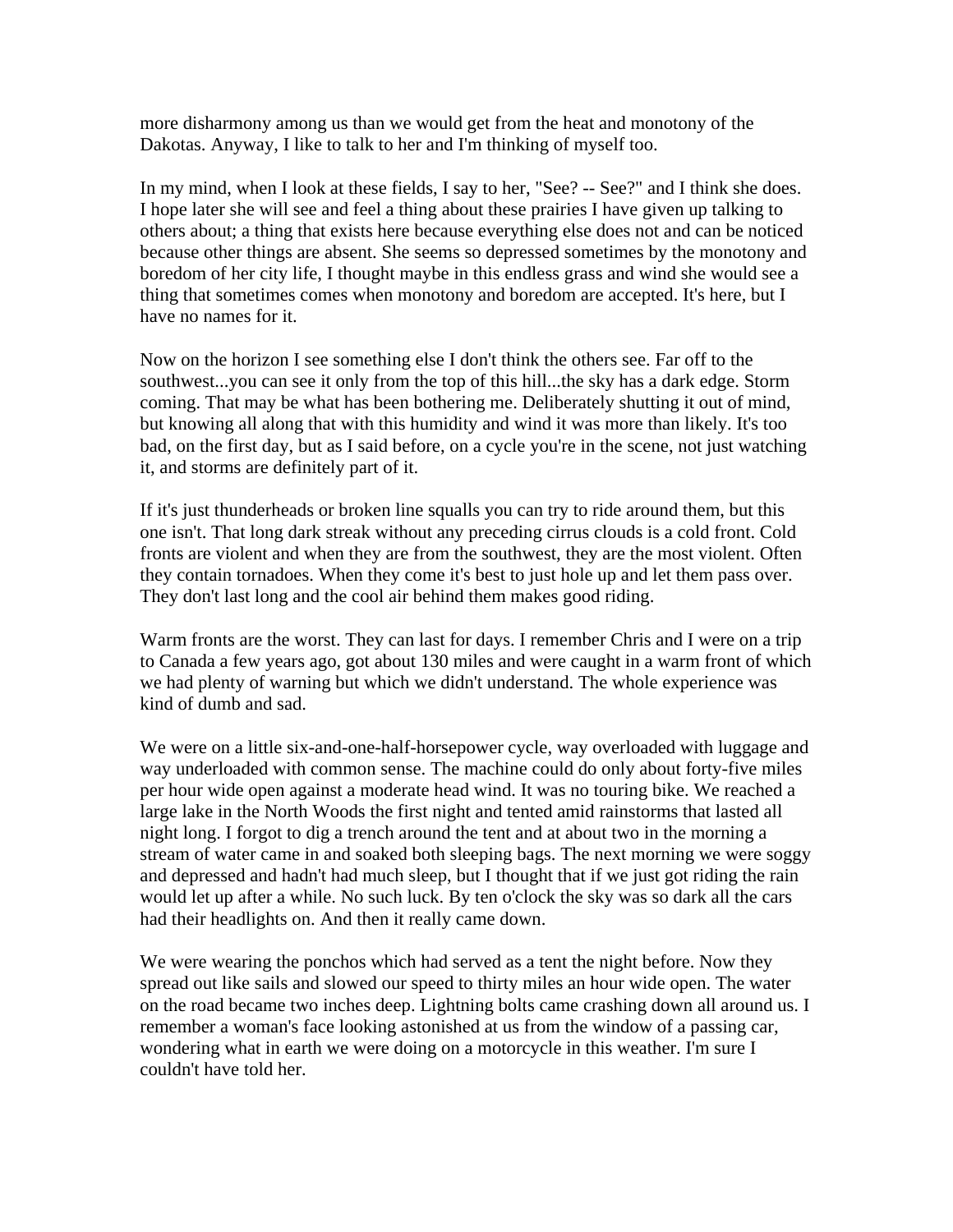The cycle slowed down to twenty-five, then twenty. Then it started missing, coughing and popping and sputtering until, barely moving at five or six miles an hour, we found an old run-down filling station by some cutover timberland and pulled in.

At the time, like John, I hadn't bothered to learn much about motorcycle maintenance. I remember holding my poncho over my head to keep the rain from the tank and rocking the cycle between my legs. Gas seemed to be sloshing around inside. I looked at the plugs, and looked at the points, and looked at the carburetor, and pumped the kick starter until I was exhausted.

We went into the filling station, which was also a combination beer joint and restaurant, and had a meal of burned-up steak. Then I went back out and tried it again. Chris kept asking questions that started to anger me because he didn't see how serious it was. Finally I saw it was no use, gave it up, and my anger at him disappeared. I explained to him as carefully as I could that it was all over. We weren't going anywhere by cycle on this vacation. Chris suggested things to do like check the gas, which I had done, and find a mechanic. But there weren't any mechanics. Just cutover pine trees and brush and rain.

I sat in the grass with him at the shoulder of the road, defeated, staring into the trees and underbrush. I answered all of Chris's questions patiently and in time they became fewer and fewer. And then Chris finally understood that our cycle trip was really over and began to cry. He was eight then, I think.

We hitchhiked back to our own city and rented a trailer and put it on our car and came up and got the cycle, and hauled it back to our own city and then started out all over again by car. But it wasn't the same. And we didn't really enjoy ourselves much.

Two weeks after the vacation was over, one evening after work, I removed the carburetor to see what was wrong but still couldn't find anything. To clean off the grease before replacing it, I turned the stopcock on the tank for a little gas. Nothing came out. The tank was out of gas. I couldn't believe it. I can still hardly believe it.

I have kicked myself mentally a hundred times for that stupidity and don't think I'll ever really, finally get over it. Evidently what I saw sloshing around was gas in the reserve tank which I had never turned on. I didn't check it carefully because I assumed the rain had caused the engine failure. I didn't understand then how foolish quick assumptions like that are. Now we are on a twenty-eight-horse machine and I take the maintenance of it very seriously.

All of a sudden John passes me, his palm down, signaling a stop. We slow down and look for a place to pull off on the gravelly shoulder. The edge of the concrete is sharp and the gravel is loose and I'm not a bit fond of this maneuver.

Chris asks, "What are we stopping for?"

"I think we missed our turn back there," John says.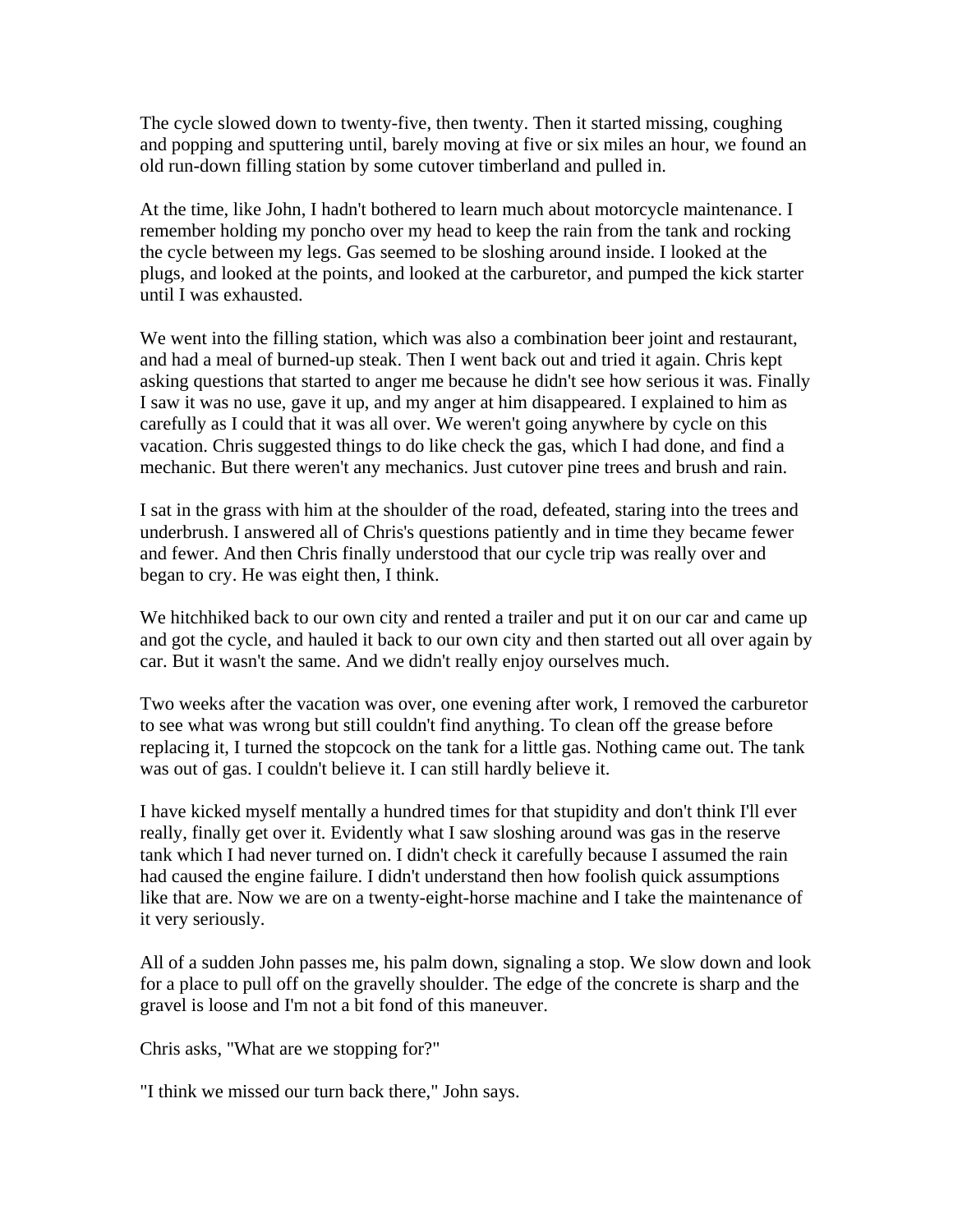I look back and see nothing. "I didn't see any sign," I say.

John shakes his head. "Big as a barn door."

"Really?"

He and Sylvia both nod.

He leans over, studies my map and points to where the turn was and then to a freeway overpass beyond it. "We've already crossed this freeway," he says. I see he is right. Embarrassing. "Go back or go ahead?" I ask.

He thinks about it. "Well, I guess there's really no reason to go back. All right. Let's just go ahead. We'll get there one way or another."

And now tagging along behind them I think, Why should I do a thing like that? I hardly noticed the freeway. And just now I forgot to tell them about the storm. Things are getting a little unsettling.

The storm cloud bank is larger now but it is not moving in as fast as I thought it would. That's not so good. When they come in fast they leave fast. When they come in slow like this you can get stuck for quite a time.

I remove a glove with my teeth, reach down and feel the aluminum side cover of the engine. The temperature is fine. Too warm to leave my hand there, not so hot I get a burn. Nothing wrong there.

On an air-cooled engine like this, extreme overheating can cause a "seizure." This machine has had one -- in fact, three of them. I check it from time to time the same way I would check a patient who has had a heart attack, even though it seems cured.

In a seizure, the pistons expand from too much heat, become too big for the walls of the cylinders, seize them, melt to them sometimes, and lock the engine and rear wheel and start the whole cycle into a skid. The first time this one seized, my head was pitched over the front wheel and my passenger was almost on top of me. At about thirty it freed up again and started to run but I pulled off the road and stopped to see what was wrong. All my passenger could think to say was "What did you do that for?"

I shrugged and was as puzzled as he was, and stood there with the cars whizzing by, just staring. The engine was so hot the air around it shimmered and we could feel the heat radiate. When I put a wet finger on it, it sizzled like a hot iron and we rode home, slowly, with a new sound, a slap that meant the pistons no longer fit and an overhaul was needed.

I took this machine into a shop because I thought it wasn't important enough to justify getting into myself, having to learn all the complicated details and maybe having to order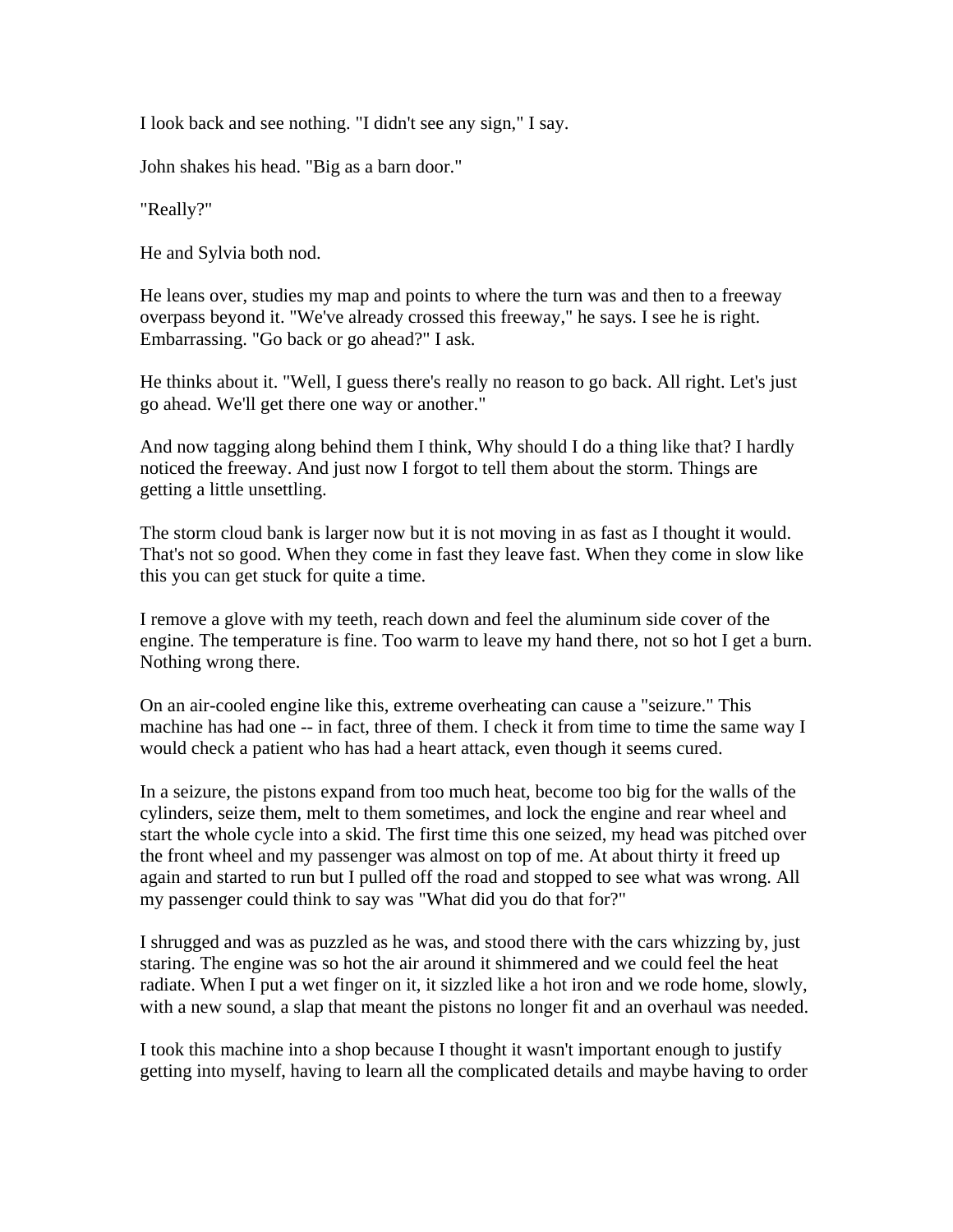parts and special tools and all that time-dragging stuff when I could get someone else to do it in less time...sort of John's attitude.

The shop was a different scene from the ones I remembered. The mechanics, who had once all seemed like ancient veterans, now looked like children. A radio was going full blast and they were clowning around and talking and seemed not to notice me. When one of them finally came over he barely listened to the piston slap before saying, "Oh yeah. Tappets."

Tappets? I should have known then what was coming.

Two weeks later I paid their bill for 140 dollars, rode the cycle carefully at varying low speeds to wear it in and then after one thousand miles opened it up. At about seventy-five it seized again and freed at thirty, the same as before. When I brought it back they accused me of not breaking it in properly, but after much argument agreed to look into it. They overhauled it again and this time took it out themselves for a high-speed road test.

It seized on them this time.

After the third overhaul two months later they replaced the cylinders, put in oversize main carburetor jets, retarded the timing to make it run as coolly as possible and told me, "Don't run it fast."

It was covered with grease and did not start. I found the plugs were disconnected, connected them and started it, and now there really was a tappet noise. They hadn't adjusted them. I pointed this out and the kid came with an open-end adjustable wrench, set wrong, and swiftly rounded both of the sheet aluminum tappet covers, ruining both of them.

"I hope we've got some more of those in stock," he said.

I nodded.

He brought out a hammer and cold chisel and started to pound them loose. The chisel punched through the aluminum cover and I could see he was pounding the chisel right into the engine head. On the next blow he missed the chisel completely and struck the head with the hammer, breaking off a portion of two of the cooling fins.

"Just stop," I said politely, feeling this was a bad dream.

"Just give me some new covers and I'll take it the way it is."

I got out of there as fast as possible, noisy tappets, shot tappet covers, greasy machine, down the road, and then felt a bad vibration at speeds over twenty. At the curb I discovered two of the four engine-mounting bolts were missing and a nut was missing from the third. The whole engine was hanging on by only one bolt. The overhead-cam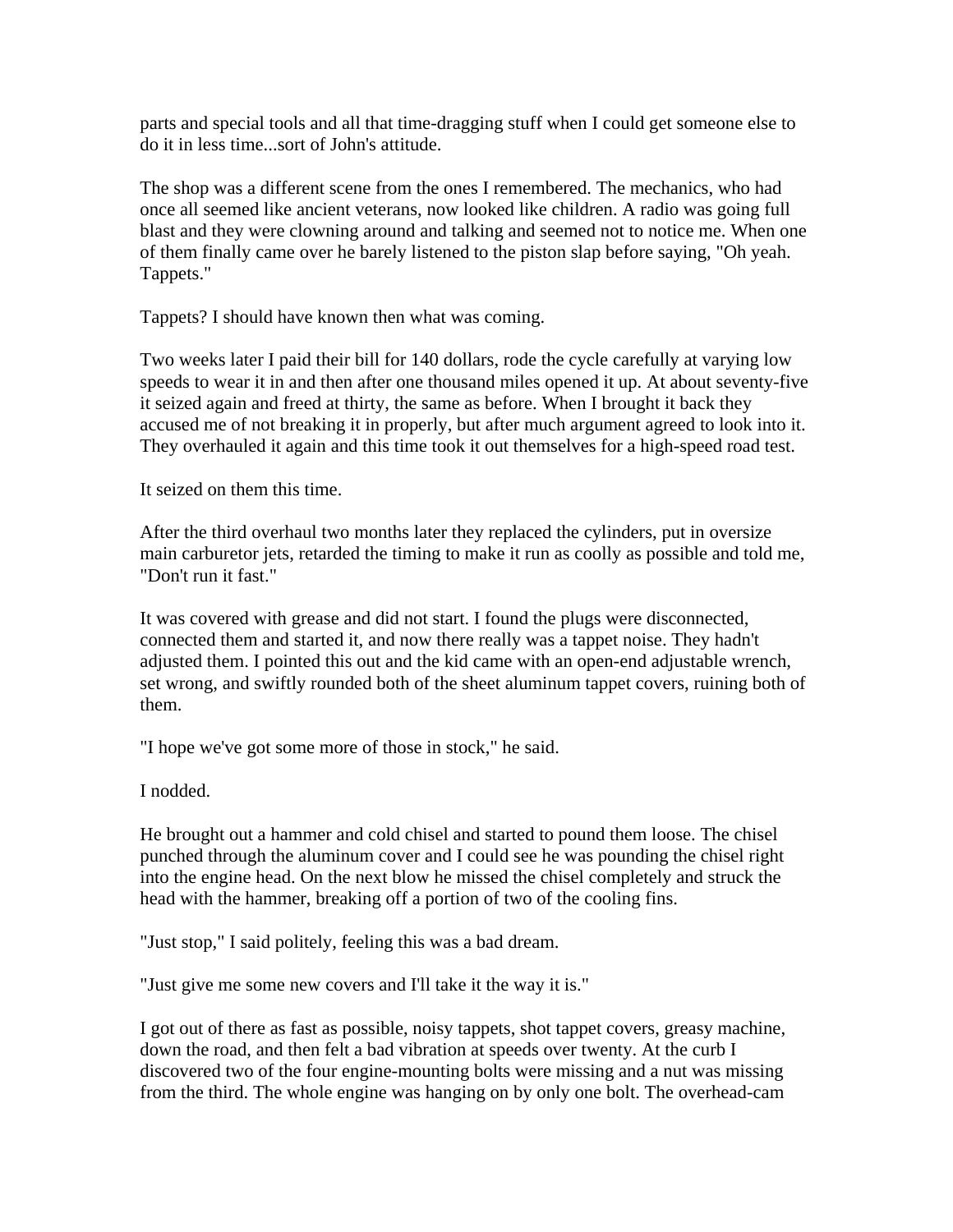chain-tensioner bolt was also missing, meaning it would have been hopeless to try to adjust the tappets anyway. Nightmare.

The thought of John putting his BMW into the hands of one of those people is something I have never brought up with him. Maybe I should.

I found the cause of the seizures a few weeks later, waiting to happen again. It was a little twenty-five-cent pin in the internal oil-delivery system that had been sheared and was preventing oil from reaching the head at high speeds.

The question why comes back again and again and has become a major reason for wanting to deliver this Chautauqua. Why did they butcher it so? These were not people running away from technology, like John and Sylvia. These were the technologists themselves. They sat down to do a job and they performed it like chimpanzees. Nothing personal in it. There was no obvious reason for it. And I tried to think back into that shop, that nightmare place, to try to remember anything that could have been the cause.

The radio was a clue. You can't really think hard about what you're doing and listen to the radio at the same time. Maybe they didn't see their job as having anything to do with hard thought, just wrench twiddling. If you can twiddle wrenches while listening to the radio that's more enjoyable.

Their speed was another clue. They were really slopping things around in a hurry and not looking where they slopped them. More money that way...if you don't stop to think that it usually takes longer or comes out worse.

But the biggest clue seemed to be their expressions. They were hard to explain. Goodnatured, friendly, easygoing...and uninvolved. They were like spectators. You had the feeling they had just wandered in there themselves and somebody had handed them a wrench. There was no identification with the job. No saying, "I am a mechanic." At 5 P.M. or whenever their eight hours were in, you knew they would cut it off and not have another thought about their work. They were already trying not to have any thoughts about their work on the job. In their own way they were achieving the same thing John and Sylvia were, living with technology without really having anything to do with it. Or rather, they had something to do with it, but their own selves were outside of it, detached, removed. They were involved in it but not in such a way as to care.

Not only did these mechanics not find that sheared pin, but it was clearly a mechanic who had sheared it in the first place, by assembling the side cover plate improperly. I remembered the previous owner had said a mechanic had told him the plate was hard to get on. That was why. The shop manual had warned about this, but like the others he was probably in too much of a hurry or he didn't care.

While at work I was thinking about this same lack of care in the digital computer manuals I was editing. Writing and editing technical manuals is what I do for a living the other eleven months of the year and I knew they were full of errors, ambiguities, omissions and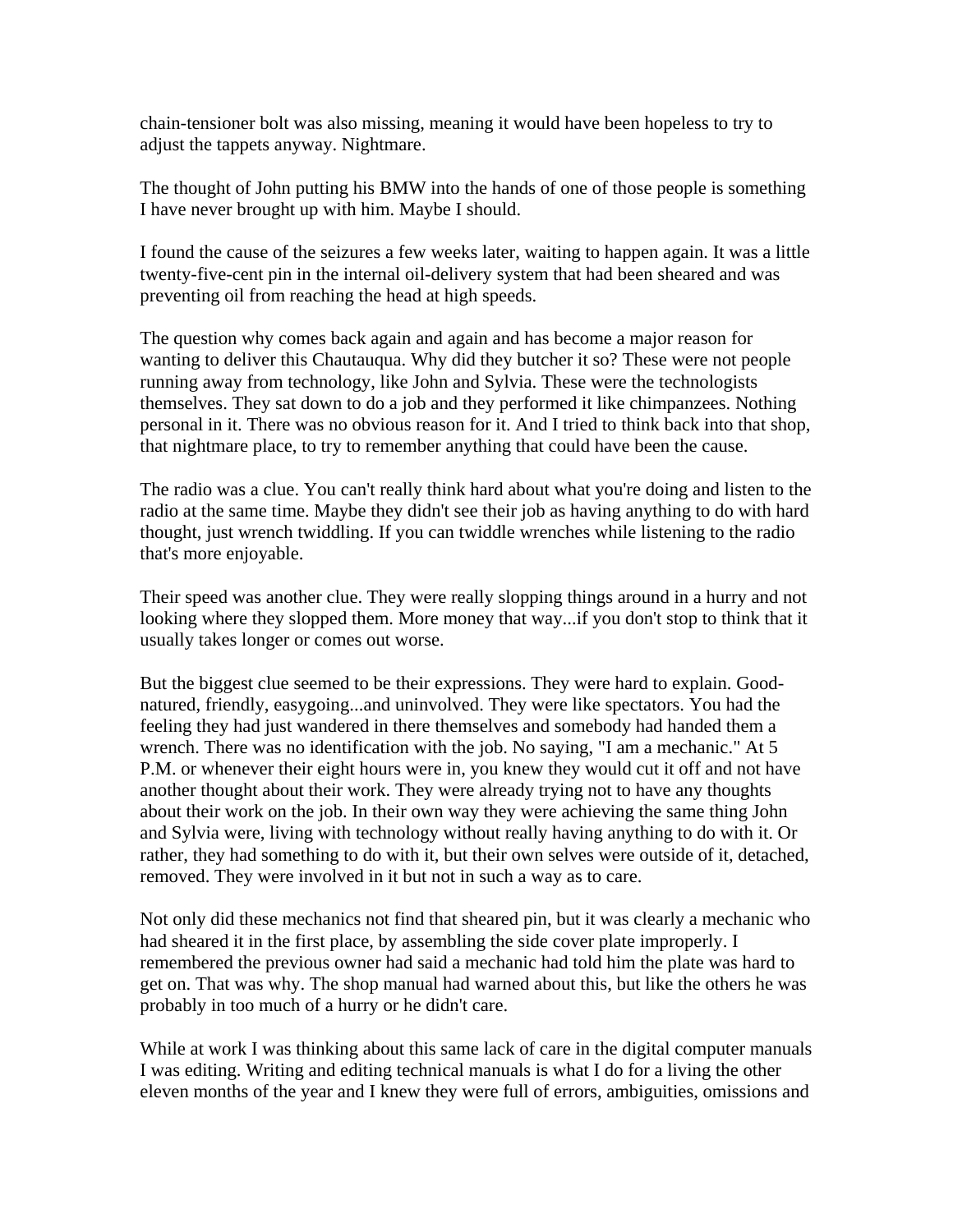information so completely screwed up you had to read them six times to make any sense out of them. But what struck me for the first time was the agreement of these manuals with the spectator attitude I had seen in the shop. These were spectator manuals. It was built into the format of them. Implicit in every line is the idea that "Here is the machine, isolated in time and in space from everything else in the universe. It has no relationship to you, you have no relationship to it, other than to turn certain switches, maintain voltage levels, check for error conditions -- " and so on. That's it. The mechanics in their attitude toward the machine were really taking no different attitude from the manual's toward the machine, or from the attitude I had when I brought it in there. We were all spectators. And it occurred to me there is no manual that deals with the real business of motorcycle maintenance, the most important aspect of all. Caring about what you are doing is considered either unimportant or taken for granted.

On this trip I think we should notice it, explore it a little, to see if in that strange separation of what man is from what man does we may have some clues as to what the hell has gone wrong in this twentieth century. I don't want to hurry it. That itself is a poisonous twentieth-century attitude. When you want to hurry something, that means you no longer care about it and want to get on to other things. I just want to get at it slowly, but carefully and thoroughly, with the same attitude I remember was present just before I found that sheared pin. It was that attitude that found it, nothing else.

I suddenly notice the land here has flattened into a Euclidian plane. Not a hill, not a bump anywhere. This means we have entered the Red River Valley. We will soon be into the Dakotas.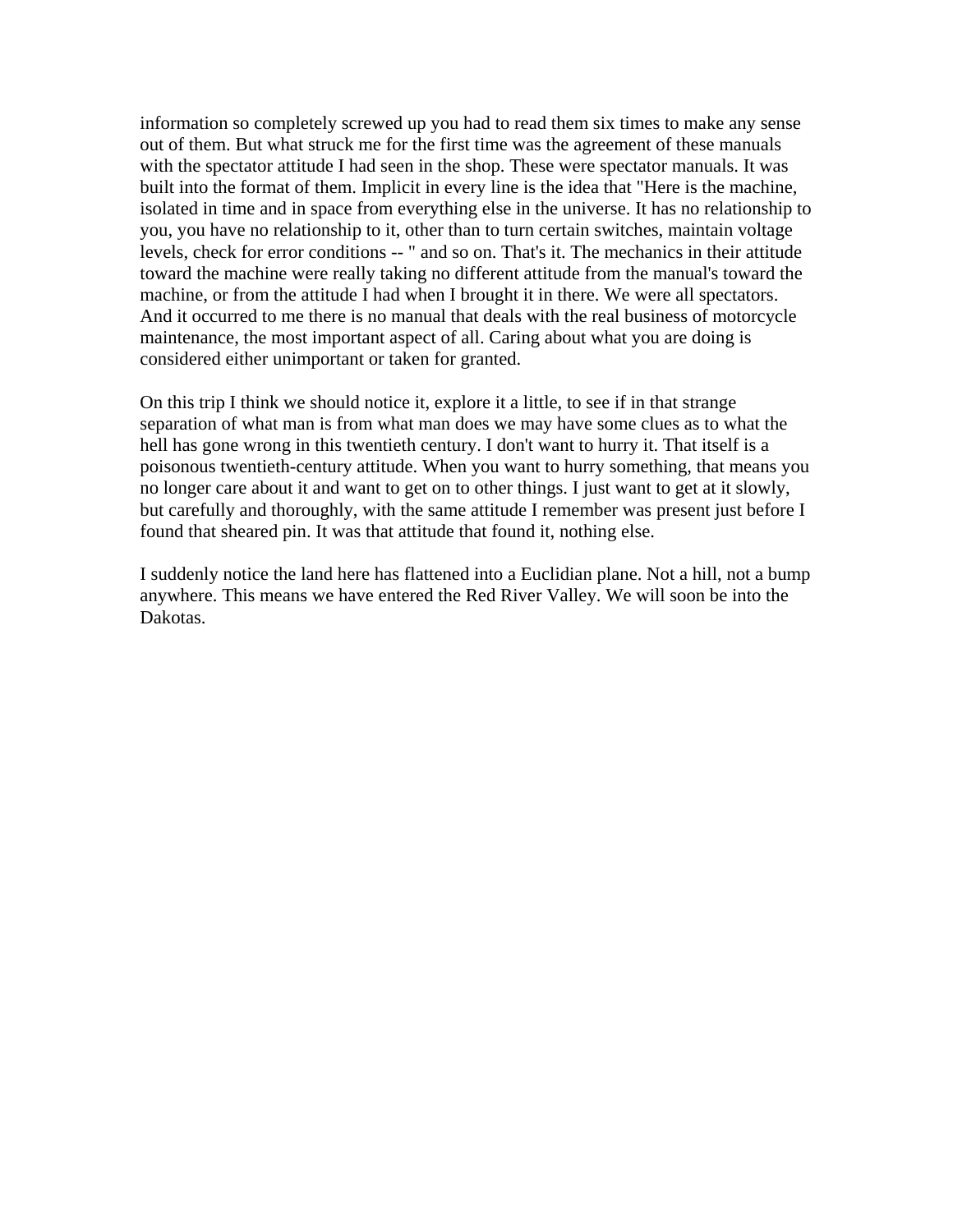## **3**

By the time we are out of the Red River Valley the storm clouds are everywhere and almost upon us.

John and I have discussed the situation in Breckenridge and decided to keep going until we have to stop.

That shouldn't be long now. The sun is gone, the wind is blowing cold, and a wall of differing shades of grey looms around us.

It seems huge, overpowering. The prairie here is huge but above it the hugeness of this ominous grey mass ready to descend is frightening. We are traveling at its mercy now. When and where it will come is nothing we can control. All we can do is watch it move in closer and closer.

Where the darkest grey has come down to the ground, a town that was seen earlier, some small buildings and a water tower, has disappeared. It will be on us soon now. I don't see any towns ahead and we are just going to have to run for it.

I pull up alongside John and throw my hand ahead in a "Speed up!" gesture. He nods and opens up. I let him get ahead a little, then pick up to his speed. The engine responds beautifully...seventy -- eighty -- eighty-five -- we are really feeling the wind now and I drop my head to cut down the resistance -- ninety. The speedometer needle swings back and forth but the tach reads a steady nine thousand -- about ninety-five miles an hour - and we hold this speed -- moving. Too fast to focus on the shoulder of the road now -- I reach forward and flip the headlight switch just for safety. But it is needed anyway. It is getting very dark.

We whizz through the flat open land, not a car anywhere, hardly a tree, but the road is smooth and clean and the engine now has a "packed," high rpm sound that says it's right on. It gets darker and darker.

A flash and Ka-wham! of thunder, one right on top of the other. That shook me, and Chris has got his head against my back now. A few warning drops of rain -- at this speed they are like needles. A second flash...WHAM and everything brilliant -- and then in the brilliance of the next flash that farmhouse -- that windmill -- oh, my God, he's been here! -- throttle off -- this is his road -- a fence and trees -- and the speed drops to seventy, then sixty, then fifty-five and I hold it there.

"Why are we slowing down?" Chris shouts.

"Too fast!"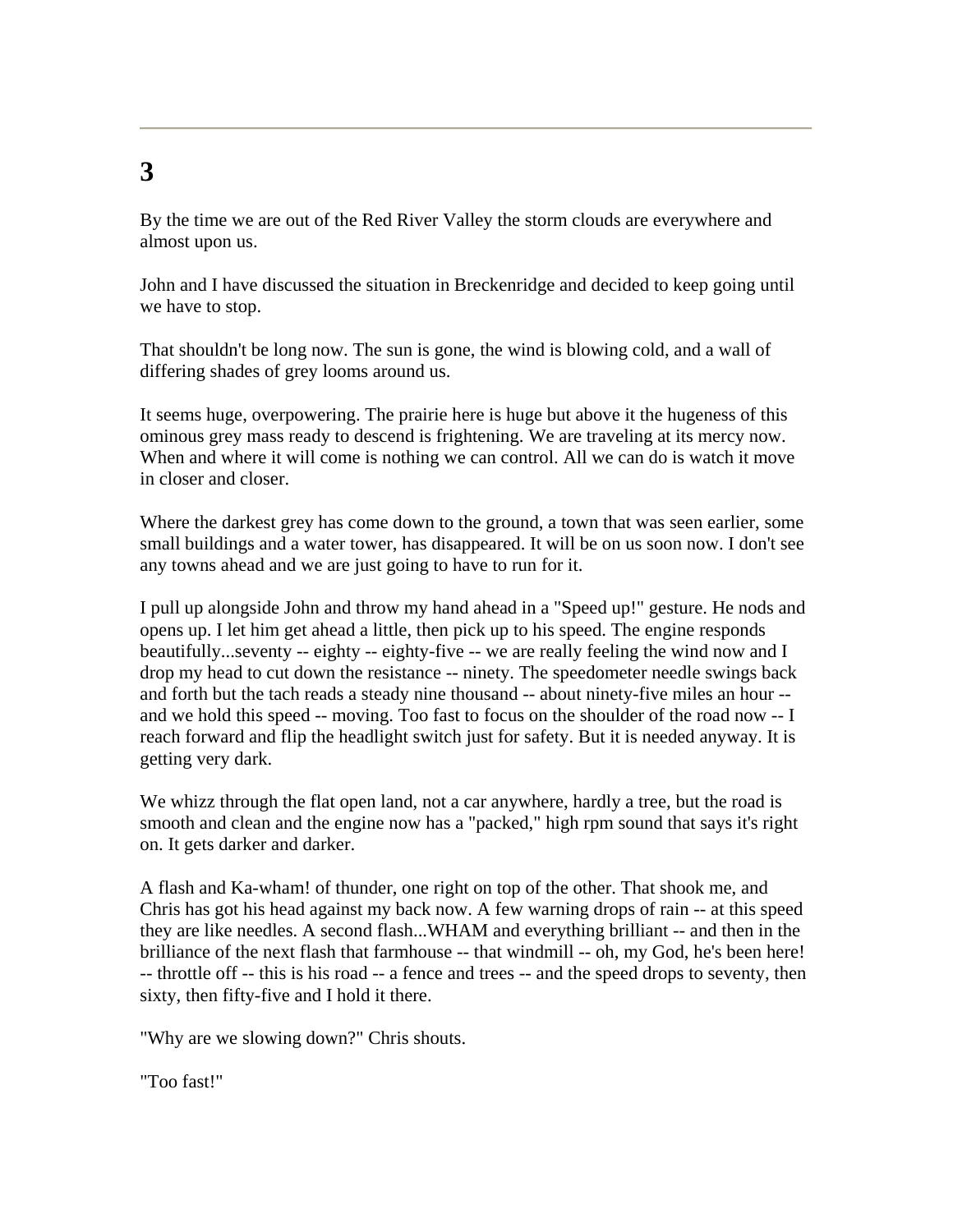"No, it isn't!"

I nod yes.

The house and water tower have gone by and then a small drainage ditch appears and a crossroad leading off to the horizon. Yes -- that's right, I think. That's exactly right.

"They're way ahead of us!" Chris hollers. "Speed up!"

I turn my head from side to side.

"Why not?" he hollers.

"Not safe!"

"They're gone!"

"They'll wait."

"Speed up!"

"No." I shake my head. It's just a feeling. On a cycle you trust them and we stay at fiftyfive.

The first rain begins now but up ahead I see the lights of a town -- I knew it would be there.

When we arrive John and Sylvia are there under the first tree by the road, waiting for us.

"What happened to you?"

"Slowed down."

"Well, we know that.Something wrong?"

"No. Let's get out of this rain."

John says there is a motel at the other end of town, but I tell him there's a better one if you turn right, at a row of cottonwoods a few blocks down.

We turn at the cottonwoods and travel a few blocks, and a small motel appears. Inside the office John looks around and says, "This is a good place. When were you here before?"

"I don't remember," I say.

"Then how did you know about this?"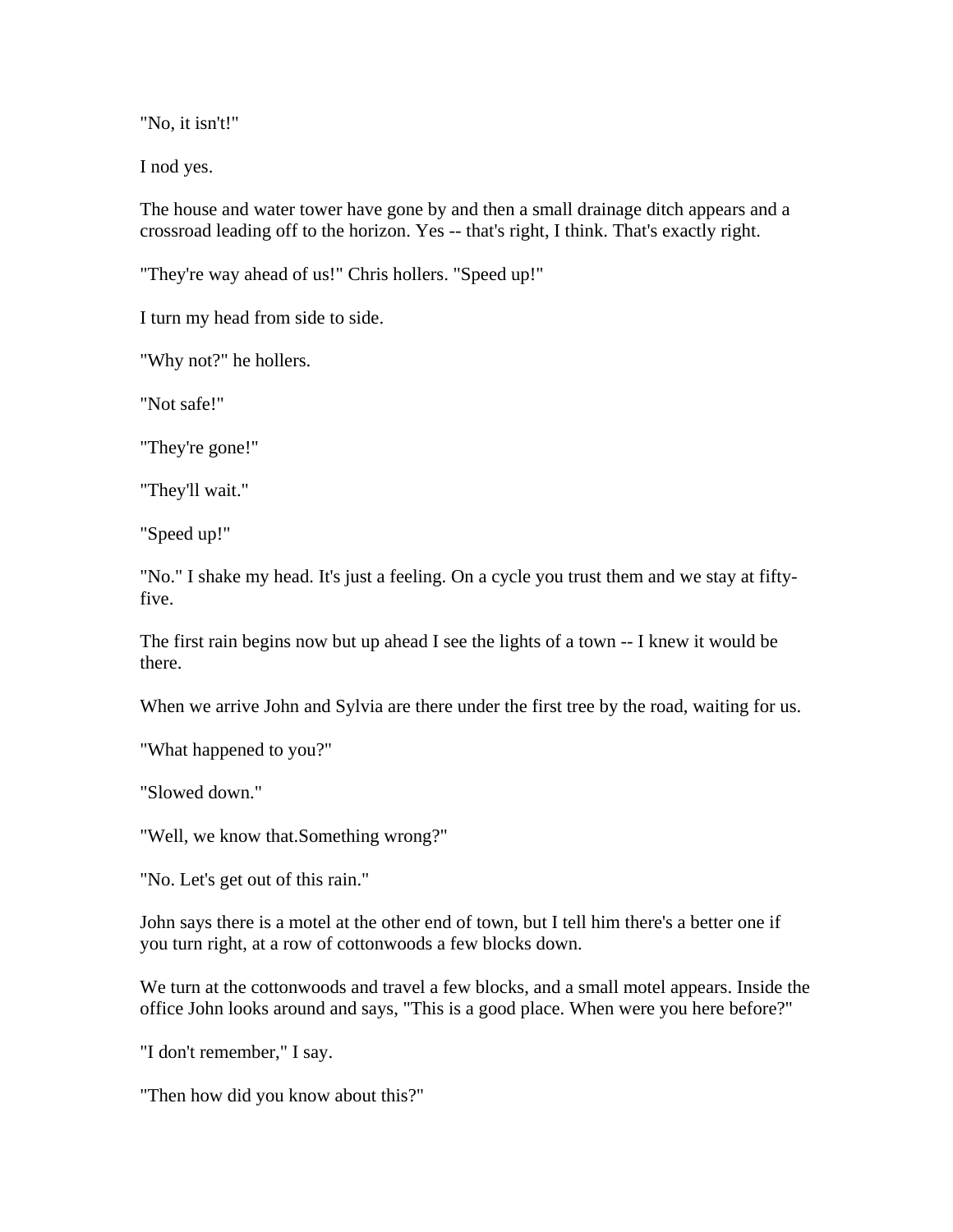"Intuition."

He looks at Sylvia and shakes his head.

Sylvia has been watching me silently for some time. She notices my hands are unsteady as I sign in. "You look awfully pale," she says. "Did that lightning shake you up?"

"No."

"You look like you'd seen a ghost."

John and Chris look at me and I turn away from them to the door. It is still raining hard, but we make a run for it to the rooms. The gear on the cycles is protected and we wait until the storm passes over before removing it.

After the rain stops, the sky lightens a little. But from the motel courtyard, I see past the cottonwoods that a second darkness, that of night, is about to come on. We walk into town, have supper, and by the time we get back, the fatigue of the day is really on me. We rest, almost motionless, in the metal armchairs of the motel courtyard, slowly working down a pint of whiskey that John brought with some mix from the motel cooler. It goes down slowly and agreeably. A cool night wind rattles the leaves of the cottonwoods along the road.

Chris wonders what we should do next. Nothing tires this kid. The newness and strangeness of the motel surroundings excite him and he wants us to sing songs as they did at camp.

"We're not very good at songs," John says.

"Let's tell stories then," Chris says. He thinks for a while. "Do you know any good ghost stories? All the kids in our cabin used to tell ghost stories at night."

"You tell us some," John says.

And he does. They are kind of fun to hear. Some of them I haven't heard since I was his age. I tell him so, and Chris wants to hear some of mine, but I can't remember any.

After a while he says, "Do you believe in ghosts?"

"No," I say

"Why not?"

"Because they are un-sci-en-ti-fic."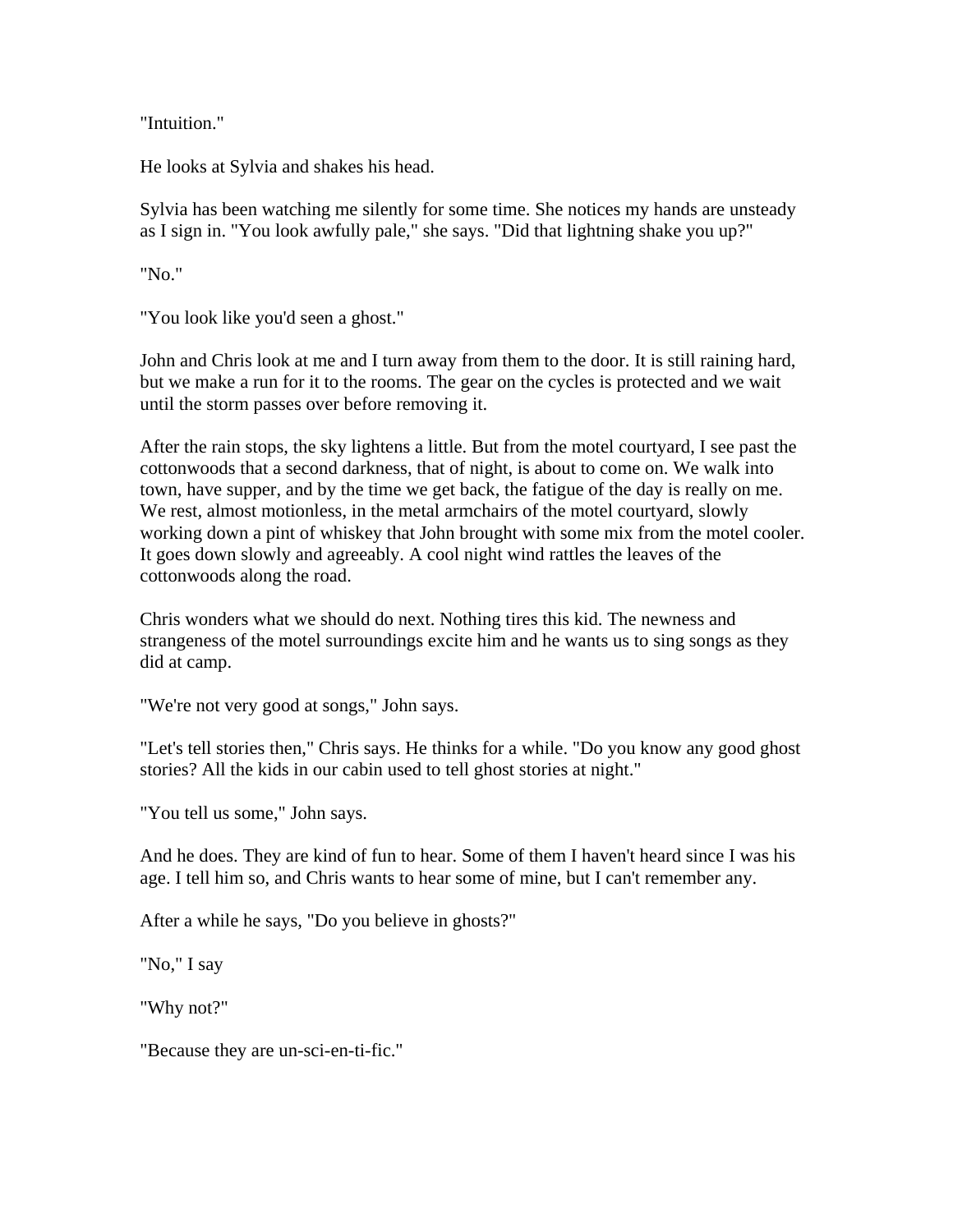The way I say this makes John smile. "They contain no matter," I continue, "and have no energy and therefore, according to the laws of science, do not exist except in people's minds."

The whiskey, the fatigue and the wind in the trees start mixing in my mind. "Of course," I add, "the laws of science contain no matter and have no energy either and therefore do not exist except in people's minds. It's best to be completely scientific about the whole thing and refuse to believe in either ghosts or the laws of science. That way you're safe. That doesn't leave you very much to believe in, but that's scientific too."

"I don't know what you're talking about," Chris says.

"I'm being kind of facetious."

Chris gets frustrated when I talk like this, but I don't think it hurts him.

"One of the kids at YMCA camp says he believes in ghosts."

"He was just spoofing you."

"No, he wasn't. He said that when people haven't been buried right, their ghosts come back to haunt people. He really believes in that."

"He was just spoofing you," I repeat.

"What's his name?" Sylvia says.

"Tom White Bear."

John and I exchange looks, suddenly recognizing the same thing.

"Ohhh, Indian!" he says.

I laugh. "I guess I'm going to have to take that back a little," I say. "I was thinking of European ghosts."

"What's the difference?"

John roars with laughter. "He's got you," he says.

I think a little and say, "Well, Indians sometimes have a different way of looking at things, which I'm not saying is completely wrong. Science isn't part of the Indian tradition."

"Tom White Bear said his mother and dad told him not to believe all that stuff. But he said his grandmother whispered it was true anyway, so he believes it."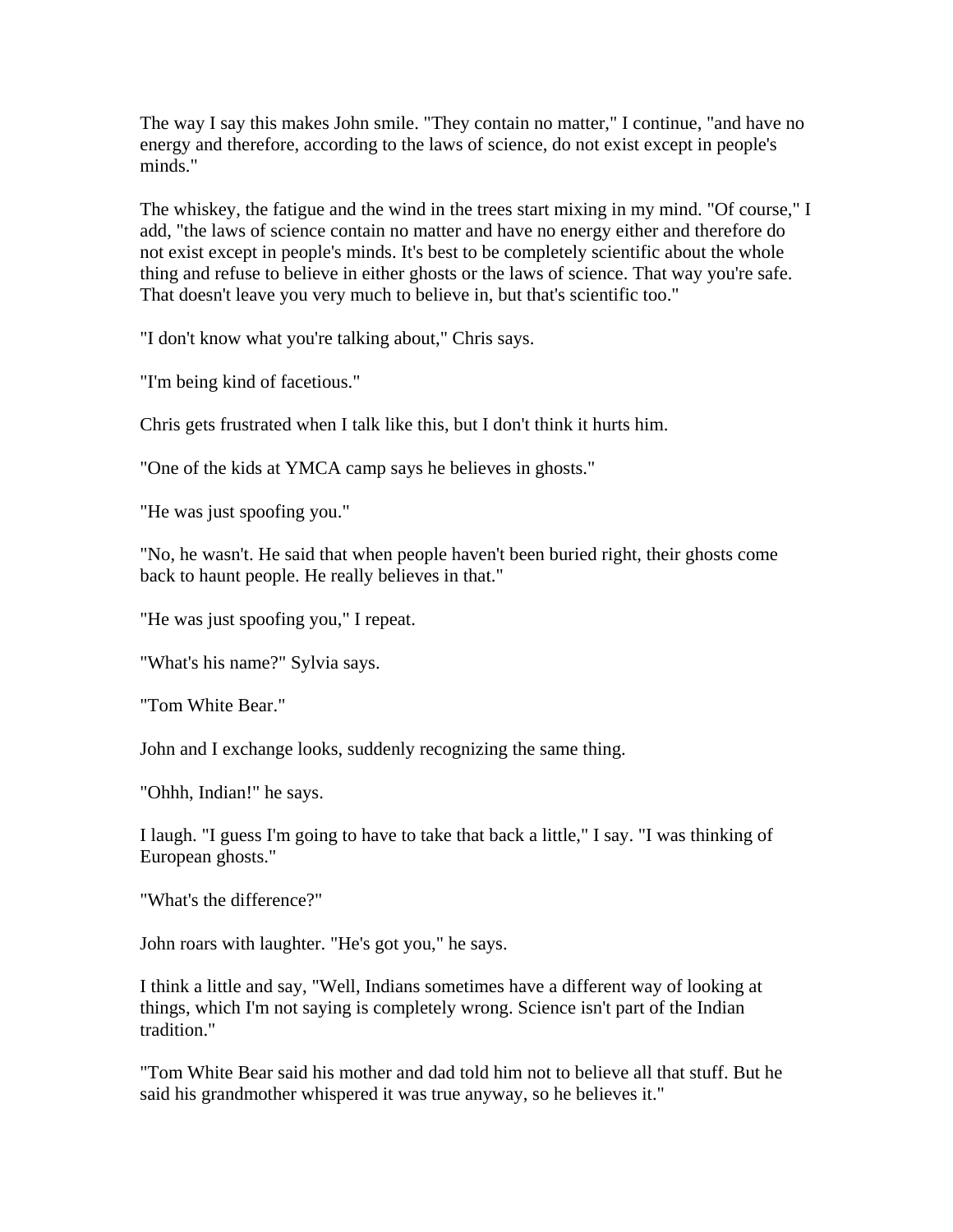He looks at me pleadingly. He really does want to know things sometimes. Being facetious is not being a very good father. "Sure," I say, reversing myself, "I believe in ghosts too."

Now John and Sylvia look at me peculiarly. I see I'm not going to get out of this one easily and brace myself for a long explanation.

"It's completely natural," I say, "to think of Europeans who believed in ghosts or Indians who believed in ghosts as ignorant. The scientific point of view has wiped out every other view to a point where they all seem primitive, so that if a person today talks about ghosts or spirits he is considered ignorant or maybe nutty. It's just all but completely impossible to imagine a world where ghosts can actually exist."

John nods affirmatively and I continue.

"My own opinion is that the intellect of modern man isn't that superior. IQs aren't that much different. Those Indians and medieval men were just as intelligent as we are, but the context in which they thought was completely different. Within that context of thought, ghosts and spirits are quite as real as atoms, particles, photons and quants are to a modern man. In that sense I believe in ghosts. Modern man has his ghosts and spirits too, you know."

"What?"

"Oh, the laws of physics and of logic -- the number system -- the principle of algebraic substitution. These are ghosts. We just believe in them so thoroughly they seem real.

"They seem real to me," John says.

"I don't get it," says Chris.

So I go on. "For example, it seems completely natural to presume that gravitation and the law of gravitation existed before Isaac Newton. It would sound nutty to think that until the seventeenth century there was no gravity."

"Of course."

"So when did this law start? Has it always existed?"

John is frowning, wondering what I am getting at.

"What I'm driving at," I say, "is the notion that before the beginning of the earth, before the sun and the stars were formed, before the primal generation of anything, the law of gravity existed."

"Sure."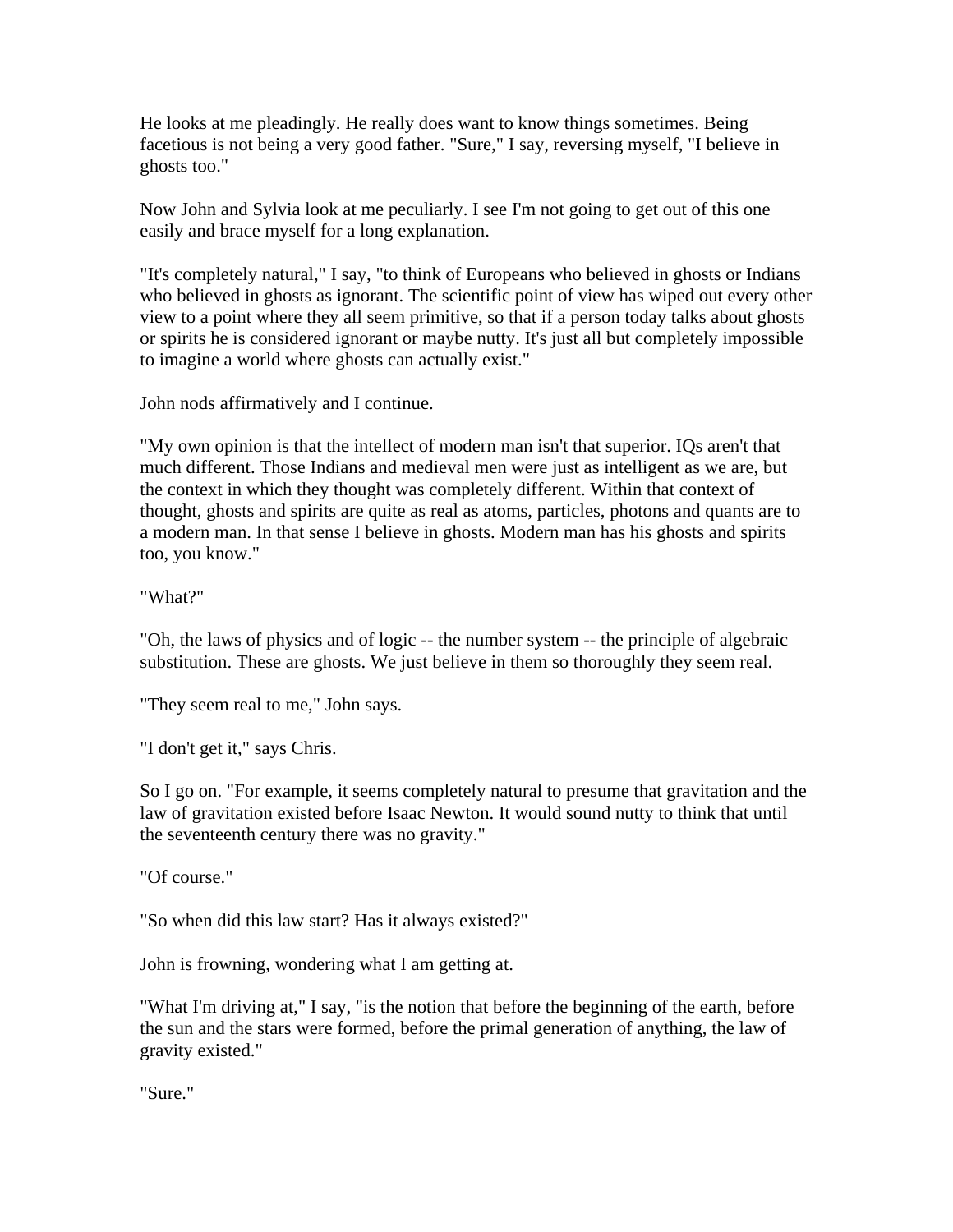"Sitting there, having no mass of its own, no energy of its own, not in anyone's mind because there wasn't anyone, not in space because there was no space either, not anywhere...this law of gravity still existed?"

Now John seems not so sure.

"If that law of gravity existed," I say, "I honestly don't know what a thing has to do to be nonexistent. It seems to me that law of gravity has passed every test of nonexistence there is. You cannot think of a single attribute of nonexistence that that law of gravity didn't have. Or a single scientific attribute of existence it did have. And yet it is still `common sense' to believe that it existed."

John says, "I guess I'd have to think about it."

"Well, I predict that if you think about it long enough you will find yourself going round and round and round and round until you finally reach only one possible, rational, intelligent conclusion. The law of gravity and gravity itself did not exist before Isaac Newton. No other conclusion makes sense.

"And what that means," I say before he can interrupt, "and what that means is that that law of gravity exists nowhere except in people's heads! It's a ghost! We are all of us very arrogant and conceited about running down other people's ghosts but just as ignorant and barbaric and superstitious about our own."

"Why does everybody believe in the law of gravity then?"

"Mass hypnosis. In a very orthodox form known as `education."'

"You mean the teacher is hypnotizing the kids into believing the law of gravity?"

"Sure."

"That's absurd."

"You've heard of the importance of eye contact in the classroom? Every educationist emphasizes it. No educationist explains it."

John shakes his head and pours me another drink. He puts his hand over his mouth and in a mock aside says to Sylvia, "You know, most of the time he seems like such a normal guy."

I counter, "That's the first normal thing I've said in weeks. The rest of the time I'm feigning twentieth-

century lunacy just like you are. So as not to draw attention to myself.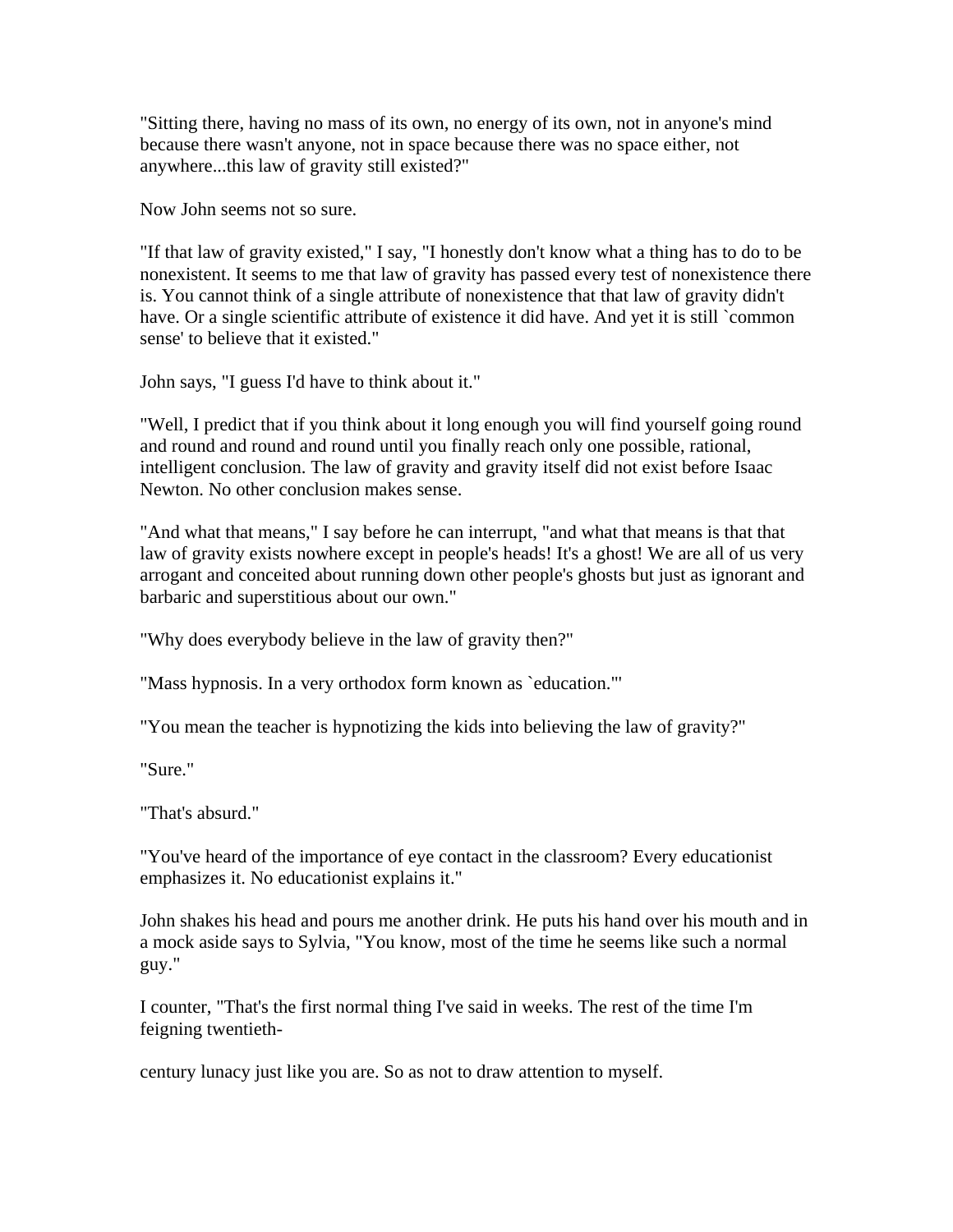"But I'll repeat it for you," I say. "We believe the disembodied words of Sir Isaac Newton were sitting in the middle of nowhere billions of years before he was born and that magically he discovered these words. They were always there, even when they applied to nothing. Gradually the world came into being and then they applied to it. In fact, those words themselves were what formed the world. That, John, is ridiculous.

"The problem, the contradiction the scientists are stuck with, is that of mind. Mind has no matter or energy but they can't escape its predominance over everything they do. Logic exists in the mind. Numbers exist only in the mind. I don't get upset when scientists say that ghosts exist in the mind. It's that only that gets me. Science is only in your mind too, it's just that that doesn't make it bad. Or ghosts either."

They are just looking at me so I continue: "Laws of nature are human inventions, like ghosts. Laws of logic, of mathematics are also human inventions, like ghosts. The whole blessed thing is a human invention, including the idea that it isn't a human invention. The world has no existence whatsoever outside the human imagination. It's all a ghost, and in antiquity was so recognized as a ghost, the whole blessed world we live in. It's run by ghosts. We see what we see because these ghosts show it to us, ghosts of Moses and Christ and the Buddha, and Plato, and Descartes, and Rousseau and Jefferson and Lincoln, on and on and on. Isaac Newton is a very good ghost. One of the best. Your common sense is nothing more than the voices of thousands and thousands of these ghosts from the past. Ghosts and more ghosts. Ghosts trying to find their place among the living."

John looks too much in thought to speak. But Sylvia is excited. "Where do you get all these ideas?" she asks.

I am about to answer them but then do not. I have a feeling of having already pushed it to the limit, maybe beyond, and it is time to drop it.

After a while John says, "It'll be good to see the mountains again."

"Yes, it will," I agree. "one last drink to that!"

We finish it and are off to our rooms.

I see that Chris brushes his teeth, and let him get by with a promise that he'll shower in the morning. I pull seniority and take the bed by the window. After the lights are out he says, "Now, tell me a ghost story."

"I just did, out there."

"I mean a real ghost story."

"That was the realest ghost story you'll ever hear."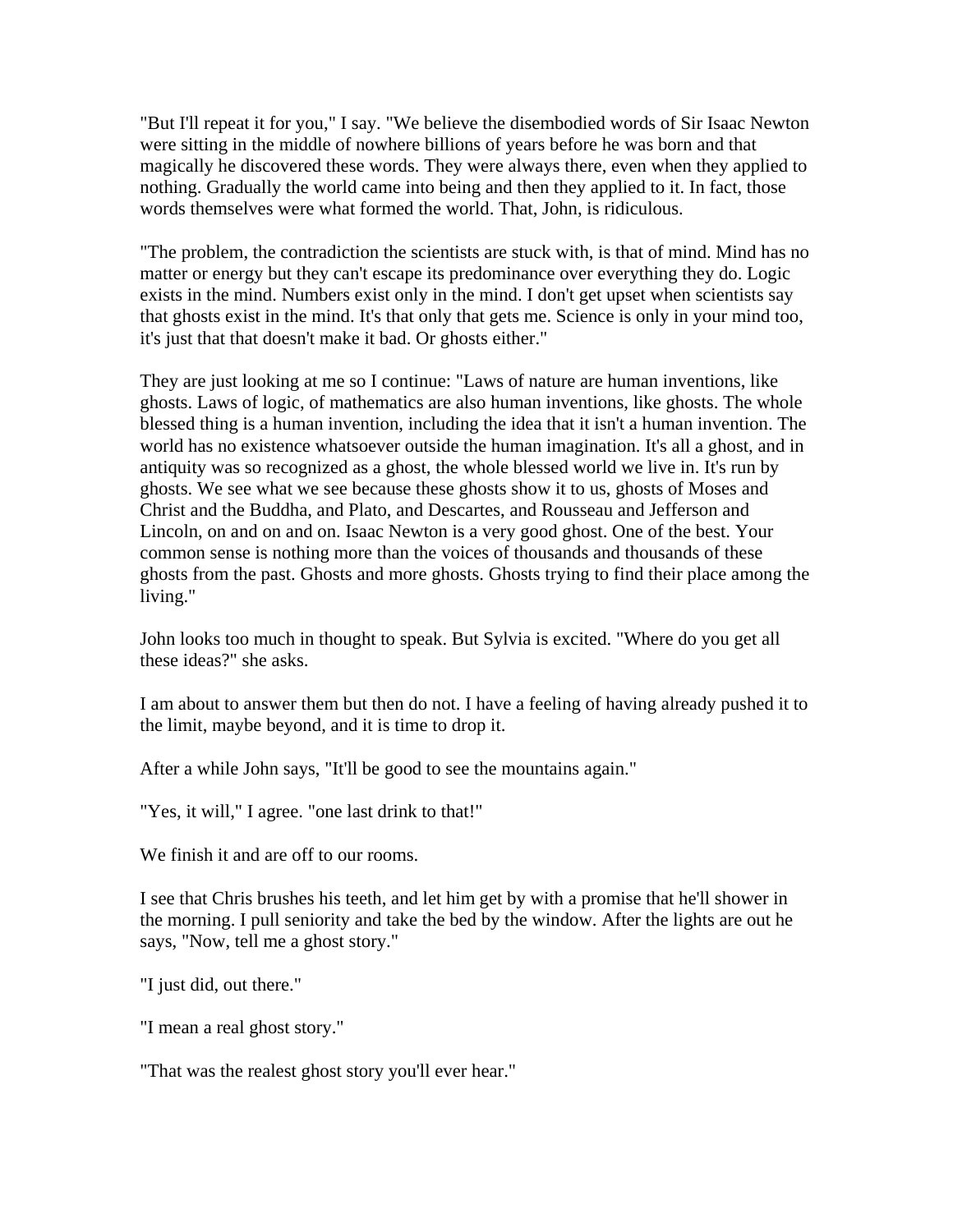"You know what I mean. The other kind."

I try to think of some conventional ones. "I used to know so many of them when I was a kid, Chris, but they're all forgotten," I say. "It's time to go to sleep. We've all got to get up early tomorrow."

Except for the wind through the screens of the motel window it is quiet. The thought of all that wind sweeping toward us across the open fields of the prairie is a tranquil one and I feel lulled by it.

The wind rises and then falls, then rises and sighs, and falls again -- from so many miles away.

"Did you ever know a ghost?" Chris asks.

I am half asleep. "Chris," I say, "I knew a fellow once who spent all his whole life doing nothing but hunting for a ghost, and it was just a waste of time. So go to sleep."

I realize my mistake too late.

"Did he find him?"

"Yes, he found him, Chris."

I keep wishing Chris would just listen to the wind and not ask questions.

"What did he do then?"

"He thrashed him good."

"Then what?"

"Then he became a ghost himself." Somehow I had the thought this was going to put Chris to sleep, but it's not and it's just waking me up.

"What is his name?"

"No one you know."

"But what is it?"

"It doesn't matter."

"Well, what is it anyway?"

"His name, Chris, since it doesn't matter, is Phædrus. It's not a name you know."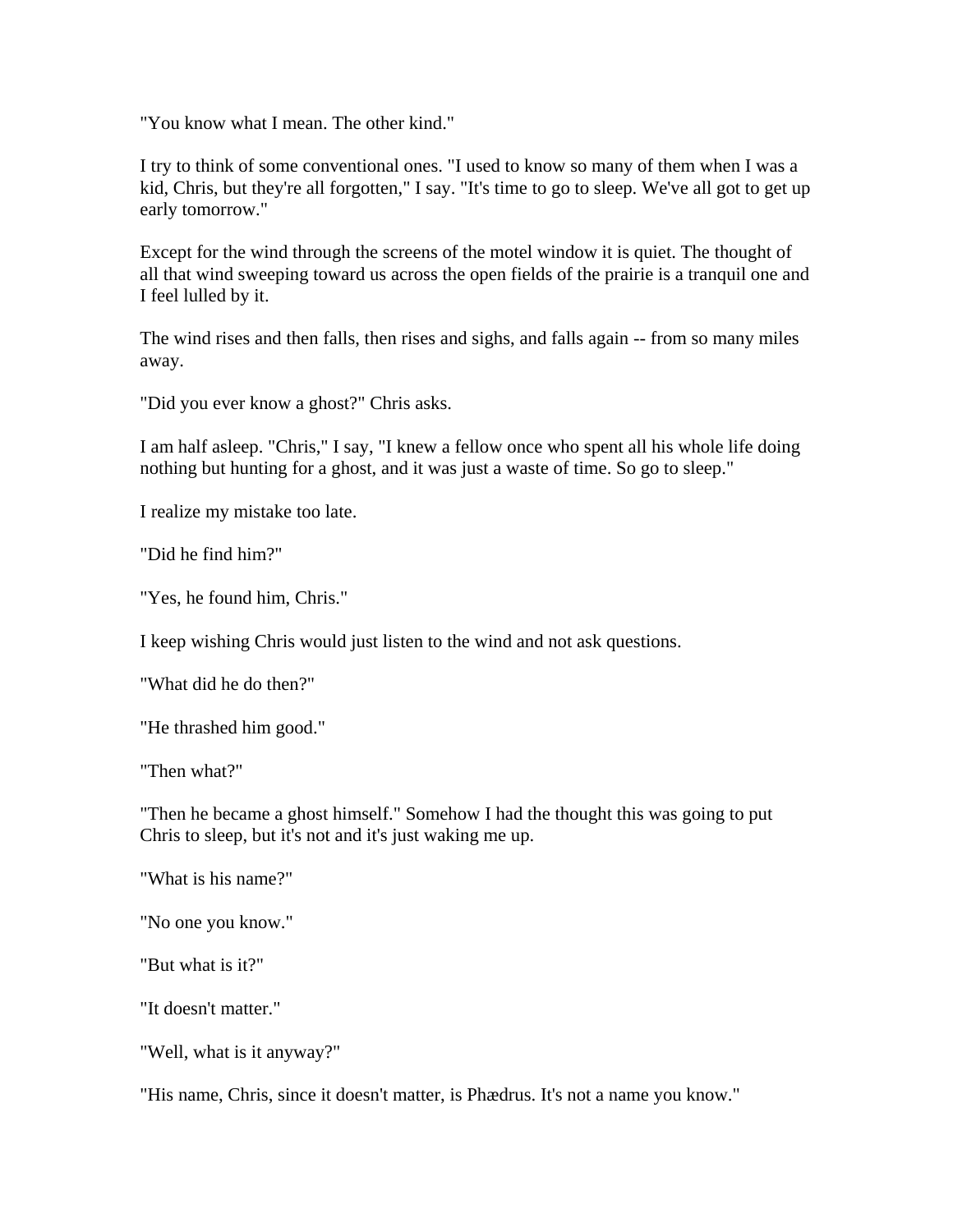"Did you see him on the motorcycle in the storm?"

"What makes you say that?"

"Sylvia said she thought you saw a ghost."

"That's just an expression."

"Dad?"

"This had better be the last question, Chris, or I'm going to become angry."

"I was just going to say you sure don't talk like anyone else."

"Yes, Chris, I know that," I say. "It's a problem. Now go to sleep."

"Good night, Dad."

"Good night."

A half hour later he is breathing sleepfully, and the wind is still strong as ever and I am wide-awake. There, out the window in the dark...this cold wind crossing the road into the trees, the leaves shimmering flecks of moonlight...there is no question about it, Phædrus saw all of this. What he was doing here I have no idea. Why he came this way I will probably never know. But he has been here, steered us onto this strange road, has been with us all along. There is no escape.

I wish I could say that I don't know why he is here, but I'm afraid I must now confess that I do. The ideas, the things I was saying about science and ghosts, and even that idea this afternoon about caring and technology...they are not my own. I haven't really had a new idea in years. They are stolen from him. And he has been watching. And that is why he is here.

With that confession, I hope he will now allow me some sleep.

Poor Chris. "Do you know any ghost stories?" he asked. I could have told him one but even the thought of that is frightening.

I really must go to sleep.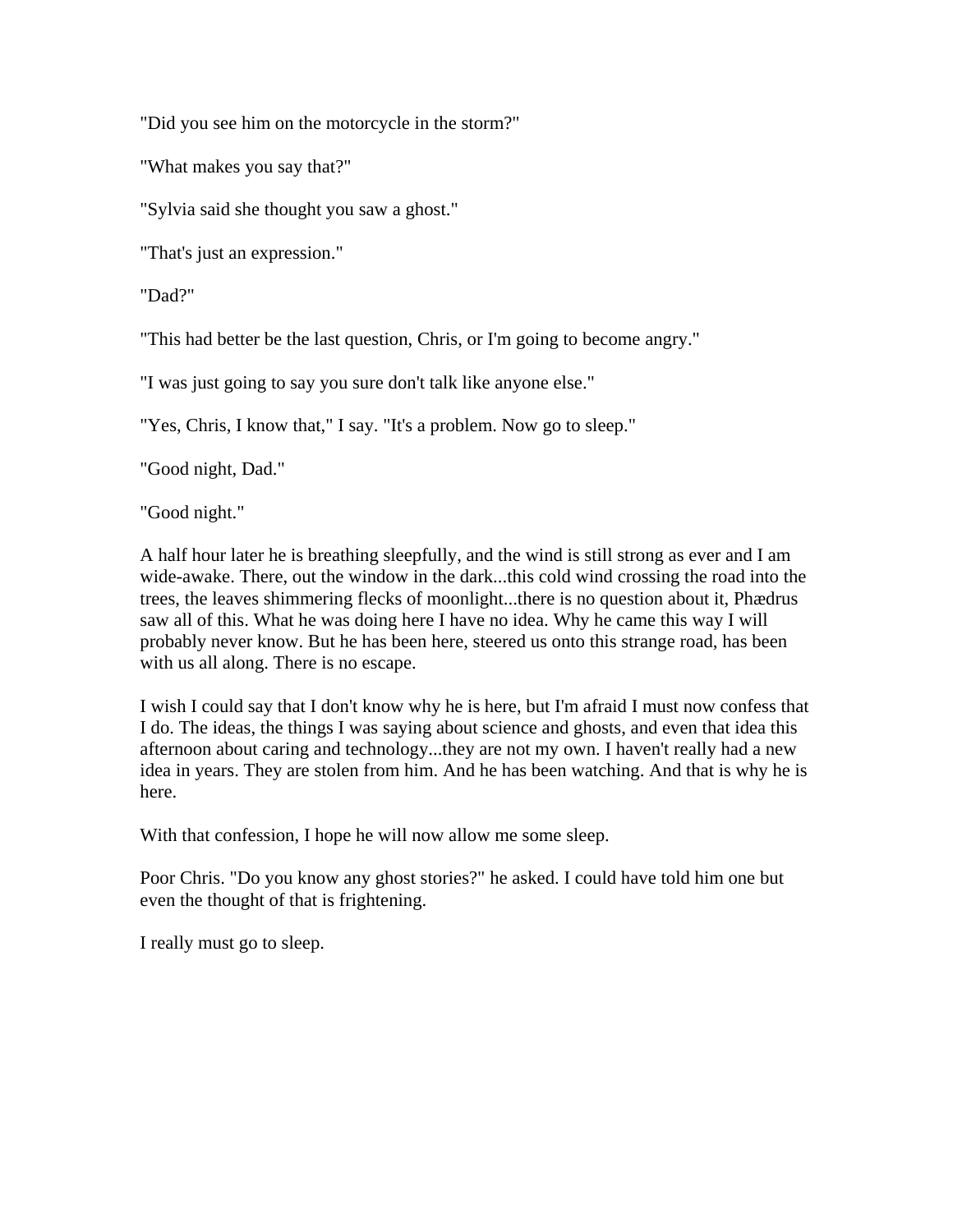## **4**

Every Chautauqua should have a list somewhere of valuable things to remember that can be kept in some safe place for times of future need and inspiration. Details. And now, while the others are still snoring away wasting this beautiful morning sunlight -- well -to sort of fill time --

What I have here is my list of valuable things to take on your next motorcycle trip across the Dakotas.

I've been awake since dawn. Chris is still sound asleep in the other bed. I started to roll over for more sleep but heard a rooster crowing and then became aware we are on vacation and there is no point in sleeping. I can hear John right through the motel partition sawing wood in there -- unless it's Sylvia -- no, that's too loud. Damned chain saw, it sounds like -- .

I got so tired of forgetting things on trips like this, I made this up and store it in a file at home to check off when I am ready to go.

Most of the items are commonplace and need no comment. Some of them are peculiar to motorcycling and need some comment. Some of them are just plain peculiar and need a lot of comment. The list is divided into four parts: Clothing, Personal Stuff, Cooking and Camping Gear, and Motorcycle Stuff.

The first part, Clothing, is simple:

- 1. Two changes of underwear.
- 2. Long underwear.
- 3. One change of shirt and pants for each of us. I use Army-surplus fatigues. They're cheap, tough and don't show dirt. I had an item called "dress clothes" at first but John penciled "Tux" after this item. I was just thinking of something you might want to wear outside a filling station.
- 4. One sweater and jacket each.
- 5. Gloves. Unlined leather gloves are best because they prevent sunburn, absorb sweat and keep your hands cool. When you're going for an hour or two little things like this aren't important, but when you're going all day long day after day they become plenty important.
- 6. Cycle boots.
- 7. Rain gear.
- 8. Helmet and sunshade.
- 9. Bubble. This gives me claustrophobia, so I use it only in the rain, which otherwise at high speed stings your face like needles.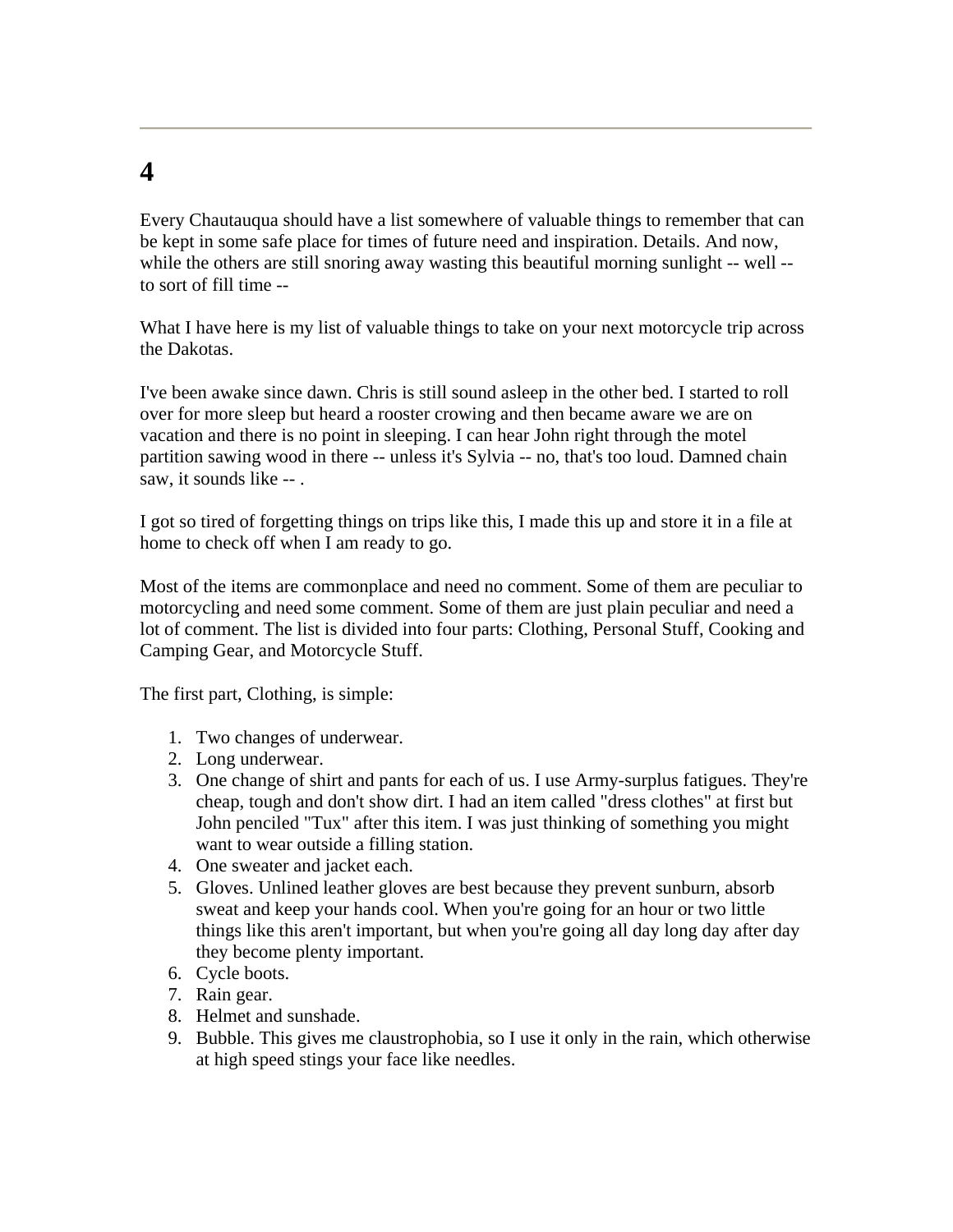10. Goggles. I don't like windshields because they also close you in. These are some British laminated plate-glass goggles that work fine. The wind getsbehind sunglasses. Plastic goggles get scratched upand distort vision.

The next list is Personal Stuff:

Combs. Billfold. Pocketknife. Memoranda booklet. Pen. Cigarettes and matches. Flashlight. Soap and plastic soap container. Toothbrushes and toothpaste. Scissors. APCs for headaches. Insect repellent. Deodorant (after a hot day on a cycle, your best friends don't need to tell you). Sunburn lotion. (On a cycle you don't notice sunburn until you stop, and then it's too late. Put it on early.) Band-Aids. Toilet paper. Washcloth (this can go into a plastic box to keep other stuff from getting damp). Towel.

Books. I don't know of any other cyclist who takes books with him. They take a lot of space, but I have three of them here anyway, with some loose sheets of paper in them for writing. These are:

- 1. The shop manual for this cycle.
- 2. A general troubleshooting guide containing all the technical information I can never keep in my head. This is Chilton's Motorcycle Troubleshooting Guide written by Ocee Rich and sold by Sears, Roebuck.
- 3. A copy of Thoreau's Walden -- which Chris has never heard and which can be read a hundred times without exhaustion. I try always to pick a book far over his head and read it as a basis for questions and answers, rather than without interruption. I read a sentence or two, wait for him to come up with his usual barrage of questions, answer them, then read another sentence or two. Classics read well this way. They must be written this way. Sometimes we have spent a whole evening reading and talking and discovered we have only covered two or three pages. It's a form of reading done a century ago -- when Chautauquas were popular. Unless you've tried it you can't imagine how pleasant it is to do it this way.

I see Chris is sleeping over there completely relaxed, none of his normal tension. I guess I won't wake him up yet.

Camping Equipment includes:

- 1. Two sleeping bags.
- 2. Two ponchos and one ground cloth. These convert into a tent and also protect the luggage from rain while you are traveling.
- 3. Rope.
- 4. U. S. Geodetic Survey maps of an area where we hope to do some hiking.
- 5. Machete.
- 6. Compass.
- 7. Canteen. I couldn't find this anywhere when we left. I think the kids must have lost it somewhere.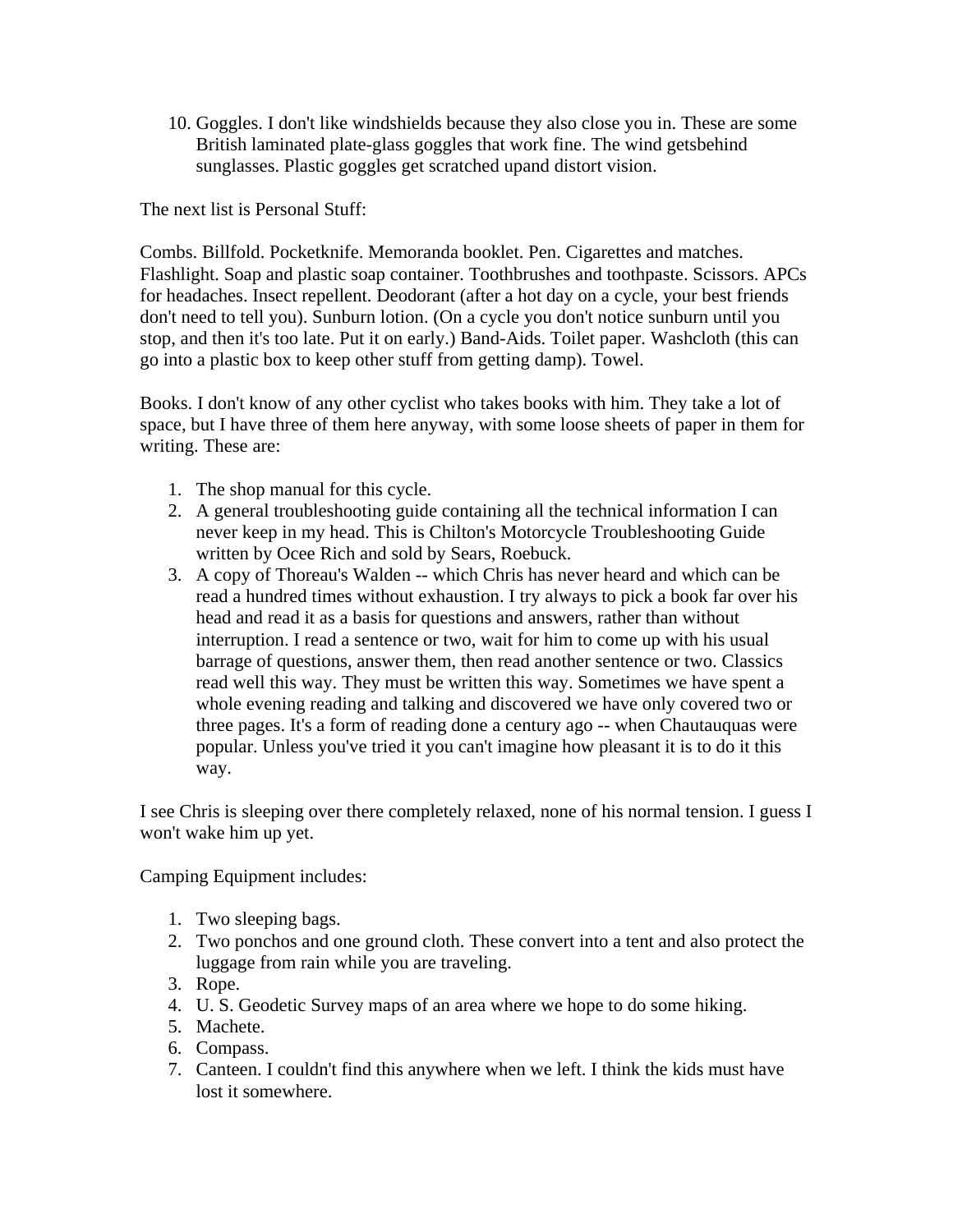- 8. Two Army-surplus mess kits with knife, fork and spoon.
- 9. A collapsible Sterno stove with one medium-sized can of Sterno. This is an experimental purchase. I haven't used it yet. When it rains or when you're above the timberline firewood is a problem.
- 10. Some aluminum screw-top tins. For lard, salt, butter, flour, sugar. A mountaineering supply house sold us these years ago.
- 11. Brillo, for cleaning.
- 12. Two aluminum-frame backpacks.

Motorcycle Stuff. A standard tool kit comes with the cycle and is stored under the seat. This is supplemented with the following:

A large, adjustable open-end wrench. A machinist's hammer. A cold chisel. A taper punch. A pair of tire irons. A tire-patching kit. A bicycle pump. A can of molybdenum disulfide spray for the chain. (This has tremendous penetrating ability into the inside of each roller where it really counts, and the lubricating superiority of molybdenum disulfide is well known. Once it has dried off, however, it ought to be supplemented with good old SAE-30 engine oil.) Impact driver. A point file. Feeler gauge. Test lamp.

Spare parts include:

Plugs. Throttle, clutch and brake cables. Points, fuses, headlight and taillight bulbs, chain-coupling link with keeper, cotter pins, baling wire. Spare chain (this is just an old one that was about shot when I replaced it, enough to get to a cycle shop if the present one goes).

And that's about it. No shoelaces.

It would probably be normal about this time to wonder what sort of U-Haul trailer all this is in. But it's not as bulky, really, as it sounds.

I'm afraid these other characters will sleep all day if I let them. The sky outside is sparkling and clear, it's a shame to waste it like this.

I go over finally and give Chris a shake. His eyes pop open, then he sits bolt upright uncomprehending.

"Shower time," I say.

I go outside. The air is invigorating. In fact...Christ!...it is cold out. I pound on the Sutherlands' door.

"Yahp," comes John's sleepy voice through the door. "Umhmmmm. Yahp."

It feels like autumn. The cycles are wet with dew. No rain today. But cold! It must be in the forties.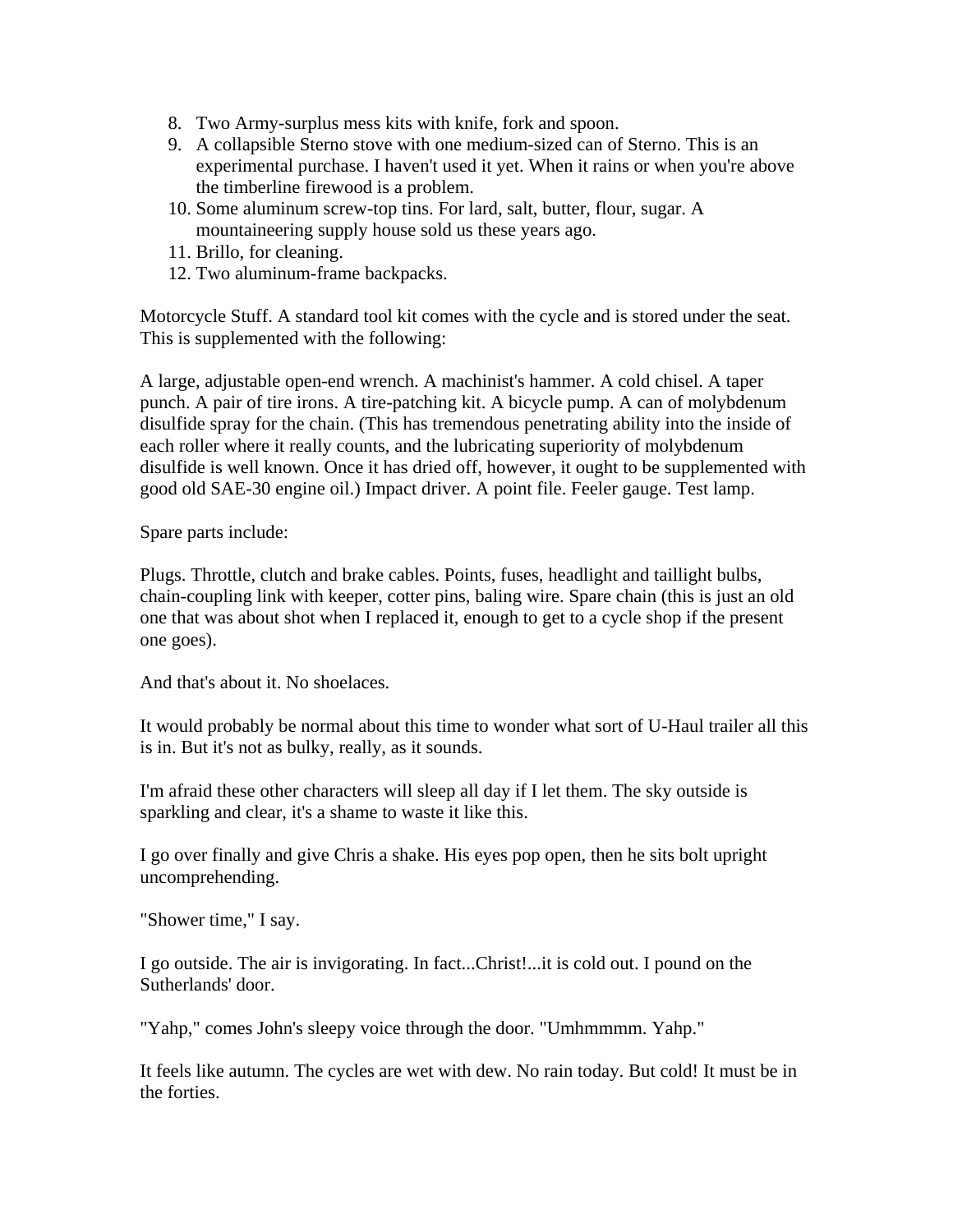While waiting I check the engine oil level and tires, and bolts, and chain tension. A little slack there, and I get out the tool kit and tighten it up. I'm really getting anxious to get going.

I see that Chris dresses warmly and we are packed and on the road, and it is definitely cold. Within minutes all the heat of the warm clothing is drained out by the wind and I am shivering with big shivers. Bracing.

It ought to warm up as soon as the sun gets higher in the sky. About half an hour of this and we'll be in Ellendale for breakfast. We should cover a lot of miles today on these straight roads.

If it weren't so damn cold this would be just gorgeous riding. Low-angled dawn sun striking what looks almost like frost covering those fields, but I guess it's just dew, sparkling and kind of misty. Dawn shadows everywhere make it look less flat than yesterday. All to ourselves. Nobody's even up yet, it looks like. My watch says six-thirty. The old glove above it looks like it's got frost on it, but I guess it's just residues from the soaking last night. Good old beat-up gloves. They are so stiff now from the cold I can hardly straighten my hand out.

I talked yesterday about caring, I care about these moldy old riding gloves. I smile at them flying through the breeze beside me because they have been there for so many years and are so old and so tired and so rotten there is something kind of humorous about them. They have become filled with oil and sweat and dirt and spattered bugs and now when I set them down flat on a table, even when they are not cold, they won't stay flat. They've got a memory of their own. They cost only three dollars and have been restitched so many times it is getting impossible to repair them, yet I take a lot of time and pains to do it anyway because I can't imagine any new pair taking their place. That is impractical, but practicality isn't the whole thing with gloves or with anything else.

The machine itself receives some of the same feelings. With over 27,000 on it it's getting to be something of a high-miler, an old-timer, although there are plenty of older ones running. But over the miles, and I think most cyclists will agree with this, you pick up certain feelings about an individual machine that are unique for that one individual machine and no other. A friend who owns a cycle of the same make, model and even same year brought it over for repair, and when I test rode it afterward it was hard to believe it had come from the same factory years ago. You could see that long ago it had settled into its own kind of feel and ride and sound, completely different from mine. No worse, but different.

I suppose you could call that a personality. Each machine has its own, unique personality which probably could be defined as the intuitive sum total of everything you know and feel about it. This personality constantly changes, usually for the worse, but sometimes surprisingly for the better, and it is this personality that is the real object of motorcycle maintenance. The new ones start out as good-looking strangers and, depending on how they are treated, degenerate rapidly into bad-acting grouches or even cripples, or else turn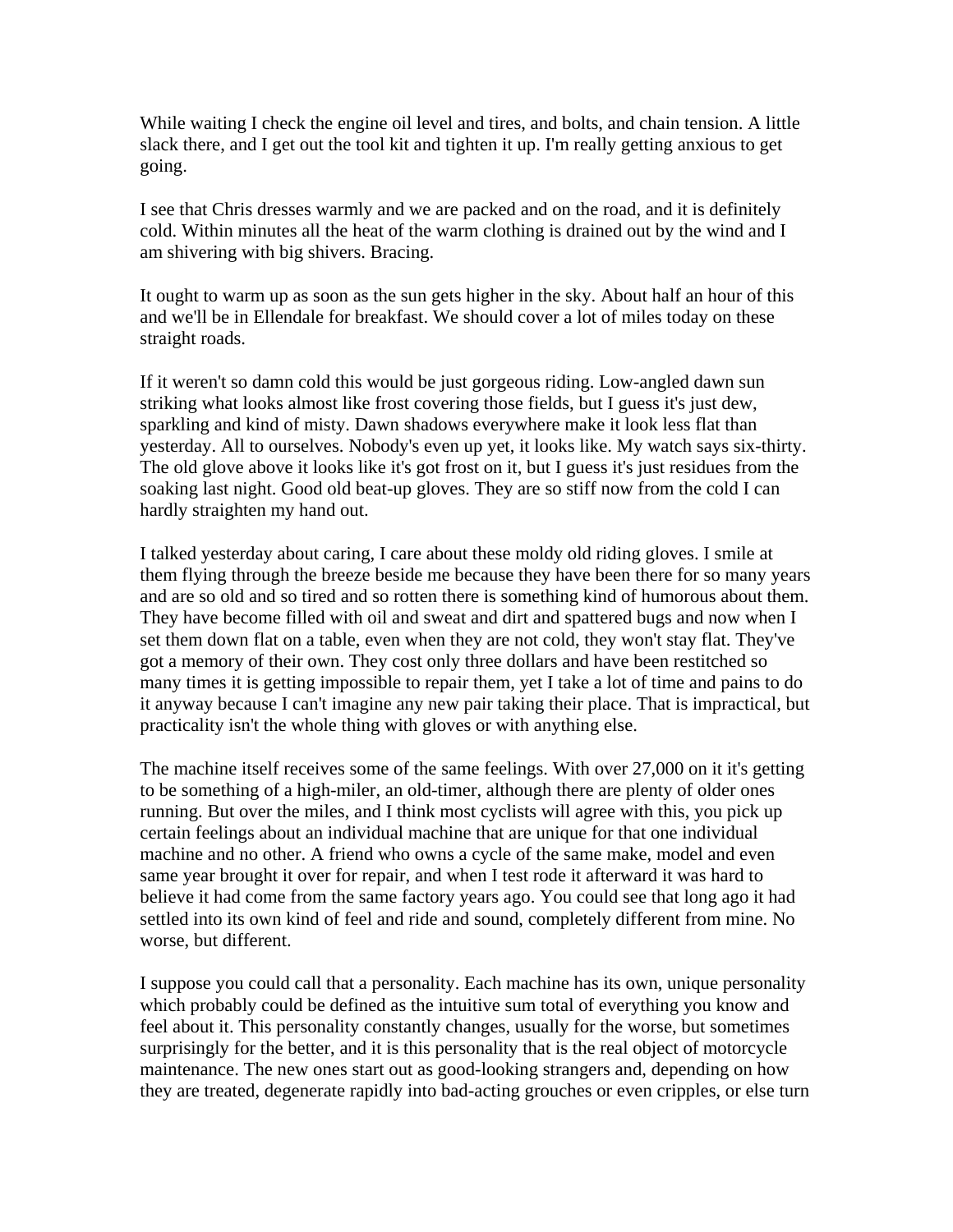into healthy, good-natured, long-lasting friends. This one, despite the murderous treatment it got at the hands of those alleged mechanics, seems to have recovered and has been requiring fewer and fewer repairs as time goes on.

There it is! Ellendale!

A water tower, groves of trees and buildings among them in the morning sunlight. I've just given in to the shivering which has been almost continuous the whole trip. The watch says seven-fifteen.

A few minutes later we park by some old brick buildings. I turn to John and Sylvia who have pulled up behind us. "That was cold!" I say.

They just stare at me fish-eyed.

"Bracing, what?" I say. No answer.

I wait until they are completely off, then see that John is trying to untie all their luggage. He is having trouble with the knot. He gives up and we all move toward the restaurant.

I try again. I'm walking backward in front of them toward the restaurant, feeling a little manic from the ride, wringing my hands and laughing. "Sylvia! Speak to me!" Not a smile.

I guess they really were cold.

They order breakfast without looking up.

Breakfast ends, and I say finally, "What next?"

John says slowly and deliberately, "We're not leaving here until it warms up." He has a sheriff-at-sundown tone in his voice, which I suppose makes it final.

So John and Sylvia and Chris sit and stay warm in the lobby of the hotel adjoining the restaurant, while I go out for a walk.

I guess they're kind of mad at me for getting them up so early to ride through that kind of stuff. When you're stuck together like this, I figure small differences in temperament are bound to show up. I remember, now that I think of it, I've never been cycling with them before one or two o'clock in the afternoon, although for me dawn and early morning is always the greatest time for riding.

The town is clean and fresh and unlike the one we woke up in this morning. Some people are on the street and are opening stores and saying, "Good morning" and talking and commenting about how cold it is. Two thermometers on the shady side of the street read 42 and 46 degrees. One in the sun reads 65 degrees.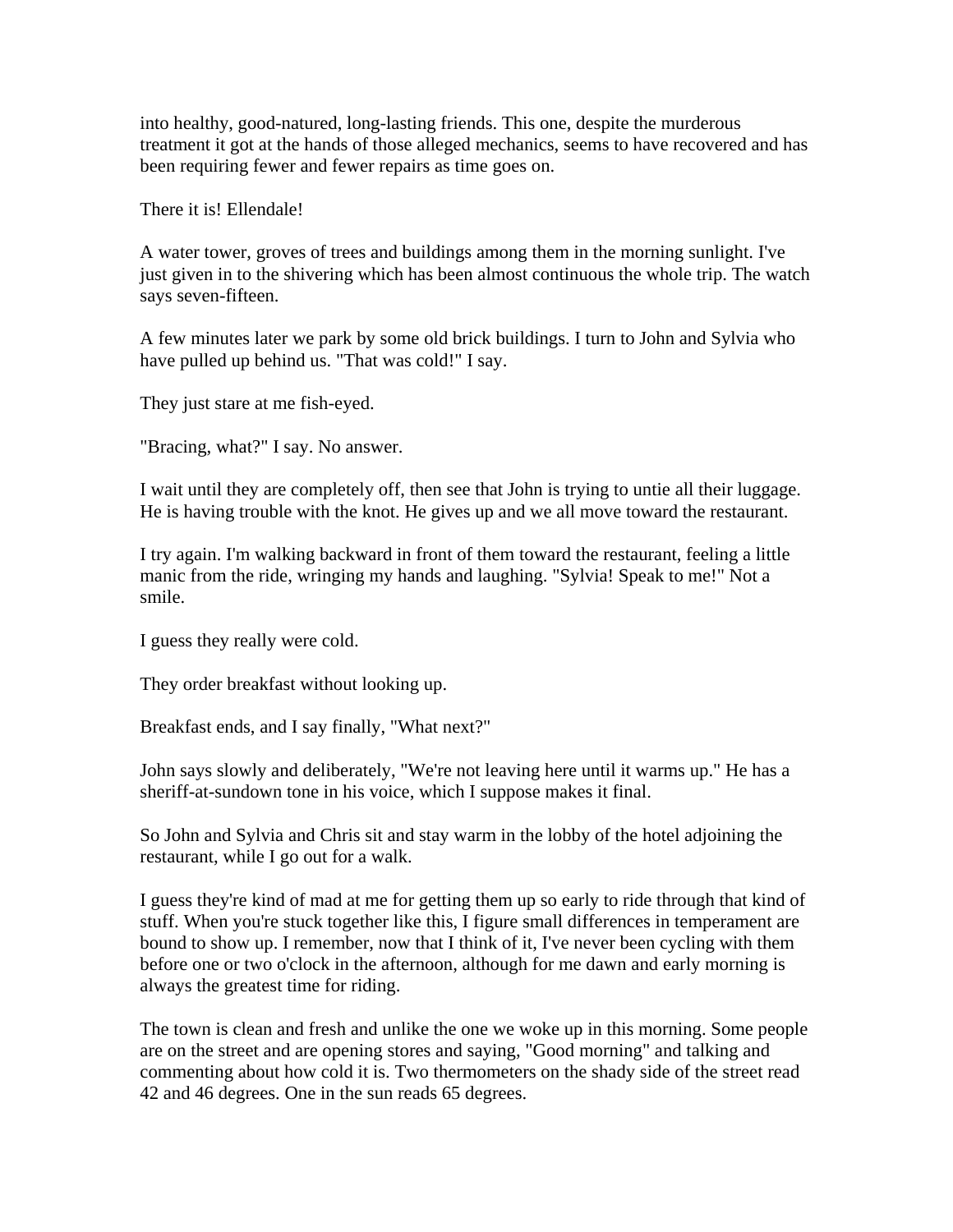After a few blocks the main street goes onto two hard, muddy tracks into a field, past a quonset hut full of farm machinery and repair tools, and then ends in a field. A man standing in the field is looking at me suspiciously, wondering what I am doing, probably, as I look into the quonset hut. I return down the street, find a chilly bench and stare at the motorcycle. Nothing to do.

It was cold all right, but not that cold. How do John and Sylvia ever get through Minnesota winters? I wonder. There's kind of a glaring inconsistency here, that's almost too obvious to dwell on. If they can't stand physical discomfort and they can't stand technology, they've got a little compromising to do. They depend on technology and condemn it at the same time. I'm sure they know that and that just contributes to their dislike of the whole situation. They're not presenting a logical thesis, they're just reporting how it is. But three farmers are coming into town now, rounding the corner in that brand-new pickup truck. I'll bet with them it's just the other way around. They're going to show off that truck and their tractor and that new washing machine and they'll have the tools to fix them if they go wrong, and know how to use the tools. They value technology. And they're the ones who need it the least. If all technology stopped, tomorrow, these people would know how to make out. It would be rough, but they'd survive. John and Sylvia and Chris and I would be dead in a week. This condemnation of technology is ingratitude, that's what it is.

Blind alley, though. If somone's ungrateful and you tell him he's ungrateful, okay, you've called him a name. You haven't solved anything.

A half hour later the thermometer by the hotel door reads 53 degrees. Inside the empty main dining room of the hotel I find them, looking restless. They seem, by their expressions, to be in a better mood though, and John says optimistically, "I'm going to put on everything I own, and then we'll make it all right."

He goes out to the cycles, and when he comes back says, "I sure hate to unpack all that stuff, but I don't want another ride like that last one." He says it is freezing in the men's room, and since there is no one else in the dining room, he crosses behind a table back from where we are sitting, and I am sitting at the table, talking to Sylvia, and then I look over and there is John, all decked out in a full-length set of pale-blue long underwear. He is smirking from ear to ear at how silly he looks. I stare at his glasses lying on the table for a moment and then say to Sylvia:

"You know, just a moment ago we were sitting here talking to Clark Kent -- see, there's his glasses -- and now all of a sudden -- Lois, do you suppose? -- "

John howls. "CHICKENMAN!"

He glides over the varnished lobby floor like a skater, does a handspring, then glides back. He raises one arm over his head and then crouches as if starting for the sky. "I'm ready, here I go!" He shakes his head sadly. "Jeez, I hate to bust through that nice ceiling, but my X-ray vision tells me somebody's in trouble." Chris is giggling.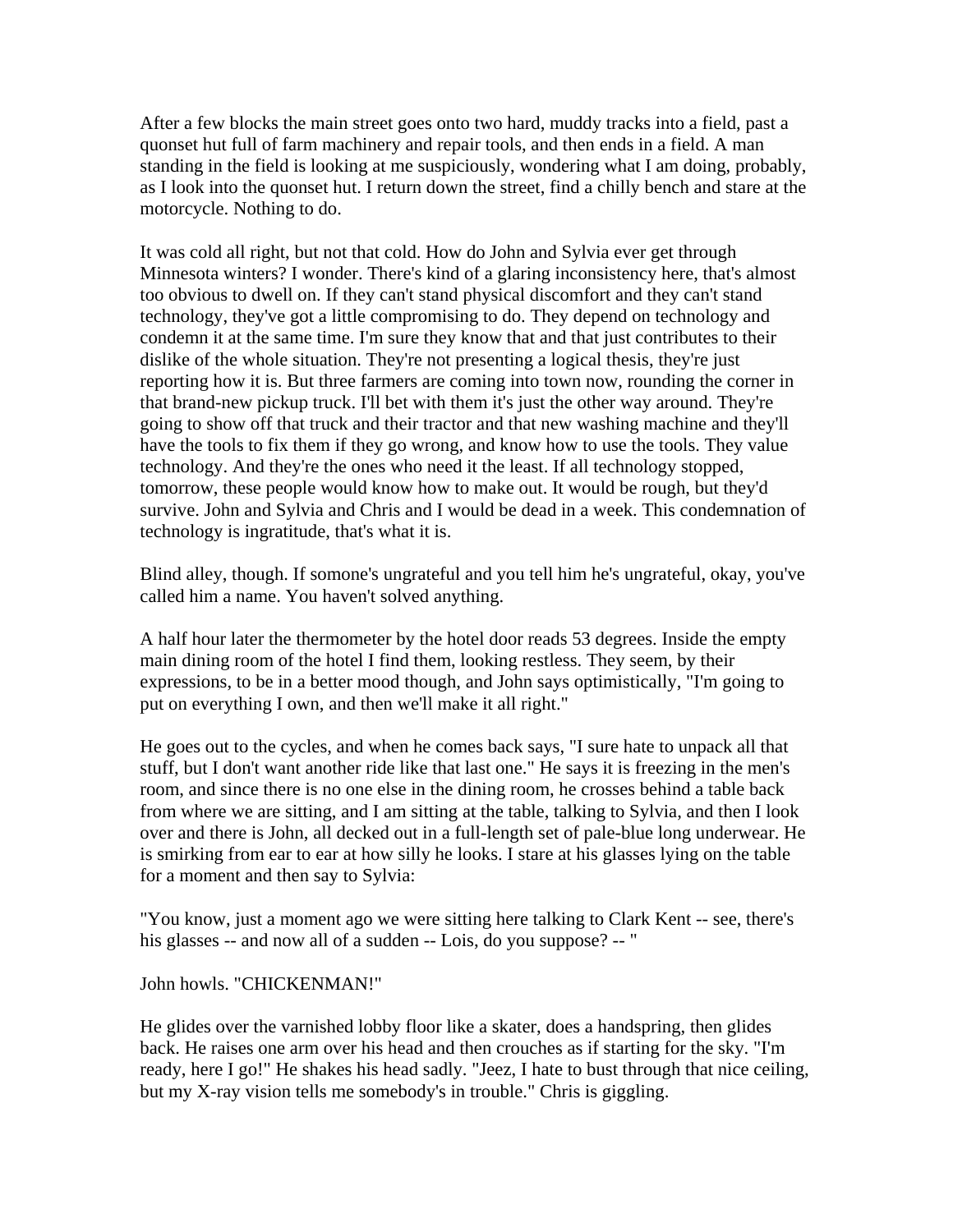"We'll all be in trouble if you don't get some clothes on," Sylvia says.

John laughs. "An exposer, hey? `The Ellendale revealer!' " He struts around some more, then begins to put his clothes on over the underwear. He says, "Oh no, oh no, they wouldn't do that. Chickenman and the police have an understanding. They know who's on the side of law and order and justice and decency and fair play for everyone."

When we hit the highway again it is still chilly, but not like it was. We pass through a number of towns and gradually, almost imperceptibly, the sun warms us up, and my feelings warm up with it. The tired feeling wears off completely and the wind and sun feel good now, making it real. It's happening, just from the warming of the sun, the road and green prairie farmland and buffeting wind coming together. And soon it is nothing but beautiful warmth and wind and speed and sun down the empty road. The last chills of the morning are thawed by the warm air. Wind and more sun and more smooth road.

So green this summer and so fresh.

There are white and gold daisies among the grass in front of an old wire fence, a meadow with some cows and far in the distance a low rising of the land with something golden on it. Hard to know what it is. No need to know.

Where there is a slight rise in the road the drone of the motor becomes heavier. We top the rise, see a new spread of land before us, the road descends and the drone of the engine falls away again. Prairie. Tranquil and detached.

Later, when we stop, Sylvia has tears in her eyes from the wind, and she stretches out her arms and says, "It's so beautiful. It's so empty."

I show Chris how to spread his jacket on the ground and use an extra shirt for a pillow. He is not at all sleepy but I tell him to lie down anyway, he'll need the rest. I open up my own jacket to soak up more heat. John gets his camera out.

After a while he says, "This is the hardest stuff in the world to photograph. You need a three-hundred-and-sixty degree lens, or something. You see it, and then you look down in the ground glass and it's just nothing. As soon as you put a border on it, it's gone."

I say, "That's what you don't see in a car, I suppose."

Sylvia says, "Once when I was about ten we stopped like this by the road and I used half a roll of film taking pictures. And when the pictures came back I cried. There wasn't anything there."

"When are we going to get going?" Chris says.

"What's your hurry?" I ask.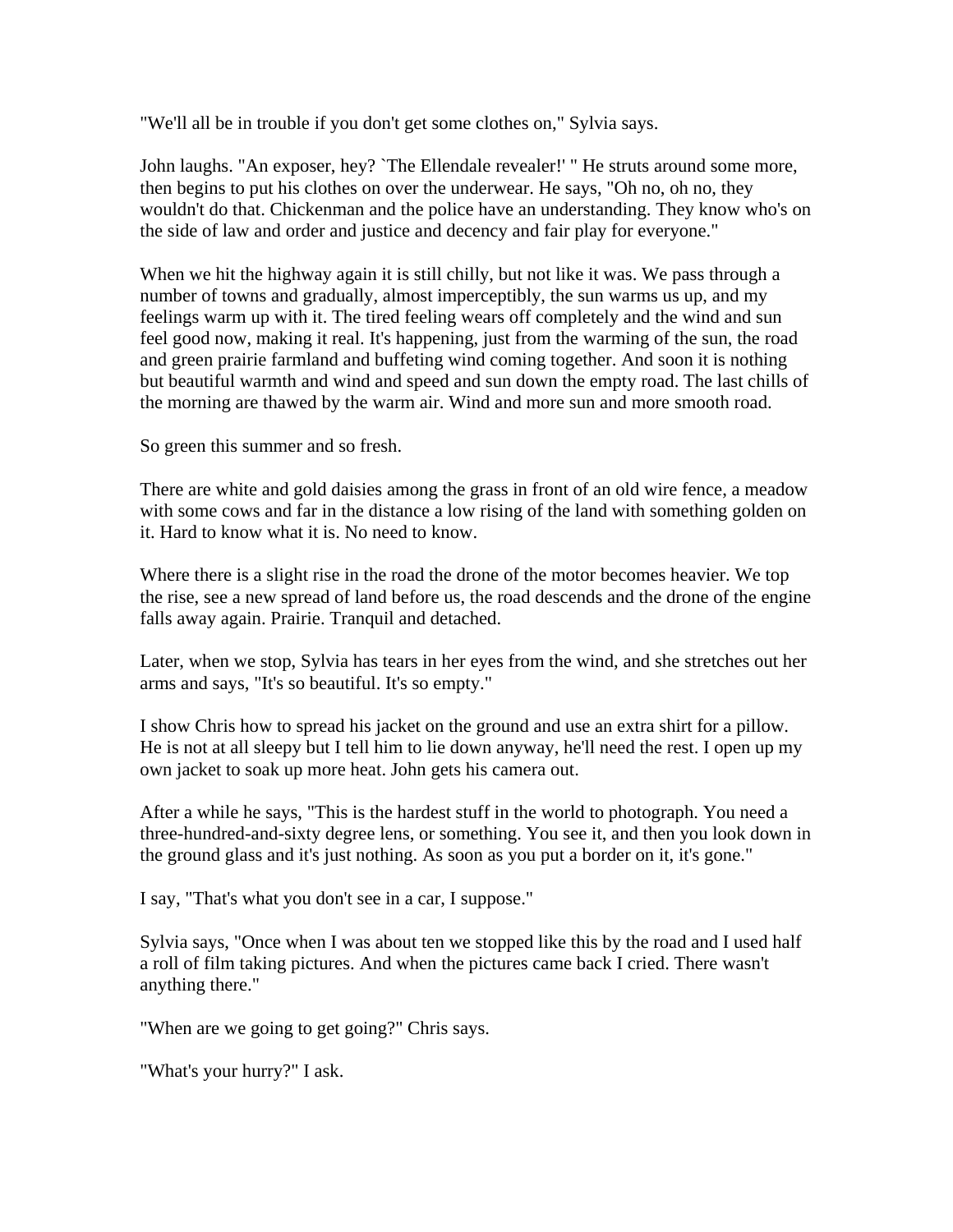"I just want to get going."

"There's nothing up ahead that's any better than it is right here."

He looks down silently with a frown. "Are we going to go camping tonight?" he asks. The Sutherlands look at me apprehensively.

"Are we?" he repeats.

"We'll see later," I say.

"Why later?"

"Because I don't know now."

"Why don't you know now?"

"Well, I just don't know now why I just don't know."

John shrugs that it's okay.

"This isn't the best camping country," I say. "There's no cover and no water." But suddenly I add, "All right, tonight we'll camp out." We had talked about it before.

So we move down the empty road. I don't want to own these prairies, or photograph them, or change them, or even stop or even keep going. We are just moving down the empty road.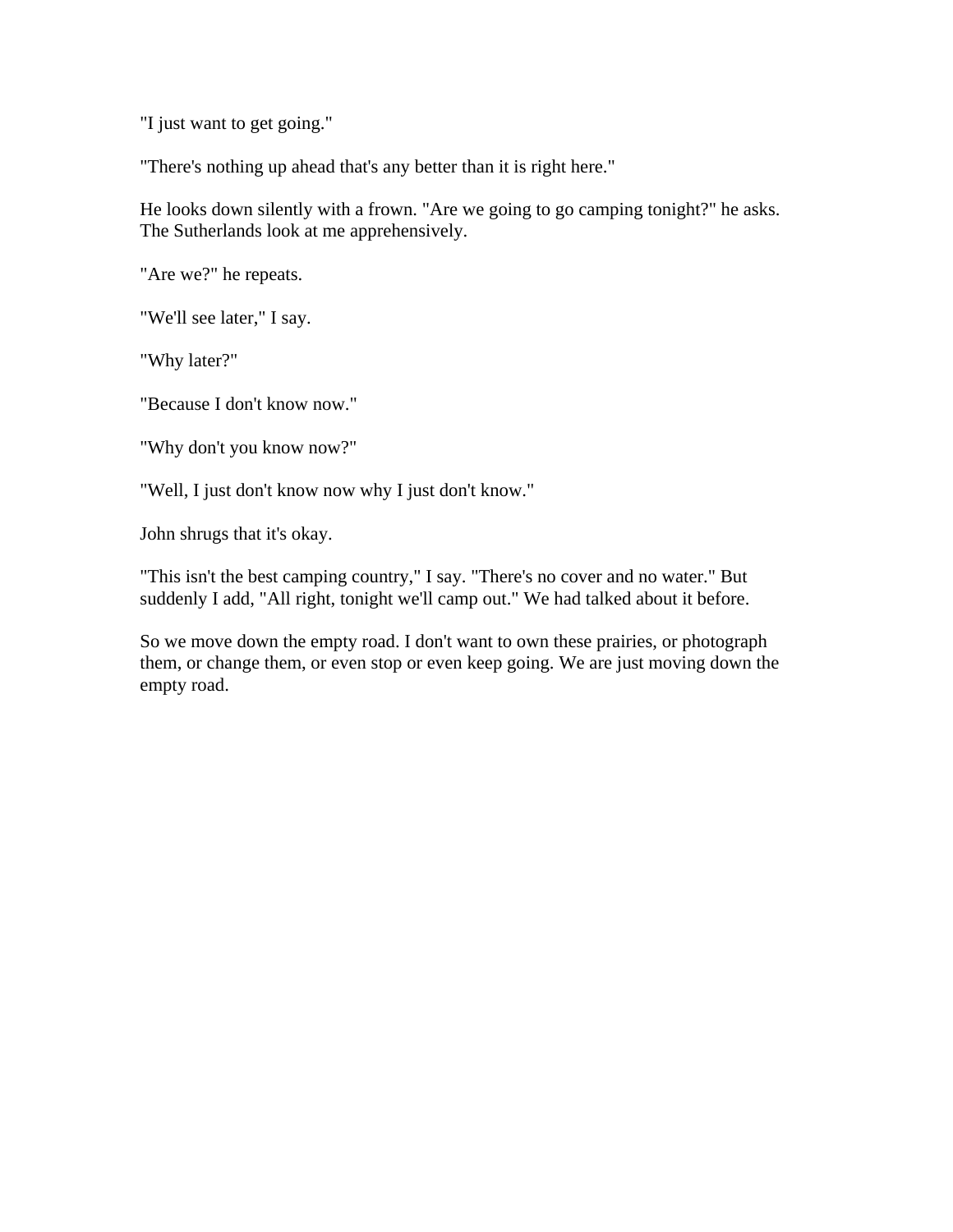## **5**

The flatness of the prairie disappears and a deep undulation of the earth begins. Fences are rarer, and the greenness has become paler -- all signs that we approach the High Plains.

We stop for gas at Hague and ask if there is any way to get across the Missouri between Bismarck and Mobridge. The attendant doesn't know of any. It is hot now, and John and Sylvia go somewhere to get their long underwear off. The motorcycle gets a change of oil and chain lubrication. Chris watches everything I do but with some impatience. Not a good sign.

"My eyes hurt," he says.

"From what?"

"From the wind."

"We'll look for some goggles."

All of us go in a shop for coffee and rolls. Everything is different except one another, so we look around rather than talk, catching fragments of conversation among people who seem to know each other and are glancing at us because we're new. Afterward, down the street, I find a thermometer for storage in the saddlebags and some plastic goggles for Chris.

The hardware man doesn't know any short route across the Missouri either. John and I study the map. I had hoped we might find an unofficial ferryboat crossing or footbridge or something in the ninety-mile stretch, but evidently there isn't any because there's not much to get to on the other side. It's all Indian reservation. We decide to head south to Mobridge and cross there.

The road south is awful. Choppy, narrow, bumpy concrete with a bad head wind, going into the sun and big semis going the other way. These roller-coaster hills speed them up on the down side and slow them up on the up side and prevent our seeing very far ahead, making passing nervewracking. The first one gave me a scare because I wasn't ready for it. Now I hold tight and brace for them. No danger. Just a shock wave that hits you. It is hotter and dryer.

At Herreid John disappears for a drink while Sylvia and Chris and I find some shade in a park and try to rest. It isn't restful. A change has taken place and I don't know quite what it is. The streets of this town are broad, much broader than they need be, and there is a pallor of dust in the air. Empty lots here and there between the buildings have weeds growing in them. The sheet metal equipment sheds and water tower are like those of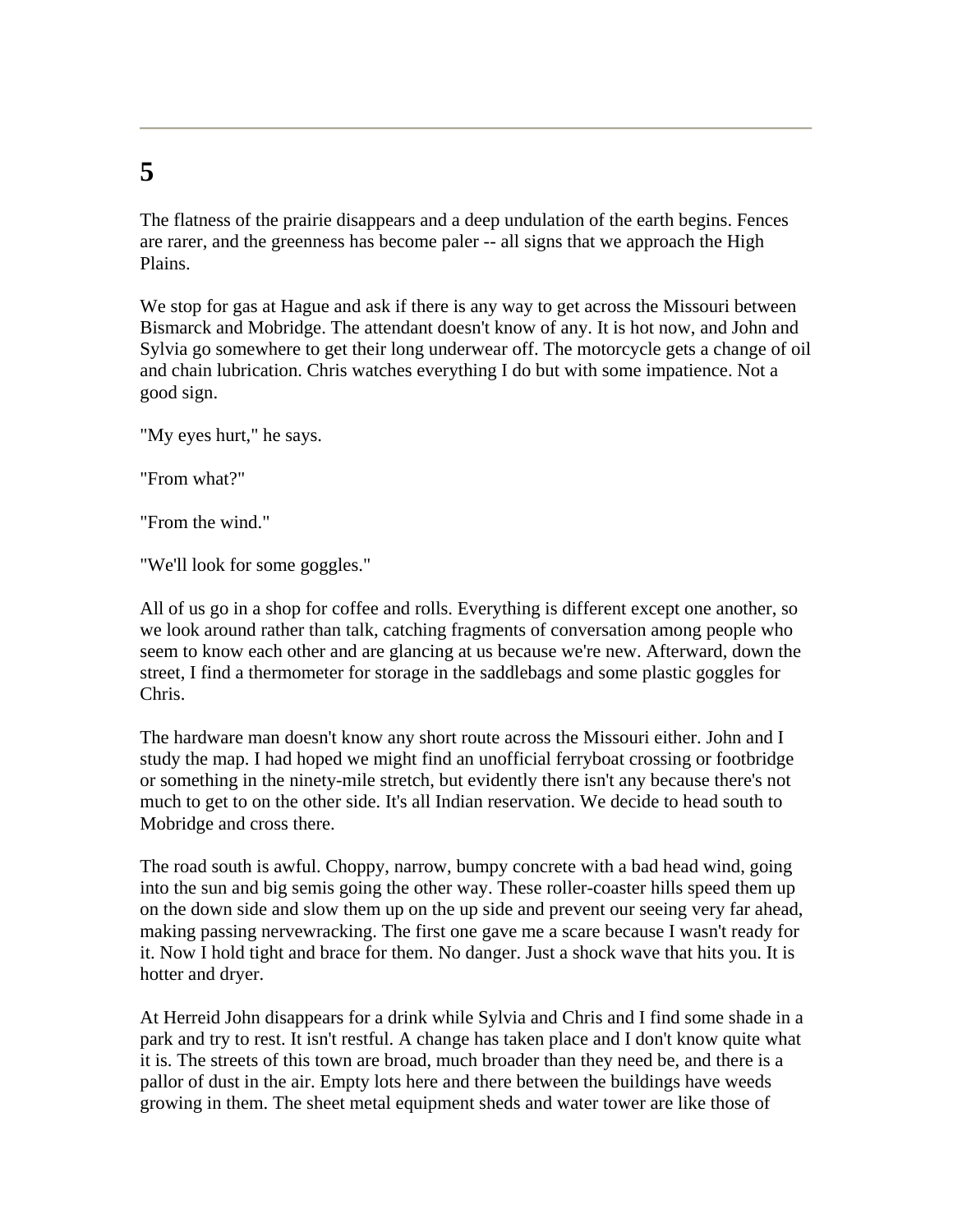previous towns but more spread out. Everything is more run-down and mechanicallooking, and sort of randomly located. Gradually I see what it is. Nobody is concerned anymore about tidily conserving space. The land isn't valuable anymore. We are in a Western town.

We have lunch of hamburgers and malteds at an A & W place in Mobridge, cruise down a heavily trafficked main street and then there it is, at the bottom of the hill, the Missouri. All that moving water is strange, banked by grass hills that hardly get any water at all. I turn around and glance at Chris but he doesn't seem to be particularly interested in it.

We coast down the hill, clunk onto the bridge and across we go, watching the river through the girders moving by rhythmically, and then we are on the other side.

We climb a long, long hill into another kind of country.

The fences are really all gone now. No brush, no trees. The sweep of the hills is so great John's motorcycle looks like an ant up ahead moving through the green slopes. Above the slopes outcroppings of rocks stand out overhead at the tops of the bluffs.

It all has a natural tidiness. If it were abandoned land there would be a chewed-up, scruffy look, with chunks of old foundation concrete, scraps of painted sheet metal and wire, weeds that had gotten in where the sod was broken up for whatever little enterprise was attempted. None of that here. Not kept up, just never messed up in the first place. It's just the way it always must have been. Reservation land.

There's no friendly motorcycle mechanic on the other side of those rocks and I'm wondering if we're ready for this. If anything goes wrong now we're in real trouble.

I check the engine temperature with my hand. It's reassuringly cool. I put in the clutch and let it coast for a second in order to hear it idling. Something sounds funny and I do it again. It takes a while to figure out that it's not the engine at all. There's an echo from the bluff ahead that lingers after the throttle is closed. Funny. I do this two or three times. Chris wonders what's wrong and I have him listen to the echo. No comment from him.

This old engine has a nickels-and-dimes sound to it. As if there were a lot of loose change flying around inside. Sounds awful, but it's just normal valve clatter. Once you get used to that sound and learn to expect it, you automatically hear any difference. If you don't hear any, that's good.

I tried to get John interested in that sound once but it was hopeless. All he heard was noise and all he saw was the machine and me with greasy tools in my hands, nothing else. That didn't work.

He didn't really see what was going on and was not interested enough to find out. He isn't so interested in what things mean as in what they are. That's quite important, that he sees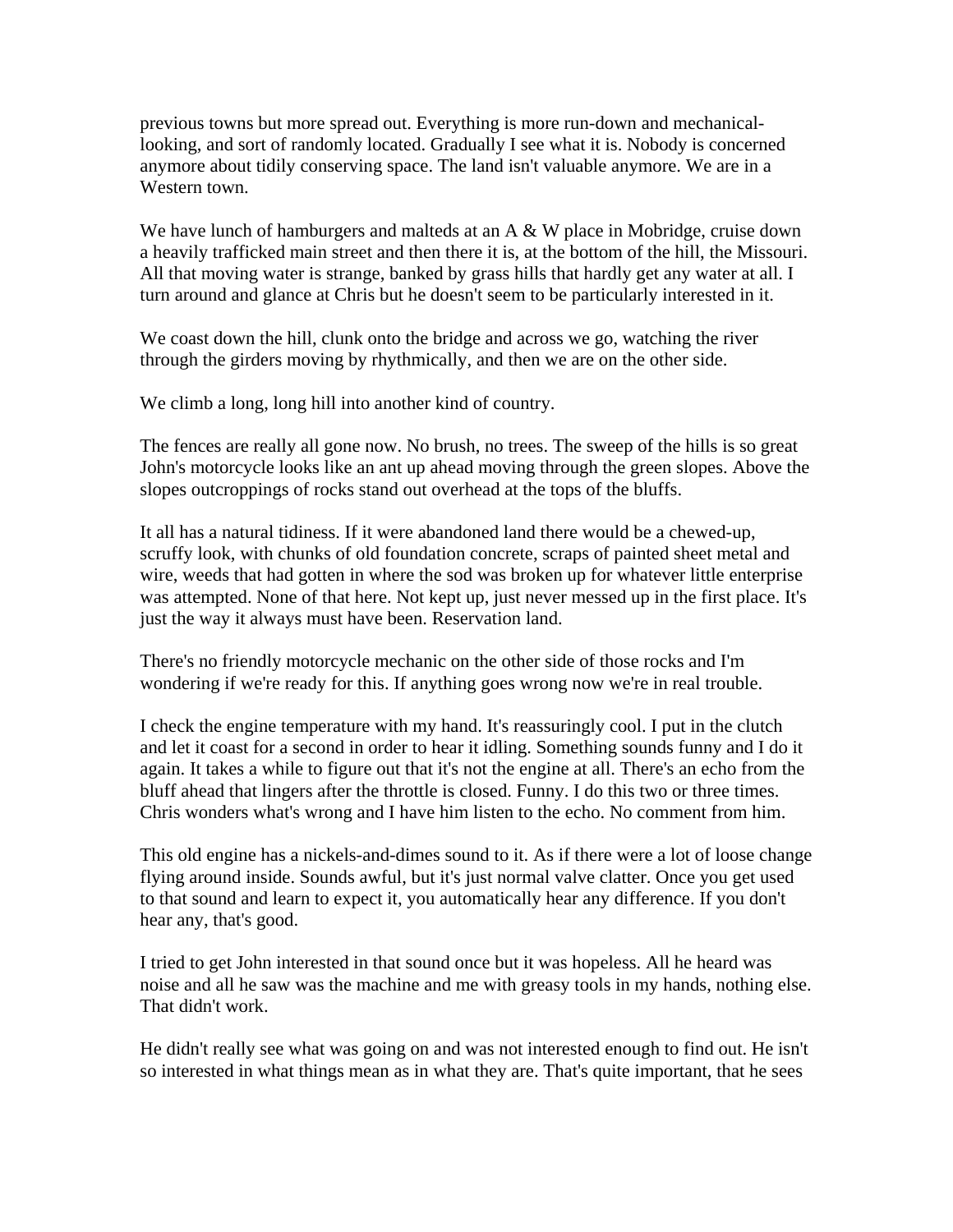things this way. It took me a long time to see this difference and it's important for the Chautauqua that I make this difference clear.

I was so baffled by his refusal even to think about any mechanical subject I kept searching for ways to clue him to the whole thing but didn't know where to start.

I thought I would wait until something went wrong with his machine and then I would help him fix it and that way get him into it, but I goofed that one myself because I didn't understand this difference in the way he looked at things.

His handlebars had started slipping. Not badly, he said, just a little when you shoved hard on them. I warned him not to use his adjustable wrench on the tightening nuts. It was likely to damage the chrome and start small rust spots. He agreed to use my metric sockets and box-ends.

When he brought his motorcycle over I got my wrenches out but then noticed that no amount of tightening would stop the slippage, because the ends of the collars were pinched shut.

"You're going to have to shim those out," I said.

"What's shim?"

"It's a thin, flat strip of metal. You just slip it around the handlebar under the collar there and it will open up the collar to where you can tighten it again. You use shims like that to make adjustments in all kinds of machines."

"Oh," he said. He was getting interested. "Good. Where do you buy them?"

"I've got some right here," I said gleefully, holding up a can of beer in my hand.

He didn't understand for a moment. Then he said, "What, the can?"

"Sure," I said, "best shim stock in the world."

I thought this was pretty clever myself. Save him a trip to God knows where to get shim stock. Save him time. Save him money.

But to my surprise he didn't see the cleverness of this at all. In fact he got noticeably haughty about the whole thing. Pretty soon he was dodging and filling with all kinds of excuses and, before I realized what his real attitude was, we had decided not to fix the handlebars after all.

As far as I know those handlebars are still loose. And I believe now that he was actually offended at the time. I had had the nerve to propose repair of his new eighteen-hundred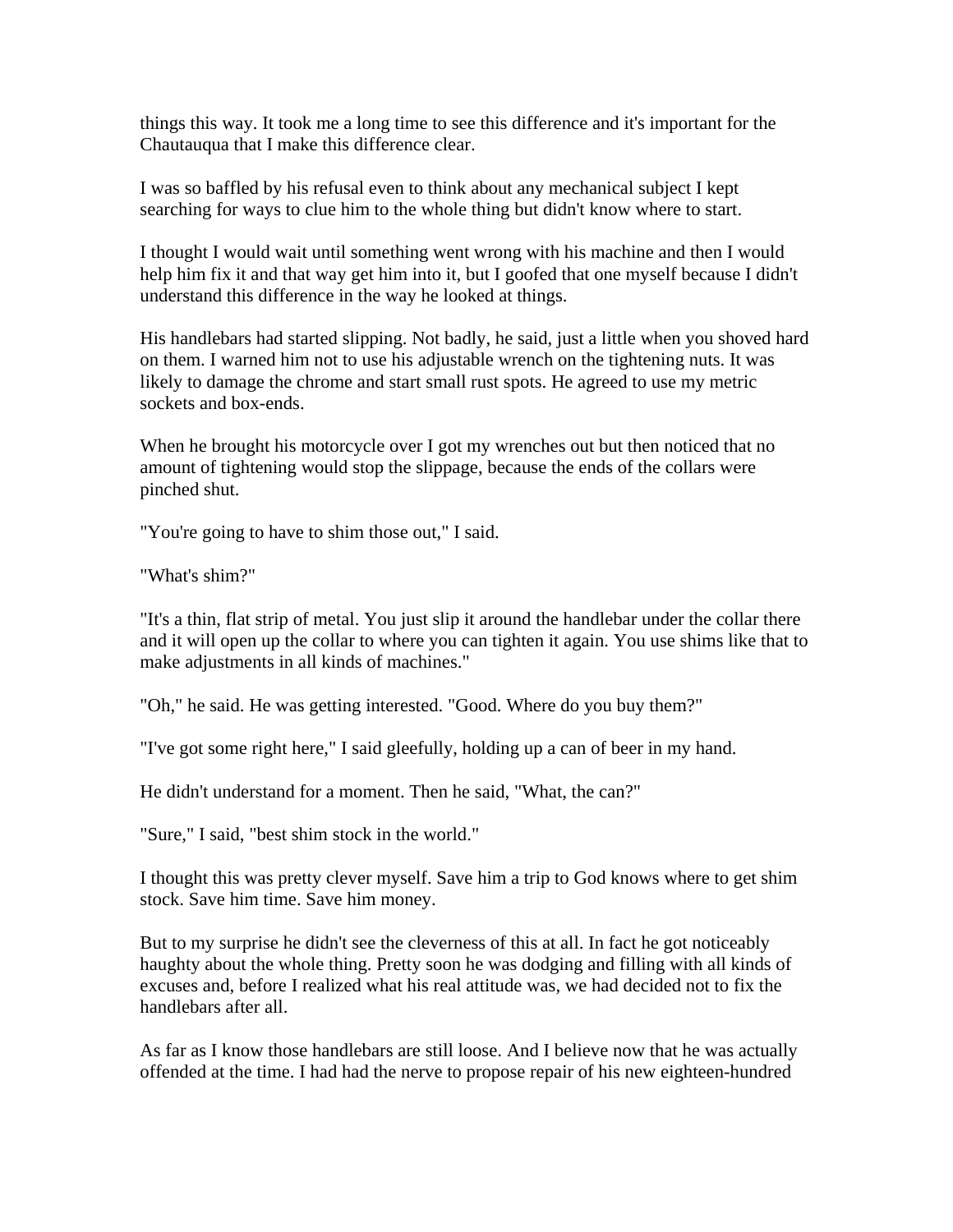dollar BMW, the pride of a half-century of German mechanical finesse, with a piece of old beer can!

Ach, du lieber!

Since then we have had very few conversations about motorcycle maintenance. None, now that I think of it.

You push it any further and suddenly you are angry, without knowing why.

I should say, to explain this, that beer-can aluminum is soft and sticky, as metals go. Perfect for the application. Aluminum doesn't oxidize in wet weather...or, more precisely, it always has a thin layer of oxide that prevents any further oxidation. Also perfect.

In other words, any true German mechanic, with a half-century of mechanical finesse behind him, would have concluded that this particular solution to this particular technical problem was perfect.

For a while I thought what I should have done was sneak over to the workbench, cut a shim from the beer can, remove the printing and then come back and tell him we were in luck, it was the last one I had, specially imported from Germany. That would have done it. A special shim from the private stock of Baron Alfred Krupp, who had to sell it at a great sacrifice. Then he would have gone gaga over it.

That Krupp's-private-shim fantasy gratified me for a while, but then it wore off and I saw it was just being vindictive. In its place grew that old feeling I've talked about before, a feeling that there's something bigger involved than is apparent on the surface. You follow these little discrepancies long enough and they sometimes open up into huge revelations. There was just a feeling on my part that this was something a little bigger than I wanted to take on without thinking about it, and I turned instead to my usual habit of trying to extract causes and effects to see what was involved that could possibly lead to such an impasse between John's view of that lovely shim and my own. This comes up all the time in mechanical work. A hang-up. You just sit and stare and think, and search randomly for new information, and go away and come back again, and after a while the unseen factors start to emerge.

What emerged in vague form at first and then in sharper outline was the explanation that I had been seeing that shim in a kind of intellectual, rational, cerebral way in which the scientific properties of the metal were all that counted. John was going at it immediately and intuitively, grooving on it. I was going at it in terms of underlying form. He was going at it in terms of immediate appearance. I was seeing what the shim meant. He was seeing what the shim was. That's how I arrived at that distinction. And when you see what the shim is,in this case, it's depressing. Who likes to think of a beautiful precision machine fixed with an old hunk of junk?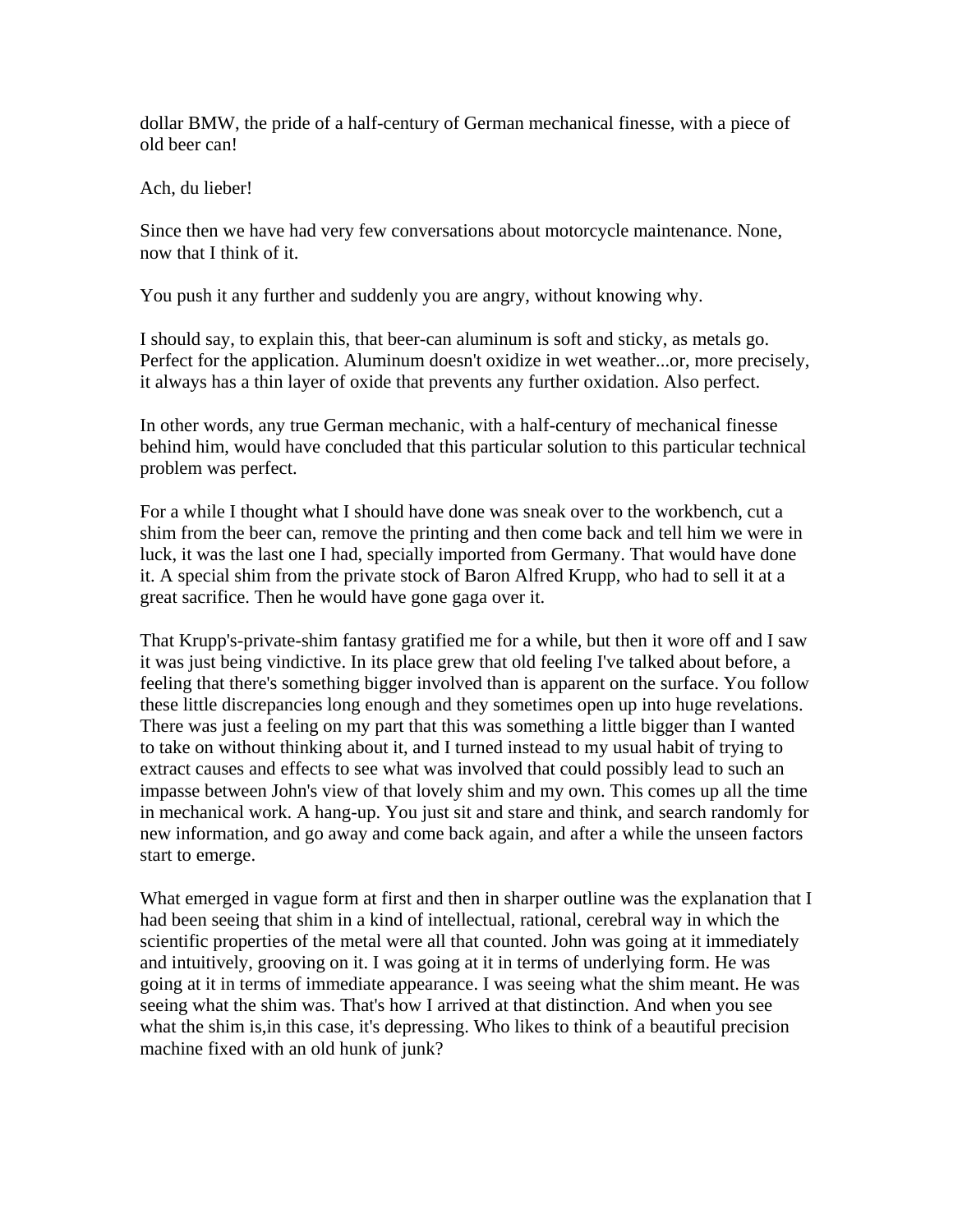I guess I forgot to mention John is a musician, a drummer, who works with groups all over town and makes a pretty fair income from it. I suppose he just thinks about everything the way he thinks about drumming...which is to say he doesn't really think about it at all. He just does it. Is with it. He just responded to fixing his motorcycle with a beer can the way he would respond to someone dragging the beat while he was playing. It just did a big thud with him and that was it. He didn't want any part of it.

At first this difference seemed fairly minor, but then it grew -- and grew -- and grew - until I began to see why I missed it. Some things you miss because they're so tiny you overlook them. But some things you don't see because they're so huge. We were both looking at the same thing, seeing the same thing, talking about the same thing, thinking about the same thing, except he was looking, seeing, talking and thinking from a completely different dimension.

He really does care about technology. It's just that in this other dimension he gets all screwed up and is rebuffed by it. It just won't swing for him. He tries to swing it without any rational premeditation and botches it and botches it and botches it and after so many botches gives up and just kind of puts a blanket curse on that whole nuts-and-bolts scene. He will not or cannot believe there is anything in this world for which grooving is not the way to go.

That's the dimension he's in. The groovy dimension. I'm being awfully square talking about all this mechanical stuff all the time. It's all just parts and relationships and analyses and syntheses and figuring things out and it isn't really here. It's somewhere else, which thinks it's here, but's a million miles away. This is what it's all about. He's on this dimensional difference which underlay much of the cultural changes of the sixties, I think, and is still in the process of reshaping our whole national outlook on things. The "generation gap" has been a result of it. The names "beat" and "hip" grew out of it. Now it's become apparent that this dimension isn't a fad that's going to go away next year or the year after. It's here to stay because it's a very serious and important way of looking at things that looks incompatible with reason and order and responsibility but actually is not. Now we are down to the root of things.

My legs have become so stiff they are aching. I hold them out one at a time and turn my foot as far to the left and to the right as it will go to stretch the leg. It helps, but then the other muscles get tired from holding the legs out.

What we have here is a conflict of visions of reality. The world as you see it right here, right now, is reality, regardless of what the scientists say it might be. That's the way John sees it. But the world as revealed by its scientific discoveries is also reality, regardless of how it may appear, and people in John's dimension are going to have to do more than just ignore it if they want to hang on to their vision of reality. John will discover this if his points burn out.

That's really why he got upset that day when he couldn't get his engine started. It was an intrusion on his reality. It just blew a hole right through his whole groovy way of looking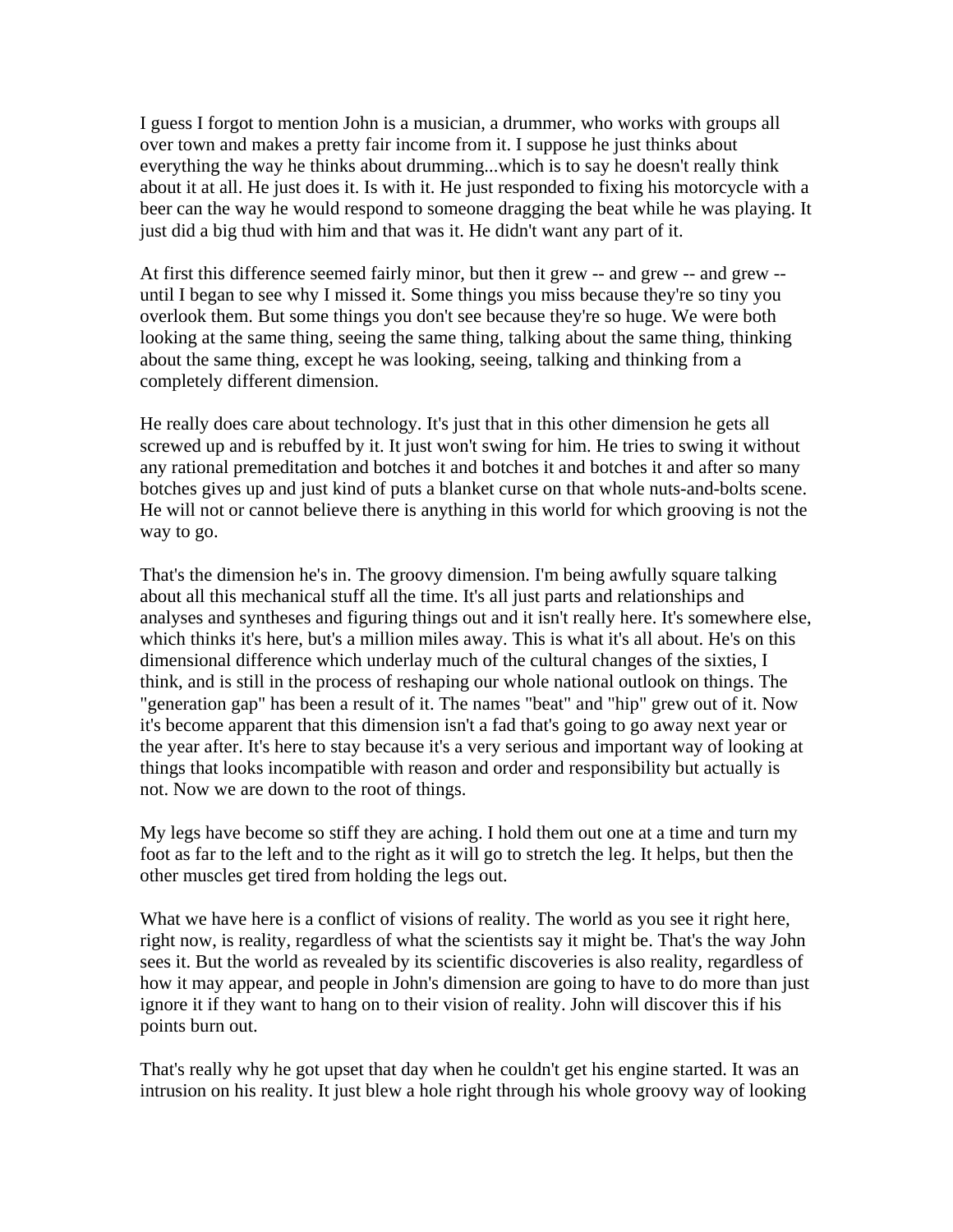at things and he would not face up to it because it seemed to threaten his whole life style. In a way he was experiencing the same sort of anger scientific people have sometimes about abstract art, or at least used to have. That didn't fit their life style either.

What you've got here, really, are two realities, one of immediate artistic appearance and one of underlying scientific explanation, and they don't match and they don't fit and they don't really have much of anything to do with one another. That's quite a situation. You might say there's a little problem here.

At one stretch in the long desolate road we see an isolated grocery store. Inside, in back, we find a place to sit on some packing cases and drink canned beer.

The fatigue and backache are getting to me now. I push the packing case over to a post and lean on that.

Chris's expression shows he is really settling into something bad. This has been a long hard day. I told Sylvia way back in Minnesota that we could expect a slump in spirits like this on the second or third day and now it's here. Minnesota...when was that?

A woman, badly drunk, is buying beer for some man she's got outside in a car. She can't make up her mind what brand to buy and the wife of the owner waiting on her is getting mad. She still can't decide, but then sees us, and weaves over and asks if we own the motorcycles. We nod yes. Then she wants a ride on one. I move back and let John handle this.

He puts her off graciously, but she comes back again and again, offering him a dollar for a ride. I make some jokes about it, but they're not funny and just add to the depression. We get out and back into the brown hills and heat again.

By the time we reach Lemmon we are really aching tired. At a bar we hear about a campground to the south. John wants to camp in a park in the middle of Lemmon, a comment that sounds strange and angers Chris greatly.

I'm more tired now than I can remember having been in a long time. The others too. But we drag ourselves through a supermarket, pick up whatever groceries come to mind and with some difficulty pack them onto the cycles. The sun is so far down we're running out of light. It'll be dark in an hour. We can't seem to get moving. I wonder, are we dawdling, or what?

"C'mon, Chris, let's go," I say.

"Don't holler at me. I'm ready."

We drive down a county road from Lemmon, exhausted, for what seems a long, long time, but can't be too long because the sun is still above the horizon. The campsite is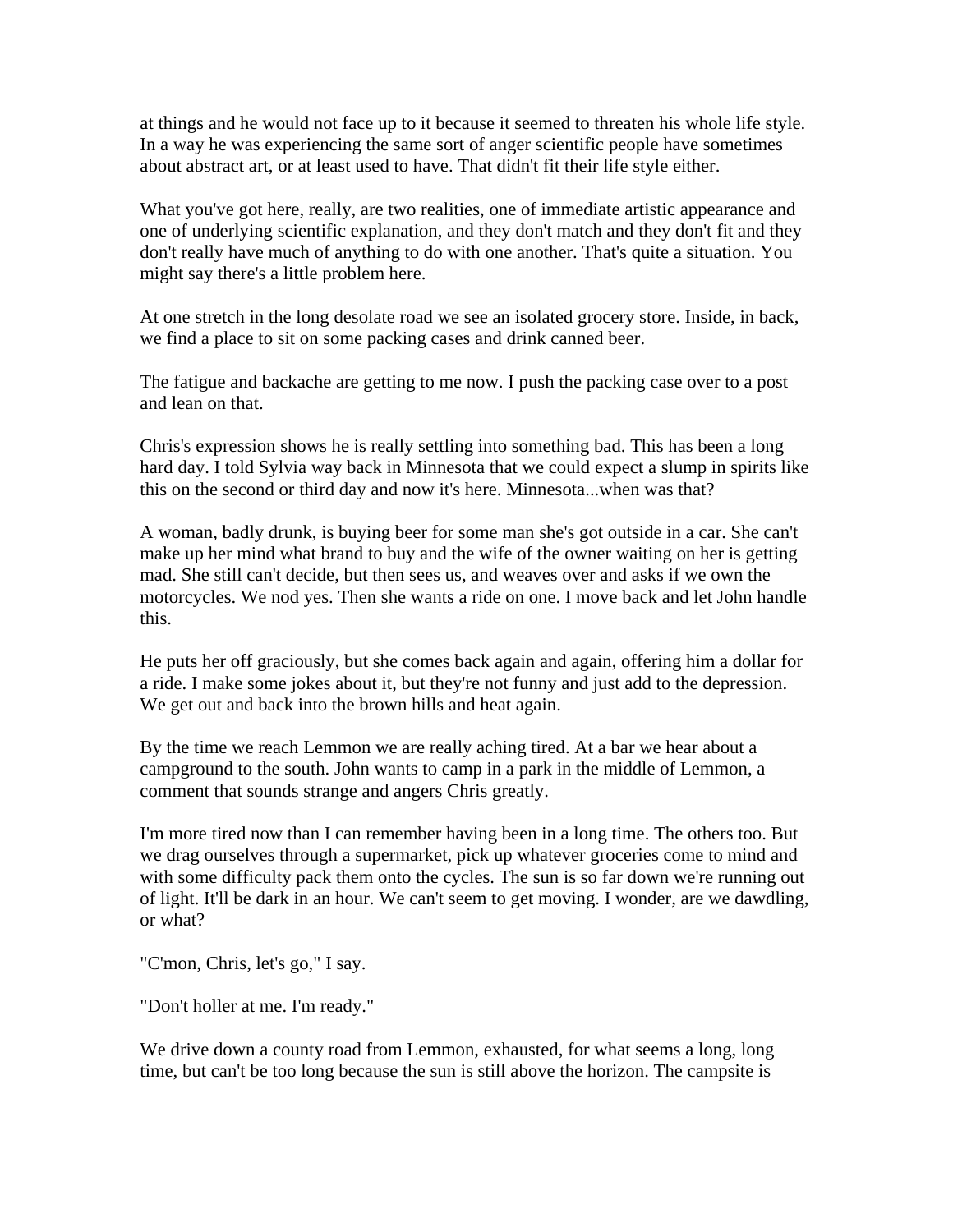deserted. Good. But there is less than a half-hour of sun and no energy left. This is the hardest now.

I try to get unpacked as fast as possible but am so stupid with exhaustion I just set everything by the camp road without seeing what a bad spot it is. Then I see it is too windy. This is a High Plains wind. It is semidesert here, everything burned up and dry except for a lake, a large reservoir of some sort below us. The wind blows from the horizon across the lake and hits us with sharp gusts. It is already chilly. There are some scrubby pines back from the road about twenty yards and I ask Chris to move the stuff over there.

He doesn't do it. He wanders off down to the reservoir. I carry the gear over by myself.

I see between trips that Sylvia is making a real effort at setting things up for cooking, but she's as tired as I am.

The sun goes down.

John has gathered wood but it's too big and the wind is so gusty it's hard to start. It needs to be splintered into kindling. I go back over to the scrub pines, hunt around through the twilight for the machete, but it's already so dark in the pines I can't find it. I need the flashlight. I look for it, but it's too dark to find that either.

I go back and start up the cycle and ride it back over to shine the headlight on the stuff so that I can find the flashlight. I look through all the stuff item by item to find the flashlight. It takes a long time to realize I don't need the flashlight, I need the machete, which is in plain sight. By the time I get it back John has got the fire going. I use the machete to hack up some of the larger pieces of wood.

Chris reappears. He's got the flashlight!

"When are we going to eat?" he complains.

"We're getting it fixed as fast as possible," I tell him. "Leave the flashlight here."

He disappears again, taking the flashlight with him.

The wind blows the fire so hard it doesn't reach up to cook the steaks. We try to fix up a shelter from the wind using large stones from the road, but it's too dark to see what we're doing. We bring both cycles over and catch the scene in a crossbeam of headlights. Peculiar light. Bits of ash blowing up from the fire suddenly glow bright white in it, then disappear in the wind.

BANG! There's a loud explosion behind us. Then I hear Chris giggling.

Sylvia is upset.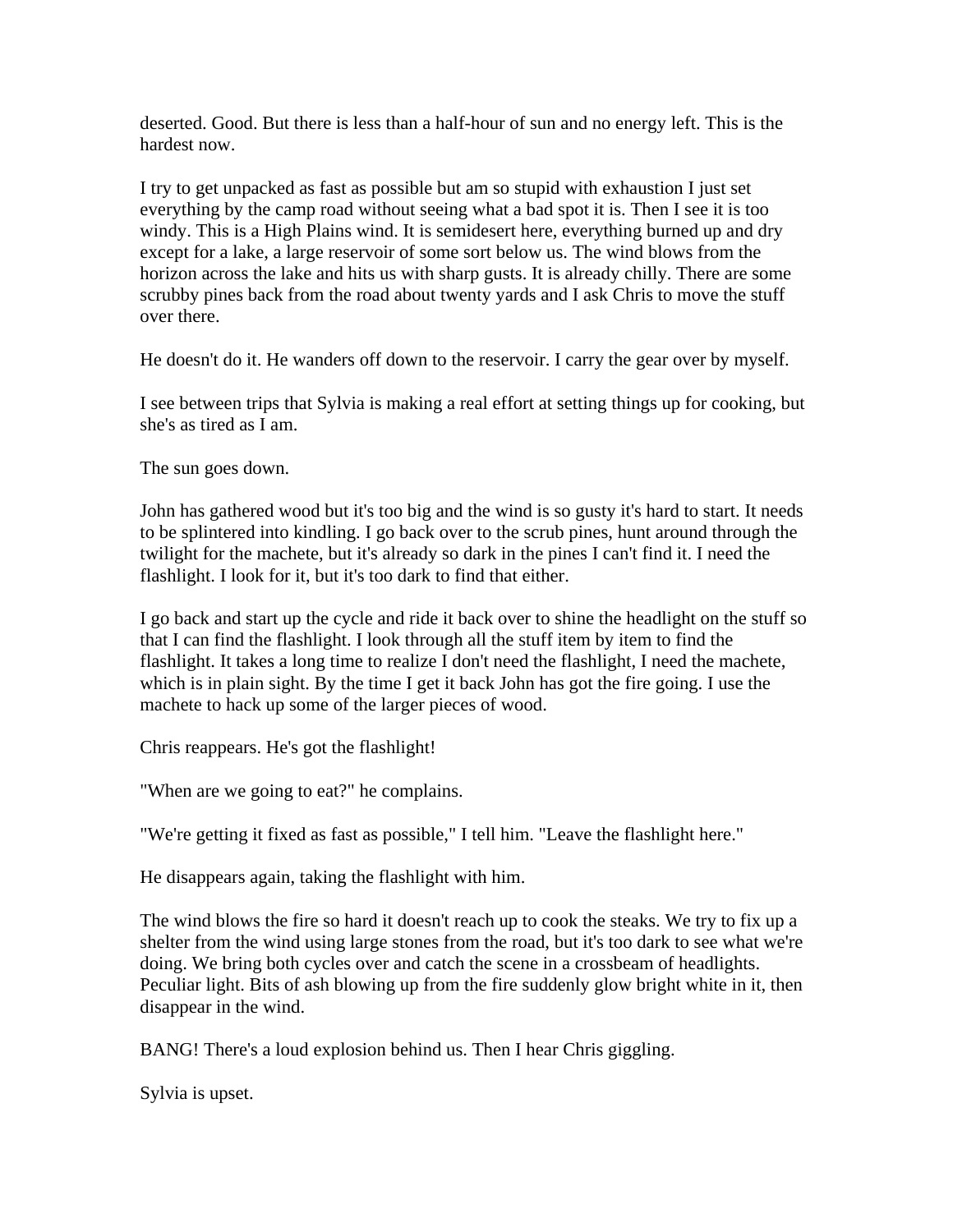"I found some firecrackers," Chris says.

I catch my anger in time and say to him, coldly, "It's time to eat now."

"I need some matches," he says.

"Sit down and eat."

"Give me some matches first."

"Sit down and eat."

He sits down and I try to eat the steak with my Army mess knife, but it is too tough, and so I get out a hunting knife and use it instead. The light from the motorcycle headlight is full upon me so that the knife, when it goes down into the mess gear, is in full shadow and I can't see where it's going.

Chris says he can't cut his either and I pass my knife to him. While reaching for it he dumps everything onto the tarp.

No one says a word.

I'm not angry that he spilled it, I'm angry that now the tarp's going to be greasy the rest of the trip.

"Is there any more?" he asks.

"Eat that," I say. "It just fell on the tarp."

"It's too dirty," he says.

"Well, that's all there is."

A wave of depression hits. I just want to go to sleep now. But he's angry and I expect we're going to have one of his little scenes. I wait for it and pretty soon it starts.

"I don't like the taste of this," he says.

"Yes, that's rough, Chris."

"I don't like any of this. I don't like this camping at all."

"It was your idea," Sylvia says. "You're the one who wanted to go camping."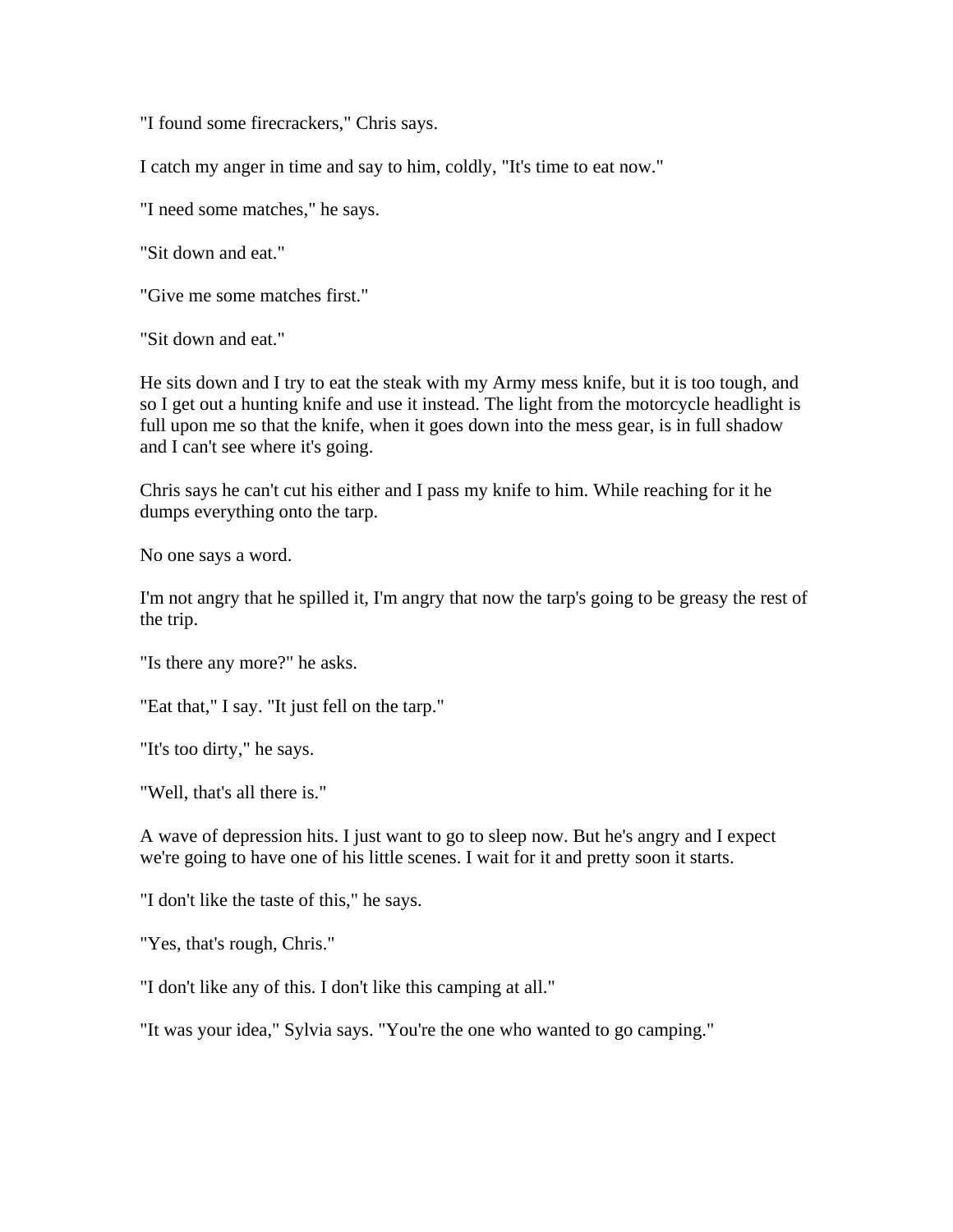She shouldn't say that, but there's no way she can know. You take his bait and he'll feed you another one, and then another, and another until you finally hit him, which is what he really wants.

"I don't care," he says.

"Well, you ought to," she says.

"Well, I don't."

An explosion point is very near. Sylvia and John look at me but I remain deadpan. I'm sorry about this but there's nothing I can do right now. Any argument will just worsen things.

"I'm not hungry," Chris says.

No one answers.

"My stomach hurts," he says.

The explosion is avoided when Chris turns and walks away in the darkness.

We finish eating. I help Sylvia clean up, and then we sit around for a while. We turn the cycle lights off to conserve the batteries and because the light from them is ugly anyway. The wind has died down some and there is a little light from the fire. After a while my eyes become accustomed to it. The food and anger have taken off some of the sleepiness. Chris doesn't return.

"Do you suppose he's just punishing?" Sylvia asks.

"I suppose," I say, "although it doesn't sound quite right." I think about it and add, "That's a child-psychology term...a context I dislike. Let's just say he's being a complete bastard."

John laughs a little.

"Anyway," I say, "it was a good supper. I'm sorry he had to act up like this."

"Oh, that's all right," John says. "I'm just sorry he won't get anything to eat."

"It won't hurt him."

"You don't suppose he'll get lost out there."

"No, he'll holler if he is."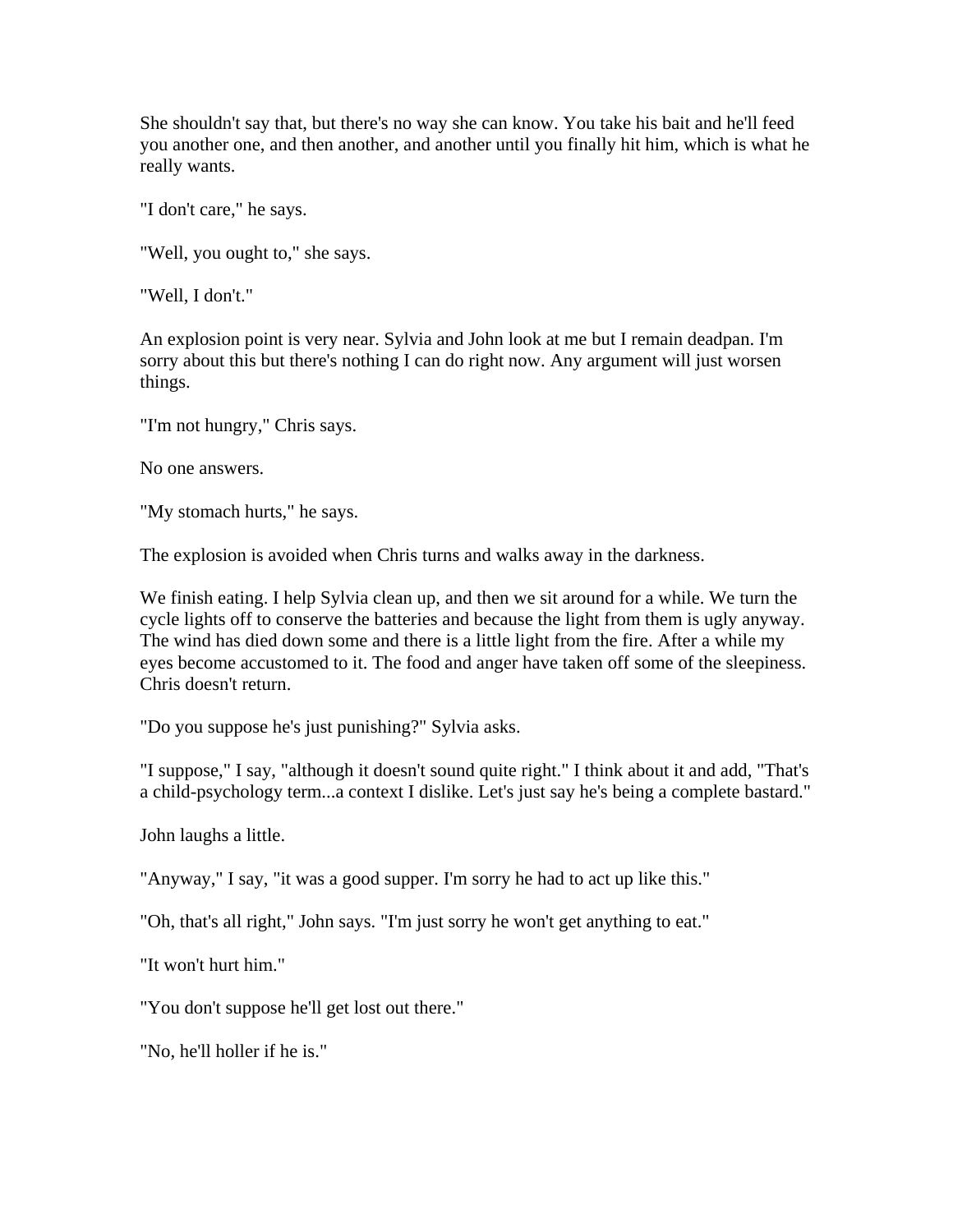Now that he has gone and we have nothing to do I become more aware of the space all around us. There is not a sound anywhere. Lone prairie.

Sylvia says, "Do you suppose he really has stomach pains?"

"Yes," I say, somewhat dogmatically. I'm sorry to see the subject continued but they deserve a better explanation than they're getting. They probably sense that there's more to it than they've heard. "I'm sure he does," I finally say. "He's been examined a half-dozen times for it. Once it was so bad we thought it was appendicitis -- .I remember we were on a vacation up north. I'd just finished getting out an engineering proposal for a fivemillion-dollar contract that just about did me in. That's a whole other world. No time and no patience and six hundred pages of information to get out the door in one week and I was about ready to kill three different people and we thought we'd better head for the woods for a while.

"I can hardly remember what part of the woods we were in. Head just spinning with engineering data, and anyway Chris was just screaming. We couldn't touch him, until I finally saw I was going to have to pick him up fast and get him to the hospital, and where that was I'll never remember, but they found nothing."

"Nothing?"

"No. But it happened again on other occasions too."

"Don't they have any idea?" Sylvia asks.

"This spring they diagnosed it as the beginning symptoms of mental illness."

"What?" John says.

It's too dark to see Sylvia or John now or even the outlines of the hills. I listen for sounds in the distance, but hear none. I don't know what to answer and so say nothing.

When I look hard I can make out stars overhead but the fire in front of us makes it hard to see them. The night all around is thick and obscure. My cigarette is down to my fingers and I put it out.

"I didn't know that," Sylvia's voice says. All traces of anger are gone. "We wondered why you brought him instead of your wife," she says. "I'm glad you told us."

John shoves some of the unburned ends of the wood into the fire.

Sylvia says, "What do you suppose the cause is?"

John's voice rasps, as if to cut it off, but I answer, "I don't know. Causes and effects don't seem to fit. Causes and effects are a result of thought. I would think mental illness comes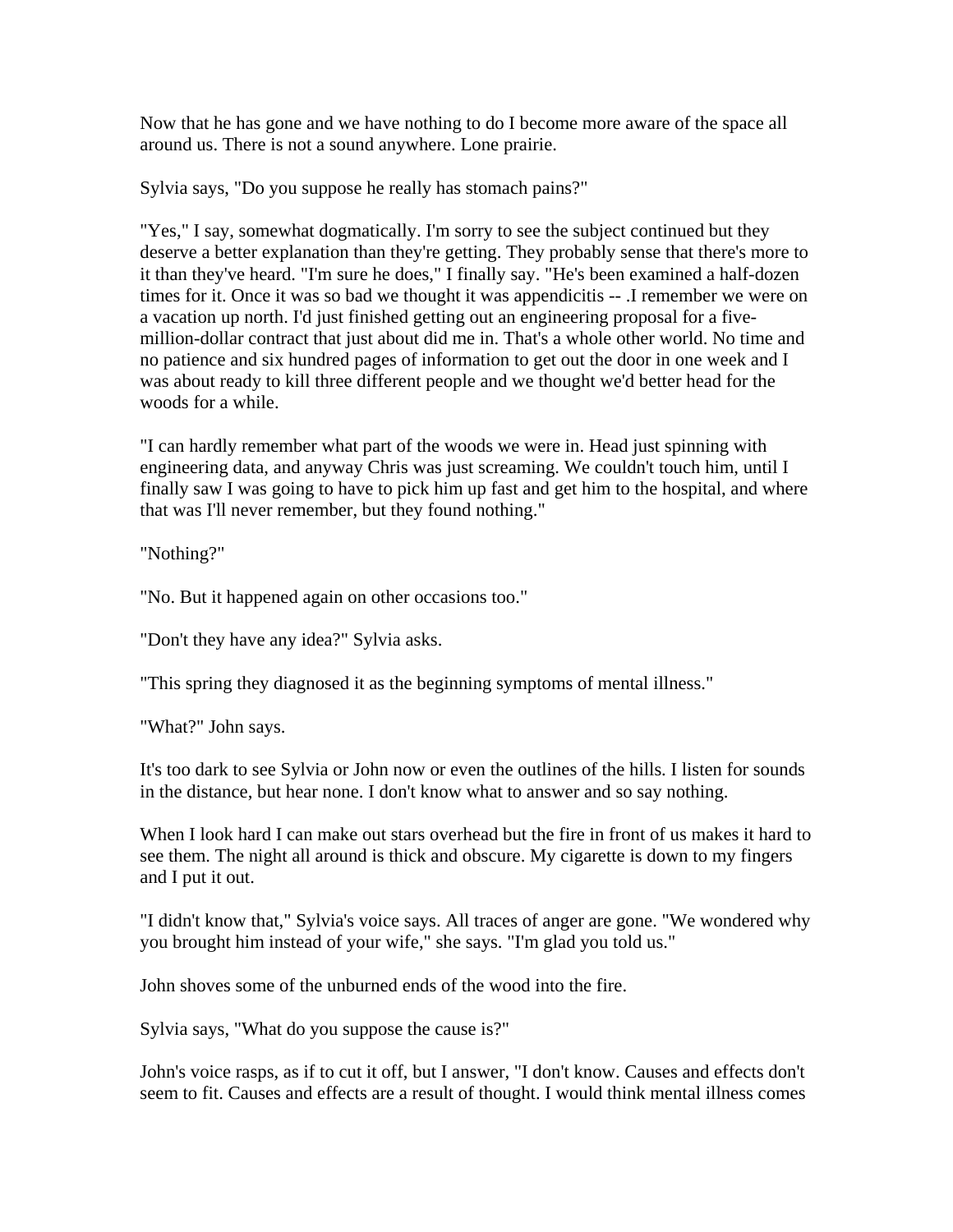before thought." This doesn't make sense to them, I'm sure. It doesn't make much sense to me and I'm too tired to try to think it out and give it up.

"What do the psychiatrists think?" John asks.

"Nothing. I stopped it."

"Stopped it?"

"Yes."

"Is that good?"

"I don't know. There's no rational reason I can think of for saying it's not good. Just a mental block of my own. I think about it and all the good reasons for it and make plans for an appointment and even look for the phone number and then the block hits, and it's just like a door slammed shut."

"That doesn't sound right."

"No one else thinks so either. I suppose I can't hold out forever."

"But why?" Sylvia asks.

"I don't know why -- it's just that -- I don't know -- they're not kin." -- Surprising word, I think to myself never used it before. Not of kin -- sounds like hillbilly talk -- not of a kind -- same root -- kindness, too -- they can't have real kindness toward him, they're not his kin -- . That's exactly the feeling.

Old word, so ancient it's almost drowned out. What a change through the centuries. Now anybody can be "kind." And everybody's supposed to be. Except that long ago it was something you were born into and couldn't help. Now it's just a faked-up attitude half the time, like teachers the first day of class. But what do they really know about kindness who are not kin.

It goes over and over again through my thoughts -- mein Kind...my child. There it is in another language. Mein Kinder -- "Wer reitet so spät durch Nacht und Wind? Es ist der Vater mit seinem Kind."

Strange feeling from that.

"What are you thinking about?" Sylvia asks.

"An old poem, by Goethe. It must be two hundred years old. I had to learn it a long time ago. I don't know why I should remember it now, except -- " The strange feeling comes back.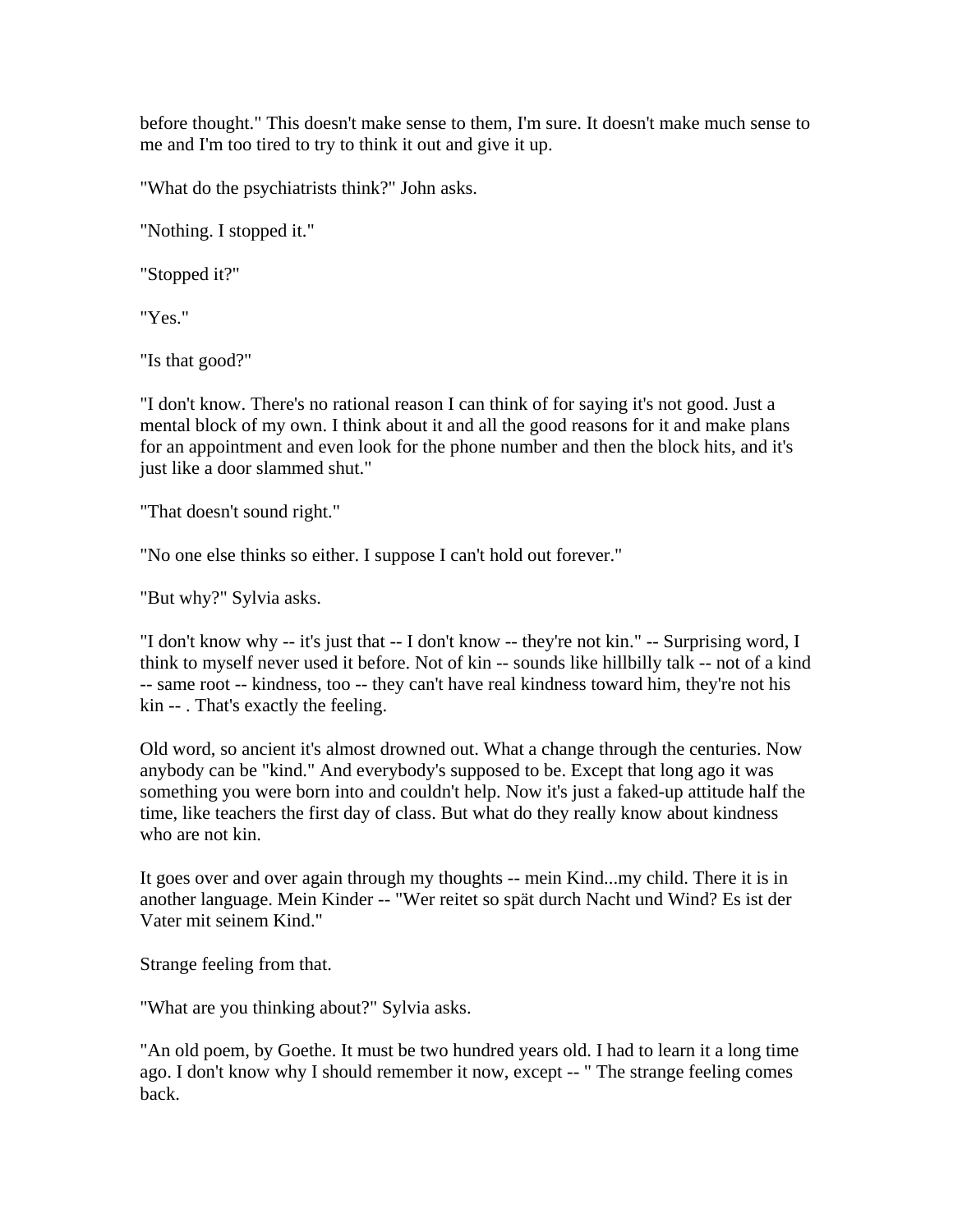"How does it go?" Sylvia asks.

I try to recall. "A man is riding along a beach at night, through the wind. It's a father, with his son, whom he holds fast in his arm. He asks his son why he looks so pale, and the son replies, `Father, don't you see the ghost?' The father tried to reassure the boy it's only a bank of fog along the beach that he sees and only the rustling of the leaves in the wind that he hears but the son keeps saying it is the ghost and the father rides harder and harder through the night."

"How does it end?"

"In failure -- death of the child. The ghost wins."

The wind blows light up from the coals and I see Sylvia look at me startled.

"But that's another land and another time," I say. "Here life is the end and ghosts have no meaning. I believe that. I believe in all this too," I say, looking out at the darkened prairie, "although I'm not sure of what it all means yet -- I'm not sure of much of anything these days. Maybe that's why I talk so much."

The coals die lower and lower. We smoke our last cigarettes. Chris is off somewhere in the darkness but I'm not going to shag after him. John is carefully silent and Sylvia is silent and suddenly we are all separate, all alone in our private universes, and there is no communication among us. We douse the fire and go back to the sleeping bags in the pines.

I discover that this one tiny refuge of scrub pines where I have put the sleeping bags is also the refuge from the wind of millions of mosquitos up from the reservoir. The mosquito repellent doesn't stop them at all. I crawl deep into the sleeping bag and make one little hole for breathing. I am almost asleep when Chris finally shows up.

"There's a great big sandpile over there," he says, crunching around on the pine needles.

"Yes," I say. "Get to sleep."

"You should see it. Will you come and see it tomorrow?"

"We won't have time."

"Can I play over there tomorrow morning?"

"Yes."

He makes interminable noises getting undressed and into the sleeping bag. He is in it. Then he rolls around. Then he is silent, and then rolls some more. Then he says, "Dad?"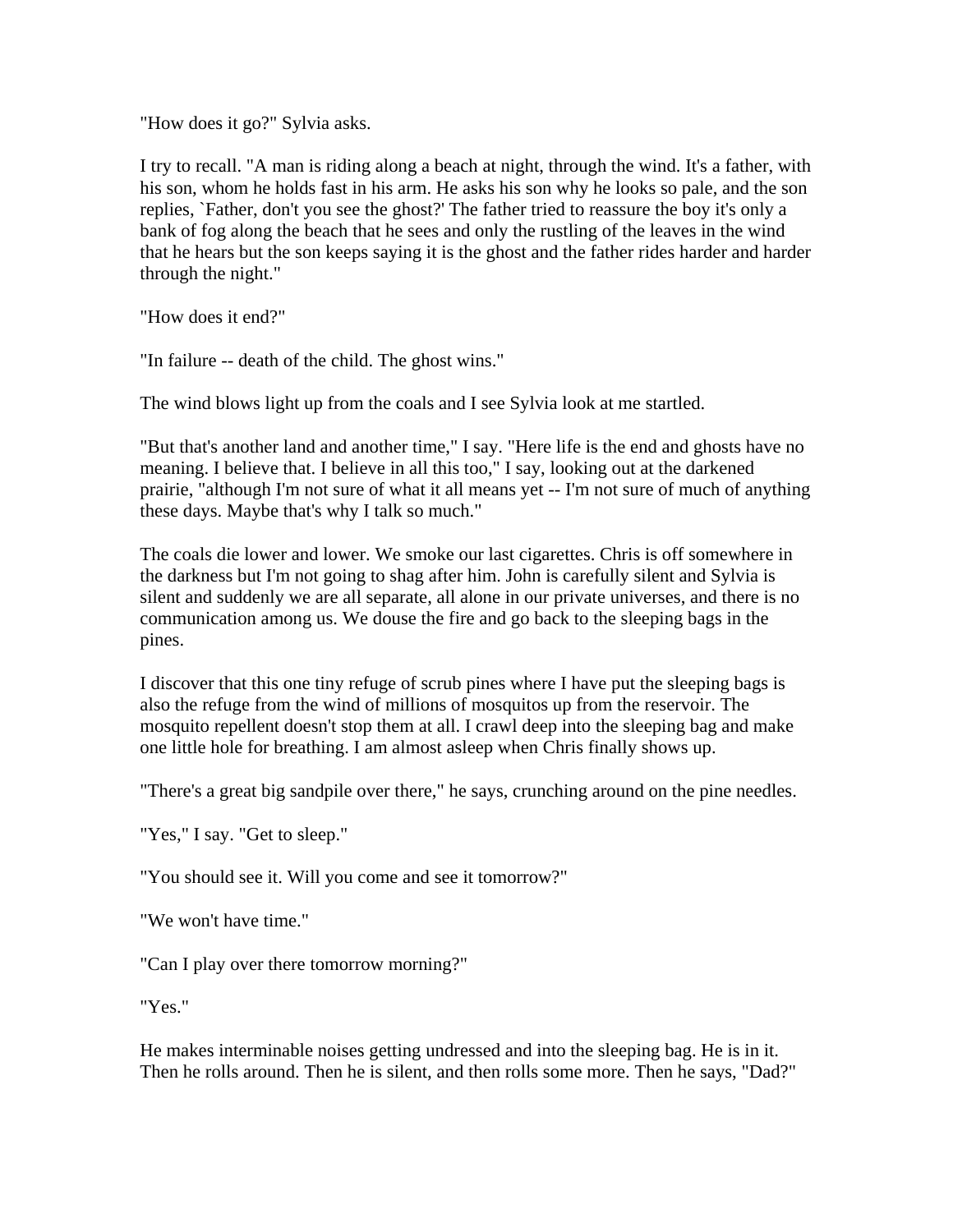"What?"

"What was it like when you were a kid?"

"Go to sleep, Chris!" There are limits to what you can listen to.

Later I hear a sharp inhaling of phlegm that tells me he has been crying, and though I'm exhausted, I don't sleep. A few words of consolation might have helped there. He was trying to be friendly. But the words weren't forthcoming for some reason. Consoling words are more for strangers, for hospitals, not kin. Little emotional Band-Aids like that aren't what he needs or what's sought -- .I don't know what he needs, or what's sought.

A gibbous moon comes up from the horizon beyond the pines, and by its slow, patient arc across the sky I measure hour after hour of semisleep. Too much fatigue. The moon and strange dreams and sounds of mosquitos and odd fragments of memory become jumbled and mixed in an unreal lost landscape in which the moon is shining and yet there is a bank of fog and I am riding a horse and Chris is with me and the horse jumps over a small stream that runs through the sand toward the ocean somewhere beyond. And then that is broken -- .And then it reappears.

And in the fog there appears an intimation of a figure. It disappears when I look at it directly, but then reappears in the corner of my vision when I turn my glance. I am about to say something, to call to it, to recognize it, but then do not, knowing that to recognize it by any gesture or action is to give it a reality which it must not have. But it is a figure I recognize even though I do not let on. It is Phædrus.

Evil spirit. Insane. From a world without life or death.

The figure fades and I hold panic down -- tight -- not rushing it -- just letting it sink in -not believing it, not disbelieving it -- but the hair crawls slowly on the back of my skull - he is calling Chris, is that it? -- Yes? –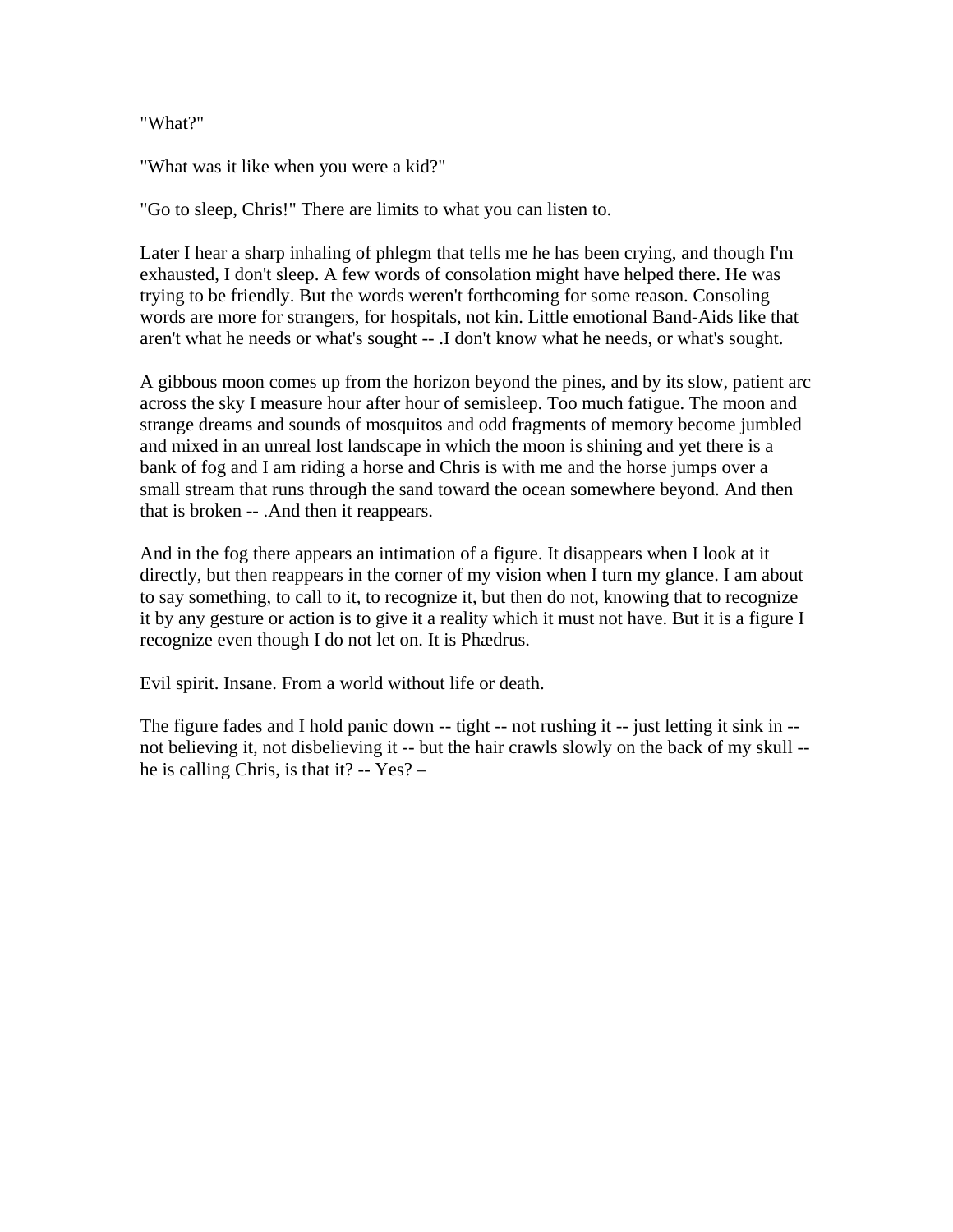### **6**

My watch says nine o'clock. And it's already too hot to sleep. Outside the sleeping bag, the sun is already high into the sky. The air around is clear and dry.

I get up puffy-eyed and arthritic from the ground.

My mouth is already dry and cracked and my face and hands are covered with mosquito bites. Some sunburn from yesterday morning is hurting.

Beyond the pines are burned grass and clumps of earth and sand so bright they are hard to look at. The heat, silence, and barren hills and blank sky give a feeling of great, intense space.

Not a bit of moisture in the sky. Today's going to be a scorcher.

I walk out of the pines onto a stretch of barren sand between some grass and watch for a long time, meditatively -- .

I've decided today's Chautauqua will begin to explore Phædrus' world. It was intended earlier simply to restate some of his ideas that relate to technology and human values and make no reference to him personally, but the pattern of thought and memory that occurred last night has indicated this is not the way to go. To omit him now would be to run from something that should not be run from.

In the first grey of the morning what Chris said about his Indian friend's grandmother came back to me, clearing something up. She said ghosts appear when someone has not been buried right. That's true. He never was buried right, and that's exactly the source of the trouble.

Later I turn and see John is up and looking at me uncomprehendingly. He is still not really awake, and now walks aimlessly in circles to clear his head. Soon Sylvia is up too and her left eye is all puffed up. I ask her what happened. She says it is from mosquito bites. I begin to collect gear to repack the cycle. John does the same.

When this is done we get a fire started while Sylvia opens up packages of bacon and eggs and bread for breakfast.

When the food is ready, I go over and wake Chris. He doesn't want to get up. I tell him again. He says no. I grab the bottom of the sleeping bag, give it a mighty tablecloth jerk, and he is out of it, blinking in the pine needles. It takes him a while to figure out what has happened, while I roll up the sleeping bag.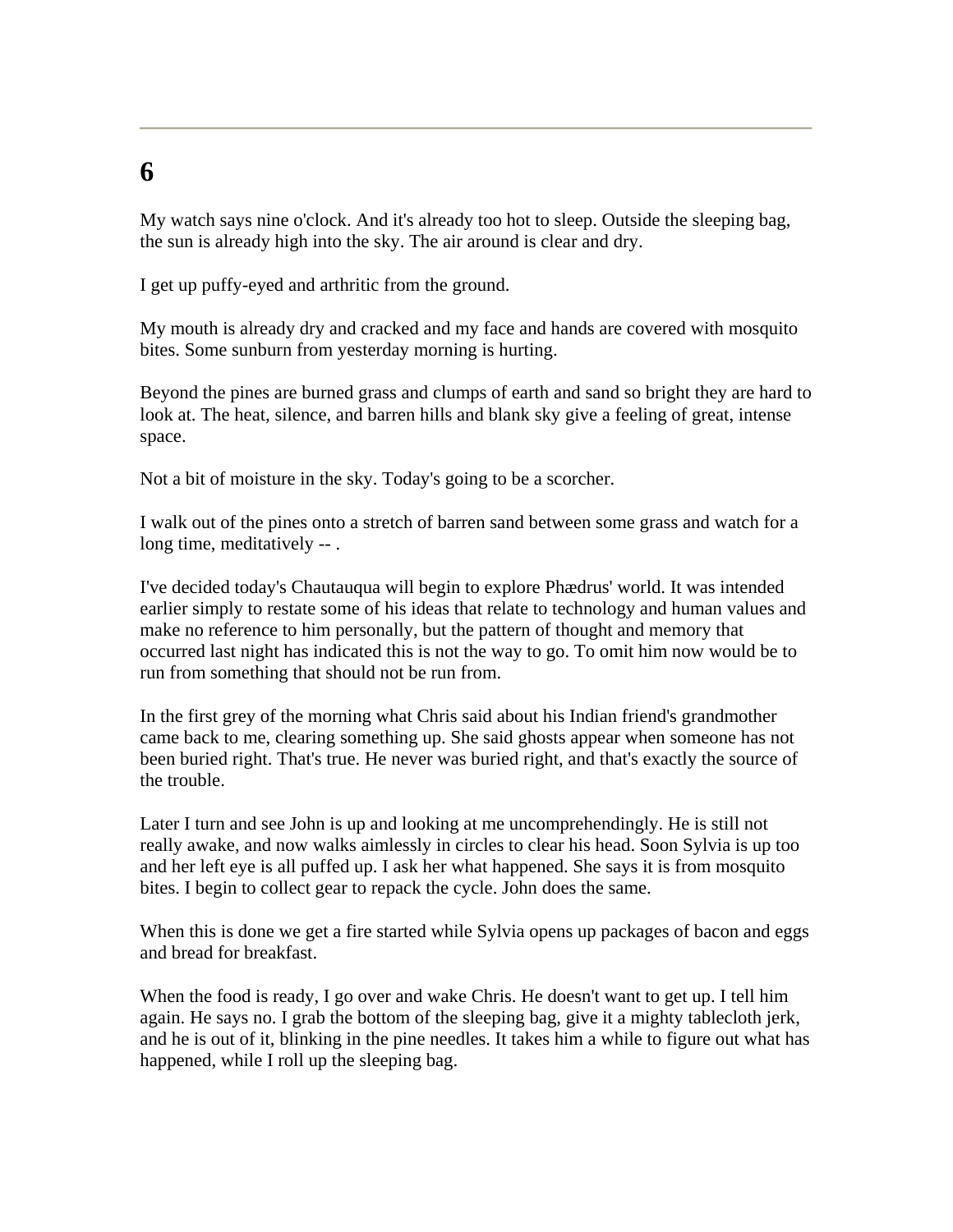He comes to breakfast looking insulted, eats one bite, says he isn't hungry, his stomach hurts. I point to the lake down below us, so strange in the middle of the semidesert, but he doesn't show any interest. He repeats his complaint. I just let it go by and John and Sylvia disregard it too. I'm glad they were told what the situation is with him. It might have created real friction otherwise.

We finish breakfast silently, and I'm oddly tranquil. The decision about Phædrus may have something to do with it. But we are also perhaps a hundred feet above the reservoir, looking across it into a kind of Western spaciousness. Barren hills, no one anywhere, not a sound; and there is something about places like this that raises your spirits a little and makes you think that things will probably get better.

While loading the remaining gear on the luggage rack I see with surprise that the rear tire is worn way down. All that speed and heavy load and heat on the road yesterday must have caused it. The chain is also sagging and I get out the tools to adjust it and then groan.

"What's the matter," John says.

"Thread's stripped in the chain adjustment."

I remove the adjusting bolt and examine the threads. "It's my own fault for trying to adjust it once without loosening the axle nut. The bolt is good." I show it to him. "It looks like the internal threading in the frame that's stripped."

John stares at the wheel for a long time. "Think you can make it into town?"

"Oh, yeah, sure. You can run it forever. It just makes the chain difficult to adjust."

He watches carefully as I take up the rear axle nut until it's barely snug, tap it sideways with a hammer until the chain slack is right, then tighten up the axle nut with all my might to keep the axle from slipping forward later on, and replace the cotter pin. Unlike the axle nuts on a car, this one doesn't affect bearing tightness.

"How did you know how to do that?" he asks.

"You just have to figure it out."

"I wouldn't know where to start," he says.

I think to myself, That's the problem, all right, where to start. To reach him you have to back up and back up, and the further back you go, the further back you see you have to go, until what looked like a small problem of communication turns into a major philosophic enquiry. That, I suppose, is why the Chautauqua.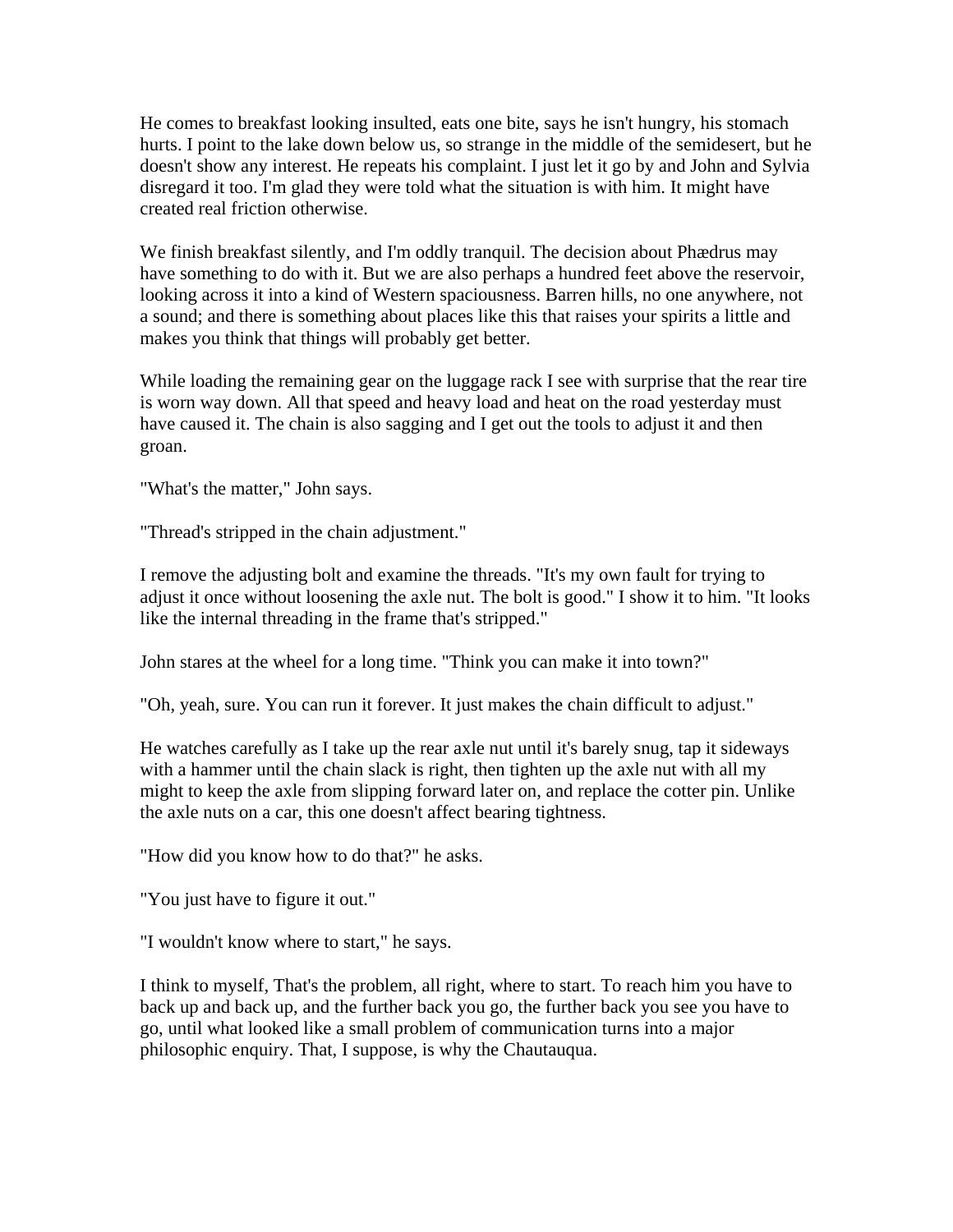I repack the tool kit and close the side cover plates and think to myself, He's worth reaching though.

On the road again the dry air cools off the slight sweat from that chain job and I'm feeling good for a while. As soon as the sweat dries off though, it's hot. Must be in the eighties already.

There's no traffic on this road, and we're moving right along. It's a traveling day.

Now I want to begin to fulfill a certain obligation by stating that there was one person, no longer here, who had something to say, and who said it, but whom no one believed or really understood. Forgotten. For reasons that will become apparent I'd prefer that he remain forgotten, but there's no choice other than to reopen his case.

I don't know his whole story. No one ever will, except Phædrus himself, and he can no longer speak. But from his writings and from what others have said and from fragments of my own recall it should be possible to piece together some kind of approximation of what he was talking about. Since the basic ideas for this Chautauqua were taken from him there will be no real deviation, only an enlargement that may make the Chautauqua more understandable than if it were presented in a purely abstract way. The purpose of the enlargement is not to argue for him, certainly not to praise him. The purpose is to bury him...forever.

Back in Minnesota when we were traveling through some marshland I did some talking about the "shapes" of technology, the "death force" that the Sutherlands seem to be running from. I want to move now in the opposite direction from the Sutherlands, toward that force and into its center. In doing so we will be entering Phædrus' world, the only world he ever knew, in which all understanding is in terms of underlying form.

The world of underlying form is an unusual object of discussion because it is actually a mode of discussion itself. You discuss things in terms of their immediate appearance or you discuss them in terms of their underlying form, and when you try to discuss these modes of discussion you get involved in what could be called a platform problem. You have no platform from which to discuss them other than the modes themselves.

Previously I was discussing his world of underlying form, or at least the aspect of it called technology, from an external view. Now I think it's right to talk about that world of underlying form from its own point of view. I want to talk about the underlying form of the world of underlying form itself.

To do this, first of all, a dichotomy is necessary, but before I can use it honestly I have to back up and say what it is and means, and that is a long story in itself. Part of this backup problem. But right now I just want to use a dichotomy and explain it later. I want to divide human understanding into two kinds...classical understanding and romantic understanding. In terms of ultimate truth a dichotomy of this sort has little meaning but it is quite legitimate when one is operating within the classic mode used to discover or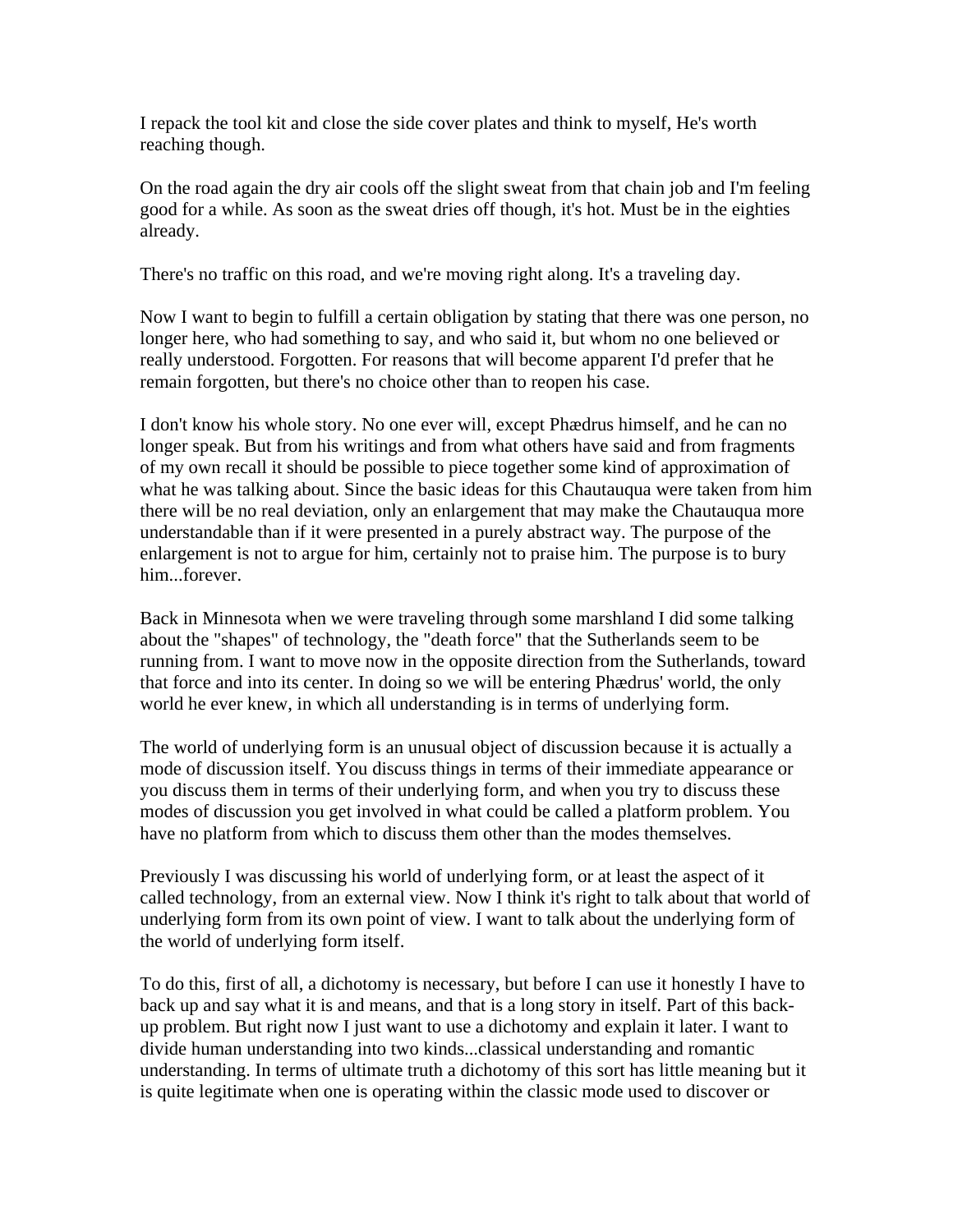create a world of underlying form. The terms classic and romantic, as Phædrus used them, mean the following:

A classical understanding sees the world primarily as underlying form itself. A romantic understanding sees it primarily in terms of immediate appearance. If you were to show an engine or a mechanical drawing or electronic schematic to a romantic it is unlikely he would see much of interest in it. It has no appeal because the reality he sees is its surface. Dull, complex lists of names, lines and numbers. Nothing interesting. But if you were to show the same blueprint or schematic or give the same description to a classical person he might look at it and then become fascinated by it because he sees that within the lines and shapes and symbols is a tremendous richness of underlying form.

The romantic mode is primarily inspirational, imaginative, creative, intuitive. Feelings rather than facts predominate. "Art" when it is opposed to "Science" is often romantic. It does not proceed by reason or by laws. It proceeds by feeling, intuition and esthetic conscience. In the northern European cultures the romantic mode is usually associated with femininity, but this is certainly not a necessary association.

The classic mode, by contrast, proceeds by reason and by laws...which are themselves underlying forms of thought and behavior. In the European cultures it is primarily a masculine mode and the fields of science, law and medicine are unattractive to women largely for this reason. Although motorcycle riding is romantic, motorcycle maintenance is purely classic. The dirt, the grease, the mastery of underlying form required all give it such a negative romantic appeal that women never go near it.

Although surface ugliness is often found in the classic mode of understanding it is not inherent in it. There is a classic esthetic which romantics often miss because of its subtlety. The classic style is straightforward, unadorned, unemotional, economical and carefully proportioned. Its purpose is not to inspire emotionally, but to bring order out of chaos and make the unknown known. It is not an esthet- ically free and natural style. It is esthetically restrained. Everything is under control. Its value is measured in terms of the skill with which this control is maintained.

To a romantic this classic mode often appears dull, awkward and ugly, like mechanical maintenance itself. Everything is in terms of pieces and parts and components and relationships. Nothing is figured out until it's run through the computer a dozen times. Everything's got to be measured and proved. Oppressive. Heavy. Endlessly grey. The death force.

Within the classic mode, however, the romantic has some appearances of his own. Frivolous, irrational, erratic, untrustworthy, interested primarily in pleasure-seeking. Shallow. Of no substance. Often a parasite who cannot or will not carry his own weight. A real drag on society. By now these battle lines should sound a little familiar.

This is the source of the trouble. Persons tend to think and feel exclusively in one mode or the other and in doing so tend to misunderstand and underestimate what the other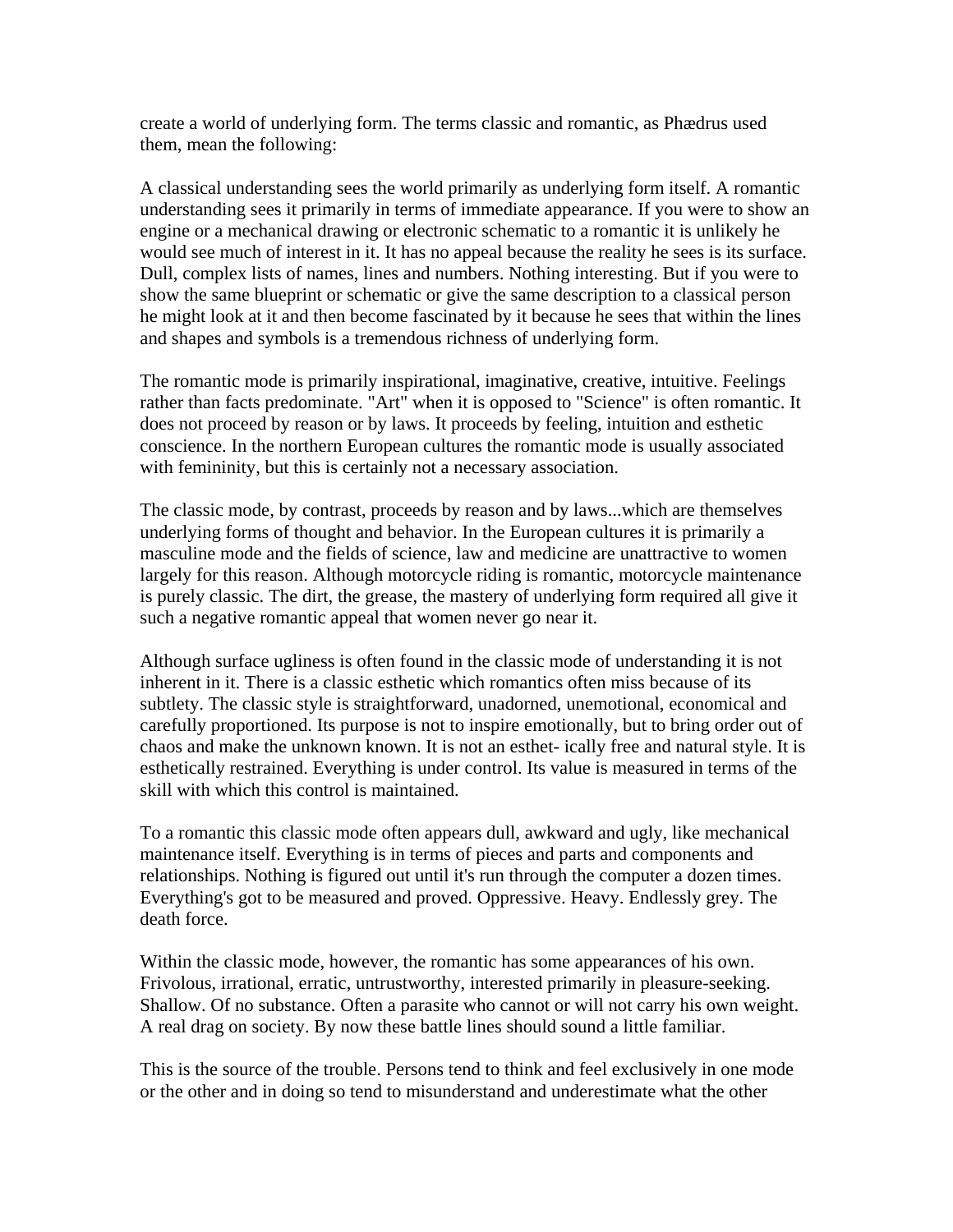mode is all about. But no one is willing to give up the truth as he sees it, and as far as I know, no one now living has any real reconciliation of these truths or modes. There is no point at which these visions of reality are unified.

And so in recent times we have seen a huge split develop between a classic culture and a romantic counterculture...two worlds growingly alienated and hateful toward each other with everyone wondering if it will always be this way, a house divided against itself. No one wants it really...despite what his antagonists in the other dimension might think.

It is within this context that what Phædrus thought and said is significant. But no one was listening at that time and they only thought him eccentric at first, then undesirable, then slightly mad, and then genuinely insane. There seems little doubt that he was insane, but much of his writing at the time indicates that what was driving him insane was this hostile opinion of him. Unusual behavior tends to produce estrangement in others which tends to further the unusual behavior and thus the estrangement in self-stoking cycles until some sort of climax is reached. In Phædrus' case there was a court-ordered police arrest and permanent removal from society.

I see we are at the left turn onto US 12 and John has pulled up for gas. I pull up beside him.

The thermometer by the door of the station reads 92 degrees. "Going to be another rough one today," I say.

When the tanks are filled we head across the street into a restaurant for coffee. Chris, of course, is hungry.

I tell him I've been waiting for that. I tell him he eats with the rest of us or not all. Not angrily. Just matter-of-factly. He's reproachful but sees how it's going to be.

I catch a fleeting look of relief from Sylvia. Evidently she thought this was going to be a continuous problem.

When we have finished the coffee and are outside again the heat is so ferocious we move off on the cycles as fast as possible. Again there is that momentary coolness, but it disappears. The sun makes the burned grass and sand so bright I have to squint to cut down glare. This US 12 is old, bad highway. The broken concrete is tar-patched and bumpy. Road signs indicate detours ahead. On either side of the road are occasional worn sheds and shacks and roadside stands that have accumulated through the years. The traffic is heavy now. I'm just as happy to be thinking about the rational, analytical, classical world of Phædrus.

His kind of rationality has been used since antiquity to remove oneself from the tedium and depression of one's immediate surroundings. What makes it hard to see is that where once it was used to get away from it all, the escape has been so successful that now it is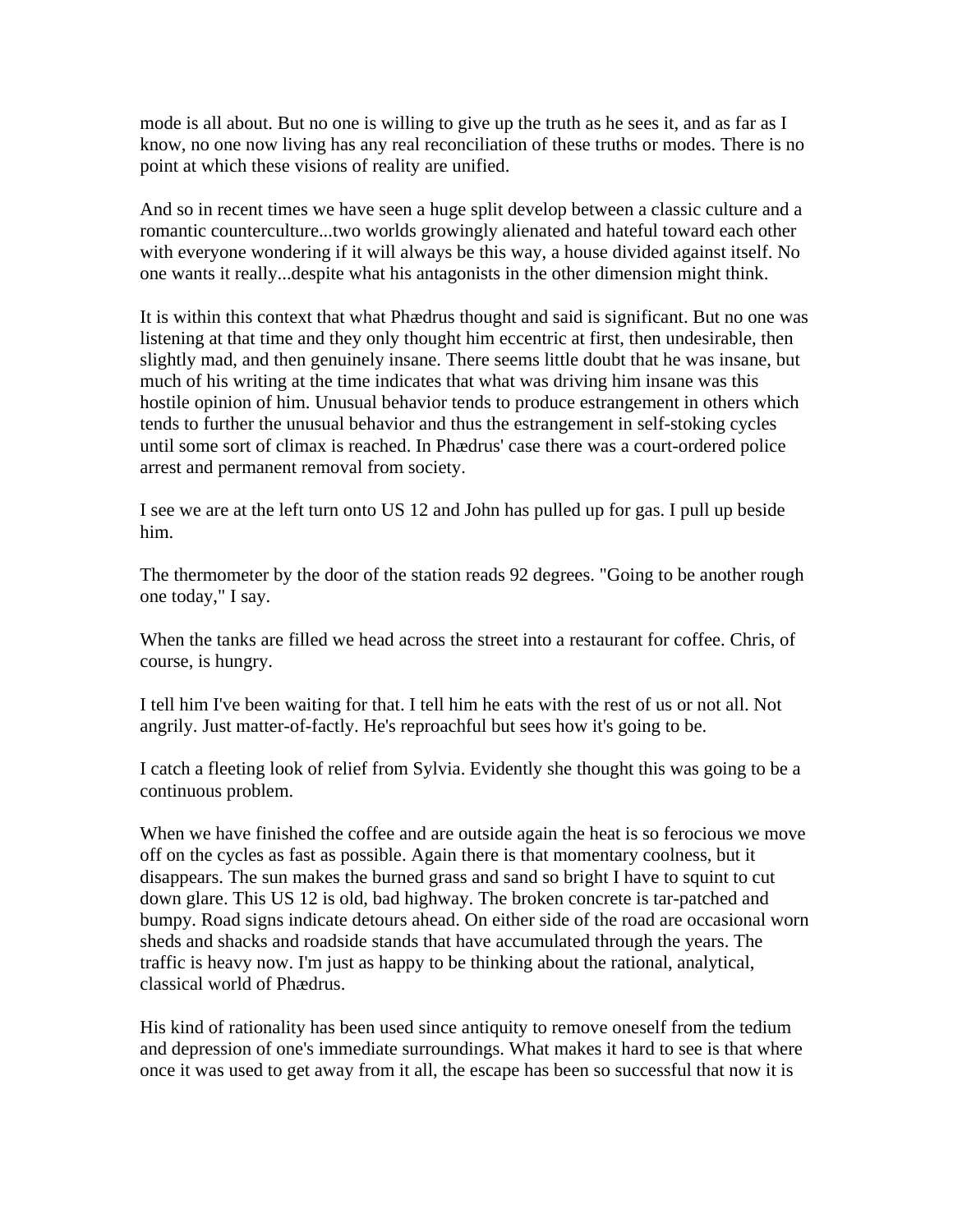the "it all" that the romantics are trying to escape. What makes his world so hard to see clearly is not its strangeness but its usualness. Familiarity can blind you too.

His way of looking at things produces a kind of description that can be called an "analytic" description. That is another name of the classic platform from which one discusses things in terms of their underlying form. He was a totally classic person. And to give a fuller description of what this is I want now to turn his analytic approach back upon itself...to analyze analysis itself. I want to do this first of all by giving an extensive example of it and then by dissecting what it is. The motorcycle is a perfect subject for it since the motorcycle itself was invented by classic minds. So listen:

A motorcycle may be divided for purposes of classical rational analysis by means of its component assemblies and by means of its functions.

If divided by means of its component assemblies, its most basic division is into a power assembly and a running assembly.

The power assembly may be divided into the engine and the power-delivery system. The engine will be taken up first.

The engine consists of a housing containing a power train, a fuel-air system, an ignition system, a feedback system and a lubrication system.

The power train consists of cylinders, pistons, connecting rods, a crankshaft and a flywheel.

The fuel-air system components, which are part of the engine, consist of a gas tank and filter, an air cleaner, a carburetor, valves and exhaust pipes.

The ignition system consists of an alternator, a rectifier, a battery, a high-voltage coil and spark plugs.

The feedback system consists of a cam chain, a camshaft, tappets and a distributor.

The lubrication system consists of an oil pump and channels throughout the housing for distribution of the oil.

The power-delivery system accompanying the engine consists of a clutch, a transmission and a chain.

The supporting assembly accompanying the power assembly consists of a frame, including foot pegs, seat and fenders; a steering assembly; front and rear shock absorbers; wheels; control levers and cables; lights and horn; and speed and mileage indicators.

That's a motorcycle divided according to its components. To know what the components are for, a division according to functions is necessary: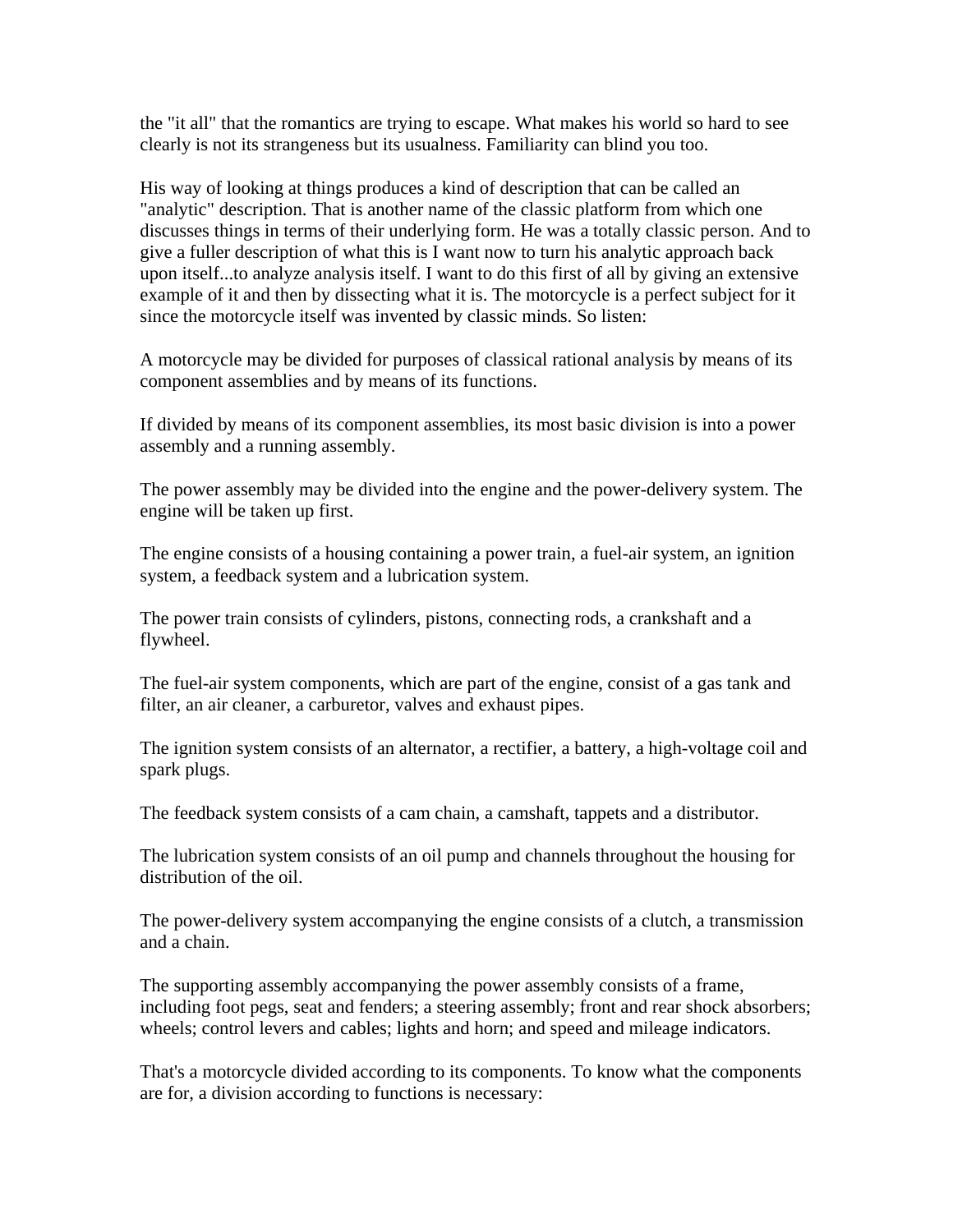A motorcycle may be divided into normal running functions and special, operatorcontrolled functions.

Normal running functions may be divided into functions during the intake cycle, functions during the compression cycle, functions during the power cycle and functions during the exhaust cycle.

And so on. I could go on about which functions occur in their proper sequence during each of the four cycles, then go on to the operator-controlled functions and that would be a very summary description of the underlying form of a motorcycle. It would be extremely short and rudimentary, as descriptions of this sort go. Almost any one of the components mentioned can be expanded on indefinitely. I've read an entire engineering volume on contact points alone, which are just a small but vital part of the distributor. There are other types of engines than the single-cylinder Otto engine described here: twocycle engines, multiple-cylinder engines, diesel engines, Wankel engines...but this example is enough.

This description would cover the "what" of the motorcycle in terms of components, and the "how" of the engine in terms of functions. It would badly need a "where" analysis in the form of an illustration, and also a "why" analysis in the form of engineering principles that led to this particular conformation of parts. But the purpose here isn't exhaustively to analyze the motorcycle. It's to provide a starting point, an example of a mode of understanding of things which will itself become an object of analysis.

There's certainly nothing strange about this description at first hearing. It sounds like something from a beginning textbook on the subject, or perhaps a first lesson in a vocational course. What is unusual about it is seen when it ceases to be a mode of discourse and becomes an object of discourse. Then certain things can be pointed to.

The first thing to be observed about this description is so obvious you have to hold it down or it will drown out every other observation. This is: It is just duller than ditchwater. Yah-da, yah-da, yah-da, yah-da, yah, carburetor, gear ratio, compression, yah-da-yah, piston, plugs, intake, yah-da-yah, on and on and on. That is the romantic face of the classic mode. Dull, awkward and ugly. Few romantics get beyond that point.

But if you can hold down that most obvious observation, some other things can be noticed that do not at first appear.

The first is that the motorcycle, so described, is almost impossible to understand unless you already know how one works. The immediate surface impressions that are essential for primary understanding are gone. Only the underlying form is left.

The second is that the observer is missing. The description doesn't say that to see the piston you must remove the cylinder head. "You" aren't anywhere in the picture. Even the "operator" is a kind of personalityless robot whose performance of a function on the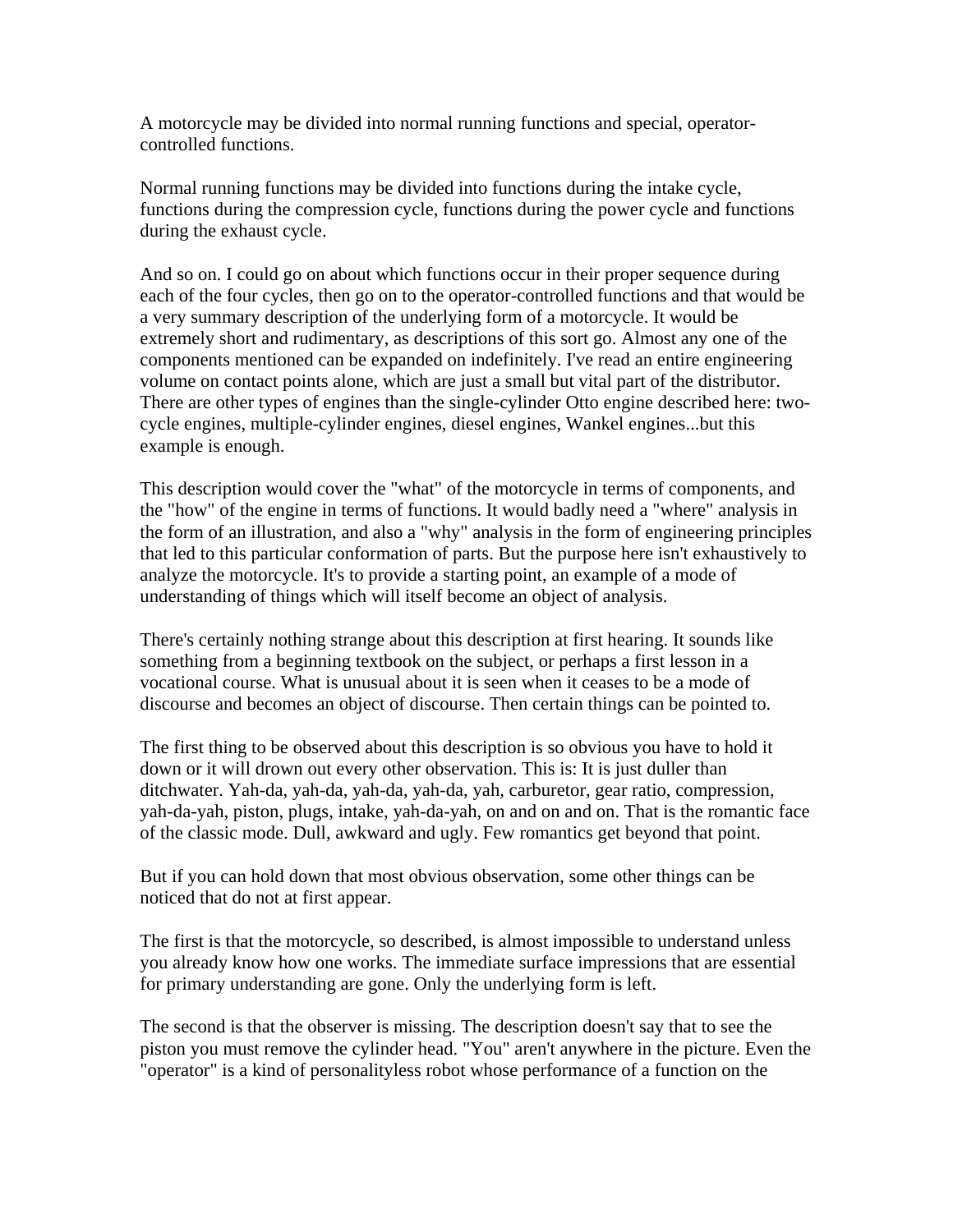machine is completely mechanical. There are no real subjects in this description. Only objects exist that are independent of any observer.

The third is that the words "good" and "bad" and all their synonyms are completely absent. No value judgments have been expressed anywhere, only facts.

The fourth is that there is a knife moving here. A very deadly one; an intellectual scalpel so swift and so sharp you sometimes don't see it moving. You get the illusion that all those parts are just there and are being named as they exist. But they can be named quite differently and organized quite differently depending on how the knife moves.

For example, the feedback mechanism which includes the camshaft and cam chain and tappets and distributor exists only because of an unusual cut of this analytic knife. If you were to go to a motorcycle-parts department and ask them for a feedback assembly they wouldn't know what the hell you were talking about. They don't split it up that way. No two manufacturers ever split it up quite the same way and every mechanic is familiar with the problem of the part you can't buy because you can't find it because the manufacturer considers it a part of something else.

It is important to see this knife for what it is and not to be fooled into thinking that motorcycles or anything else are the way they are just because the knife happened to cut it up that way. It is important to concentrate on the knife itself. Later I will want to show how an ability to use this knife creatively and effectively can result in solutions to the classic and romantic split.

Phædrus was a master with this knife, and used it with dexterity and a sense of power. With a single stroke of analytic thought he split the whole world into parts of his own choosing, split the parts and split the fragments of the parts, finer and finer and finer until he had reduced it to what he wanted it to be. Even the special use of the terms "classic" and "romantic" are examples of his knifemanship.

But if this were all there were to him, analytic skill, I would be more than willing to shut up about him. What makes it important not to shut up about him was that he used this skill in such a bizarre and yet meaningful way. No one ever saw this, I don't think he even saw it himself, and it may be an illusion of my own, but the knife he used was less that of an assassin than that of a poor surgeon. Perhaps there is no difference. But he saw a sick and ailing thing happening and he started cutting deep, deeper and deeper to get at the root of it. He was after something. That is important. He was after something and he used the knife because that was the only tool he had. But he took on so much and went so far in the end his real victim was himself.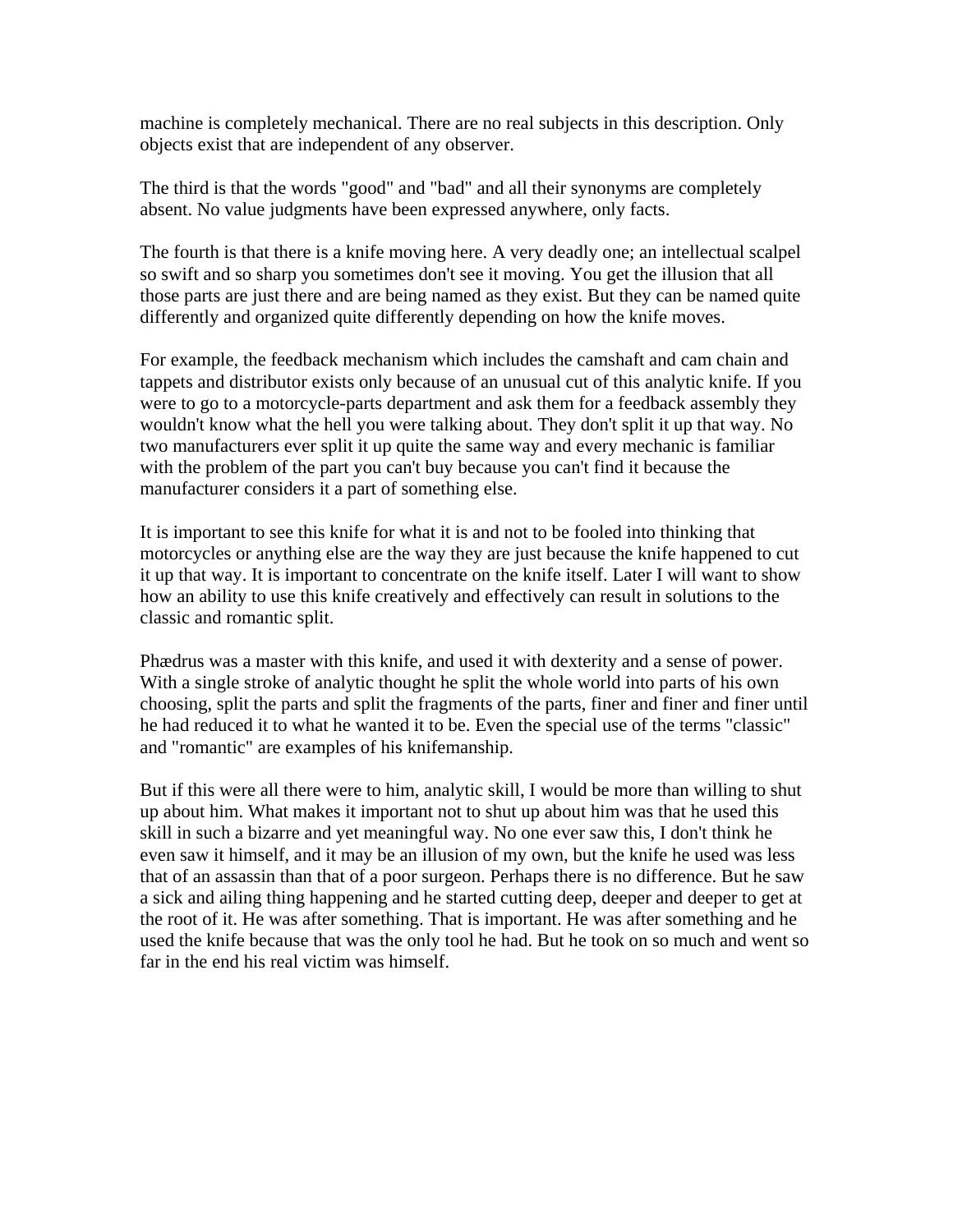### **7**

Heat is everywhere now. I can't ignore it anymore. The air is like a furnace blast so hot that my eyes under the goggles feel cool compared to the rest of my face. My hands are cool but the gloves have big black spots from perspiration on the back surrounded by white streaks of dried salt.

On the road ahead a crow tugs on some carrion and flies up slowly as we approach. It looks like a lizard on the road, dry and stuck to the tar.

On the horizon appears an image of buildings, shimmering slightly. I look down at the map and it must be Bowman. I think about ice water and air conditioning.

On the street and sidewalks of Bowman we see almost no one, even though plenty of parked cars show they're here. All inside. We swing the machines into an angled parking place with a tight turn that points them outward, for when we're ready to go. A lone, elderly person wearing a broad-brimmed hat watches us put the cycles on their stands and remove helmets and goggles.

"Hot enough for you?" he asks. His expression is blank.

John shakes his head and says, "Gawd!"

The expression, shaded by the hat, becomes almost a smile.

"What is the temperature?" John asks.

"Hundred and two," he says, "last I saw. Should go to hundred and four."

He asks us how far we have come and we tell him and he nods with a kind of approval. "That's a long way," he says. Then he asks about the machines.

The beer and air conditioning are calling, but we don't break away. We just stand there in the hundred-and-two sun talking to this person. He is a stockman, retired, says this is pretty much ranch country around here and he used to own a cycle years ago. It pleases me that he should want to talk about his Henderson in this hundred-and-two sun. We talk about it for a while, with growing impatience from John and Sylvia and Chris, and when we finally say good-bye he says he is glad to have met us and his expression is still blank but we sense that he really meant it. He walks away with a kind of slow dignity in the hundred-and-two sun.

In the restaurant I try to comment on this but no one is interested. John and Sylvia look really out of it. They just sit and soak up the air-conditioned air without a move. The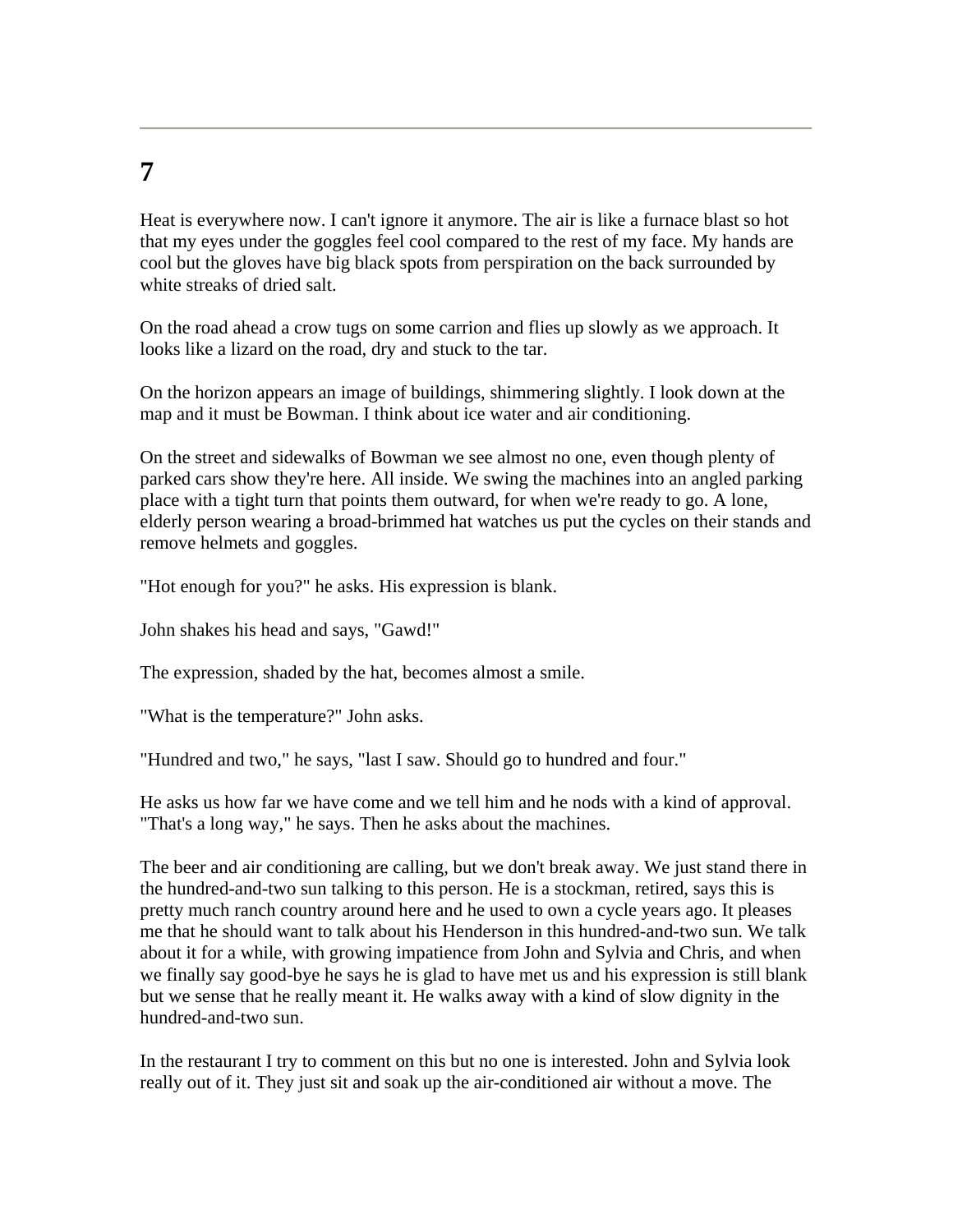waitress comes for the order and that snaps them out of it a little, but they are not ready and so she goes away again.

"I don't think I want to leave here," Sylvia says.

An image of the elderly man outside in the wide- brimmed hat comes back to me. "Think what it was like around here before air conditioning," I say.

"I am," she says.

"With the roads this hot and that bad back tire of mine, we shouldn't go more than sixty," I say.

No comment from them.

Chris, in contrast to them, seems to be back to his normal self, alert and watching everything. When the food comes he wolfs it down and then, before we are half-finished, asks for more. He gets it and we wait for him to finish.

Miles later and the heat is just ferocious. Sunglasses and goggles are not enough for this glare. You need a welder's mask.

The High Plains break up into washed-out and gullied hills. It is all bright whitish tan. Not a blade of grass anywhere. Just scattered weed stalks and rocks and sand. The black of the highway is a relief to look at so I stare down at it and study how the blur whizzes by underfoot. Beside it I see the left exhaust pipe has picked up a bluer color than it has ever had before. I spit on my glove tips, touch it and can see the sizzle. Not good.

It's important now to just live with this and not fight it mentally -- mind control -- .

I should talk now about Phædrus' knife. It'll help understand some of the things we talked about.

The application of this knife, the division of the world into parts and the building of this structure, is something everybody does. All the time we are aware of millions of things around us...these changing shapes, these burning hills, the sound of the engine, the feel of the throttle, each rock and weed and fence post and piece of debris beside the road...aware of these things but not really conscious of them unless there is something unusual or unless they reflect something we are predisposed to see. We could not possibly be conscious of these things and remember all of them because our mind would be so full of useless details we would be unable to think. From all this awareness we must select, and what we select and call consciousness is never the same as the awareness because the process of selection mutates it. We take a handful of sand from the endless landscape of awareness around us and call that handful of sand the world.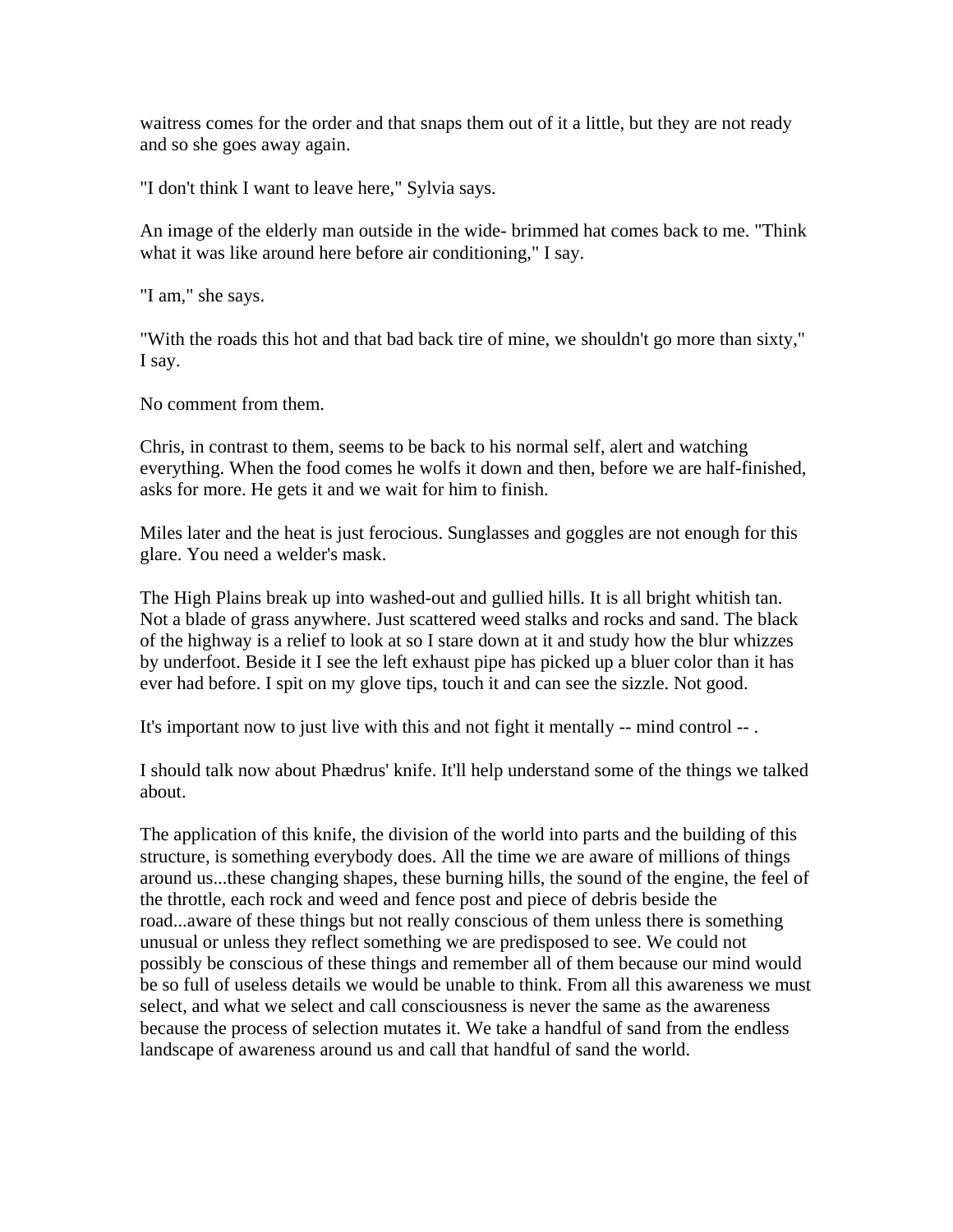Once we have the handful of sand, the world of which we are conscious, a process of discrimination goes to work on it. This is the knife. We divide the sand into parts. This and that. Here and there. Black and white. Now and then. The discrimination is the division of the conscious universe into parts.

The handful of sand looks uniform at first, but the longer we look at it the more diverse we find it to be. Each grain of sand is different. No two are alike. Some are similar in one way, some are similar in another way, and we can form the sand into separate piles on the basis of this similarity and dissimilarity. Shades of color in different piles...sizes in different piles...grain shapes in different piles...subtypes of grain shapes in different piles...grades of opacity in different piles...and so on, and on, and on. You'd think the process of subdivision and classification would come to an end somewhere, but it doesn't. It just goes on and on.

Classical understanding is concerned with the piles and the basis for sorting and interrelating them. Romantic understanding is directed toward the handful of sand before the sorting begins. Both are valid ways of looking at the world although irreconcilable with each other.

What has become an urgent necessity is a way of looking at the world that does violence to neither of these two kinds of understanding and unites them into one. Such an understanding will not reject sand-sorting or contemplation of unsorted sand for its own sake. Such an understanding will instead seek to direct attention to the endless landscape from which the sand is taken. That is what Phædrus, the poor surgeon, was trying to do.

To understand what he was trying to do it's necessary to see that part of the landscape, inseparable from it, which must be understood, is a figure in the middle of it, sorting sand into piles. To see the landscape without seeing this figure is not to see the landscape at all. To reject that part of the Buddha that attends to the analysis of motorcycles is to miss the Buddha entirely.

There is a perennial classical question that asks which part of the motorcycle, which grain of sand in which pile, is the Buddha. Obviously to ask that question is to look in the wrong direction, for the Buddha is everywhere. But just as obviously to ask that question is to look in the right direction, for the Buddha is everywhere. About the Buddha that exists independently of any analytic thought much has been said...some would say too much, and would question any attempt to add to it. But about the Buddha that exists within analytic thought, and gives that analytic thought its direction, virtually nothing has been said, and there are historic reasons for this. But history keeps happening, and it seems no harm and maybe some positive good to add to our historical heritage with some talk in this area of discourse.

When analytic thought, the knife, is applied to experience, something is always killed in the process. That is fairly well understood, at least in the arts. Mark Twain's experience comes to mind, in which, after he had mastered the analytic knowledge needed to pilot the Mississippi River, he discovered the river had lost its beauty. Something is always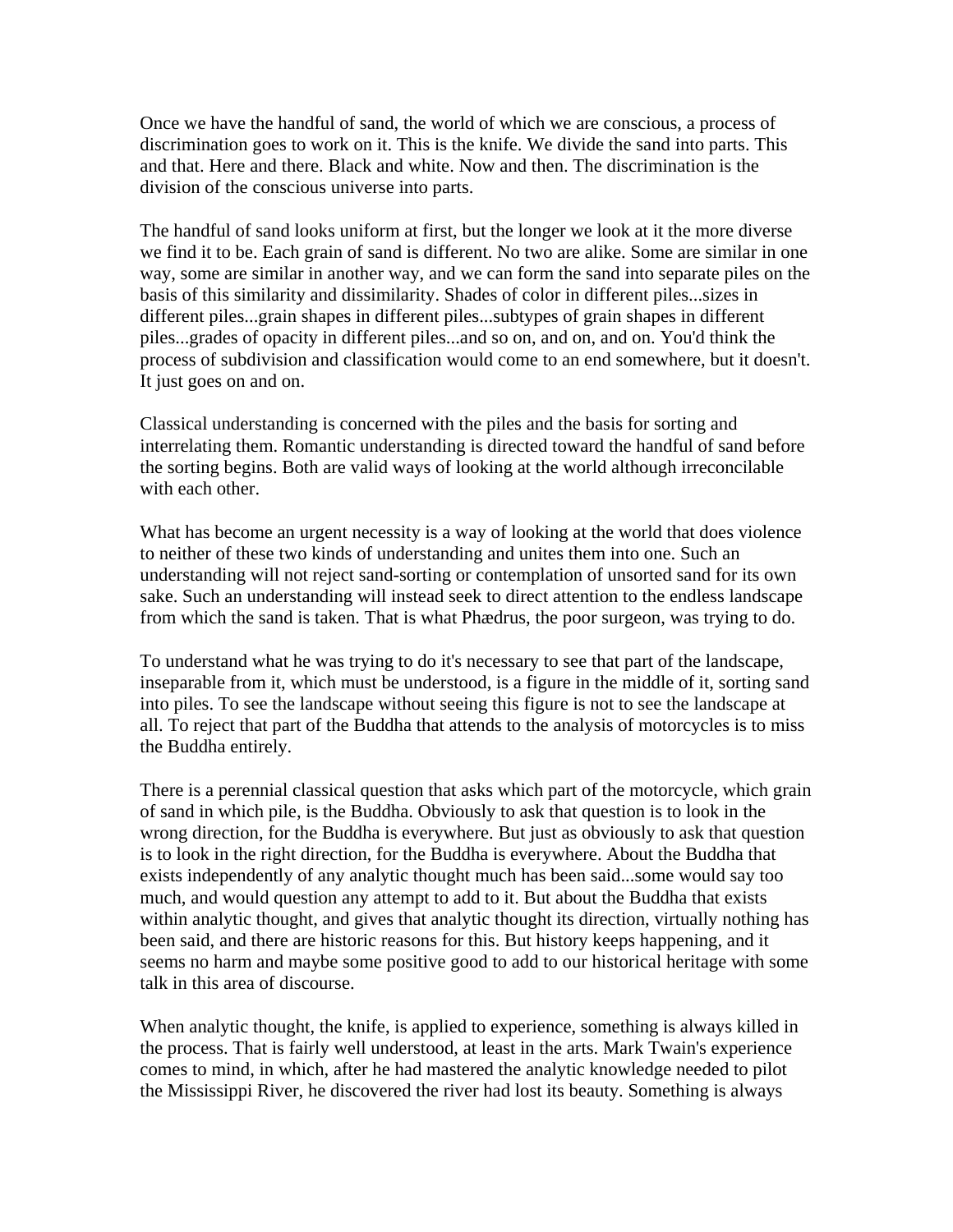killed. But what is less noticed in the arts...something is always created too. And instead of just dwelling on what is killed it's important also to see what's created and to see the process as a kind of death-birth continuity that is neither good nor bad, but just is.

We pass through a town called Marmarth but John doesn't stop even for a rest and so we go on. More furnace heat, into some badlands, and we cross the border into Montana. A sign by the road announces it.

Sylvia waves her arms up and down and I beep the horn in response, but when I look at the sign my feelings are not jubilant at all. For me its information causes a sudden inward tension that can't exist for them. They've no way of knowing we're now in the country where he lived.

All this talk so far about classic and romantic understanding must seem a strangely oblique way of describing him, but to get at Phædrus, this oblique route is the only one to take. To describe his physical appearance or the statistics of his life would be to dwell on misleading superficialities. And to come at him directly would be to invite disaster.

He was insane. And when you look directly at an insane man all you see is a reflection of your own knowledge that he's insane, which is not to see him at all. To see him you must see what he saw and when you are trying to see the vision of an insane man, an oblique route is the only way to come at it. Otherwise your own opinions block the way. There is only one access to him that I can see as passable and we still have a way to go.

I've been going into all this business of analyses and definitions and hierarchies not for their own sake but to lay the groundwork for an understanding of the direction in which Phædrus went.

I told Chris the other night that Phædrus spent his entire life pursuing a ghost. That was true. The ghost he pursued was the ghost that underlies all of technology, all of modern science, all of Western thought. It was the ghost of rationality itself. I told Chris that he found the ghost and that when he found it he thrashed it good. I think in a figurative sense that is true. The things I hope to bring to light as we go along are some of the things he uncovered. Now the times are such that others may at last find them of value. No one then would see the ghost that Phædrus pursued, but I think now that more and more people see it, or get glimpses of it in bad moments, a ghost which calls itself rationality but whose appearance is that of incoherence and meaninglessness, which causes the most normal of everyday acts to seem slightly mad because of their irrelevance to anything else. This is the ghost of normal everyday assumptions which declares that the ultimate purpose of life, which is to keep alive, is impossible, but that this is the ultimate purpose of life anyway, so that great minds struggle to cure diseases so that people may live longer, but only madmen ask why. One lives longer in order that he may live longer. There is no other purpose. That is what the ghost says.

At Baker, where we stop, the thermometers are reading 108 degrees in the shade. When I take my gloves off, the metal of the gas tank is so hot I can't touch it. The engine is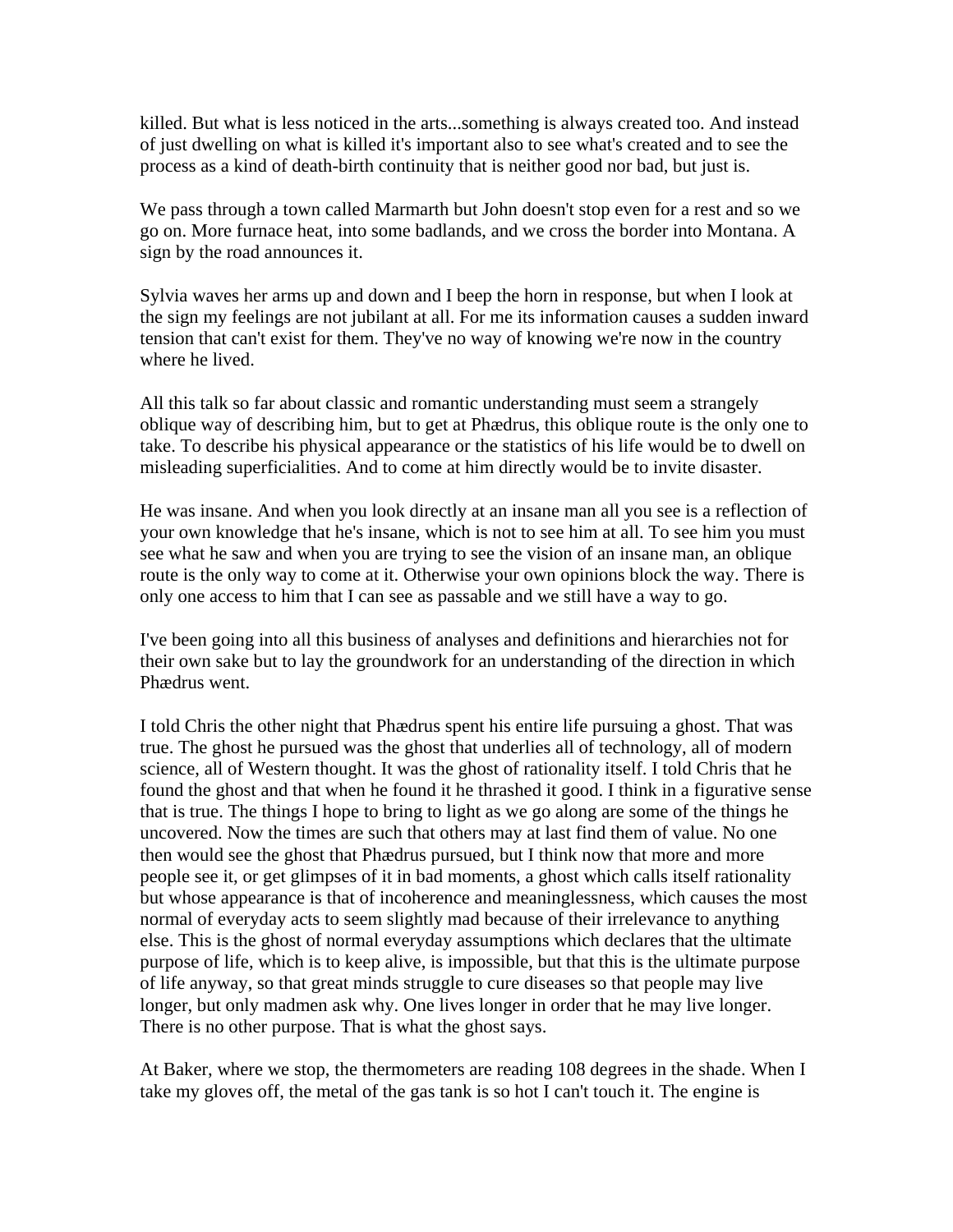making ominous knick-knicking sounds from overheating. Very bad. The rear tire has worn badly too, and I feel with my hand that it's almost as hot as the gas tank.

"We're going to have to slow down," I say.

"What?"

"I don't think we should go over fifty," I say.

John looks at Sylvia and she looks at him. Something has already been said between them about my slowness. They both look as if they've about had it.

"We just want to get there fast," John says, and they both walk toward a restaurant.

The chain has been running hot and dry too. In the righthand saddlebag I rummage for a can of spray lubricant, find it, then start the engine and spray the moving chain. The chain is still so hot the solvent evaporates almost instantly. Then I squirt a little oil on, let it run for a minute and shut the engine off. Chris waits patiently, then follows me into the restaurant.

"I thought you said the big slump was going to come on the second day," Sylvia says as we approach the booth they are in.

"Second or third," I reply.

"Or fourth or fifth?"

"Maybe."

She and John look at each other again with the same expression they showed before. It seems to say, "Three's a crowd." They may want to go ahead fast and wait for me in some town up ahead. I'd suggest it myself except that if they go much faster they won't be waiting for me in some town. It'll be by the side of the road.

"I don't know how the people here stand this," Sylvia says.

"Well, it's hard country," I say with a little irritation. "They know it's hard before they come here and are ready for it."

I add, "If one person complains he just makes it that much harder for the others. They've got stamina. They know how to keep on going."

John and Sylvia don't say much, and John finishes his Coke early and is off to a bar for a snort. I go out and check the cycle luggage again and find that the new pack has been compressing a little and so take up the slack in the ropes and retie them.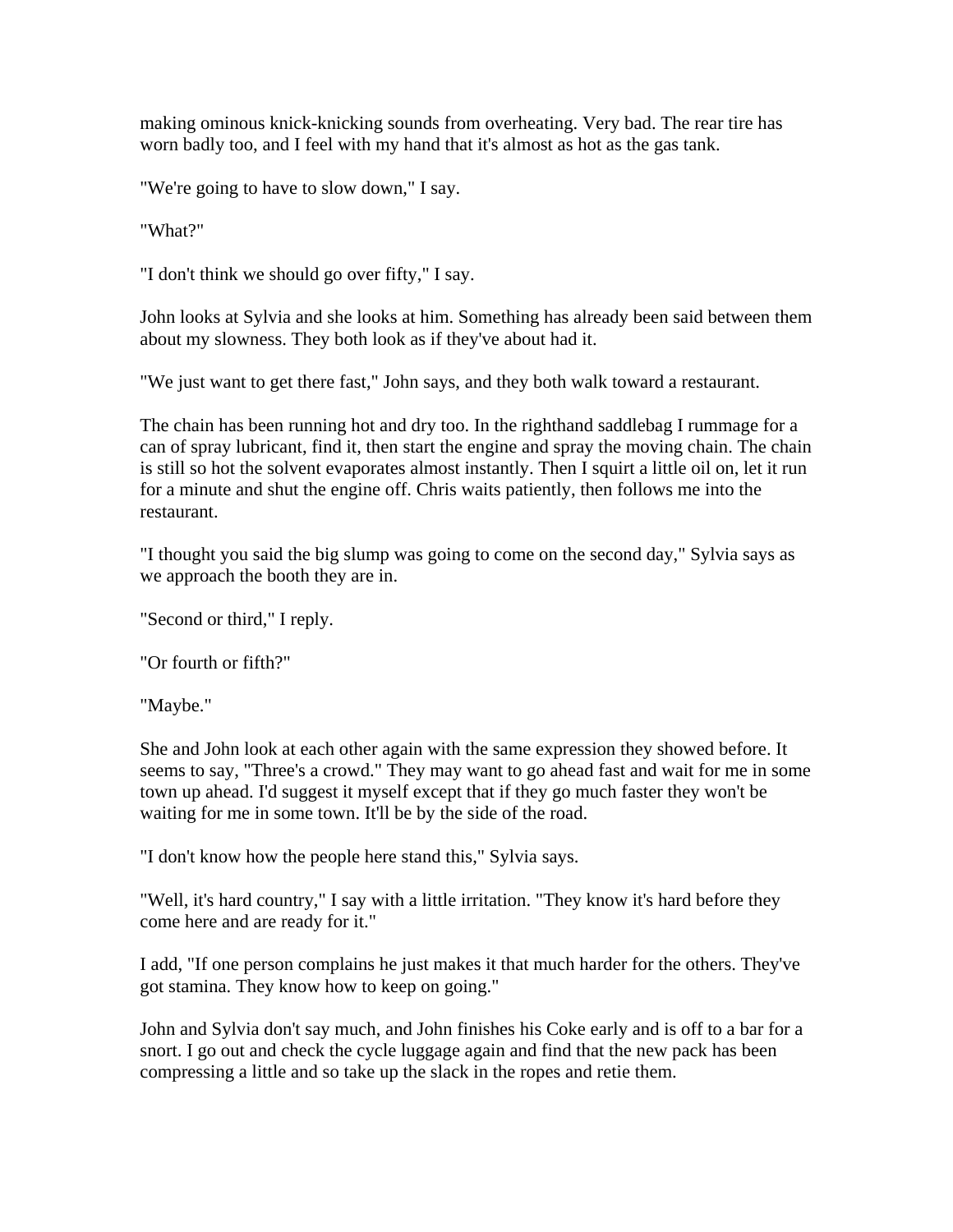Chris points to a thermometer in direct sunlight and we see it has gone all the way above the scale at 120 degrees.

Before we are out of town I am sweating again. The cool drying-off period doesn't last even half a minute.

The heat just slams into us. Even with dark sunglasses I have to squint my eyes into slits. There's nothing but burning sand and pale sky so bright it's hard to look anywhere. It's just become white-hot everywhere. A real inferno.

John up ahead is speeding faster and faster. I give up on him and slow it down to fiftyfive. Unless you're just looking for trouble in this heat you don't run tires at eighty-five. A blowout on this stretch would really be it.

I suppose they took what I said as a kind of rebuke but I didn't have that in mind. I'm no more comfortable than they are in this heat but there's no point in dwelling on it. All day while I've been thinking and talking about Phædrus they must have been thinking about how bad all this is. That's what's really wearing them down. The thought.

Some things can be said about Phædrus as an individual:

He was a knower of logic, the classical system-of-the-system which describes the rules and procedures of systematic thought by which analytic knowledge may be structured and interrelated. He was so swift at this his Stanford-Binet IQ, which is essentially a record of skill at analytic manipulation, was recorded at 170, a figure that occurs in only one person in fifty thousand.

He was systematic, but to say he thought and acted like a machine would be to misunderstand the nature of his thought. It was not like pistons and wheels and gears all moving at once, massive and coordinated. The image of a laser beam comes to mind instead; a single pencil of light of such terrific energy in such extreme concentration it can be shot at the moon and its reflection seen back on earth. Phædrus did not try to use his brilliance for general illumination. He sought one specific distant target and aimed for it and hit it. And that was all. General illumination of that target he hit now seems to be left for me.

In proportion to his intelligence he was extremely isolated. There's no record of his having had close friends. He traveled alone. Always. Even in the presence of others he was completely alone. People sometimes felt this and felt rejected by it, and so did not like him, but their dislike was not important to him.

His wife and family seem to have suffered the most. His wife says those who tried to go beyond the barriers of his reserve found themselves facing a blank. My impression is that they were starved for some kind of affection which he never gave.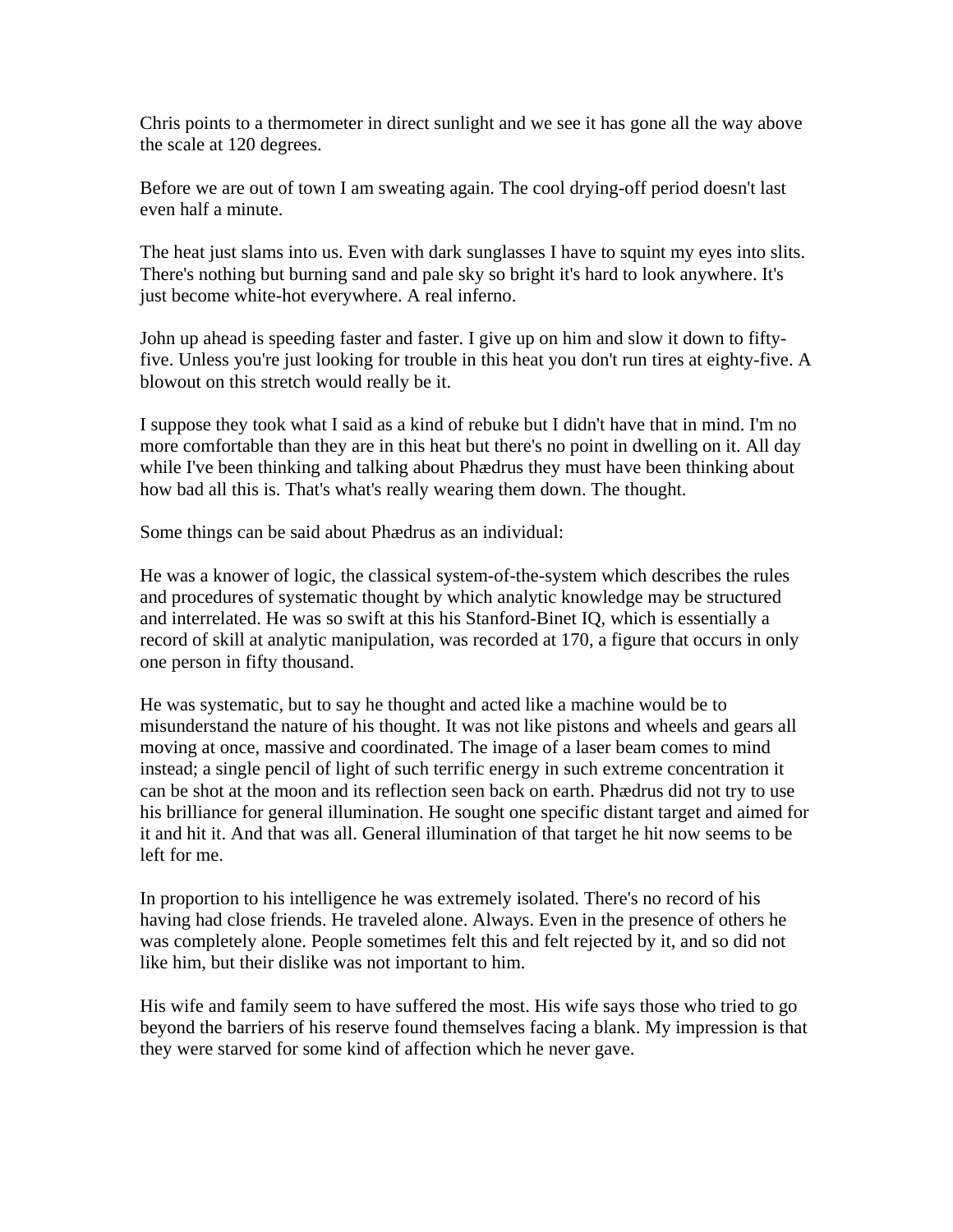No one really knew him. That is evidently the way he wanted it, and that's the way it was. Perhaps his aloneness was the result of his intelligence. Perhaps it was the cause. But the two were always together. An uncanny solitary intelligence.

This still doesn't do it though, because this and the image of a laser beam convey the idea that he was completely cold and unemotional, and that is not so. In his pursuit of what I have called the ghost of rationality he was a fanatic hunter.

One fragment becomes especially vivid now of a scene in the mountains where the sun was behind the mountain half an hour and an early twilight had changed the trees and even the rocks to almost blackened shades of blue and grey and brown. Phædrus had been there three days without food. His food had run out but he was thinking deeply and seeing things and was reluctant to leave. He was not far away from where he knew there was a road and was in no hurry.

In the dusk coming down the trail he saw a movement and then what seemed to be a dog approaching on the trail, a very large sheep dog, or an animal more like a husky, and he wondered what would bring a dog to this obscure place at this time of evening. He disliked dogs, but this animal moved in a way that forestalled these feelings. It seemed to be watching him, judging him. Phædrus stared into the animal's eyes for a long time, and for a moment felt some kind of recognition. Then the dog disappeared.

He realized much later it was a timber wolf, and the memory of this incident stayed with him a long time. I think it stayed with him because he had seen a kind of image of himself.

A photograph can show a physical image in which time is static, and a mirror can show a physical image in which time is dynamic, but I think what he saw on the mountain was another kind of image altogether which was not physical and did not exist in time at all. It was an image nevertheless and that is why he felt recognition. It comes to me vividly now because I saw it again last night as the visage of Phædrus himself.

Like that timber wolf on the mountain he had a kind of animal courage. He went his own way with unconcern for consequences that sometimes stunned people, and stuns me now to hear about it. He did not often swerve to right or to left. I've discovered that. But this courage didn't arise from any idealistic idea of self-sacrifice, only from the intensity of his pursuit, and there was nothing noble about it.

I think his pursuit of the ghost of rationality occurred because he wanted to wreak revenge on it, because he felt he himself was so shaped by it. He wanted to free himself from his own image. He wanted to destroy it because the ghost was what he was and he wanted to be free from the bondage of his own identity. In a strange way, this freedom was achieved.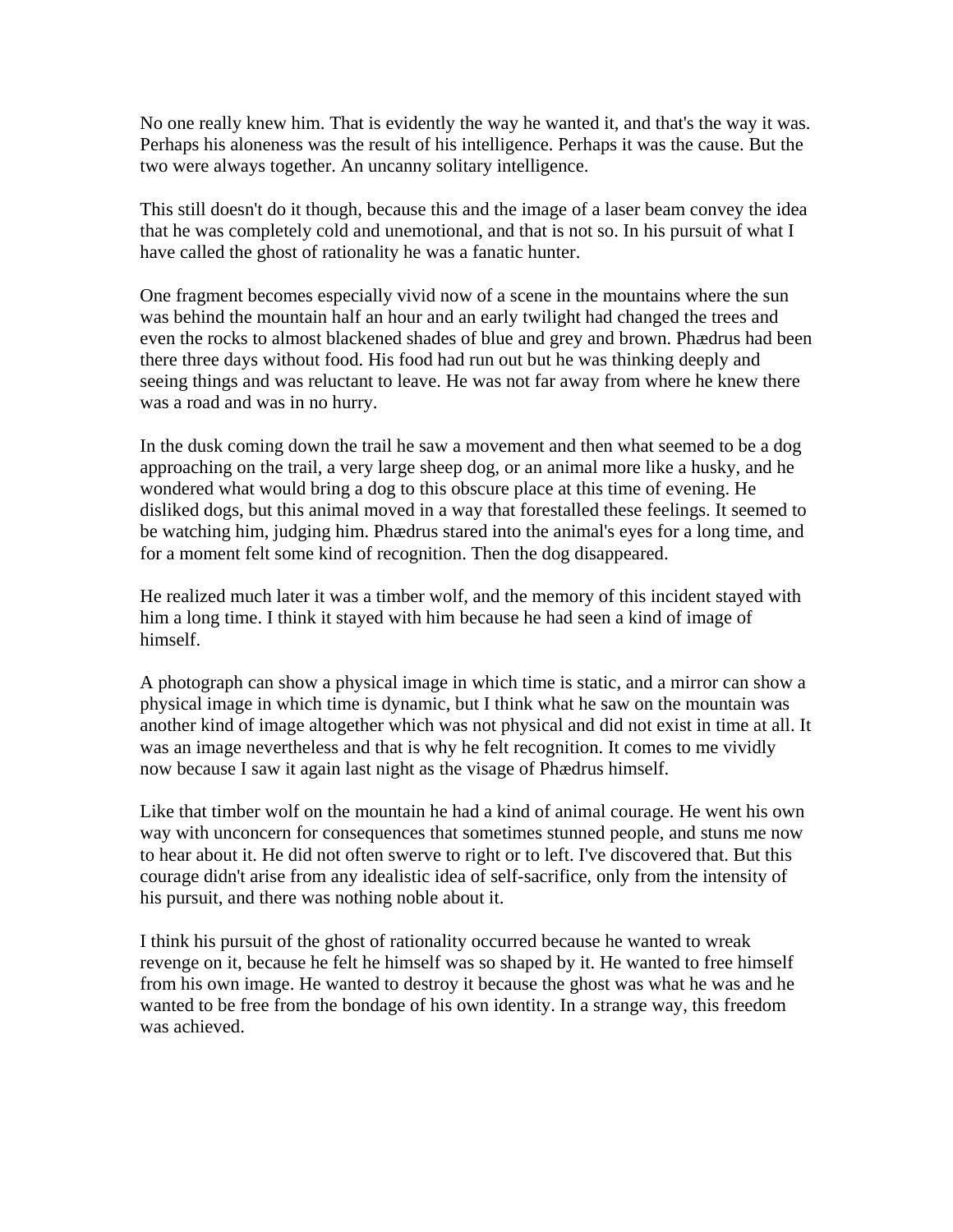This account of him must sound unworldly, but the most unworldly part of it all is yet to come. This is my own relationship to him. This has been forestalled and obscured until now, but nevertheless must be known.

I first discovered him by inference from a strange series of events many years ago. One Friday I had gone to work and gotten quite a lot done before the weekend and was happy about that and later that day drove to a party where, after talking to everybody too long and too loudly and drinking way too much, went into a back room to lie down for a while.

When I awoke I saw that I'd slept the whole night, because now it was daylight, and I thought, "My God, I don't even know the name of the hosts!" and wondered what kind of embarrassment this was going to lead to. The room didn't look like the room I had lain down in, but it had been dark when I came in and I must have been blind drunk anyway.

I got up and saw that my clothes were changed. These were not the clothes I had worn the night before. I walked out the door, but to my surprise the doorway led not to rooms of a house but into a long corridor.

As I walked down the corridor I got the impression that everyone was looking at me. Three different times a stranger stopped me and asked how I felt. Thinking they were referring to my drunken condition I replied that I didn't even have a hangover, which caused one of them to start to laugh, but then catch himself.

At a room at the end of the corridor I saw a table where there was activity of some sort going on. I sat down nearby, hoping to remain unnoticed until I got all this figured out. But a woman dressed in white came up to me and asked if I knew her name. I read the little name clip on her blouse. She didn't see that I was doing this and seemed amazed, and walked off in a hurry.

When she came back there was a man with her, and he was looking right at me. He sat down next to me and asked me if I knew his name. I told him what it was, and was as surprised as they were that I knew it.

"It's very early for this to be happening," he said.

"This looks like a hospital," I said.

They agreed.

"How did I get here?" I asked, thinking about the drunken party.

The man said nothing and the woman looked down. Very little was explained.

It took me more than a week to deduce from the evidence around me that everything before my waking up was a dream and everything afterward was reality. There was no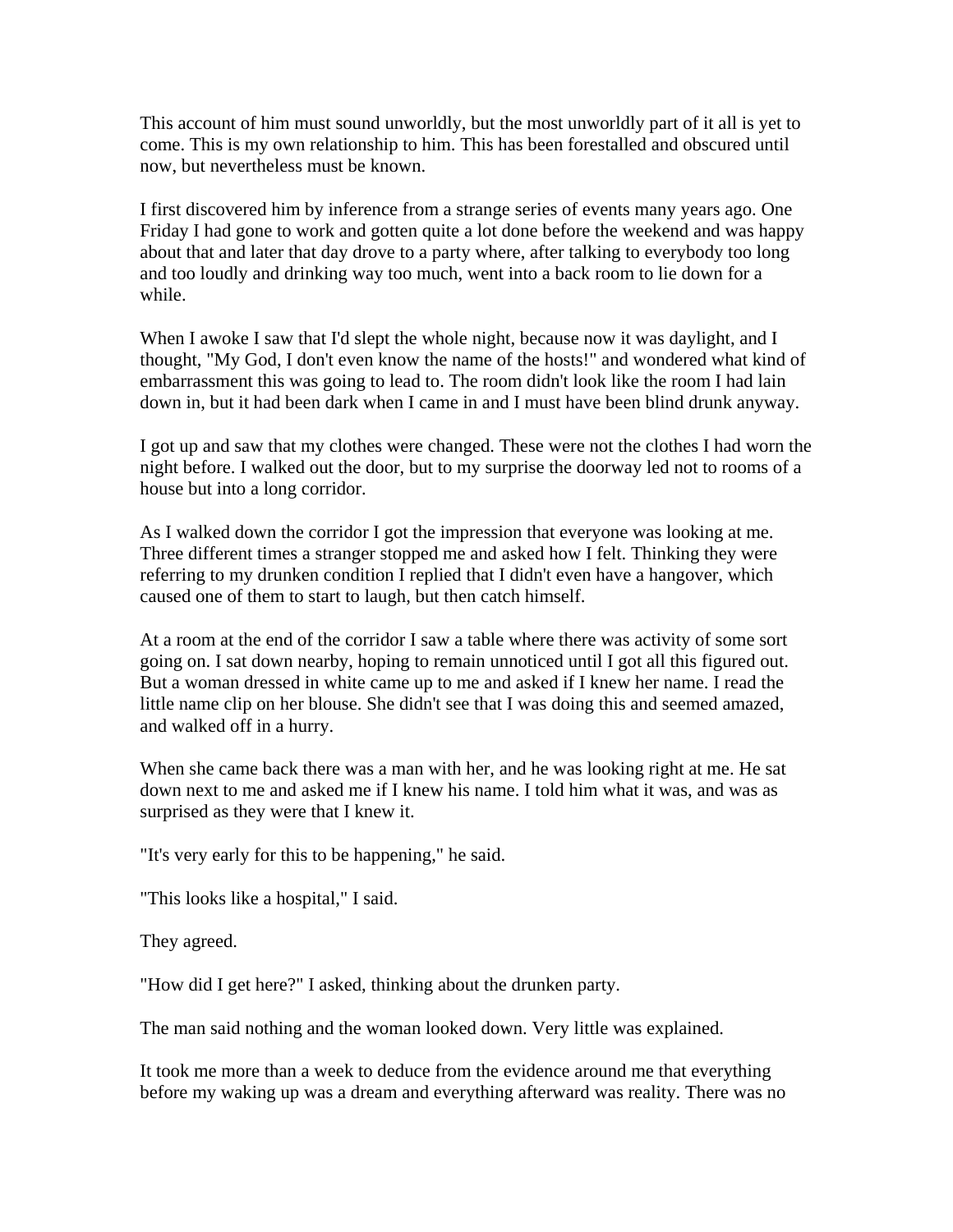basis for distinguishing the two other than the growing pile of new events that seemed to argue against the drunk experience. Little things appeared, like the locked door, the outside of which I could never remember seeing. And a slip of paper from the probate court telling me that some person was committed as insane. Did they mean me?

It was explained to me finally that "You have a new personality now." But this statement was no explanation at all. It puzzled me more than ever since I had no awareness at all of any "old" personality. If they had said, "You are a new personality," it would have been much clearer. That would have fitted. They had made the mistake of thinking of a personality as some sort of possession, like a suit of clothes, which a person wears. But apart from a personality what is there? Some bones and flesh. A collection of legal statistics, perhaps, but surely no person. The bones and flesh and legal statistics are the garments worn by the personality, not the other way around.

But who was the old personality whom they had known and presumed I was a continuation of?

This was my first inkling of the existence of Phædrus, many years ago. In the days and weeks and years that have followed, I've learned much more.

He was dead. Destroyed by order of the court, enforced by the transmission of highvoltage alternating current through the lobes of his brain. Approximately 800 mills of amperage at durations of 0.5 to 1.5 seconds had been applied on twenty-eight consecutive occasions, in a process known technologically as "Annihilation ECS." A whole personality had been liquidated without a trace in a technologically faultless act that has defined our relationship ever since. I have never met him. Never will.

And yet strange wisps of his memory suddenly match and fit this road and desert bluffs and white-hot sand all around us and there is a bizarre concurrence and then I know he has seen all of this. He was here, otherwise I would not know it. He had to be. And in seeing these sudden coalescences of vision and in recall of some strange fragment of thought whose origin I have no idea of, I'm like a clairvoyant, a spirit medium receiving messages from another world. That is how it is. I see things with my own eyes, and I see things with his eyes too. He once owned them.

These EYES! That is the terror of it. These gloved hands I now look at, steering the motorcycle down the road, were once his! And if you can understand the feeling that comes from that, then you can understand real fear...the fear that comes from knowing there is nowhere you can possibly run.

We enter a low-rimmed canyon. Before long, a roadside stop I've been waiting for appears. A few benches, a little building and some tiny green trees with hoses running to their bases. John, so help me God, is at the exit on the other side, ready to pull out onto the highway.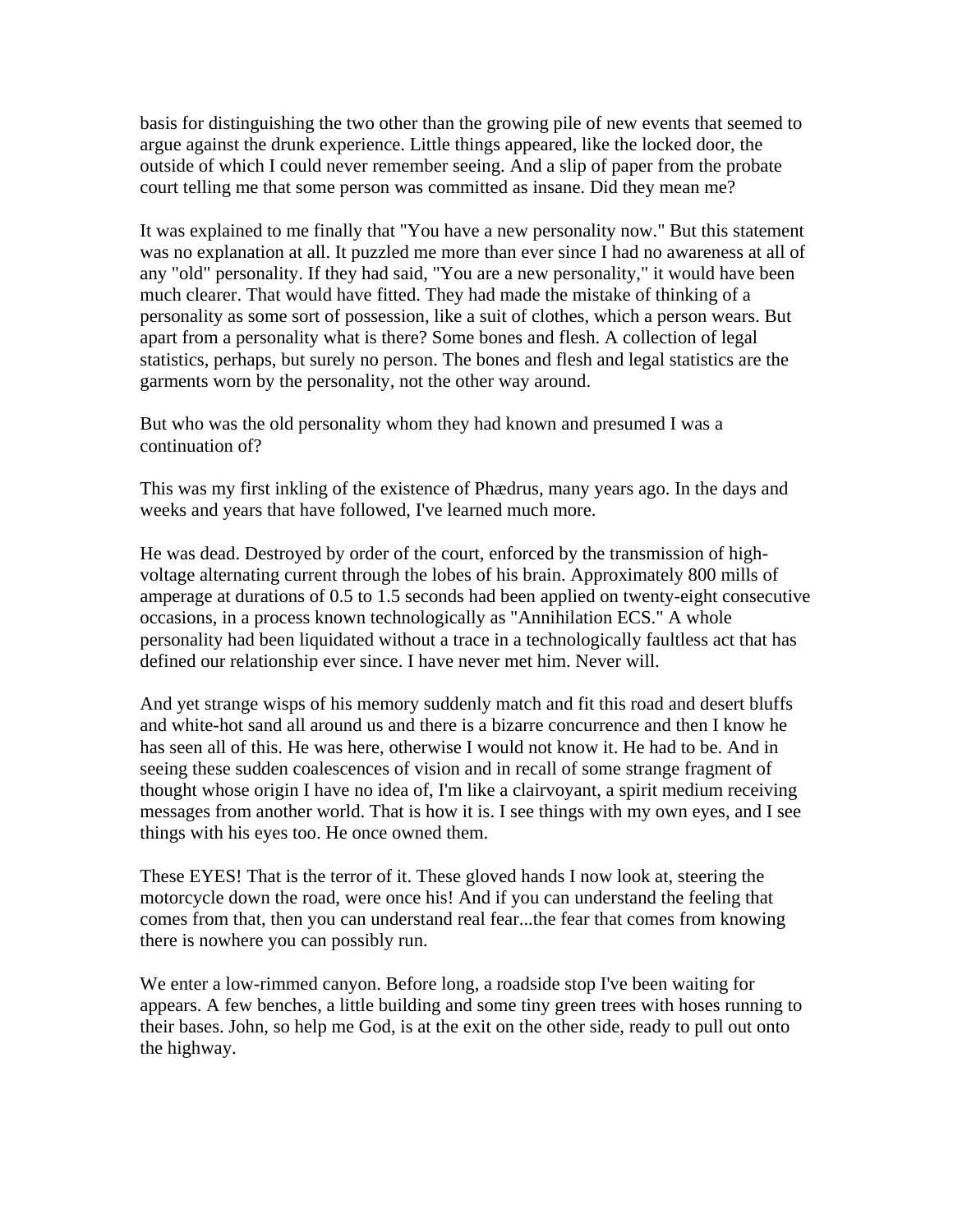I ignore this and pull up by the building. Chris jumps off and we pull the machine back up on the stand. The heat rises from the engine as if it were on fire, throwing off waves that distort everything around it. Out of the corner of my eye I see the other cycle come back. When they arrive they are both glaring at me.

Sylvia says, "We're just -- angry!"

I shrug my shoulders and walk to the drinking fountain.

John says, "Where's all that stamina you were telling us about?"

I look at him for a second and see he really is angry. "I was afraid you took that too seriously," I say, and then turn away. I drink the water and it's alkaline, like soapy water. I drink it anyway.

John goes into the building to soak his shirt with water. I check the oil level. The oil filler cap is so hot it burns my fingers right through the gloves. The engine hasn't lost much oil. The back tire tread is down a little more but still serviceable. The chain is tight enough but a little dry so I oil it again to be safe. The critical bolts are all tight enough.

John comes over dripping with water and says, "You go ahead this time, we'll stay behind."

"I won't go fast," I say.

"That's all right," he says. "We'll get there."

So I go ahead and we take it slowly. The road through the canyon doesn't straighten out into more of what we've been through, as I expected it would, but starts to wind upward. Surprise.

Now the road meanders a little, now it cuts back away from the direction in which we should be going, then returns. Soon it rises a little and then rises some more. We are moving in angular directions into narrow devil's gaps, then upward again higher and a little higher each time.

Some shrubs appear. Then small trees. The road goes higher still into grass, and then fenced meadows.

Overhead a small cloud appears. Rain perhaps? Perhaps. Meadows must have rain. And these now have flowers in them. Strange how all this has changed. Nothing to show it on the map. And the consciousness of memory has disappeared too. Phædrus must not have come this way. But there was no other road. Strange. It keeps rising upward.

The sun angles toward the cloud, which now has grown downward to touch the horizon above us, in which there are trees, pines, and a cold wind comes down with pine smells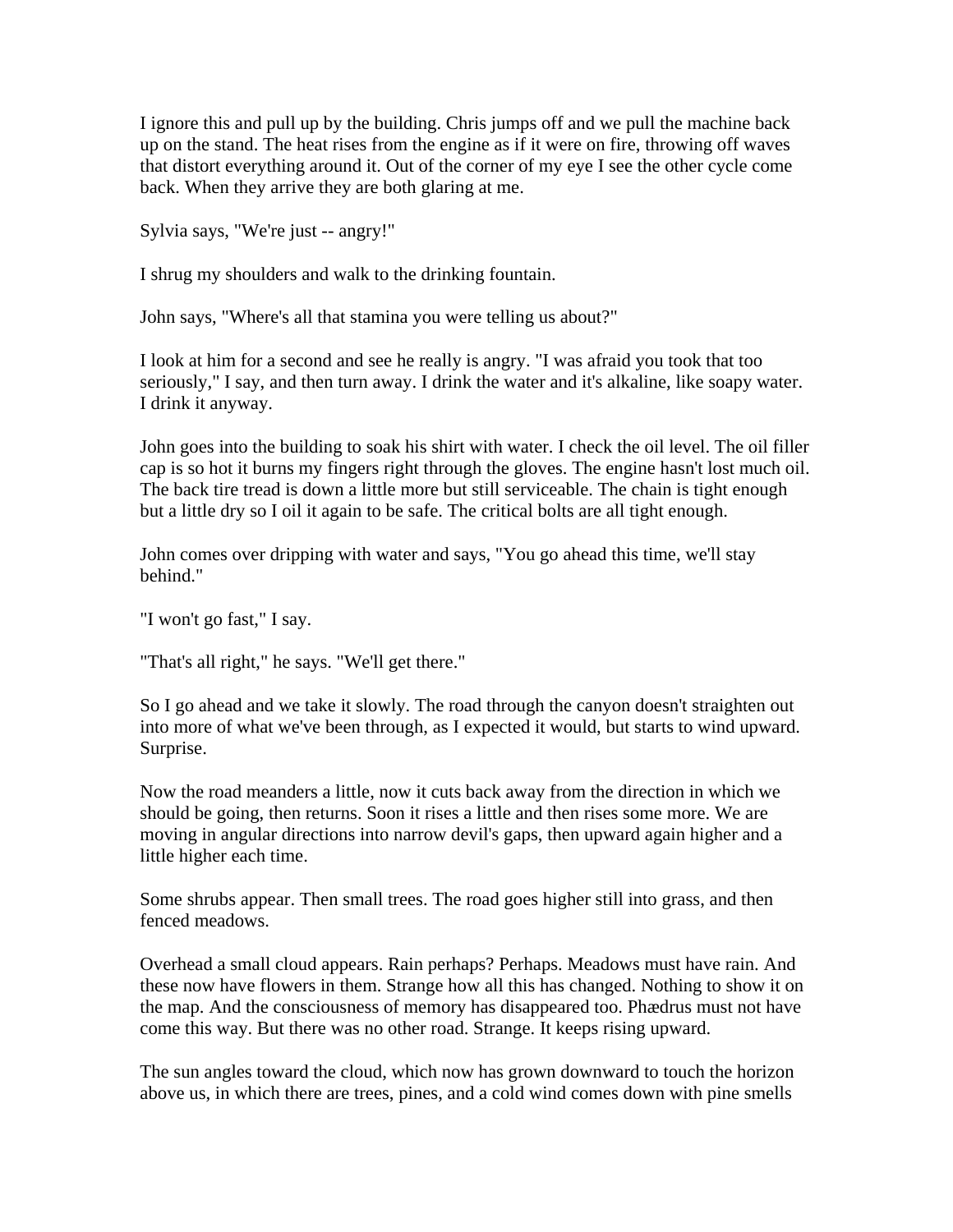from the trees. The flowers in the meadow blow in the wind and the cycle leans a little and we are suddenly cool.

I look at Chris and he is smiling. I am smiling too.

Then the rain comes hard on the road with a gust of earth-smell from the dust that has waited for too long and the dust beside the road is pocked with the first raindrops.

This is all so new. And we are so in need of it, a new rain. My clothes become wet, and goggles are spattered, and chills start and feel delicious. The cloud passes from beneath the sun and the forest of pines and small meadows gleams again, sparkling where the sunlight catches small drops from the rain.

We reach the top of the climb dry again but cool now and stop, overlooking a huge valley and river below.

"I think we have arrived," John says.

Sylvia and Chris have walked into the meadow among the flowers under pines through which I can see the far side of the valley, away and below.

I am a pioneer now, looking onto a promised land.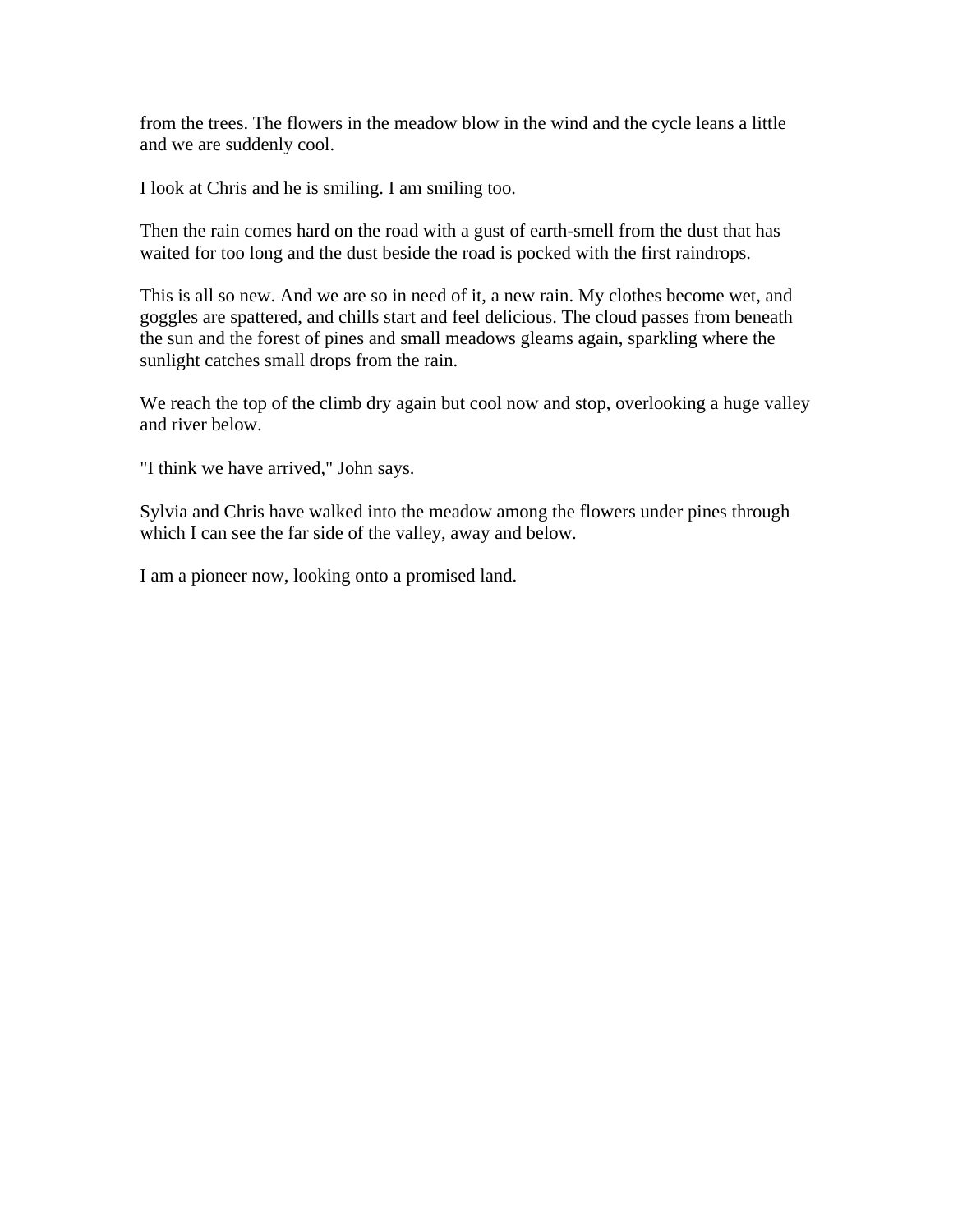# **Part II**

### **8**

It's about ten o'clock in the morning and I'm sitting alongside the machine on a cool, shady curbstone back of a hotel we have found in Miles City, Montana. Sylvia is with Chris at a Laundromat doing the laundry for all of us. John is off looking for a duckbill to put on his helmet. He thought he saw one at a cycle shop when we came into town yesterday. And I'm about to sharpen up the engine a little.

Feeling good now. We got in here in the afternoon and made up for a lot of sleep. It was a good thing we stopped. We were so stupid with exhaustion we didn't know how tired we were. When John tried to register rooms he couldn't even remember my name. The desk girl asked us if we owned those "groovy, dreamy motorcycles" outside the window and we both laughed so hard she wondered what she had said wrong. It was just numbskull laughter from too much fatigue. We've been more than glad to leave them parked and walk for a change.

And baths. In a beautiful old enameled cast-iron bathtub that crouched on lion's paws in the middle of a marble floor, just waiting for us. The water was so soft it felt as if I would never get the soap off. Afterward we walked up and down the main streets and felt like a family -- .

On this machine I've done the tuning so many times it's become a ritual. I don't have to think much about how to do it anymore. Just mainly look for anything unusual. The engine has picked up a noise that sounds like a loose tappet but could be something worse, so I'm going to tune it now and see if it goes away. Tappet adjustment has to be done with the engine cold, which means wherever you park it for the night is where you work on it the next morning, which is why I'm on a shady curbstone back of a hotel in Miles City, Montana. Right now the air is cool in the shade and will be for an hour or so until the sun gets around the tree branches, which is good for working on cycles. It's important not to tune these machines in the direct sun or late in the day when your brain gets muddy because even if you've been through it a hundred times you should be alert and looking for things.

Not everyone understands what a completely rational process this is, this maintenance of a motorcycle. They think it's some kind of a "knack" or some kind of "affinity for machines" in operation. They are right, but the knack is almost purely a process of reason, and most of the troubles are caused by what old time radio men called a "short between the earphones," failures to use the head properly. A motorcycle functions entirely in accordance with the laws of reason, and a study of the art of motorcycle maintenance is really a miniature study of the art of rationality itself. I said yesterday that the ghost of rationality was what Phædrus pursued and what led to his insanity, but to get into that it's vital to stay with down-to-earth examples of rationality, so as not to get lost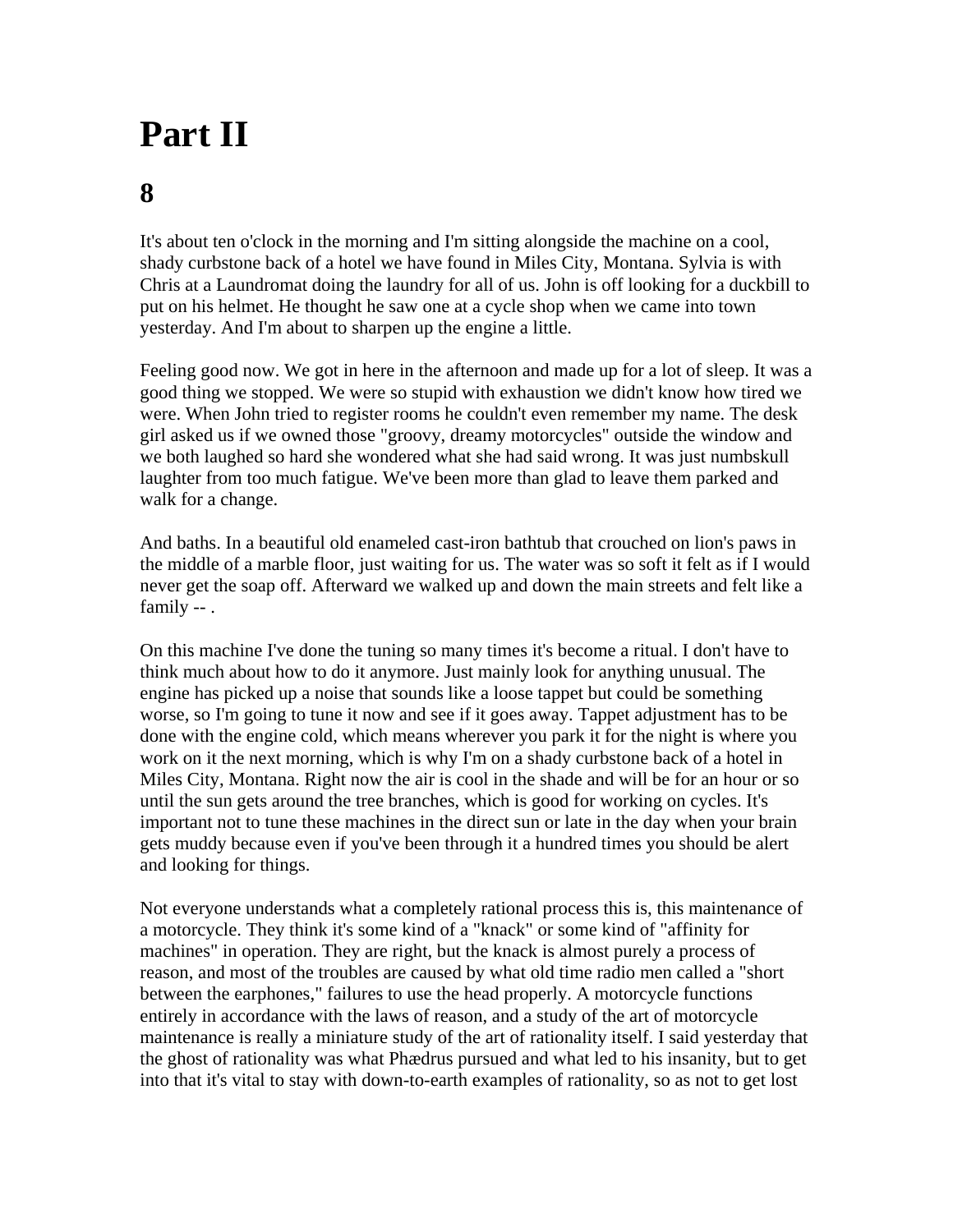in generalities no one else can understand. Talk about rationality can get very confusing unless the things with which rationality deals are also included.

We are at the classic-romantic barrier now, where on one side we see a cycle as it appears immediately...and this is an important way of seeing it...and where on the other side we can begin to see it as a mechanic does in terms of underlying form...and this is an important way of seeing things too. These tools for example...this wrench...has a certain romantic beauty to it, but its purpose is always purely classical. It's designed to change the underlying form of the machine.

The porcelain inside this first plug is very dark. That is classically as well as romantically ugly because it means the cylinder is getting too much gas and not enough air. The carbon molecules in the gasoline aren't finding enough oxygen to combine with and they're just sitting here loading up the plug. Coming into town yesterday the idle was loping a little, which is a symptom of the same thing.

Just to see if it's just the one cylinder that's rich I check the other one. They're both the same. I get out a pocket knife, grab a stick lying in the gutter and whittle down the end to clean out the plugs, wondering what could be the cause of the richness. That wouldn't have anything to do with rods or valves. And carbs rarely go out of adjustment. The main jets are oversized, which causes richness at high speeds but the plugs were a lot cleaner than this before with the same jets. Mystery. You're always surrounded by them. But if you tried to solve them all, you'd never get the machine fixed. There's no immediate answer so I just leave it as a hanging question.

The first tappet is right on, no adjustment required, so I move on to the next. Still plenty of time before the sun gets past those trees -- I always feel like I'm in church when I do this -- .The gage is some kind of religious icon and I'm performing a holy rite with it. It is a member of a set called "precision measuring instruments" which in a classic sense has a profound meaning.

In a motorcycle this precision isn't maintained for any romantic or perfectionist reasons. It's simply that the enormous forces of heat and explosive pressure inside this engine can only be controlled through the kind of precision these instruments give. When each explosion takes place it drives a connecting rod onto the crankshaft with a surface pressure of many tons per square inch. If the fit of the rod to the crankshaft is precise the explosion force will be transferred smoothly and the metal will be able to stand it. But if the fit is loose by a distance of only a few thousandths of an inch the force will be delivered suddenly, like a hammer blow, and the rod, bearing and crankshaft surface will soon be pounded flat, creating a noise which at first sounds a lot like loose tappets. That's the reason I'm checking it now. If it is a loose rod and I try to make it to the mountains without an overhaul, it will soon get louder and louder until the rod tears itself free, slams into the spinning crankshaft and destroys the engine. Sometimes broken rods will pile right down through the crankcase and dump all the oil onto the road. All you can do then is start walking.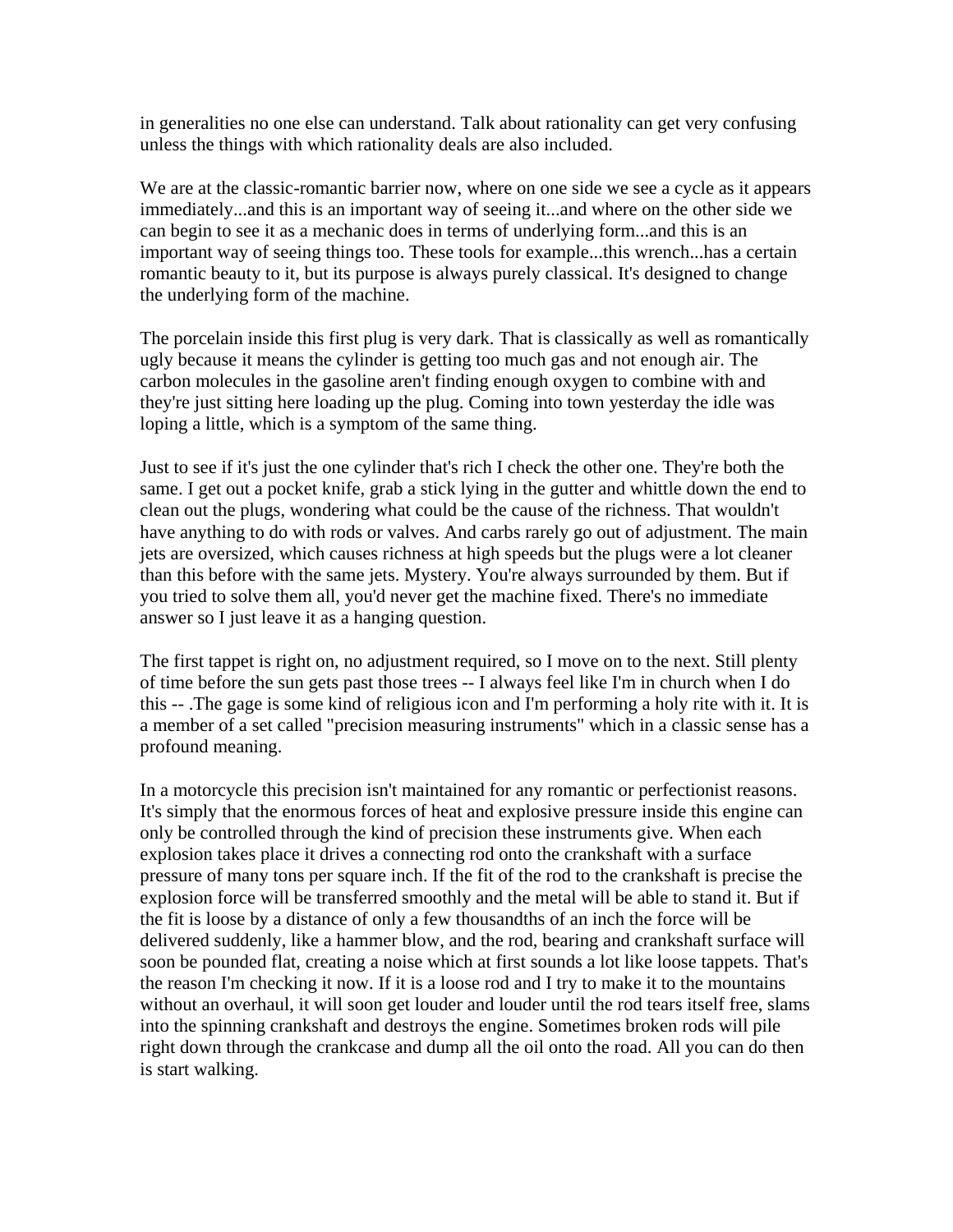But all this can be prevented by a few thousandths of an inch fit which precision measuring instruments give, and this is their classical beauty...not what you see, but what they mean...what they are capable of in terms of control of underlying form.

The second tappet's fine. I swing over to the street side of the machine and start on the other cylinder.

Precision instruments are designed to achieve an idea, dimensional precision, whose perfection is impossible. There is no perfectly shaped part of the motorcycle and never will be, but when you come as close as these instruments take you, remarkable things happen, and you go flying across the countryside under a power that would be called magic if it were not so completely rational in every way. It's the understanding of this rational intellectual idea that's fundamental. John looks at the motorcycle and he sees steel in various shapes and has negative feelings about these steel shapes and turns off the whole thing. I look at the shapes of the steel now and I see ideas. He thinks I'm working on parts.I 'm working on concepts.

I was talking about these concepts yesterday when I said that a motorcycle can be divided according to its components and according to its functions. When I said that suddenly I created a set of boxes with the following arrangement:

And when I said the components may be subdivided into a power assembly and a running assembly, suddenly appear some more little boxes:

And you see that every time I made a further division, up came more boxes based on these divisions until I had a huge pyramid of boxes. Finally you see that while I was splitting the cycle up into finer and finer pieces, I was also building a structure.

This structure of concepts is formally called a hierarchy and since ancient times has been a basic structure for all Western knowledge. Kingdoms, empires, churches, armies have all been structured into hierarchies. Modern businesses are so structured. Tables of contents of reference material are so structured, mechanical assemblies, computer software, all scientific and technical knowledge is so structured...so much so that in some fields such as biology, the hierarchy of kingdom-

phylum-class-order-family-genus-species is almost an icon.

The box "motorcycle" contains the boxes "components" and "functions." The box "components" contains the boxes "power assembly" and "running assembly," and so on. There are many other kinds of structures produced by other operators such as "causes" which produce long chain structures of the form, "A causes B which causes C which causes D," and so on. A functional description of the motorcycle uses this structure. The operator's "exists," "equals," and "implies" produce still other structures. These structures are normally interrelated in patterns and paths so complex and so enormous no one person can understand more than a small part of them in his lifetime. The overall name of these interrelated structures, the genus of which the hierarchy of containment and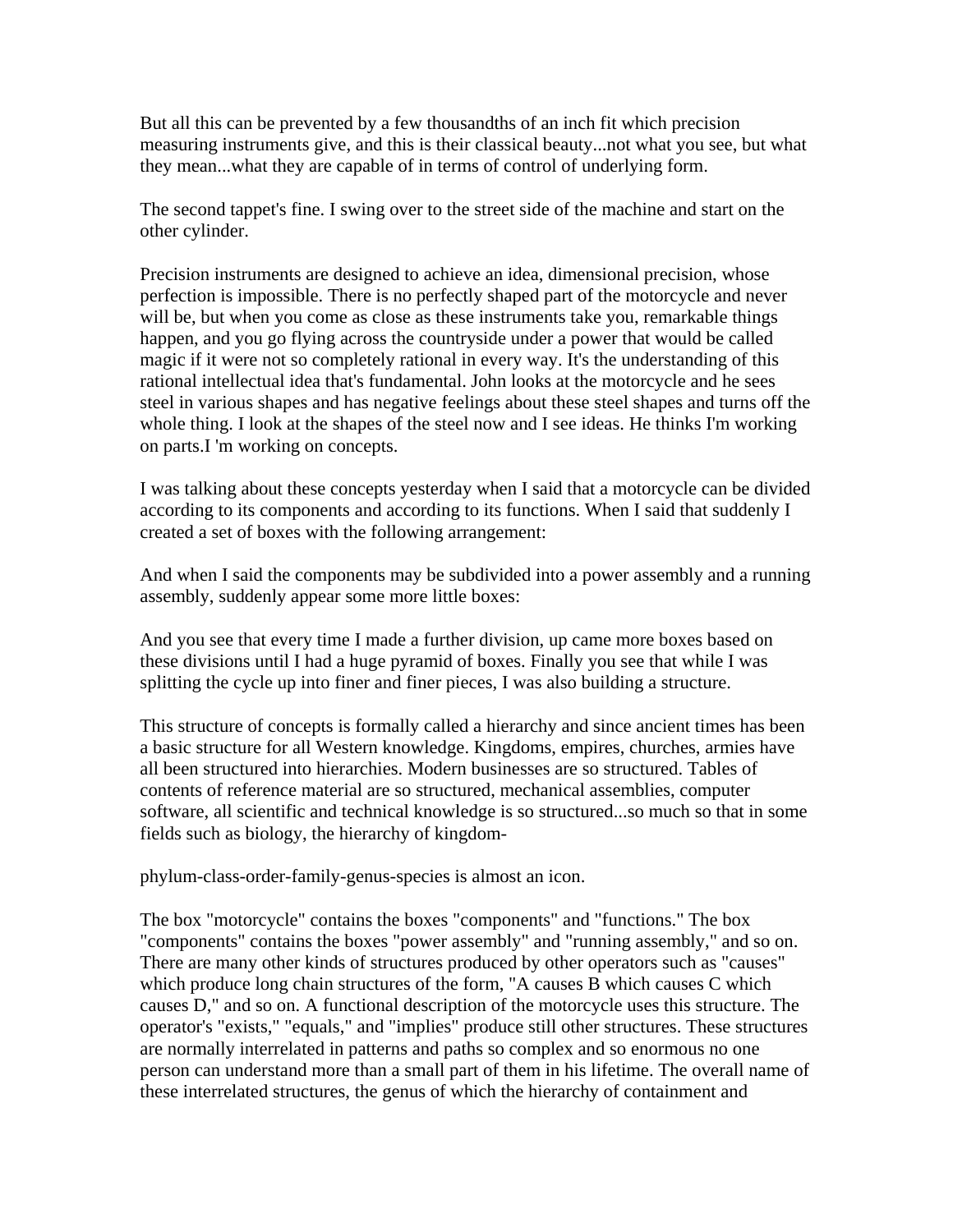structure of causation are just species, is system. The motorcycle is a system. A real system.

To speak of certain government and establishment institutions as "the system" is to speak correctly, since these organizations are founded upon the same structural conceptual relationships as a motorcycle. They are sustained by structural relationships even when they have lost all other meaning and purpose. People arrive at a factory and perform a totally meaningless task from eight to five without question because the structure demands that it be that way. There's no villain, no "mean guy" who wants them to live meaningless lives, it's just that the structure, the system demands it and no one is willing to take on the formidable task of changing the structure just because it is meaningless.

But to tear down a factory or to revolt against a government or to avoid repair of a motorcycle because it is a system is to attack effects rather than causes; and as long as the attack is upon effects only, no change is possible. The true system, the real system, is our present construction of systematic thought itself, rationality itself, and if a factory is torn down but the rationality which produced it is left standing, then that rationality will simply produce another factory. If a revolution destroys a systematic government, but the systematic patterns of thought that produced that government are left intact, then those patterns will repeat themselves in the succeeding government. There's so much talk about the system. And so little understanding.

That's all the motorcycle is, a system of concepts worked out in steel. There's no part in it, no shape in it, that is not out of someone's mind -- number three tappet is right on too. One more to go. This had better be it -- .I've noticed that people who have never worked with steel have trouble seeing this...that the motorcycle is primarily a mental phenomenon. They associate metal with given shapes...pipes, rods, girders, tools, parts...all of them fixed and inviolable, and think of it as primarily physical. But a person who does machining or foundry work or forge work or welding sees "steel" as having no shape at all. Steel can be any shape you want if you are skilled enough, and any shape but the one you want if you are not. Shapes, like this tappet, are what you arrive at, what you give to the steel. Steel has no more shape than this old pile of dirt on the engine here. These shapes are all out of someone's mind. That's important to see. The steel? Hell, even the steel is out of someone's mind. There's no steel in nature. Anyone from the Bronze Age could have told you that. All nature has is a potential for steel. There's nothing else there. But what's "potential"? That's also in someone's mind! -- Ghosts.

That's really what Phædrus was talking about when he said it's all in the mind. It sounds insane when you just jump up and say it without reference to anything specific like an engine. But when you tie it down to something specific and concrete, the insane sound tends to disappear and you see he could have been saying something of importance.

The fourth tappet is too loose, which is what I had hoped. I adjust it. I check the timing and see that it is still right on and the points are not pitted, so I leave them alone, screw on the valve covers, replace the plugs and start it up.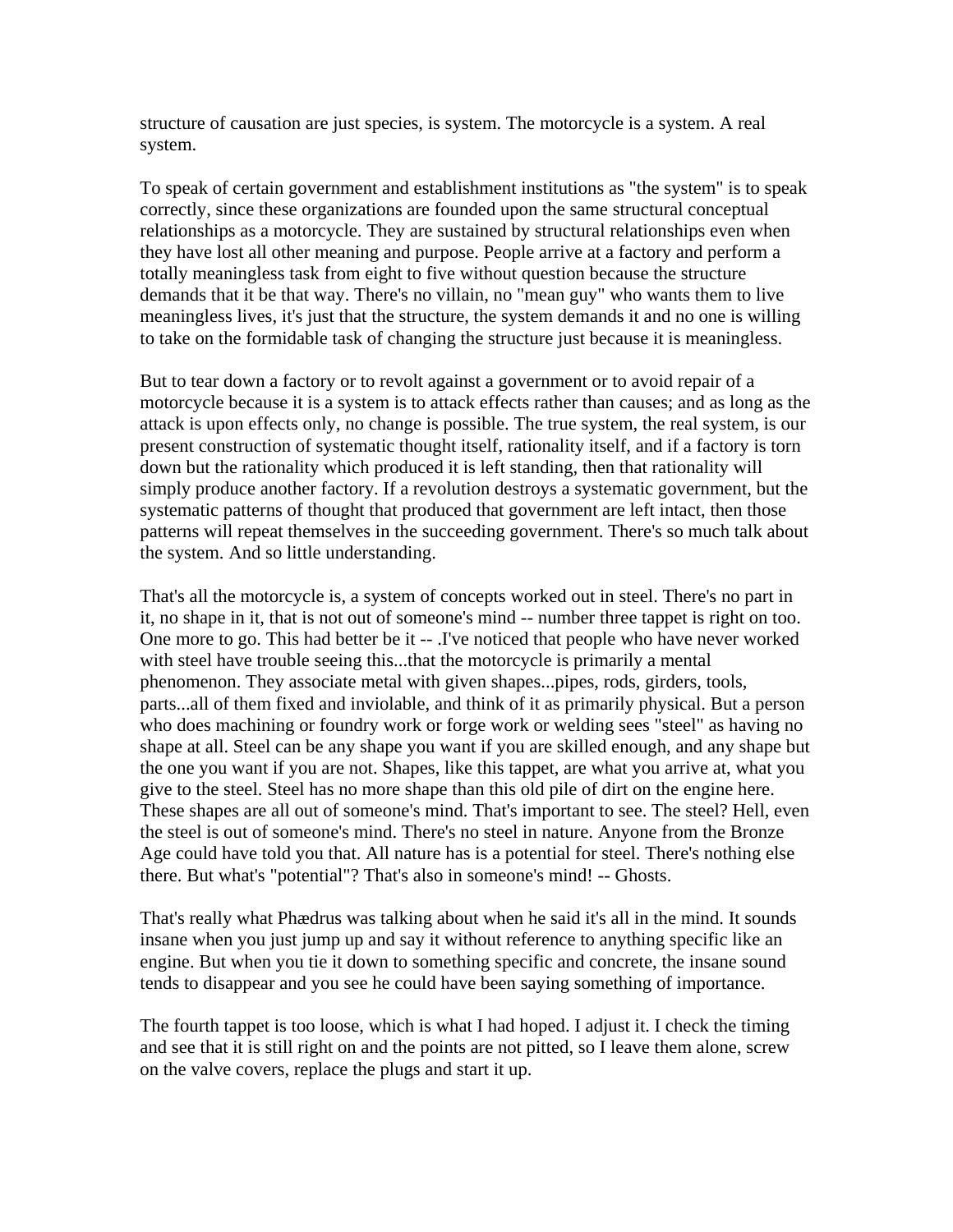The tappet noise is gone, but that doesn't mean much yet while the oil is still cold. I let it idle while I pack the tools away, then climb on and head for a cycle shop a cyclist on the street told us about last night where they may have a chain adjuster link, and a new footpeg rubber. Chris must have nervous feet. His foot pegs keep wearing out.

I go a couple blocks and still no tappet noise. It's beginning to sound good, I think it's gone. I won't come to any conclusions until we've gone about thirty miles though. But until then, and right now, the sun is bright, the air is cool, my head is clear, there's a whole day ahead of us, we're almost to the mountains, it's a good day to be alive. It's this thinner air that does it. You always feel like this when you start getting into higher altitudes.

The altitude! That's why the engine's running rich. Sure, that's got to be the reason. We're at twenty-five hundred feet now. I'd better switch to standard jets. They take only a few minutes to put in. And lean out the idle adjustment a little. We'll be getting up a lot higher than this.

Under some shady trees I find Bill's Cycle Shop but no Bill.

A passerby says he has "maybe gone fishing somewhere," leaving his shop wide open. We really are in the West. No one would leave a shop like this open in Chicago or New York.

Inside I see that Bill is a mechanic of the "photographic mind" school. Everything lying around everywhere. Wrenches, screwdrivers, old parts, old motorcycles, new parts, new motorcycles, sales literature, inner tubes, all scattered so thickly and clutteredly you can't even see the workbenches under them. I couldn't work in conditions like this but that's just because I'm not a photographic-mind mechanic. Bill can probably turn around and put his hand on any tool in this mess without having to think about where it is. I've seen mechanics like that. Drive you crazy to watch them, but they get the job done just as well and sometimes faster. Move one tool three inches to the left though, and he'll have to spend days looking for it.

Bill arrives with a grin about something. Sure, he's got some jets for my machine and knows right where they are. I'll have to wait a second though. He's got to close a deal out in back on some Harley parts. I go with him out in a shed in back and see he is selling a whole Harley machine in used parts, except for the frame, which the customer already has. He is selling them all for \$125. Not a bad price at all.

Coming back I comment, "He'll know something about motorcycles before he gets those together."

Bill laughs. "And that's the best way to learn, too."

He has the jets and foot-peg rubber but no chain adjuster link. I get the rubber and jets installed, take the lump out of the idle and ride back to the hotel.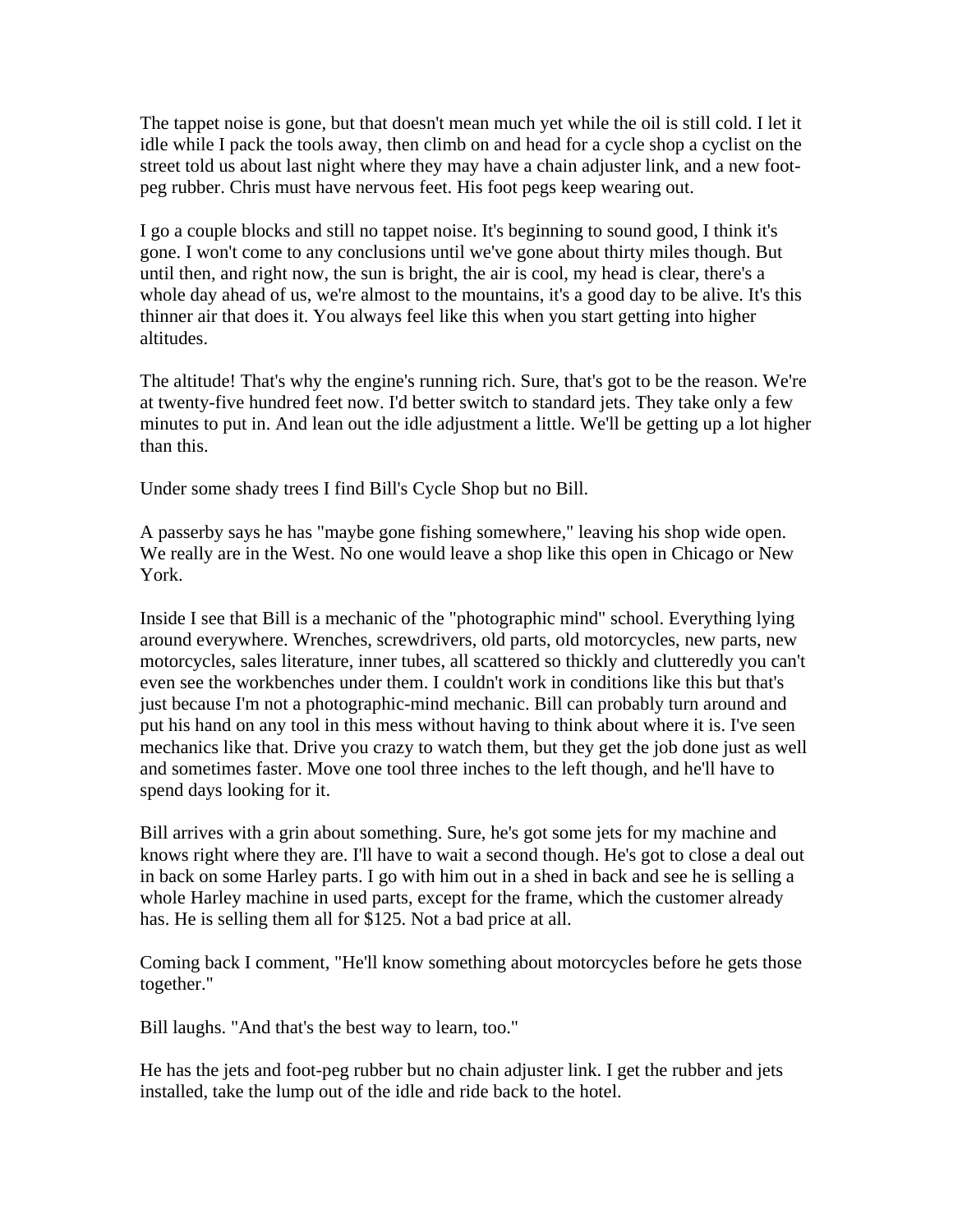Sylvia and John and Chris are just coming down the stairs with their stuff as I arrive. Their faces indicate they're in the same good mood I'm in. We head down the main street, find a restaurant and order steaks for lunch.

"This is a great town," John says, "really great. Surprised there were any like this left. I was looking all over this morning. They've got stockmen's bars, high-top boots, silverdollar belt buckles, Levis, Stetsons, the whole thing -- and it's real. It isn't just Chamber of Commerce stuff -- .In the bar down the block this morning they just started talking to me like I'd lived here all my life."

We order a round of beers. I see by a horseshoe sign on the wall we're into Olympia beer territory now, and order that.

"They must have thought I was off a ranch or something," John continues. "And this one old guy was talking away about how he wasn't going to give a thing to the goddam boys, and I really enjoyed that. The ranch was going to go to the girls, cause the goddam boys spend every cent they got down at Suzie's." John breaks up with laughter. "Sorry he ever raised 'em, and so on. I thought all that stuff disappeared thirty years ago, but it's still here."

The waitress comes with the steaks and we knife right into them. That work on the cycle has given me an appetite.

"Something else that ought to interest you," John says. "They were talking in the bar about Bozeman, where we're going. They said the governor of Montana had a list of fifty radical college professors at the college in Bozeman he was going to fire. Then he got killed in a plane crash."

"That was a long time ago," I answer. These steaks really are good.

"I didn't know they had a lot of radicals in this state."

"They've got all kinds of people in this state," I say. "But that was just right-wing politics."

John helps himself to some more salt. He says, "A Washington newspaper columnist came through and put it in his column yesterday, and that's why they were all talking about it. The president of the college confirmed it."

"Did they print the list?"

"I don't know. Did you know any of them?"

"If they had fifty names," I say, "mine must have been one." They both look at me with some surprise. I don't know much about it, actually. It was him, of course, and with some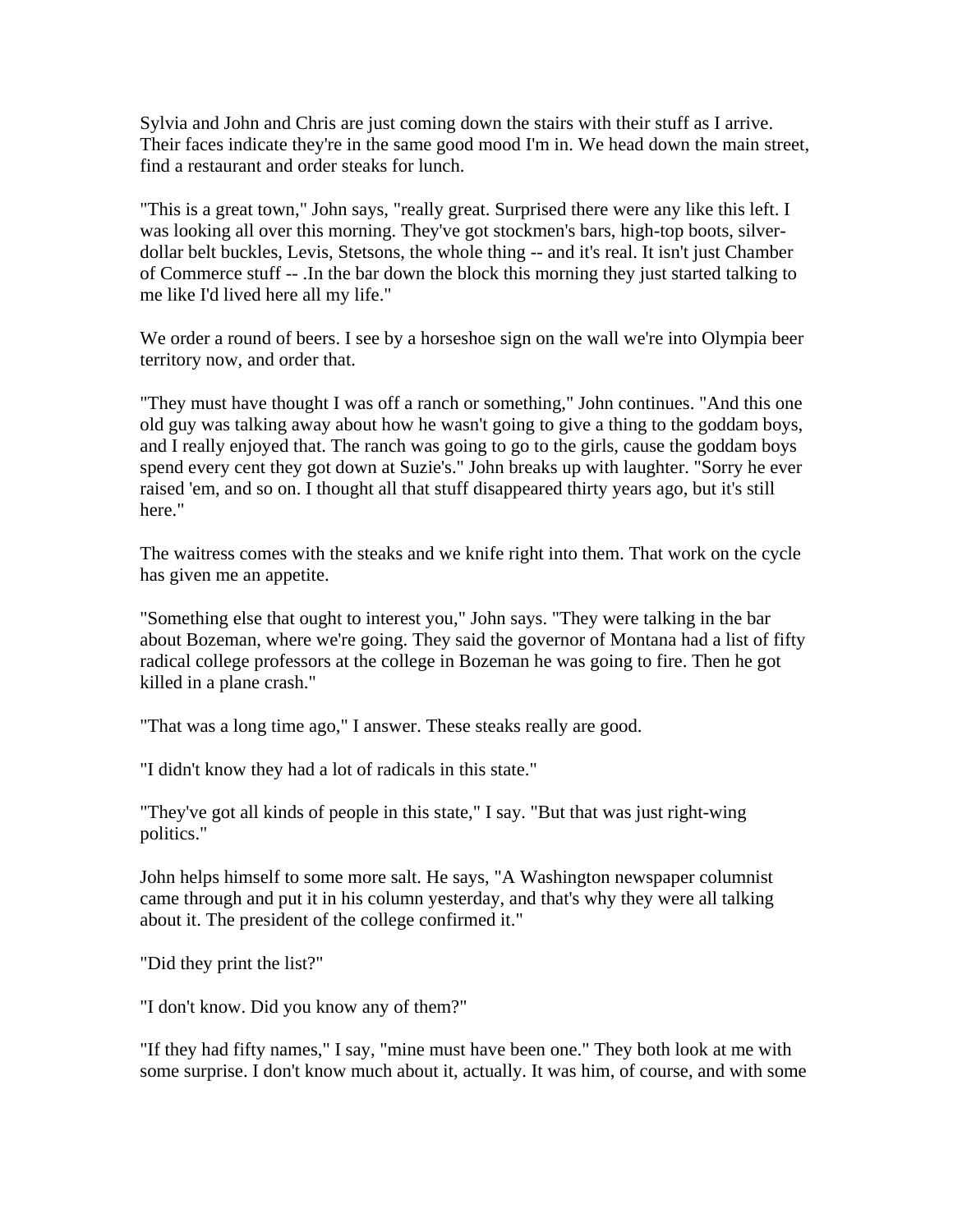feeling of falseness because of this I explain that a "radical" in Gallatin County, Montana, is a little different from a radical somewhere else.

"This was a college," I tell them, "where the wife of the president of the United States was actually banned because she was `too controversial.' "

"Who?"

"Eleanor Roosevelt."

"Oh my God," John laughs, "that must have been wild."

They want to hear more but it's hard to say anything. Then I remember one thing: "In a situation like that a real radical's actually got a perfect setup. He can do almost anything and get away with it because his opposition have already made asses out of themselves. They'll make him look good no matter what he says."

On the way out we pass a city park which I noticed last night, and which produced a memory concurrence. Just a vision of looking up into some trees. He had slept on that park bench one night on his way through to Bozeman. That's why I didn't recognize that forest yesterday. He'd come through at night, on his way to the college at Bozeman.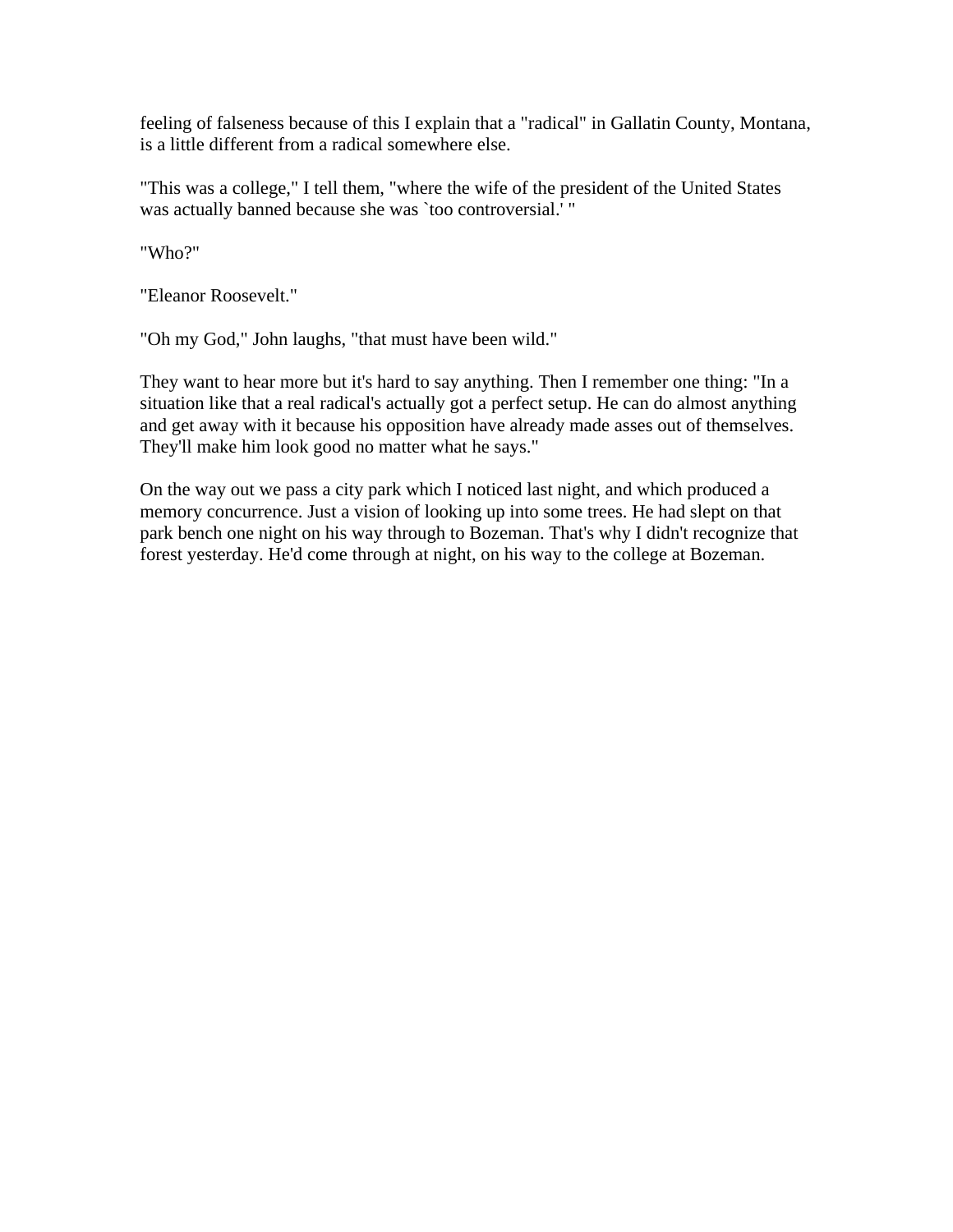#### **9**

Now we follow the Yellowstone Valley right across Montana. It changes from Western sagebrush to Midwestern cornfields and back again, depending on whether it's under irrigation from the river. Sometimes we cross over bluffs that take us out of the irrigated area, but usually we stay close to the river. We pass by a marker saying something about Lewis and Clark. One of them came up this way on a side excursion from the Northwest Passage.

Nice sound. Fits the Chautauqua. We're really on a kind of Northwest Passage too. We pass through more fields and desert and the day wears on.

I want to pursue further now that same ghost that Phædrus pursued...rationality itself, that dull, complex, classical ghost of underlying form.

This morning I talked about hierarchies of thought...the system. Now I want to talk about methods of finding one's way through these hierarchies...logic.

Two kinds of logic are used, inductive and deductive. Inductive inferences start with observations of the machine and arrive at general conclusions. For example, if the cycle goes over a bump and the engine misfires, and then goes over another bump and the engine misfires, and then goes over another bump and the engine misfires, and then goes over a long smooth stretch of road and there is no misfiring, and then goes over a fourth bump and the engine misfires again, one can logically conclude that the misfiring is caused by the bumps. That is induction: reasoning from particular experiences to general truths.

Deductive inferences do the reverse. They start with general knowledge and predict a specific observation. For example, if, from reading the hierarchy of facts about the machine, the mechanic knows the horn of the cycle is powered exclusively by electricity from the battery, then he can logically infer that if the battery is dead the horn will not work. That is deduction.

Solution of problems too complicated for common sense to solve is achieved by long strings of mixed inductive and deductive inferences that weave back and forth between the observed machine and the mental hierarchy of the machine found in the manuals. The correct program for this interweaving is formalized as scientific method.

Actually I've never seen a cycle-maintenance problem complex enough really to require full-scale formal scientific method. Repair problems are not that hard. When I think of formal scientific method an image sometimes comes to mind of an enormous juggernaut, a huge bulldozer...slow, tedious lumbering, laborious, but invincible. It takes twice as long, five times as long, maybe a dozen times as long as informal mechanic's techniques, but you know in the end you're going to get it. There's no fault isolation problem in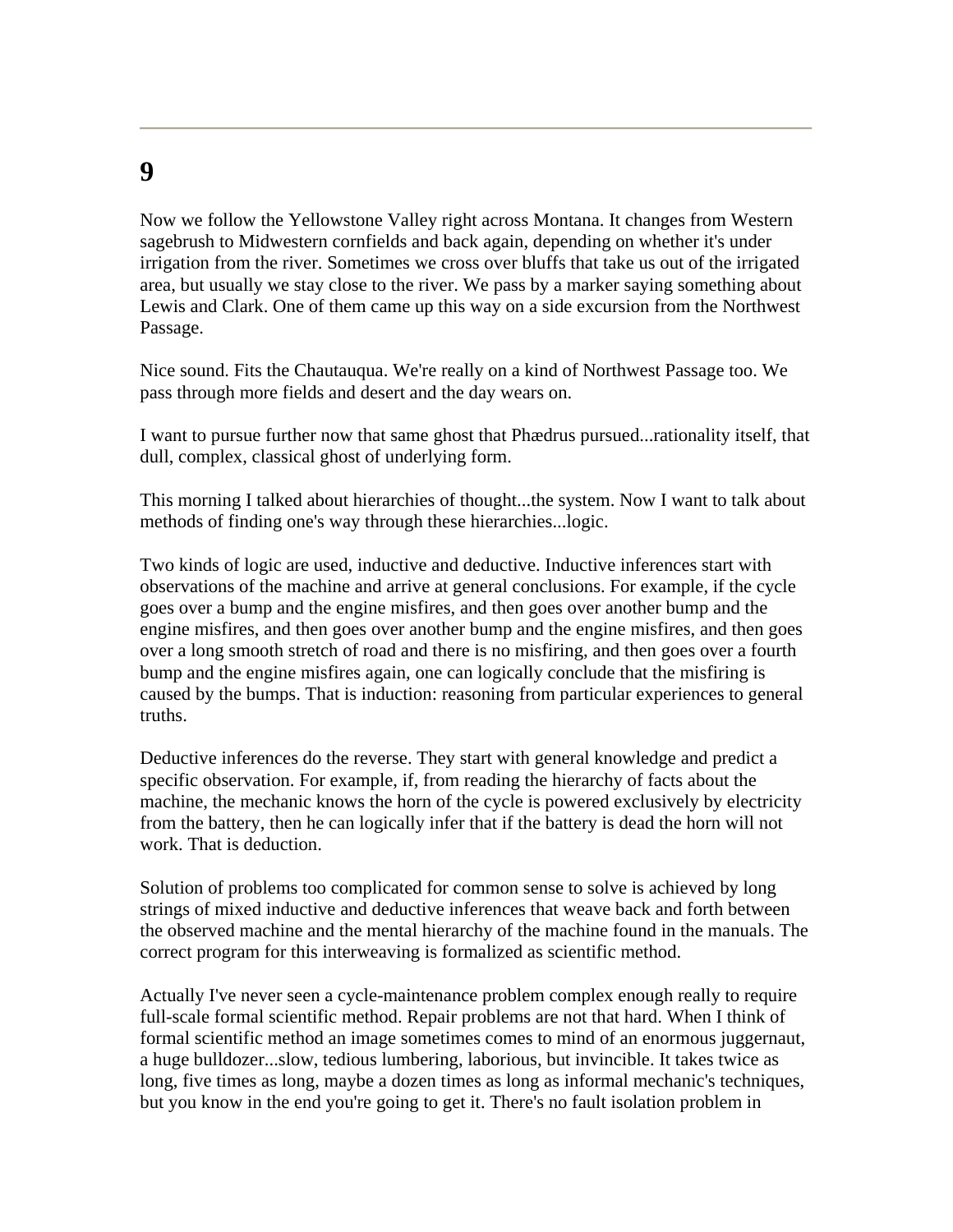motorcycle maintenance that can stand up to it. When you've hit a really tough one, tried everything, racked your brain and nothing works, and you know that this time Nature has really decided to be difficult, you say, "Okay, Nature, that's the end of the nice guy," and you crank up the formal scientific method.

For this you keep a lab notebook. Everything gets written down, formally, so that you know at all times where you are, where you've been, where you're going and where you want to get. In scientific work and electronics technology this is necessary because otherwise the problems get so complex you get lost in them and confused and forget what you know and what you don't know and have to give up. In cycle maintenance things are not that involved, but when confusion starts it's a good idea to hold it down by making everything formal and exact. Sometimes just the act of writing down the problems straightens out your head as to what they really are.

The logical statements entered into the notebook are broken down into six categories: (1) statement of the problem, (2) hypotheses as to the cause of the problem, (3) experiments designed to test each hypothesis, (4) predicted results of the experiments, (5) observed results of the experiments and (6) conclusions from the results of the experiments. This is not different from the formal arrangement of many college and high-school lab notebooks but the purpose here is no longer just busywork. The purpose now is precise guidance of thoughts that will fail if they are not accurate.

The real purpose of scientific method is to make sure Nature hasn't misled you into thinking you know something you don't actually know. There's not a mechanic or scientist or technician alive who hasn't suffered from that one so much that he's not instinctively on guard. That's the main reason why so much scientific and mechanical information sounds so dull and so cautious. If you get careless or go romanticizing scientific information, giving it a flourish here and there, Nature will soon make a complete fool out of you. It does it often enough anyway even when you don't give it opportunities. One must be extremely careful and rigidly logical when dealing with Nature: one logical slip and an entire scientific edifice comes tumbling down. One false deduction about the machine and you can get hung up indefinitely.

In Part One of formal scientific method, which is the statement of the problem, the main skill is in stating absolutely no more than you are positive you know. It is much better to enter a statement "Solve Problem: Why doesn't cycle work?" which sounds dumb but is correct, than it is to enter a statement "Solve Problem: What is wrong with the electrical system?" when you don't absolutely know the trouble is in the electrical system. What you should state is "Solve Problem: What is wrong with cycle?" and then state as the first entry of Part Two: "Hypothesis Number One: The trouble is in the electrical system." You think of as many hypotheses as you can, then you design experiments to test them to see which are true and which are false.

This careful approach to the beginning questions keeps you from taking a major wrong turn which might cause you weeks of extra work or can even hang you up completely.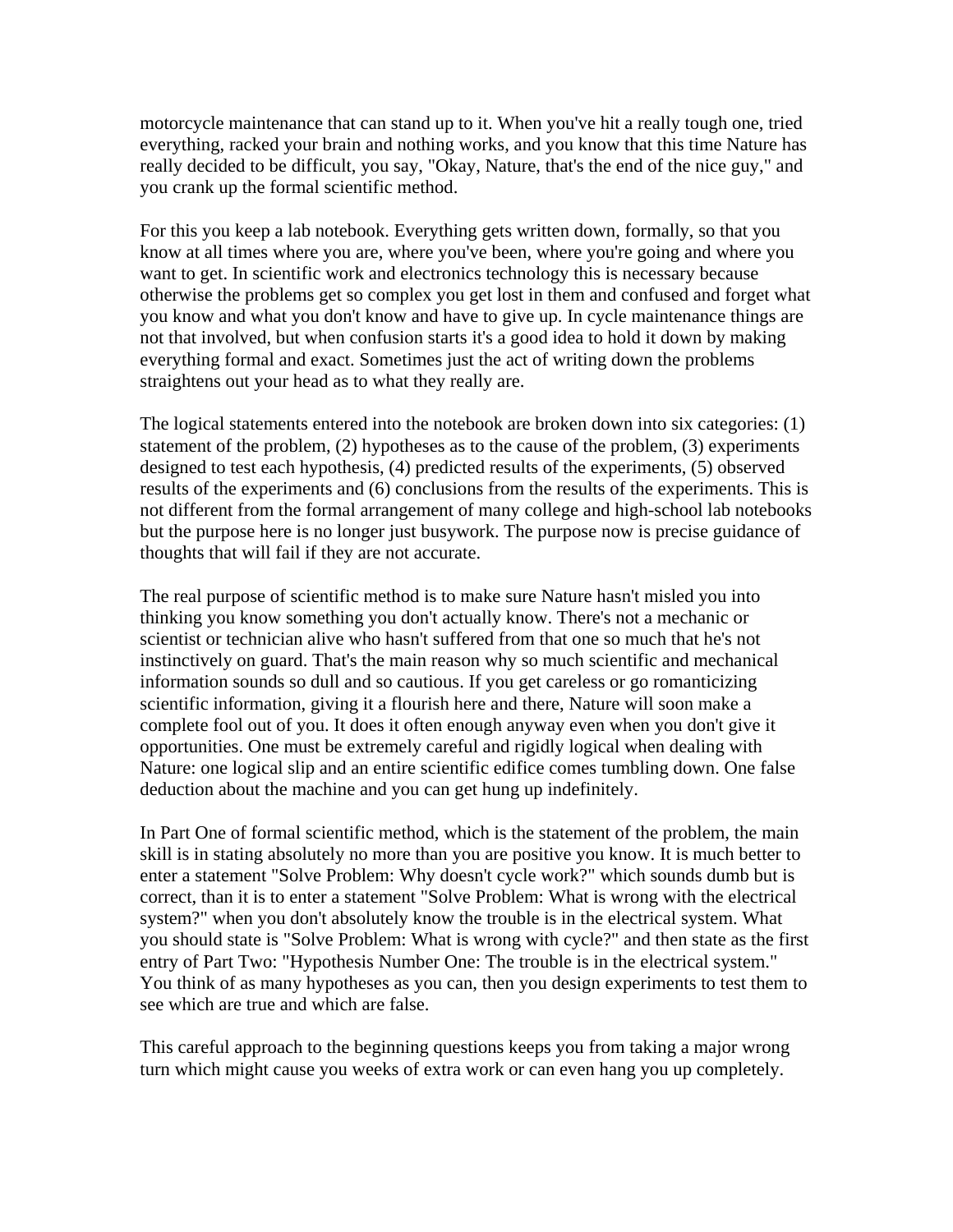Scientific questions often have a surface appearance of dumbness for this reason. They are asked in order to prevent dumb mistakes later on.

Part Three, that part of formal scientific method called experimentation, is sometimes thought of by romantics as all of science itself because that's the only part with much visual surface. They see lots of test tubes and bizarre equipment and people running around making discoveries. They do not see the experiment as part of a larger intellectual process and so they often confuse experiments with demonstrations, which look the same. A man conducting a gee-whiz science show with fifty thousand dollars' worth of Frankenstein equipment is not doing anything scientific if he knows beforehand what the results of his efforts are going to be. A motorcycle mechanic, on the other hand, who honks the horn to see if the battery works is informally conducting a true scientific experiment. He is testing a hypothesis by putting the question to nature. The TV scientist who mutters sadly, "The experiment is a failure; we have failed to achieve what we had hoped for," is suffering mainly from a bad scriptwriter. An experiment is never a failure solely because it fails to achieve predicted results. An experiment is a failure only when it also fails adequately to test the hypothesis in question, when the data it produces don't prove anything one way or another.

Skill at this point consists of using experiments that test only the hypothesis in question, nothing less, nothing more. If the horn honks, and the mechanic concludes that the whole electrical system is working, he is in deep trouble. He has reached an illogical conclusion. The honking horn only tells him that the battery and horn are working. To design an experiment properly he has to think very rigidly in terms of what directly causes what. This you know from the hierarchy. The horn doesn't make the cycle go. Neither does the battery, except in a very indirect way. The point at which the electrical system directly causes the engine to fire is at the spark plugs, and if you don't test here, at the output of the electrical system, you will never really know whether the failure is electrical or not.

To test properly the mechanic removes the plug and lays it against the engine so that the base around the plug is electrically grounded, kicks the starter lever and watches the spark plug gap for a blue spark. If there isn't any he can conclude one of two things: (a) there is an electrical failure or (b) his experiment is sloppy. If he is experienced he will try it a few more times, checking connections, trying every way he can think of to get that plug to fire. Then, if he can't get it to fire, he finally concludes that a is correct, there's an electrical failure, and the experiment is over. He has proved that his hypothesis is correct.

In the final category, conclusions, skill comes in stating no more than the experiment has proved. It hasn't proved that when he fixes the electrical system the motorcycle will start. There may be other things wrong. But he does know that the motorcycle isn't going to run until the electrical system is working and he sets up the next formal question: "Solve problem: what is wrong with the electrical system?"

He then sets up hypotheses for these and tests them. By asking the right questions and choosing the right tests and drawing the right conclusions the mechanic works his way down the echelons of the motorcycle hierarchy until he has found the exact specific cause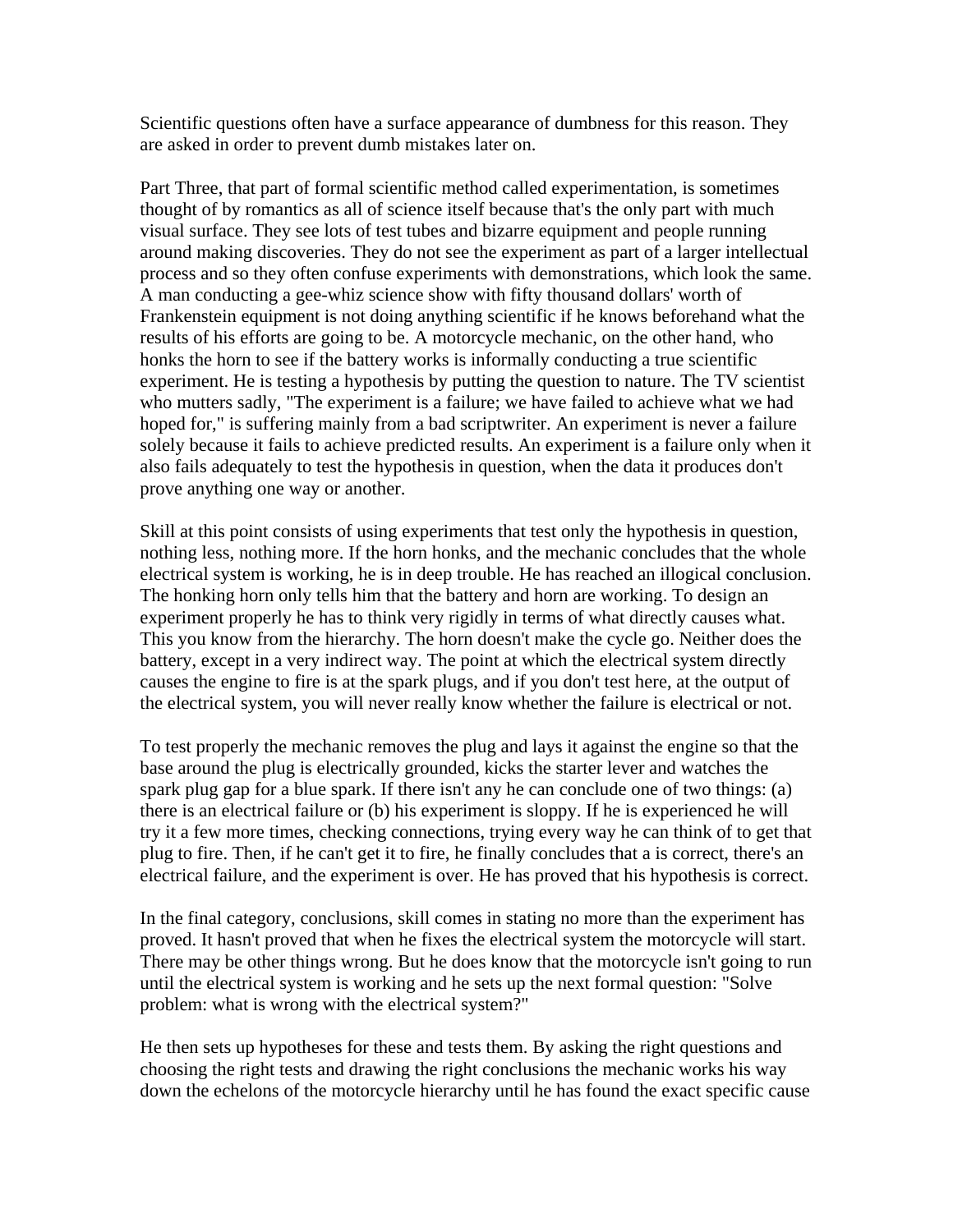or causes of the engine failure, and then he changes them so that they no longer cause the failure.

An untrained observer will see only physical labor and often get the idea that physical labor is mainly what the mechanic does. Actually the physical labor is the smallest and easiest part of what the mechanic does. By far the greatest part of his work is careful observation and precise thinking. That is why mechanics sometimes seem so taciturn and withdrawn when performing tests. They don't like it when you talk to them because they are concentrating on mental images, hierarchies, and not really looking at you or the physical motorcycle at all. They are using the experiment as part of a program to expand their hierarchy of knowledge of the faulty motorcycle and compare it to the correct hierarchy in their mind. They are looking at underlying form.

A car with a trailer coming our way is passing and having trouble getting back into his lane. I flash my headlight to make sure he sees us. He sees us but he can't get back in. The shoulder is narrow and bumpy. It'll spill us if we take it. I'm braking, honking, flashing. Christ Almighty, he panics and heads for our shoulder! I hold steady to the edge of the road. Here he COMES! At the last moment he goes back and misses us by inches.

A cardboard carton flaps and rolls on the road ahead of us, and we watch it for a long time before we come to it. Fallen off somebody's truck evidently.

Now the shakes come. If we'd been in a car that would've been a head-on. Or a roll in the ditch.

We pull off into a little town that could be in the middle of Iowa. The corn is growing high all around and the smell of fertilizer is heavy in the air. We retreat from the parked cycles into an enormous, high-ceilinged old place. To go with the beer this time I order every kind of snack they've got, and we have a late lunch on peanuts, popcorn, pretzels, potato chips, dried anchovies, dried smoked fish of some other kind with a lot of fine little bones in it, Slim Jims, Long Johns, pepperoni, Fritos, Beer Nuts, ham-sausage spread, fried pork rind and some sesame crackers with an extra taste I'm unable to identify.

Sylvia says, "I'm still feeling weak." She somehow thought that cardboard box was our motorcycle rolling over and over again on the highway.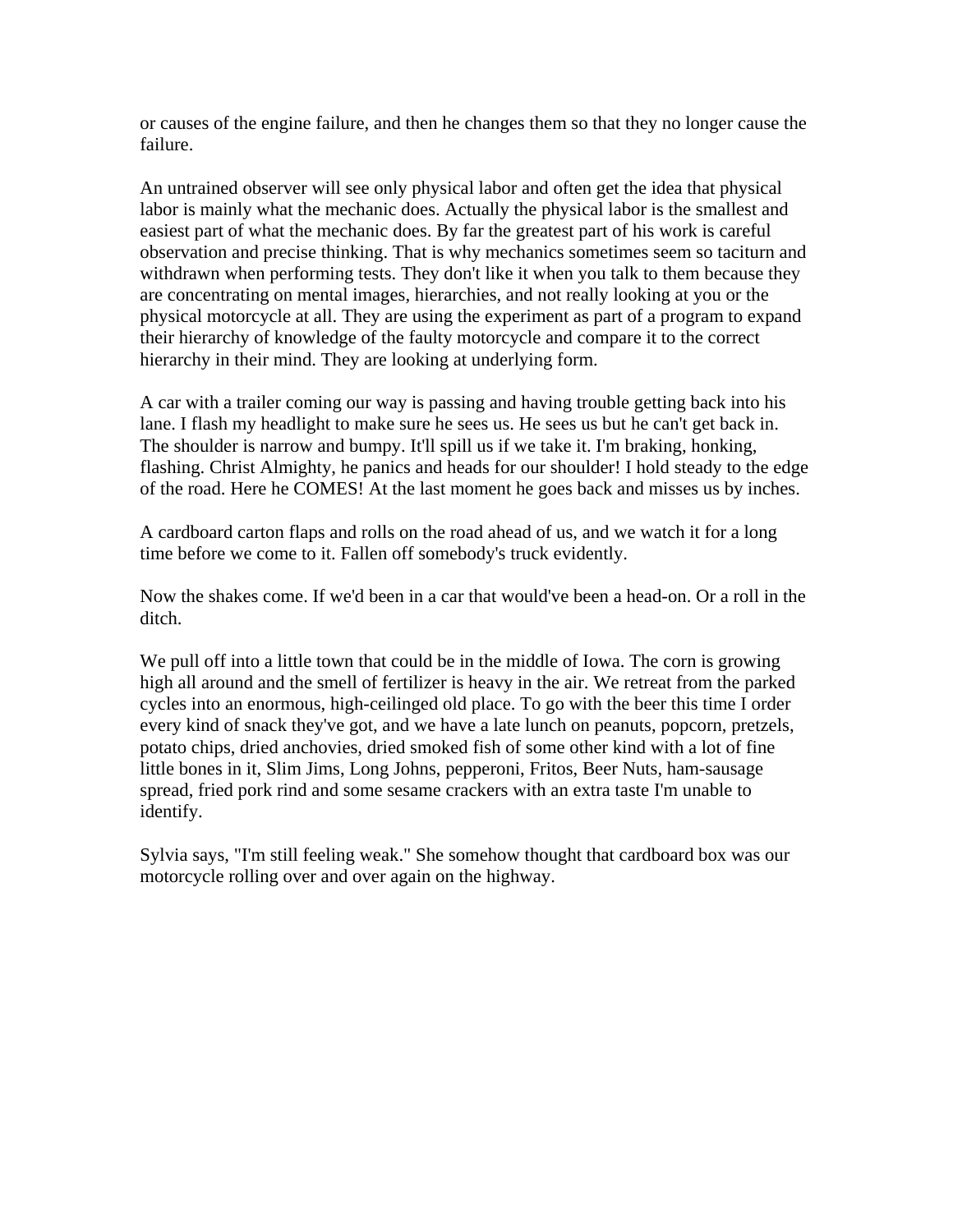### **10**

Outside in the valley again the sky is still limited by the bluffs on either side of the river, but they are closer together and closer to us than they were this morning. The valley is narrowing as we move toward the river's source.

We're also at a kind of beginning point in the things I'm discussing at which one can at last start to talk about Phædrus' break from the mainstream of rational thought in pursuit of the ghost of rationality itself.

There was a passage he had read and repeated to himself so many times it survives intact. It begins:

In the temple of science are many mansions -- and various indeed are they that dwell therein and the motives that have led them there.

Many take to science out of a joyful sense of superior intellectual power; science is their own special sport to which they look for vivid experience and the satisfaction of ambition; many others are to be found in the temple who have offered the products of their brains on this altar for purely utilitarian purposes. Were an angel of the Lord to come and drive all the people belonging to these two categories out of the temple, it would be noticeably emptier but there would still be some men of both present and past times left inside -- . If the types we have just expelled were the only types there were, the temple would never have existed any more than one can have a wood consisting of nothing but creepers -- those who have found favor with the angel -- are somewhat odd, uncommunicative, solitary fellows, really less like each other than the hosts of the rejected.

What has brought them to the temple -- no single answer will cover -- escape from everyday life, with its painful crudity and hopeless dreariness, from the fetters of one's own shifting desires. A finely tempered nature longs to escape from his noisy cramped surroundings into the silence of the high mountains where the eye ranges freely through the still pure air and fondly traces out the restful contours apparently built for eternity.

The passage is from a 1918 speech by a young German scientist named Albert Einstein.

Phædrus had finished his first year of University science at the age of fifteen. His field was already biochemistry, and he intended to specialize at the interface between the organic and inorganic worlds now known as molecular biology. He didn't think of this as a career for his own personal advancement. He was very young and it was a kind of noble idealistic goal.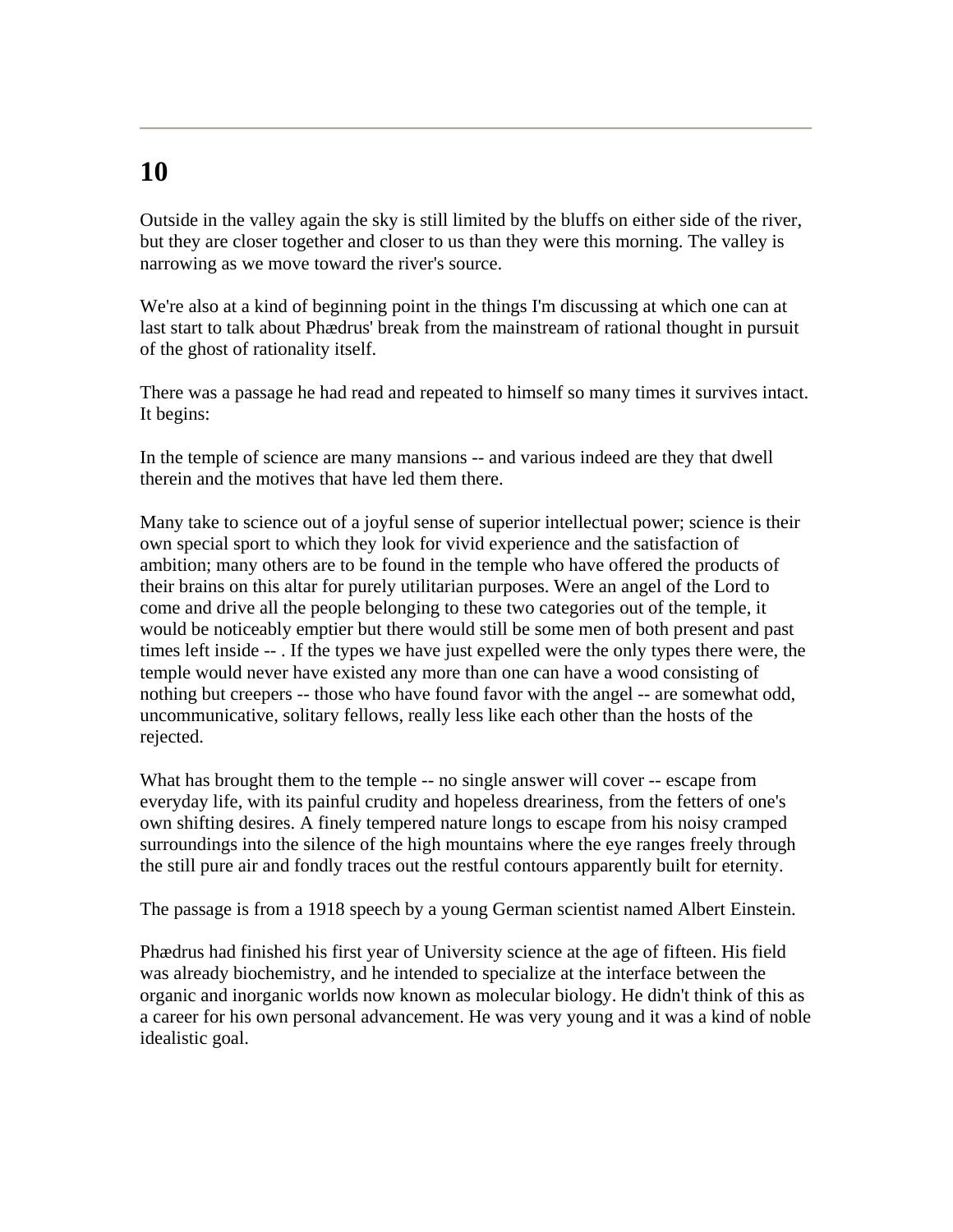The state of mind which enables a man to do work of this kind is akin to that of the religious worshipper or lover. The daily effort comes from no deliberate intention or program, but straight from the heart.

If Phædrus had entered science for ambitious or utilitarian purposes it might never have occurred to him to ask questions about the nature of a scientific hypothesis as an entity in itself. But he did ask them, and was unsatisfied with the answers.

The formation of hypotheses is the most mysterious of all the categories of scientific method. Where they come from, no one knows. A person is sitting somewhere, minding his own business, and suddenly...flash!...he understands something he didn't understand before. Until it's tested the hypothesis isn't truth. For the tests aren't its source. Its source is somewhere else.

Einstein had said:

Man tries to make for himself in the fashion that suits him best a simplified and intelligible picture of the world. He then tries to some extent to substitute this cosmos of his for the world of experience, and thus to overcome it -- .He makes this cosmos and its construction the pivot of his emotional life in order to find in this way the peace and serenity which he cannot find in the narrow whirlpool of personal experience -- .The supreme task -- is to arrive at those universal elementary laws from which the cosmos can be built up by pure deduction. There is no logical path to these laws; only intuition, resting on sympathetic understanding of experience, can reach them -- .

Intuition? Sympathy? Strange words for the origin of scientific knowledge.

A lesser scientist than Einstein might have said, "But scientific knowledge comes from nature. Nature provides the hypotheses." But Einstein understood that nature does not. Nature provides only experimental data.

A lesser mind might then have said, "Well then, man provides the hypotheses." But Einstein denied this too. "Nobody," he said, "who has really gone into the matter will deny that in practice the world of phenomena uniquely determines the theoretical system, in spite of the fact that there is no theoretical bridge between phenomena and their theoretical principles."

Phædrus' break occurred when, as a result of laboratory experience, he became interested in hypotheses as entities in themselves. He had noticed again and again in his lab work that what might seem

to be the hardest part of scientific work, thinking up the hypotheses, was invariably the easiest. The act of formally writing everything down precisely and clearly seemed to suggest them. As he was testing hypothesis number one by experimental method a flood of other hypotheses would come to mind, and as he was testing these, some more came to mind, and as he was testing these, still more came to mind until it became painfully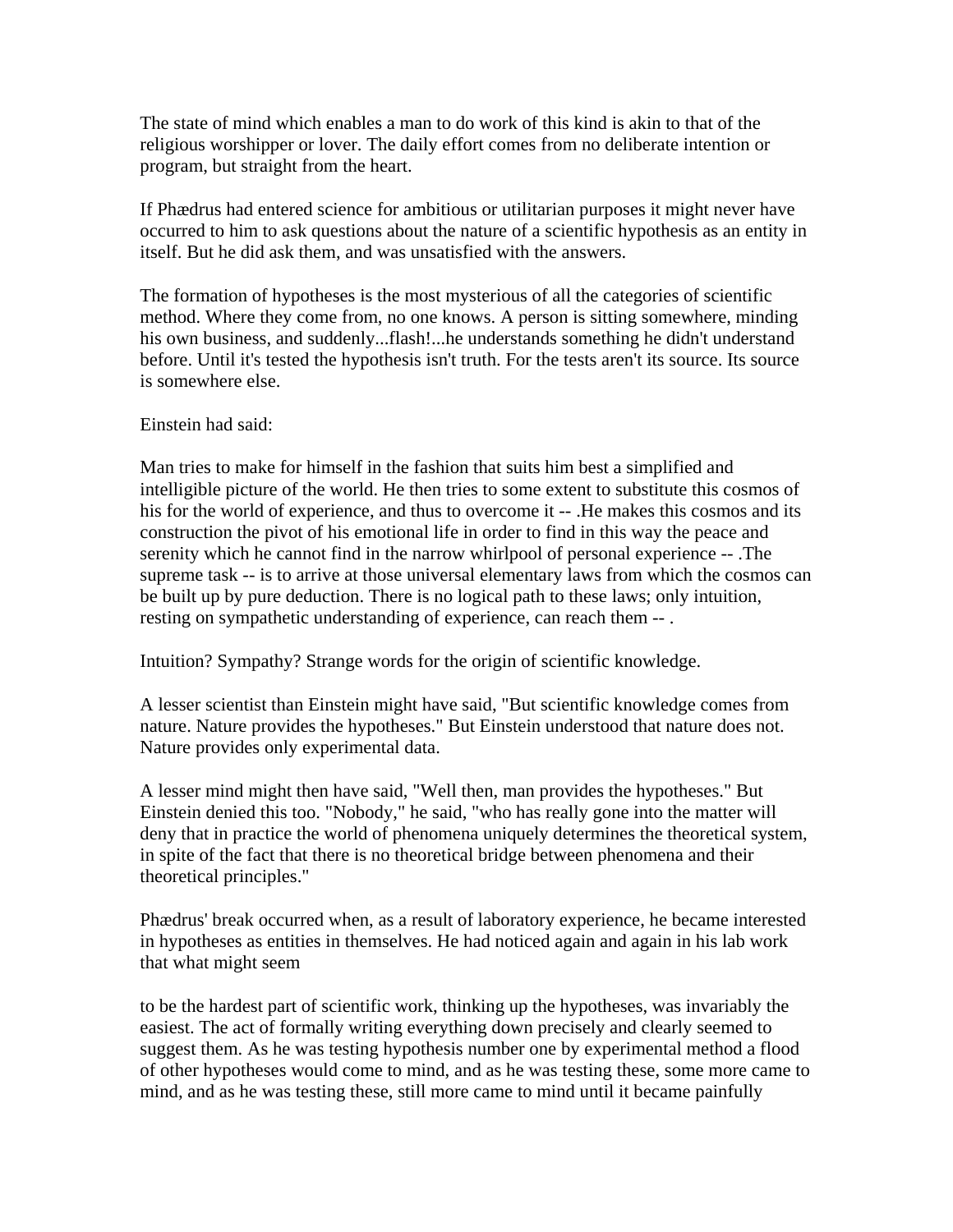evident that as he continued testing hypotheses and eliminating them or confirming them their number did not decrease. It actually increased as he went along.

At first he found it amusing. He coined a law intended to have the humor of a Parkinson's law that "The number of rational hypotheses that can explain any given phenomenon is infinite." It pleased him never to run out of hypotheses. Even when his experimental work seemed dead-end in every conceivable way, he knew that if he just sat down and muddled about it long enough, sure enough, another hypothesis would come along. And it always did. It was only months after he had coined the law that he began to have some doubts about the humor or benefits of it.

If true, that law is not a minor flaw in scientific reasoning. The law is completely nihilistic. It is a catastrophic logical disproof of the general validity of all scientific method!

If the purpose of scientific method is to select from among a multitude of hypotheses, and if the number of hypotheses grows faster than experimental method can handle, then it is clear that all hypotheses can never be tested. If all hypotheses cannot be tested, then the results of any experiment are inconclusive and the entire scientific method falls short of its goal of establishing proven knowledge.

About this Einstein had said, "Evolution has shown that at any given moment out of all conceivable constructions a single one has always proved itself absolutely superior to the rest," and let it go at that. But to Phædrus that was an incredibly weak answer. The phrase "at any given moment" really shook him. Did Einstein really mean to state that truth was a function of time? To state that would annihilate the most basic presumption of all science!

But there it was, the whole history of science, a clear story of continuously new and changing explanations of old facts. The time spans of permanence seemed completely random he could see no order in them. Some scientific truths seemed to last for centuries, others for less than a year. Scientific truth was not dogma, good for eternity, but a temporal quantitative entity that could be studied like anything else.

He studied scientific truths, then became upset even more by the apparent cause of their temporal condition. It looked as though the time spans of scientific truths are an inverse function of the intensity of scientific effort. Thus the scientific truths of the twentieth century seem to have a much shorter life-span than those of the last century because scientific activity is now much greater. If, in the next century, scientific activity increases tenfold, then the life expectancy of any scientific truth can be expected to drop to perhaps one-tenth as long as now. What shortens the life-span of the existing truth is the volume of hypotheses offered to replace it; the more the hypotheses, the shorter the time span of the truth. And what seems to be causing the number of hypotheses to grow in recent decades seems to be nothing other than scientific method itself. The more you look, the more you see. Instead of selecting one truth from a multitude you are increasing the multitude. What this means logically is that as you try to move toward unchanging truth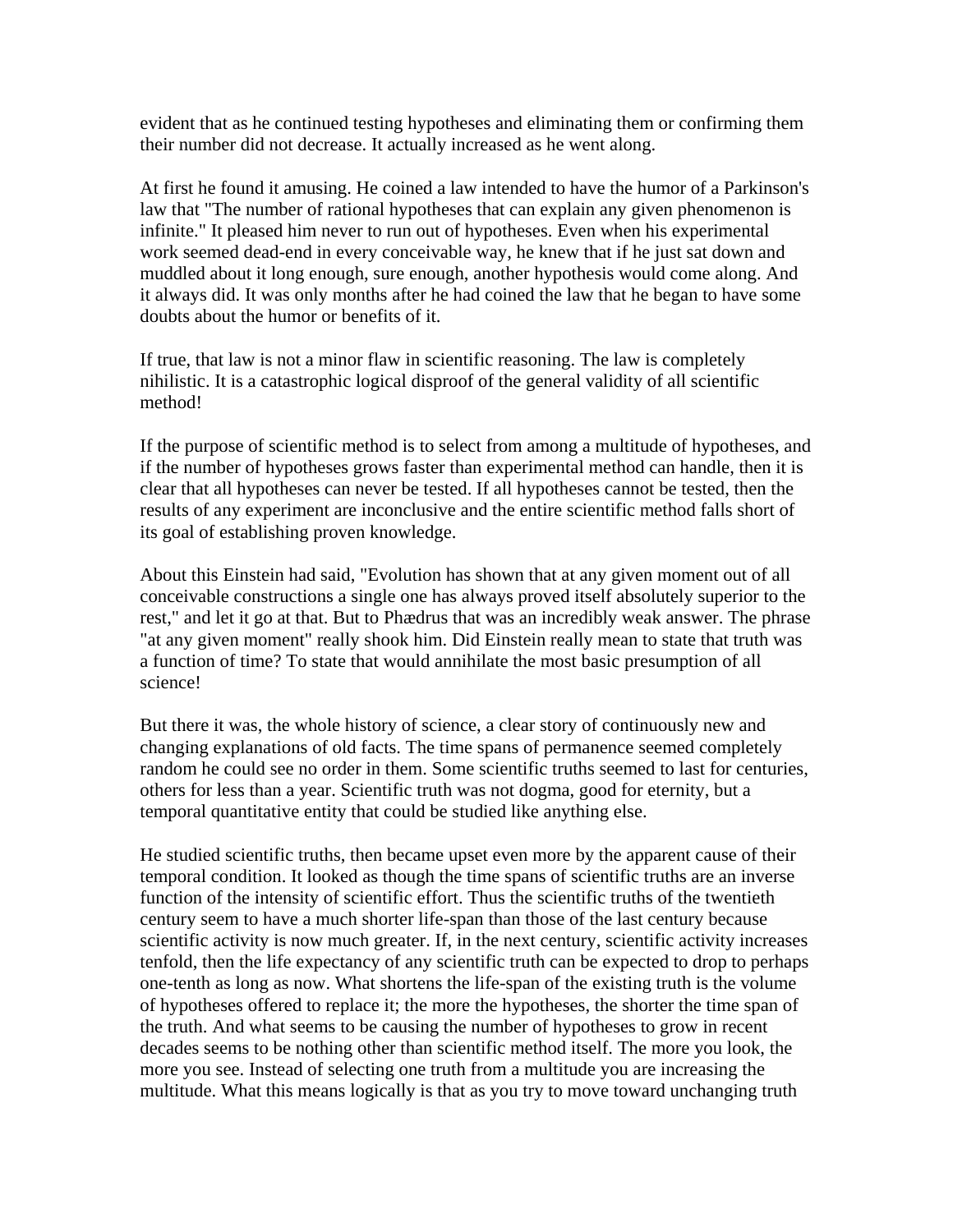through the application of scientific method, you actually do not move toward it at all. You move away from it! It is your application of scientific method that is causing it to change!

What Phædrus observed on a personal level was a phenomenon, profoundly characteristic of the history of science, which has been swept under the carpet for years. The predicted results of scientific enquiry and the actual results of scientific enquiry are diametrically opposed here, and no one seems to pay too much attention to the fact. The purpose of scientific method is to select a single truth from among many hypothetical truths. That, more than anything else, is what science is all about. But historically science has done exactly the opposite. Through multiplication upon multiplication of facts, information, theories and hypotheses, it is science itself that is leading mankind from single absolute truths to multiple, indeterminate, relative ones. The major producer of the social chaos, the indeterminacy of thought and values that rational knowledge is supposed to eliminate, is none other than science itself. And what Phædrus saw in the isolation of his own laboratory work years ago is now seen everywhere in the technological world today. Scientifically produced antiscience...chaos.

It's possible now to look back a little and see why it's important to talk about this person in relation to everything that's been said before concerning the division between classic and romantic realities and the irreconcilability of the two. Unlike the multitude of romantics who are disturbed about the chaotic changes science and technology force upon the human spirit, Phædrus, with his scientifically trained classic mind, was able to do more than just wring his hands with dismay, or run away, or condemn the whole situation broadside without offering any solutions.

As I've said, he did in the end offer a number of solutions, but the problem was so deep and so formidable and complex that no one really understood the gravity of what he was resolving, and so failed to understand or misunderstood what he said.

The cause of our current social crises, he would have said, is a genetic defect within the nature of reason itself. And until this genetic defect is cleared, the crises will continue. Our current modes of rationality are not moving society forward into a better world. They are taking it further and further from that better world. Since the Renaissance these modes have worked. As long as the need for food, clothing and shelter is dominant they will continue to work. But now that for huge masses of people these needs no longer overwhelm everything else, the whole structure of reason, handed down to us from ancient times, is no longer adequate. It begins to be seen for what it really is...emotionally hollow, esthetically meaningless and spiritually empty. That, today, is where it is at, and will continue to be at for a long time to come.

I've a vision of an angry continuing social crisis that no one really understands the depth of, let alone has solutions to. I see people like John and Sylvia living lost and alienated from the whole rational structure of civilized life, looking for solutions outside that structure, but finding none that are really satisfactory for long. And then I've a vision of Phædrus and his lone isolated abstractions in the laboratory...actually concerned with the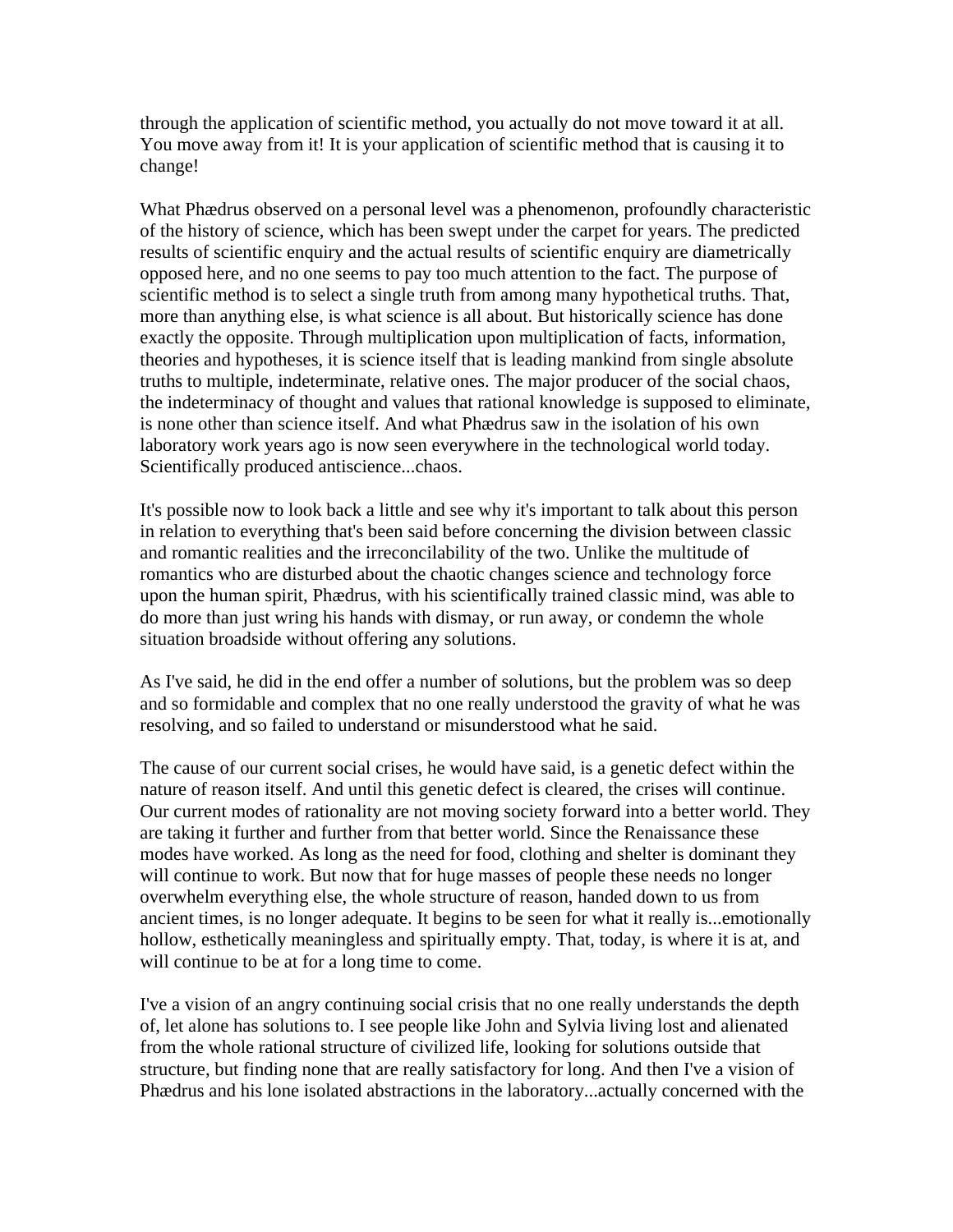same crisis but starting from another point, moving in the opposite direction...and what I'm trying to do here is put it all together. It's so big...that's why I seem to wander sometimes.

No one that Phædrus talked to seemed really concerned about this phenomenon that so baffled him. They seemed to say, "We know scientific method is valid, so why ask about it?"

Phædrus didn't understand this attitude, didn't know what to do about it, and because he wasn't a student of science for personal or utilitarian reasons, it just stopped him completely. It was as if he were contemplating that serene mountain landscape Einstein had described, and suddenly between the mountains had appeared a fissure, a gap of pure nothing. And slowly, and agonizingly, to explain this gap, he had to admit that the mountains, which had seemed built for eternity, might possibly be something else - perhaps just figments of his own imagination. It stopped him.

And so Phædrus, who at the age of fifteen had finished his freshman year of science, was at the age of seventeen expelled from the University for failing grades. Immaturity and inattention to studies were given as official causes.

There was nothing anyone could have done about it; either to prevent it or correct it. The University couldn't have kept him on without abandoning standards completely.

In a stunned state Phædrus began a long series of lateral drifts that led him into a far orbit of the mind, but he eventually returned along a route we are now following, to the doors of the University itself. Tomorrow I'll try to start on that route.

At Laurel, in sight of the mountains at last, we stop for the night. The evening breeze is cool now. It comes down off the snow. Although the sun must have disappeared behind the mountains an hour ago, there's still good light in the sky from behind the range.

Sylvia and John and Chris and I walk up the long main street in the gathering dusk and feel the presence of the mountains even though we talk about other things. I feel happy to be here, and still a little sad to be here too. Sometimes it's a little better to travel than to arrive.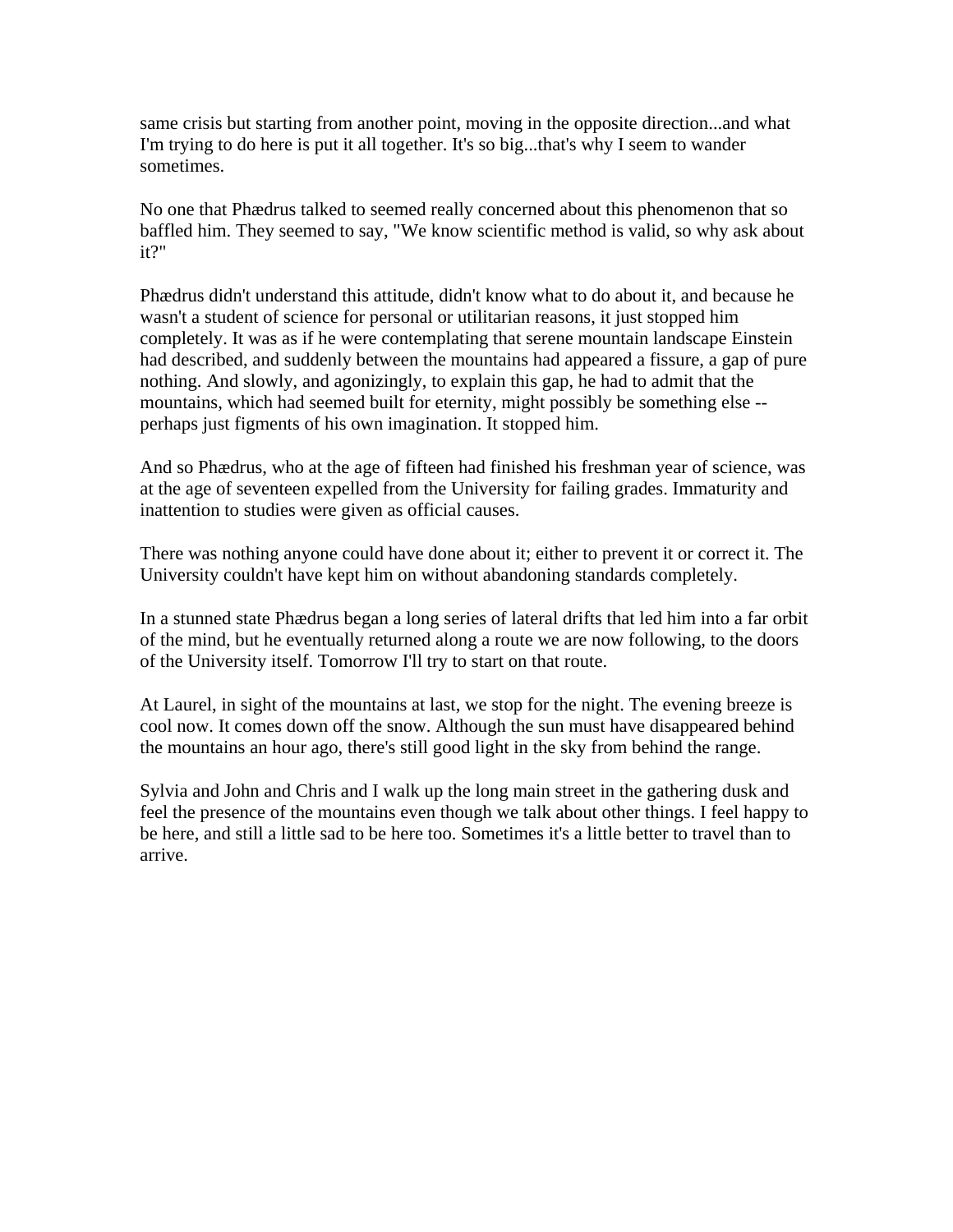# **11**

I wake up wondering if we're near mountains because of memory or because of something in the air. We're in a beautiful old wooden room of a hotel. The sun is shining on the dark wood through the window shade, but even with the shade drawn I can sense that we're near mountains. There's mountain air in this room. It's cool and moist and almost fragrant. One deep breath makes me ready for the next one and then the next one and with each deep breath I feel a little readier until I jump out of bed and pull up the shade and let all that sunlight in...brilliant, cool, bright, sharp and clear.

An urge grows to go over and push Chris up and down to bounce him awake to see all this, but out of kindness, or respect maybe, he is allowed to sleep a while longer, and so with razor and soap I go to a common washroom at the other end of a long corridor of the same dark wood, floorboards creaking all the way. In the washroom the hot water is steaming and perking in the pipes, too hot at first for shaving, but fine after I mix it with cold water.

Through the window beyond the mirror I see there is a porch out in back, and when done go out and stand on it. It's at a level with the tops of the trees surrounding the hotel which seem to respond to this morning air the same way I do. The branches and leaves move with each light breeze as if it were expected, were what had been waited for all this time.

Chris is soon up and Sylvia comes out of her room saying she and John have already eaten breakfast and he is out walking somewhere, but she will go with Chris and me and walk down with us to breakfast

We are in love with everything this morning and talk about good things all the way down a sunlit morning street to a restaurant. The eggs and hot cakes and coffee are from heaven. Sylvia and Chris talk intimately about his school and friends and personal things, while I listen and gaze through the large restaurant window at the storefront across the road. So different now from that lonely night in South Dakota. Beyond those buildings are mountains and snowfields.

Sylvia says John has talked to someone in town about another route to Bozeman, south through Yellowstone Park.

"South?" I say. "You mean Red Lodge?"

"I guess so."

A memory comes to me of snowfields in June. "That road goes way up above the timberline."

"Is that bad?" Sylvia asks.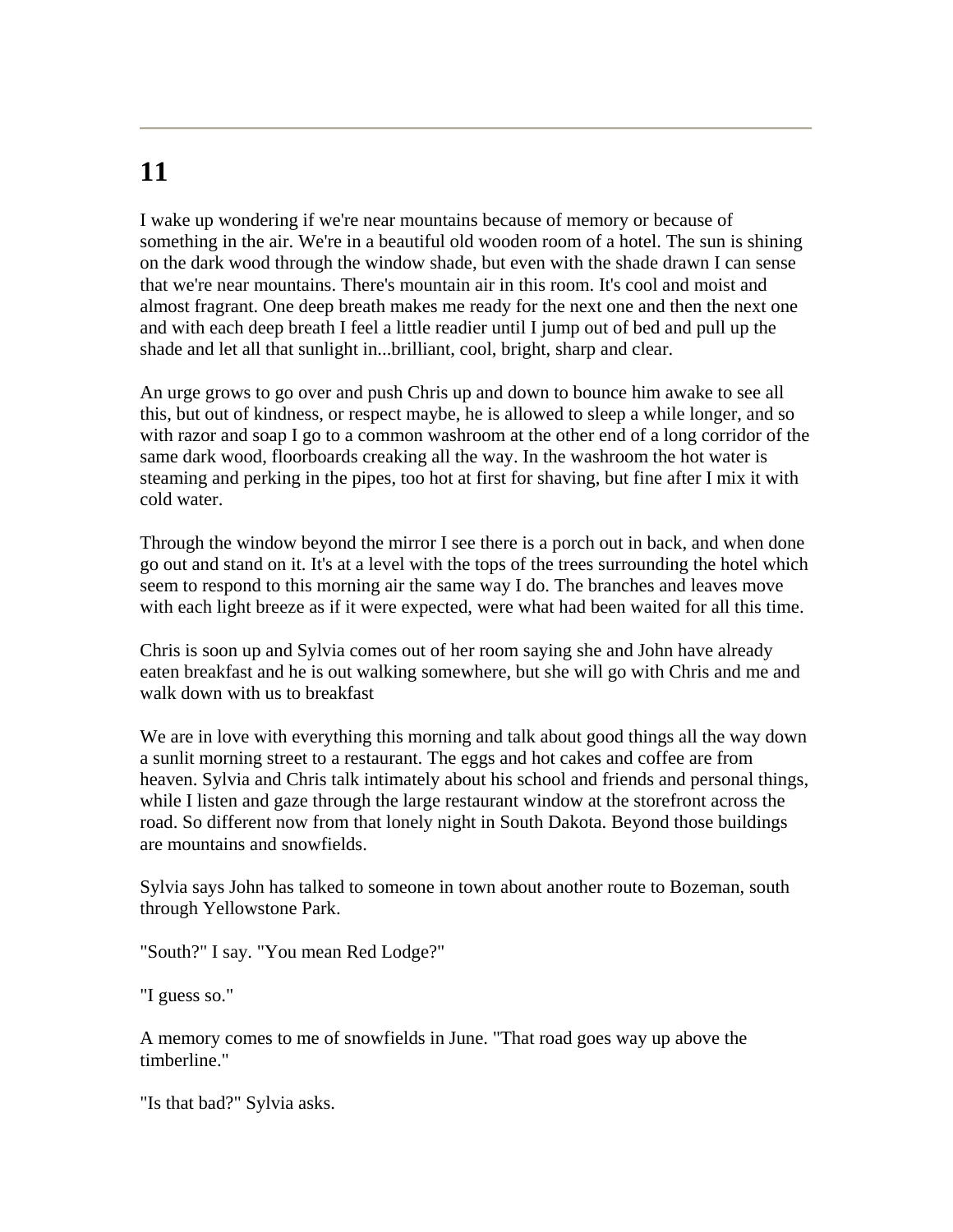"It'll be cold." In the middle of the snowfields in my mind appear the cycles and us riding on them. "But just tremendous."

We meet John again and it's settled. Soon, beyond a railroad underpass, we are on a twisting blacktop through fields toward the mountains up ahead. This

is a road Phædrus used all the time, and flashes of his memory coincide everywhere. The high, dark Absaroka Range looms directly ahead.

We are following a creek to its source. It contains water that was probably snow less than an hour ago. The stream and the road pass through green and stony fields each a little higher than before. Everything is so intense in this sunlight. Dark shadows, bright light. Dark blue sky. The sun is bright and hot when we're in it, but when we pass under trees along the road, it's suddenly cold.

We play tag with a little blue Porsche along the way, passing it with a beep and being passed by it with a beep and doing this several times through fields of dark aspen and bright greens of grass and mountain shrubs. All this is remembered.

He would use this route to get into the high country, then backpack in from the road for three or four or five days, then come back out for more food and head back in again, needing these mountains in an almost physio- logical way. The train of his abstractions became so long and so involved he had to have the surroundings of silence and space here to hold it straight. It was as though hours of constructions would have been shattered by the least distraction of other thought or other duty. It wasn't like other people's thinking, even then, before his insanity. It was at a level at which everything shifts and changes, at which institutional values and verities are gone and there is nothing but one's own spirit to keep one going. His early failure had released him from any felt obligation to think along institutional lines and his thoughts were already independent to a degree few people are familiar with. He felt that institutions such as schools, churches, governments and political organizations of every sort all tended to direct thought for ends other than truth, for the perpetuation of their own functions, and for the control of individuals in the service of these functions. He came to see his early failure as a lucky break, an accidental escape from a trap that had been set for him, and he was very trapwary about institutional truths for the remainder of his time. He didn't see these things and think this way at first, however, only later on. I'm getting way out of sequence here. This all came much later.

At first the truths Phædrus began to pursue were lateral truths; no longer the frontal truths of science, those toward which the discipline pointed, but the kind of truth you see laterally, out of the corner of your eye. In a laboratory situation, when your whole procedure goes haywire, when everything goes wrong or is indeterminate or is so screwed up by unexpected results you can't make head or tail out of anything, you start looking laterally. That's a word he later used to describe a growth of knowledge that doesn't move forward like an arrow in flight, but expands sideways, like an arrow enlarging in flight, or like the archer, discovering that although he has hit the bull's eye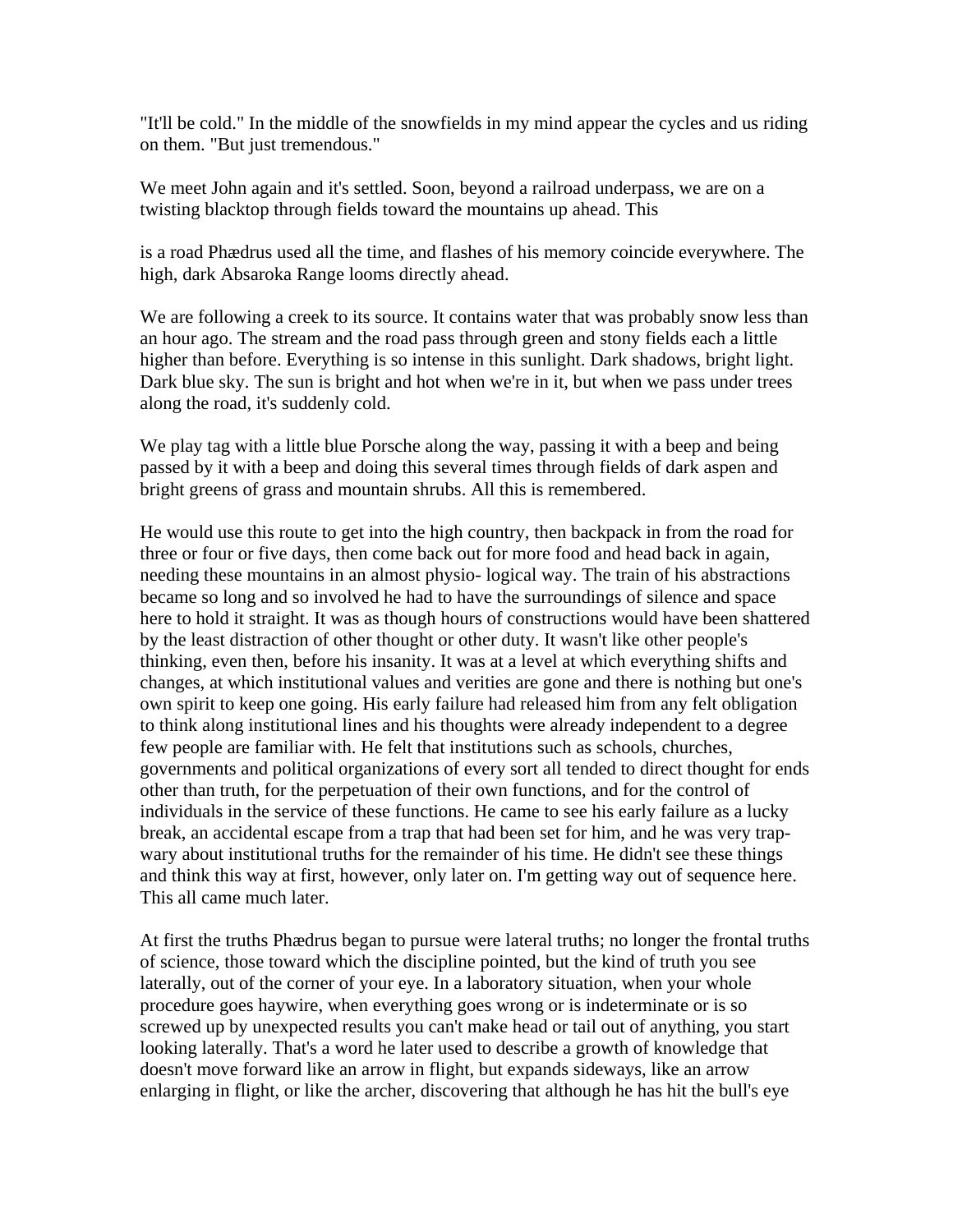and won the prize, his head is on a pillow and the sun is coming in the window. Lateral knowledge is knowledge that's from a wholly unexpected direction, from a direction that's not even understood as a direction until the knowledge forces itself upon one. Lateral truths point to the falseness of axioms and postulates underlying one's existing system of getting at truth.

To all appearances he was just drifting. In actuality he was just drifting. Drifting is what one does when looking at lateral truth. He couldn't follow any known method of procedure to uncover its cause because it was these methods and procedures that were all screwed up in the first place. So he drifted. That was all he could do.

The drift took him into the Army, which sent him to Korea. From his memory there's a fragment, a picture of a wall, seen from a prow of a ship, shining radiantly, like a gate of heaven, across a misty harbor. He must have valued the fragment greatly and thought about it many times because although it doesn't fit anything else it is intense, so intense I've returned to it myself many times. It seems to symbolize something very important, a turning point.

His letters from Korea are radically different from his earlier writing, indicating this same turning point. They just explode with emotion. He writes page after page about tiny details of things he sees: marketplaces, shops with sliding glass doors, slate roofs, roads, thatched huts, everything. Sometimes full of wild enthusiasm, sometimes depressed, sometimes angry, sometimes even humorous, he is like someone or some creature that has found an exit from a cage he did not even know was around him, and is wildly roaming over the countryside visually devouring everything in sight.

Later he made friends with Korean laborers who spoke some English but wanted to learn more so that they could qualify as translators. He spent time with them after working hours and in return they took him on long weekend hikes through the hills to see their homes and friends and translate for him the way of life and thought of another culture.

He is sitting by a footpath on a beautiful windswept hillside overlooking the Yellow Sea. The rice in the terrace below the footpath is full-grown and brown. His friends look down at the sea with him seeing islands far out from shore. They eat a picnic lunch and talk to one another and to him and the subject is ideographs and their relation to the world. He comments on how amazing it is that everything in the universe can be described by the twenty-six written characters with which they have been working. His friends nod and smile and eat the food they've taken from tins and say no pleasantly. He is confused by the nod yes and the answer no and so repeats the statement. Again comes the nod meaning yes and the answer no. That is the end of the fragment, but like the wall it's one he thinks about many times.

The final strong fragment from that part of the world is of a compartment of a troopship. He is on his way home. The compartment is empty and unused. He is alone on a bunk made of canvas laced to a steel frame, like a trampoline. There are five of these to a tier, tier after tier of them, completely filling the empty troop compartment.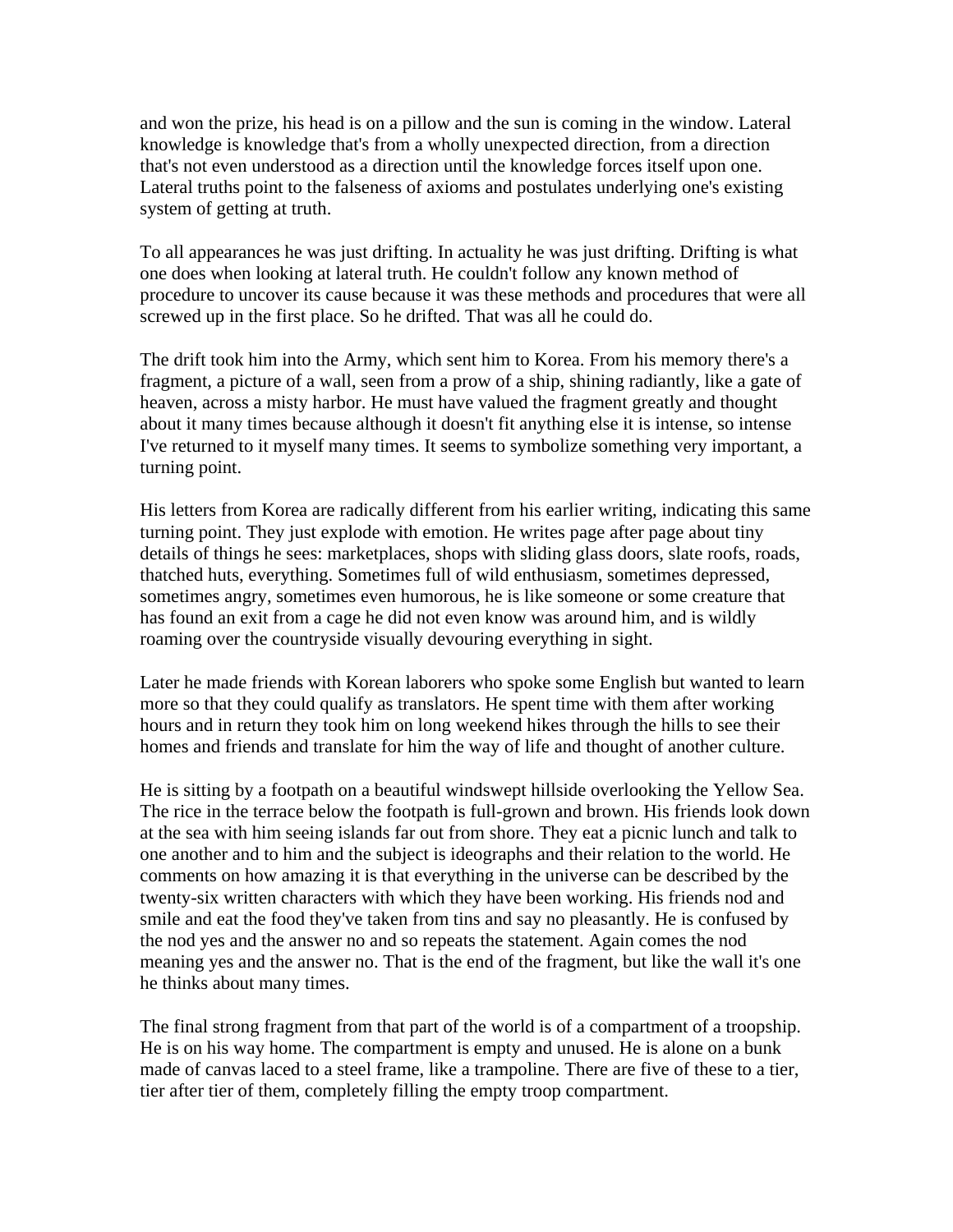This is the foremost compartment of the ship and

the canvas in the adjoining frames rises and falls, accompanied by elevator feelings in his stomach. He contemplates these things and a deep booming on the steel plates all around him and realizes that except for these signs there is no indication whatsoever that this entire compartment is rising massively high up into the air and then plunging down, over and over again. He wonders if it is that which is making it difficult to concentrate on the book before him, but realizes that no, the book is just hard. It's a text on Oriental philosophy and it's the most difficult book he's ever read. He's glad to be alone and bored in this empty troop compartment, otherwise he'd never get through it.

The book states that there's a theoretic component of man's existence which is primarily Western (and this corresponded to Phædrus' laboratory past) and an esthetic component of man's existence which is seen more strongly in the Orient (and this corresponded to Phædrus' Korean past) and that these never seem to meet. These terms "theoretic" and "esthetic" correspond to what Phædrus later called classic and romantic modes of reality and probably shaped these terms in his mind more than he ever knew. The difference is that the classic reality is primarily theoretic but has its own esthetics too. The romantic reality is primarily esthetic, but has its theory too. The theoretic and esthetic split is between components of a single world. The classic and romantic split is between two separate worlds. The philosophy book, which is called The Meeting of East and West, by F. S. C. Northrop, suggests that greater cognizance be made of the "undifferentiated aesthetic continuum" from which the theoretic arises.

Phædrus didn't understand this, but after arriving in Seattle, and his discharge from the Army, he sat in his hotel room for two whole weeks, eating enormous Washington apples, and thinking, and eating more apples, and thinking some more, and then as a result of all these fragments, and thinking, returned to the University to study philosophy. His lateral drift was ended. He was actively in pursuit of something now.

A sudden cross-gust of cold air comes heavy with the smell of pines, and soon another and another, and as we approach Red Lodge I'm shivering.

At Red Lodge the road's almost joined to the base of the mountain. The dark ominous mass beyond dominates even the roofs of the buildings on either side of the main street. We park the cycles and unpack them to remove warm clothing. We walk past ski shops into a restaurant where we see on the walls huge photographs of the route we will take up. And up and up, over one of the highest paved roads in the world. I feel some anxiety about this, which I realize is irrational and try to get rid of by talking about the road to the others. There's no way to fall off. No danger to the motorcycle. Just a memory of places where you could throw a stone and it would drop thousands of feet before coming to rest and somehow associating that stone with the cycle and rider.

When coffee is finished we put on the heavy clothing, repack and have soon traveled to the first of many switchback turns across the face of the mountain.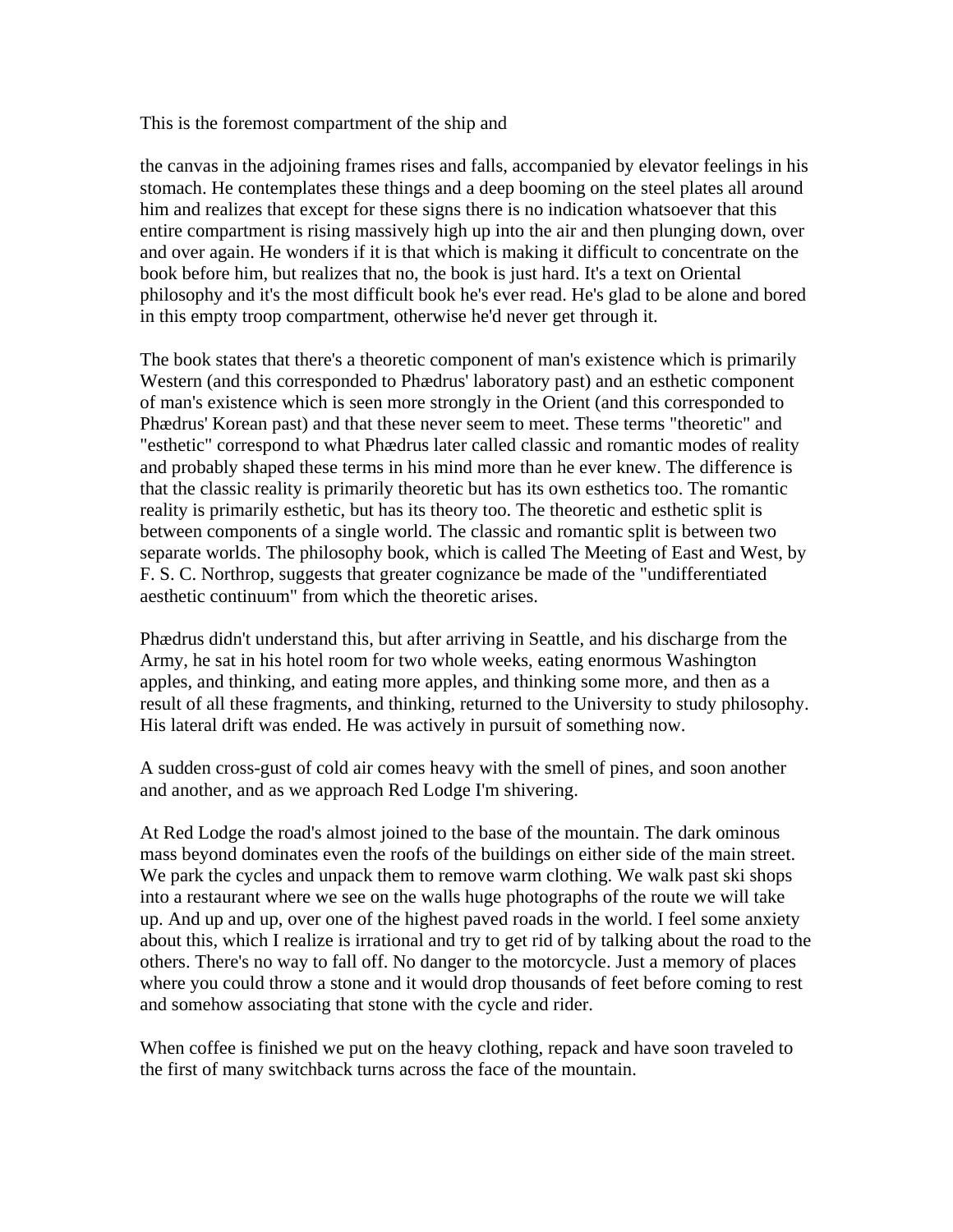The asphalt of the road is much wider and safer than it occurred in memory. On a cycle you have all sorts of extra room. John and Sylvia take the hairpin turns up ahead and then come back above us, facing us, and have smiles. Soon we take the turn and see their backs again. Then another turn for them and we meet them again, laughing. It's so hard when contemplated in advance, and so easy when you do it.

I talked about Phædrus' lateral drift, which ended with entry into the discipline of philosophy. He saw philosophy as the highest echelon of the entire hierarchy of knowledge. Among philosophers this is so widely believed it's almost a platitude, but for him it's a revelation. He discovered that the science he'd once thought of as the whole world of knowledge is only a branch of philosophy, which is far broader and far more general. The questions he had asked about infinite hypotheses hadn't been of interest to science because they weren't scientific questions. Science cannot study scientific method without getting into a bootstrap problem that destroys the validity of its answers. The questions he'd asked were at a higher level than science goes. And so Phædrus found in philosophy a natural continuation of the question that brought him to science in the first place, What does it all mean? What's the purpose of all this?

At a turnout on the road we stop, take some record photographs to show we have been here and then walk to a little path that takes us out to the edge of a cliff. A motorcycle on the road almost straight down beneath us could hardly be seen from up here. We bundle up more tightly against the cold and continue upward.

The broad-leafed trees are all gone. Only small pines are left. Many of these have twisted and stunted shapes.

Soon stunted pines disappear entirely and we're in alpine meadows. There's not a tree anywhere, only grass everywhere filled with little pink and blue and white dots of intense color. Wildflowers, everywhere! These and grasses and mosses and lichens are all that can live here, now. We've reached the high country, above the timberline.

I look over my shoulder for one last view of the gorge. Like looking down at the bottom of the ocean. People spend their entire lives at those lower altitudes without any awareness that this high country exists.

The road turns inward, away from the gorge and into snowfields.

The engine backfires fiercely from lack of oxygen and threatens to stop but never does. Soon we are between banks of old snow, the way snow looks in early spring after a thaw. Little streams of water run everywhere into mossy mud, and then below this into weekold grass and then small wildflowers, the tiny pink and blue and yellow and white ones which seem to pop out, sun-brilliant, from black shadows. Everywhere it's like this! Little pins of colored light shoot forth to me from a background of somber dark green and black. Dark sky now and cold. Except where the sun hits. On the sun side my arm and leg and jacket are hot, but the dark side, in deep shadows now, is very cold.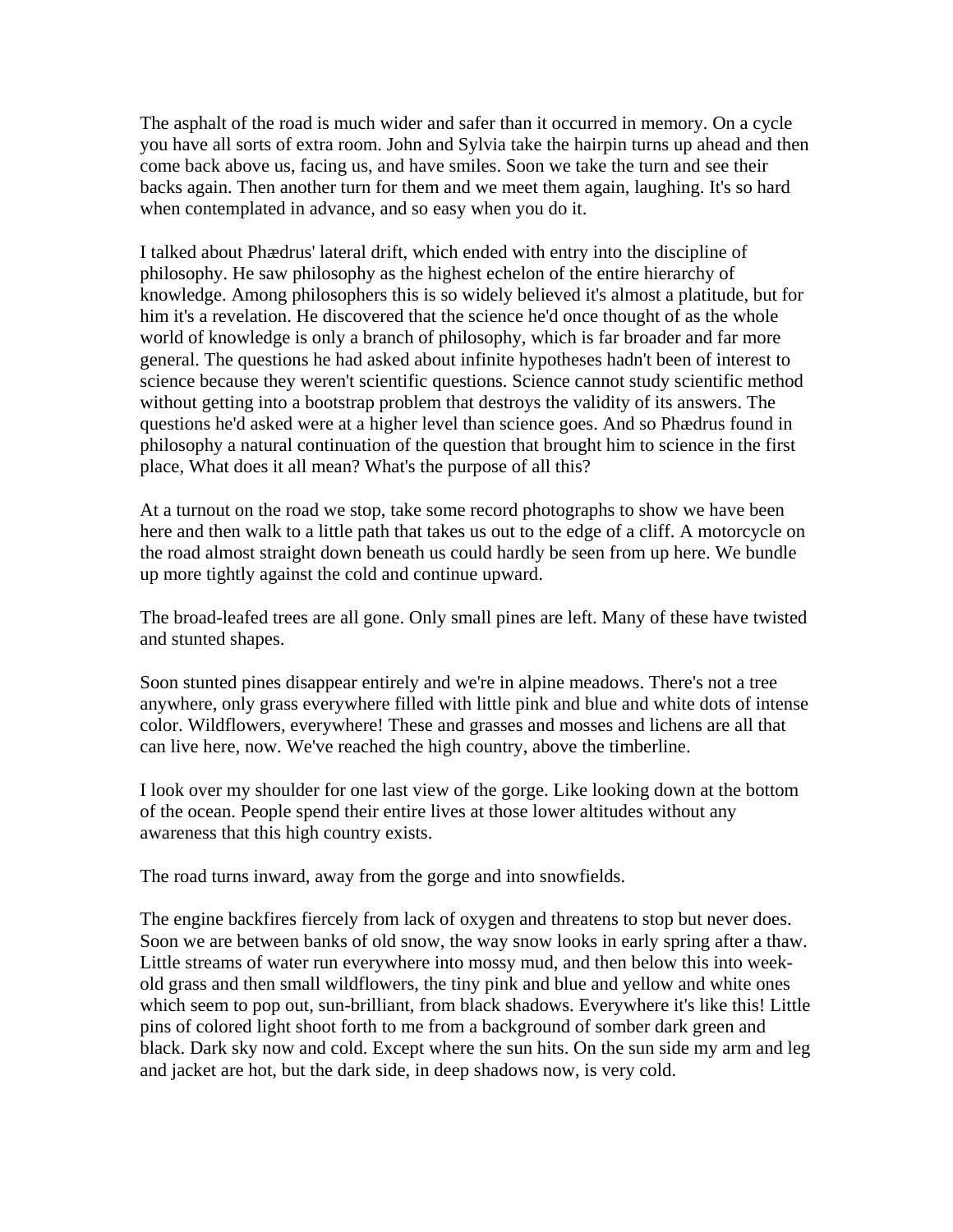The snowfields become heavy and show steep banks where snowplows have been. The banks become four feet high, then six feet, then twelve feet high. We move through twin walls, almost a tunnel of snow. Then the tunnel opens onto dark sky again and when we emerge we see we're at the summit.

Beyond is another country. Mountain lakes and pines and snowfields are below. Above and beyond them as far as we can see are farther mountain ranges covered with snow. The high country.

We stop and park at a turnoff where a number of tourists take pictures and look around at the view and at one other. At the back of his cycle John removes his camera from the saddlebag. From my own machine I remove the tool kit and spread it out on the seat, then take the screwdriver, start the engine and with the screwdriver adjust the carburetors until the idling sound changes from a really bad loping to just slightly bad. I'm surprised at how all the way up it backfired and sputtered and kicked and gave every indication it was going to quit but never did. I didn't adjust them, out of curiosity to see what eleven thousand feet of altitude would do. Now I'm leaving them rich and sounding just bad because we'll be going down some now toward Yellowstone Park and if they aren't slightly rich now they'll get too lean later on, which is dangerous because it overheats the engine.

The backfiring is still fairly heavy on the way down from the summit with the engine dragging in second gear, but then the noise diminishes as we reach lower altitudes. The forests return. We move among rocks and lakes and trees now, taking beautiful turns and curves of the road.

I want to talk about another kind of high country now in the world of thought, which in some ways, for me at least, seems to parallel or produce feelings similar to this, and call it the high country of the mind.

If all of human knowledge, everything that's known, is believed to be an enormous hierarchic structure, then the high country of the mind is found at the uppermost reaches of this structure in the most general, the most abstract considerations of all.

Few people travel here. There's no real profit to be made from wandering through it, yet like this high country of the material world all around us, it has its own austere beauty that to some people makes the hardships of traveling through it seem worthwhile.

In the high country of the mind one has to become adjusted to the thinner air of uncertainty, and to the enormous magnitude of questions asked, and to the answers proposed to these questions. The sweep goes on and on and on so obviously much further than the mind can grasp one hesitates even to go near for fear of getting lost in them and never finding one's way out.

What is the truth and how do you know it when you have it? -- How do we really know anything? Is there an "I," a "soul," which knows, or is this soul merely cells coordinating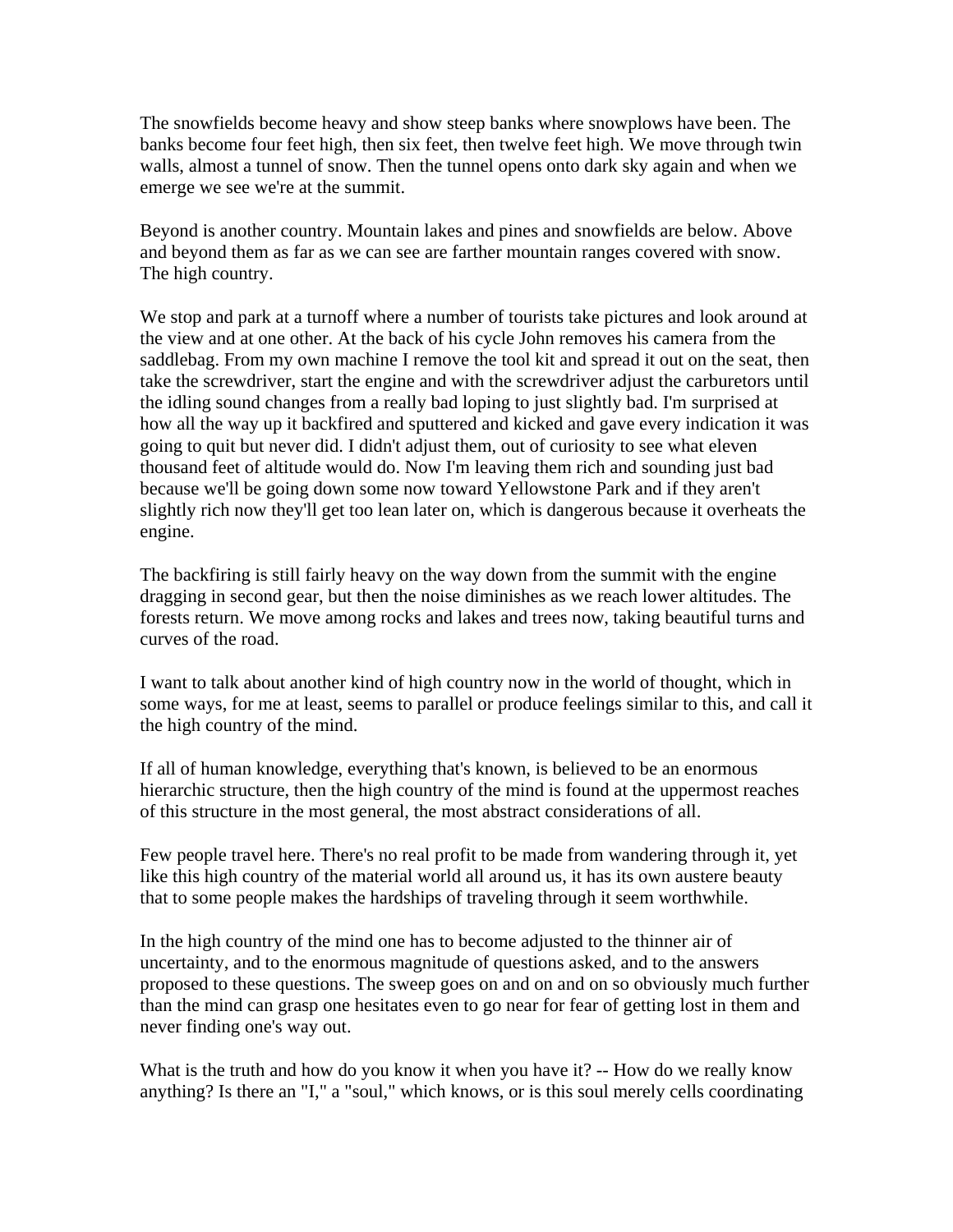senses? -- Is reality basically changing, or is it fixed and permanent? -- When it's said that something means something, what's meant by that?

Many trails through these high ranges have been made and forgotten since the beginning of time, and although the answers brought back from these trails have claimed permanence and universality for themselves, civilizations have varied in the trails they have chosen and we have many different answers to the same question, all of which can be thought of as true within their own context. Even within a single civilization old trails are constantly closed and new ones opened up.

It's sometimes argued that there's no real progress; that a civilization that kills multitudes in mass warfare, that pollutes the land and oceans with ever larger quantities of debris, that destroys the dignity of individuals by subjecting them to a forced mechanized existence can hardly be called an advance over the simpler hunting and gathering and agricultural existence of prehistoric times. But this argument, though romantically appealing, doesn't hold up. The primitive tribes permitted far less individual freedom than does modern society. Ancient wars were committed with far less moral justification than modern ones. A technology that produces debris can find, and is finding, ways of disposing of it without ecological upset. And the schoolbook pictures of primitive man sometimes omit some of the detractions of his primitive life...the pain, the disease, famine, the hard labor needed just to stay alive. From that agony of bare existence to modern life can be soberly described only as upward progress, and the sole agent for this progress is quite clearly reason itself.

One can see how both the informal and formal processes of hypothesis, experiment, conclusion, century after century, repeated with new material, have built up the hierarchies of thought which have eliminated most of the enemies of primitive man. To some extent the romantic condemnation of rationality stems from the very effectiveness of rationality in uplifting men from primitive conditions. It's such a powerful, alldominating agent of civilized man it's all but shut out everything else and now dominates man himself. That's the source of the complaint.

Phædrus wandered through this high country, aimlessly at first, following every path, every trail where someone had been before, seeing occasionally with small hindsights that he was apparently making some progress, but seeing nothing ahead of him that told him which way to go.

Through the mountainous questions of reality and knowledge had passed great figures of civilization, some of whom, like Socrates and Aristotle and Newton and Einstein, were known to almost everyone, but most of whom were far more obscure. Names he had never heard of before. And he became fascinated with their thought and their whole way of thinking. He followed their trails carefully until they seemed to grow cold, then dropped them. His work was just barely passing by academic standards at this time, but this wasn't because he wasn't working or thinking. He was thinking too hard, and the harder you think in this high country of the mind the slower you go. Phædrus read in a scientific way rather than a literary way, testing each sentence as he went along, noting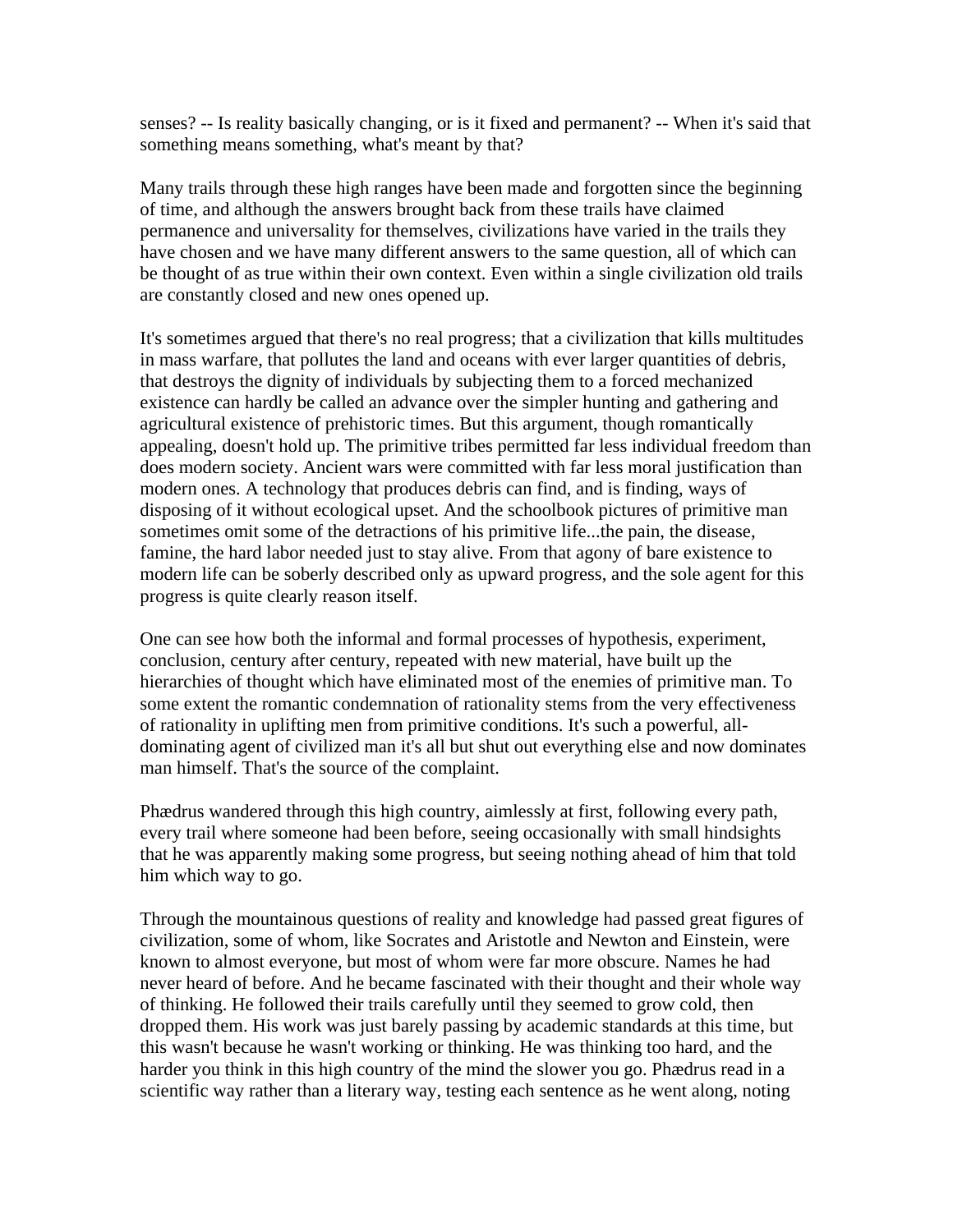doubts and questions to be resolved later, and I'm fortunate in having a whole trunkful of volumes of these notations.

What is most astonishing about them is that almost everything he said years later is contained in them. It's frustrating to see how completely unaware he is at the time of the significance of what he is saying. It's like seeing someone handling, one by one, all the pieces of a jigsaw puzzle whose solution you know, and you want to tell him, "Look, this fits here, and this fits here," but you can't tell him. And so he wanders blindly along one trail after another gathering one piece after another and wondering what to do with them, and you grit your teeth when he goes off on a false trail and are relieved when he comes back again, even though he is discouraged himself. "Don't worry," you want to tell him. "Keep going!"

But he's such an abominable scholar it must be through the kindness of his instructors that he passes at all. He prejudges every philosopher he studies. He always intrudes and imposes his own views upon the material he is studying. He is never fair. He's always partial. He wants each philosopher to go a certain way and becomes infuriated when he does not.

A fragment of memory is preserved of him sitting in a room at three and four in the morning with Immanuel Kant's famous Critique of Pure Reason, studying it as a chess player studies the openings of the tournament masters, trying to test the line of development against his own judgment and skill, looking for contradictions and incongruities.

Phædrus is a bizarre person when contrasted to the twentieth-century Midwestern Americans who surround him, but when he is seen studying Kant he is less strange. For this eighteenth-century German philosopher he feels a respect that rises not out of agreement but out of appreciation for Kant's formidable logical fortification of his position. Kant is always superbly methodical, persistent, regular and meticulous as he scales that great snowy mountain of thought concerning what is in the mind and what is outside the mind. It is, for modern climbers, one of the highest peaks of all, and I want now to magnify this picture of Kant and show a little about how he thought and how Phædrus thought about him in order to give a clearer picture of what the high country of the mind is like and also to prepare the way for an understanding of Phædrus' thoughts.

Phædrus' resolution of the entire problem of classic and romantic understanding occurred at first in this high country of the mind, and unless one understands the relation of this country to the rest of existence, the meaning and the importance of lower levels of what he said here will be underestimated or misunderstood.

To follow Kant one must also understand something about the Scottish philosopher David Hume. Hume had previously submitted that if one follows the strictest rules of logical induction and deduction from experience to determine the true nature of the world, one must arrive at certain conclusions. His reasoning followed lines that would result from answers to this question: Suppose a child is born devoid of all senses; he has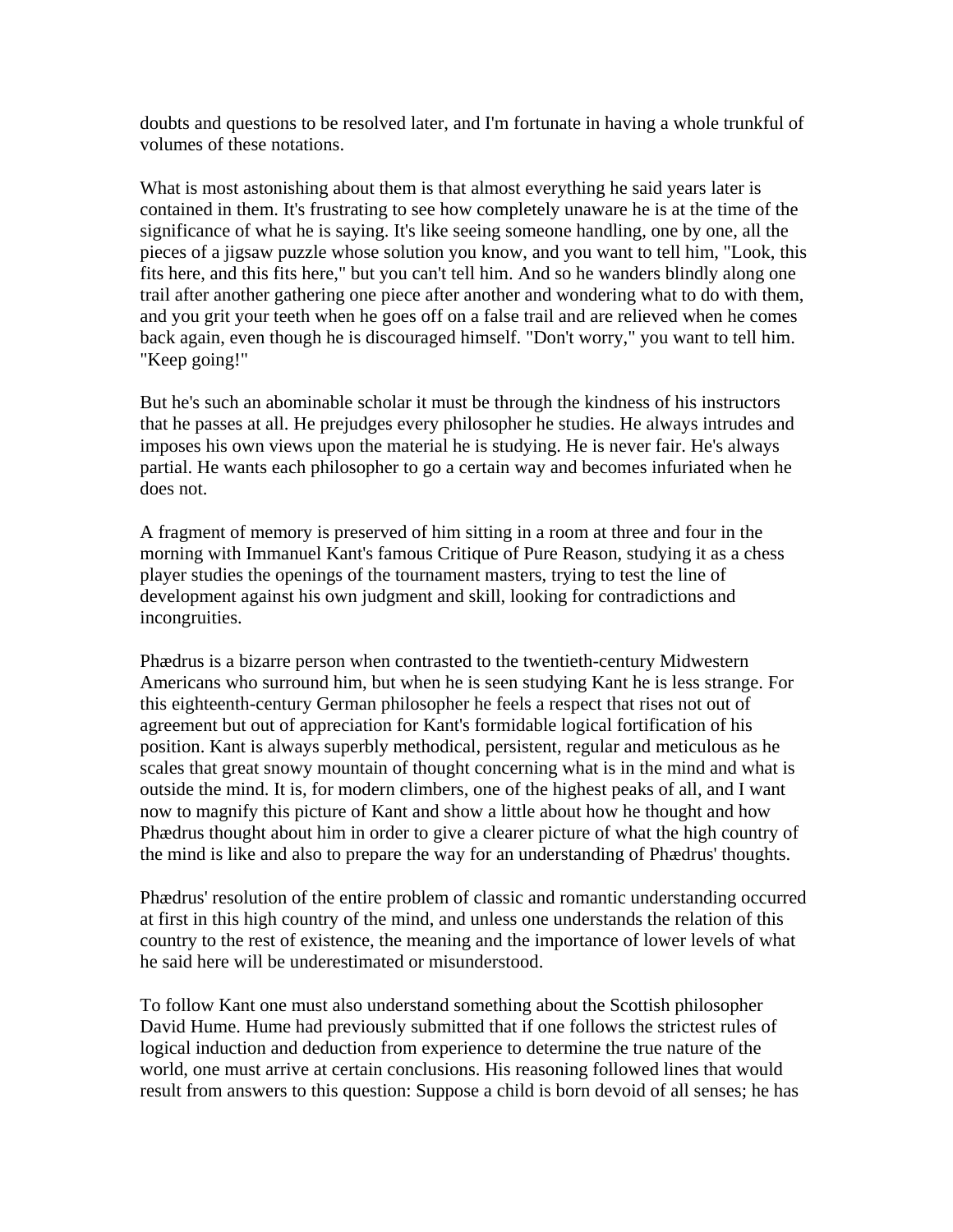no sight, no hearing, no touch, no smell, no taste...nothing. There's no way whatsoever for him to receive any sensations from the outside world. And suppose this child is fed intravenously and otherwise attended to and kept alive for eighteen years in this state of existence. The question is then asked: Does this eighteen-year-old person have a thought in his head? If so, where does it come from? How does he get it?

Hume would have answered that the eighteen-year-old had no thoughts whatsoever, and in giving this answer would have defined himself as an empiricist, one who believes all knowledge is derived exclusively from the senses. The scientific method of experimentation is carefully controlled empiricism. Common sense today is empiricism, since an overwhelming majority would agree with Hume, even though in other cultures and other times a majority might have differed.

The first problem of empiricism, if empiricism is believed, concerns the nature of "substance." If all our knowledge comes from sensory data, what exactly is this substance which is supposed to give off the sensory data itself? If you try to imagine what this substance is, apart from what is sensed, you'll find yourself thinking about nothing whatsoever.

Since all knowledge comes from sensory impressions and since there's no sensory impression of substance itself, it follows logically that there is no knowledge of substance. It's just something we imagine. It's entirely within our own minds. The idea that there's something out there giving off the properties we perceive is just another of those common-sense notions similar to the common-sense notion children have that the earth is flat and parallel lines never meet.

Secondly, if one starts with the premise that all our knowledge comes to us through our senses, one must ask, From what sense data is our knowledge of causation received? In other words, what is the scientific empirical basis of causation itself?

Hume's answer is "None." There's no evidence for causation in our sensations. Like substance, it's just something we imagine when one thing repeatedly follows another. It has no real existence in the world we observe. If one accepts the premise that all knowledge comes to us through our senses, Hume says, then one must logically conclude that both "Nature" and "Nature's laws" are creations of our own imagination.

This idea that the entire world is within one's own mind could be dismissed as absurd if Hume had just thrown it out for speculation. But he was making it an airtight case.

To throw out Hume's conclusions was necessary, but unfortunately he had arrived at them in such a way that it was seemingly impossible to throw them out without abandoning empirical reason itself and retiring into some medieval predecessor of empirical reason. This Kant would not do. Thus it was Hume, Kant said, who "aroused me from my dogmatic slumbers" and caused him to write what is now regarded as one of the greatest philosophical treatises ever written, the Critique of Pure Reason, often the subject of an entire University course.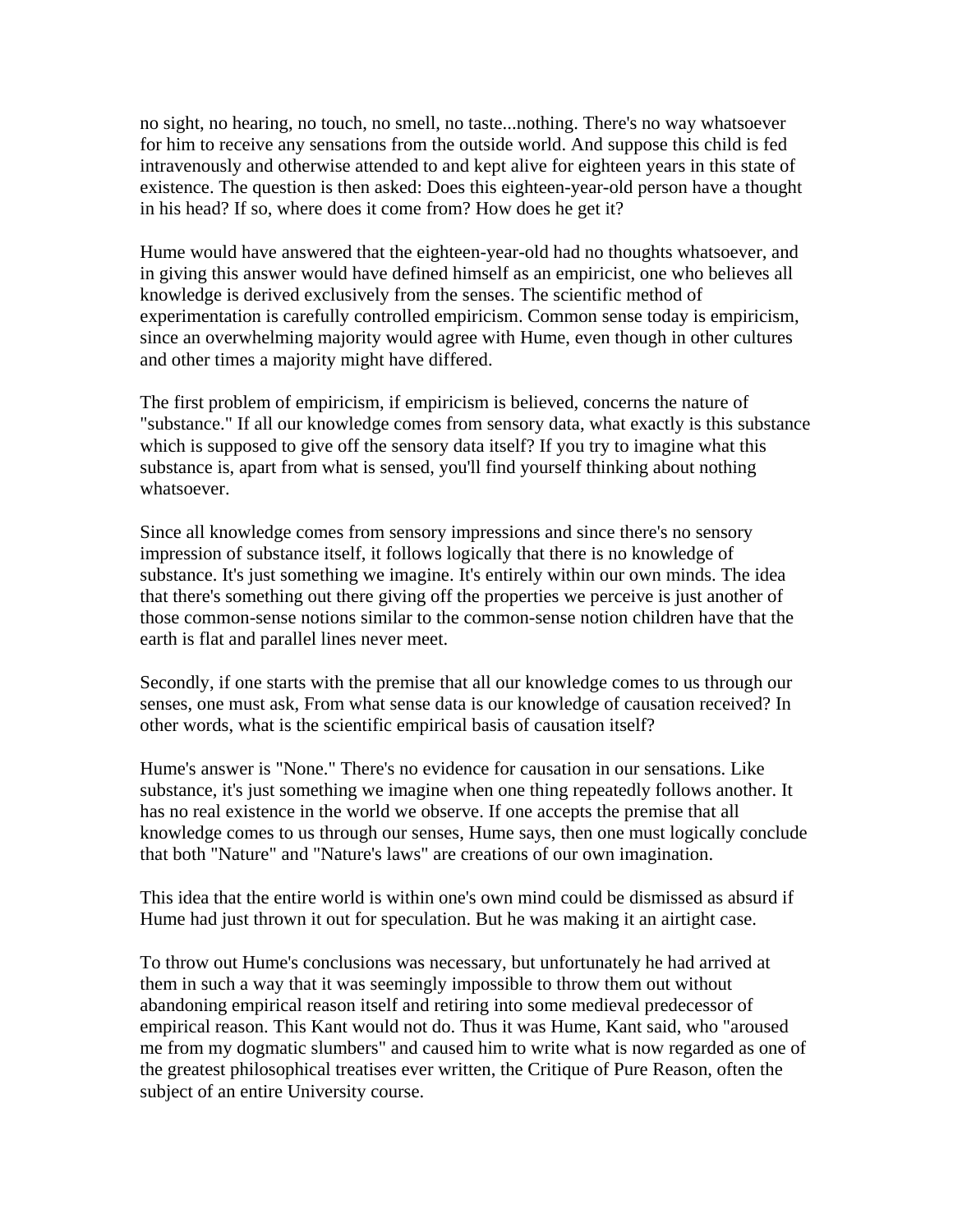Kant is trying to save scientific empiricism from the consequences of its own selfdevouring logic. He starts out at first along the path that Hume has set before him. "That all our knowledge begins with experience there can be no doubt," he says, but he soon departs from the path by denying that all components of knowledge come from the senses at the moment the sense data are received. "But though all knowledge begins with experience it doesn't follow that it arises out of experience."

This seems, at first, as though he is picking nits, but he isn't. As a result of this difference, Kant skirts right around the abyss of solipsism that Hume's path leads to and proceeds on an entirely new and different path of his own.

Kant says there are aspects of reality which are not supplied immediately by the senses. These he calls a priori. An example of a priori knowledge is "time." You don't see time. Neither do you hear it, smell it, taste it or touch it. It isn't present in the sense data as they are received. Time is what Kant calls an "intuition," which the mind must supply as it receives the sense data.

The same is true of space. Unless we apply the concepts of space and time to the impressions we receive, the world is unintelligible, just a kaleidoscopic jumble of colors and patterns and noises and smells and pain and tastes without meaning. We sense objects in a certain way because of our application of a priori intuitions such as space and time, but we do not create these objects out of our imagination, as pure philosophical idealists would maintain. The forms of space and time are applied to data as they are received from the object producing them. The a priori concepts have their origins in human nature so that they're neither caused by the sensed object nor bring it into being, but provide a kind of screening function for what sense data we will accept. When our eyes blink, for example, our sense data tell us that the world has disappeared. But this is screened out and never gets to our consciousness because we have in our minds an a priori concept that the world has continuity. What we think of as reality is a continuous synthesis of elements from a fixed hierarchy of a priori concepts and the ever changing data of the senses. Now stop and apply some of the concepts Kant has put forth to this strange machine, this creation that's been bearing us along through time and space. See our relation to it now, as Kant reveals it to us.

Hume has been saying, in effect, that everything I know about this motorcycle comes to me through my senses. It has to be. There's no other way. If I say it's made of metal and other substances, he asks, What's metal? If I answer that metal's hard and shiny and cold to the touch and deforms without breaking under blows from a harder material, Hume says those are all sights and sounds and touch. There's no substance. Tell me what metal is apart from these sensations. Then, of course, I'm stuck.

But if there's no substance, what can we say about the sense data we receive? If I hold my head to the left and look down at the handle grips and front wheel and map carrier and gas tank I get one pattern of sense data. If I move my head to the right I get another slightly different pattern of sense data. The two views are different. The angles of the planes and curves of the metal are different. The sunlight strikes them differently. If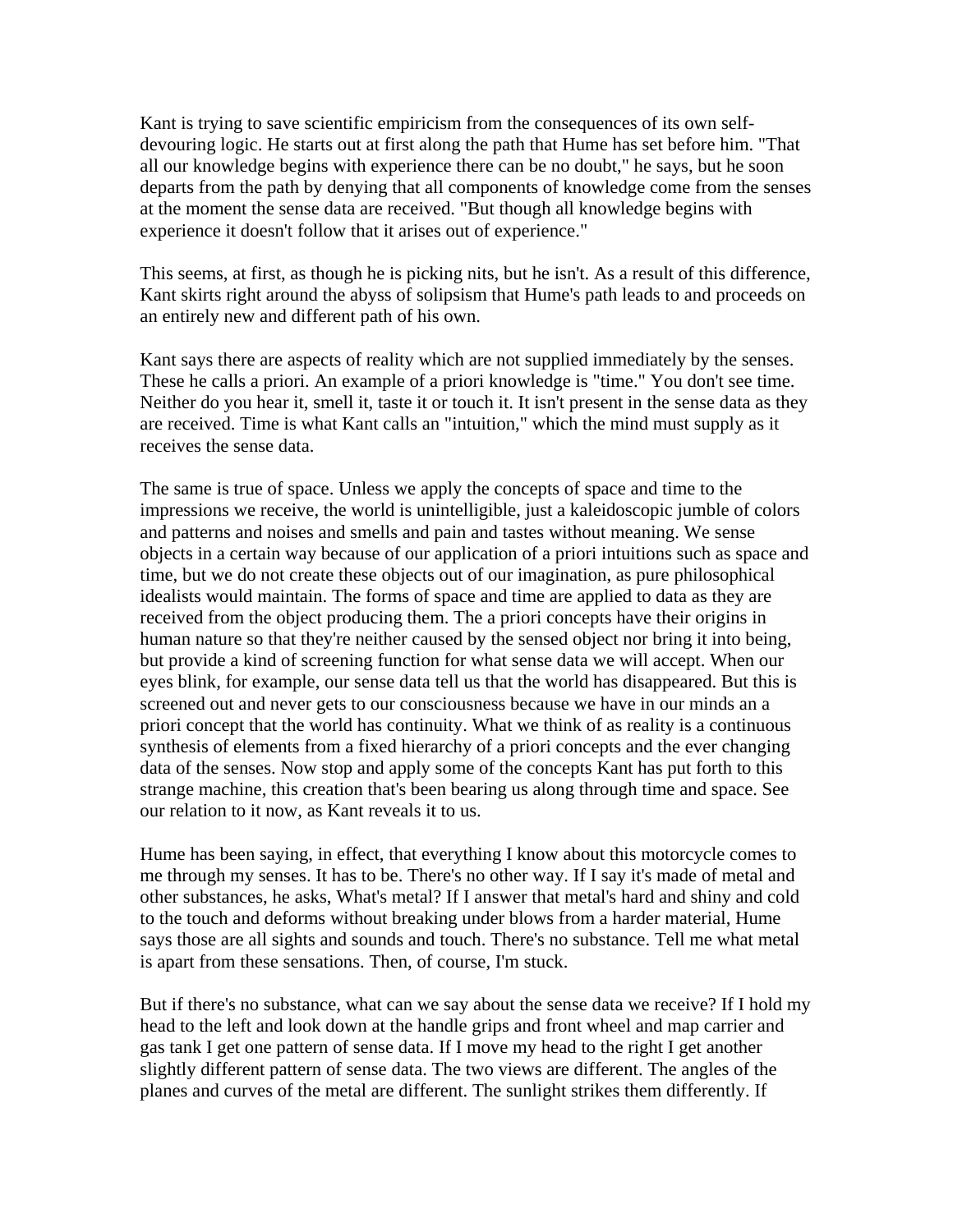there's no logical basis for substance then there's no logical basis for concluding that what's produced these two views is the same motorcycle.

Now we've a real intellectual impasse. Our reason, which is supposed to make things more intelligible, seems to be making them less intelligible, and when reason thus defeats its own purpose something has to be changed in the structure of our reason itself.

Kant comes to our rescue. He says that the fact that there's no way of immediately sensing a "motorcycle," as distinguished from the colors and shapes a motorcycle produces, is no proof at all that there's no motorcycle there. We have in our minds an a priori motorcycle which has continuity in time and space and is capable of changing appearance as one moves one's head and is therefore not contradicted by the sense data one is receiving.

Hume's motorcycle, the one that makes no sense at all, will occur if our previous hypothetical bed patient, the one who has no senses at all, is suddenly, for one second only, exposed to the sense data of a motorcycle, then deprived of his senses again. Now, I think, in his mind he would have a Hume motorcycle, which provides him with no evidence whatsoever for such concepts as causation.

But, as Kant says, we are not that person. We have in our minds a very real a priori motorcycle whose existence we have no reason to doubt, whose reality can be confirmed anytime.

This a priori motorcycle has been built up in our minds over many years from enormous amounts of sense data and it is constantly changing as new sense data come in. Some of the changes in this specific a priori motorcycle I'm riding are very quick and transitory, such as its relationship to the road. This I'm monitoring and correcting all the time as we take these curves and bends in the road. As soon as the information's of no more value I forget it because there's more coming in that must be monitored. Other changes in this a priori are slower: Disappearance of gasoline from the tank. Disappearance of rubber from the tires. Loosening of bolts and nuts. Change of gap between brake shoes and drums. Other aspects of the motorcycle change so slowly they seem permanent...the paint job, the wheel bearings, the control cables...yet these are constantly changing too. Finally, if one thinks in terms of really large amounts of time even the frame is changing slightly from the road shocks and thermal changes and forces of internal fatigue common to all metals.

It's quite a machine, this a priori motorcycle. If you stop to think about it long enough you'll see that it's the main thing. The sense data confirm it but the sense data aren't it. The motorcycle that I believe in an a priori way to be outside of myself is like the money I believe I have in the bank. If I were to go down to the bank and ask to see my money they would look at me a little peculiarly. They don't have "my money" in any little drawer that they can pull open to show me. "My money" is nothing but some east-west and north-south magnetic domains in some iron oxide resting on a roll of tape in a computer storage bin. But I'm satisfied with this because I've faith that if I need the things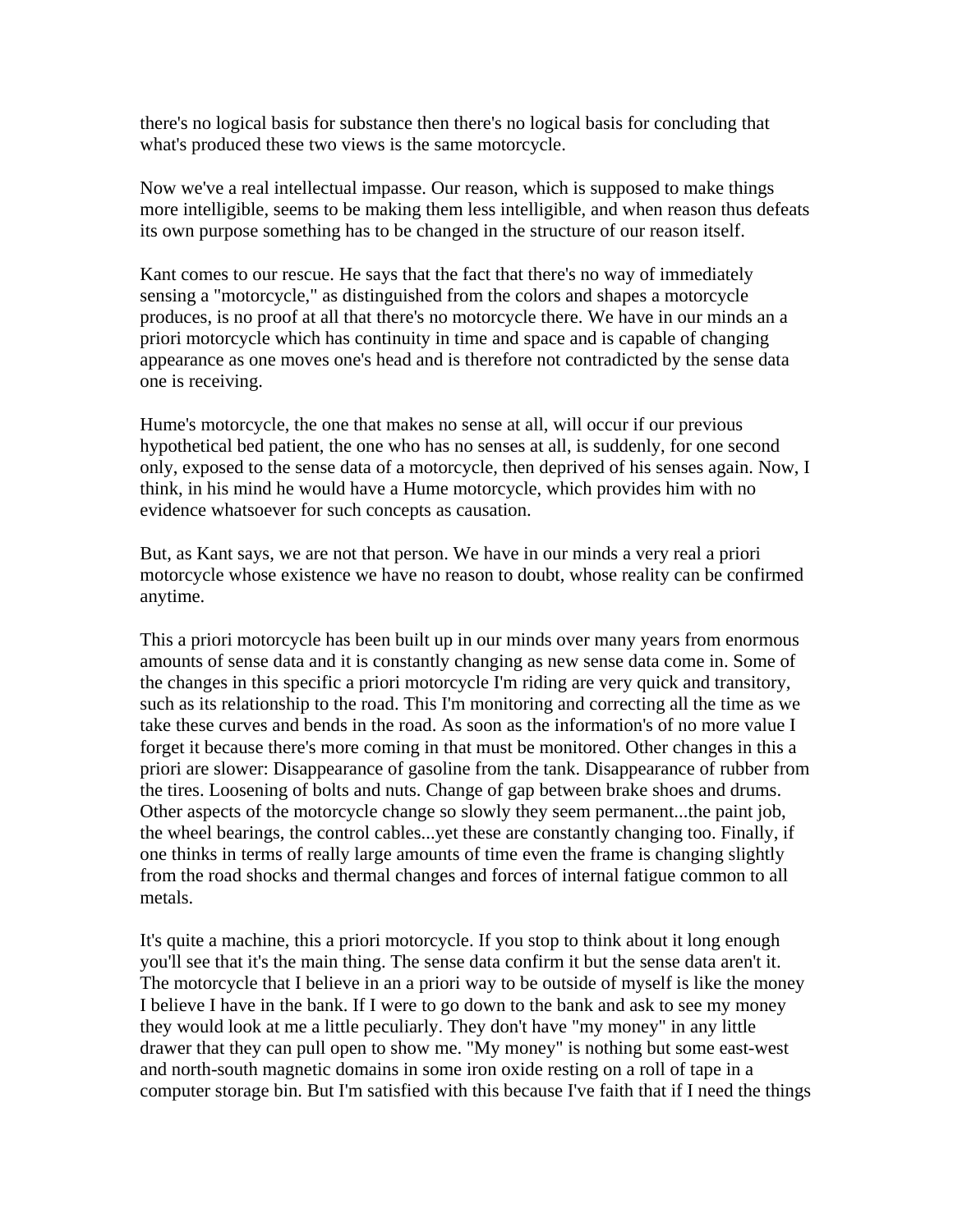that money enables, the bank will provide the means, through their checking system, of getting it. Similarly, even though my sense data have never brought up anything that could be called "substance" I'm satisfied that there's a capability within the sense data of achieving the things that substance is supposed to do, and that the sense data will continue to match the a priori motorcycle of my mind. I say for the sake of convenience that I've money in the bank and say for the sake of convenience that substances compose the cycle I'm riding on. The bulk of Kant's Critique of Pure Reason is concerned with how this a priori knowledge is acquired and how it is employed.

Kant called his thesis that our a priori thoughts are independent of sense data and screen what we see a "Copernican revolution." By this he referred to Copernicus' statement that the earth moves around the sun. Nothing changed as a result of this revolution, and yet everything changed. Or, to put it in Kantian terms, the objective world producing our sense data did not change, but our a priori concept of it was turned inside out. The effect was overwhelming. It was the acceptance of the Copernican revolution that distinguishes modern man from his medieval predecessors.

What Copernicus did was take the existing a priori concept of the world, the notion that it was flat and fixed in space, and pose an alternative a priori concept of the world, that it's spherical and moves around the sun; and showed that both of the a priori concepts fitted the existing sensory data.

Kant felt he had done the same thing in metaphysics. If you presume that the a priori concepts in our heads are independent of what we see and actually screen what we see, this means that you are taking the old Aristotelian concept of scientific man as a passive observer, a "blank tablet," and truly turning this concept inside out. Kant and his millions of followers have maintained that as a result of this inversion you get a much more satisfying understanding of how we know things.

I've gone into this example in some detail, partly to show some of the high country in close perspective, but more to prepare for what Phædrus did later. He too performed a Copernican inversion and as a result of this inversion produced a resolution of the separate worlds of classical and romantic understanding. And it seems to me that as a result it is possible to again get a much more satisfying understanding of what the world is all about.

Kant's metaphysics thrilled Phædrus at first, but later it dragged and he didn't know exactly why. He thought about it and decided that maybe it was the Oriental experience. He had had the feeling of escape from a prison of intellect, and now this was just more of the prison again. He read Kant's esthetics with disappointment and then anger. The ideas expressed about the "beautiful" were themselves ugly to him, and the ugliness was so deep and pervasive he hadn't a clue as to where to begin to attack it or try to get around it. It seemed woven right into the whole fabric of Kant's world so deeply there was no escape from it. It wasn't just eighteenth-century ugliness or "technical" ugliness. All of the philosophers he was reading showed it. The whole university he was attending smelled of the same ugliness. It was everywhere, in the classroom, in the textbooks. It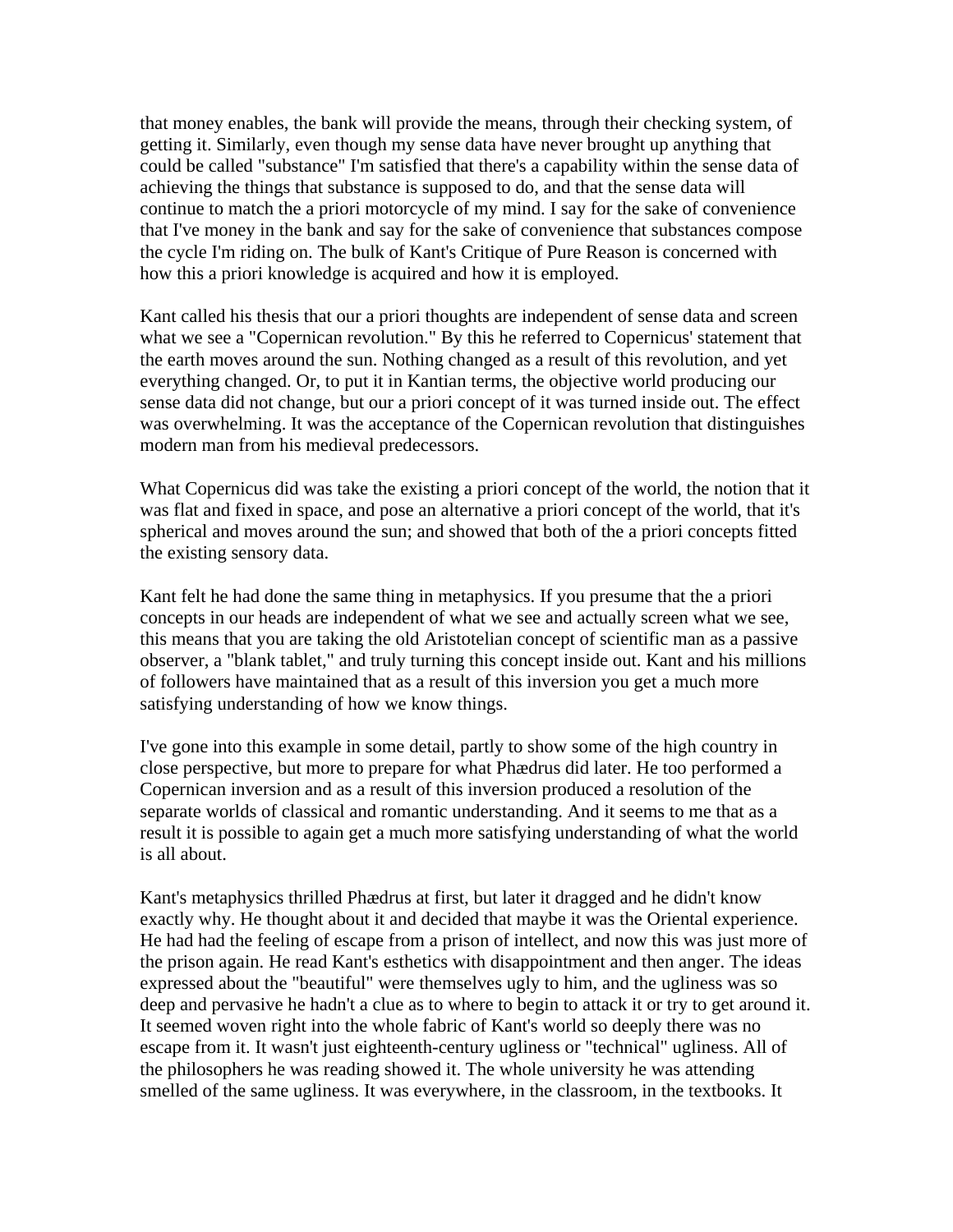was in himself and he didn't know how or why. It was reason itself that was ugly and there seemed no way to get free.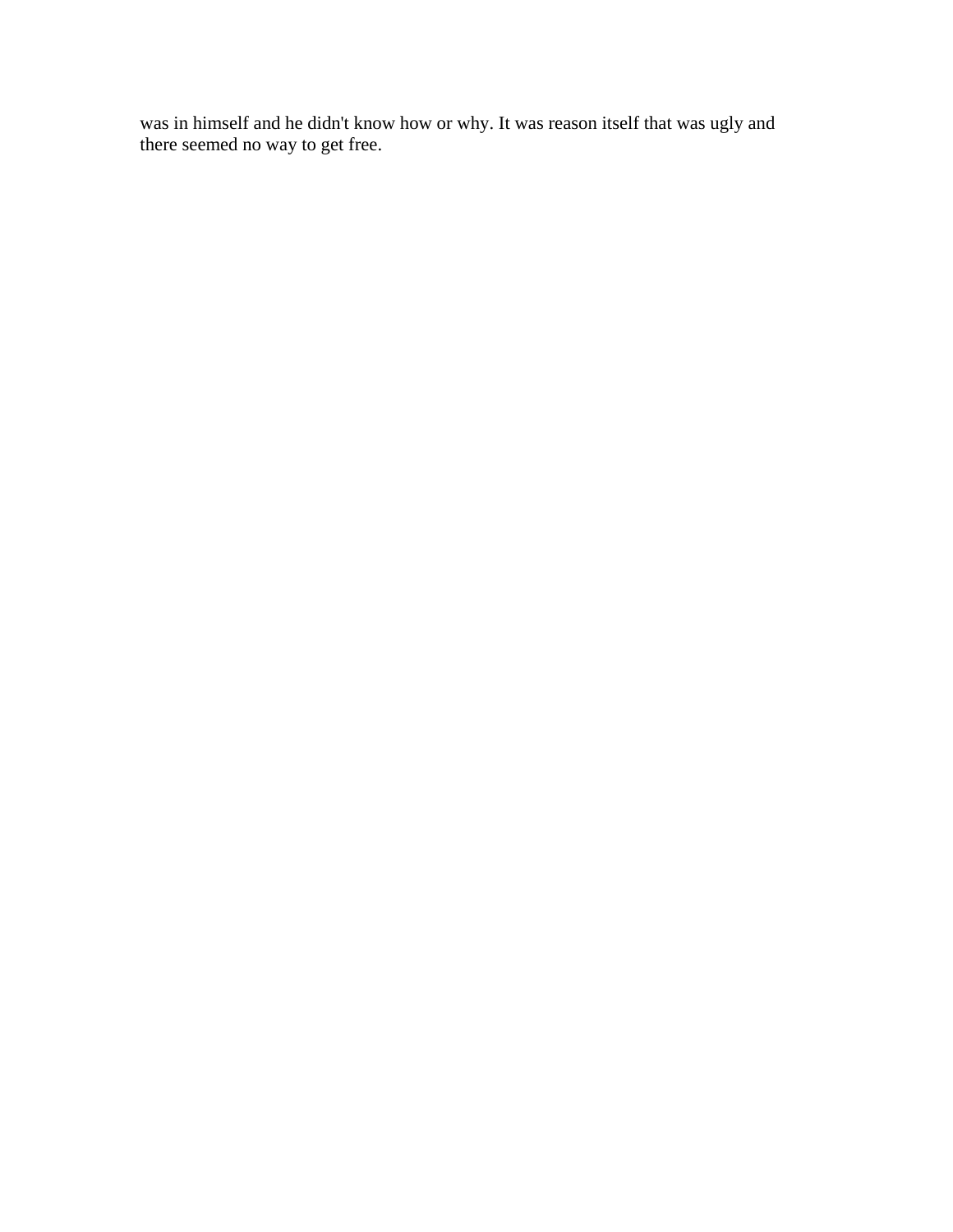## **12**

At Cooke City John and Sylvia look and sound happier than I have seen them in years, and we whack into our hot beef sandwiches with great whacks. I'm happy to hear and see all their high-country exuberance but don't comment much, just keep eating.

Outside the picture window across the road are huge pines. Many cars pass beneath them on their way to the park. We're a long way down from the timberline now. Warmer here but covered over with an occasional low cloud ready to drop rain.

I suppose if I were a novelist rather than a Chautauqua orator I'd try to "develop the characters" of John and Sylvia and Chris with action-packed scenes that would also reveal "inner meanings" of Zen and maybe Art and maybe even Motorcycle Maintenance. That would be quite a novel, but for some reason I don't feel quite up to it. They're friends, not characters, and as Sylvia herself once said, "I don't like being an object!" So a lot of things we know about one another I'm simply not going into. Nothing bad, but not really relevant to the Chautauqua. That's the way it should be with friends.

At the same time I think you can understand from the Chautauqua why I must always seem so reserved and remote to them. Once in a while they ask questions that seem to call for a statement of what the hell I'm always thinking about, but if I were to babble what's really on my mind about, say, the a priori presumption of the continuity of a motorcycle from second to second and do this without benefit of the entire edifice of the Chautauqua, they'd just be startled and wonder what's wrong. I really am interested in this continuity and the way we talk and think about it and so tend to get removed from the usual lunchtime situation and this gives an appearance of remoteness. It's a problem.

It's a problem of our time. The range of human knowledge today is so great that we're all specialists and the distance between specializations has become so great that anyone who seeks to wander freely among them almost has to forego closeness with the people around him. The lunchtime here-and-now stuff is a specialty too.

Chris seems to understand my remoteness better than they do, perhaps because he's more used to it and his relationship to me is such that he has to be more concerned. In his face I sometimes see a look of worry, or at least anxiety, and wonder why, and then discover that I'm angry. If I hadn't seen his expression, I might not have known it. Other times he's running and jumping all over the place and I wonder why and discover that it's because I'm in a good mood. Now I see he's a little nervous and answering a question that John had evidently directed at me. It's about the people we'll be staying with tomorrow, the DeWeeses.

I'm not sure what the question was but add, "He's a painter. He teaches fine arts at the college there, an abstract impressionist."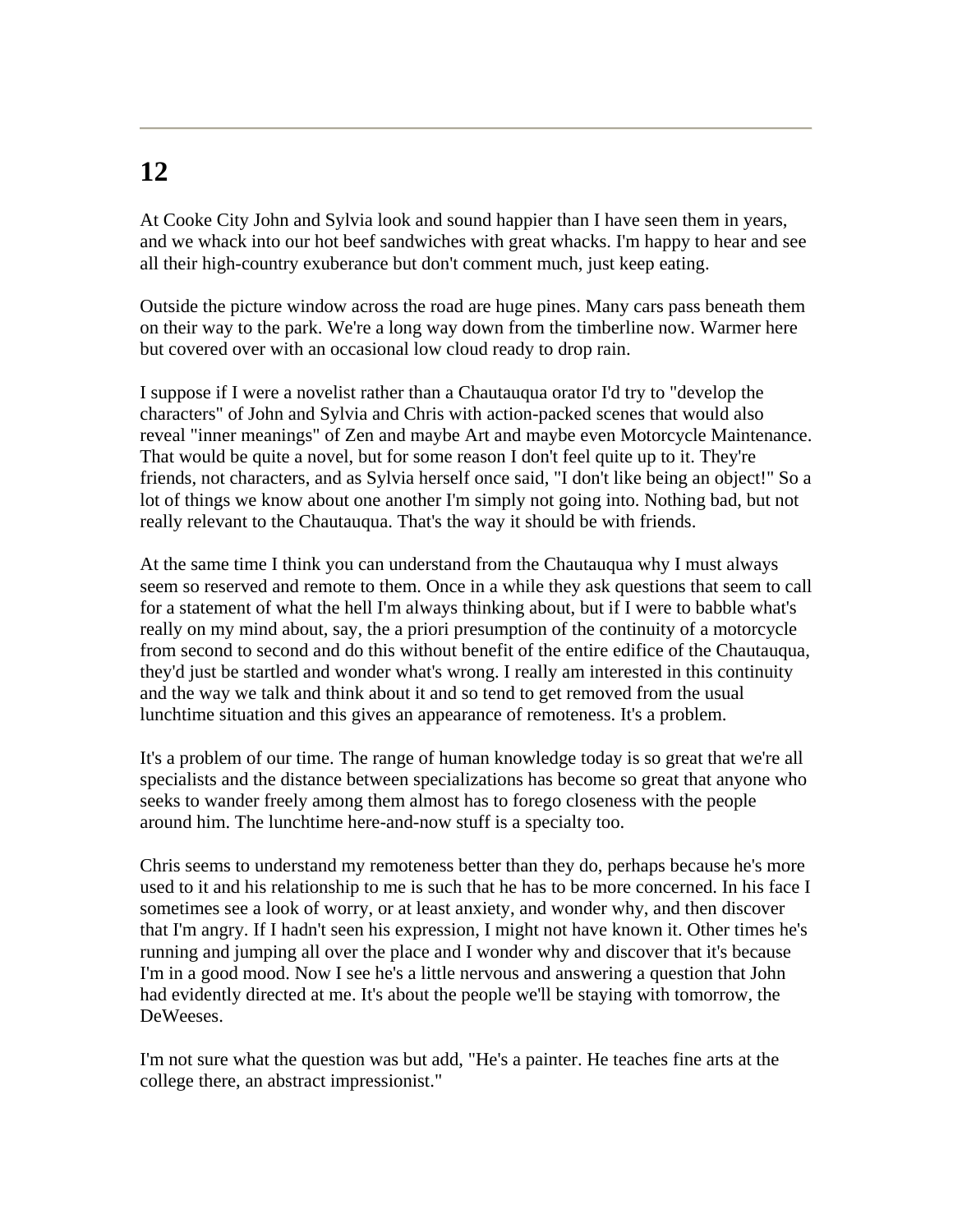They ask how I came to know him and I have to answer that I don't remember which is a little evasive. I don't remember anything about him except fragments. He and his wife were evidently friends of Phædrus' friends, and he came to know them that way.

They wonder what an engineering writer like myself would have in common with an abstract painter and I have to say again that I don't know. I mentally file through the fragments for an answer but none comes.

Their personalities were certainly different. Whereas photographs of Phædrus' face during this period show alienation and aggression...a member of his department had half jokingly called it a "subversive" look...some photographs of DeWeese from the same period show a face that is quite passive, almost serene, except for a mild questioning expression.

In my memory is a movie about a World War I spy who studied the behavior of a captured German officer (who looked exactly like him) by means of a one-way mirror. He studied him for months until he could imitate every gesture and nuance of speech. Then he pretended to be the escaped officer in order to infiltrate the German Army command. I remember the tension and excitement as he faced his first test with the officer's old friends to learn if they would see through his imposture. Now I've some of the same feeling about DeWeese, who'll naturally presume I'm the person he once knew.

Outside a light mist has made the motorcycles wet. I take out the plastic bubble from the saddlebag and attach it to the helmet. We'll be entering Yellowstone Park soon.

The road ahead is foggy. It seems like a cloud has drifted into the valley, which isn't really a valley at all but more of a mountain pass.

I don't know how well DeWeese knew him, and what memories he'll expect me to share. I've gone through this before with others and have usually been able to gloss over awkward moments. The reward each time has been an expansion of knowledge about Phædrus that has greatly aided further impersonation, and which over the years has supplied the bulk of the information I've been presenting here.

From what fragments of memory I have, Phædrus had a high regard for DeWeese because he didn't understand him. For Phædrus, failure to understand something created tremendous interest and DeWeese's attitudes were fascinating. They seemed all haywire. Phædrus would say something he thought was pretty funny and DeWeese would look at him in a puzzled way or else take him seriously. Other times Phædrus would say something that was very serious and of deep concern, and DeWeese would break up laughing, as though he had cracked the cleverest joke he had ever heard.

For example, there is the fragment of memory about a dining-room table whose edge veneer had come loose and which Phædrus had reglued. He held the veneer in place while the glue set by wrapping a whole ball of string around the table, round and round and round.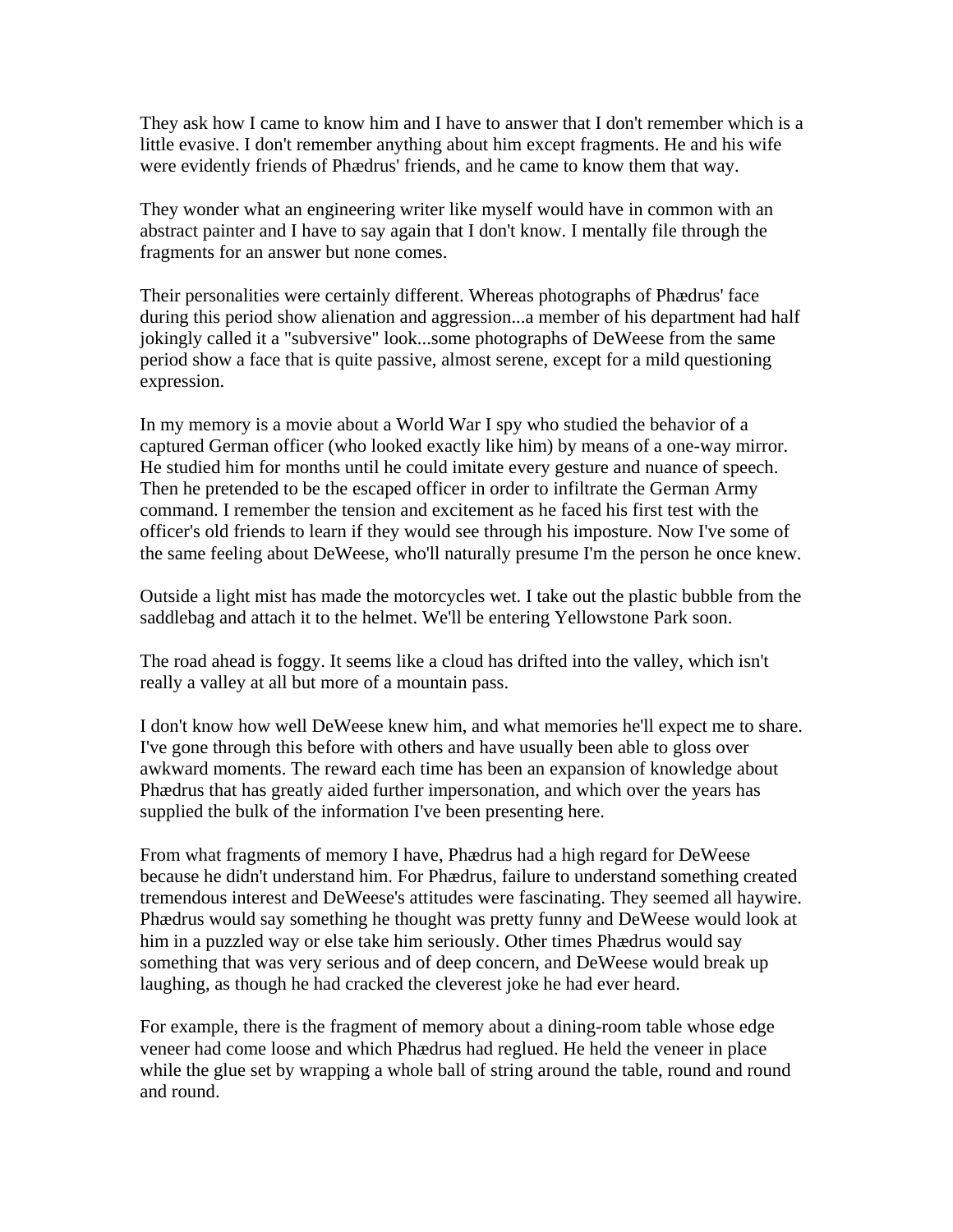DeWeese saw the string and wondered what that was all about.

"That's my latest sculpture," Phædrus had said. "Don't you think it kind of builds?"

Instead of laughing, DeWeese looked at him with amazement, studied it for a long time and finally said, "Where did you learn all this?" For a second Phædrus thought he was continuing the joke, but he was serious.

Another time Phædrus was upset about some failing students. Walking home with DeWeese under some trees he had commented on it and DeWeese had wondered why he took it so personally.

"I've wondered too," Phædrus had said, and in a puzzled voice had added, "I think maybe it's because every teacher tends to grade up students who resemble him the most. If your own writing shows neat penmanship you regard that more important in a student than if it doesn't. If you use big words you're going to like students who write with big words."

"Sure. What's wrong with that?" DeWeese had said.

"Well, there's something whacky here," Phædrus had said, "because the students I like the most, the ones I really feel a sense of identity with, are all failing!"

DeWeese had completely broken up with laughter at this and left Phædrus feeling miffed. He had seen it as a kind of scientific phenomenon that might offer clues leading to new understanding, and DeWeese had just laughed.

At first he thought DeWeese was just laughing at his unintended insult to himself. But that didn't fit because DeWeese wasn't a derogatory kind of person at all. Later he saw it was a kind of supertruth laugh. The best students always are flunking. Every good teacher knows that. It was a kind of laughter that destroys tensions produced by impossible situations and Phædrus could have used some of it because at this time he was taking things way too seriously.

These enigmatic responses of DeWeese gave Phædrus the idea that DeWeese had access to a huge terrain of hidden understanding. DeWeese always seemed to be concealing something. He was hiding something from him, and Phædrus couldn't figure out what it was.

Then comes a strong fragment, the day when he discovered DeWeese seemed to have the same puzzled feeling about him.

A light switch in DeWeese's studio didn't work and he asked Phædrus if he knew what was wrong with it. He had a slightly embarrassed, slightly puzzled smile on his face, like the smile of an art patron talking to a painter. The patron is embarrassed to reveal how little he knows but is smiling with the expectation of learning more. Unlike the Sutherlands, who hate technology, DeWeese was so far removed from it he didn't feel it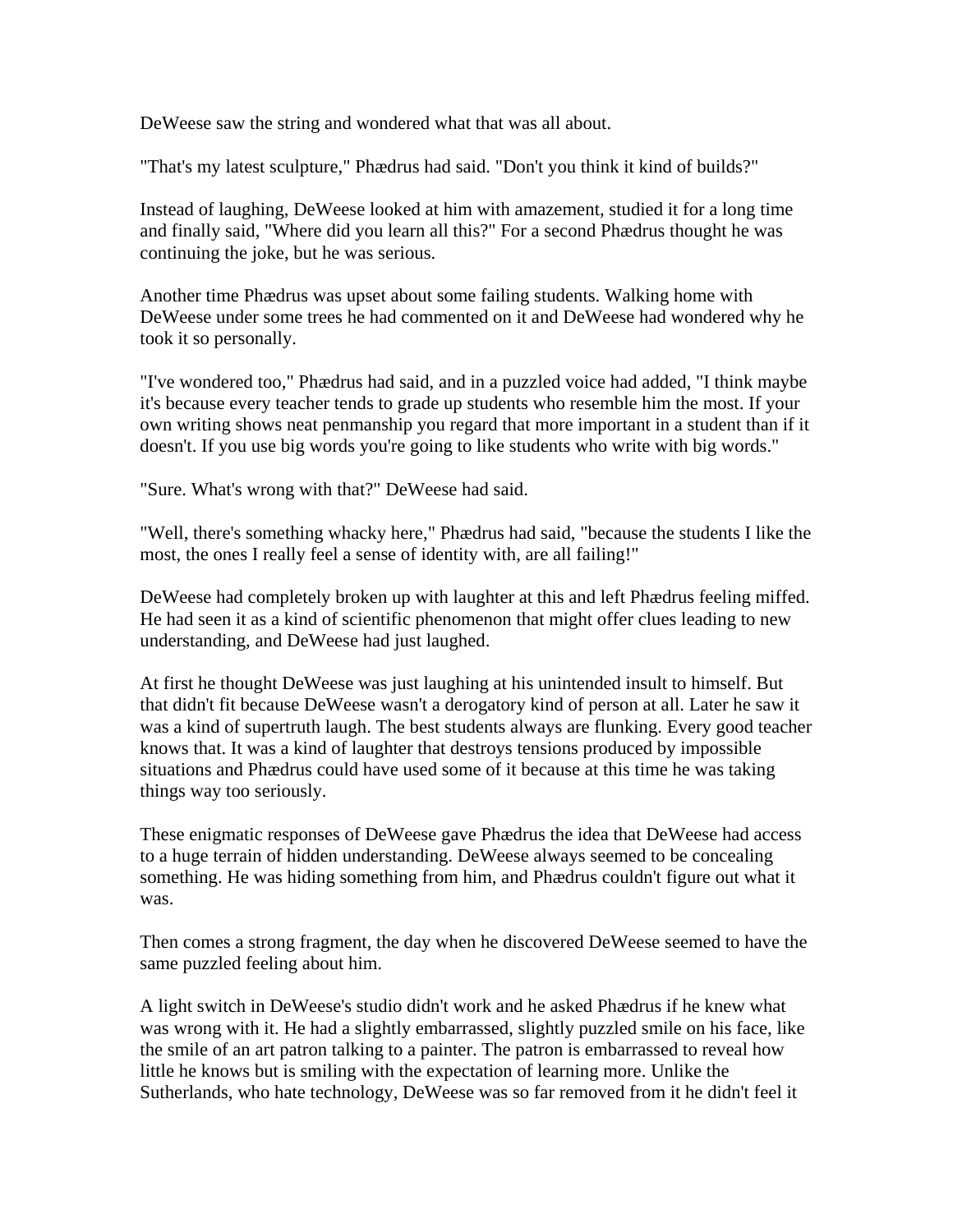any particular menace. DeWeese was actually a technology buff, a patron of the technologies. He didn't understand them, but he knew what he liked, and he always enjoyed learning more.

He had the illusion the trouble was in the wire near the bulb because immediately upon toggling the switch the light went out. If the trouble had been in the switch, he felt, there would have been a lapse of time before the trouble showed up in the bulb. Phædrus did not argue with this, but went across the street to the hardware store, bought a switch and in a few minutes had it installed. It worked immediately, of course, leaving DeWeese puzzled and frustrated. "How did you know the trouble was in the switch?" he asked.

"Because it worked intermittently when I jiggled the switch."

"Well...couldn't it jiggle the wire?"

"No." Phædrus' cocksure attitude angered DeWeese and he started to argue. "How do you know all that?" he said.

"It's obvious."

"Well then, why didn't I see it?"

"You have to have some familiarity."

"Then it's not obvious, is it?"

DeWeese always argued from this strange perspective that made it impossible to answer him. This was the perspective that gave Phædrus the idea DeWeese was concealing something from him. It wasn't until the very end of his stay in Bozeman that he thought he saw, in his own analytic and methodical way, what that perspective was.

At the park entrance we stop and pay a man in a Smokey Bear hat. He hands us a one-day pass in return. Ahead I see an elderly tourist take a movie of us, then smile. From under his shorts protrude white legs into street stockings and shoes. His wife, who watches approvingly, has identical legs. I wave to them as we go by and they wave back. It's a moment that will be preserved on film for years.

Phædrus despised this park without knowing exactly why...because he hadn't discovered it himself, perhaps, but probably not. Something else. The guided-tour attitude of the rangers angered him. The Bronx Zoo attitudes of the tourists disgusted him even more. Such a difference from the high country all around. It seemed an enormous museum with exhibits carefully manicured to give the illusion of reality, but nicely chained off so that children would not injure them. People entered the park and became polite and cozy and fakey to each other because the atmosphere of the park made them that way. In the entire time he had lived within a hundred miles of it he had visited it only once or twice.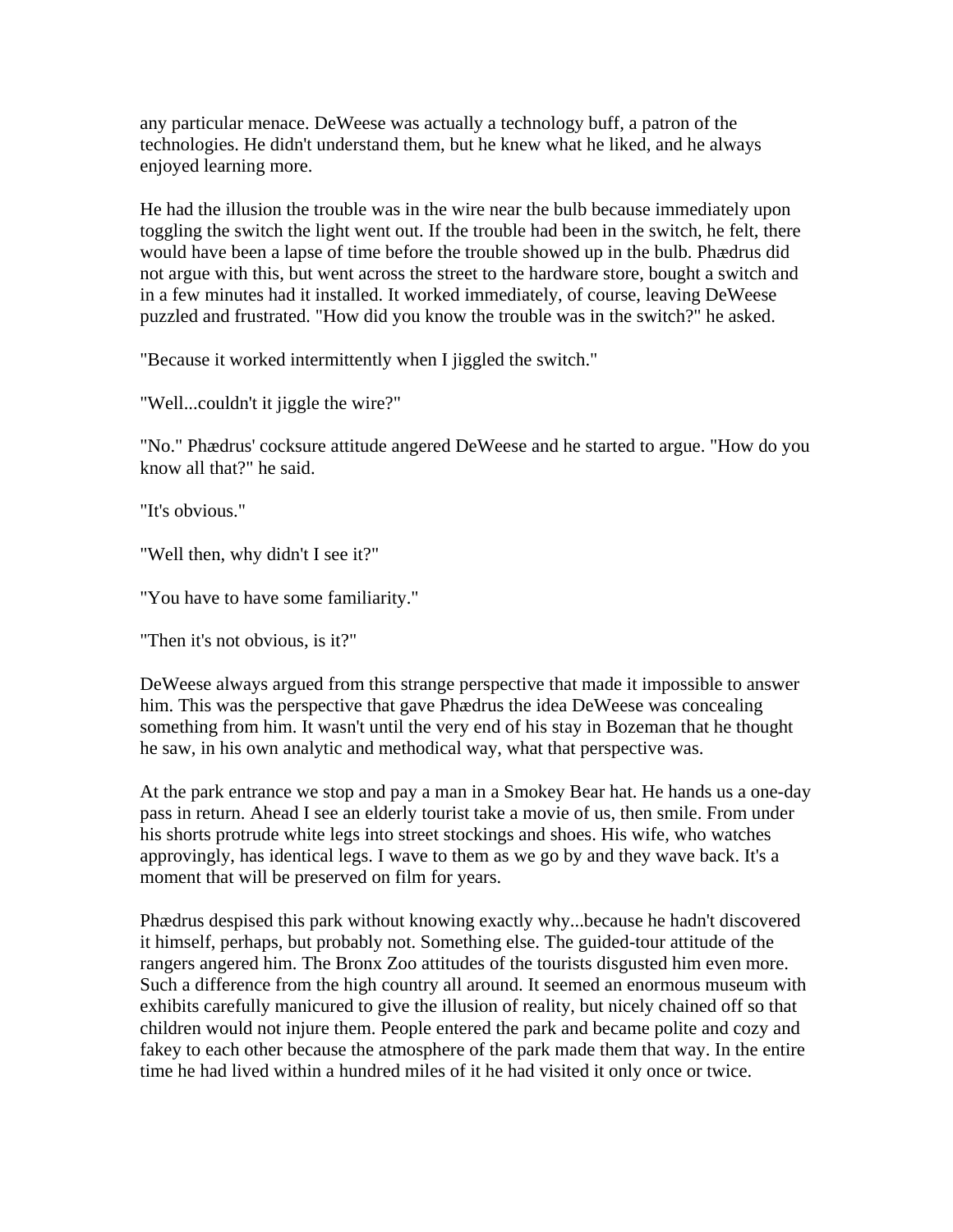But this is getting out of sequence. There's a span of about ten years missing. He didn't jump from Immanuel Kant to Bozeman, Montana. During this span of ten years he lived in India for a long time studying Oriental philosophy at Benares Hindu University.

As far as I know he didn't learn any occult secrets there. Nothing much happened at all except exposures. He listened to philosophers, visited religious persons, absorbed and thought and then absorbed and thought some more, and that was about all. All his letters show is an enormous confusion of contradictions and incongruities and divergences and exceptions to any rule he formulated about the things he observed. He'd entered India an empirical scientist, and he left India an empirical scientist, not much wiser than he had been when he'd come. However, he'd been exposed to a lot and had acquired a kind of latent image that appeared in conjunction with many other latent images later on.

Some of these latencies should be summarized because they become important later on. He became aware that the doctrinal differences among Hinduism and Buddhism and Taoism are not anywhere near as important as doctrinal differences among Christianity and Islam and Judaism. Holy wars are not fought over them because verbalized statements about reality are never presumed to be reality itself.

In all of the Oriental religions great value is placed on the Sanskrit doctrine of Tat tvam asi, "Thou art that," which asserts that everything you think you are and everything you think you perceive are undivided. To realize fully this lack of division is to become enlightened.

Logic presumes a separation of subject from object; therefore logic is not final wisdom. The illusion of separation of subject from object is best removed by the elimination of physical activity, mental activity and emotional activity. There are many disciplines for this. One of the most important is the Sanskrit dhyna, mispronounced in Chinese as "Chan" and again mispronounced in Japanese as "Zen." Phædrus never got involved in meditation because it made no sense to him. In his entire time in India "sense" was always logical consistency and he couldn't find any honest way to abandon this belief. That, I think, was creditable on his part.

But one day in the classroom the professor of philosophy was blithely expounding on the illusory nature of the world for what seemed the fiftieth time and Phædrus raised his hand and asked coldly if it was believed that the atomic bombs that had dropped on Hiroshima and Nagasaki were illusory. The professor smiled and said yes. That was the end of the exchange.

Within the traditions of Indian philosophy that answer may have been correct, but for Phædrus and for anyone else who reads newspapers regularly and is concerned with such things as mass destruction of human beings that answer was hopelessly inadequate. He left the classroom, left India and gave up.

He returned to his Midwest, picked up a practical degree in journalism, married, lived in Nevada and Mexico, did odd jobs, worked as a journalist, a science writer and an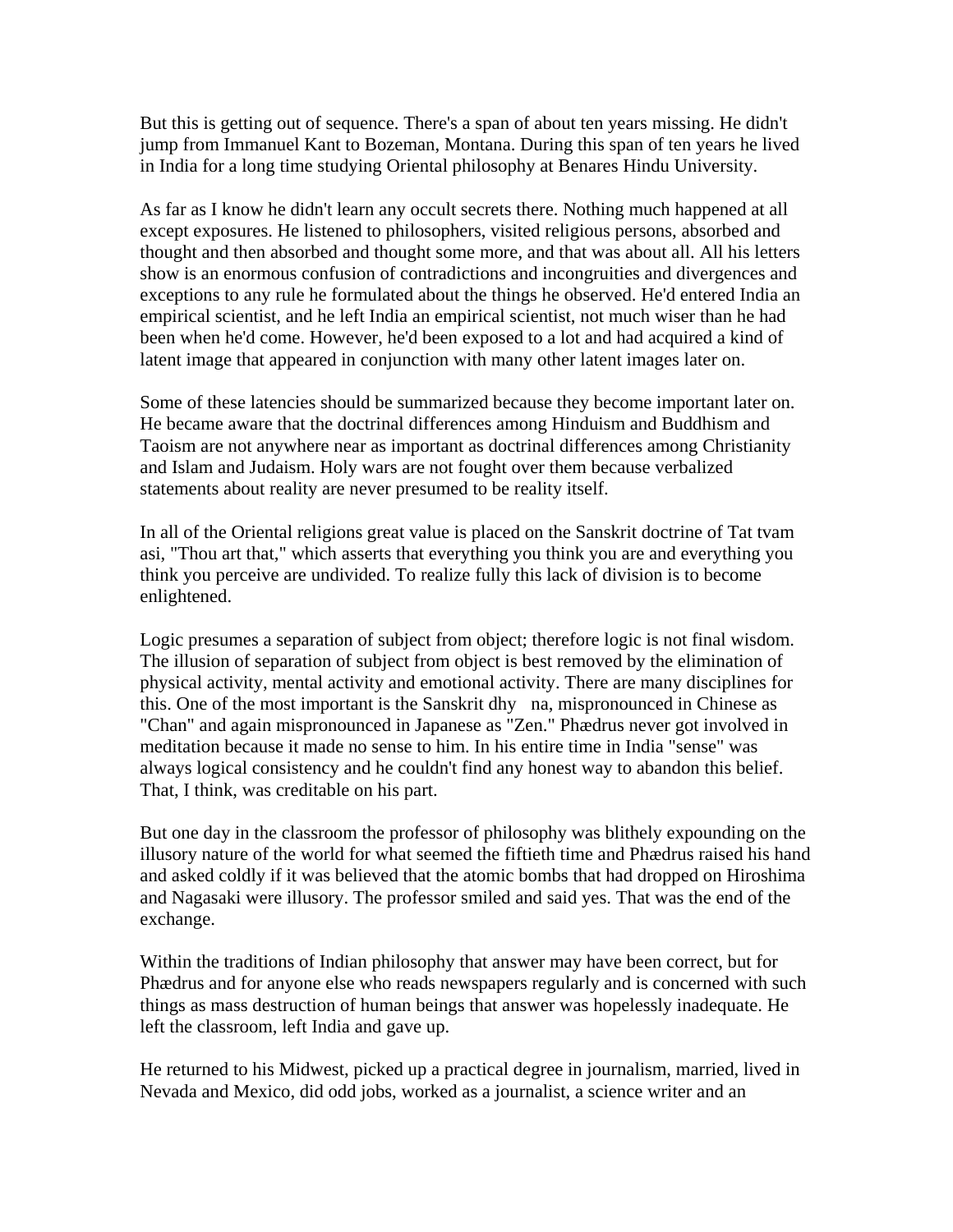industrial-advertising writer. He fathered two children, bought a farm and a riding horse and two cars and was starting to put on middle-aged weight. His pursuit of what has been called the ghost of reason had been given up. That's extremely important to understand. He had given up.

Because he'd given up, the surface of life was comfortable for him. He worked reasonably hard, was easy to get along with and, except for an occasional glimpse of inner emptiness shown in some short stories he wrote at the time, his days passed quite usually.

What started him up here into these mountains isn't certain. His wife seems not to know, but I'd guess it was perhaps some of those inner feelings of failure and the hope that somehow this might take him back on the track again. He had become much more mature, as if the abandonment of his inner goals had caused him somehow to age more quickly.

We exit from the park at Gardiner, where not much rain seems to fall, because the mountainsides show only grass and sage in the twilight. We decide to stay here for the night.

The town is on high banks on either side of a bridge over a river which rushes over smooth and clean boulders. Across the bridge they've already turned the lights on at the motel where we check in, but even in the artificial light coming from the windows I can see each cabin has been carefully surrounded by planted flowers, and so I step carefully to avoid them.

I notice things about the cabin too, which I point out to Chris. The windows are all double-hung and sash-weighted. The doors click shut without looseness. All the moldings are perfectly mitered. There's nothing arty about all this, it's just well done and, something tells me, is all done by one person.

When we return to the motel from the restaurant an elderly couple are sitting in a small garden outside the office enjoying the evening breeze. The man confirms that he's made all these cabins himself, and is so pleased it's been noticed that his wife, who sees this, invites us all to sit down.

We talk with no need to hurry. This is the oldest entrance to the park. It was used before there were any automobiles. They talk about changes that have taken place over the years, adding a dimension to what we see around us, and it builds to a kind of beautiful thing...this town, this couple and the years that have gone by here. Sylvia puts her hand on John's arm. I am conscious of the sounds of the river rushing past boulders below and a fragrance in the night wind. The woman, who knows all fragrances, says it is honeysuckle, and we are quiet for a while and I become pleasantly drowsy. Chris is almost asleep when we decide to turn in.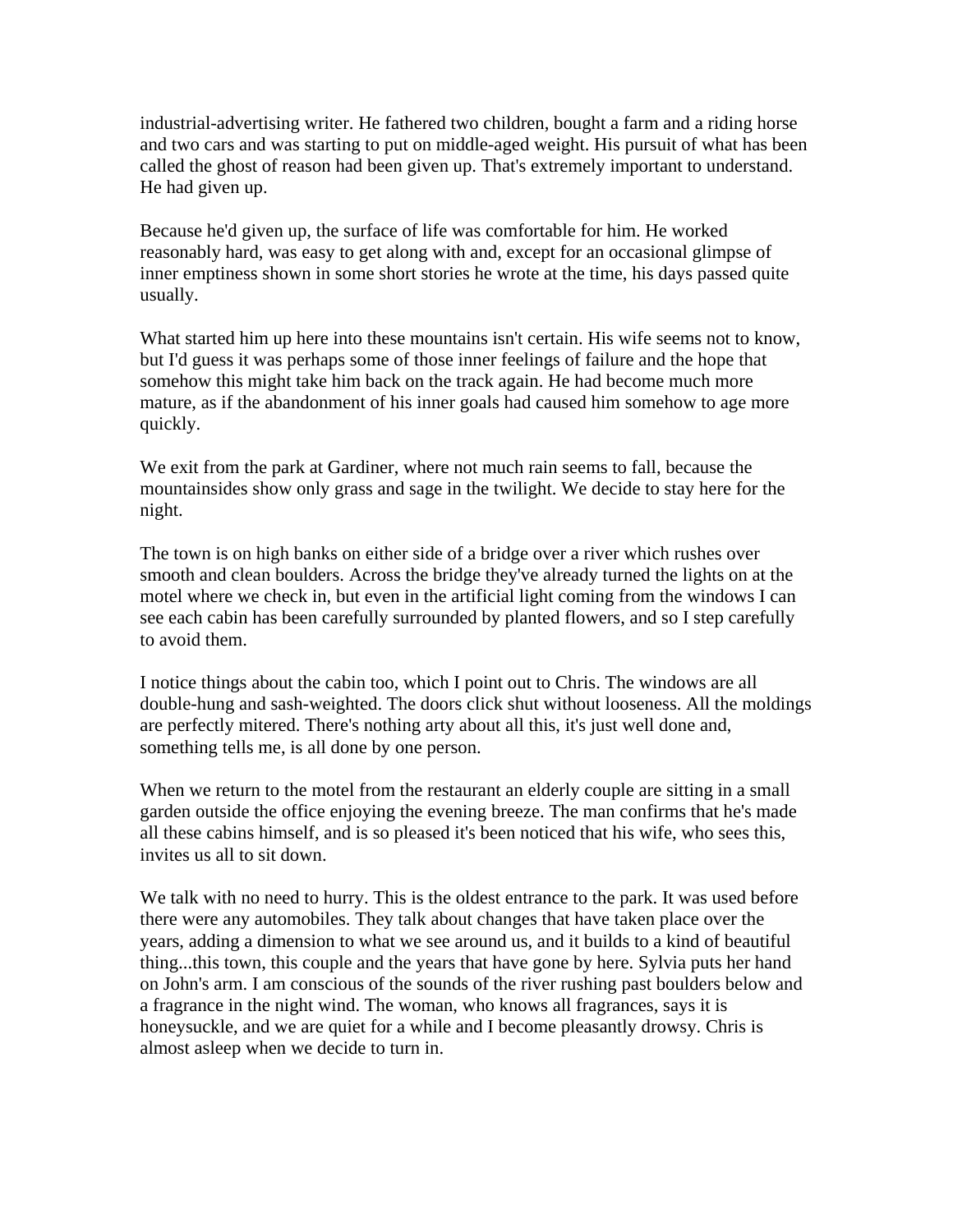## **13**

John and Sylvia eat their breakfast hot cakes and drink their coffee, still caught up in the mood of last night, but I'm finding it hard to get food down.

Today we should arrive at the school, the place where an enormous coalescence of things occurred, and I'm already feeling tense.

I remember reading once about an archeological excavation in the Near East, learning about the archeologist's feelings when he opened the forgotten tombs for the first time in thousands of years. Now I feel like some archeologist myself.

The sagebrush down the canyon now toward Livingston is like sagebrush you see all the way from here into Mexico.

This morning sunlight is the same as yesterday's except warmer and softer now that we're at a lower altitude again.

There is nothing unusual. It's just this archeological feeling that the calmness of the surroundings conceals things. A haunted place.

I really don't want to go there. I'd just as soon turn around and go back.

Just tension, I guess.

It fits one of the fragments of this memory, in which many mornings the tension was so intense he would throw up everything before he got to his first classroom. He loathed appearing before classrooms of students and talking. It was a complete violation of his whole lone, isolated way of life, and what he experienced was intense stage fright, except that it never showed on him as stage fright, but rather as a terrific intensity about everything he did. Students had told his wife it was just like electricity in the air. The moment he entered the classroom all eyes turned on him and followed him as he walked to the front of the room. All conversation died to a hush and remained at a hush even though it was several minutes, often, before the class started. Throughout the hour the eyes never strayed from him.

He became much talked about, a controversial figure. The majority of students avoided his sections like the Black Death. They had heard too many stories.

The school was what could euphemistically be called a "teaching college." At a teaching college you teach and you teach and you teach with no time for research, no time for contemplation, no time for participation in outside affairs. Just teach and teach and teach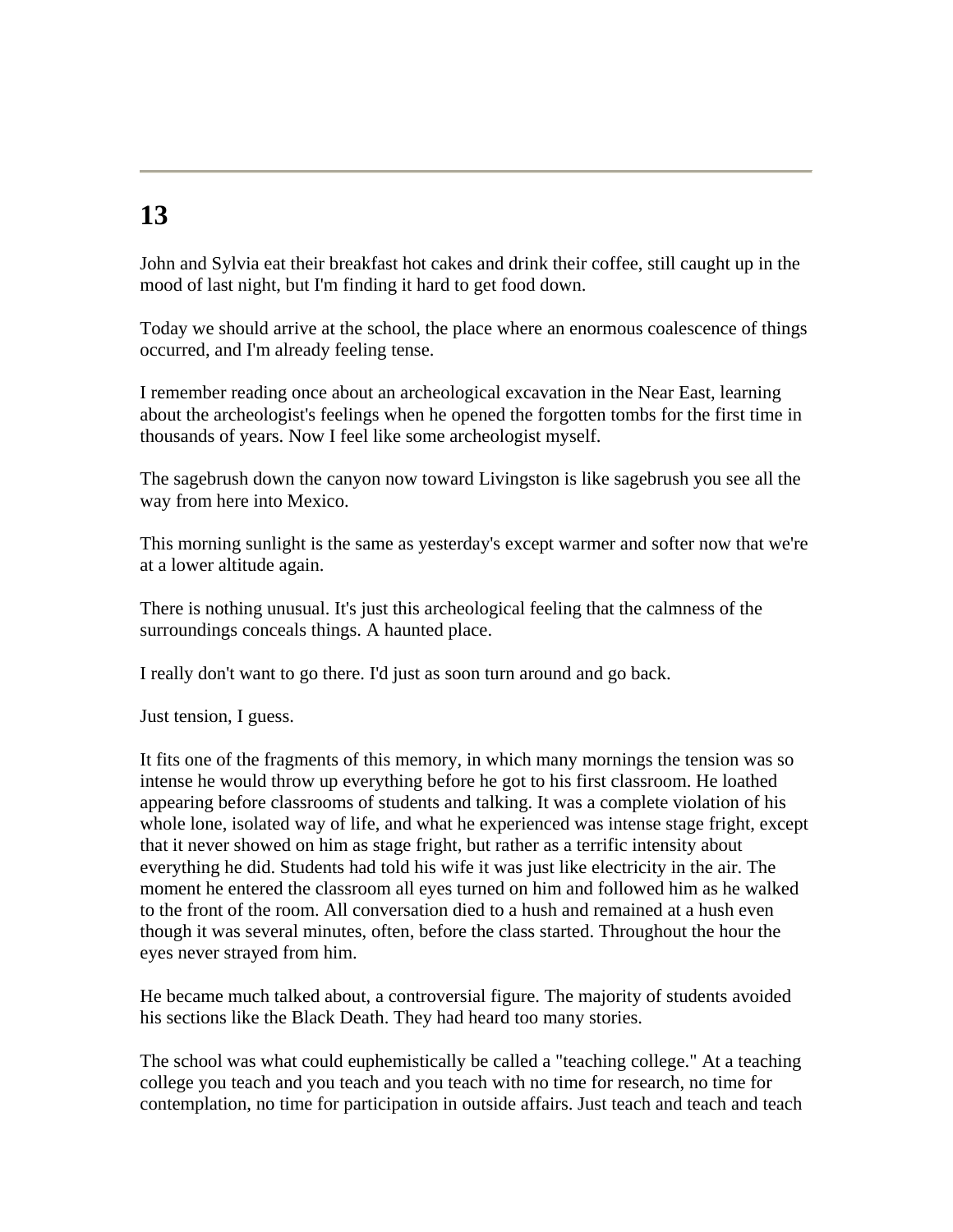until your mind grows dull and your creativity vanishes and you become an automaton saying the same dull things over and over to endless waves of innocent students who cannot understand why you are so dull, lose respect and fan this disrespect out into the community. The reason you teach and you teach and you teach is that this is a very clever way of running a college on the cheap while giving a false appearance of genuine education.

Yet despite this he called the school by a name that didn't make much sense, in fact sounded a little ludicrous in view of its actual nature. But the name had great meaning to him, and he stuck to it and he felt, before he left, that he had rammed it into a few minds sufficiently hard to make it stick. He called it a "Church of Reason," and much of the puzzlement people had about him could have ended if they'd understood what he meant by this.

The state of Montana at this time was undergoing an outbreak of ultra-right-wing politics like that which occurred in Dallas, Texas, just prior to President Kennedy's assassination. A nationally known professor from the University of Montana at Missoula was prohibited from speaking on campus on the grounds that it would "stir up trouble." Professors were told that all public statements must be cleared through the college public-relations office before they could be made.

Academic standards were demolished. The legislature had previously prohibited the school from refusing entry to any student over twenty-one whether he had a high-school diploma or not. Now the legislature had passed a law fining the college eight thousand dollars for every student who failed, virtually an order to pass every student.

The newly elected governor was trying to fire the college president for both personal and political reasons. The college president was not only a personal enemy, he was a Democrat, and the governor was no ordinary Republican. His campaign manager doubled as state coordinator for the John Birch Society. This was the same governor who supplied the list of fifty subversives we heard about a few days ago.

Now, as part of this vendetta, funds to the college were being cut. The college president had passed on an unusually large part of the cut to the English department, of which Phædrus was a member, and whose members had been quite vocal on issues of academic freedom.

Phædrus had given up, was exchanging letters with the Northwest Regional Accrediting Association to see if they could help prevent these violations of accreditation requirements. In addition to this private correspondence he had publicly called for an investigation of the entire school situation.

At this point some students in one of his classes had asked Phædrus, bitterly, if his efforts to stop accred- itation meant he was trying to prevent them from getting an education.

Phædrus said no.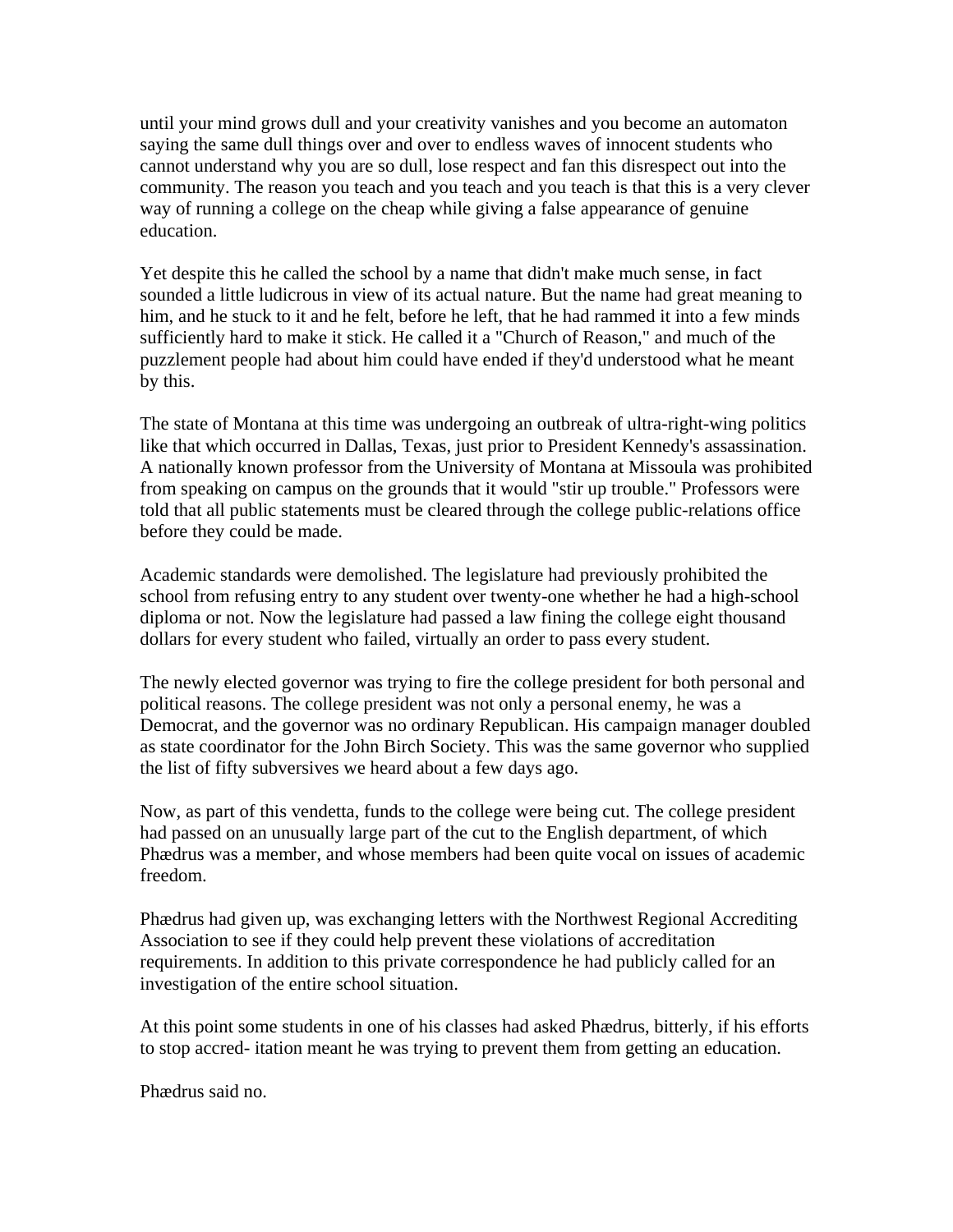Then one student, apparently a partisan of the governor, said angrily that the legislature would prevent the school from losing its accreditation.

Phædrus asked how.

The student said they would post police to prevent it.

Phædrus pondered this for a while, then realized the enormity of the student's misconception of what accreditation was all about.

That night, for the next day's lecture, he wrote out his defense of what he was doing. This was the Church of Reason lecture, which, in contrast to his usual sketchy lecture notes, was very long and very carefully elaborated.

It began with reference to a newspaper article about a country church building with an electric beer sign hanging right over the front entrance. The building had been sold and was being used as a bar. One can guess that some classroom laughter started at this point. The college was well known for drunken partying and the image vaguely fit. The article said a number of people had complained to the church officials about it. It had been a Catholic church, and the priest who had been delegated to respond to the criticism had sounded quite irritated about the whole thing. To him it had revealed an incredible ignorance of what a church really was. Did they think that bricks and boards and glass constituted a church? Or the shape of the roof? Here, posing as piety was an example of the very materialism the church opposed. The building in question was not holy ground. It had been desanctified. That was the end of it. The beer sign resided over a bar, not a church, and those who couldn't tell the difference were simply revealing something about themselves.

Phædrus said the same confusion existed about the University and that was why loss of accreditation was hard to understand. The real University is not a material object. It is not a group of buildings that can be defended by police. He explained that when a college lost its accreditation, nobody came and shut down the school. There were no legal penalties, no fines, no jail sentences. Classes did not stop. Everything went on just as before. Students got the same education they would if the school didn't lose its accreditation. All that would happen, Phædrus said, would simply be an official recognition of a condition that already existed. It would be similar to excommunication. What would happen is that the real University, which no legislature can dictate to and which can never be identified by any location of bricks or boards or glass, would simply declare that this place was no longer "holy ground." The real University would vanish from it, and all that would be left was the bricks and the books and the material manifestation.

It must have been a strange concept to all of the students, and I can imagine him waiting for a long time for it to sink in, and perhaps then waiting for the question, What do you think the real University is?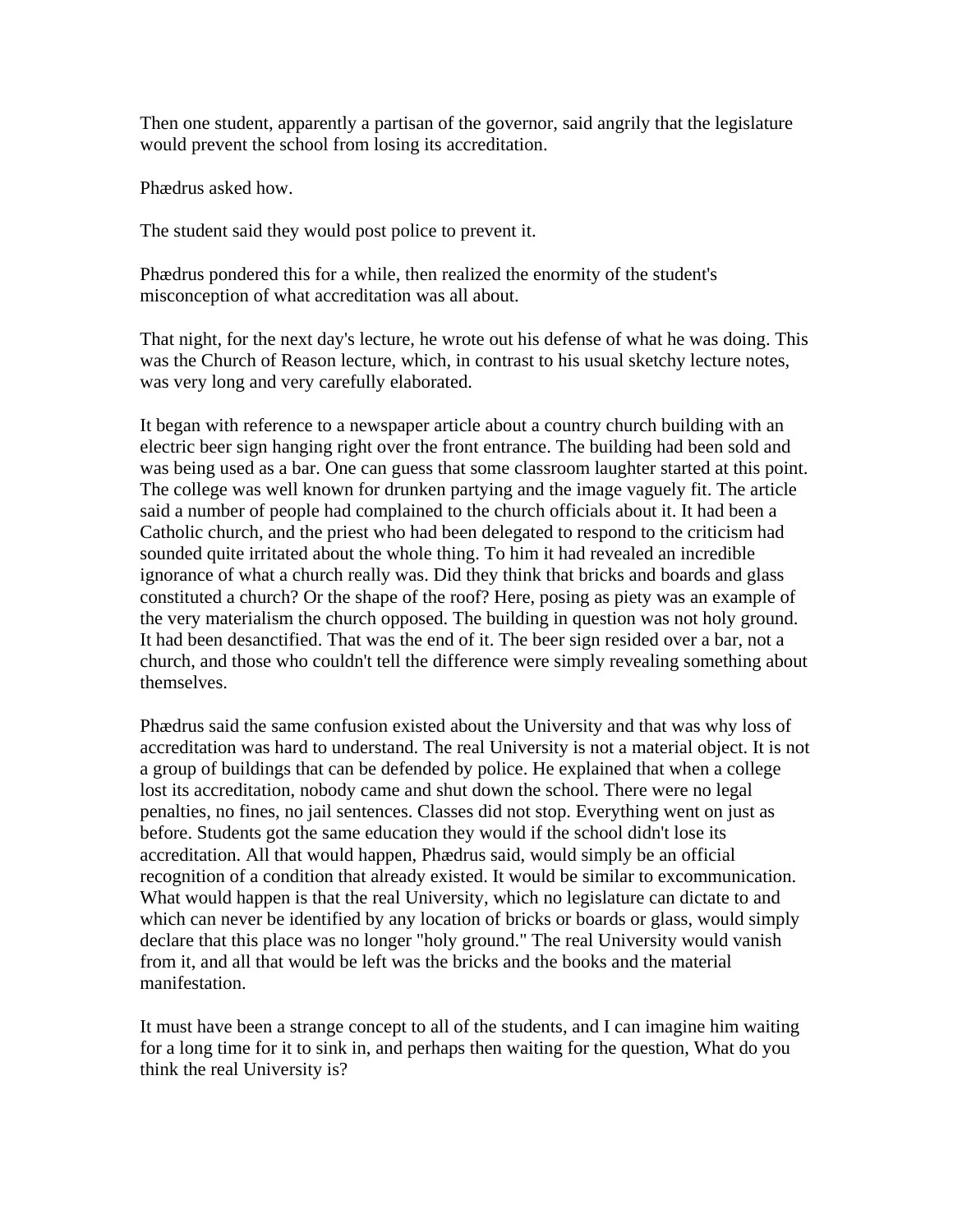His notes, in response to this question, state the following:

The real University, he said, has no specific location. It owns no property, pays no salaries and receives no material dues. The real University is a state of mind. It is that great heritage of rational thought that has been brought down to us through the centuries and which does not exist at any specific location. It's a state of mind which is regenerated throughout the centuries by a body of people who traditionally carry the title of professor, but even that title is not part of the real University. The real University is nothing less than the continuing body of reason itself.

In addition to this state of mind, "reason," there's a legal entity which is unfortunately called by the same name but which is quite another thing. This is a nonprofit corporation, a branch of the state with a specific address. It owns property, is capable of paying salaries, of receiving money and of responding to legislative pressures in the process.

But this second university, the legal corporation, cannot teach, does not generate new knowledge or evaluate ideas. It is not the real University at all. It is just a church building, the setting, the location at which conditions have been made favorable for the real church to exist.

Confusion continually occurs in people who fail to see this difference, he said, and think that control of the church buildings implies control of the church. They see professors as employees of the second university who should abandon reason when told to and take orders with no backtalk, the same way employees do in other corporations.

They see the second university, but fail to see the first.

I remember reading this for the first time and remarking about the analytic craftsmanship displayed. He avoided splitting the University into fields or departments and dealing with the results of that analysis. He also avoided the traditional split into students, faculty and administration.

When you split it either of those ways you get a lot of dull stuff that doesn't really tell you much you can't get out of the official school bulletin. But Phædrus split it between "the church" and "the location," and once this cleavage is made the same rather dull and imponderable institution seen in the bulletin suddenly is seen with a degree of clarity that wasn't previously available. On the basis of this cleavage he provided explanations for a number of puzzling but normal aspects of University life.

After these explanations he returned to the analogy of the religious church. The citizens who build such a church and pay for it probably have in mind that they're doing this for the community. A good sermon can put the parishioners in a right frame of mind for the coming week. Sunday school will help the children grow up right. The minister who delivers the sermon and directs the Sunday school understands these goals and normally goes along with them, but he also knows that his primary goals are not to serve the community. His primary goal is always to serve God. Normally there's no conflict but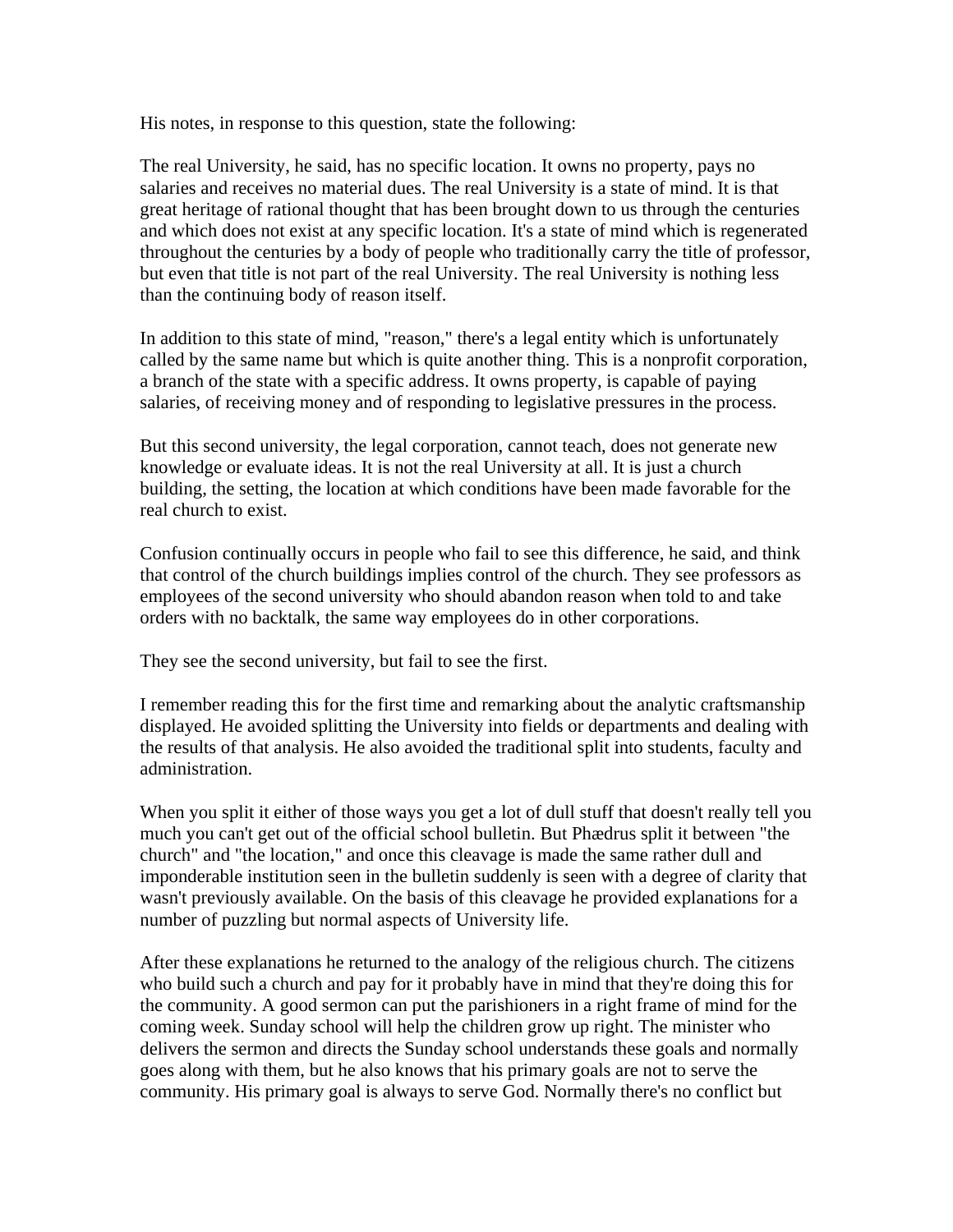occasionally one creeps in when trustees oppose the minister's sermons and threaten reduction of funds. That happens.

A true minister, in such situations, must act as though he'd never heard the threats. His primary goal isn't to serve the members of the community, but always God.

The primary goal of the Church of Reason, Phædrus said, is always Socrates' old goal of truth, in its ever-changing forms, as it's revealed by the process of rationality. Everything else is subordinate to that. Normally this goal is in no conflict with the location goal of improving the citizenry, but on occasion some conflict arises, as in the case of Socrates himself. It arises when trustees and legislators who've contributed large amounts of time and money to the location take points of view in opposition to the professors' lectures or public statements. They can then lean on the administration by threatening to cut off funds if the professors don't say what they want to hear. That happens too.

True churchmen in such situations must act as though they had never heard these threats. Their primary goal never is to serve the community ahead of everything else. Their primary goal is to serve, through reason, the goal of truth.

That was what he meant by the Church of Reason. There was no question but that it was a concept that was deeply felt by him. He was regarded as something of a troublemaker but was never censured for it in any proportion to the amount of trouble he made. What saved him from the wrath of everyone around him was partly an unwillingness to give any support to the enemies of the college, but also partly a begrudging understanding that all of his troublemaking was ultimately motivated by a mandate they were never free from themselves: the mandate to speak the rational truth.

The lecture notes explain almost all of why he acted the way he did, but leave one thing unexplained...his fanatic intensity. One can believe in the truth and in the process of reason to discover it and in resistance to state legislatures, but why burn one's self out, day after day, over it?

The psychological explanations that have been made to me seem inadequate. Stage fright can't sustain that kind of effort month after month. Neither does another explanation sound right, that he was trying to redeem himself for his earlier failure. There is no evidence anywhere that he ever thought of his expulsion from the university as a failure, just an enigma. The explanation I've come to arises from the discrepancy between his lack of faith in scientific reason in the laboratory and his fanatic faith expressed in the Church of Reason lecture. I was thinking about the discrepancy one day and it suddenly came to me that it wasn't a discrepancy at all. His lack of faith in reason was why he was so fanatically dedicated to it.

You are never dedicated to something you have complete confidence in. No one is fanatically shouting that the sun is going to rise tomorrow. They know it's going to rise tomorrow. When people are fanatically dedicated to political or religious faiths or any other kinds of dogmas or goals, it's always because these dogmas or goals are in doubt.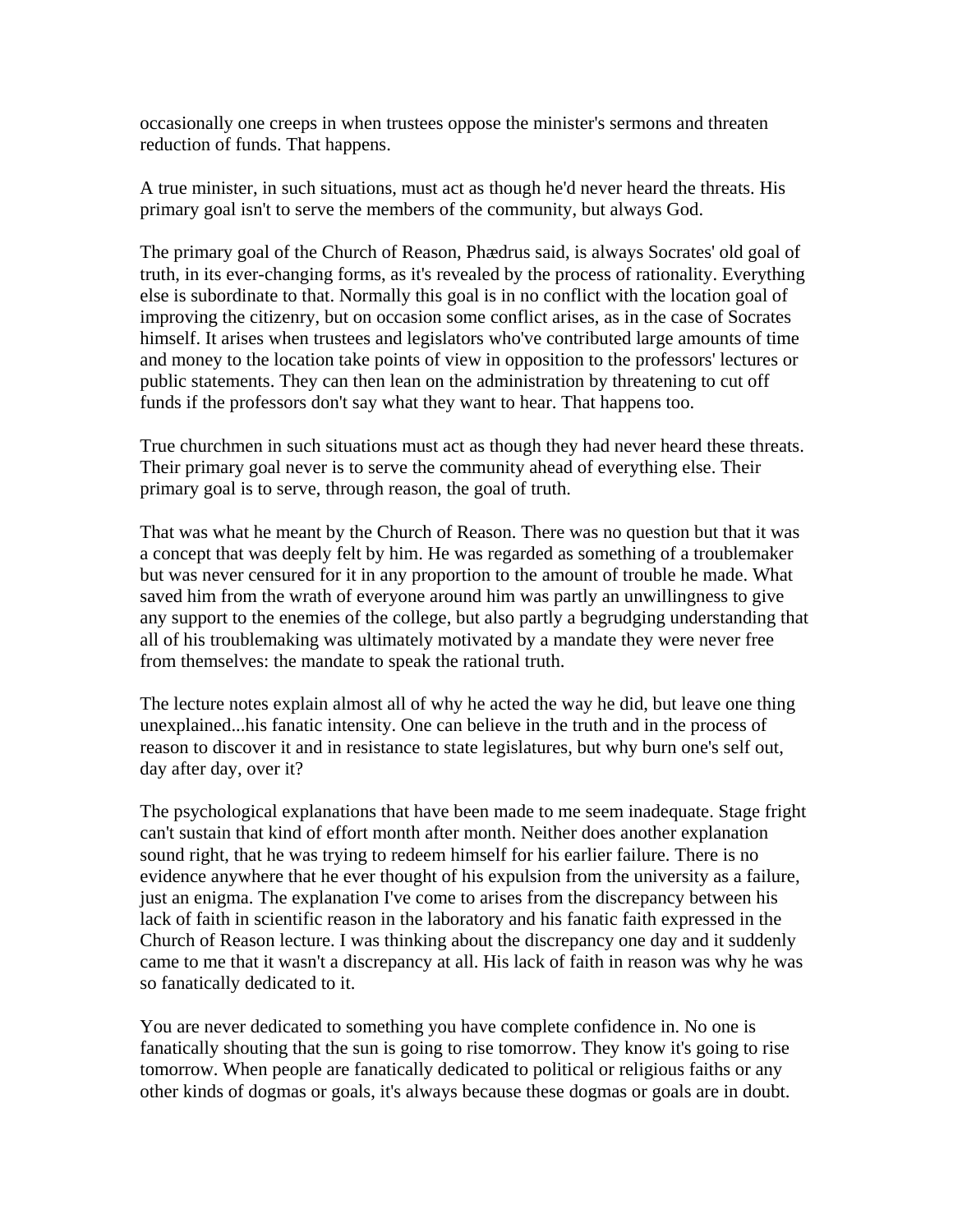The militancy of the Jesuits he somewhat resembled is a case in point. Historically their zeal stems not from the strength of the Catholic Church but from its weakness in the face of the Reformation. It was Phædrus' lack of faith in reason that made him such a fanatic teacher. That makes more sense. And it makes a lot of sense out of the things that followed.

That's probably why he felt such a deep kinship with so many failing students in the back rows of his classrooms. The contemptuous looks on their faces reflected the same feelings he had toward the whole rational, intellectual process. The only difference was that they were contemptuous because they didn't understand it. He was contemptuous because he did. Because they didn't understand it they had no solution but to fail and for the rest of their lives remember the experience with bitterness. He on the other hand felt fanatically obliged to do something about it. That was why his Church of Reason lecture was so carefully prepared. He was telling them you have to have faith in reason because there isn't anything else. But it was a faith he didn't have himself.

It must always be remembered that this was the nineteen-fifties, not the nineteenseventies. There were rumblings from the beatniks and early hippies at this time about "the system" and the square intellectualism that supported it, but hardly anyone guessed how deeply the whole edifice would be brought into doubt. So here was Phædrus, fanatically defending an institution, the Church of Reason, that no one, no one certainly in Bozeman, Montana, had any cause to doubt. A pre-Reformation Loyola. A militant reassuring everyone the sun would rise tomorrow, when no one was worried. They just wondered about him.

But now, with the most tumultuous decade of the century between him and ourselves, a decade in which reason has been assailed and assaulted beyond the wildest beliefs of the fifties, I think that in this Chautauqua based on his discoveries we can understand a little better what he was talking about -- a solution for it all -- if only that were true -- so much of it's lost there's no way of knowing.

Maybe that's why I feel like an archeologist. And have such a tension about it. I have only these fragments of memory, and pieces of things people tell me, and I keep wondering as we get closer if some tombs are better left shut.

Chris, sitting behind me, suddenly comes to mind, and I wonder how much he knows, how much he remembers.

We reach an intersection where the road from the park joins the main east-west highway, stop and turn on to it.

From here we go over a low pass and into Bozeman itself. The road goes up now, heading west, and suddenly I'm looking forward to what's ahead.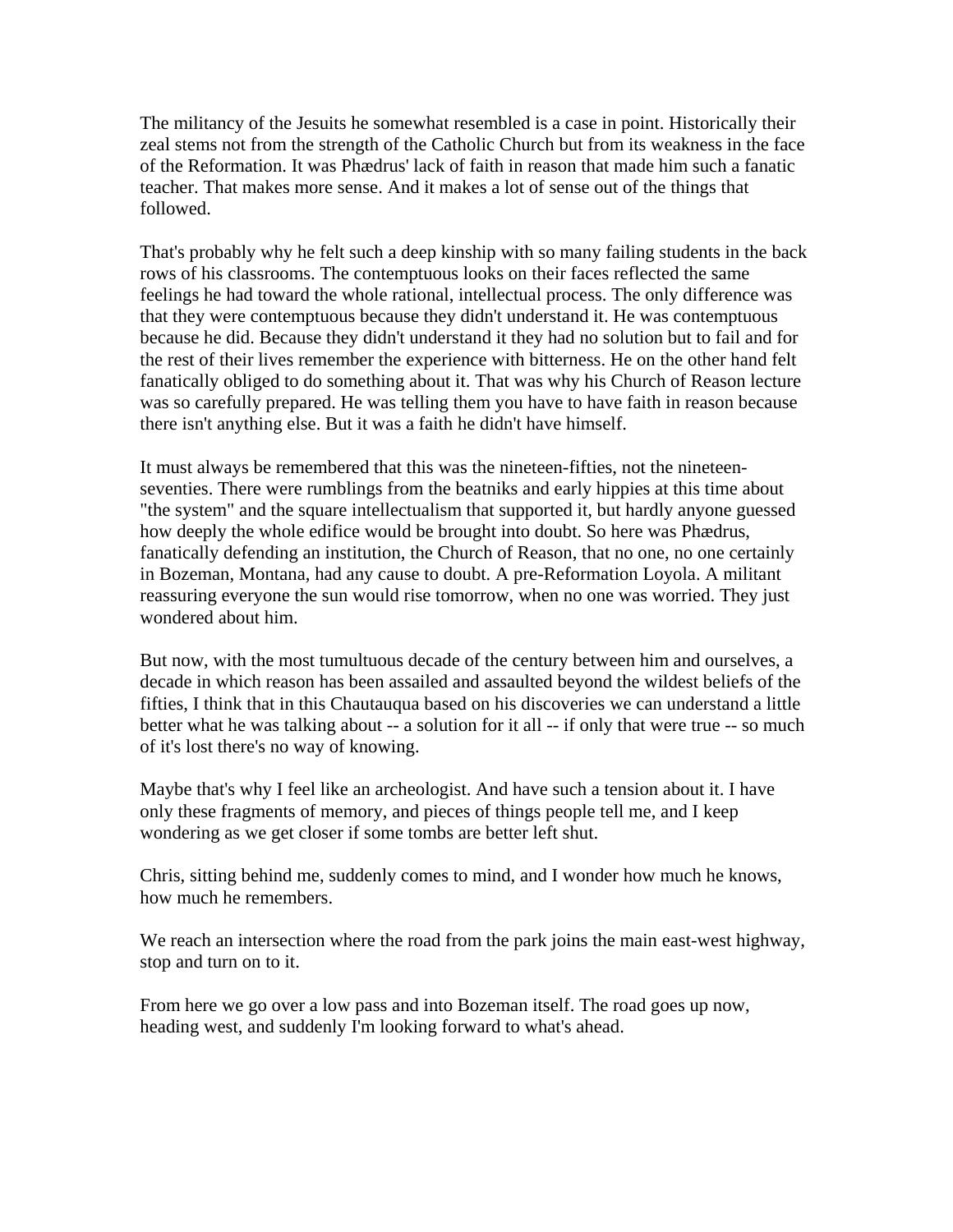## **14**

We ride down out of the pass onto a small green plain. To the immediate south we can see pine-forested mountains that still have last winter's snow on the peaks. In all other directions appear lower mountains, more in the distance, but just as clear and sharp. This picture-postcard scenery vaguely fits memory but not definitely. This interstate freeway we are on must not have existed then.

The statement "To travel is better than to arrive" comes back to mind again and stays. We have been traveling and now we will arrive. For me a period of depression comes on when I reach a temporary goal like this and have to reorient myself toward another one. In a day or two John and Sylvia must go back and Chris and I must decide what we want to do next. Everything has to be reorganized.

The main street of the town seems vaguely familiar but there's a feeling of being a tourist now and I see the shop signs are for me, the tourist, and not for people who live here. This isn't really a small town. People are moving too fast and too independently of one another. It's one of these population fifteen-to-thirty-thousand towns that isn't exactly a town, not exactly a city...not exactly anything really.

We eat lunch in a glass-and-chrome restaurant that brings no recall at all. It looks as though it's been built since he lived here and shows the same lack of self-identity seen on the main street.

I go to a phone book and look for Robert DeWeese's number but don't find it. I dial the operator but she's never heard of the party and can't tell me the number. I don't believe it! Were they just in his imagination? Her statement produces a panicky feeling that lasts for a moment, but then I remember their answer to my letter telling them we were coming and calm down. Imaginary people don't use the mails.

John suggests I try to call the art department or some friends. I smoke for a while and drink coffee, and when I'm relaxed again I do this and learn how to get there. It's not the technology that's scary. It's what it does to the relations between people, like callers and operators, that's scary.

From the town to the mountains across the valley floor must be less than ten miles, and we cross that distance now on dirt roads through rich green high alfalfa ready for cutting, so thick it looks difficult to walk through. The fields sweep outward and slightly upward to the base of the mountains where a much darker green of the pines rises suddenly up. That will be where the DeWeeses live. Where the light green and the dark green meet. The wind is full of the lightgreen new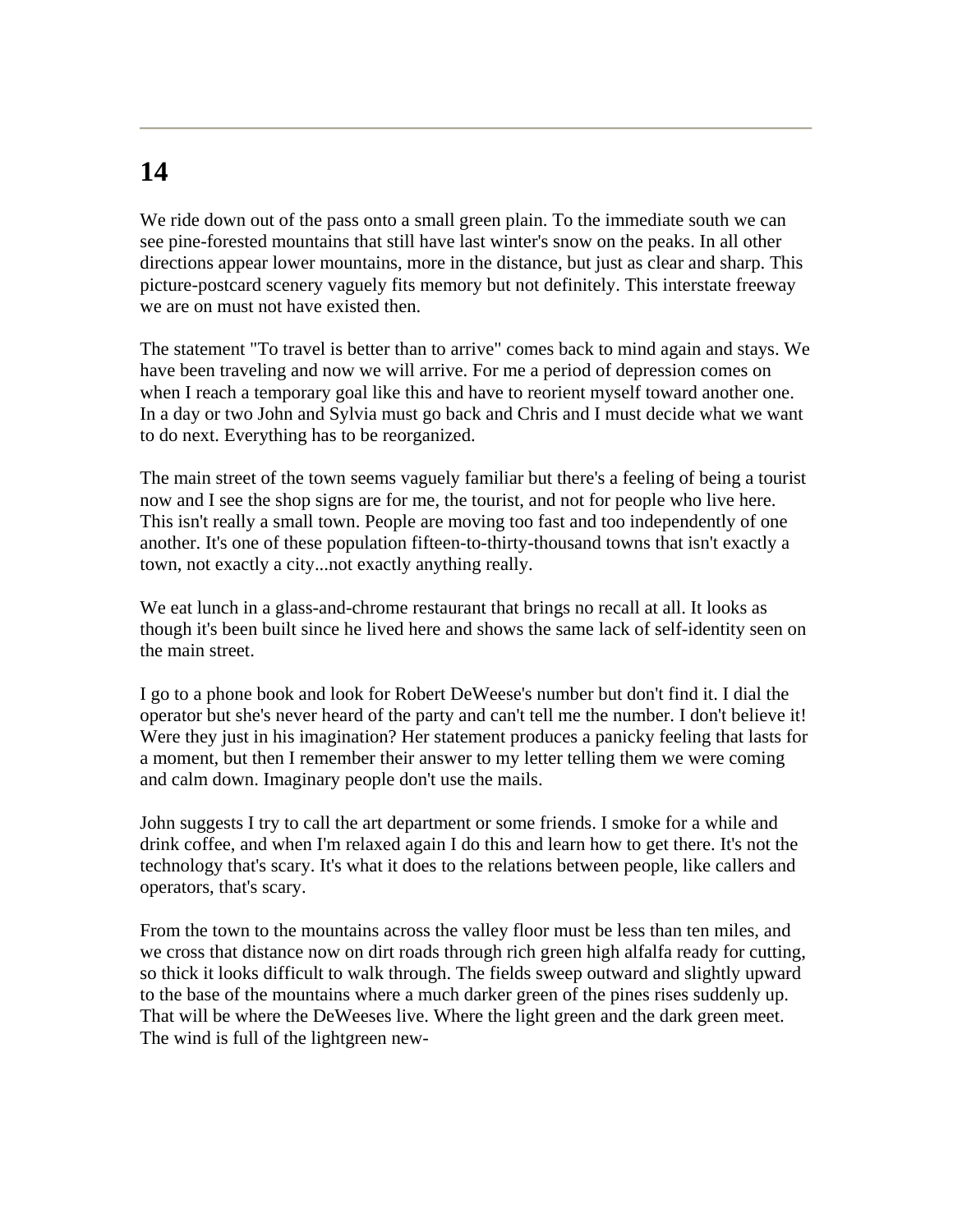mown-hay smells and livestock smells. At one point we pass through a cold bank of air where the smell changes to pine, but then are back in the warmth again. Sunlight and meadows and the close-looming mountain.

Just as we get to the pines, the gravel in the road becomes very deep. We slow down to first gear and ten miles an hour and I keep both feet off the pegs to kick the cycle upright again if it should mush into the gravel and start to go down. We round a corner and suddenly enter the pines and a very steep V canyon in the mountain, and there right beside the road is a large grey house with an enormous abstract iron sculpture attached to one side and beneath it sitting in a chair tipped back against the house surrounded by company is the living image of DeWeese himself with a can of beer in his hand, which waves to us. Right out of the old photographs.

I'm so busy keeping the machine up I can't take my hands off the grips and I wave a leg back instead. The living image of DeWeese himself grins as we pull up.

"You found it," he says. Relaxed smile. Happy eyes.

"It's been a long time," I say. I feel happy too, though strange at suddenly seeing the image move and talk.

We dismount and take off our riding gear and I see that the open porch deck he and his guests are on is unfinished and unweathered. DeWeese looks down from where it is only a few feet above the road on our side, but the V of the canyon slants so steeply that on the far side the ground descends fifteen feet below the deck. The stream itself appears another fifty feet down and away from the house, among trees and deep grass where a horse, partially hidden by the trees, grazes without looking up. Now we have to look high to see the sky. Surrounding us is the dark-green forest we watched as we approached.

"This is just beautiful!" Sylvia says.

The living image of DeWeese smiles down at her. "Thank you," he says, "I'm glad you like it." His tone is all here and now, completely relaxed. I realize that although this is the authentic image of DeWeese himself, it's also a brand-new person who's been renewing himself continually and I'm going to have to get to know him all over again.

We step up onto the deck. Between the floorboards it has spaces, like a grate. I can see the ground through them. With a "Well, I'm not quite sure how to do this" tone and smile, DeWeese makes introductions all around, but they're in one ear and out the other. I can never remember names. His guests are an art instructor from the school who has hornrimmed glasses, and his wife, who smiles self-consciously. They must be new.

We talk for a while, DeWeese mainly explaining to them who I am, and then, from where the deck disappears around the corner of the house, suddenly comes Gennie DeWeese with a tray of beer cans. She is a painter too and, I'm suddenly aware, a quick comprehender and already there's a shared smile over the artistic economy of grabbing a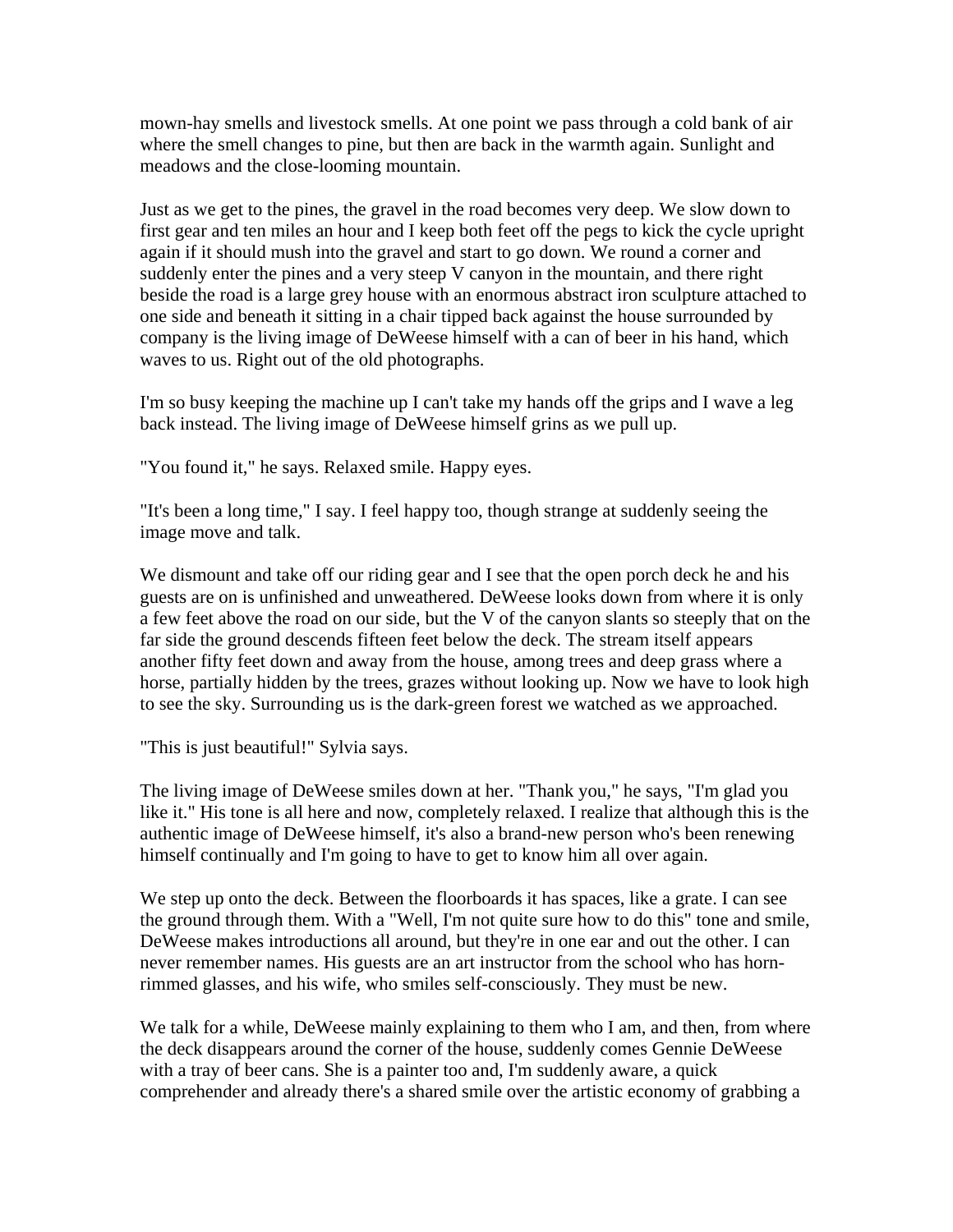can of beer instead of her hand, while she says, "Some neighbors just came over with a mess of trout for dinner. I'm so pleased." I try to think of something appropriate to say, but just nod.

We sit down, I in the sunlight, where it's difficult to distinguish details of the other side of the deck in the shade.

DeWeese looks at me, seems about to comment on my appearance, which is undoubtedly much different from what he remembers, but something deflects this and he turns to John instead and asks about the trip.

John explains that it's been just great, something he and Sylvia have needed for years.

Sylvia seconds this. "Just to be out in the open in all this space," she says.

"Lots of space in Montana," DeWeese says, a little wistfully. He and John and the art instructor become involved in get-acquainted talk about differences between Montana and Minnesota.

The horse grazes peacefully below us, and just beyond it the water sparkles in the creek. The talk has shifted to DeWeese's land here in the canyon, how long DeWeese has lived here and what art instruction at the college is like. John has a real gift for casual conversation like this that I've never had, so I just listen.

After a while the heat from the sun is so great I take off my sweater and open my shirt. Also to stop squinting I bring out some sunglasses and put them on. That's better, but it blanks out the shade so completely I can hardly see faces at all and leaves me feeling sort of visually detached from everything but the sun and the sunlit slopes of the canyon. I think to myself about unpacking but decide not to mention it. They know we're staying but just intuitively allow first things to happen first. First we relax, then we unpack. What's the hurry? The beer and sun begin to toast my head like a marshmallow. Very nice.

I don't know how much later I hear some comments about "the movie star here" come from John and I realize he is talking about me and my sunglasses. I look over the tops of them into the shade and make out that DeWeese and John and the art instructor are smiling at me. They must want me in the conversation, something about problems on the trip.

"They want to know what happens if something goes bad mechanically," John says.

I relate the whole story of the time Chris and I were in the rainstorm and the engine quit, which is a good story, but somewhat pointless, I realize as I'm telling it, as an answer to his question. The final line about being out of gas brings the expected groan.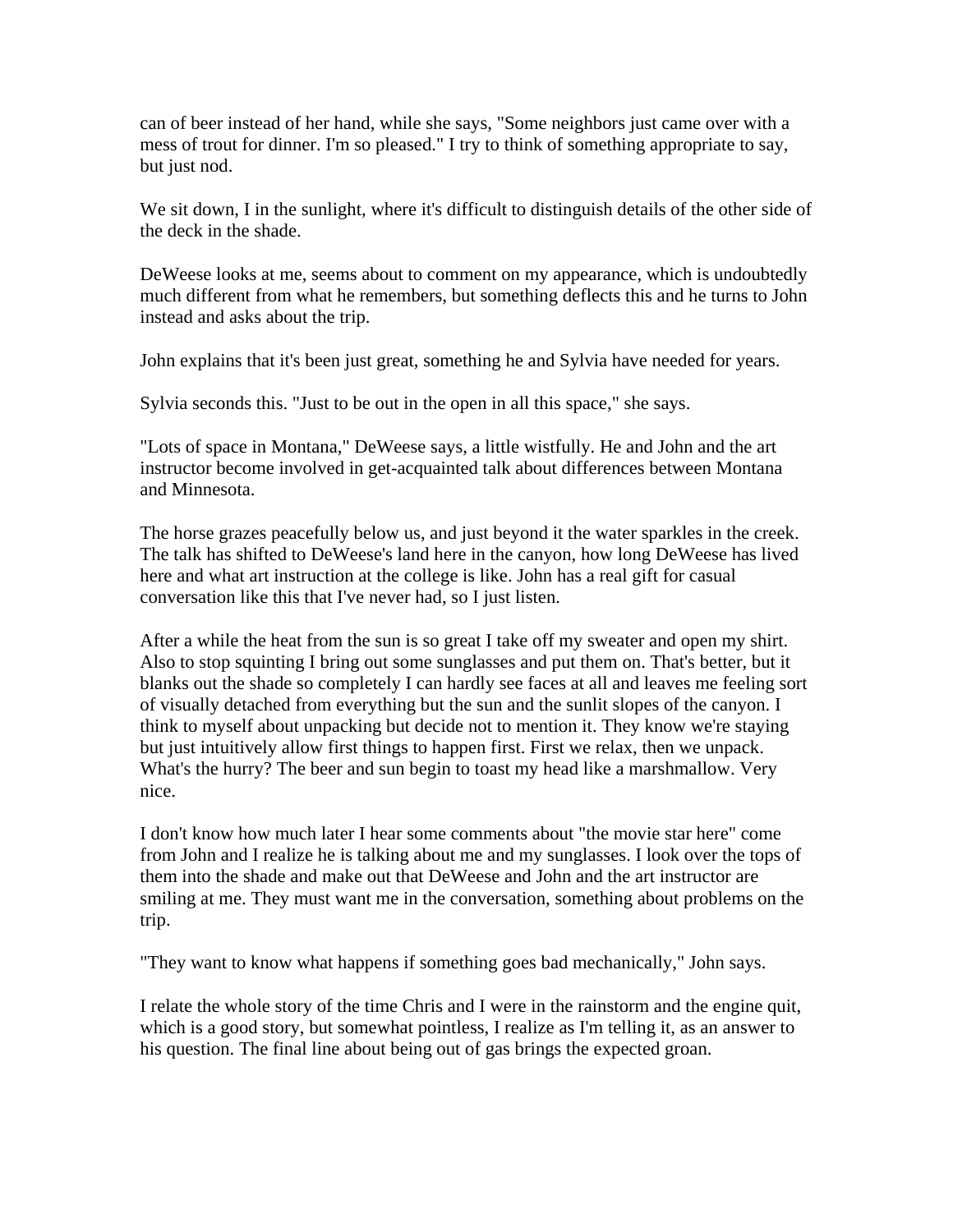"And I even told him to look," Chris says. Both DeWeese and Gennie comment on Chris's size. He becomes self-conscious and glows a little. They ask about his mother and his brother and we both answer these questions as best we can.

The heat of the sun finally becomes too much for me and I shift my chair into the shade. The marshmallow feeling leaves in the sudden chill and after a few minutes I have to button up. Gennie notices and says, "As soon as the sun goes over the ridge up there it gets really cold."

The distance between the sun and the ridge is narrow. I'd judge that although it's only the middle of the afternoon, less than half an hour of direct sun remains. John asks about the mountains in the winter and he and DeWeese and the art instructor talk about this and about snowshoeing in the mountains. I could just sit here forever.

Sylvia and Gennie and the art instructor's wife talk about the house and soon Gennie invites them inside.

My thoughts drift to the statement about Chris growing so fast and suddenly the feeling of the tomb comes on. I've heard only indirectly of the time Chris lived here, and yet to them it seems that he's hardly been gone. We live in entirely different time structures.

The conversation shifts onto what is current in art and music and theater and I'm surprised at how well John keeps up his end of the conversation. I'm not basically interested in what's new in these areas and he probably knows it and for that reason never talks about it to me. Just the reverse of the motorcycle maintenance situation. I wonder if I look as glassy-eyed now as he does when I talk about rods and pistons.

But what he and DeWeese really have in common is Chris and me, and a funny stickiness is developing here, ever since the movie-star comment. John's good-natured sarcasm toward his old drinking and cycling companion is chilling DeWeese slightly, causing resultant respectful tones toward me from DeWeese. These seem to increase John's sarcasm in a self-stoking way and they both sense this and so they kind of veer away from me onto some subject of agreement and then come back again but this stickiness develops and they veer away again onto another agreeable subject.

"Anyway," John says, "this character here told us we were in for a letdown when we came here, and we still haven't gotten over this `letdown."'

I laugh. I hadn't wanted to build him up to it. DeWeese smiles too. But then John turns to me and says, "Geez, you must have been really crazy, I mean really nuts to leave this place. I don't care what the college is like."

I see DeWeese look at him, shocked. Then angry. DeWeese looks at me and I wave it off. Some kind of impasse has developed but I don't know how to get around it. "It's a beautiful place," I say weakly.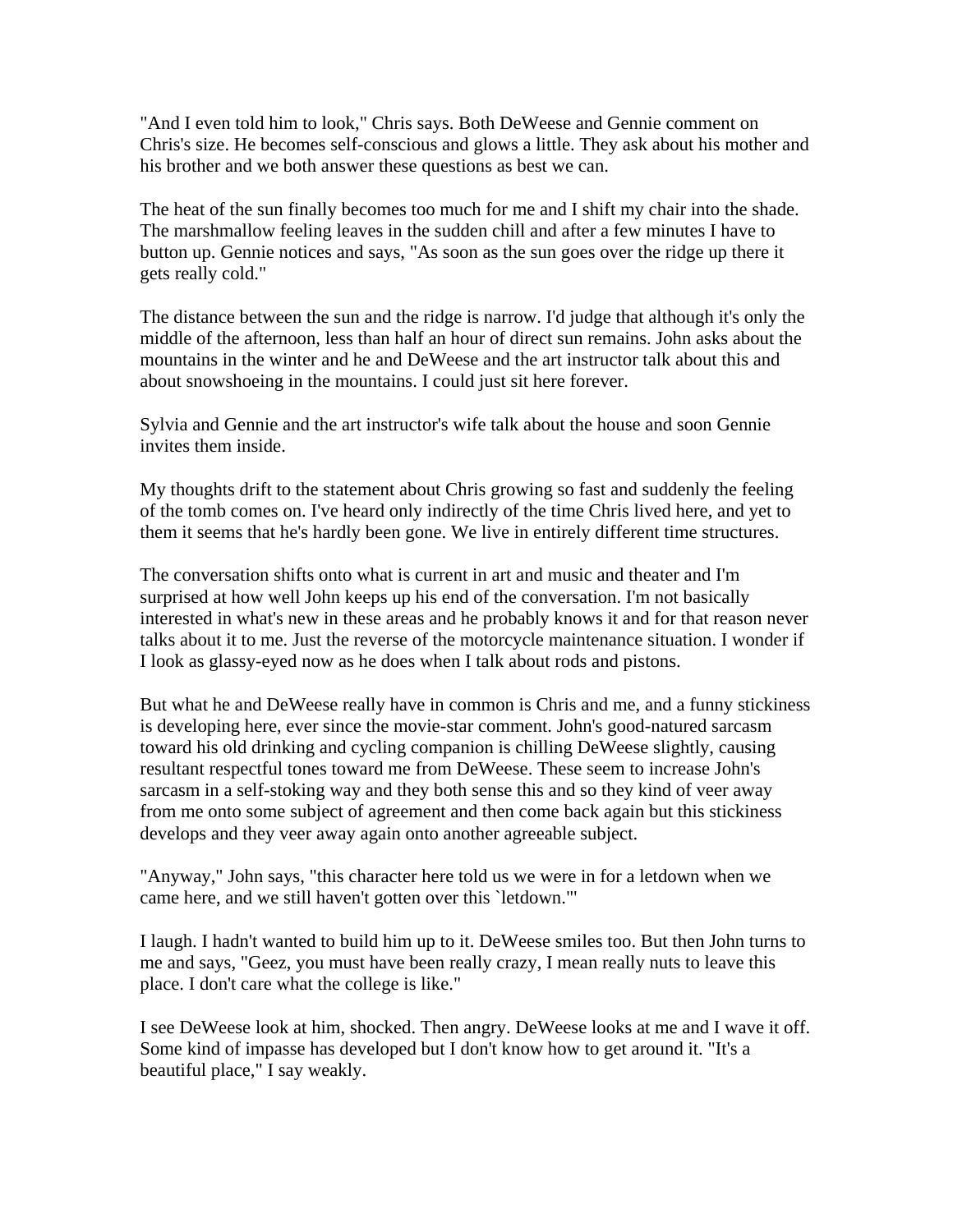DeWeese says defensively, "If you were here for a while you'd see another side to it." The instructor nods in agreement.

The impasse now produces its silence. It's an impossible one to reconcile. What John said wasn't unkind. He's kinder than anyone. What he knows and I know but DeWeese doesn't know is that the person they're both referring to isn't much these days. Just another middle-class, middle-aged person getting along. Worried mainly about Chris, but beyond that nothing special.

But what DeWeese and I know and the Sutherlands don't know is that there was someone, a person who lived here once, who was creatively on fire with a set

of ideas no one had ever heard of before, but then something unexplained and wrong happened and DeWeese doesn't know how or why and neither do I. The reason for the impasse, the bad feeling, is that DeWeese thinks that person is here now. And there's no way I can tell him otherwise.

For a brief moment, way up at the top of the ridge, the sun diffuses through the trees and a halation of the light comes down to us. The halo expands, capturing every-

thing in a sudden flash, and suddenly it catches me too.

"He saw too much," I say, still thinking about the impasse, but DeWeese looks puzzled and John doesn't register at all, and I realize the non sequitur too late. In the distance a single bird cries plaintively.

Now suddenly the sun is gone behind the mountain and the whole canyon is in dull shadow.

To myself I think how uncalled for that was. You don't make statements like that. You leave the hospital with the understanding that you don't.

Gennie appears with Sylvia and suggests we unpack. We agree and she shows us to our rooms. I see that my bed has a heavy quilt on it against the cold of the night. Beautiful room.

In three trips to the cycle and back I have everything transferred. Then I go to Chris's room to see what needs to be unpacked but he's cheerful and being grown-up and doesn't need help.

I look at him. "How do you like it here?"

He says, "Fine, but it isn't anything like the way you told about it last night."

"When?"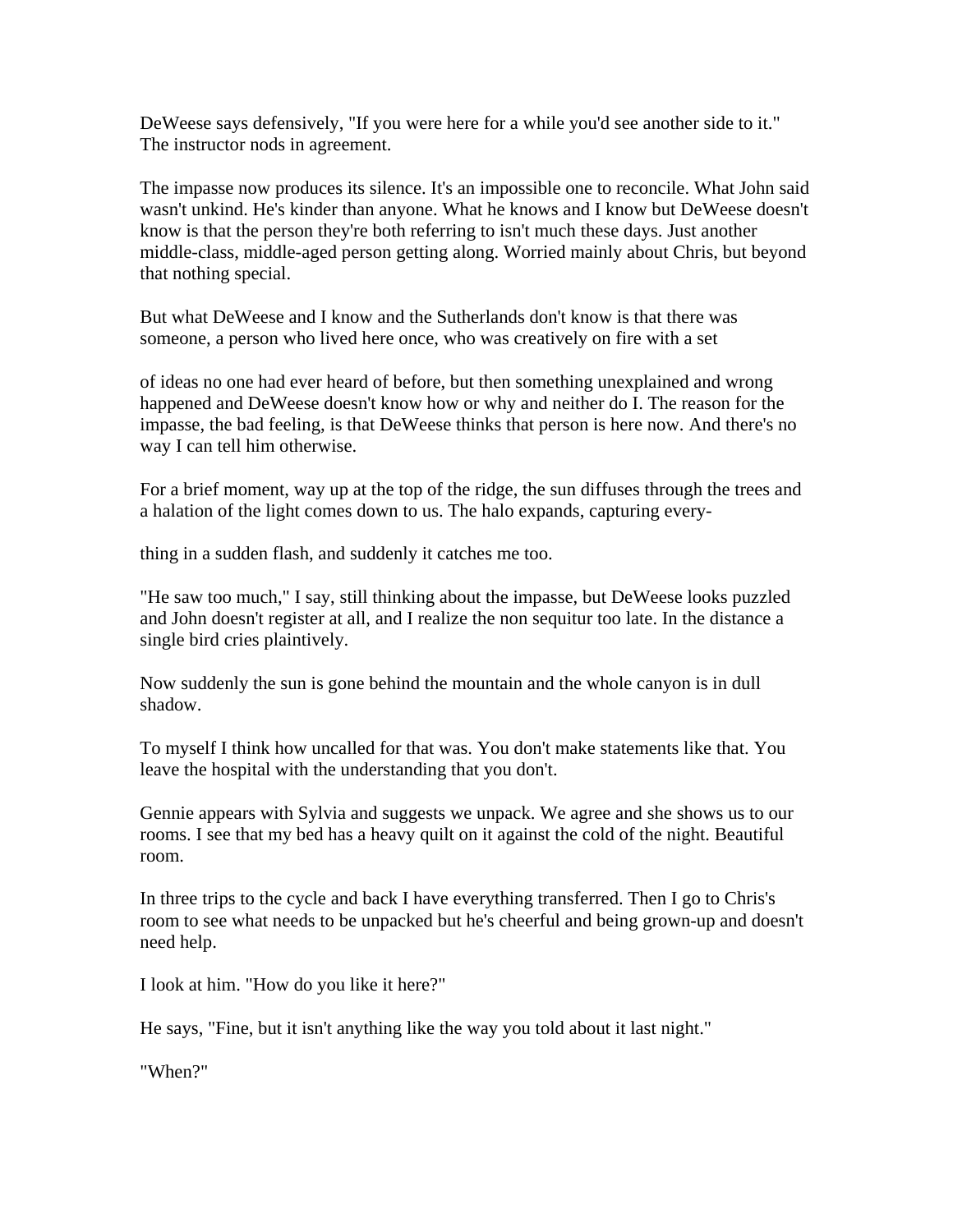"Just before we went to sleep. In the cabin."

I don't know what he's referring to.

He adds, "You said it was lonely here."

"Why would I say that?"

"I don't know." My question frustrates him, so I leave it. He must have been dreaming.

When we come down to the living room I can smell the aroma from the frying trout in the kitchen. At one end of the room DeWeese is bent over the fireplace holding a match to some newspaper under the kindling. We watch him for a while.

"We use this fireplace all summer long," he says.

I reply, "I'm surprised it's this cold."

Chris says he's cold too. I send him back up for his sweater and mine as well.

"It's the evening wind," DeWeese says. "It sweeps down the canyon from up high where it's really cold."

The fire flares suddenly and then dies and then flares again from an uneven draft. It must be windy, I think, and look through the huge windows that line one wall of the living room. Across the canyon in the dusk I see the sharp movement of the trees.

"But that's right," DeWeese says. "You know how cold it is up there. You used to spend all your time up there."

"It brings back memories," I say.

A single fragment comes to mind now of night winds all around a campfire, smaller than this one before us now, sheltered in the rock against the high wind because there are no trees. Next to the fire are cooking gear and backpacks to help give wind shelter, and a canteen filled with water gathered from the melting snow. The water had to be collected early because above the timberline the snow stops melting when the sun goes down.

DeWeese says, "You've changed a lot." He is looking at me searchingly. His expression seems to ask whether this is a forbidden topic or not, and he gathers from looking at me that it is. He adds, "I guess we all have."

I reply, "I'm not the same person at all," and this seems to put him a little more at ease. Were he aware of the literal truth of that, he'd be a lot less at ease. "A lot has happened," I say, "and some things have come up that have made it important to try to untangle them a little, in my own mind at least, and that's partly why I'm here."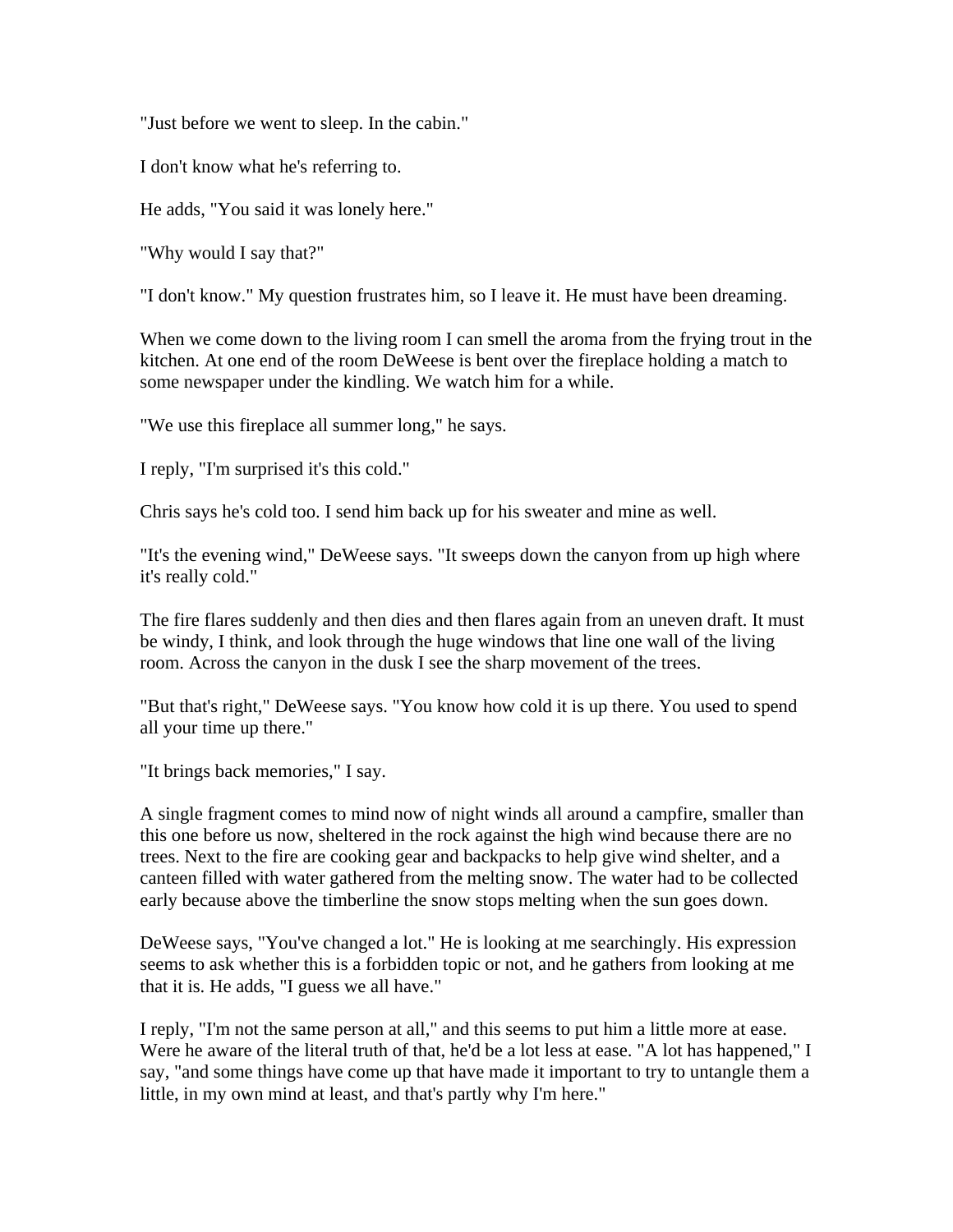He looks at me, expecting something more, but the art instructor and his wife appear by the fireside and we drop it.

"The wind sounds like there'll be a storm tonight," the instructor says.

"I don't think so," DeWeese says.

Chris returns with the sweaters and asks if there are any ghosts up in the canyon.

DeWeese looks at him with amusement. "No, but there are wolves," he says.

Chris thinks about this and asks, "What do they do?"

DeWeese says, "They make trouble for the ranchers." He frowns. "They kill the young calves and lambs."

"Do they chase people?"

"l've never heard of it," DeWeese says and then, seeing that this disappoints Chris, adds, "but they could."

At dinner the brook trout is accompanied by glasses of Bay county Chablis. We sit separately in chairs and sofas around the living room. One entire side of this room has the windows which would overlook the canyon, except that now it's dark outside and the glass reflects the light from the fireplace. The glow of the fire is matched by an inner glow from the wine and fish and we don't say much except murmurs of appreciation.

Sylvia murmurs to John to notice the large pots and vases around the room.

"I was noticing those," John says. "Fantastic."

"Those were made by Peter Voulkas," Sylvia says.

"Is that right?"

"He was a student of Mr. DeWeese."

"Oh, for Christ's sake! I almost kicked one of those over."

DeWeese laughs.

Later John mumbles something a few times, looks up and announces, "This does it -- this just does the whole thing for us -- .Now we can go back for another eight years on Twenty-six-forty-nine Colfax Avenue."

Sylvia says mournfully, "Let's not talk about that."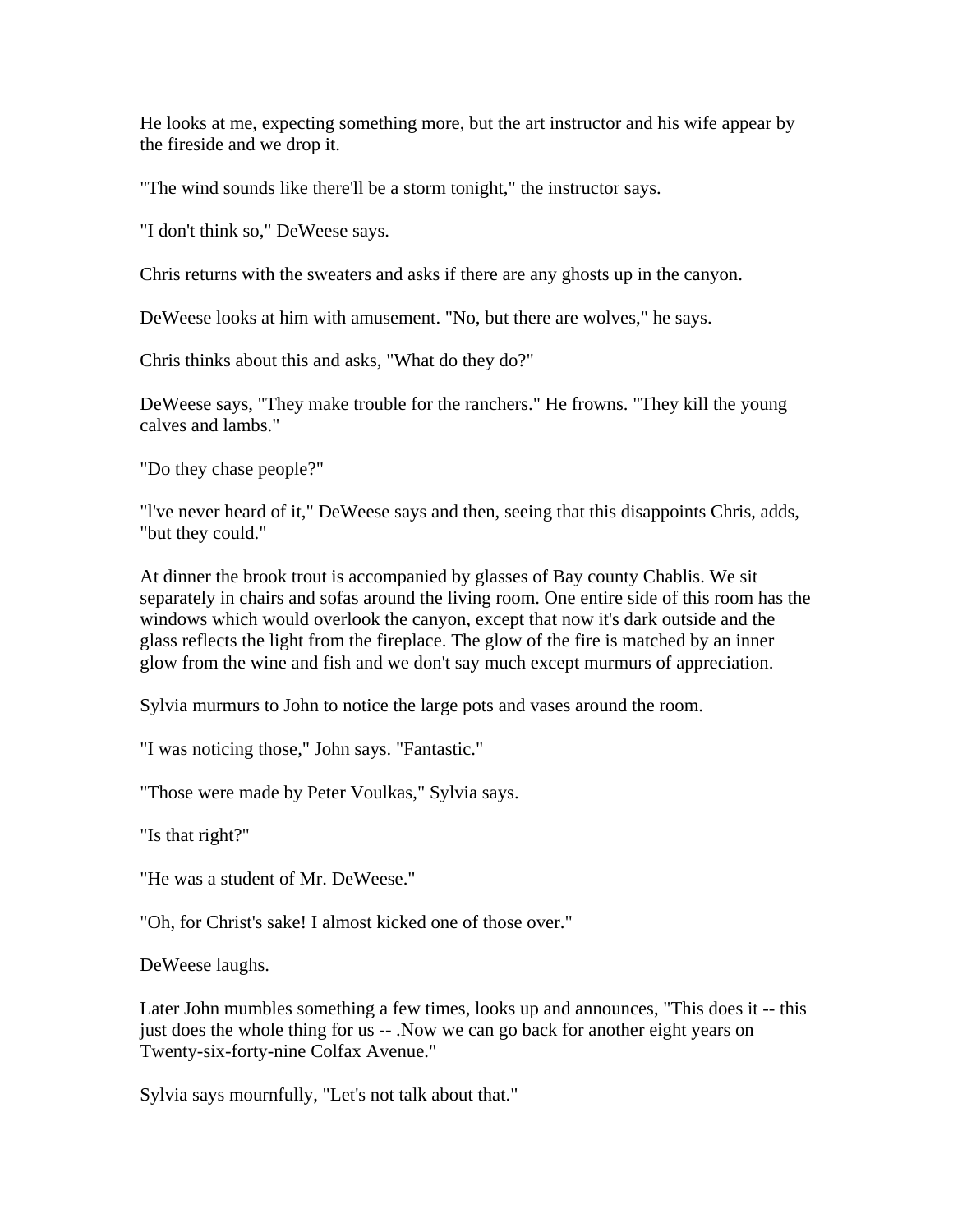John looks at me for a moment. "I suppose anybody with friends who can provide an evening like this can't be all bad." He nods gravely. "I'm going to have to take back all those things I thought about you."

"All of them?" I ask.

"Some, anyway."

DeWeese and the instructor smile and some of the impasse goes away.

After dinner Jack and Wylla Barsness arrive. More living images. Jack is recorded in the tomb fragments as a good person who writes and teaches English at the college. Their arrival is followed by that of a sculptor from northern Montana who herds sheep for his income. I gather from the way DeWeese introduces him that I'm not supposed to have met him before.

DeWeese says he is trying to persuade the sculptor to join the faculty and I say, "I'll try to talk him out of it," and sit down next to him, but conversation is very sticky because the sculptor is extremely serious and suspicious, evidently because I'm not an artist. He acts like I'm a detective trying to get something on him, and it isn't until he discovers I do a lot of welding that I become okay. Motorcycle maintenance opens strange doors. He says he welds for some of the same reasons I do. After you pick up skill, welding gives a tremendous feeling of power and control over the metal. You can do anything. He brings out some photographs of things he has welded and these show beautiful birds and animals with flowing metal surface textures that are not like anything else.

Later I move over and talk with Jack and Wylla. Jack is leaving to head an English department down in Boise, Idaho. His attitudes toward the department here seem guarded, but negative. They would be negative, of course, or he wouldn't be leaving. I seem to remember now he was a fiction writer mainly, who taught English, rather than a systematic scholar who taught English. There was a continuing split in the department along these lines which in part gave rise to, or at least accelerated the growth of, Phædrus' wild set of ideas which no one else had ever heard of, and Jack was supportive of Phædrus because, although he wasn't sure he knew what Phædrus was talking about, he saw it was something a fiction writer could work with better than linguistic analysis. It's an old split. Like the one between art and art history. One does it and the other talks about how it's done and the talk about how it's done never seems to match how one does it.

DeWeese brings over some instructions for assembly of an outdoor barbecue rotisserie which he wants me to evaluate as a professional technical writer. He's spent a whole afternoon trying to get the thing together and he wants to see these instructions totally damned.

But as I read them they look like ordinary instructions to me and I'm at a loss to find anything wrong with them. I don't want to say this, of course, so I hunt hard for something to pick on. You can't really tell whether a set of instructions is all right until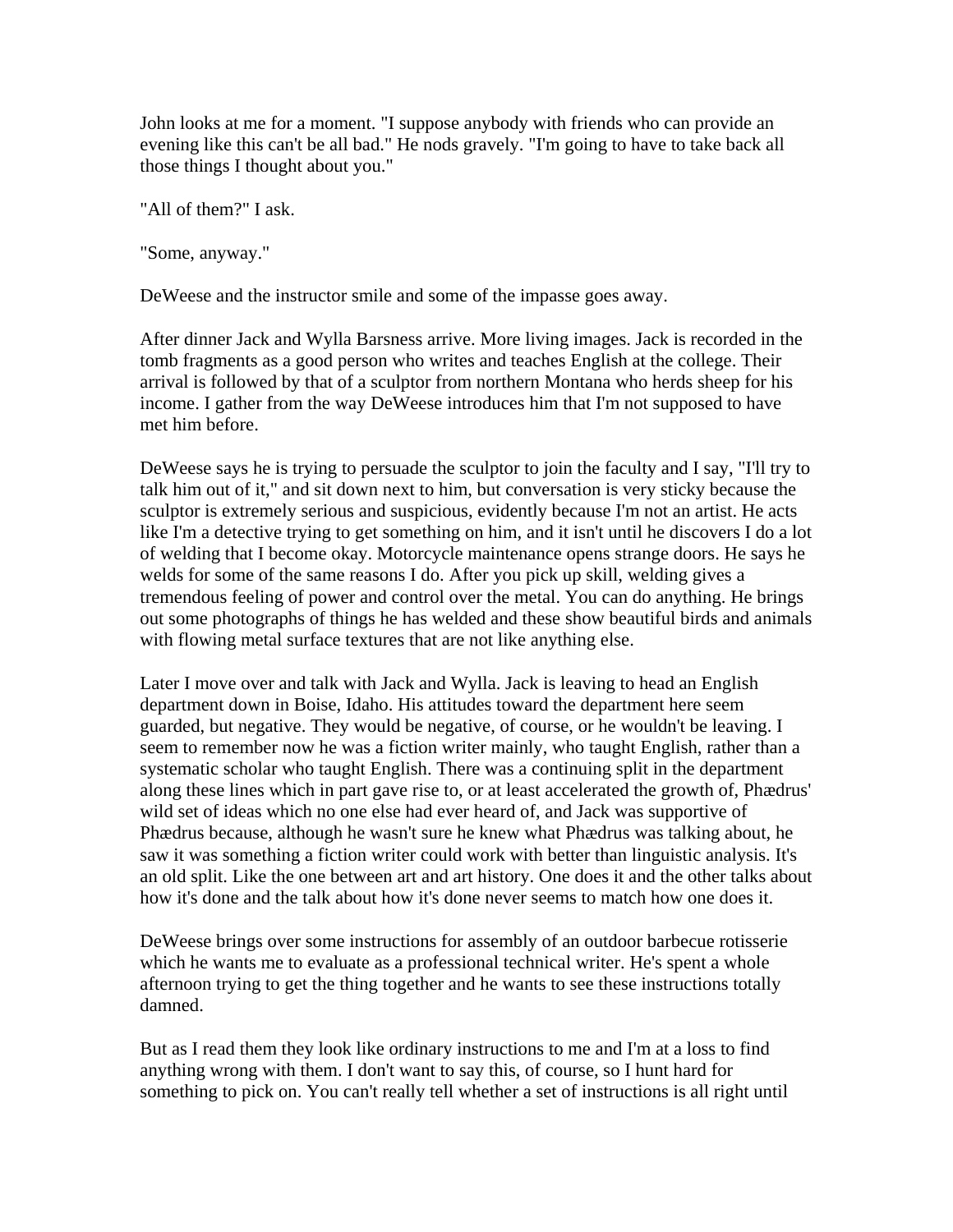you check it against the device or procedure it describes, but I see a page separation that prevents reading without flipping back and forth between the text and illustration...always a poor practice. I jump on this very hard and DeWeese encourages every jump. Chris takes the instructions to see what I mean.

But while I'm jumping on this and describing some of the agonies of misinterpretation that bad cross- referencing can produce, I've a feeling that this isn't why DeWeese found them so hard to understand. It's just the lack of smoothness and continuity which threw him off. He's unable to comprehend things when they appear in the ugly, chopped-up, grotesque sentence style common to engineering and technical writing. Science works with chunks and bits and pieces of things with the continuity presumed, and DeWeese works only with the continuities of things with the chunks and bits and pieces presumed. What he really wants me to damn is the lack of artistic continuity, something an engineer couldn't care less about. It hangs up, really, on the classic-romantic split, like everything else about technology.

But Chris, meanwhile, takes the instructions and folds them around in a way I hadn't thought of so that the illustration sits there right next to the text. I double-take this, then triple-take it and feel like a movie cartoon character who has just walked beyond the edge of a cliff but hasn't fallen yet because he hasn't realized his predicament. I nod, and there's silence, and then I realize my predicament, then a long laughter as I pound Chris on the top of the head all the way down to the bottom of the canyon. When the laughter subsides, I say, "Well, anyway -- " but the laughter starts all over again.

"What I wanted to say," I finally get in, "is that I've a set of instructions at home which open up great realms for the improvement of technical writing. They begin, `Assembly of Japanese bicycle require great peace of mind.' "

This produces more laughter, but Sylvia and Gennie and the sculptor give sharp looks of recognition.

"That's a good instruction," the sculptor says. Gennie nods too.

"That's kind of why I saved it," I say. "At first I laughed because of memories of bicycles I'd put together and, of course, the unintended slur on Japanese manufacture. But there's a lot of wisdom in that statement."

John looks at me apprehensively. I look at him with equal apprehension. We both laugh. He says, "The professor will now expound."

"Peace of mind isn't at all superficial, really," I expound. "It's the whole thing. That which produces it is good maintenance; that which disturbs it is poor maintenance. What we call workability of the machine is just an objectification of this peace of mind. The ultimate test's always your own serenity. If you don't have this when you start and maintain it while you're working you're likely to build your personal problems right into the machine itself."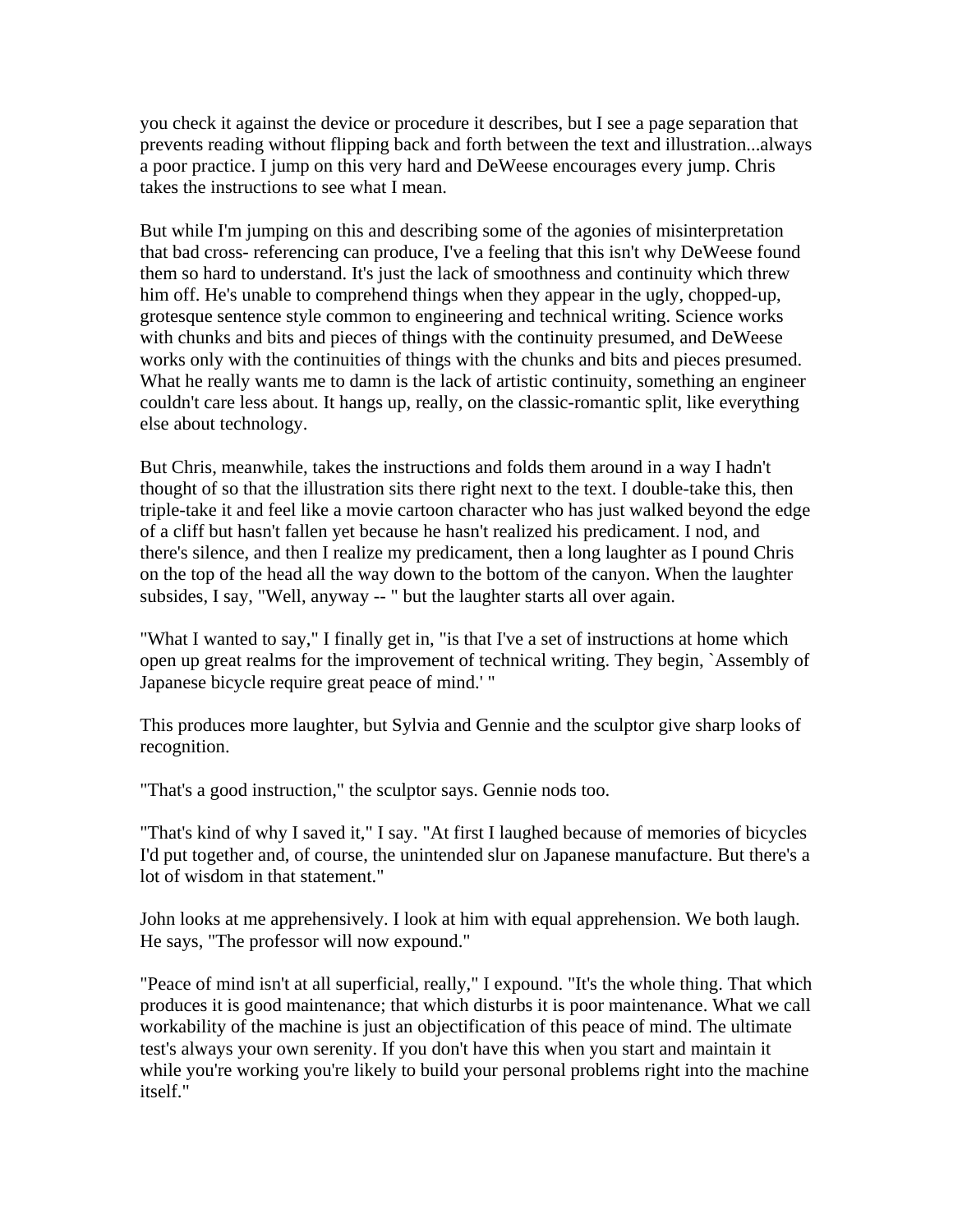They just look at me, thinking about this.

"It's an unconventional concept," I say, "but conventional reason bears it out. The material object of observation, the bicycle or rotisserie, can't be right or wrong. Molecules are molecules. They don't have any ethical codes to follow except those people give them. The test of the machine is the satisfaction it gives you. There isn't any other test. If the machine produces tranquillity it's right. If it disturbs you it's wrong until either the machine or your mind is changed. The test of the machine's always your own mind. There isn't any other test."

DeWeese asks, "What if the machine is wrong and I feel peaceful about it?"

Laughter.

I reply, "That's self-contradictory. If you really don't care you aren't going to know it's wrong. The thought'll never occur to you. The act of pronouncing it wrong's a form of caring."

I add, "What's more common is that you feel unpeaceful even if it's right, and I think that's the actual case here. In this case, if you're worried, it isn't right. That means it isn't checked out thoroughly enough. In any industrial situation a machine that isn't checked out is a `down' machine and can't be used even though it may work perfectly. Your worry about the rotisserie is the same thing. You haven't completed the ultimate requirement of achieving peace of mind, because you feel these instructions were too complicated and you may not have understood them correctly."

DeWeese asks, "Well, how would you change them so I would get this peace of mind?"

"That would require a lot more study than I've just given them now. The whole thing goes very deep. These rotisserie instructions begin and end exclusively with the machine. But the kind of approach I'm thinking about doesn't cut it off so narrowly. What's really angering about instructions of this sort is that they imply there's only one way to put this rotisserie together...their way. And that presumption wipes out all the creativity. Actually there are hundreds of ways to put the rotisserie together and when they make you follow just one way without showing you the overall problem the instructions become hard to follow in such a way as not to make mistakes. You lose feeling for the work. And not only that, it's very unlikely that they've told you the best way."

"But they're from the factory," John says.

"I'm from the factory too," I say "and I know how instructions like this are put together. You go out on the assembly line with a tape recorder and the foreman sends you to talk to the guy he needs least, the biggest goof-off he's got, and whatever he tells you...that's the instructions. The next guy might have told you something completely different and probably better, but he's too busy." They all look surprised. "I might have known," DeWeese says.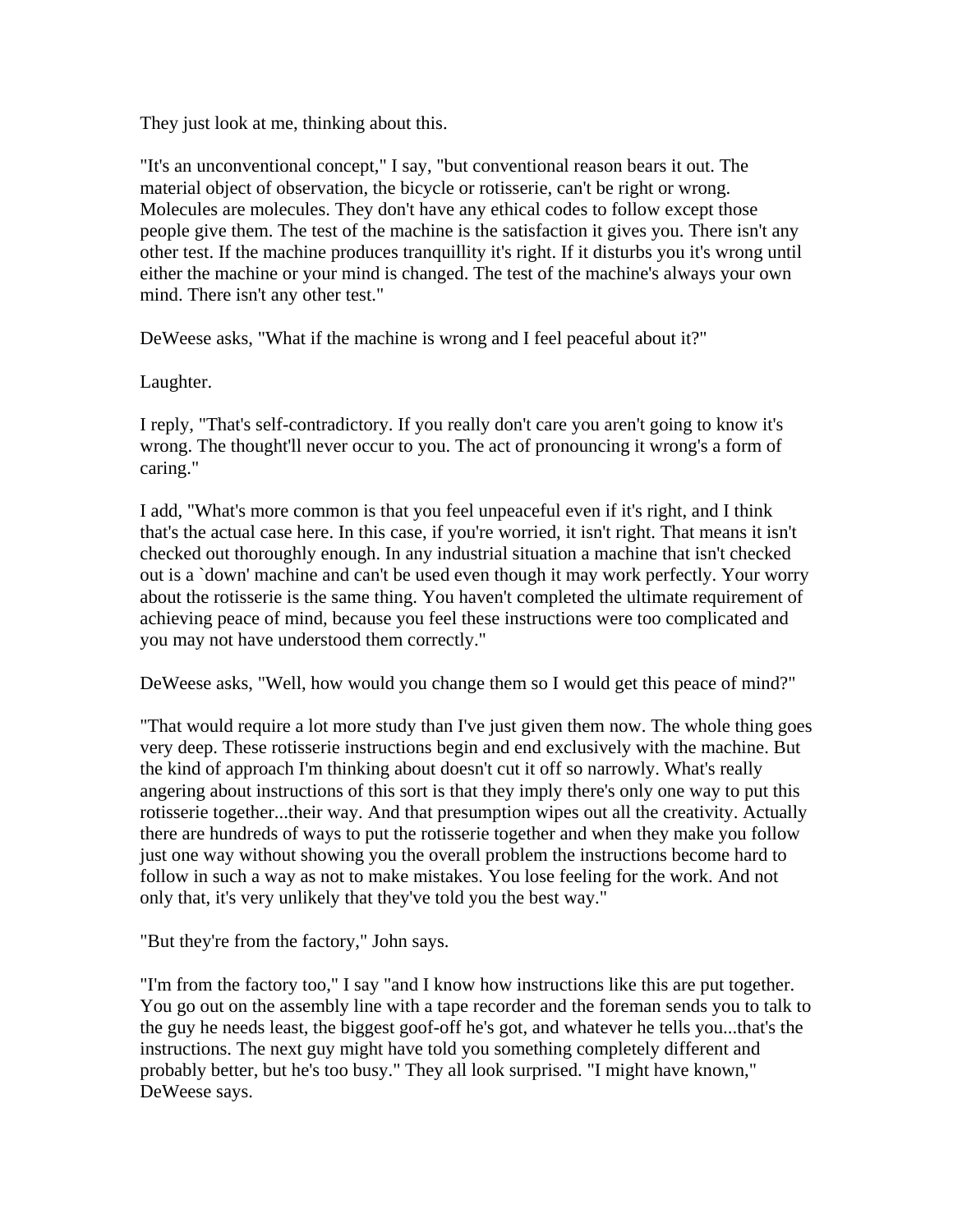"It's the format," I say. "No writer can buck it. Technology presumes there's just one right way to do things and there never is. And when you presume there's just one right way to do things, of course the instructions begin and end exclusively with the rotisserie. But if you have to choose among an infinite number of ways to put it together then the relation of the machine to you, and the relation of the machine and you to the rest of the world, has to be considered, because the selection from many choices, the art of the work is just as dependent upon your own mind and spirit as it is upon the material of the machine. That's why you need the peace of mind."

"Actually this idea isn't so strange," I continue. "Sometime look at a novice workman or a bad workman and compare his expression with that of a craftsman whose work you know is excellent and you'll see the difference. The craftsman isn't ever following a single line of instruction. He's making decisions as he goes along. For that reason he'll be absorbed and attentive to what he's doing even though he doesn't deliberately contrive this. His motions and the machine are in a kind of harmony. He isn't following any set of written instructions because the nature of the material at hand determines his thoughts and motions, which simultaneously change the nature of the material at hand. The material and his thoughts are changing together in a progression of changes until his mind's at rest at the same time the material's right."

"Sounds like art," the instructor says.

"Well, it is art," I say. "This divorce of art from technology is completely unnatural. It's just that it's gone on so long you have to be an archeologist to find out where the two separated. Rotisserie assembly is actually a long-lost branch of sculpture, so divorced from its roots by centuries of intellectual wrong turns that just to associate the two sounds ludicrous."

They're not sure whether I'm kidding or not.

"You mean," DeWeese asks, "that when I was putting this rotisserie together I was actually sculpting it?"

"Sure."

He goes over this in his mind, smiling more and more. "I wish I'd known that," he says. Laughter follows.

Chris says he doesn't understand what I'm saying. "That's all right, Chris," Jack Barsness says. "We don't either." More laughter.

"I think I'll just stay with ordinary sculpture," the sculptor says.

"I think I'll just stick to painting," DeWeese says.

"I think I'll just stick to drumming," John says.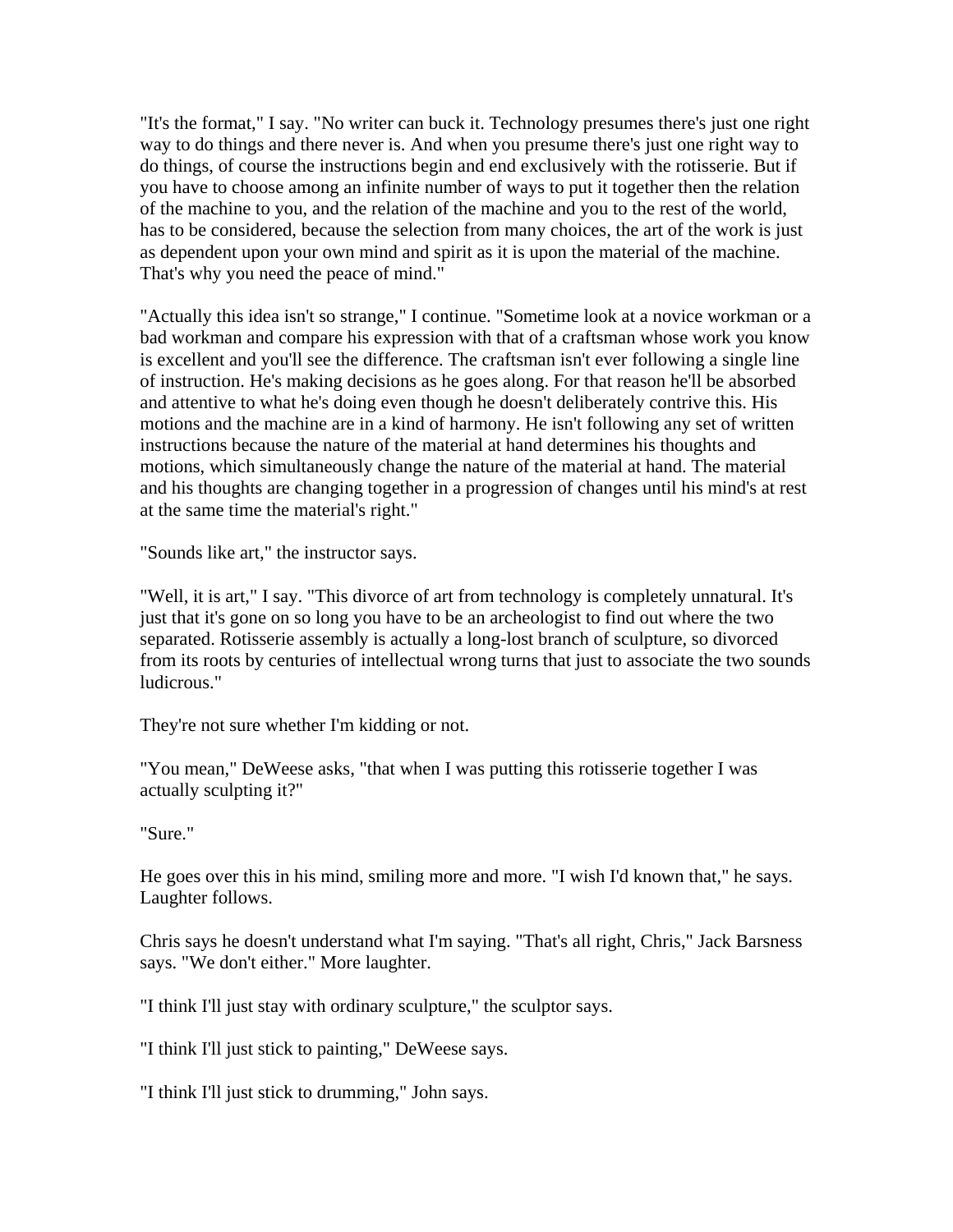Chris asks, "What are you going to stick to?"

"Mah guns, boy, mah guns," I tell him. "That's the Code of the West."

They all laugh hard at this, and my speechifying seems forgiven. When you've got a Chautauqua in your head, it's extremely hard not to inflict it on innocent people.

The conversation breaks up into groups and I spend the rest of the party talking to Jack and Wylla about developments in the English department.

After the party is over and the Sutherlands and Chris have gone to bed, DeWeese recalls my lecture, however. He says seriously, "What you said about the rotisserie instructions was interesting."

Gennie adds, also seriously, "It sounded like you had been thinking about it for a long time."

"I've been thinking about concepts that underlie it for twenty years," I say.

Beyond the chair in front of me, sparks fly up the chimney, drawn by the wind outside, now stronger than before.

I add, almost to myself, "You look at where you're going and where you are and it never makes sense, but then you look back at where you've been and a pattern seems to emerge. And if you project forward from that pattern, then sometimes you can come up with something.

"All that talk about technology and art is part of a pattern that seems to have emerged from my own life. It represents a transcendence from something I think a lot of others may be trying to transcend."

"What's that?"

"Well, it isn't just art and technology. It's a kind of a noncoalescence between reason and feeling. What's wrong with technology is that it's not connected in any real way with matters of the spirit and of the heart. And so it does blind, ugly things quite by accident and gets hated for that. People haven't paid much attention to this before because the big concern has been with food, clothing and shelter for everyone and technology has provided these.

"But now where these are assured, the ugliness is being noticed more and more and people are asking if we must always suffer spiritually and esthetically in order to satisfy material needs. Lately it's become almost a national crisis...antipollution drives, antitechnological communes and styles of life, and all that."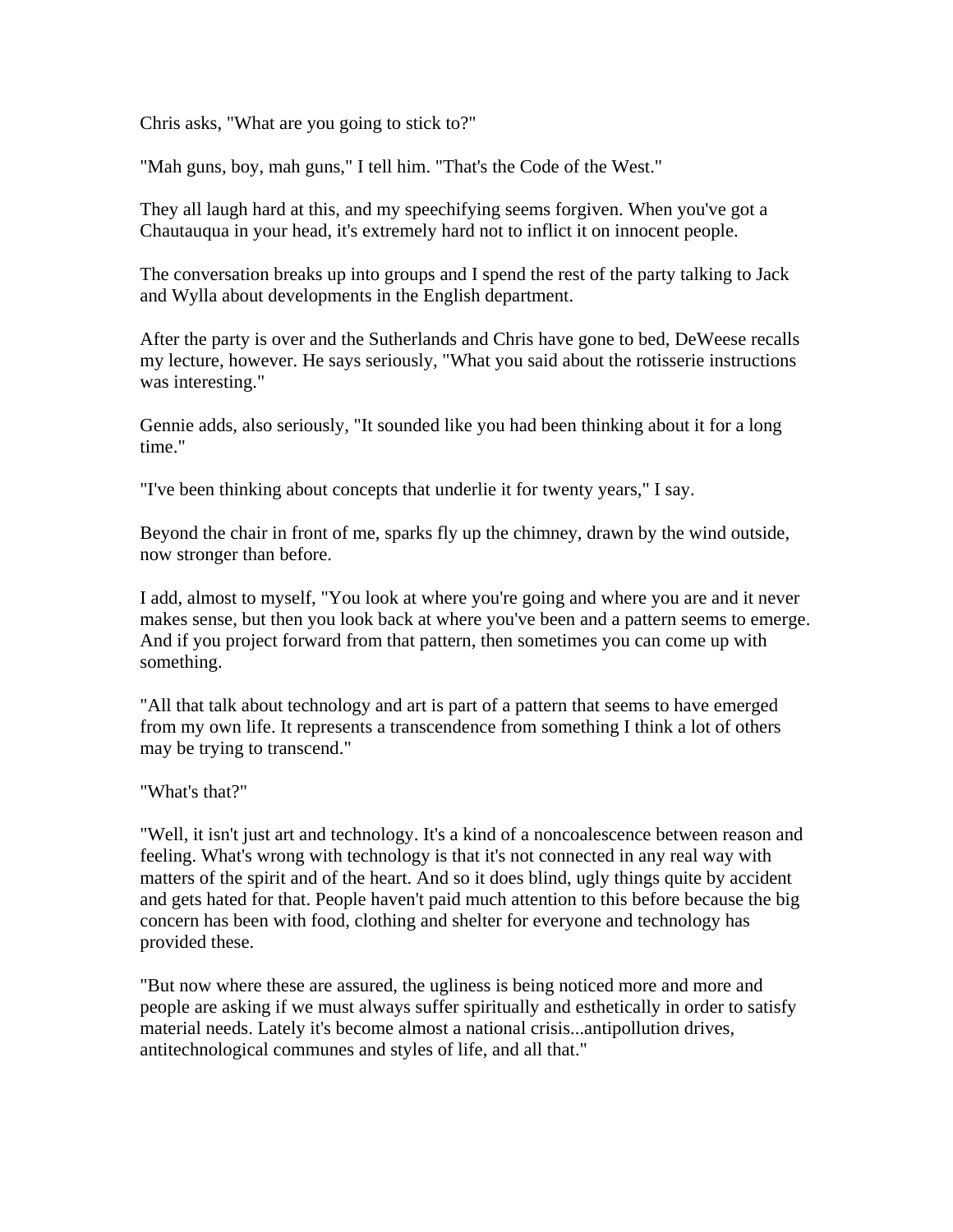Both DeWeese and Gennie have understood all this for so long there's no need for comment, so I add, "What's emerging from the pattern of my own life is the for belief that the crisis is being caused by the inadequacy of existing forms of thought to cope with the situation. It can't be solved by rational means because the rationality itself is the source of the problem. The only ones who're solving it are solving it at a personal level by abandoning `square' rationality altogether and going by feelings alone. Like John and Sylvia here. And millions of others like them. And that seems like a wrong direction too. So I guess what I'm trying to say is that the solution to the problem isn't that you abandon rationality but that you expand the nature of rationality so that it's capable of coming up with a solution."

"I guess I don't know what you mean," Gennie says.

"Well, it's quite a bootstrap operation. It's analogous to the kind of hang-up Sir Isaac Newton had when he wanted to solve problems of instantaneous rates of change. It was unreasonable in his time to think of anything changing within a zero amount of time. Yet it's almost necessary mathematically to work with other zero quantities, such as points in space and time that no one thought were unreasonable at all, although there was no real difference. So what Newton did was say, in effect, `We're going to presume there's such a thing as instantaneous change, and see if we can find ways of determining what it is in various applications.' The result of this presumption is the branch of mathematics known as the calculus, which every engineer uses today. Newton invented a new form of reason. He expanded reason to handle infinitesimal changes and I think what is needed now is a similar expansion of reason to handle technological ugliness. The trouble is that the expansion has to be made at the roots, not at the branches, and that's what makes it hard to see.

"We're living in topsy-turvy times, and I think that what causes the topsy-turvy feeling is inadequacy of old forms of thought to deal with new experiences. I've heard it said that the only real learning results from hang-ups, where instead of expanding the branches of what you already know, you have to stop and drift laterally for a while until you come across something that allows you to expand the roots of what you already know. Everyone's familiar with that. I think the same thing occurs with whole civilizations when expansion's needed at the roots.

"You look back at the last three thousand years and with hindsight you think you see neat patterns and chains of cause and effect that have made things the way they are. But if you go back to original sources, the literature of any particular era, you find that these causes were never apparent at the time they were supposed to be operating. During periods of root expansion things have always looked as confused and topsy-turvy and purposeless as they do now. The whole Renaissance is supposed to have resulted from the topsy-turvy feeling caused by Columbus' discovery of a new world. It just shook people up. The topsy-turviness of that time is recorded everywhere. There was nothing in the flat-earth views of the Old and New Testaments that predicted it. Yet people couldn't deny it. The only way they could assimilate it was to abandon the entire medieval outlook and enter into a new expansion of reason.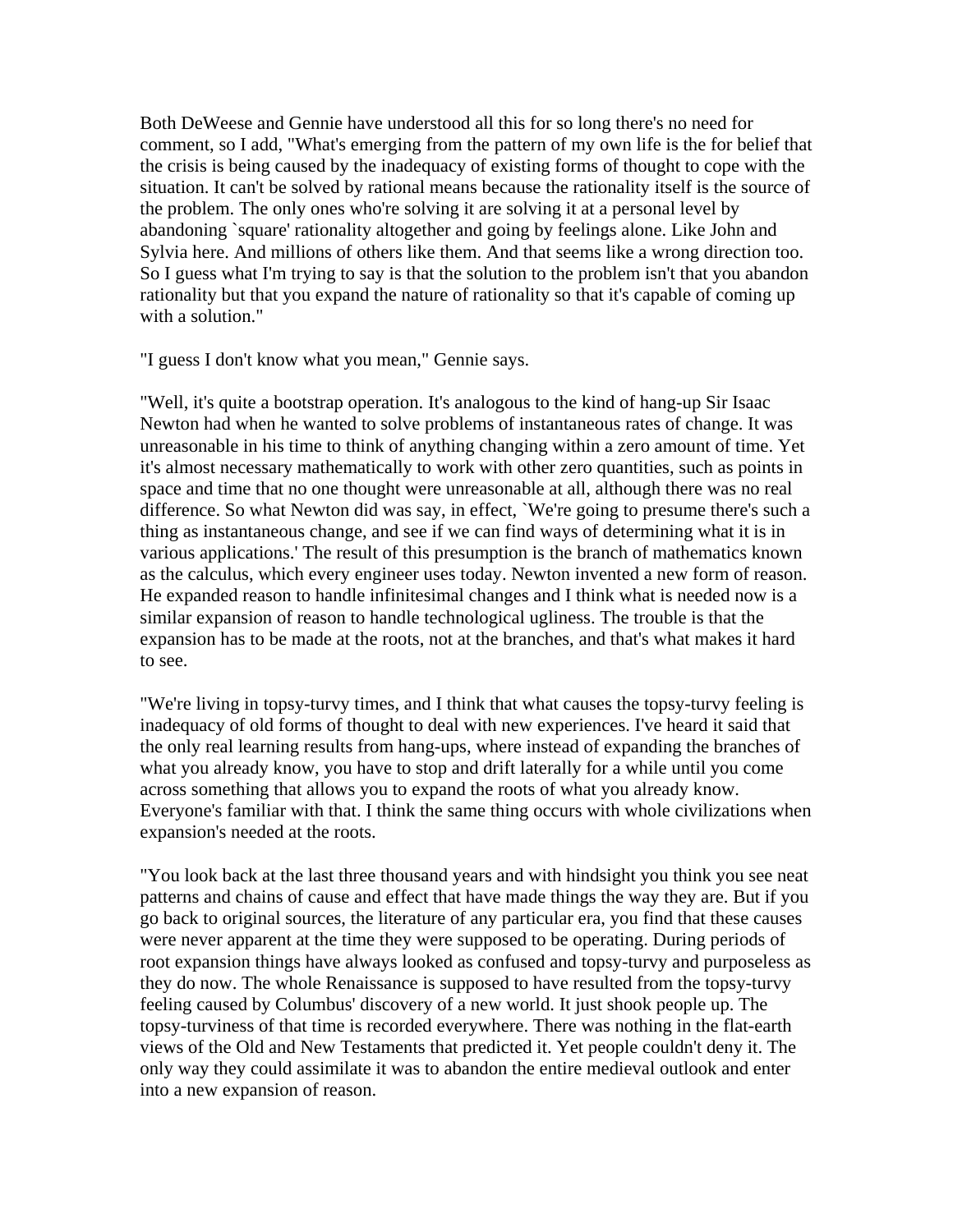"Columbus has become such a schoolbook stereotype it's almost impossible to imagine him as a living human being anymore. But if you really try to hold back your present knowledge about the consequences of his trip and project yourself into his situation, then sometimes you can begin to see that our present moon exploration must be like a tea party compared to what he went through. Moon exploration doesn't involve real root expansions of thought. We've no reason to doubt that existing forms of thought are adequate to handle it. It's really just a branch extension of what Columbus did. A really new exploration, one that would look to us today the way the world looked to Columbus, would have to be in an entirely new direction."

#### "Like what?"

"Like into realms beyond reason. I think present-day reason is an analogue of the flat earth of the medieval period. If you go too far beyond it you're presumed to fall off, into insanity. And people are very much afraid of that. I think this fear of insanity is comparable to the fear people once had of falling off the edge of the world. Or the fear of heretics. There's a very close analogue there.

"But what's happening is that each year our old flat earth of conventional reason becomes less and less adequate to handle the experiences we have and this is creating widespread feelings of topsy-turviness. As a result we're getting more and more people in irrational areas of thought...occultism, mysticism, drug changes and the like...because they feel the inadequacy of classical reason to handle what they know are real experiences."

"I'm not sure what you mean by classical reason."

"Analytic reason, dialectic reason. Reason which at the University is sometimes considered to be the whole of understanding. You've never had to understand it really. It's always been completely bankrupt with regard to abstract art. Nonrepresentative art is one of the root experiences I'm talking about. Some people still condemn it because it doesn't make `sense.' But what's really wrong is not the art but the `sense,' the classical reason, which can't grasp it. People keep looking for branch extensions of reason that will cover art's more recent occurrences, but the answers aren't in the branches, they're at the roots."

A rush of wind comes furiously now, down from the mountaintop. "The ancient Greeks," I say, "who were the inventors of classical reason, knew better than to use it exclusively to foretell the future. They listened to the wind and predicted the future from that. That sounds insane now. But why should the inventors of reason sound insane?"

DeWeese squints. "How could they tell the future from the wind?"

"I don't know, maybe the same way a painter can tell the future of his painting by staring at the canvas. Our whole system of knowledge stems from their results. We've yet to understand the methods that produced these results."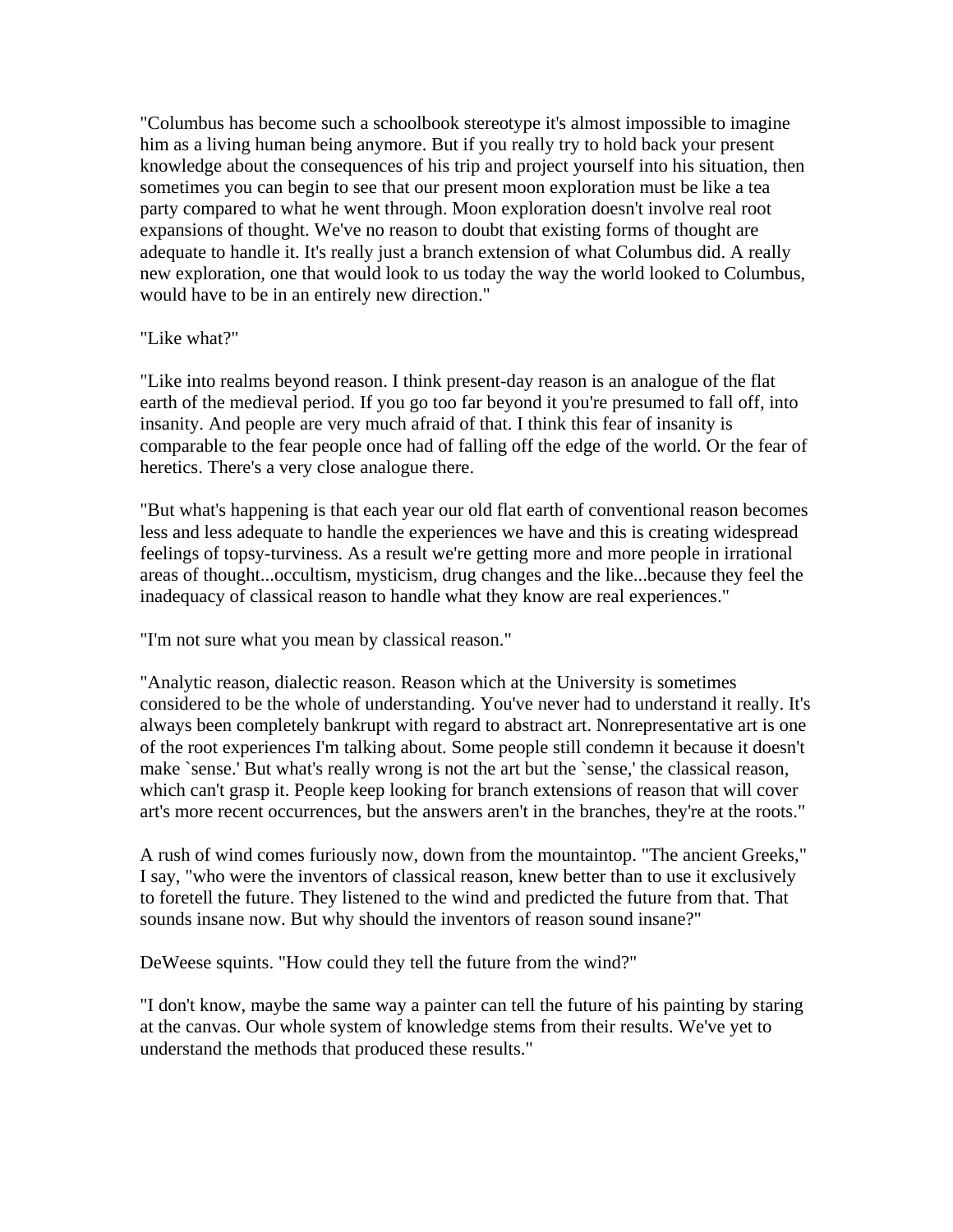I think for a while, then say, "When I was last here, did I talk much about the Church of Reason?"

"Yes, you talked a lot about that."

"Did I ever talk about an individual named Phædrus?"

"No."

"Who was he?" Gennie asks.

"He was an ancient Greek -- a rhetorician -- a `composition major' of his time. He was one of those present when reason was being invented."

"You never talked about that, I don't think."

"That must have come later. The rhetoricians of ancient Greece were the first teachers in the history of the Western world. Plato vilified them in all his works to grind an axe of his own and since what we know about them is almost entirely from Plato they're unique in that they've stood condemned throughout history without ever having their side of the story told. The Church of Reason that I talked about was founded on their graves. It's supported today by their graves. And when you dig deep into its foundations you come across ghosts."

I look at my watch. It's after two. "It's a long story," I say.

"You should write all this down," Gennie says.

I nod in agreement. "I'm thinking about a series of lecture-essays...a sort of Chautauqua. I've been trying to work them out in my mind as we rode out here -- which is probably why I sound so primed on all this stuff. It's all so huge and difficult. Like trying to travel through these mountains on foot.

"The trouble is that essays always have to sound like God talking for eternity, and that isn't the way it ever is. People should see that it's never anything other than just one person talking from one place in time and space and circumstance. It's never been anything else, ever, but you can't get that across in an essay."

"You should do it anyway," Gennie says. "Without trying to get it perfect."

"I suppose," I say.

DeWeese asks, "Does this tie in with what you were doing on `Quality'?"

"It's the direct result of it," I say.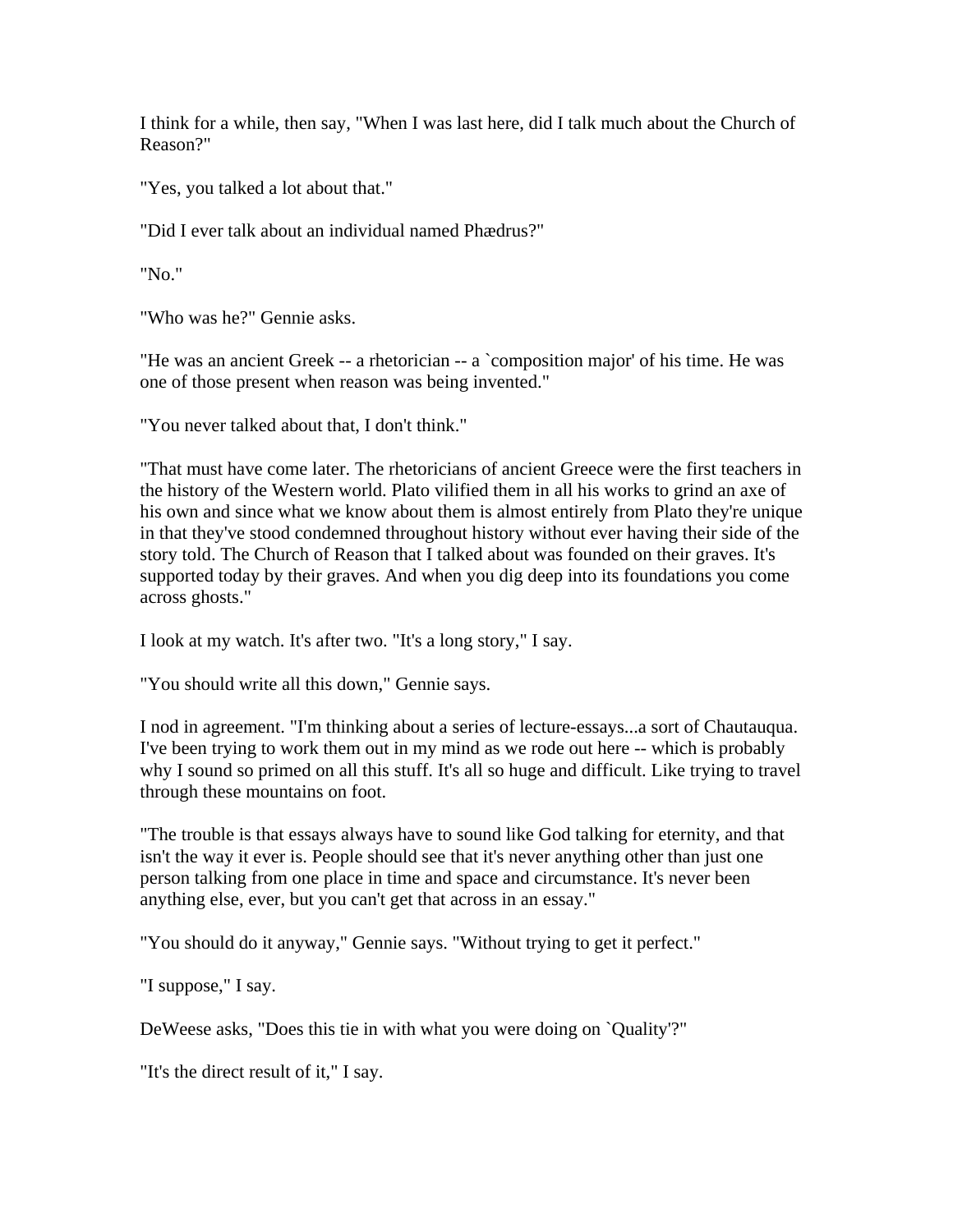I remember something and look at DeWeese. "Didn't you advise me to drop it?"

"I said no one had ever succeeded in doing what you were trying to do."

"Do you think it's possible?"

"I don't know. Who knows?" His expression is really concerned. "A lot of people are listening better these days. Particularly the kids. They're really listening -- and not just at you...to you -- to you. It makes all the difference."

The wind coming down from the snowfields up above sounds for a long time throughout the house. It grows loud and high as if in hope of sweeping the whole house, all of us, away into nothing, leaving the canyon as it once was, but the house stands and the wind dies away again, defeated. Then it comes back, feinting a light blow from the far side, then suddenly a heavy gust from our side.

"I keep listening to the wind," I say. I add, "I think when the Sutherlands have left, Chris and I should do some climbing up to where that wind starts. I think it's time he got a better look at that land."

"You can start from right here," DeWeese says, "and head back up the canyon. There's no road for seventy-five miles."

"Then this is where we'll start," I say.

Upstairs I'm glad to see the bed's heavy quilt again. It's become quite cold now and it'll be needed. I undress quickly and get way down deep under the quilt where it is warm, very warm, and think for a long time about snowfields and winds and Christopher Columbus.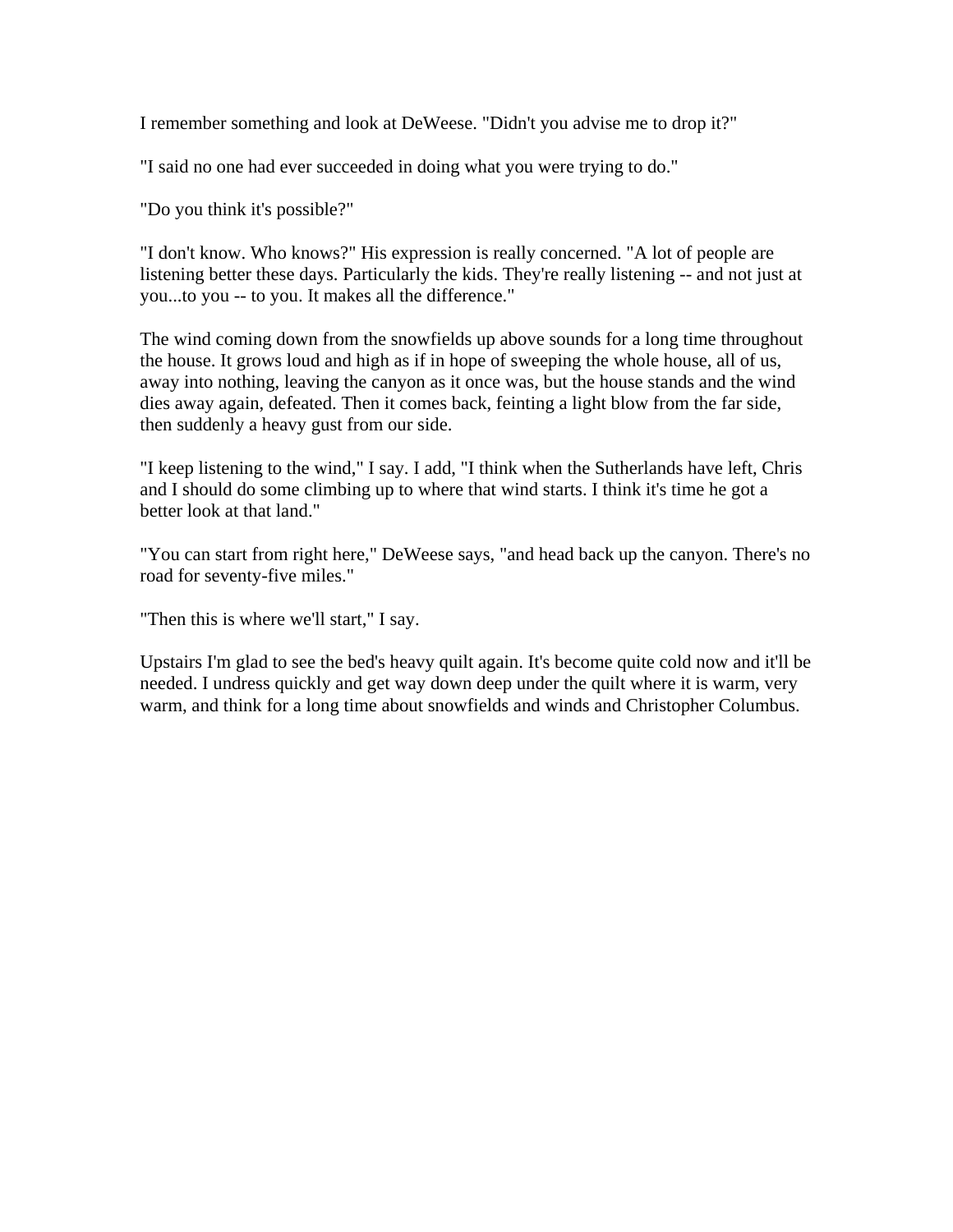# **15**

For two days John and Sylvia and Chris and I loaf and talk and ride up to an old mining town and back, and then it's time for John and Sylvia to turn back home. We ride into Bozeman from the canyon now, together for the last time.

Up ahead Sylvia's turned around for the third time, evidently to see if we're all right. She's been very quiet the last two days. A glance from her yesterday seemed apprehensive, almost frightened. She worries too much about Chris and me.

At a bar in Bozeman we have one last round of beer, and I discuss routes back with John. Then we say perfunctory things about how good it's all been and how we'll see each other soon, and this is suddenly very sad to have to talk like this...like casual acquaintances.

Out in the street again Sylvia turns to me and Chris, pauses, and then says, "It'll be all right with you. There's nothing to worry about."

"Of course," I say.

Again that same frightened glance.

John has the motorcycle started and waits for her. "I believe you," I say.

She turns, gets on and with John watches oncoming traffic for an opportunity to pull out. "I'll see you," I say.

She looks at us again, expressionless this time. John finds his opportunity and enters into the traffic lane. Then Sylvia waves, as if in a movie. Chris and I wave back. Their motorcycle disappears in the heavy traffic of out-of-state cars, which I watch for a long time.

I look at Chris and he looks at me. He says nothing.

We spend the morning sitting at first on a park bench marked SENIOR CITIZENS ONLY, then get food and at a filling station change the tire and replace the chain adjuster link. The link has to be remachined to fit and so we wait and walk for a while, back away from the main street. We come to a church and sit down on the lawn in front of it. Chris lies back on the grass and covers his eyes with his jacket.

"You tired?" I ask him.

"No."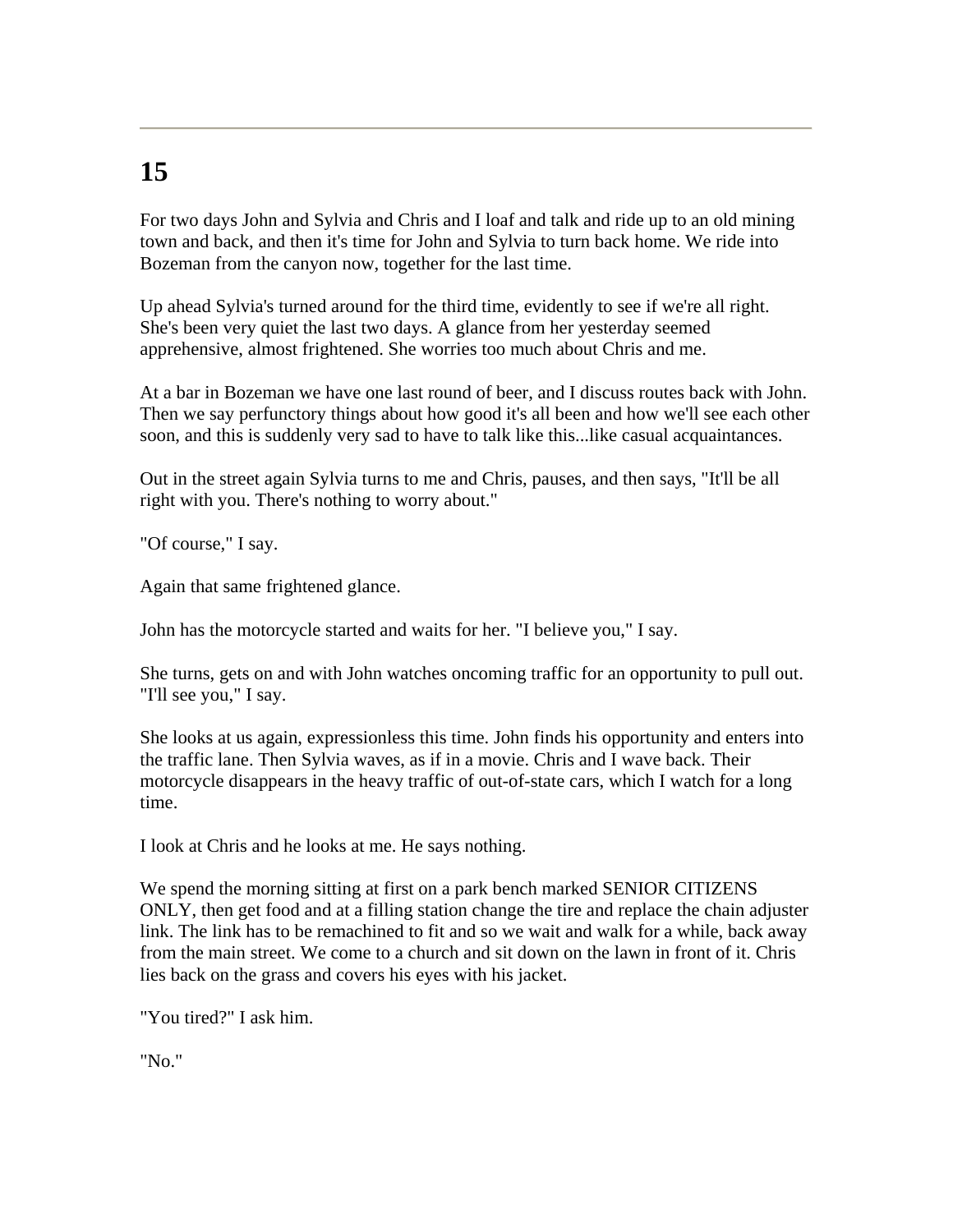Between here and the edge of the mountains to the north, heat waves shimmer the air. A transparent-winged bug sets down from the heat on a stalk of grass by Chris's foot. I watch it flex its wings, feeling lazier every minute. I lie back to go to sleep, but don't. Instead a restless feeling hits. I get up.

"Let's walk for a while," I say.

"Where?"

"Toward the school."

"All right."

We walk under shady trees on very neat sidewalks past neat houses. The avenues provide many small surprises of recognition. Heavy recall. He's walked through these streets many times. Lectures. He prepared his lectures in the peripatetic manner, using these streets as his academy.

The subject he'd been brought here to teach was rhetoric, writing, the second of the three R's. He was to teach some advanced courses in technical writing and some sections of freshman English.

"Do you remember this street?" I ask Chris.

He looks around and says, "We used to ride in the car to look for you." He points across the street. "I remember that house with the funny roof -- .Whoever saw you first would get a nickel. And then we'd stop and let you in the back of the car and you wouldn't even talk to us."

"I was thinking hard then."

"That's what Mom said."

He was thinking hard. The crushing teaching load was bad enough, but what for him was far worse was that he understood in his precise analytic way that the subject he was teaching was undoubtedly the most unprecise, unanalytic, amorphous area in the entire Church of Reason. That's why he was thinking so hard. To a methodical, laboratorytrained mind, rhetoric is just completely hopeless. It's like a huge Sargasso Sea of stagnated logic.

What you're supposed to do in most freshman-rhetoric courses is to read a little essay or short story, discuss how the writer has done certain little things to achieve certain little effects, and then have the students write an imitative little essay or short story to see if they can do the same little things. He tried this over and over again but it never jelled. The students seldom achieved anything, as a result of this calculated mimicry, that was remotely close to the models he'd given them. More often their writing got worse. It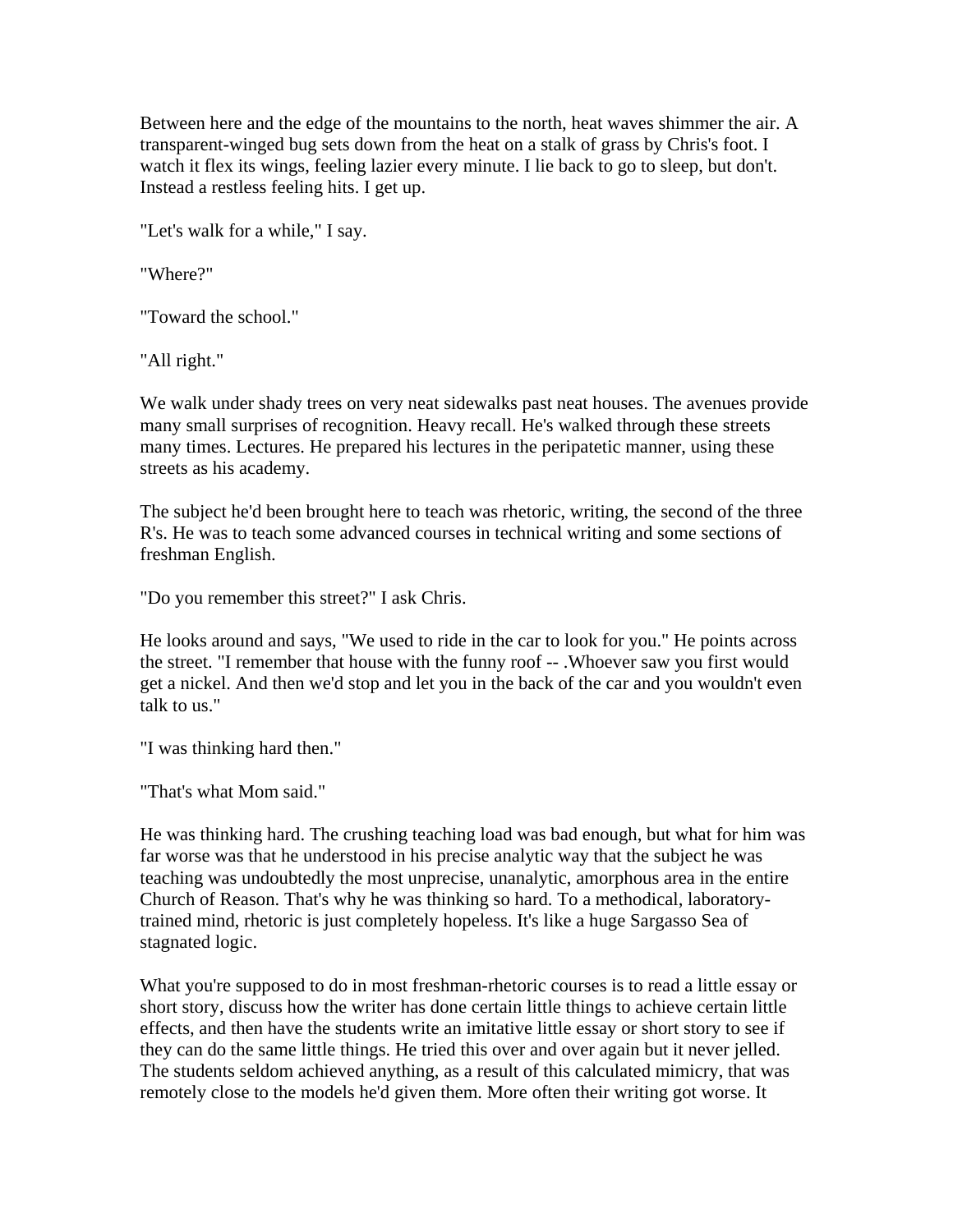seemed as though every rule he honestly tried to discover with them and learn with them was so full of exceptions and contradictions and qualifications and confusions that he wished he'd never come across the rule in the first place.

A student would always ask how the rule would apply in a certain special circumstance. Phædrus would then have the choice of trying to fake through a made-up explanation of how it worked, or follow the selfless route and say what he really thought. And what he really thought was that the rule was pasted on to the writing after the writing was all done. It was post hoc, after the fact, instead of prior to the fact. And he became convinced that all the writers the students were supposed to mimic wrote without rules, putting down whatever sounded right, then going back to see if it still sounded right and changing it if it didn't. There were some who apparently wrote with calculating premeditation because that's the way their product looked. But that seemed to him to be a very poor way to look. It had a certain syrup, as Gertrude Stein once said, but it didn't pour. But how're you to teach something that isn't premeditated? It was a seemingly impossible requirement. He just took the text and commented on it in an unpremeditated way and hoped the students would get something from that. It wasn't satisfactory.

There it is up ahead. Tension hits, the same stomach feeling, as we walk toward it.

"Do you remember that building?"

"That's where you used to teach -- why are we going here?"

"I don't know. I just wanted to see it."

Not many people seem to be around. There wouldn't be, of course. Summer session is on now. Huge and strange gables over old dark-brown brick. A beautiful building, really. The only one that really seems to belong here. Old stone stairway up to the doors. Stairs cupped by wear from millions of footsteps.

"Why are we going inside?"

"Shh. Just don't say anything now."

I open the great heavy outside door and enter. Inside are more stairs, worn and wooden. They creak underfoot and smell of a hundred years of sweeping and waxing. Halfway up I stop and listen. There's no sound at all.

Chris whispers, "Why are we here?"

I just shake my head. I hear a car go by outside.

Chris whispers, "I don't like it here. It's scary in here."

"Go outside then," I say.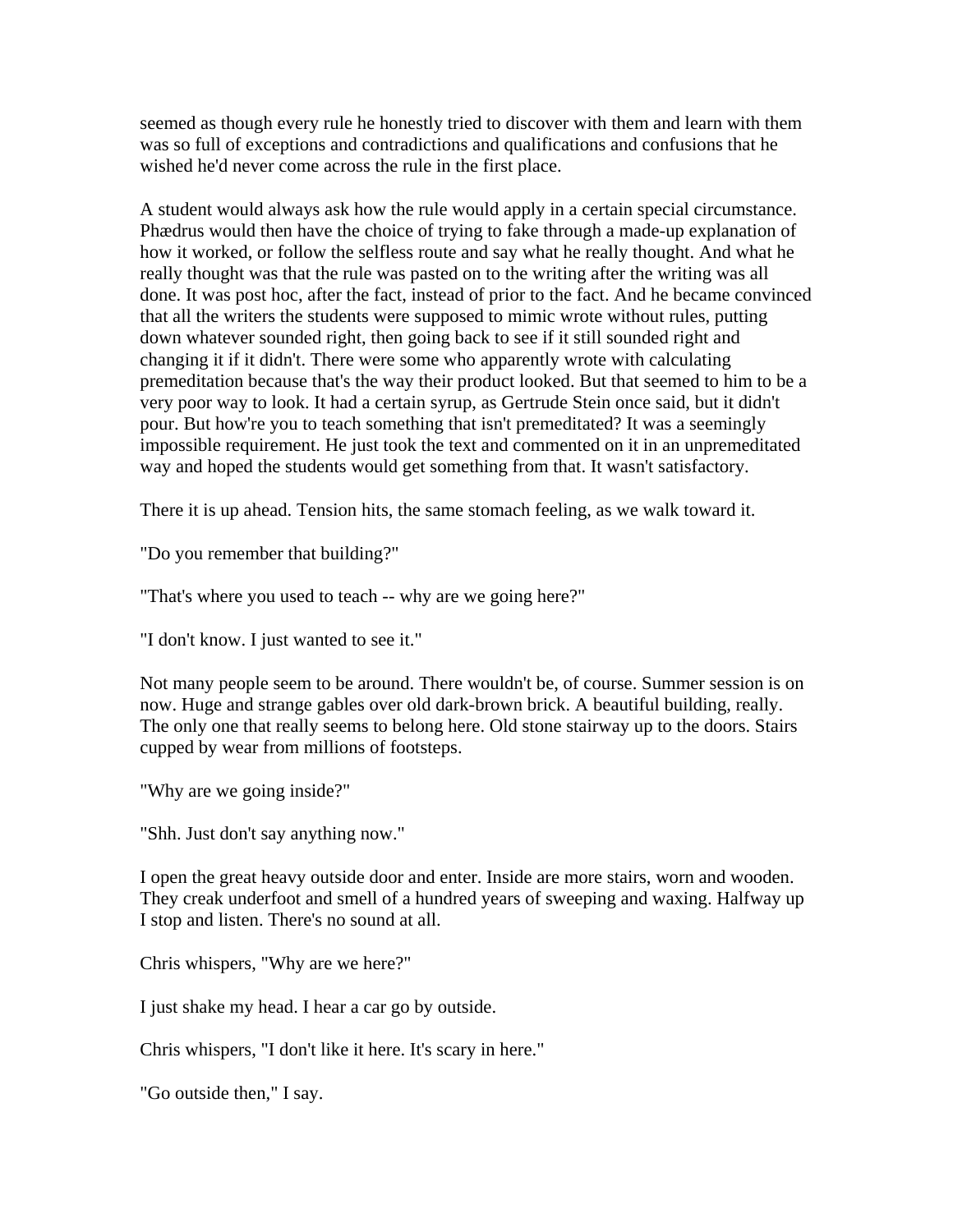"You come too."

"Later."

"No, now." He looks at me and sees I'm staying. His look is so frightened I'm about to change my mind, but then suddenly his expression breaks and he turns and runs down the stairs and out the door before I can follow him.

The big heavy door closes down below, and I'm all alone here now. I listen for some sound -- .Of whom? -- Of him? -- I listen for a long time -- .

The floorboards have an eerie creek as I move down the corridor and they are accompanied by an eerie thought that it is him. In this place he is the reality and I am the ghost. On one of the classroom doorknobs I see his hand rest for a moment, then slowly turn the knob, then push the door open.

The room inside is waiting, exactly as remembered, as if he were here now. He is here now. He's aware of everything I see. Everything jumps forth and vibrates with recall.

The long dark-green chalkboards on either side are flaked and in need of repair, just as they were. The chalk, never any chalk except little stubs in the trough, is still here. Beyond the blackboard are the windows and through them are the mountains he watched, meditatively, on days when the students were writing. He would sit by the radiator with a stub of chalk in one hand and stare out the window at the mountains, interrupted, occasionally, by a student who asked, "Do we have to do -- ?" And he would turn and answer whatever thing it was and there was a oneness he had never known before. This was a place where he was received...as himself. Not as what he could be or should be but as himself. A place all receptive...listening. He gave everything to it. This wasn't one room, this was a thousand rooms, changing each day with the storms and snows and patterns of clouds on the mountains, with each class, and even with each student. No two hours were ever alike, and it was always a mystery to him what the next one would bring -- .

My sense of time has been lost when I hear a creaking of steps in the hall. It becomes louder, then stops at the entrance to this classroom. The knob turns. The door opens. A woman looks in.

She has an aggressive face, as if she intended to catch someone here. She appears to be in her late twenties, is not very pretty. "I thought I saw someone," she says. "I thought -- " She looks puzzled.

She comes inside the room and walks toward me. She looks at me more closely. Now the aggressive look vanishes, slowly changing to wonder. She looks astonished.

"Oh, my God," she says. "Is it you?"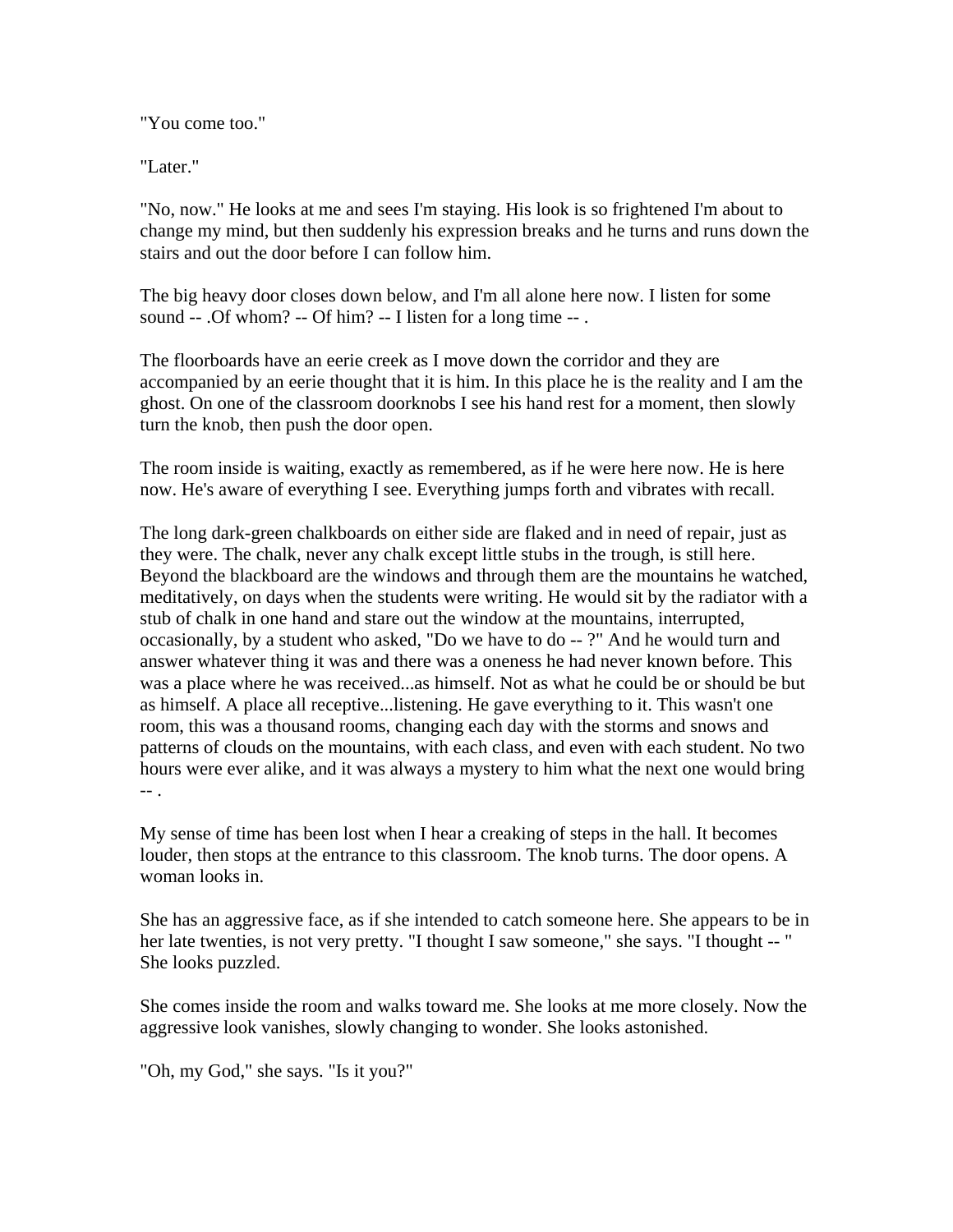I don't recognize her at all. Nothing.

She calls my name and I nod, Yes, it's me.

"You've come back."

I shake my head. "Just for these few minutes."

She continues to look until it becomes embarrassing. Now she becomes aware of this herself, and asks, "May I sit down for a moment?" The timid way she asks this indicates she may have been a student of his.

She sits down on one of the front-row chairs. Her hand, which bears no wedding ring, is trembling. I really am a ghost.

Now she becomes embarrassed herself. "How long are you staying? -- No, I asked you that -- "

I fill in, "I'm staying with Bob DeWeese for a few days and then heading West. I had some time to spend in town and thought I'd see how the college looked."

"Oh," she says, "I'm glad you did -- . It's changed -- we've all changed -- so much since you left -- ."

There's another embarrassing pause.

"We heard you were in the hospital -- ."

"Yes," I say.

There is more embarrassed silence. That she doesn't pursue it means she probably knows why. She hesitates some more, searches for something to say. This is getting hard to bear.

"Where are you teaching?" she finally asks.

"I'm not teaching anymore," I say. "I've stopped."

She looks incredulous. "You've stopped?" She frowns and looks at me again, as if to verify that she is really talking to the right person. "You can't do that."

"Yes, you can."

She shakes her head in disbelief. "Not you!"

"Yes."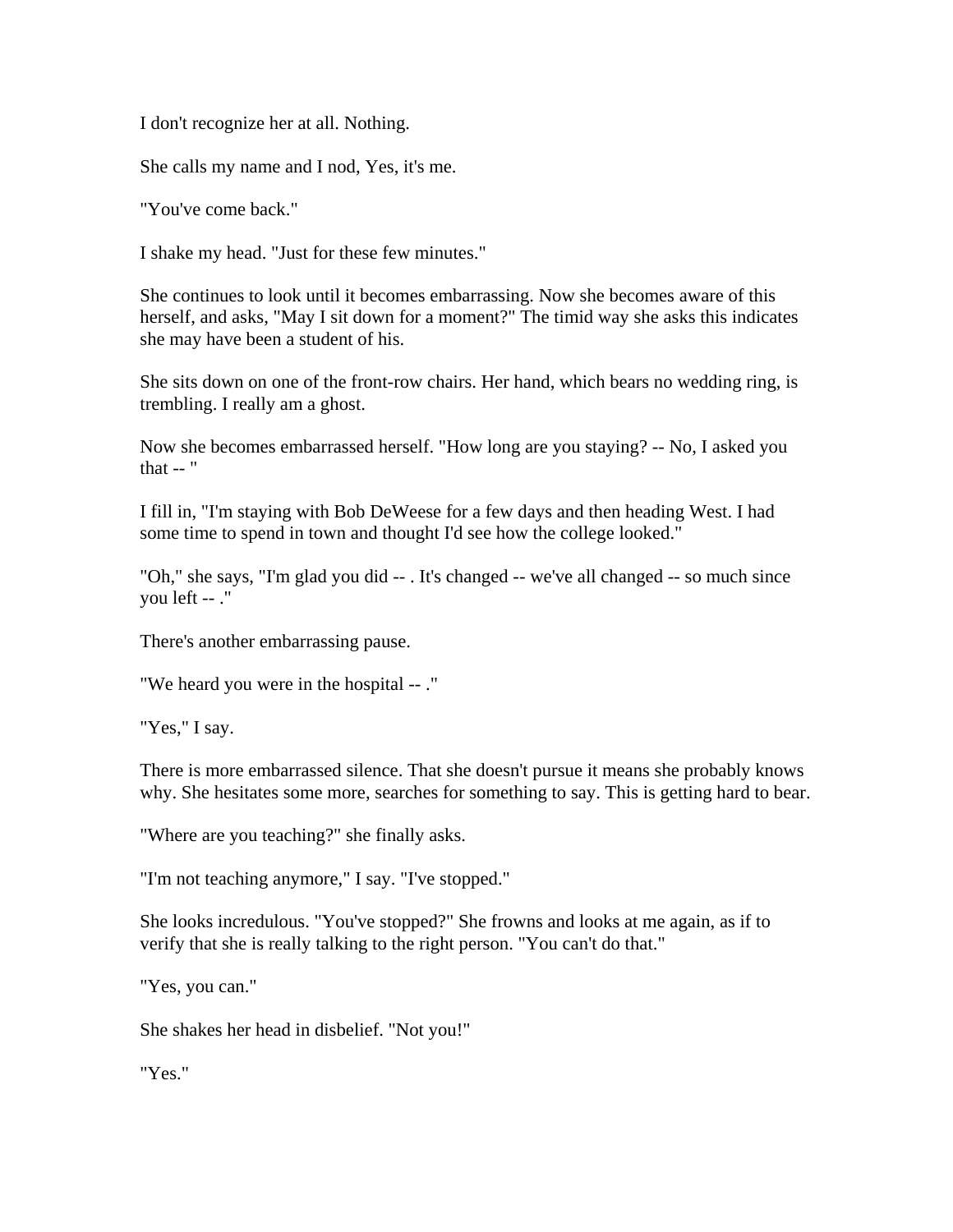"Why?"

"That's all over for me now. I'm doing other things."

I keep wondering who she is, and her expression looks equally baffled. "But that's just -- " The sentence drops off. She tries again. "You're just being completely -- " but this sentence fails too.

The next word is "crazy." But she has caught herself both times. She realizes something, bites her lip and looks mortified I'd say something if I could, but there's no place to start. I'm about to tell her I don't know her but she stands up and says, "I must go now." I think she sees I don't know her. She goes to the door, says good-bye quickly and perfunctorily, and as it closes her footsteps go quickly, almost at a run, down the hall.

The outer door of the building closes and the classroom is as silent as before, except for a kind of psychic eddy current she has left behind. The room is completely modified by it. Now it contains only the backwash of her presence, and what it was I came here to see has vanished.

Good, I think, standing up again, I'm glad to have visited this room but I don't think I'll ever want to see it again. I'd rather fix motorcycles, and one's waiting.

On the way out I open one more door, compulsively. There on the wall I see something which sends a spine-tingling feeling along my neck.

It's a painting. I've had no recollection of it but now I know he bought it and put it there. And suddenly I know it's not a painting, it's a print of a painting he ordered from New York and which DeWeese had frowned at because it was a print and prints are of art and not art themselves, a distinction he didn't recognize at the time. But the print, Feininger's "Church of the Minorites," had an appeal to him that was irrelevant to the art in that its subject, a kind of Gothic cathedral, created from semiabstract lines and planes and colors and shades, seemed to reflect his mind's vision of the Church of Reason and that was why he'd put it here. All this comes back now. This was his office. A find. This is the room I am looking for!

I step inside and an avalanche of memory, loosened by the jolt of the print, begins to come down. The light on the print comes from a miserable cramped window in the adjacent wall through which he looked out onto and across the valley onto the Madison Range and watched the storms come in and while watching this valley before me now through this window here, now -- started the whole thing, the whole madness, right here! This is the exact spot!

And that door leads to Sarah's office. Sarah! Now it comes down! She came trotting by with her watering pot between those two doors, going from the corridor to her office, and she said, "I hope you are teaching Quality to your students." This in a la-de-da, singsong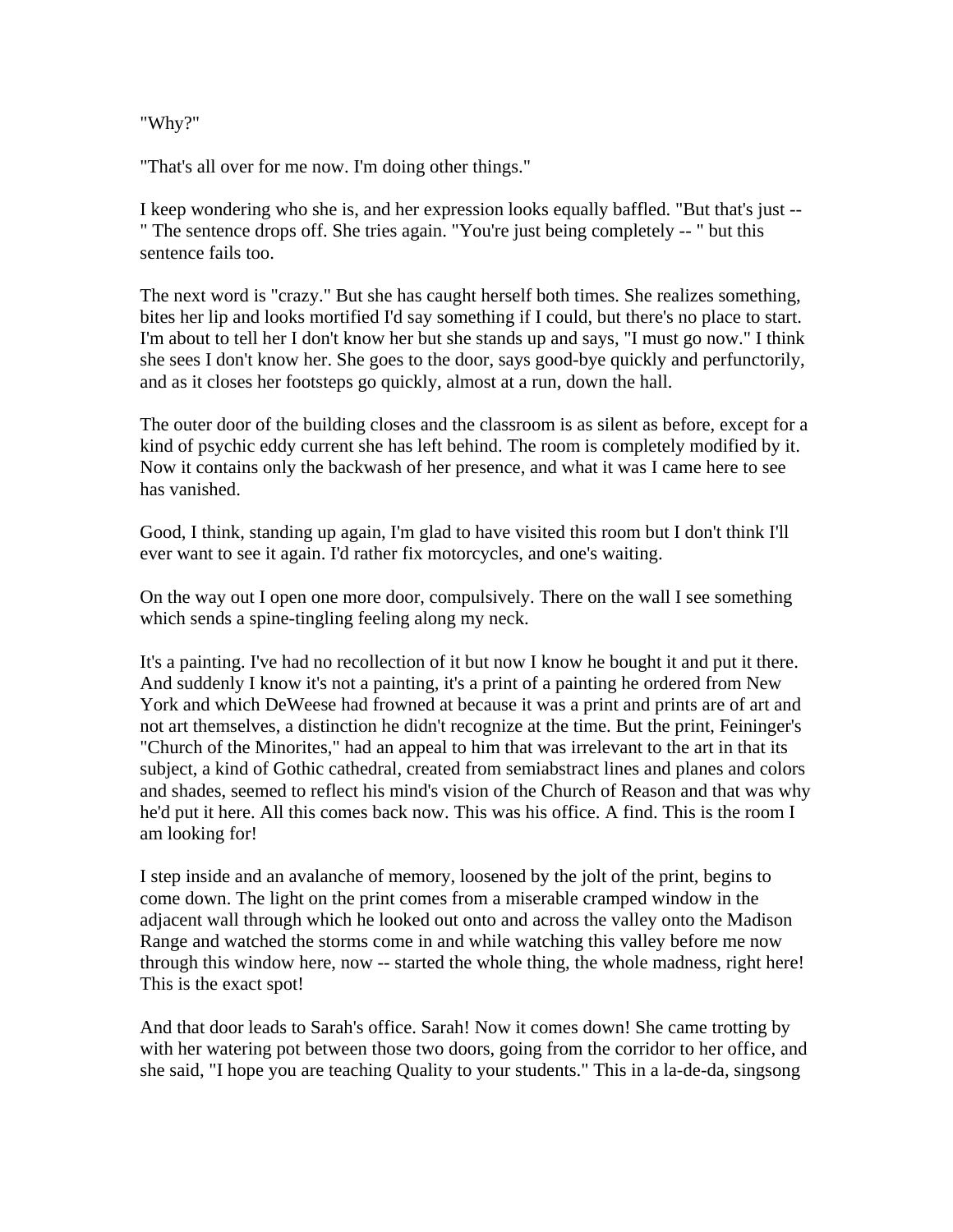voice of a lady in her final year before retirement about to water her plants. That was the moment it all started. That was the seed crystal.

Seed crystal. A powerful fragment of memory comes back now. The laboratory. Organic chemistry. He was working with an extremely supersaturated solution when something similar had happened.

A supersaturated solution is one in which the saturation point, at which no more material will dissolve, has been exceeded. This can occur because the saturation point becomes higher as the temperature of the solution is increased. When you dissolve the material at a high temperature and then cool the solution, the material sometimes doesn't crystallize out because the molecules don't know how. They require something to get them started, a seed crystal, or a grain of dust or even a sudden scratch or tap on the surrounding glass.

He walked to the water tap to cool the solution but never got there. Before his eyes, as he walked, he saw a star of crystalline material in the solution appear and then grow suddenly and radiantly until it filled the entire vessel. He saw it grow. Where before was only clear liquid there was now a mass so solid he could turn the vessel upside down and nothing would come out.

The one sentence "I hope you are teaching Quality to your students" was said to him, and within a matter of a few months, growing so fast you could almost see it grow, came an enormous, intricate, highly structured mass of thought, formed as if by magic.

I don't know what he replied to her when she said this. Probably nothing. She would be back and forth behind his chair many times each day to get to and from her office. Sometimes she stopped with a word or two of apology about the interruption, sometimes with a fragment of news, and he was accustomed to this as a part of office life. I know that she came by a second time and asked, "Are you really teaching Quality this quarter?" and he nodded and looked back from his chair for a second and said, "Definitely!" and she trotted on. He was working on lecture notes at the time and was in a state of complete depression about them.

What was depressing was that the text was one of the most rational texts available on the subject of rhetoric and it still didn't seem right. Moreover he had access to the authors, who were members of the department. He had asked and listened and talked and agreed with their answers in a rational way but somehow still wasn't satisfied with them.

The text started with the premise that if rhetoric is to be taught at all at a University level it should be taught as a branch of reason, not as a mystic art. Therefore it emphasized a mastery of the rational foundations of communication in order to understand rhetoric. Elementary logic was introduced, elementary stimulus-response theory was brought in, and from these a progression was made to an understanding of how to develop an essay.

For the first year of teaching Phædrus had been fairly content with this framework. He felt there was something wrong with it, but that the wrongness was not in this application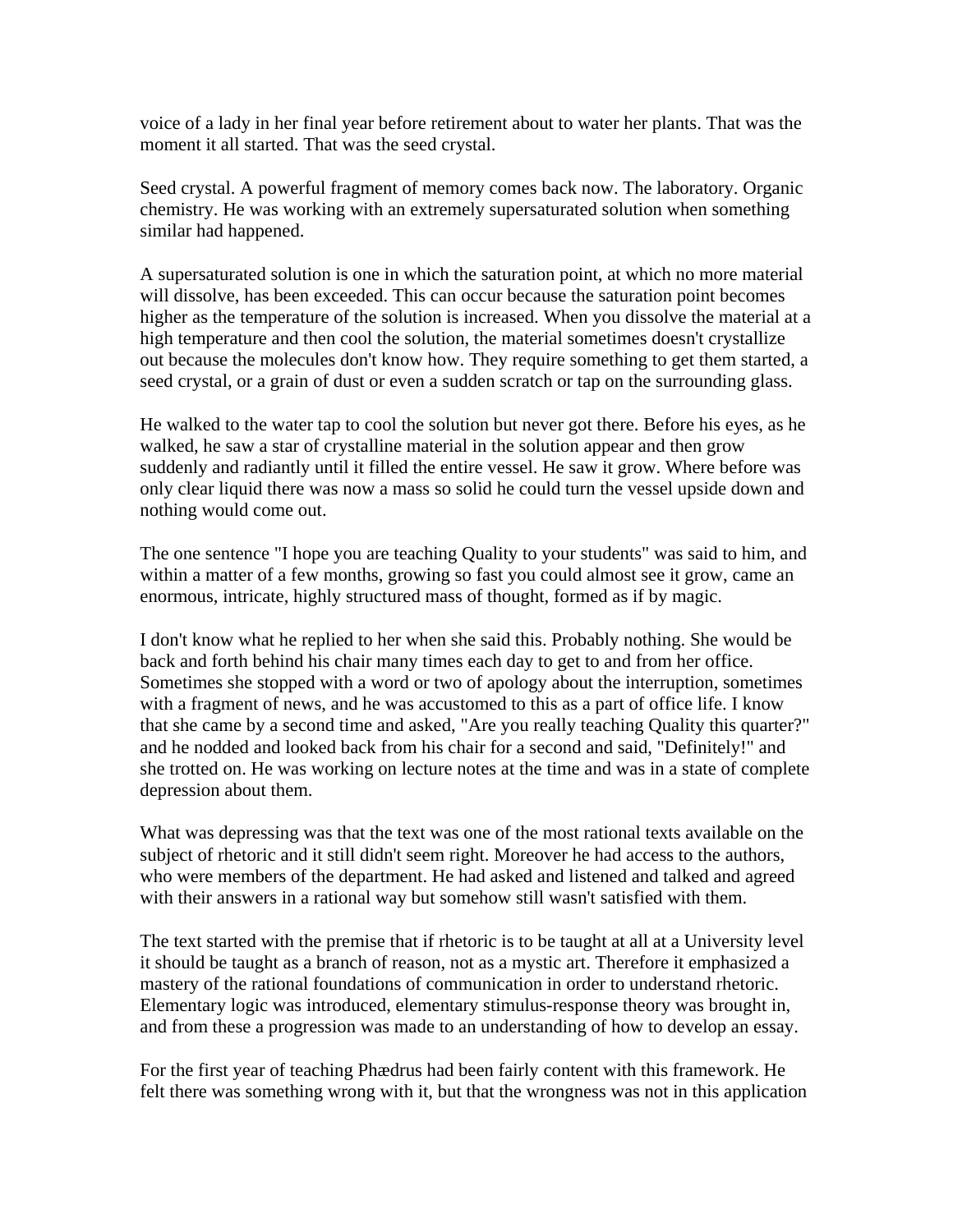of reason to rhetoric. The wrongness was in the old ghost of his dreams...rationality itself. He recognized it as the same wrongness that had been troubling him for years, and for which he had no solutions. He just felt that no writer ever learned to write by this squarish, by-the-numbers, objective, methodical approach. Yet that was all rationality offered and there was nothing to do about it without being irrational And if there was one thing he had a clear mandate to do in this Church of Reason it was to be rational, so he had to let it go at that.

A few days later when Sarah trotted by again she stopped and said, "I'm so happy you're teaching Quality this quarter. Hardly anybody is these days."

"Well, I am," he said. "I'm definitely making a point of it."

"Good!" she said, and trotted on.

He returned to his notes but it wasn't long before thought about them was interrupted by a recall of her strange remark. What the hell was she talking about? Quality? Of course he was teaching Quality. Who wasn't? He continued with the notes.

Another thing that depressed him was prescriptive rhetoric, which supposedly had been done away with but was still around. This was the old slap-on-the-fingers- if-yourmodifiers-were-caught-dangling stuff. Correct spelling, correct punctuation, correct grammar. Hundreds of rules for itsy-bitsy people. No one could remember all that stuff and concentrate on what he was trying to write about. It was all table manners, not derived from any sense of kindness or decency or humanity, but originally from an egotistic desire to look like gentlemen and ladies. Gentlemen and ladies had good table manners and spoke and wrote grammatically. It was what identified one with the upper classes. In Montana, however, it didn't have this effect at all. It identified one, instead, as a stuck-up Eastern ass. There was a minimum prescriptive-rhetoric requirement in the department, but like the other teachers he scrupulously avoided any defense of prescriptive rhetoric other than as a "requirement of the college."

Soon the thought interrupted again. Quality? There was something irritating, even angering about that question. He thought about it, and then thought some more, and then looked out the window, and then thought about it some more. Quality?

Four hours later he still sat there with his feet on the window ledge and stared out into what had become a dark sky. The phone rang, and it was his wife calling to find out what had happened. He told her he would be home soon, but then forgot about this and everything else. It wasn't until three o'clock in the morning that he wearily confessed to himself that he didn't have a clue as to what Quality was, picked up his briefcase and headed home.

Most people would have forgotten about Quality at this point, or just left it hanging suspended because they were getting nowhere and had other things to do. But he was so despondent about his own inability to teach what he believed, he really didn't give a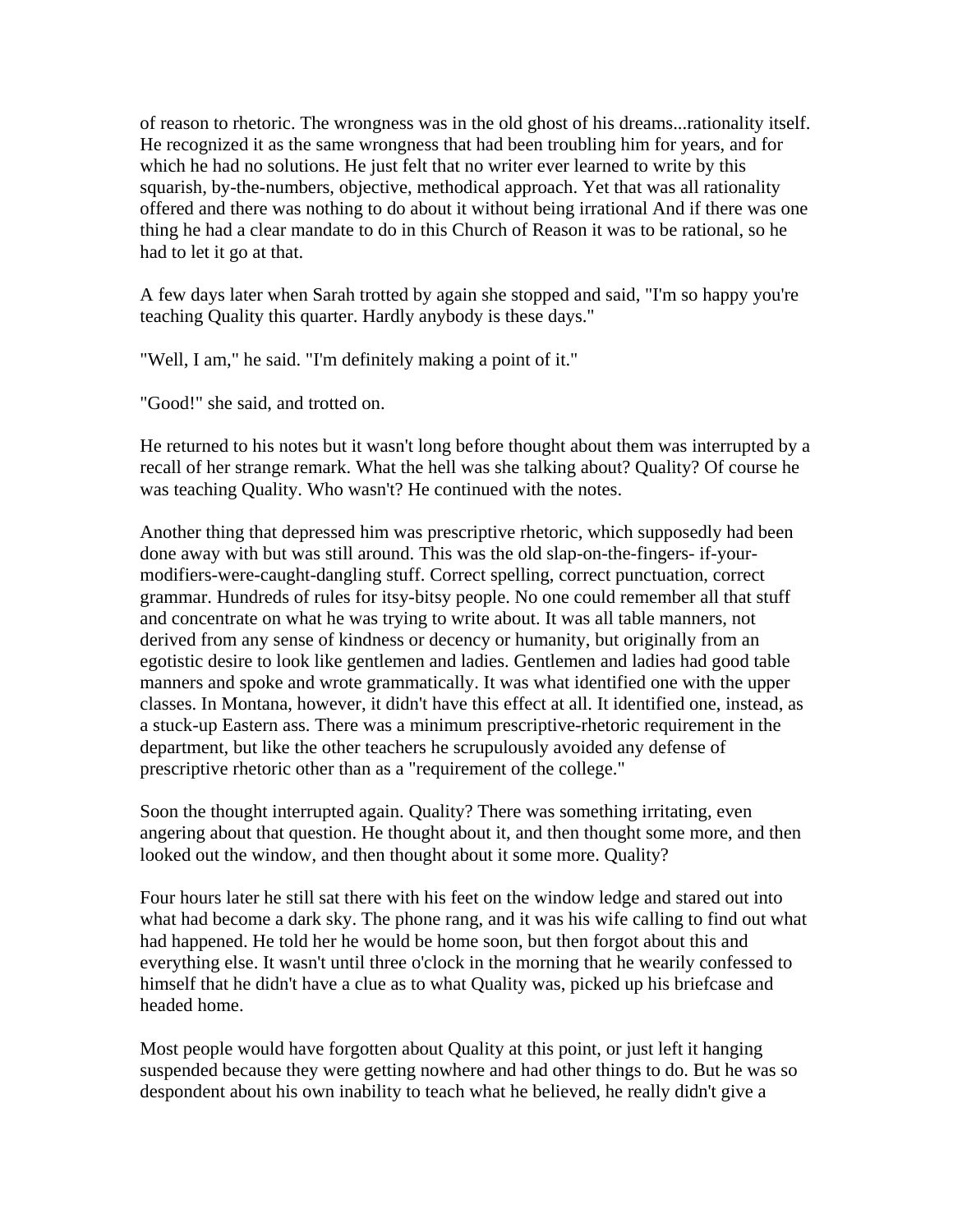damn about whatever else it was he was supposed to do, and when he woke up the next morning there was Quality staring him in the face. Three hours of sleep and he was so tired he knew he wouldn't be up to giving a lecture that day, and besides, his notes had never been completed, so he wrote on the blackboard: "Write a 350-word essay answering the question, What is quality in thought and statement?" Then he sat by the radiator while they wrote and thought about quality himself.

At the end of the hour no one seemed to have finished, so he allowed the students to take their papers home. This class didn't meet again for two days, and that gave him some time to think about the question some more too. During that interim he saw some of the students walking between classes, nodded to them and got looks of anger and fear in return. He guessed they were having the same trouble he was.

Quality -- you know what it is, yet you don't know what it is. But that's self-contradictory. But some things are better than others, that is, they have more quality. But when you try to say what the quality is, apart from the things that have it, it all goes poof! There's nothing to talk about. But if you can't say what Quality is, how do you know what it is, or how do you know that it even exists? If no one knows what it is, then for all practical purposes it doesn't exist at all. But for all practical purposes it really does exist. What else are the grades based on? Why else would people pay fortunes for some things and throw others in the trash pile? Obviously some things are better than others -- but what's the "betterness"? -- So round and round you go, spinning mental wheels and nowhere finding anyplace to get traction. What the hell is Quality? What is it?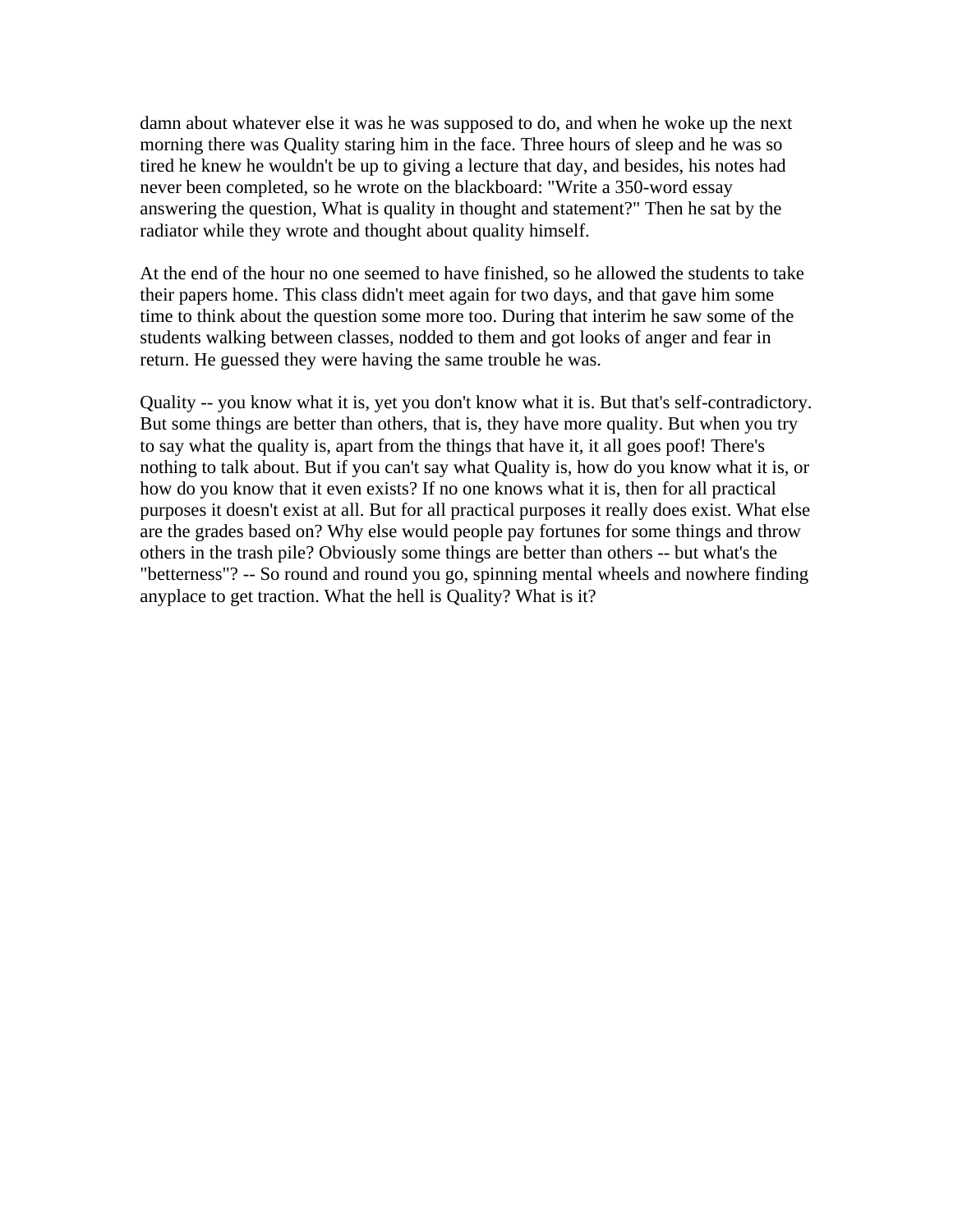# **Part III**

## **16**

Chris and I have had a good night's sleep and this morning have packed the backpacks carefully, and now have been going up the mountainside for about an hour. The forest here at the bottom of the canyon is mostly pine, with a few aspen and broad-leafed shrubs. Steep canyon walls rise way above us on both sides. Occasionally the trail opens into a patch of sunlight and grass that edges the canyon stream, but soon it reenters the deep shade of the pines. The earth of the trail is covered with a soft springy duff of pine needles. It is very quiet here.

Mountains like these and travelers in the mountains and events that happen to them here are found not only in Zen literature but in the tales of every major religion. The allegory of a physical mountain for the spiritual one that stands between each soul and its goal is an easy and natural one to make. Like those in the valley behind us, most people stand in sight of the spiritual mountains all their lives and never enter them, being content to listen to others who have been there and thus avoid the hardships. Some travel into the mountains accompanied by experienced guides who know the best and least dangerous routes by which they arrive at their destination. Still others, inexperienced and untrusting, attempt to make their own routes. Few of these are successful, but occasionally some, by sheer will and luck and grace, do make it. Once there they become more aware than any of the others that there's no single or fixed number of routes. There are as many routes as there are individual souls.

I want to talk now about Phædrus' exploration into the meaning of the term Quality, an exploration which he saw as a route through the mountains of the spirit. As best I can puzzle it out, there were two distinct phases.

In the first phase he made no attempt at a rigid, systematic definition of what he was talking about. This was a happy, fulfilling and creative phase. It lasted most of the time he taught at the school back in the valley behind us.

The second phase emerged as a result of normal intellectual criticism of his lack of definition of what he was talking about. In this phase he made systematic, rigid statements about what Quality is, and worked out an enormous hierarchic structure of thought to support them. He literally had to move heaven and earth to arrive at this systematic understanding and when he was done felt he'd achieved an explanation of existence and our consciousness of it better than any that had existed before.

If it was truly a new route over the mountain it's certainly a needed one. For more than three centuries now the old routes common in this hemisphere have been undercut and almost washed out by the natural erosion and change of the shape of the mountain wrought by scientific truth. The early climbers established paths that were on firm ground with an accessibility that appealed to all, but today the Western routes are all but closed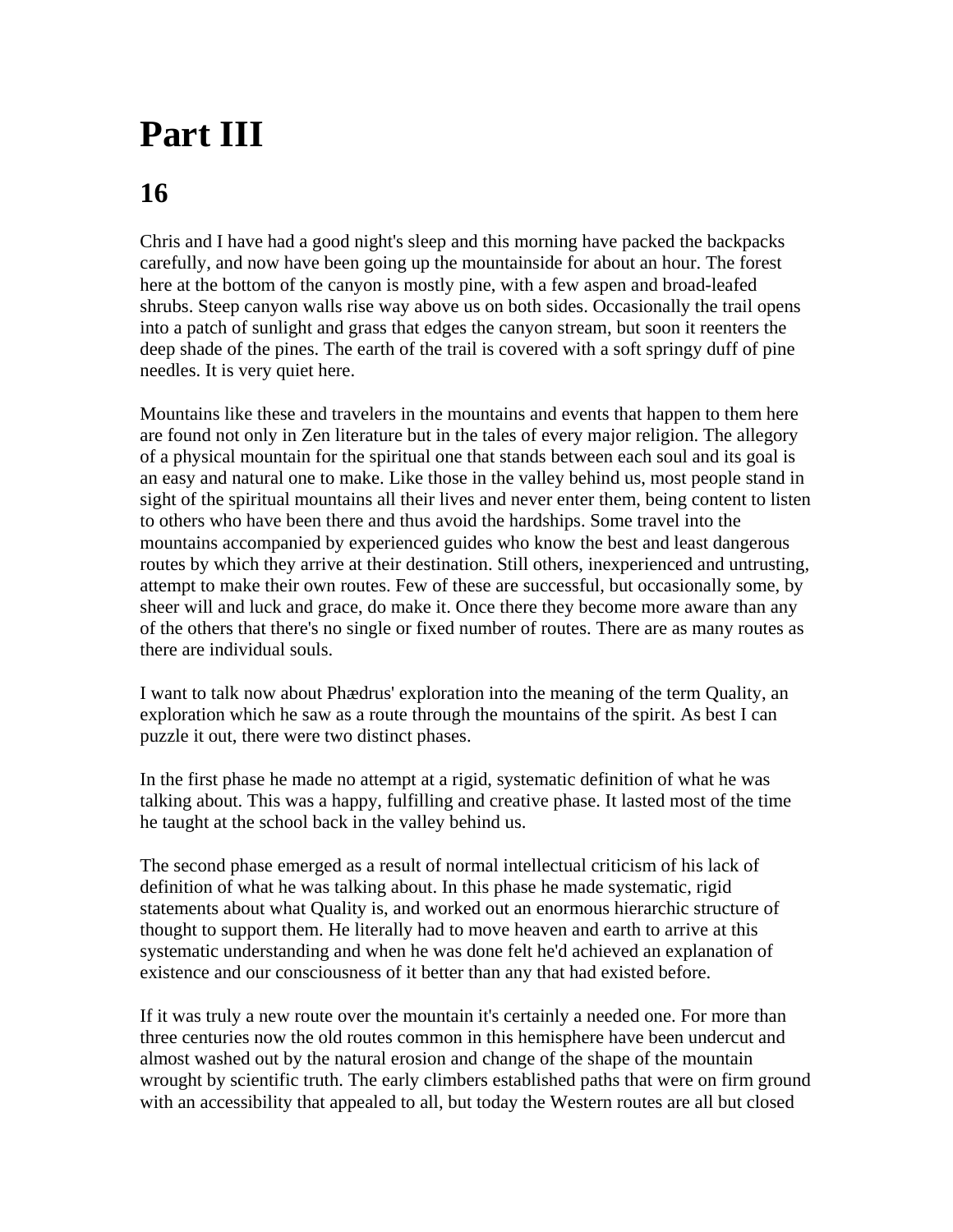because of dogmatic inflexibility in the face of change. To doubt the literal meaning of the words of Jesus or Moses incurs hostility from most people, but it's just a fact that if Jesus or Moses were to appear today, unidentified, with the same message he spoke many years ago, his mental stability would be challenged. This isn't because what Jesus or Moses said was untrue or because modern society is in error but simply because the route they chose to reveal to others has lost relevance and comprehensibility. "Heaven above" fades from meaning when space-age consciousness asks, Where is "above"? But the fact that the old routes have tended, because of language rigidity, to lose their everyday meaning and become almost closed doesn't mean that the mountain is no longer there. It's there and will be there as long as consciousness exists.

Phædrus' second metaphysical phase was a total disaster. Before the electrodes were attached to his head he'd lost everything tangible: money, property, children; even his rights as a citizen had been taken away from him by order of the court. All he had left was his one crazy lone dream of Quality, a map of a route across the mountain, for which he had sacrificed everything. Then, after the electrodes were attached, he lost that.

I will never know all that was in his head at that time, nor will anyone else. What's left now is just fragments: debris, scattered notes, which can be pieced together but which leave huge areas unexplained.

When I first discovered this debris I felt like some agricultural peasant near the outskirts of, say, Athens, who occasionally and without much surprise plows up stones that have strange designs on them. I knew that these were part of some larger overall design that had existed in the past, but it was far beyond my comprehension. At first I deliberately avoided them, paid no attention to them because I knew these stones had caused some kind of trouble I should avoid. But I could see even then that they were a part of a huge structure of thought and I was curious about it in a secret sort of way.

Later, when I developed more confidence in my immunity to his affliction, I became interested in this debris in a more positive way and began to jot down the fragments amorphically, that is, without regard to form, in the order in which they occurred to me. Many of these amorphic statements have been supplied by friends. There are thousands of them now, and although only a small portion of them can fit into this Chautauqua, this Chautauqua is clearly based on them.

It is probably a long way from what he thought. When trying to recreate a whole pattern by deduction from fragments I am bound to commit errors and put down inconsistencies, for which I must ask some indulgence. In many cases the fragments are ambiguous; a number of different conclusions could be drawn. If something is wrong there's a good chance that the error isn't in what he thought but in my reconstruction of it, and a better reconstruction can later be found.

A whirr sounds and a partridge disappears through the trees.

"Did you see it?" says Chris.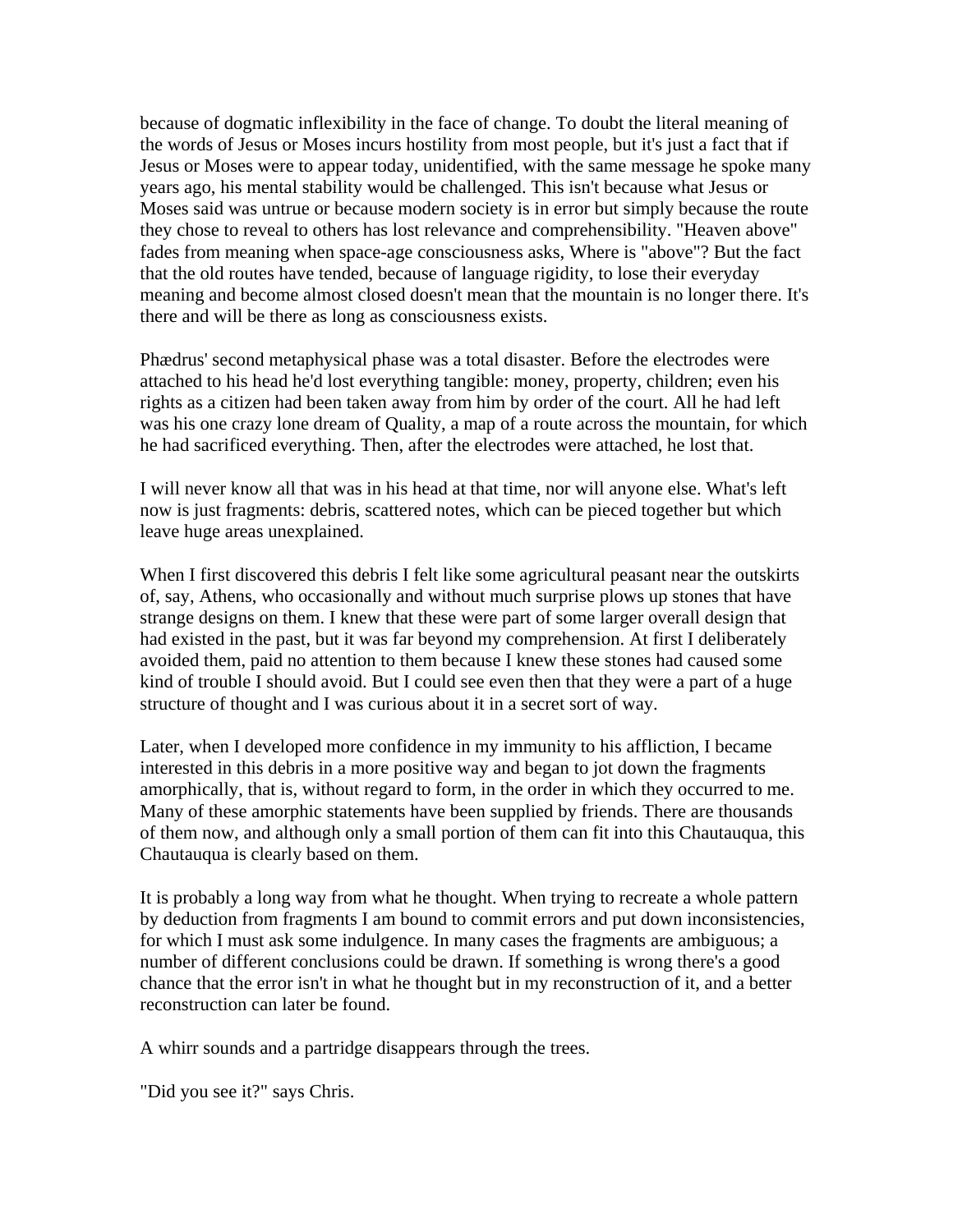"Yes," I say back.

"What was it?"

"A partridge."

"How do you know?"

"They rock back and forth like that when they fly," I say. I'm not sure of this but it sounds right. "They stay close to the ground too."

"Oh," says Chris and we continue hiking. The rays of the sun create a cathedral effect through the pines.

Today now I want to take up the first phase of his journey into Quality, the nonmetaphysical phase, and this will be pleasant. It's nice to start journeys pleasantly, even when you know they won't end that way. Using his class notes as reference material I want to reconstruct the way in which Quality became a working concept for him in the teaching of rhetoric. His second phase, the metaphysical one, was tenuous and speculative, but this first phase, in which he simply taught rhetoric, was by all accounts solid and pragmatic and probably deserves to be judged on its own merits, independently of the second phase.

He'd been innovating extensively. He'd been having trouble with students who had nothing to say. At first he thought it was laziness but later it became apparent that it wasn't. They just couldn't think of anything to say.

One of them, a girl with strong-lensed glasses, wanted to write a five-hundred-word essay about the United States. He was used to the sinking feeling that comes from statements like this, and suggested without disparagement that she narrow it down to just Bozeman.

When the paper came due she didn't have it and was quite upset. She had tried and tried but she just couldn't think of anything to say.

He had already discussed her with her previous instructors and they'd confirmed his impressions of her. She was very serious, disciplined and hardworking, but extremely dull. Not a spark of creativity in her anywhere. Her eyes, behind the thick-lensed glasses, were the eyes of a drudge. She wasn't bluffing him, she really couldn't think of anything to say, and was upset by her inability to do as she was told.

It just stumped him. Now he couldn't think of anything to say. A silence occurred, and then a peculiar answer: "Narrow it down to the main street of Bozeman." It was a stroke of insight.

She nodded dutifully and went out. But just before her next class she came back in real distress, tears this time, distress that had obviously been there for a long time. She still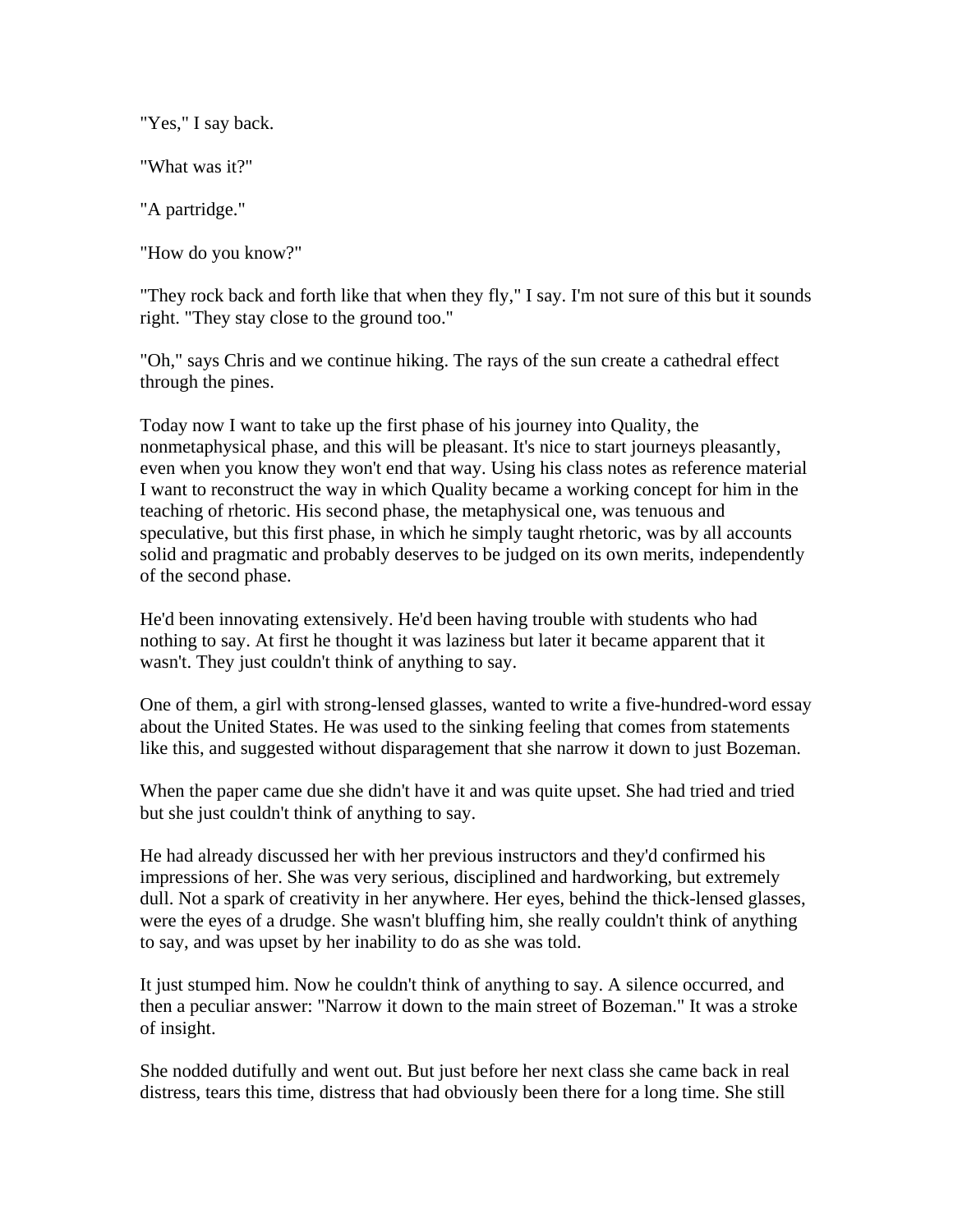couldn't think of anything to say, and couldn't understand why, if she couldn't think of anything about all of Bozeman, she should be able to think of something about just one street.

He was furious. "You're not looking!" he said. A memory came back of his own dismissal from the University for having too much to say. For every fact there is an infinity of hypotheses. The more you look the more you see. She really wasn't looking and yet somehow didn't understand this.

He told her angrily, "Narrow it down to the front of one building on the main street of Bozeman. The Opera House. Start with the upper left-hand brick."

Her eyes, behind the thick-lensed glasses, opened wide. She came in the next class with a puzzled look and handed him a five-thousand-word essay on the front of the Opera House on the main street of Bozeman, Montana. "I sat in the hamburger stand across the street," she said, "and started writing about the first brick, and the second brick, and then by the third brick it all started to come and I couldn't stop. They thought I was crazy, and they kept kidding me, but here it all is. I don't understand it."

Neither did he, but on long walks through the streets of town he thought about it and concluded she was evidently stopped with the same kind of blockage that had paralyzed him on his first day of teaching. She was blocked because she was trying to repeat, in her writing, things she had already heard, just as on the first day he had tried to repeat things he had already decided to say. She couldn't think of anything to write about Bozeman because she couldn't recall anything she had heard worth repeating. She was strangely unaware that she could look and see freshly for herself, as she wrote, without primary regard for what had been said before. The narrowing down to one brick destroyed the blockage because it was so obvious she had to do some original and direct seeing.

He experimented further. In one class he had everyone write all hour about the back of his thumb. Everyone gave him funny looks at the beginning of the hour, but everyone did it, and there wasn't a single complaint about "nothing to say."

In another class he changed the subject from the thumb to a coin, and got a full hour's writing from every student. In other classes it was the same. Some asked, "Do you have to write about both sides?" Once they got into the idea of seeing directly for themselves they also saw there was no limit to the amount they could say. It was a confidencebuilding assignment too, because what they wrote, even though seemingly trivial, was nevertheless their own thing, not a mimicking of someone else's. Classes where he used that coin exercise were always less balky and more interested.

As a result of his experiments he concluded that imitation was a real evil that had to be broken before real rhetoric teaching could begin. This imitation seemed to be an external compulsion. Little children didn't have it. It seemed to come later on, possibly as a result of school itself.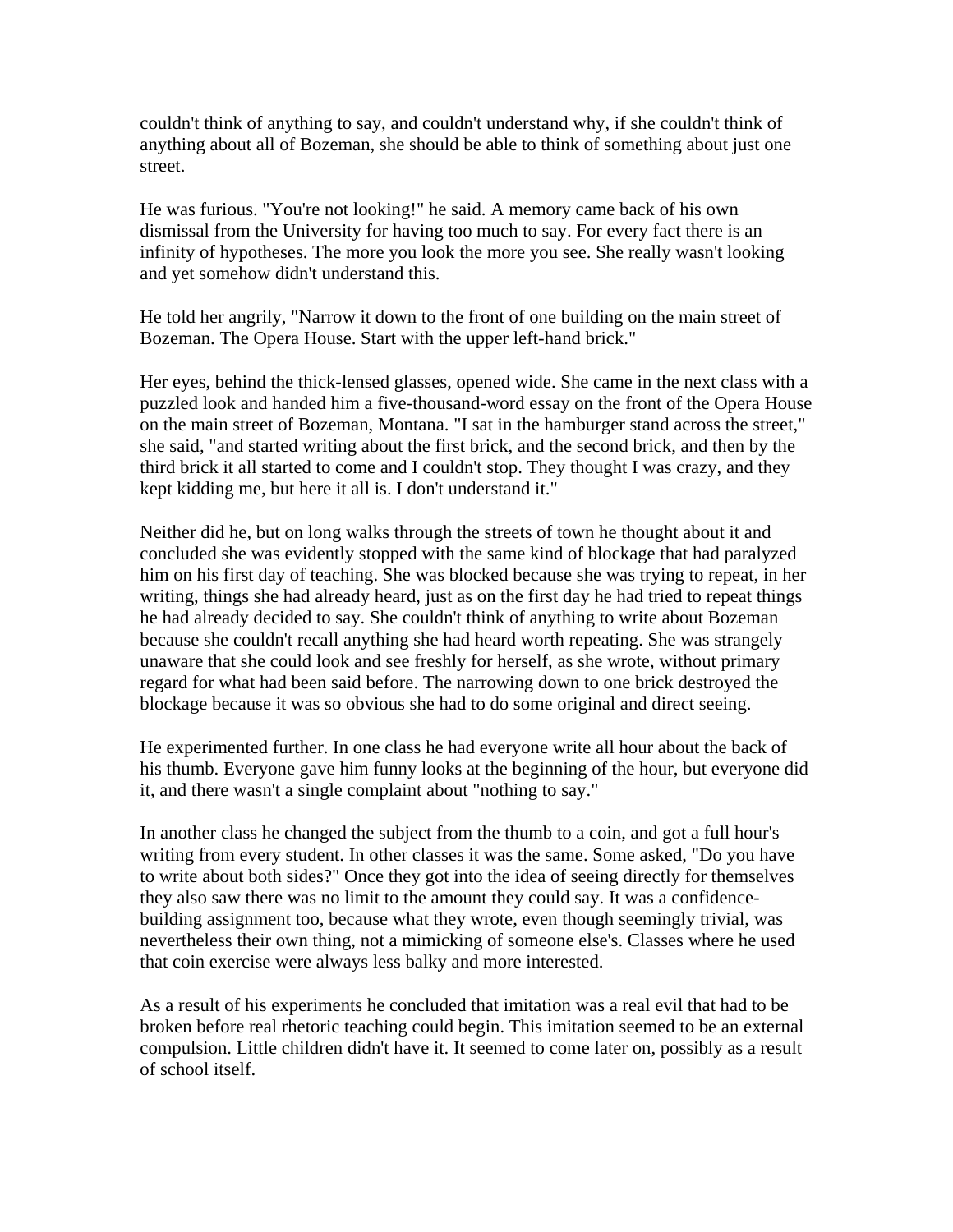That sounded right, and the more he thought about it the more right it sounded. Schools teach you to imitate. If you don't imitate what the teacher wants you get a bad grade. Here, in college, it was more sophisticated, of course; you were supposed to imitate the teacher in such a way as to convince the teacher you were not imitating, but taking the essence of the instruction and going ahead with it on your own. That got you A's. Originality on the other hand could get you anything...from A to F. The whole grading system cautioned against it.

He discussed this with a professor of psychology who lived next door to him, an extremely imaginative teacher, who said, "Right. Eliminate the whole degree-and-grading system and then you'll get real education."

Phædrus thought about this, and when weeks later a very bright student couldn't think of a subject for a term paper, it was still on his mind, so he gave it to her as a topic. She didn't like the topic at first, but agreed to take it anyway.

Within a week she was talking about it to everyone, and within two weeks had worked up a superb paper. The class she delivered it to didn't have the advantage of two weeks to think about the subject, however, and was quite hostile to the whole idea of eliminating grades and degrees. This didn't slow her down at all. Her tone took on an old-time religious fervor. She begged the other students to listen, to understand this was really right. "I'm not saying this for him," she said and glanced at Phædrus. "It's for you."

Her pleading tone, her religious fervor, greatly impressed him, along with the fact that her college entrance examinations had placed her in the upper one percent of the class. During the next quarter, when teaching "persuasive writing," he chose this topic as a "demonstrator," a piece of persuasive writing he worked up by himself, day by day, in front of and with the help of the class.

He used the demonstrator to avoid talking in terms of principles of composition, all of which he had deep doubts about. He felt that by exposing classes to his own sentences as he made them, with all the misgivings and hang-ups and erasures, he would give a more honest picture of what writing was like than by spending class time picking nits in completed student work or holding up the completed work of masters for emulation. This time he developed the argument that the whole grading system and degree should be eliminated, and to make it something that truly involved the students in what they were hearing, he withheld all grades during the quarter.

Just up above the top of the ridge the snow can be seen now. On foot it's many days away though. The rocks below it are too steep for a direct hiking climb, particularly with the heavy loads we are carrying, and Chris is way too young for any kind of ropes-andpitons stuff. We must cross over the forested ridge we are now approaching, enter another canyon, follow it to its end and then come back at an upward angle along to the ridge. Three days hard to the snow. Four days easy. If we don't show up in nine, DeWeese will start looking for us.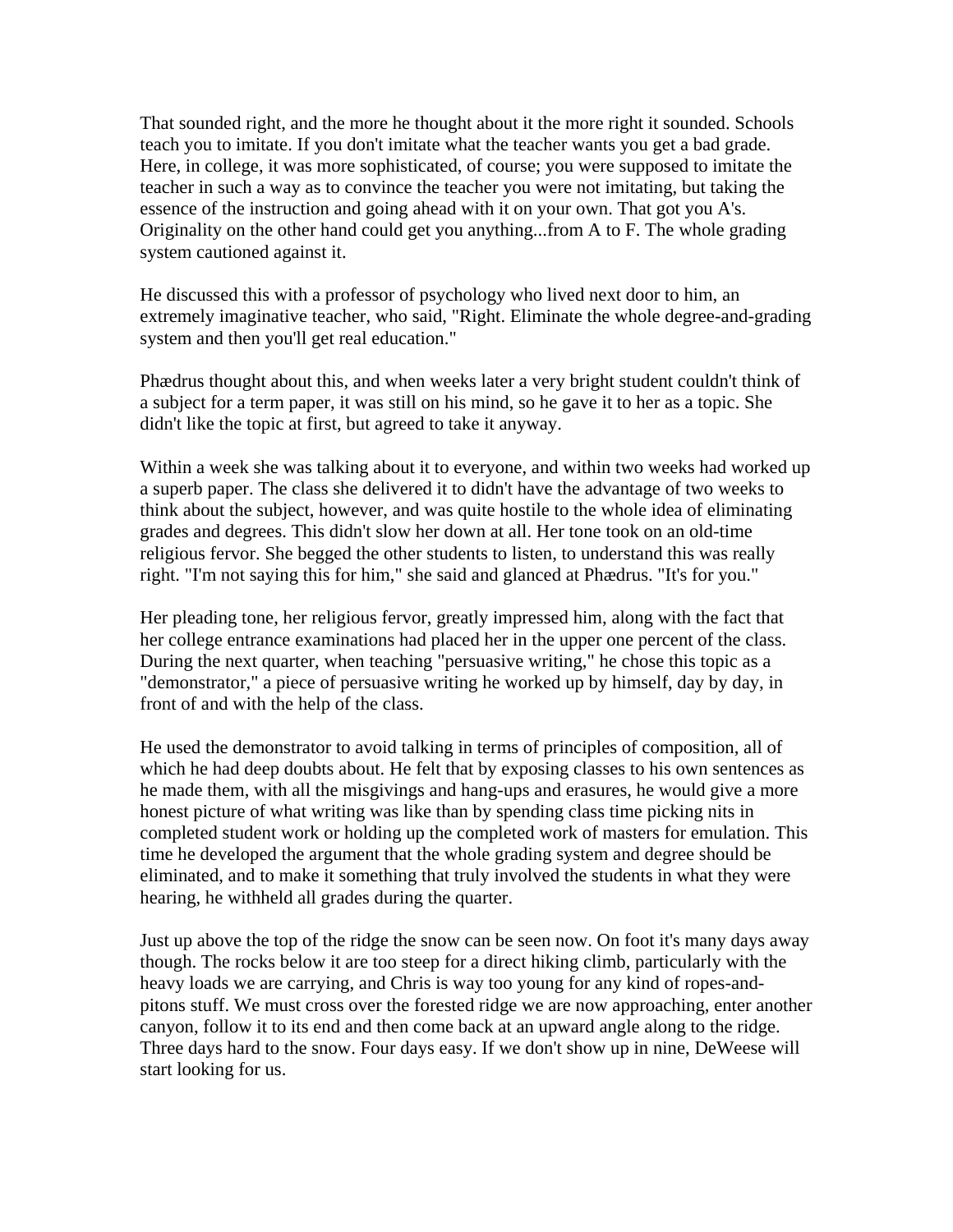We stop for a rest, sit down and brace against a tree so that we don't topple over backward from the packs. After a while I reach around over my shoulder, take the machete from the top of my pack and hand it to Chris.

"See those two aspens over there? The straight ones? At the edge?" I point to them. "Cut those down about a foot from the ground."

"Why?"

"We'll need them later for hiking sticks and tent poles."

Chris takes the machete, starts to rise but then settles back again. "You cut them," he says.

So I take the machete and go over and cut the poles. They both cut neatly in one swing, except for the final strip of bark, which I sever with the back hook of the machete. Up in the rocks you need the poles for balancing and the pine up above is no good for poles, and this is about the last of the aspen here. It bothers me a little though that Chris is turning down work. Not a good sign in the mountains.

A short rest and then on we go. It'll take a while to get used to this load. There's a negative reaction to all the weight. As we go on though, it'll become more natural -- .

Phædrus' argument for the abolition of the degree-and- grading system produced a nonplussed or negative reaction in all but a few students at first, since it seemed, on first judgment, to destroy the whole University system. One student laid it wide open when she said with complete candor, "Of course you can't eliminate the degree and grading system. After all, that's what we're here for."

She spoke the complete truth. The idea that the majority of students attend a university for an education independent of the degree and grades is a little hypocrisy everyone is happier not to expose. Occasionally some students do arrive for an education but rote and the mechanical nature of the institution soon converts them to a less idealistic attitude.

The demonstrator was an argument that elimination of grades and degrees would destroy this hypocrisy. Rather than deal with generalities it dealt with the specific career of an imaginary student who more or less typified what was found in the classroom, a student completely conditioned to work for a grade rather than for the knowledge the grade was supposed to represent.

Such a student, the demonstrator hypothesized, would go to his first class, get his first assignment and probably do it out of habit. He might go to his second and third as well. But eventually the novelty of the course would wear off and, because his academic life was not his only life, the pressure of other obligations or desires would create circumstances where he just would not be able to get an assignment in.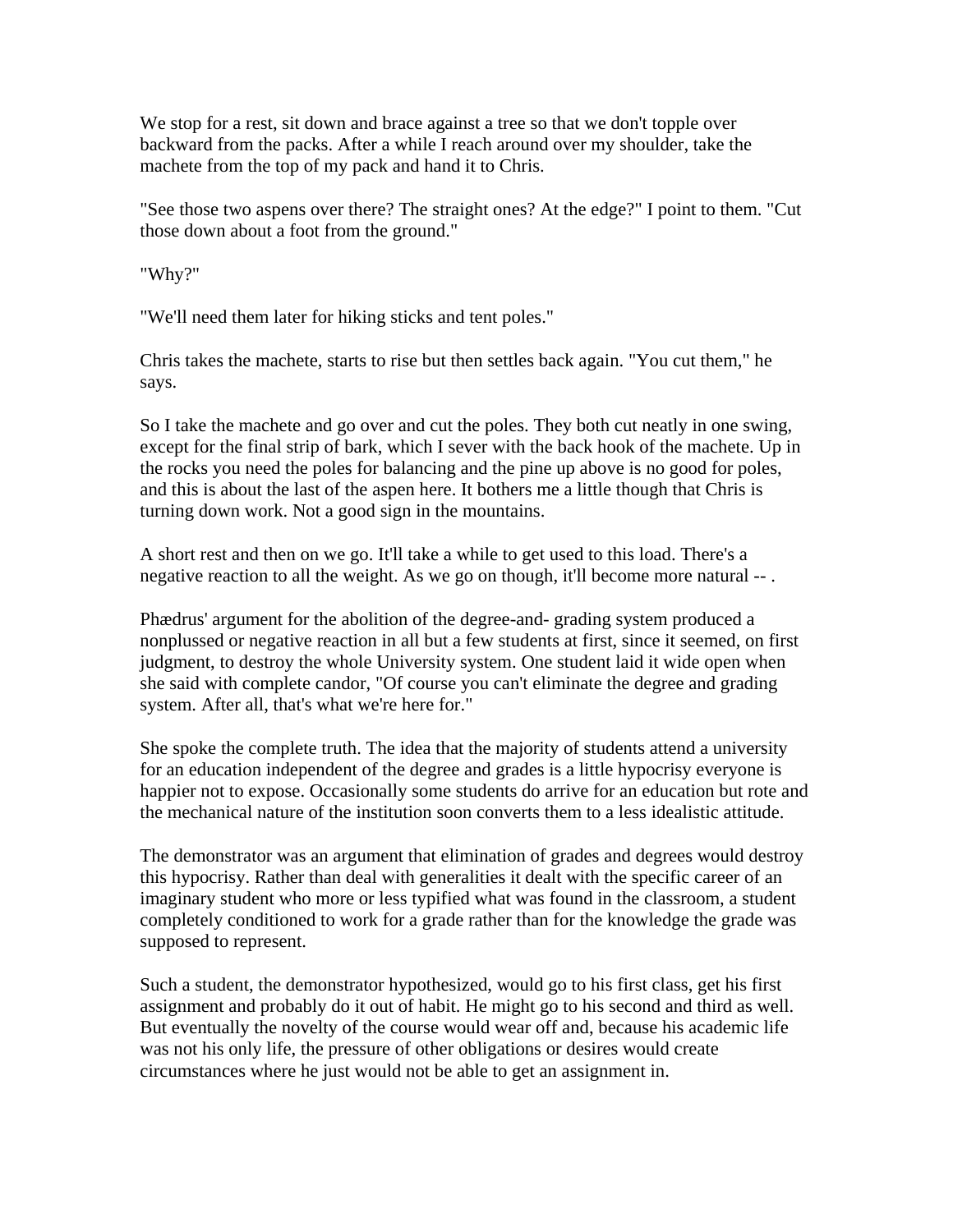Since there was no degree or grading system he would incur no penalty for this. Subsequent lectures which presumed he'd completed the assignment might be a little more difficult to understand, however, and this difficulty, in turn, might weaken his interest to a point where the next assignment, which he would find quite hard, would also be dropped. Again no penalty.

In time his weaker and weaker understanding of what the lectures were about would make it more and more difficult for him to pay attention in class. Eventually he would see he wasn't learning much; and facing the continual pressure of outside obligations, he would stop studying, feel guilty about this and stop attending class. Again, no penalty would be attached.

But what had happened? The student, with no hard feelings on anybody's part, would have flunked himself out. Good! This is what should have happened. He wasn't there for a real education in the first place and had no real business there at all. A large amount of money and effort had been saved and there would be no stigma of failure and ruin to haunt him the rest of his life. No bridges had been burned.

The student's biggest problem was a slave mentality which had been built into him by years of carrot-and- whip grading, a mule mentality which said, "If you don't whip me, I won't work." He didn't get whipped. He didn't work. And the cart of civilization, which he supposedly was being trained to pull, was just going to have to creak along a little slower without him.

This is a tragedy, however, only if you presume that the cart of civilization, "the system," is pulled by mules. This is a common, vocational, "location" point of view, but it's not the Church attitude.

The Church attitude is that civilization, or "the system" or "society" or whatever you want to call it, is best served not by mules but by free men. The purpose of abolishing grades and degrees is not to punish mules or to get rid of them but to provide an environment in which that mule can turn into a free man.

The hypothetical student, still a mule, would drift around for a while. He would get another kind of education quite as valuable as the one he'd abandoned, in what used to be called the "school of hard knocks." Instead of wasting money and time as a high-status mule, he would now have to get a job as a low-status mule, maybe as a mechanic. Actually his real status would go up. He would be making a contribution for a change. Maybe that's what he would do for the rest of his life. Maybe he'd found his level. But don't count on it.

In time...six months; five years, perhaps...a change could easily begin to take place. He would become less and less satisfied with a kind of dumb, day-to-day shopwork. His creative intelligence, stifled by too much theory and too many grades in college, would now become reawakened by the boredom of the shop. Thousands of hours of frustrating mechanical problems would have made him more interested in machine design. He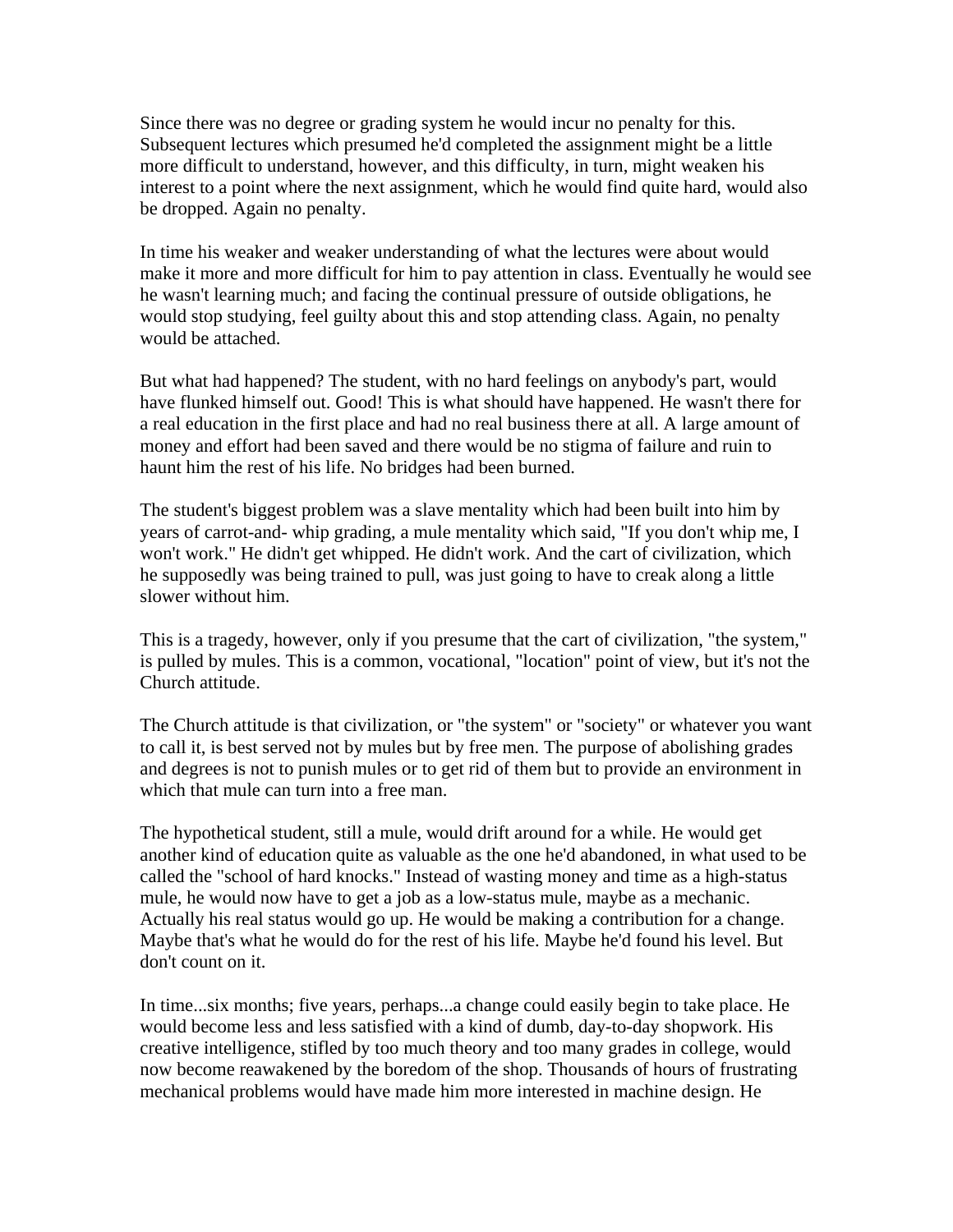would like to design machinery himself. He'd think he could do a better job. He would try modifying a few engines, meet with success, look for more success, but feel blocked because he didn't have the theoretical information. He would discover that when before he felt stupid because of his lack of interest in theoretical information, he'd now find a brand of theoretical information which he'd have a lot of respect for, namely, mechanical engineering.

So he would come back to our degreeless and gradeless school, but with a difference. He'd no longer be a grade-motivated person. He'd be a knowledge-motivated person. He would need no external pushing to learn. His push would come from inside. He'd be a free man. He wouldn't need a lot of discipline to shape him up. In fact, if the instructors assigned him were slacking on the job he would be likely to shape them up by asking rude questions. He'd be there to learn something, would be paying to learn something and they'd better come up with it.

Motivation of this sort, once it catches hold, is a ferocious force, and in the gradeless, degreeless institution where our student would find himself, he wouldn't stop with rote engineering information. Physics and mathematics were going to come within his sphere of interest because he'd see he needed them. Metallurgy and electrical engineering would come up for attention. And, in the process of intellectual maturing that these abstract studies gave him, he would he likely to branch out into other theoretical areas that weren't directly related to machines but had become a part of a newer larger goal. This larger goal wouldn't be the imitation of education in Universities today, glossed over and concealed by grades and degrees that give the appearance of something happening when, in fact, almost nothing is going on. It would be the real thing.

Such was Phædrus' demonstrator, his unpopular argument, and he worked on it all quarter long, building it up and modifying it, arguing for it, defending it. All quarter long papers would go back to the students with comments but no grades, although the grades were entered in a book.

As I said before, at first almost everyone was sort of nonplussed. The majority probably figured they were stuck with some idealist who thought removal of grades would make them happier and thus work harder, when it was obvious that without grades everyone would just loaf. Many of the students with A records in previous quarters were contemptuous and angry at first, but because of their acquired self-discipline went ahead and did the work anyway. The B students and high-C students missed some of the early assignments or turned in sloppy work. Many of the low-C and D students didn't even show up for class. At this time another teacher asked him what he was going to do about this lack of response.

"Outwait them," he said.

His lack of harshness puzzled the students at first, then made them suspicious. Some began to ask sarcastic questions. These received soft answers and the lectures and speeches proceeded as usual, except with no grades.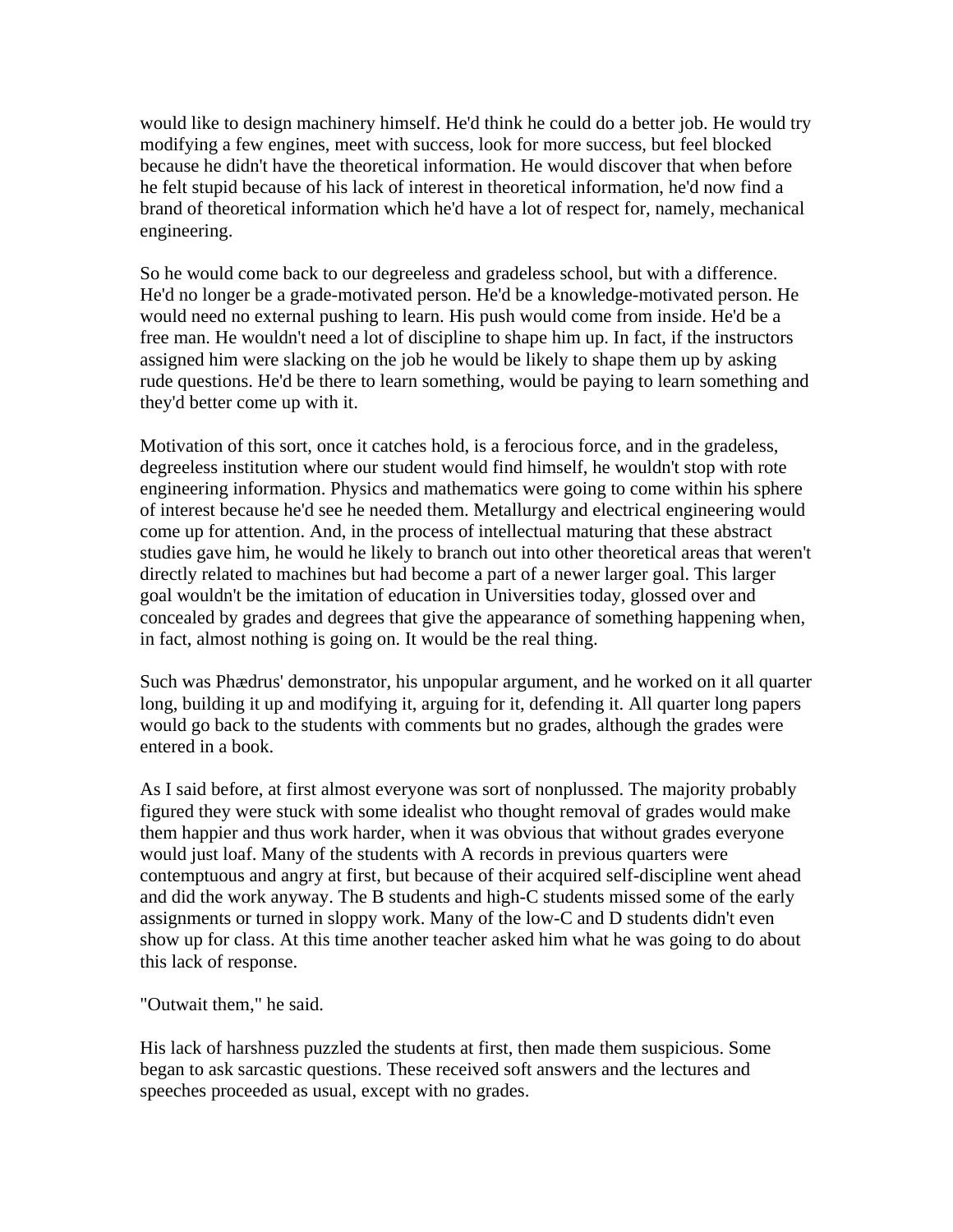Then a hoped-for phenomenon began. During the third or fourth week some of the A students began to get nervous and started to turn in superb work and hang around after class with questions that fished for some indication as to how they were doing. The B and high-C students began to notice this and work a little and bring up the quality of their papers to a more usual level. The low C, D and future F's began to show up for class just to see what was going on.

After midquarter an even more hoped-for phenomenon took place. The A-rated students lost their nervousness and became active participants in everything that went on with a friendliness that was uncommon in a grade-getting class. At this point the B and C students were in a panic, and turned in stuff that looked as though they'd spent hours of painstaking work on it. The D's and F's turned in satisfactory assignments.

In the final weeks of the quarter, a time when normally everyone knows what his grade will be and just sits back half asleep, Phædrus was getting a kind of class participation that made other teachers take notice. The B's and C's had joined the A's in friendly freefor-all discussion that made the class seem like a successful party. Only the D's and F's sat frozen in their chairs, in a complete internal panic.

The phenomenon of relaxation and friendliness was explained later by a couple of students who told him, "A lot of us got together outside of class to try to figure out how to beat this system. Everyone decided the best way was just to figure you were going to fail and then go ahead and do what you could anyway. Then you start to relax. Otherwise you go out of your mind!"

The students added that once you got used to it it wasn't so bad, you were more interested in the subject matter, but repeated that it wasn't easy to get used to.

At the end of the quarter the students were asked to write an essay evaluating the system. None of them knew at the time of writing what his or her grade would be. Fifty-four percent opposed it. Thirty-seven percent favored it. Nine percent were neutral.

On the basis of one man, one vote, the system was very unpopular. The majority of students definitely wanted their grades as they went along. But when Phædrus broke down the returns according to the grades that were in his book...and the grades were not out of line with grades predicted by previous classes and entrance evaluations...another story was told. The A students were 2 to 1 in favor of the system. The B and C students were evenly divided. And the D's and F's were unanimously opposed!

This surprising result supported a hunch he had had for a long time: that the brighter, more serious students were the least desirous of grades, possibly because they were more interested in the subject matter of the course, whereas the dull or lazy students were the most desirous of grades, possibly because grades told them if they were getting by.

As DeWeese said, from here straight south you can go seventy-five miles through nothing but forests and snow without ever encountering a road, although there are roads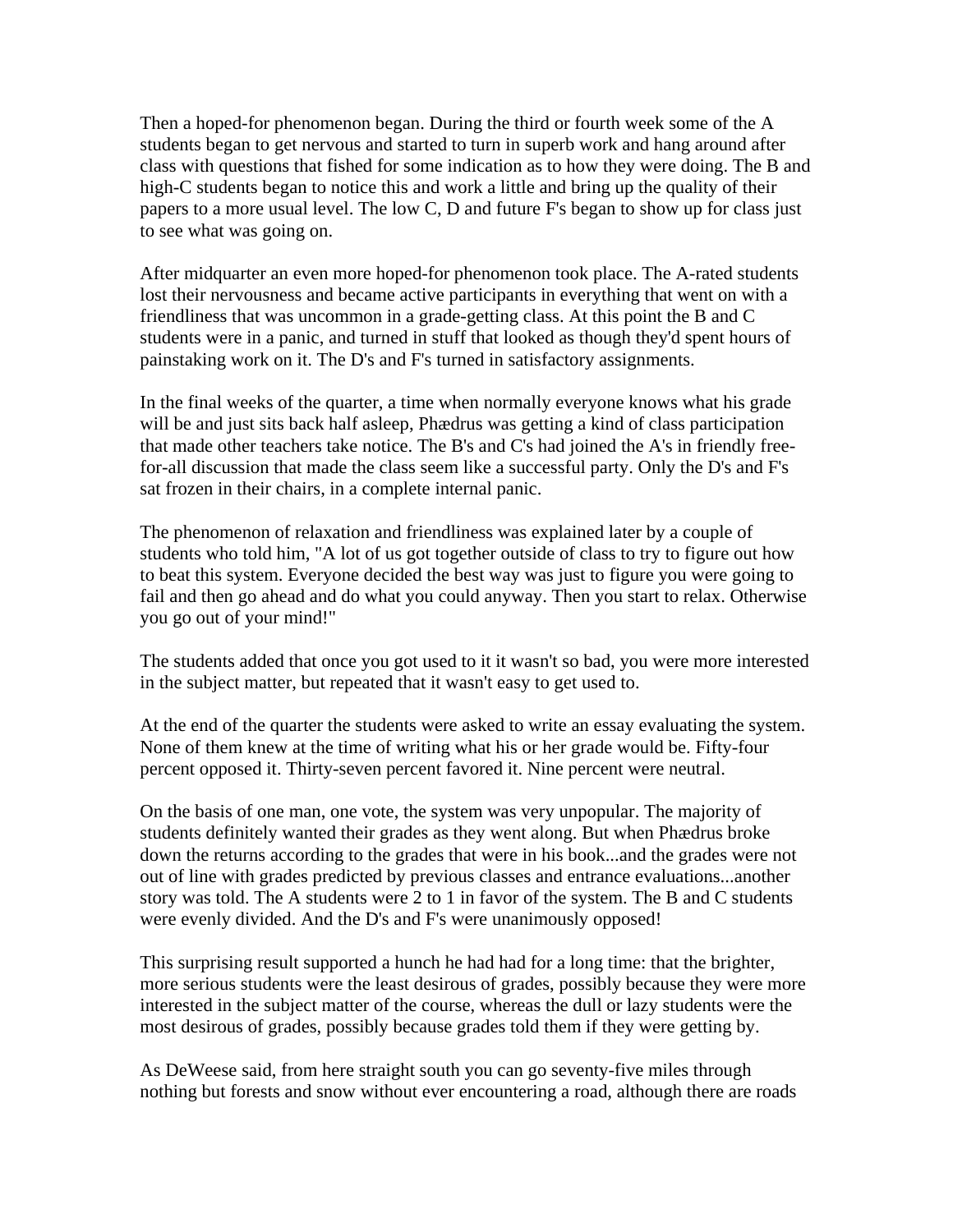to the east and the west. I've arranged it so that if things work out badly at the end of the second day we'll be near a road that can get us back fast. Chris doesn't know about this, and it would hurt his YMCA-camp sense of adventure to tell him, but after enough trips into the high country, the YMCA desire for adventure diminishes and the more substantial benefits of cutting down risks appear. This country can be dangerous. You take one bad step in a million, sprain an ankle, and then you find out how far from civilization you really are.

This is apparently a seldom-entered canyon this far up. After another hour of hiking we see that the trail is about gone.

Phædrus thought withholding grades was good, according to his notes, but he didn't give it scientific value. In a true experiment you keep constant every cause you can think of except one, and then see what the effects are of varying that one cause. In the classroom you can never do this. Student knowledge, student attitude, teacher attitude, all change from all kinds of causes which are uncontrollable and mostly unknowable. Also, the observer in this case is himself one of the causes and can never judge his effects without altering his effects. So he didn't attempt to draw any hard conclusions from all this, he just went ahead and did what he liked.

The movement from this to his enquiry into Quality took place because of a sinister aspect of grading that the withholding of grades exposed. Grades really cover up failure to teach. A bad instructor can go through an entire quarter leaving absolutely nothing memorable in the minds of his class, curve out the scores on an irrelevant test, and leave the impression that some have learned and some have not. But if the grades are removed the class is forced to wonder each day what it's really learning. The questions, What's being taught? What's the goal? How do the lectures and assignments accomplish the goal? become ominous. The removal of grades exposes a huge and frightening vacuum.

What was Phædrus trying to do, anyway? This question became more and more imperative as he went on. The answer that had seemed right when he started now made less and less sense. He had wanted his students to become creative by deciding for themselves what was good writing instead of asking him all the time. The real purpose of withholding the grades was to force them to look within themselves, the only place they would ever get a really right answer.

But now this made no sense. If they already knew what was good and bad, there was no reason for them to take the course in the first place. The fact that they were there as students presumed they did not know what was good or bad. That was his job as instructor...to tell them what was good or bad. The whole idea of individual creativity and expression in the classroom was really basically opposed to the whole idea of the University.

For many of the students, this withholding created a Kafkaesque situation in which they saw they were to be punished for failure to do something but no one would tell them what they were supposed to do. They looked within themselves and saw nothing and looked at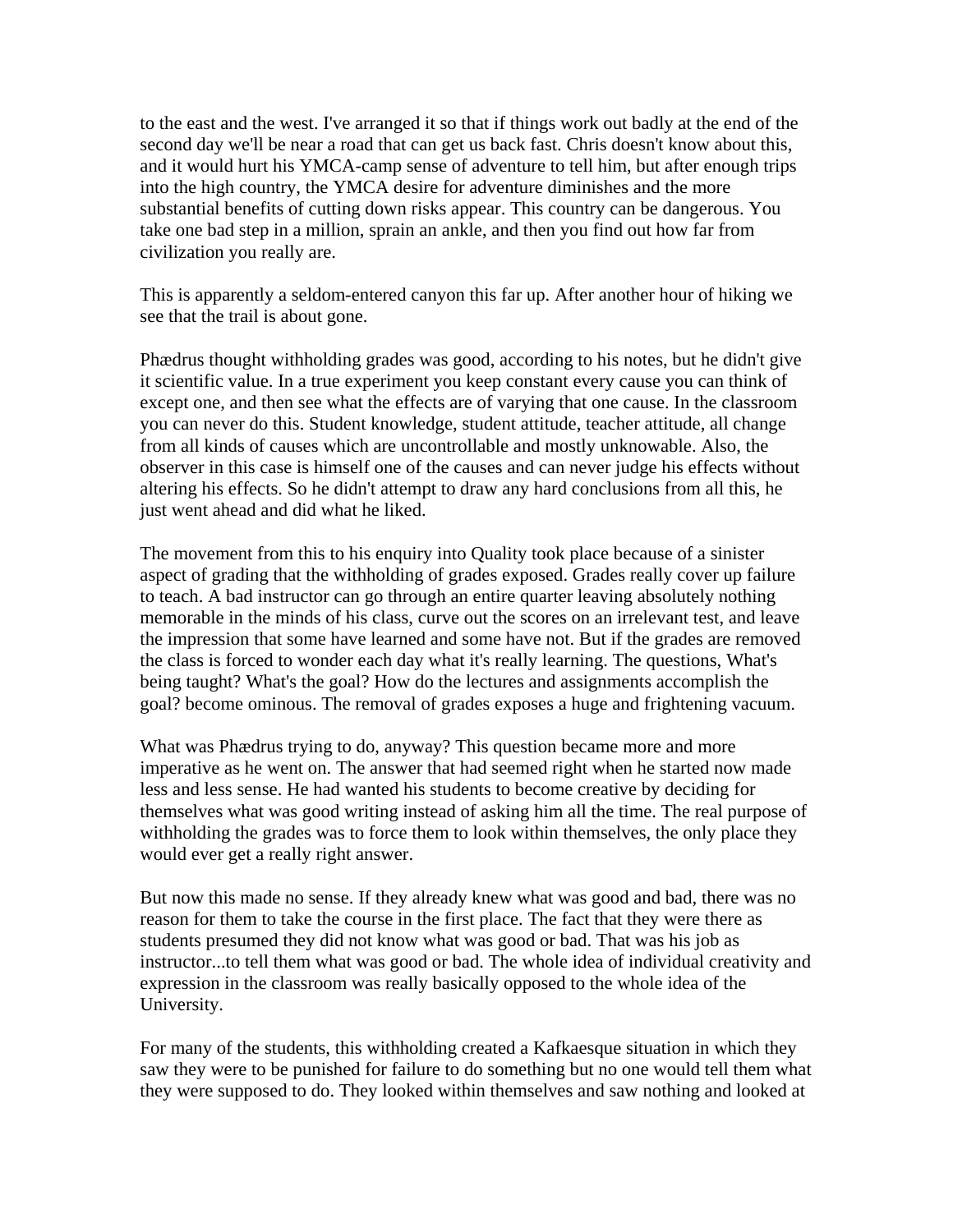Phædrus and saw nothing and just sat there helpless, not knowing what to do. The vacuum was deadly. One girl suffered a nervous breakdown. You cannot withhold grades and sit there and create a goalless vacuum. You have to provide some goal for a class to work toward that will fill that vacuum. This he wasn't doing.

He couldn't. He could think of no possible way he could tell them what they should work toward without falling back into the trap of authoritarian, didactic teaching. But how can you put on the blackboard the mysterious internal goal of each creative person?

The next quarter he dropped the whole idea and went back to regular grading, discouraged, confused, feeling he was right but somehow it had come out all wrong. When spontaneity and individuality and really good original stuff occurred in a classroom it was in spite of the instruction, not because of it. This seemed to make sense. He was ready to resign. Teaching dull conformity to hateful students wasn't what he wanted to do.

He'd heard that Reed College in Oregon withheld grades until graduation, and during the summer vacation he went there but was told the faculty was divided on the value of withholding grades and that no one was tremendously happy about the system. During the rest of the summer his mood became depressed and lazy. He and his wife camped a lot in those mountains. She asked why he was so silent all the time but he couldn't say why. He was just stopped. Waiting. For that missing seed crystal of thought that would suddenly solidify everything.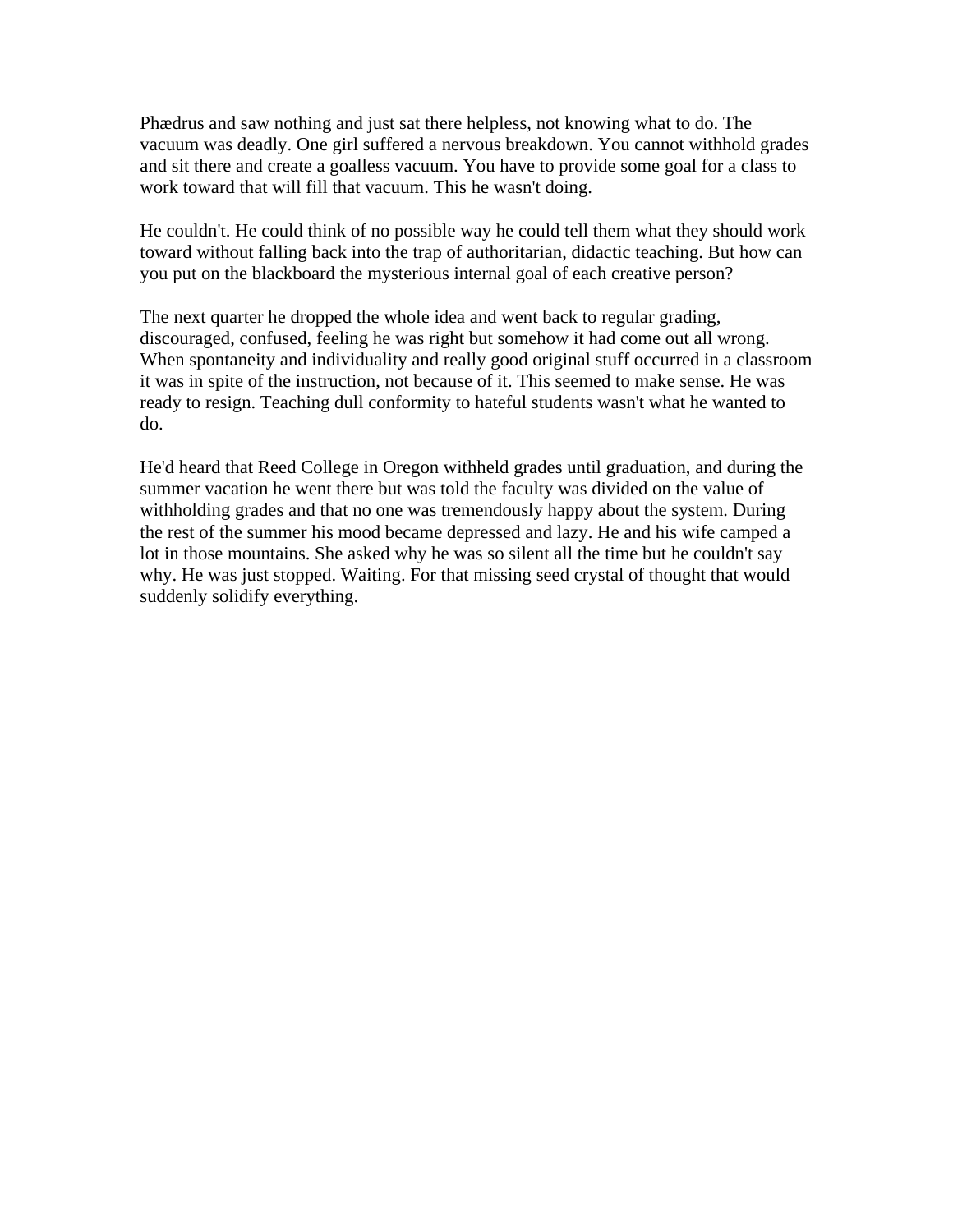# **17**

It's looking bad for Chris. For a while he was way ahead of me and now he sits under a tree and rests. He doesn't look at me, and that's how I know it's bad.

I sit down next to him and his expression is distant. His face is flushed and I can see he's exhausted. We sit and listen to the wind through the pines.

I know eventually he'll get up and keep going but he doesn't know this, and is afraid to face the possibility that his fear creates: that he may not be able to climb the mountain at all. I remember something Phædrus had written about these mountains and tell it to Chris now.

"Years ago," I tell him, "your mother and I were at the timberline not so far from here and we camped near a lake with a marsh on one side."

He doesn't look up but he's listening.

"At about dawn we heard falling rocks and we thought it must be an animal, except that animals don't usually clatter around. Then I heard a squishing sound in the marsh and we were really wide-awake. I got out of the sleeping bag slowly and got our revolver from my jacket and crouched by a tree."

Now Chris's attention is distracted from his own problems.

"There was another squish," I say. "I thought it could be horses with dudes packing in, but not at this hour. Another squish! And a loud galoomph! That's no horse! And a Gallomph! and a GALOOMPH! And there, in the dim grey light of dawn coming straight for me through the muck of the marsh, was the biggest bull moose I ever saw. Horns as wide as a man is tall. Next to the grizzly the most dangerous animal in the mountains. Some say the worst."

Chris's eyes are bright again.

"GALOOMPH! I cocked the hammer on the revolver, thinking a thirty-eight Special wasn't very much for a moose. GALOOMPH! He didn't SEE me! GALOOMPH! I couldn't get out of his way. Your mother was in the sleeping bag right in his path. GALOOMPH! What a GIANT! GALOOMPH! He's ten yards away! GALOOMPH! I stand up and take aim. GALOOMPH! -- GALOOMPH! -- GALOOMPH! -- He stops, THREE YARDS AWAY, and sees me -- . The gunsights lie right between his eyes -- . We're motionless."

I reach around into my pack and get out some cheese.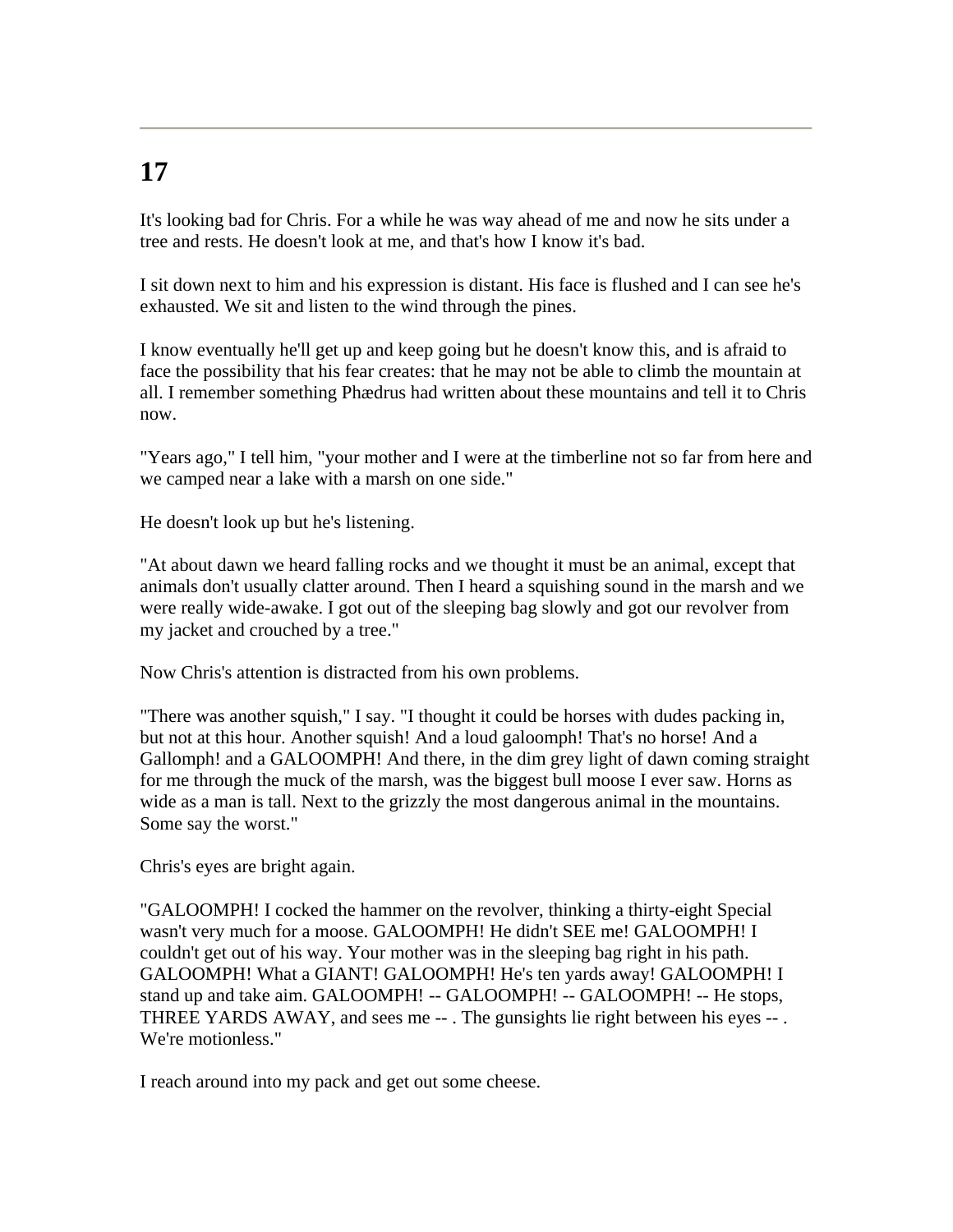"Then what happened?" Chris asks.

"Wait until I cut off some of this cheese."

I remove my hunting knife and hold the cheese wrapper so that my fingers don't get on it. I slice out a quarter-inch hunk and hold it out for him.

He takes it. "Then what happened?"

I watch until he takes his first bite. "That bull moose looked at me for what must have been five seconds. Then he looked down at your mother. Then he looked at me again, and at the revolver which was practically lying on top of his big round nose. And then he smiled and slowly walked away."

"Oh," says Chris. He looks disappointed.

"Normally when they're confronted like that they'll charge," I say, "but he just thought it was a nice morning, and we were there first, so why make trouble? And that's why he smiled."

"Can they smile?"

"No, but it looked that way."

I put the cheese away and add, "Later on that day we were jumping from boulder to boulder down the side of a slope. I was about to land on a great big brown boulder when all of a sudden the great big brown boulder jumped into the air and ran off into the woods. It was the same moose -- .I think that moose must have been pretty sick of us that day."

I help Chris get to his feet. "You were going a little too fast," I say. "Now the mountainside's becoming steep and we have to go slowly. If you go too fast you get winded and when you get winded you get dizzy and that weakens your spirit and you think, I can't do it. So go slow for a while."

"I'll stay behind you," he says.

"Okay."

We walk now away from the stream we were following, up the canyon side at the shallowest angle I can find.

Mountains should be climbed with as little effort as possible and without desire. The reality of your own nature should determine the speed. If you become restless, speed up. If you become winded, slow down. You climb the mountain in an equilibrium between restlessness and exhaustion. Then, when you're no longer thinking ahead, each footstep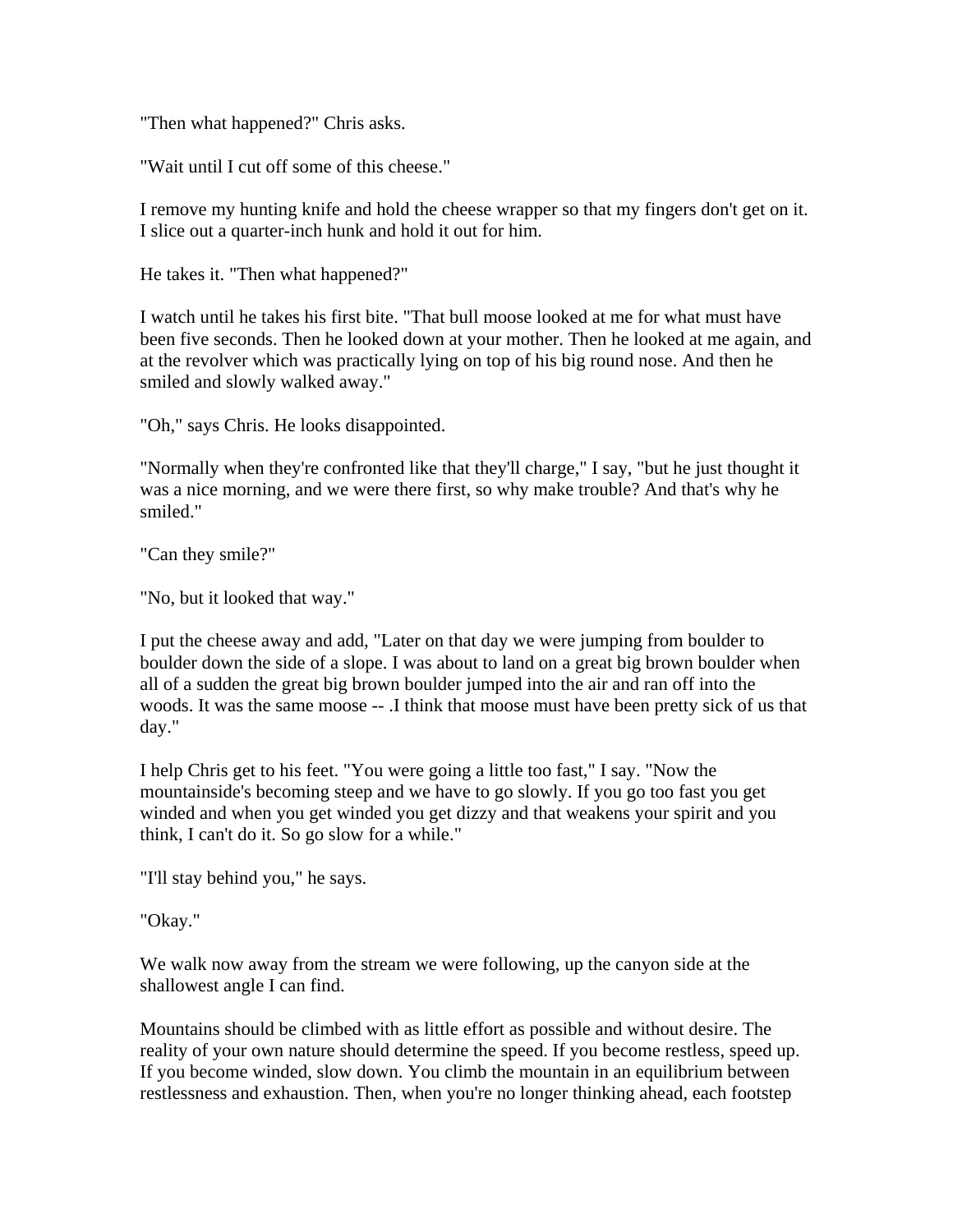isn't just a means to an end but a unique event in itself. This leaf has jagged edges. This rock looks loose. From this place the snow is less visible, even though closer. These are things you should notice anyway. To live only for some future goal is shallow. It's the sides of the mountain which sustain life, not the top. Here's where things grow.

But of course, without the top you can't have any sides. It's the top that defines the sides. So on we go -- we have a long way -- no hurry -- just one step after the next -- with a little Chautauqua for entertainment -- .Mental reflection is so much more interesting than TV it's a shame more people don't switch over to it. They probably think what they hear is unimportant but it never is.

There's a large fragment concerning Phædrus' first class after he gave that assignment on "What is quality in thought and statement?" The atmosphere was explosive. Almost everyone seemed as frustrated and angered as he had been by the question.

"How are we supposed to know what quality is?" they said. "You're supposed to tell us!"

Then he told them he couldn't figure it out either and really wanted to know. He had assigned it in the hope that somebody would come up with a good answer. That ignited it. A roar of indignation shook the room. Before the commotion had settled down another teacher had stuck his head in the door to see what the trouble was.

"It's all right," Phædrus said. "We just accidentally stumbled over a genuine question, and the shock is hard to recover from." Some students looked curious at this, and the noise simmered down.

He then used the occasion for a short return to his theme of "Corruption and Decay in the Church of Reason." It was a measure of this corruption, he said, that students should be outraged by someone trying to use them to seek the truth. You were supposed to fake this search for the truth, to imitate it. To actually search for it was a damned imposition.

The truth was, he said, that he genuinely did want to know what they thought, not so that he could put a grade on it, but because he really wanted to know.

They looked puzzled.

"I sat there all night long," one said.

"I was ready to cry, I was so mad," a girl next to the window said.

"You should warn us," a third said.

"How could I warn you," he said, "when I had no idea how you'd react?"

Some of the puzzled ones looked at him with a first dawning. He wasn't playing games. He really wanted to know.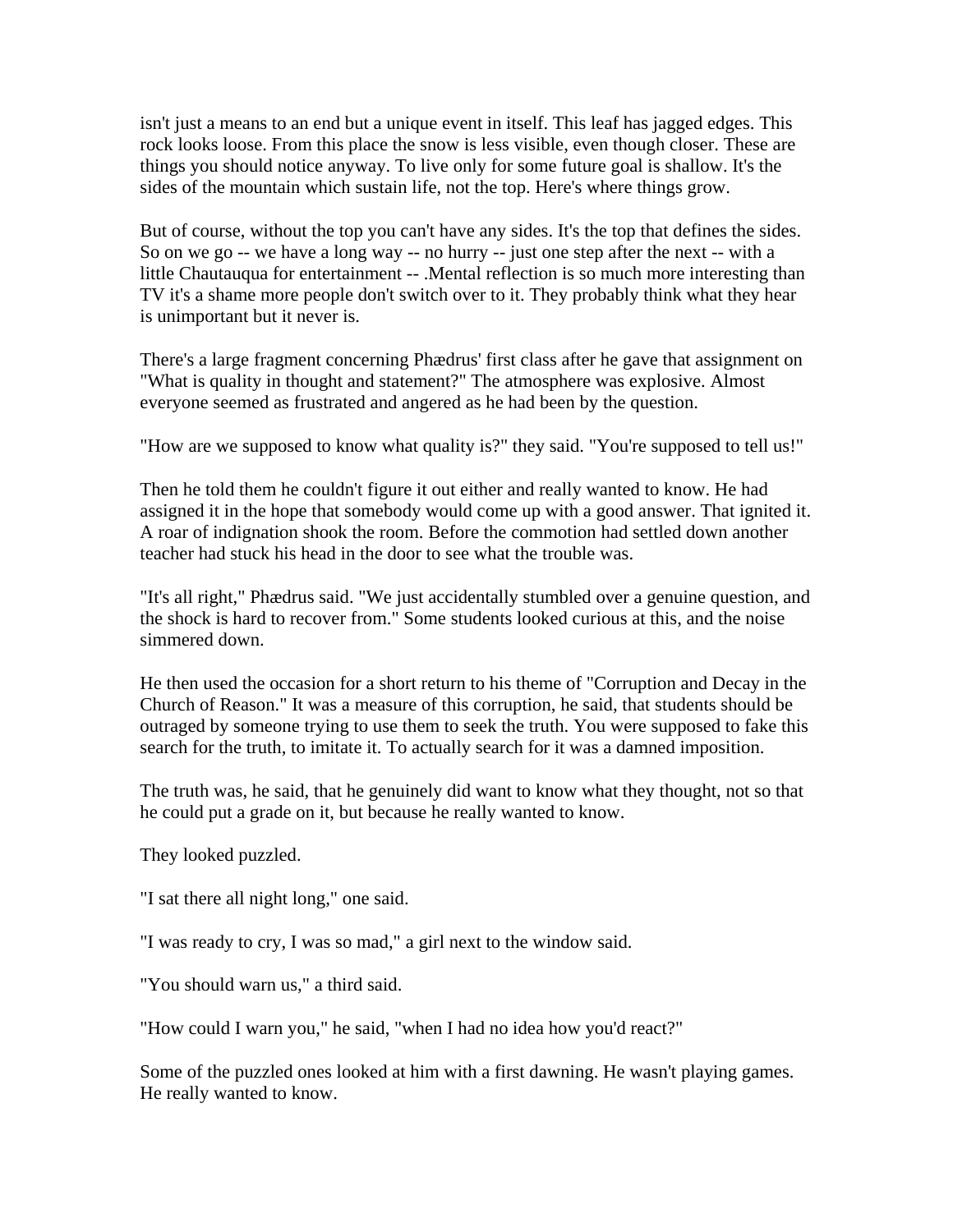A most peculiar person.

Then someone said, "What do you think?"

"I don't know," he answered.

"But what do you think?"

He paused for a long time. "I think there is such a thing as Quality, but that as soon as you try to define it, something goes haywire. You can't do it."

Murmurs of agreement.

He continued, "Why this is, I don't know. I thought maybe I'd get some ideas from your paper. I just don't know."

This time the class was silent.

In subsequent classes that day there was some of the same commotion, but a number of students in each class volunteered friendly answers that told him the first class had been discussed during lunch.

A few days later he worked up a definition of his own and put it on the blackboard to be copied for posterity. The definition was: "Quality is a characteristic of thought and statement that is recognized by a nonthinking process. Because definitions are a product of rigid, formal thinking, quality cannot be defined."

The fact that this "definition" was actually a refusal to define did not draw comment. The students had no formal training that would have told them his statement was, in a formal sense, completely irrational. If you can't define something you have no formal rational way of knowing that it exists. Neither can you really tell anyone else what it is. There is, in fact, no formal difference between inability to define and stupidity. When I say, "Quality cannot be defined," I'm really saying formally, "I'm stupid about Quality."

Fortunately the students didn't know this. If they'd come up with these objections he wouldn't have been able to answer them at the time.

But then, below the definition on the blackboard, he wrote, "But even though Quality cannot be defined, you know what Quality is!" and the storm started all over again.

"Oh, no, we don't!"

"Oh, yes, you do."

"Oh, no,we don't!"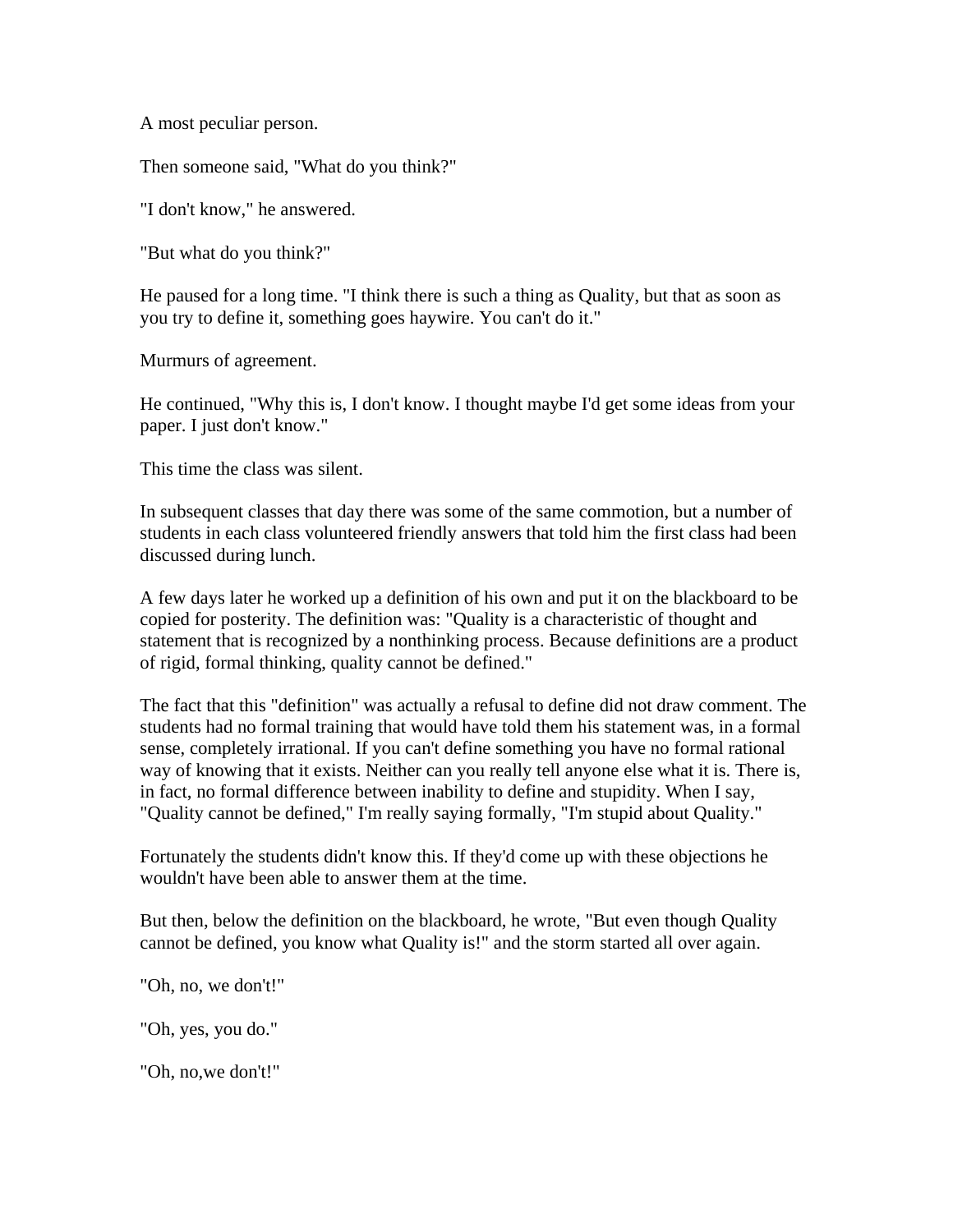"Oh, yes, you do!" he said and he had some material ready to demonstrate it to them.

He had selected two examples of student composition. The first was a rambling, disconnected thing with interesting ideas that never built into anything. The second was a magnificent piece by a student who was mystified himself about why it had come out so well. Phædrus read both, then asked for a show of hands on who thought the first was best. Two hands went up. He asked how many liked the second better. Twenty-eight hands went up.

"Whatever it is," he said, "that caused the overwhelming majority to raise their hands for the second one is what I mean by Quality. So you know what it is."

There was a long reflective silence after this, and he just let it last.

This was just intellectually outrageous, and he knew it. He wasn't teaching anymore, he was indoctrinating. He had erected an imaginary entity, defined it as incapable of definition, told the students over their own protests that they knew what it was, and demonstrated this by a technique that was as confusing logically as the term itself. He was able to get away with this because logical refutation required more talent than any of the students had. In subsequent days he continually invited their refutations, but none came. He improvised further.

To reinforce the idea that they already knew what Quality was he developed a routine in which he read four student papers in class and had everyone rank them in estimated order of Quality on a slip of paper. He did the same himself. He collected the slips, tallied them on the blackboard and averaged the rankings for an overall class opinion. Then he would reveal his own rankings, and this would almost always be close to, if not identical with the class average. Where there were differences it was usually because two papers were close in quality.

At first the classes were excited by this exercise, but as time went on they became bored. What he meant by Quality was obvious. They obviously knew what it was too, and so they lost interest in listening. Their question now was "All right, we know what Quality is. How do we get it?"

Now, at last, the standard rhetoric texts came into their own. The principles expounded in them were no longer rules to rebel against, not ultimates in themselves, but just techniques, gimmicks, for producing what really counted and stood independently of the techniques...Quality. What had started out as a heresy from traditional rhetoric turned into a beautiful introduction to it.

He singled out aspects of Quality such as unity, vividness, authority, economy, sensitivity, clarity, emphasis, flow, suspense, brilliance, precision, proportion, depth and so on; kept each of these as poorly defined as Quality itself, but demonstrated them by the same class reading techniques. He showed how the aspect of Quality called unity, the hanging-togetherness of a story, could be improved with a technique called an outline.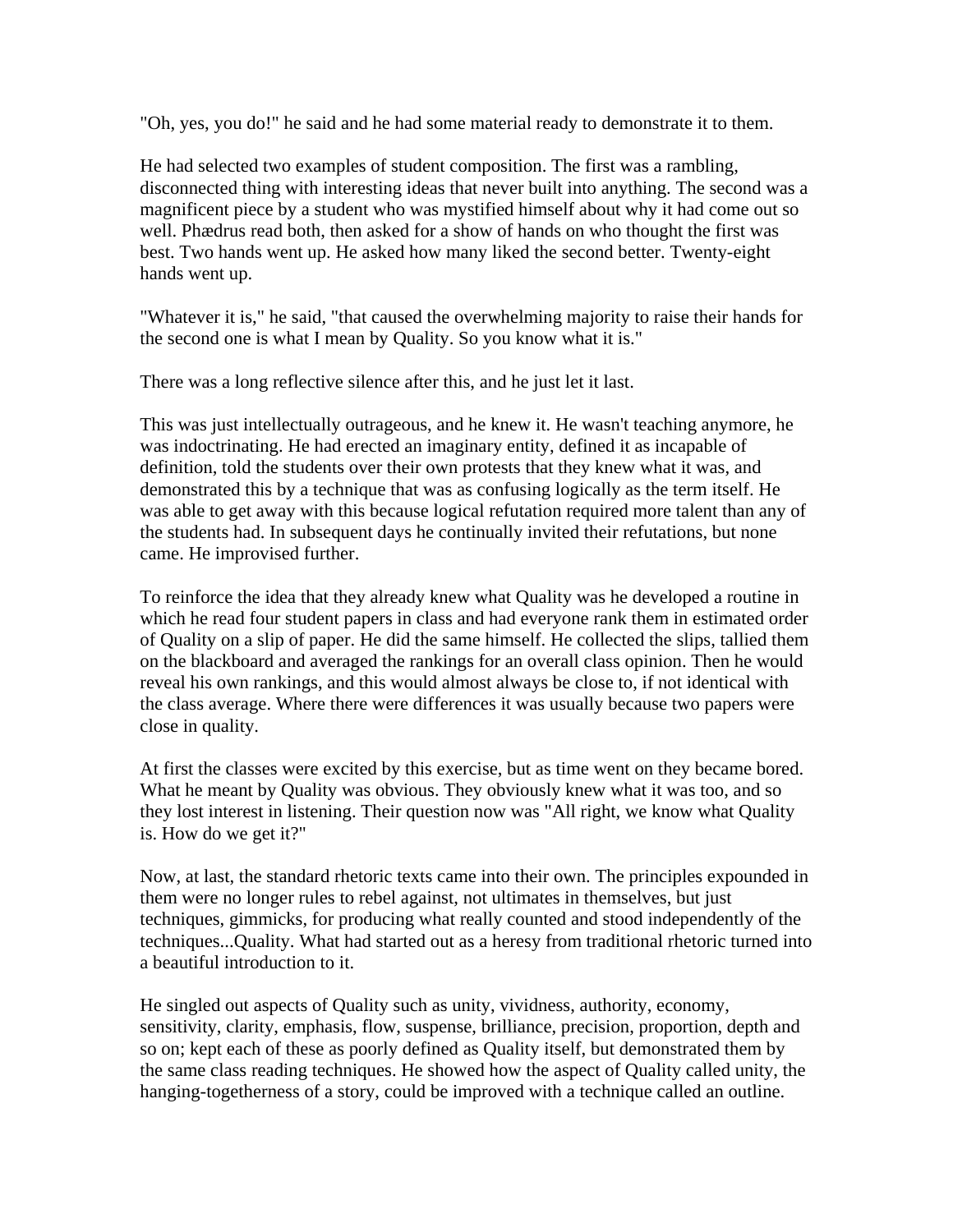The authority of an argument could be jacked up with a technique called footnotes, which gives authoritative reference. Outlines and footnotes are standard things taught in all freshman composition classes, but now as devices for improving Quality they had a purpose. And if a student turned in a bunch of dumb references or a sloppy outline that showed he was just fulfilling an assignment by rote, he could be told that while his paper may have fulfilled the letter of the assignment it obviously didn't fulfill the goal of Quality, and was therefore worthless.

Now, in answer to that eternal student question, How do I do this? that had frustrated him to the point of resignation, he could reply, "It doesn't make a bit of difference how you do it! Just so it's good." The reluctant student might ask in class, "But how do we know what's good?" but almost before the question was out of his mouth he would realize the answer had already been supplied. Some other student would usually tell him, "You just see it." If he said, "No, I don't," he'd be told, "Yes, you do. He proved it." The student was finally and completely trapped into making quality judgments for himself. And it was just exactly this and nothing else that taught him to write.

Up to now Phædrus had been compelled by the academic system to say what he wanted, even though he knew that this forced students to conform to artificial forms that destroyed their own creativity. Students who went along with his rules were then condemned for their inability to be creative or produce a piece of work that reflected their own personal standards of what is good.

Now that was over with. By reversing a basic rule that all things which are to be taught must first be defined, he had found a way out of all this. He was pointing to no principle, no rule of good writing, no theory...but he was pointing to something, nevertheless, that was very real, whose reality they couldn't deny. The vacuum that had been created by the withholding of grades was suddenly filled with the positive goal of Quality, and the whole thing fit together. Students, astonished, came by his office and said, "I used to just hate English. Now I spend more time on it than anything else." Not just one or two. Many. The whole Quality concept was beautiful. It worked. It was that mysterious, individual, internal goal of each creative person, on the blackboard at last.

I turn to see how Chris is doing. His face looks tired.

I ask, "How do you feel?"

"Okay," he says, but his tone is defiant.

"We can stop anywhere and camp," I say.

He flashes a fierce look at me, and so I say nothing more. Soon I see he's working his way around me on the slope. With what must be great effort he pulls ahead. We go on.

Phædrus got this far with his concept of Quality because he deliberately refused to look outside the immediate classroom experience. Cromwell's statement, "No one ever travels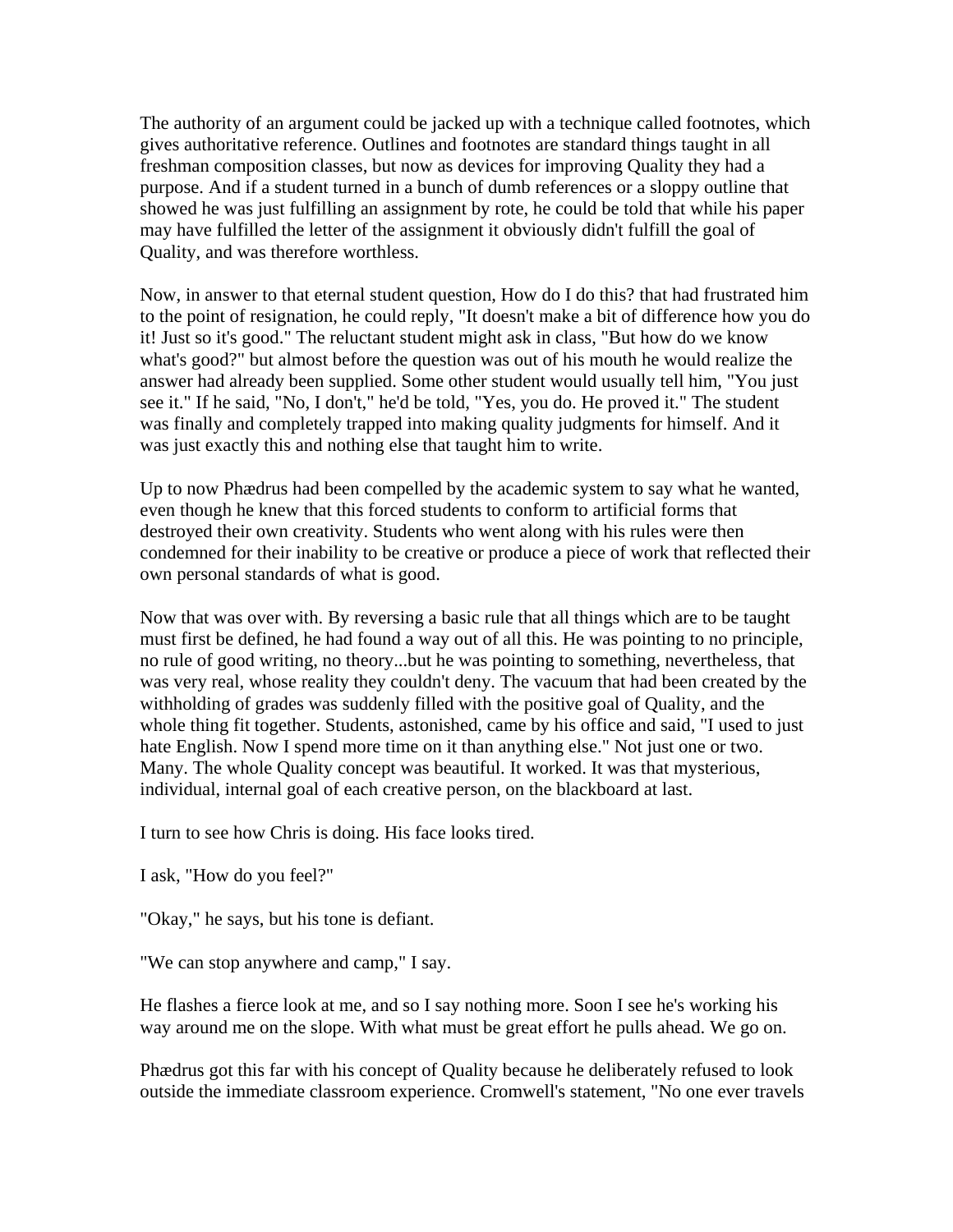so high as he who knows not where he is going," applied at this point. He didn't know where he was going. All he knew was that it worked.

In time, however, he wondered why it worked, especially when he already knew it was irrational. Why should an irrational method work when rational methods were all so rotten? He had an intuitive feeling, growing rapidly, that what he had stumbled on was no small gimmick. It went far beyond. How far, he didn't know.

This was the beginning of the crystallization that I talked about before. Others wondered at the time, "Why should he get so excited about `quality'?" But they saw only the word and its rhetoric context. They didn't see his past despair over abstract questions of existence itself that he had abandoned in defeat.

If anyone else had asked, What is Quality? it would have been just another question. But when he asked it, because of his past, it spread out for him like waves in all directions simultaneously, not in a hierarchic structure, but in a concentric one. At the center, generating the waves, was Quality. As these waves of thought expanded for him I'm sure he fully expected each wave to reach some shore of existing patterns of thought so that he had a kind of unified relationship with these thought structures. But the shore was never reached until the end, if it appeared at all. For him there was nothing but ever expanding waves of crystallization. I'll now try to follow these waves of crystallization, the second phase of his exploration into quality, as best I can.

Up ahead all of Chris's movements seem tired and angry. He stumbles on things, lets branches tear at him, instead of pulling them to one side.

I'm sorry to see this. Some blame can be put on the YMCA camp he attended for two weeks just before we started. From what he's told me, they made a big ego thing out of the whole outdoor experience. A proof-of-manhood thing. He began in a lowly class they were careful to point out was rather disgraceful to be in -- original sin. Then he was allowed to prove himself with a long series of accomplishments...swimming, rope tying - he mentioned a dozen of them, but I've forgotten them.

It made the kids at camp much more enthusiastic and cooperative when they had ego goals to fulfill, I'm sure, but ultimately that kind of motivation is destructive. Any effort that has self-glorification as its final endpoint is bound to end in disaster. Now we're paying the price. When you try to climb a mountain to prove how big you are, you almost never make it. And even if you do it's a hollow victory. In order to sustain the victory you have to prove yourself again and again in some other way, and again and again and again, driven forever to fill a false image, haunted by the fear that the image is not true and someone will find out. That's never the way.

Phædrus wrote a letter from India about a pilgrimage to holy Mount Kailas, the source of the Ganges and the abode of Shiva, high in the Himalayas, in the company of a holy man and his adherents.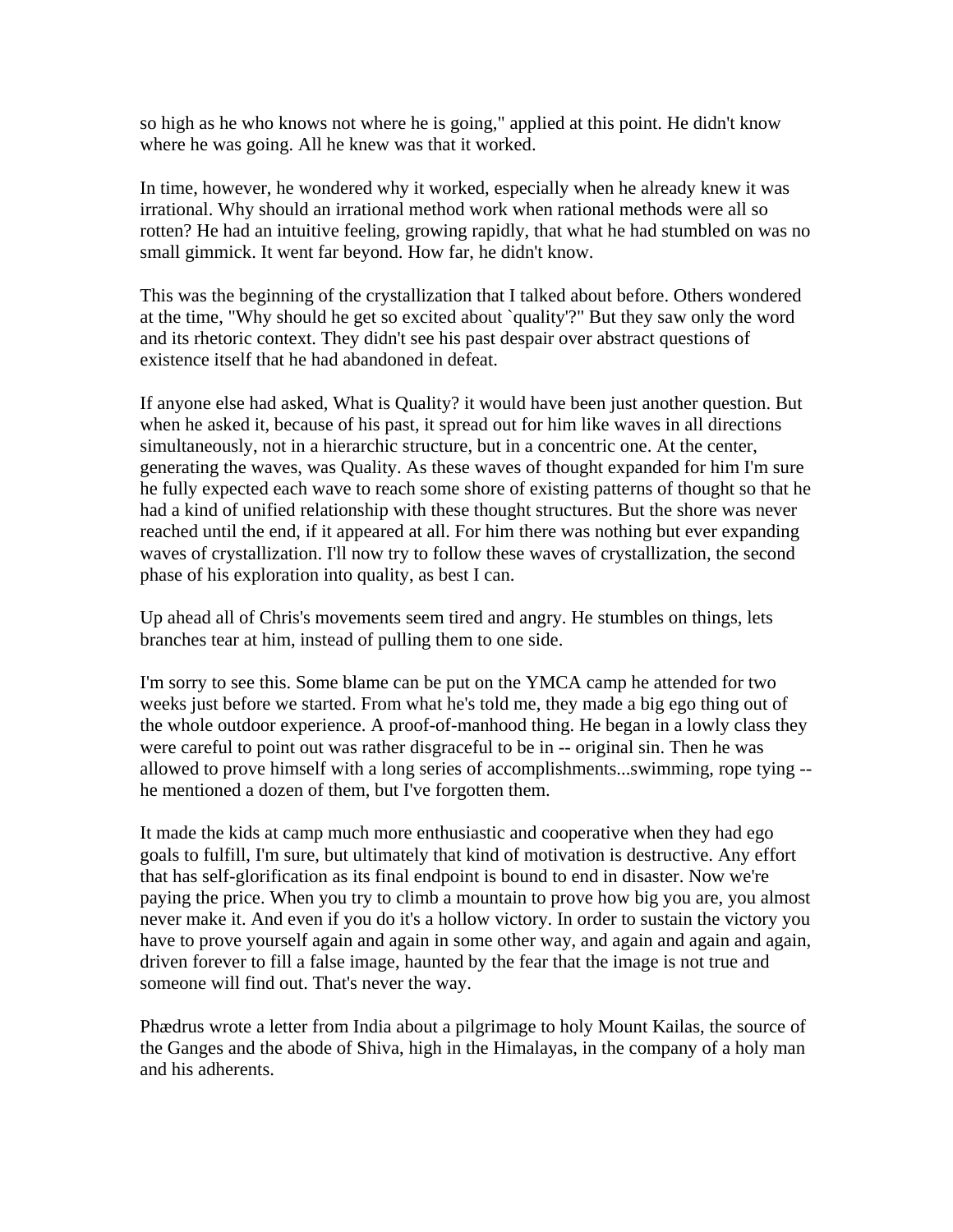He never reached the mountain. After the third day he gave up, exhausted, and the pilgrimage went on without him. He said he had the physical strength but that physical strength wasn't enough. He had the intellectual motivation but that wasn't enough either. He didn't think he had been arrogant but thought that he was undertaking the pilgrimage to broaden his experience, to gain understanding for himself. He was trying to use the mountain for his own purposes and the pilgrimage too. He regarded himself as the fixed entity, not the pilgrimage or the mountain, and thus wasn't ready for it. He speculated that the other pilgrims, the ones who reached the mountain, probably sensed the holiness of the mountain so intensely that each footstep was an act of devotion, an act of submission to this holiness. The holiness of the mountain infused into their own spirits enabled them to endure far more than anything he, with his greater physical strength, could take.

To the untrained eye ego-climbing and selfless climbing may appear identical. Both kinds of climbers place one foot in front of the other. Both breathe in and out at the same rate. Both stop when tired. Both go forward when rested. But what a difference! The egoclimber is like an instrument that's out of adjustment. He puts his foot down an instant too soon or too late. He's likely to miss a beautiful passage of sunlight through the trees. He goes on when the sloppiness of his step shows he's tired. He rests at odd times. He looks up the trail trying to see what's ahead even when he knows what's ahead because he just looked a second before. He goes too fast or too slow for the conditions and when he talks his talk is forever about somewhere else, something else. He's here but he's not here. He rejects the here, is unhappy with it, wants to be farther up the trail but when he gets there will be just as unhappy because then it will be "here." What he's looking for, what he wants, is all around him, but he doesn't want that because it is all around him. Every step's an effort, both physically and spiritually, because he imagines his goal to be external and distant.

That seems to be Chris's problem now.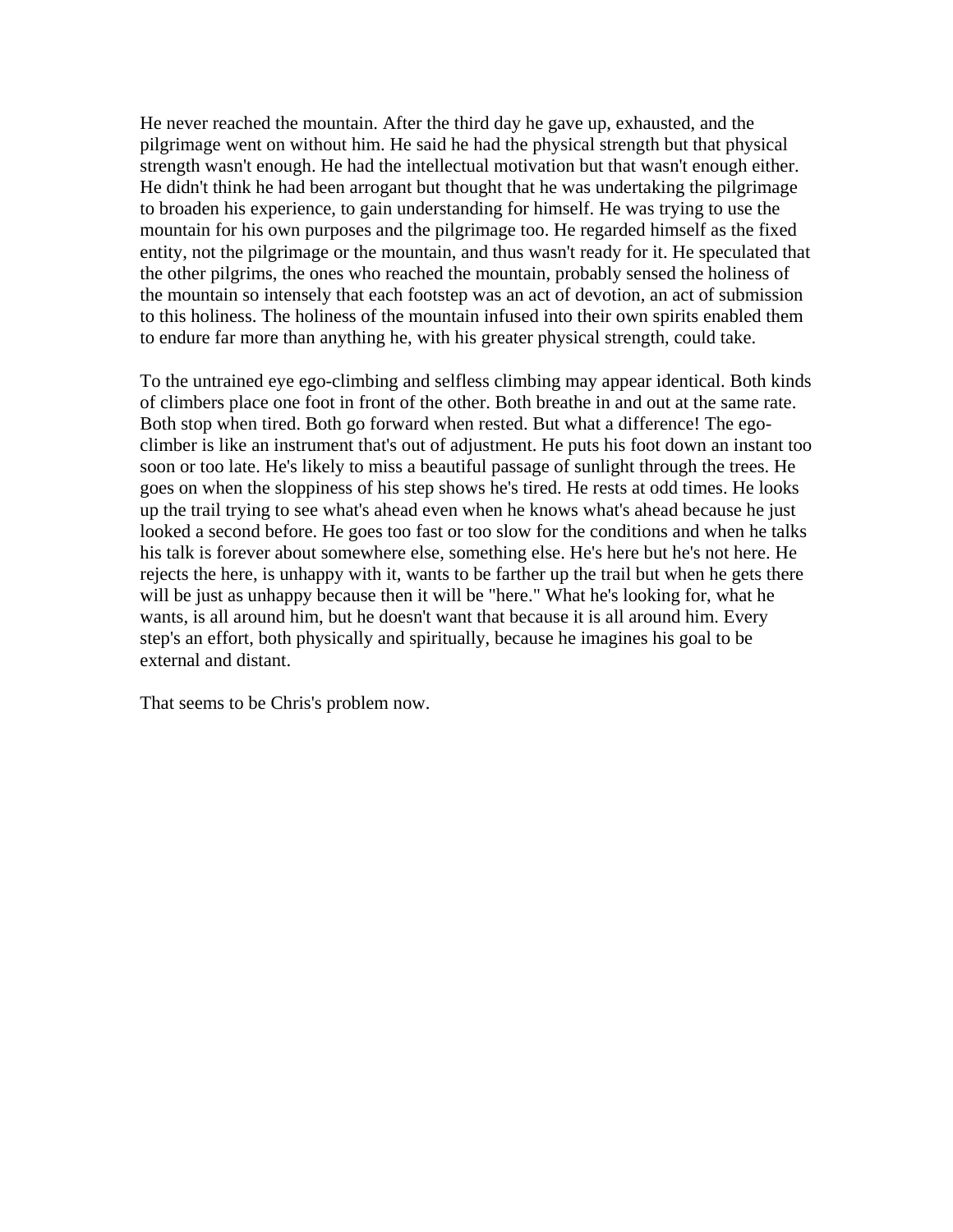## **18**

There's an entire branch of philosophy concerned with the definition of Quality, known as esthetics. Its question, What is meant by beautiful?, goes back to antiquity. But when he was a student of philosophy Phædrus had recoiled violently from this entire branch of knowledge. He had almost deliberately failed the one course in it he had attended and had written a number of papers subjecting the instructor and materials to outrageous attack. He hated and reviled everything.

It wasn't any particular esthetician who produced this reaction in him. It was all of them. It wasn't any particular point of view that outraged him so much as the idea that Quality should be subordinated to any point of view. The intellectual process was forcing Quality into its servitude, prostituting it. I think that was the source of his anger.

He wrote in one paper, "These estheticians think their subject is some kind of peppermint bonbon they're entitled to smack their fat lips on; something to be devoured; something to be intellectually knifed, forked and spooned up bit by bit with appropriate delicate remarks and I'm ready to throw up. What they smack their lips on is the putrescence of something they long ago killed."

Now, as the first step of the crystallization process, he saw that when Quality is kept undefined by definition, the entire field called esthetics is wiped out -- completely disenfranchised -- kaput. By refusing to define Quality he had placed it entirely outside the analytic process. If you can't define Quality, there's no way you can subordinate it to any intellectual rule. The estheticians can have nothing more to say. Their whole field, definition of Quality, is gone.

The thought of this completely thrilled him. It was like discovering a cancer cure. No more explanations of what art is. No more wonderful critical schools of experts to determine rationally where each composer had succeeded or failed. All of them, every last one of those know-it-alls, would finally have to shut up. This was no longer just an interesting idea. This was a dream.

I don't think anyone really saw what he was up to at first. They saw an intellectual delivering a message that had all the trappings of a rational analysis of a teaching situation. They didn't see he had a purpose completely opposite to any they were used to. He wasn't furthering rational analysis. He was blocking it. He was turning the method of rationality against itself, turning it against his own kind, in defense of an irrational concept, an undefined entity called Quality.

He wrote: "(1) Every instructor of English composition knows what quality is. (Any instructor who does not should keep this fact carefully concealed, for this would certainly constitute proof of incompetence.) (2) Any instructor who thinks quality of writing can and should be defined before teaching it can and should go ahead and define it. (3) All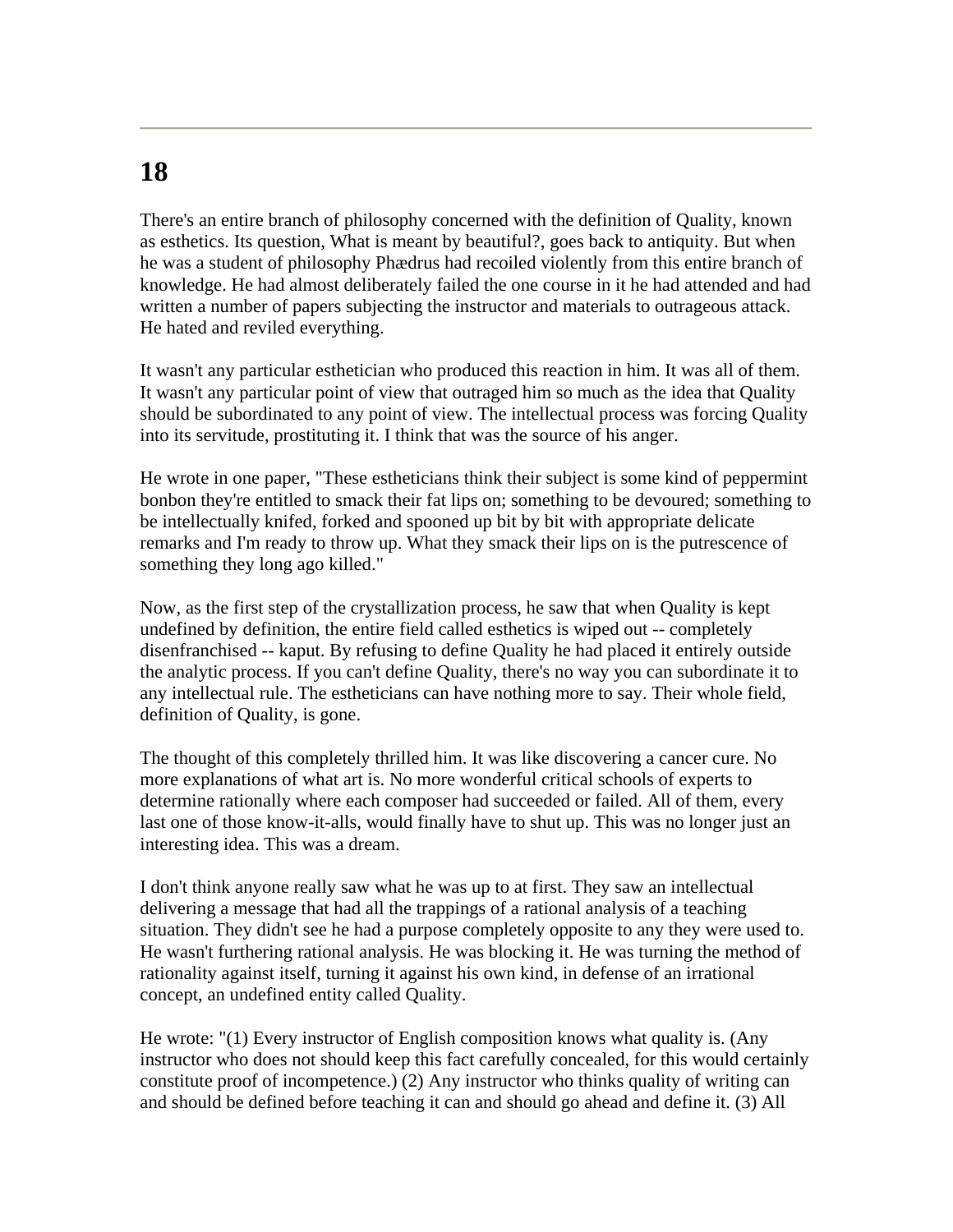those who feel that quality of writing does exist but cannot be defined, but that quality should be taught anyway, can benefit by the following method of teaching pure quality in writing without defining it."

He then went ahead and described some of the methods of comparison that had evolved in the classroom.

I think he really did hope that someone would come along, challenge him and try to define Quality for him. But no one ever did.

However, that little parenthetic statement about inability to define Quality as proof of incompetence did raise eyebrows within the department. He was, after all, the junior member, and not really expected to provide standards quite yet for his seniors' performance.

His right to say as he pleased was valued, and the senior members actually seemed to enjoy his independence of thought and support him in a churchlike way. But contrary to the belief of many opponents of academic freedom, the church attitude has never been that a teacher should be allowed to blather anything that comes into his head without any accountability at all. The church attitude is simply that the accountability must be to the God of Reason, not to the idols of political power. The fact that he was insulting people was irrelevant to the truth or falsehood of what he was saying and he couldn't ethically be struck down for this. But what they were prepared to strike him down for, ethically and with gusto, was any indication that he wasn't making sense. He could do anything he wanted as long as he justified it in terms of reason.

But how the hell do you ever justify, in terms of reason, a refusal to define something? Definitions are the foundation of reason. You can't reason without them. He could hold off the attack for a while with fancy dialectical footwork and insults about competence and incompetence, but sooner or later he had to come up with something more substantial than that. His attempt to come up with something substantial led to further crystallization beyond the traditional limits of rhetoric and into the domain of philosophy.

Chris turns and flashes a tormented look at me. It won't be long now. Even before we left there were clues this was coming. When DeWeese told a neighbor I was experienced in the mountains Chris showed a big flash of admiration. It was a large thing in his eyes. He should be done for soon, and then we can stop for the day.

Oop! There he goes. He's fallen down. He's not getting up. It was an awfully neat fall, not very accidental-looking. Now he looks at me with hurt and anger, searching for condemnation from me. I don't show him any. I sit down next to him and see he's almost defeated.

"Well," I say, "we can stop here, or we can go ahead, or we can go back. Which do you want to do?"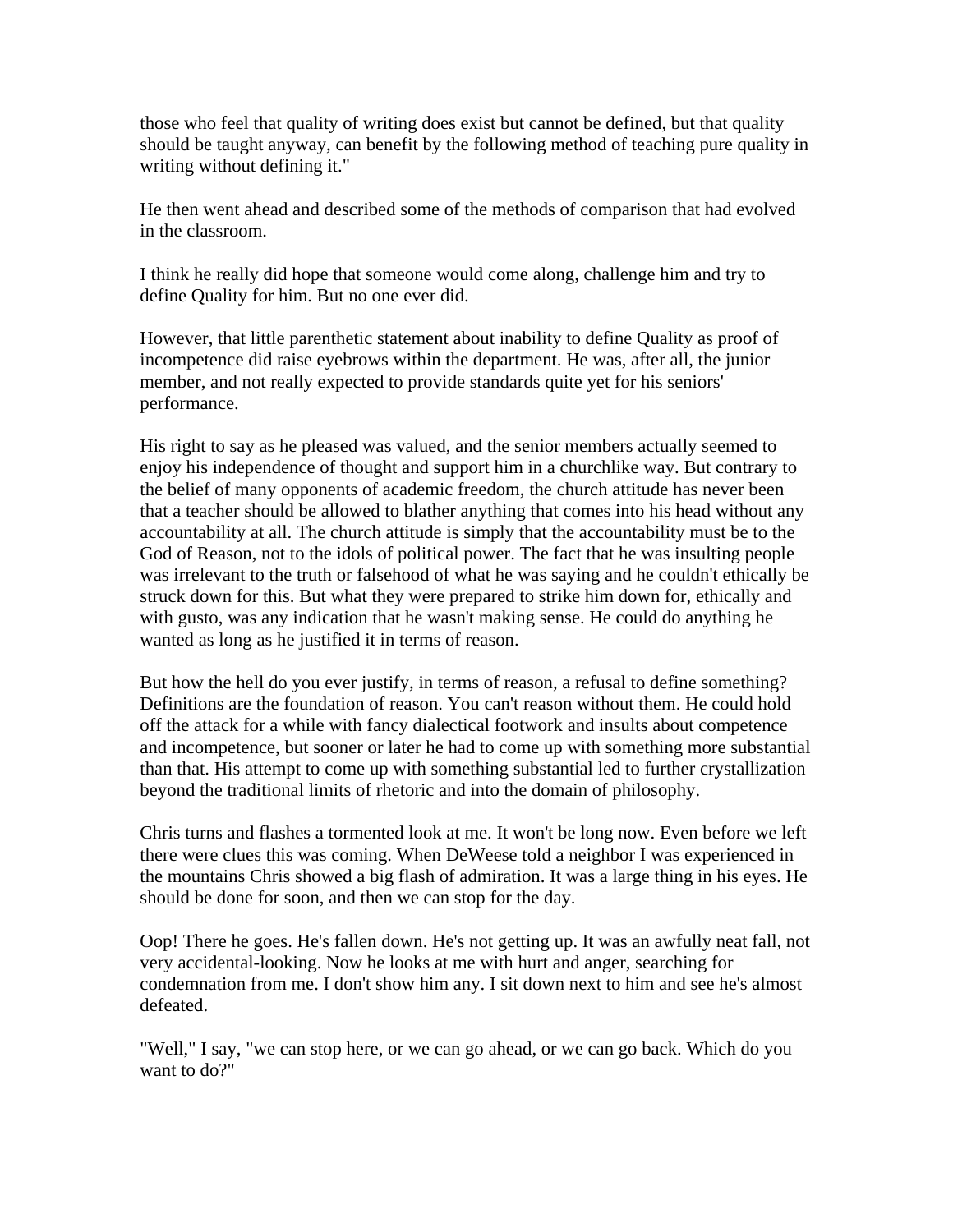"I don't care," he says, "I don't want to -- "

"You don't want to what?"

"I don't care!" he says, angrily.

"Then since you don't care, we'll keep on going," I say, trapping him.

"I don't like this trip," he says. "It isn't any fun. I thought it was going to be fun."

Some anger catches me off guard too. "That may be true," I reply, "but it's a hell of a thing to say."

I see a sudden flick of fear in his eyes as he gets up.

We go on.

The sky over the other wall of the canyon has become overcast, and the wind in the pines around us has become cool and ominous.

At least the coolness makes it easier hiking -- .

I was talking about the first wave of crystallization outside of rhetoric that resulted from Phædrus' refusal to define Quality. He had to answer the question, If you can't define it, what makes you think it exists?

His answer was an old one belonging to a philosophic school that called itself realism."A thing exists," he said, "if a world without it can't function normally. If we can show that a world without Quality functions abnormally, then we have shown that Quality exists, whether it's defined or not." He thereupon proceeded to subtract Quality from a description of the world as we know it.

The first casualty from such a subtraction, he said, would be the fine arts. If you can't distinguish between good and bad in the arts they disappear. There's no point in hanging a painting on the wall when the bare wall looks just as good. There's no point to symphonies, when scratches from the record or hum from the record player sound just as good.

Poetry would disappear, since it seldom makes sense and has no practical value. And interestingly, comedy would vanish too. No one would understand the jokes, since the difference between humor and no humor is pure Quality.

Next he made sports disappear. Football, baseball, games of every sort would vanish. The scores would no longer be a measurement of anything meaningful, but simply empty statistics, like the number of stones in a pile of gravel. Who would attend them? Who would play?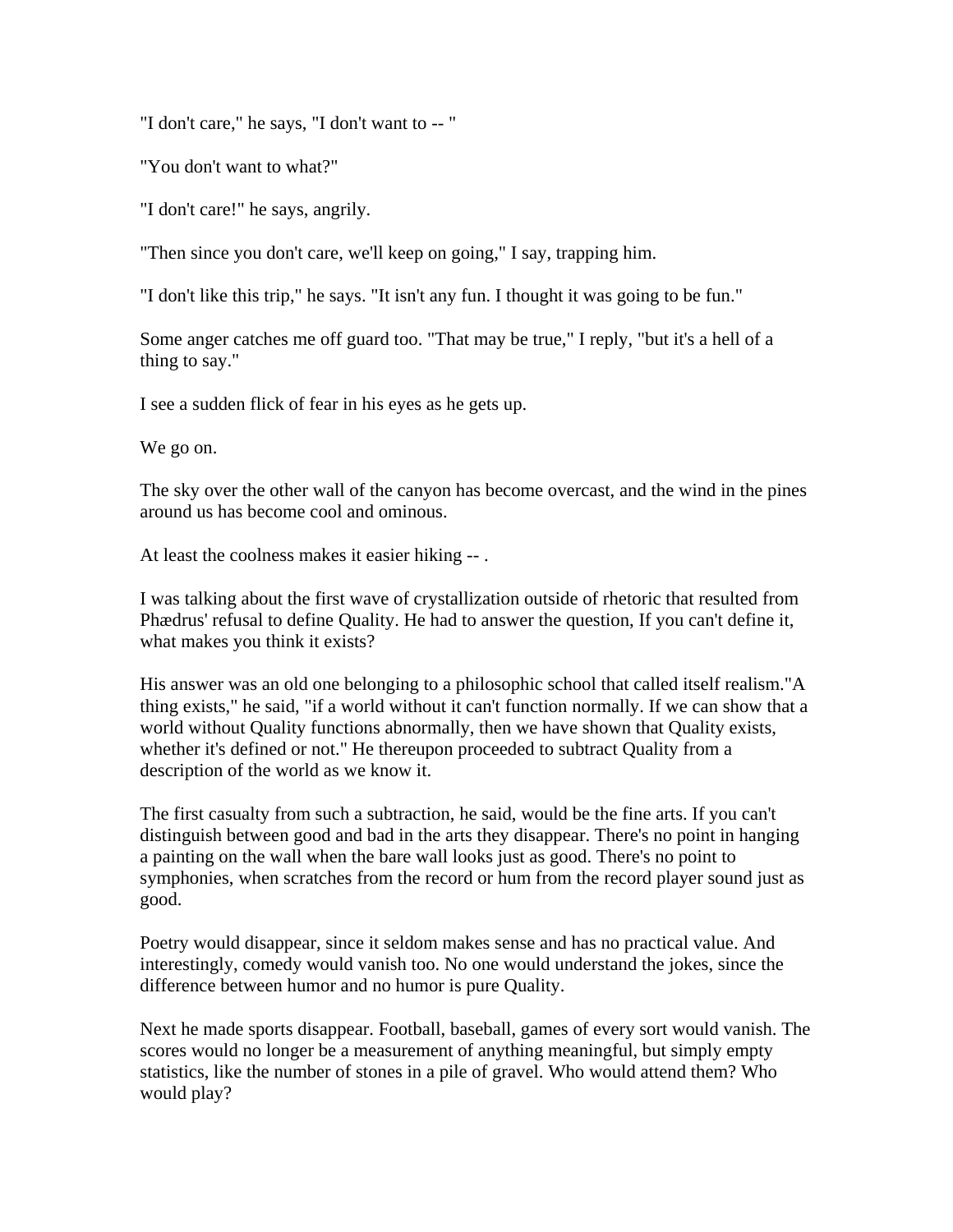Next he subtracted Quality from the marketplace and predicted the changes that would take place. Since quality of flavor would be meaningless, supermarkets would carry only basic grains such as rice, cornmeal, soybeans and flour; possibly also some ungraded meat, milk for weaning infants and vitamin and mineral supplements to make up deficiencies. Alcoholic beverages, tea, coffee and tobacco would vanish. So would movies, dances, plays and parties. We would all use public transportation. We would all wear G.I. shoes.

A huge proportion of us would be out of work, but this would probably be temporary until we relocated in essential non-Quality work. Applied science and technology would be drastically changed, but pure science, mathematics, philosophy and particularly logic would be unchanged.

Phædrus found this last to be extremely interesting. The purely intellectual pursuits were the least affected by the subtraction of Quality. If Quality were dropped, only rationality would remain unchanged. That was odd. Why would that be?

He didn't know, but he did know that by subtracting Quality from a picture of the world as we know it, he'd revealed a magnitude of importance of this term he hadn't known was there. The world can function without it, but life would be so dull as to be hardly worth living. In fact it wouldn't be worth living. The term worth is a Quality term. Life would just be living without any values or purpose at all.

He looked back over the distance this line of thought had taken him and decided he'd certainly proved his point. Since the world obviously doesn't function normally when Quality is subtracted, Quality exists, whether it's defined or not.

After conjuring up this vision of a Qualityless world, he was soon attracted to its resemblance to a number of social situations he had already read about. Ancient Sparta came to mind, Communist Russia and her satellites. Communist China, the Brave New World of Aldous Huxley and the 1984 of George Orwell. He also remembered people from his own experience who would have endorsed this Qualityless world. The same ones who tried to make him quit smoking. They wanted rational reasons for his smoking and, when he didn't have any, acted very superior, as though he'd lost face or something. They had to have reasons and plans and solutions for everything. They were his own kind. The kind he was now attacking. And he searched for a long time for a suitable name to sum up just what characterized them, so as to get a handle on this Qualityless world.

It was intellectual primarily, but it wasn't just intelligence that was fundamental. It was a certain basic attitude about the way the world was, a presumptive vision that it ran according to laws...reason...and that man's improvement lay chiefly through the discovery of these laws of reason and application of them toward satisfaction of his own desires. It was this faith that held everything together. He squinted at this vision of a Qualityless world for a while, conjured up more details, thought about it, and then squinted some more and thought some more and then finally circled back to where he was before.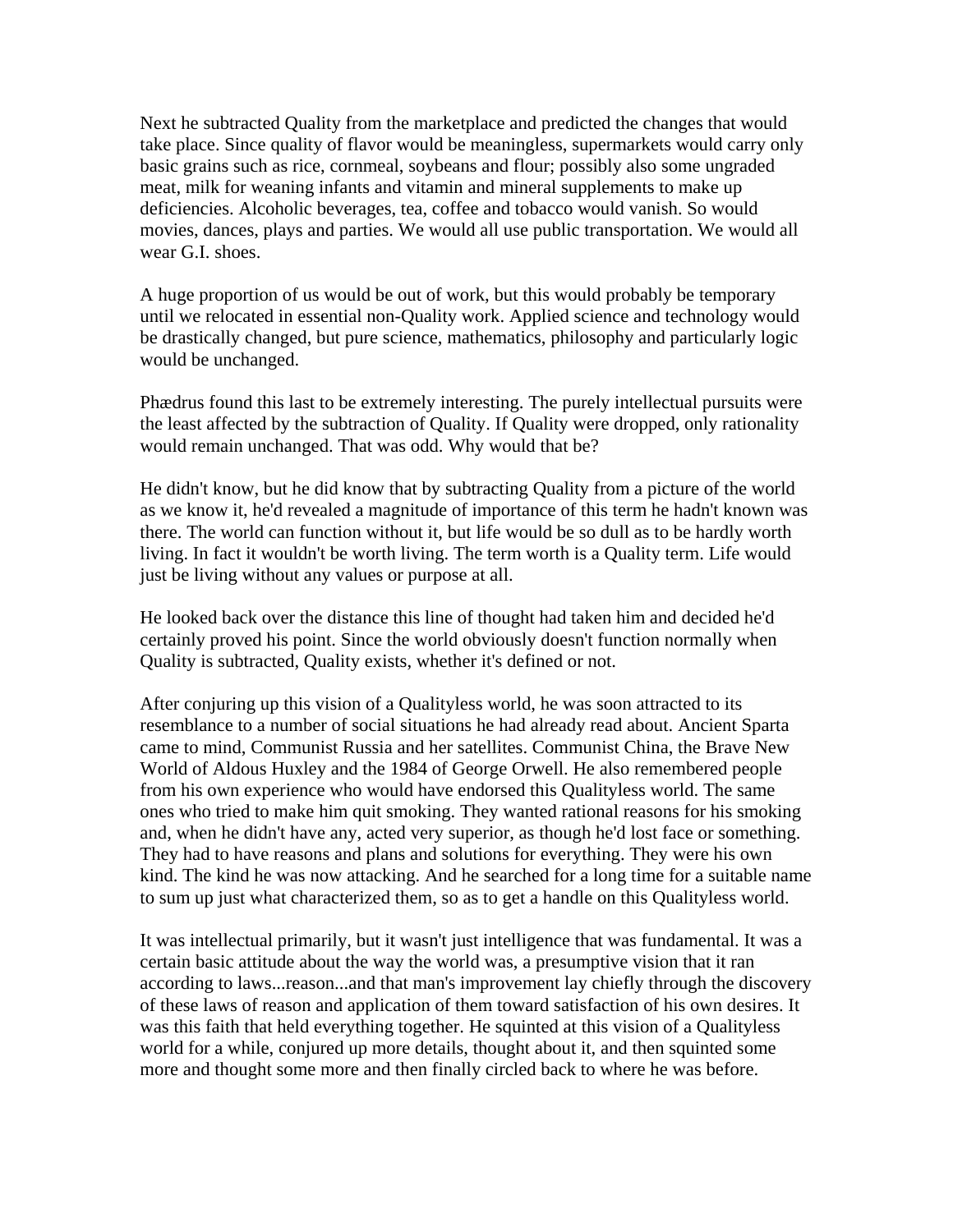#### Squareness.

That's the look. That sums it. Squareness. When you subtract quality you get squareness. Absence of Quality is the essence of squareness.

Some artist friends with whom he had once traveled across the United States came to mind. They were Negroes, who had always been complaining about just this Qualitylessness he was describing. Square. That was their word for it. Way back long ago before the mass media had picked it up and given it national white usage they had called all that intellectual stuff square and had wanted nothing to do with it. And there had been a fantastic mismeshing of conversations and attitudes between him and them because he was such a prime example of the squareness they were talking about. The more he had tried to pin them down on what they were talking about the vaguer they had gotten. Now with this Quality he seemed to say the same thing and talk as vaguely as they did, even though what he talked about was as hard and clear and solid as any rationally defined entity he'd ever dealt with.

Quality. That's what they'd been talking about all the time. "Man, will you just please, kindly dig it," he remembered one of them saying, "and hold up on all those wonderful seven-dollar questions? If you got to ask what is it all the time, you'll never get time to know." Soul. Quality. The same?

The wave of crystallization rolled ahead. He was seeing two worlds, simultaneously. On the intellectual side, the square side, he saw now that Quality was a cleavage term. What every intellectual analyst looks for. You take your analytic knife, put the point directly on the term Quality and just tap, not hard, gently, and the whole world splits, cleaves, right in two...hip and square, classic and romantic, technological and humanistic...and the split is clean. There's no mess. No slop. No little items that could be one way or the other. Not just a skilled break but a very lucky break. Sometimes the best analysts, working with the most obvious lines of cleavage, can tap and get nothing but a pile of trash. And yet here was Quality; a tiny, almost unnoticeable fault line; a line of illogic in our concept of the universe; and you tapped it, and the whole universe came apart, so neatly it was almost unbelievable. He wished Kant were alive. Kant would have appreciated it. That master diamond cutter. He would see. Hold Quality undefined. That was the secret.

Phædrus wrote, with some beginning awareness that he was involved in a strange kind of intellectual suicide, "Squareness may be succinctly and yet thoroughly defined as an inability to see quality before it's been intellectually defined, that is, before it gets all chopped up into words -- .We have proved that quality, though undefined, exists. Its existence can be seen empirically in the classroom, and can be demonstrated logically by showing that a world without it cannot exist as we know it. What remains to be seen, the thing to be analyzed, is not quality, but those peculiar habits of thought called `squareness' that sometimes prevent us from seeing it."

Thus did he seek to turn the attack. The subject for analysis, the patient on the table, was no longer Quality, but analysis itself. Quality was healthy and in good shape. Analysis,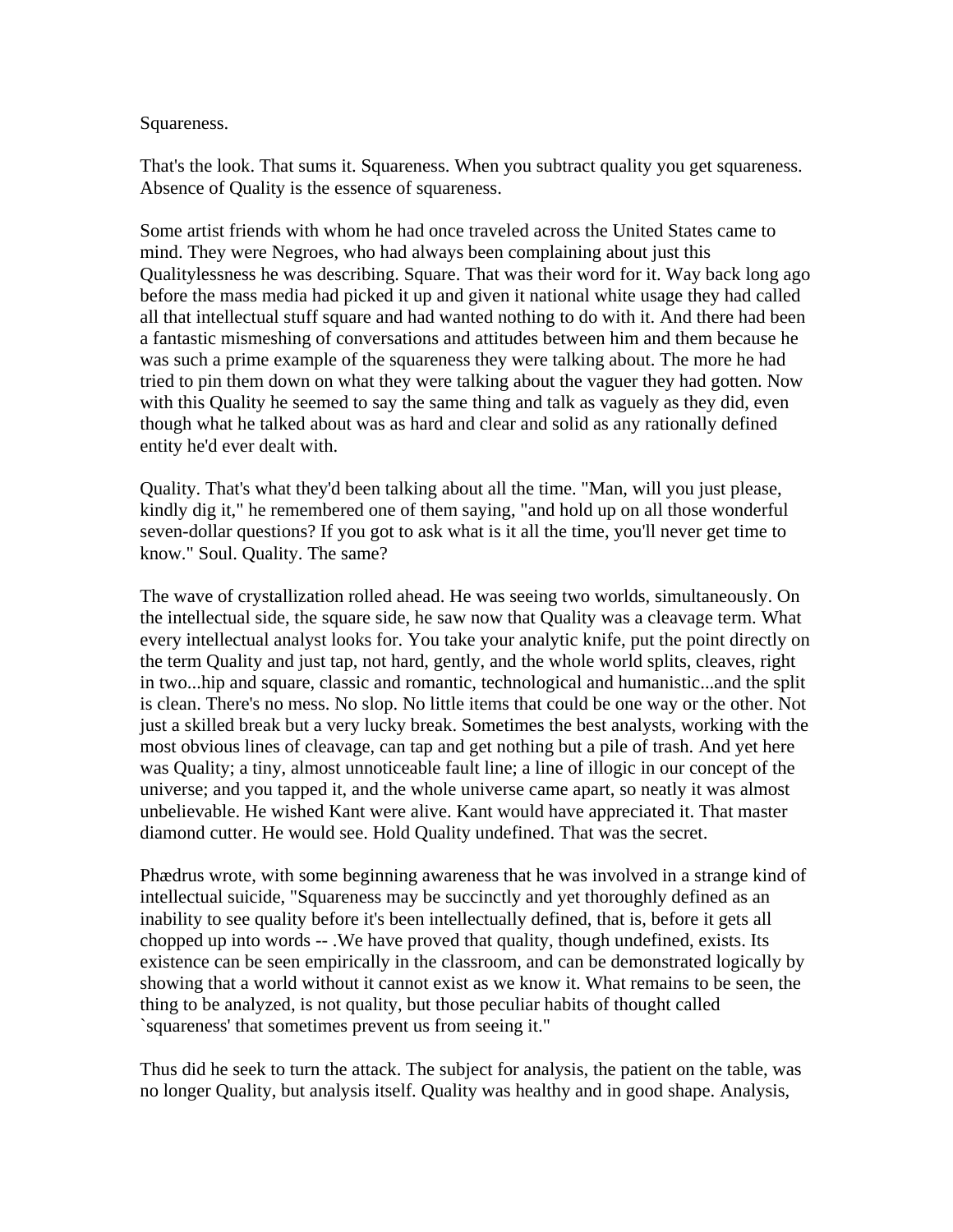however, seemed to have something wrong with it that prevented it from seeing the obvious.

I look back and see Chris is way behind. "Come on!" I shout.

He doesn't answer.

"Come on!" I shout again.

Then I see him fall sideways and sit in the grass on the side of the mountain. I leave my pack and go back down to him. The slope is so steep I have to dig my feet in sideways. When I get there he's crying.

"I hurt my ankle," he says, and doesn't look at me.

When an ego-climber has an image of himself to protect he naturally lies to protect this image. But it's disgusting to see and I'm ashamed of myself for letting this happen. Now my own willingness to continue becomes eroded by his tears and his inner sense of defeat passes to me. I sit down, live with this for a while, then, without turning away from it, pick up his backpack and say to him, "I'll carry the packs in relays. I'll take this one up to where mine is and then you stop and wait with it so we don't lose it. Then I'll take mine up farther and then come back for yours. That way you can get plenty of rest. It'll be slower, but we'll get there."

But I've done this too soon. There's still disgust and resentment in my voice which he hears and is shamed by. He shows anger, but says nothing, for fear he'll have to carry the pack again, just frowns and ignores me while I relay the packs upward. I work off the resentment at having to do this by realizing that it isn't any more work for me, actually, than the other way. It's more work in terms of reaching the top of the mountain, but that's only the nominal goal. In terms of the real goal, putting in good minutes, one after the other, it comes out the same; in fact, better. We climb slowly upward and the resentment leaves.

For the next hour we move slowly upward, I carrying the packs in relays, to where I locate the beginning trickle of a stream. I send Chris down for water in one of the pans, which he gets. When he comes back he says, "Why are we stopping here? Let's keep going."

"This is probably the last stream we'll see for a long time, Chris, and I'm tired."

"Why are you so tired?"

Is he trying to infuriate me? He's succeeding.

"I'm tired, Chris, because I'm carrying the packs. If you're in a hurry take your pack and go on up ahead. I'll catch up with you."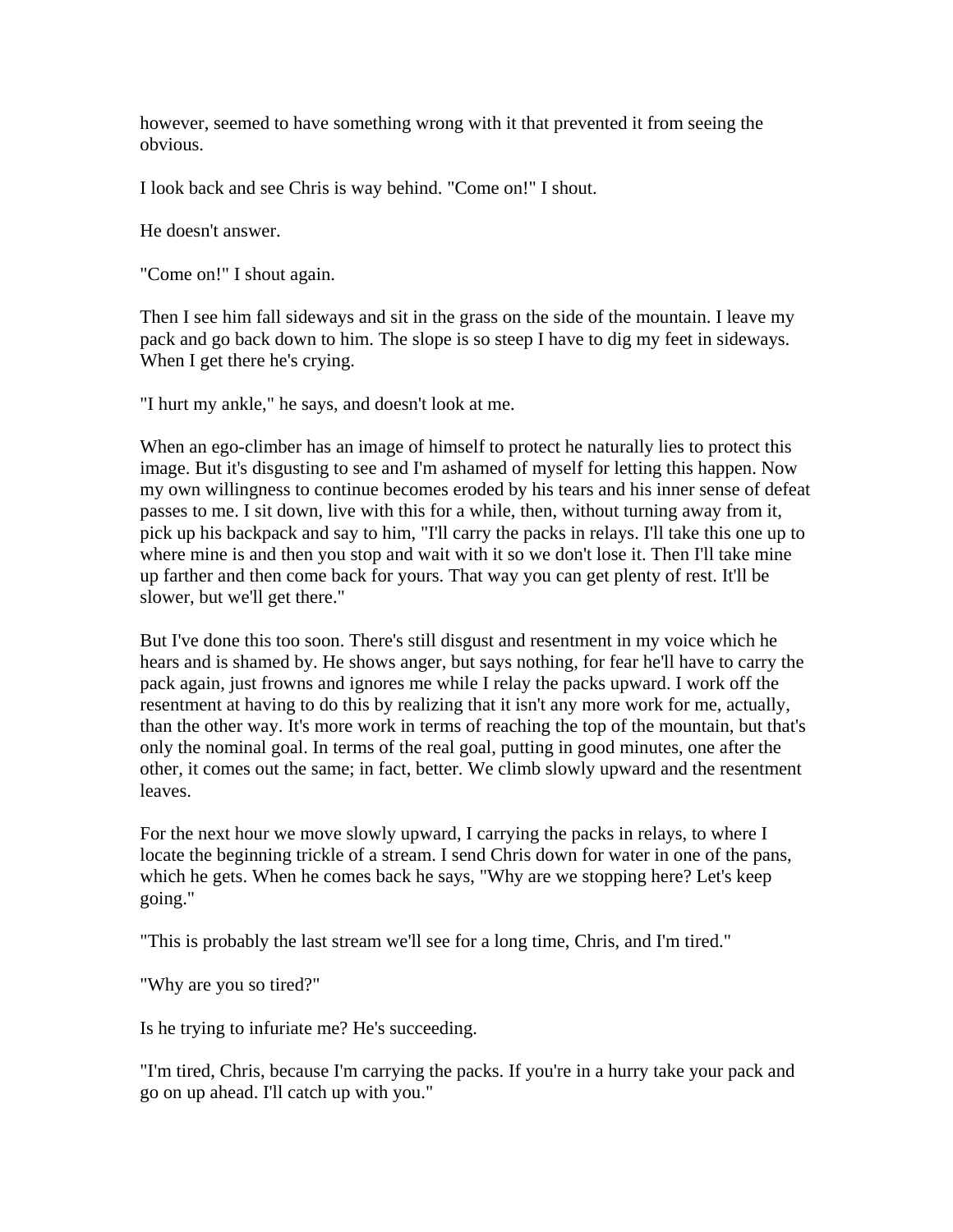He looks at me with another flick of fear, then sits down. "I don't like this," he says, almost in tears. "I hate this! I'm sorry I came. Why did we come here?" He's crying again, hard.

I reply, "You make me very sorry too. You better have something for lunch."

"I don't want anything. My stomach hurts."

"Suit yourself."

He goes off a distance and picks a stem of grass and puts it in his mouth. Then he buries his face in his hands. I make lunch for myself and have a short rest.

When I wake up again he's still crying. There's nowhere for either of us to go. Nothing to do but face up to the existing situation. but I really don't know what the existing situation is.

"Chris," I say finally.

He doesn't answer.

"Chris," I repeat.

Still no answer. He finally says, belligerently, "What?"

"I was going to say, Chris. that you don't have to prove anything to me. Do you understand that?"

A real flash of terror hits his face. He jerks his head away violently.

I say, "You don't understand what I mean by that, do you?"

He continues to look away and doesn't answer. The wind moans through the pines.

I just don't know. I just don't know what it is. It isn't just YMCA egotism that's making him this upset. Some minor thing reflects badly on him and it's the end of the world. When he tries to do something and doesn't get it just right he blows up or goes into tears.

I settle back in the grass and rest again. Maybe it's not having answers that's defeating both of us. I don't want to go ahead because it doesn't look like any answers ahead. None behind either. Just lateral drift. That's what it is between me and him. Lateral drift, waiting for something.

Later I hear him prowl at the knapsack. I roll over and see him glaring at me. "Where's the cheese?" he says. The tone's still belligerent.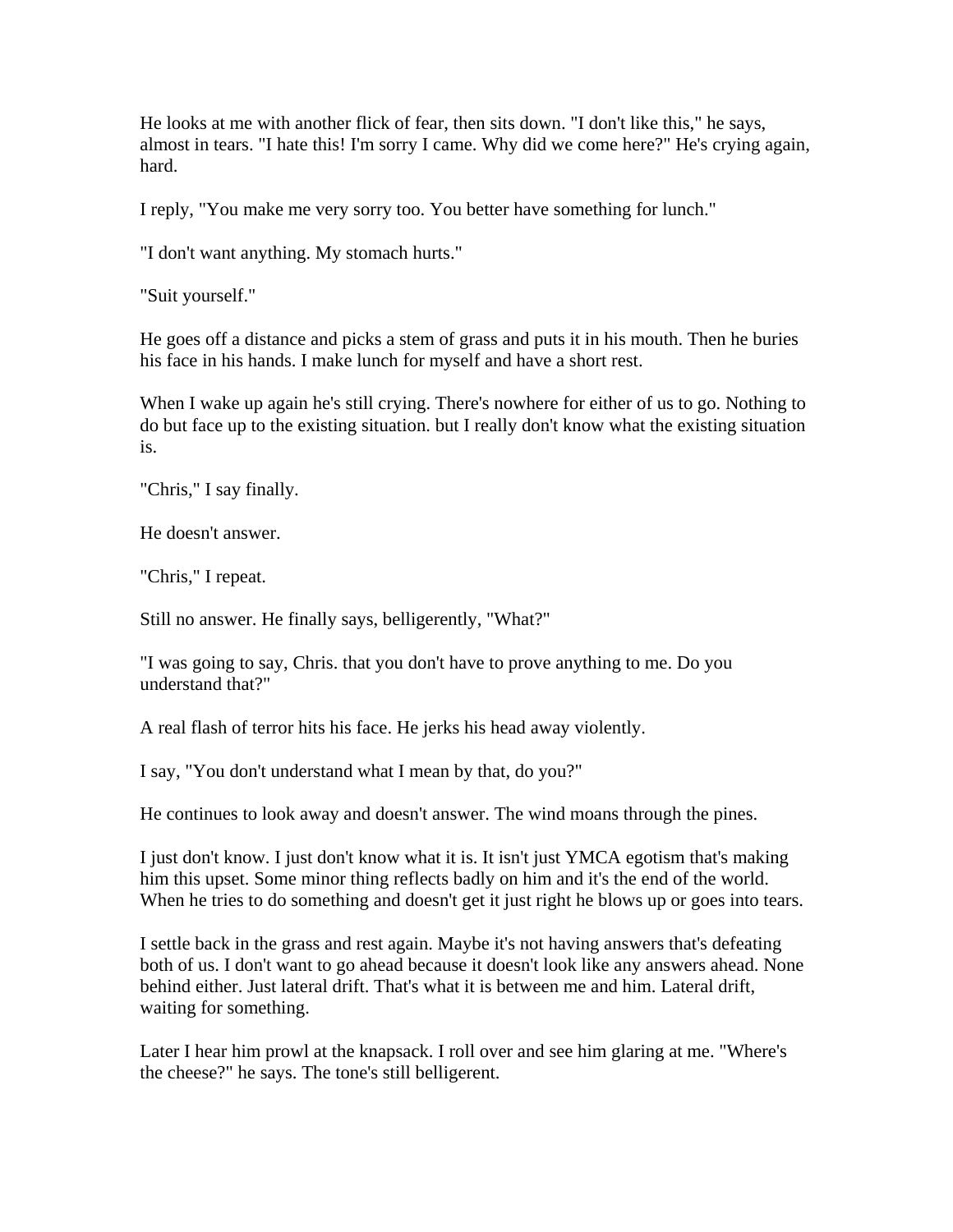But I'm not going to give in to it. "Help yourself," I say. "I'm not waiting on you."

He digs around and finds some cheese and crackers. I give him my hunting knife to spread the cheese with. "I think what I'm going to do, Chris, is put all the heavy stuff in my pack and the light stuff in yours. That way I won't have to go back and forth with both packs."

He agrees to this and his mood improves. It seems to have solved something for him.

My pack must be about forty or forty-five pounds now, and after we've climbed for a while an equilibrium establishes itself at about one breath for each step.

We come to a rough grade and it changes to two breaths per step. At one bank it goes to four breaths per step. Huge steps, almost vertical, hanging on to roots and branches. I feel stupid because I should have planned my way around this. The aspen staves come in handy now, and Chris takes some interest in the use of his. The packs made you top heavy and the sticks are good insurance against toppling over. You plant one foot, plant the staff, then SWING on it, up, and take three breaths, then plant the next foot, plant the staff and SWING up -- .

I don't know if I've got any more Chautauqua left in me today. My head gets fuzzy about this time in the afternoon -- maybe I can establish just one overview and let it go for today -- .

Way back long ago when we first set out on this strange voyage I talked about how John and Sylvia seemed to be running from some mysterious death force that seemed to them to be embodied in technology, and that there were many others like them. I talked for a while about how some of the people involved in technology seemed to be avoiding it too. An underlying reason for this trouble was that they saw it from a kind of "groovy dimension" that was concerned with the immediate surface of things whereas I was concerned with the underlying form. I called John's style romantic, mine classic. His was, in the argot of the sixties, "hip," mine was "square." Then we started going into this square world to see what made it tick. Data, classifications, hierarchies, cause-and-effect and analysis were discussed, and somewhere along there was some talk about a handful of sand, the world of which we're conscious, taken from the endless landscape of awareness around us. I said a process of discrimination goes to work on this handful of sand and divides it into parts. Classical, square understanding is concerned with the piles of sand and the nature of the grains and the basis for sorting and interrelating them.

Phædrus' refusal to define Quality, in terms of this analogy, was an attempt to break the grip of the classical sandsifting mode of understanding and find a point of common understanding between the classic and romantic worlds. Quality, the cleavage term between hip and square, seemed to be it. Both worlds used the term. Both knew what it was. It was just that the romantic left it alone and appreciated it for what it was and the classic tried to turn it into a set of intellectual building blocks for other purposes. Now,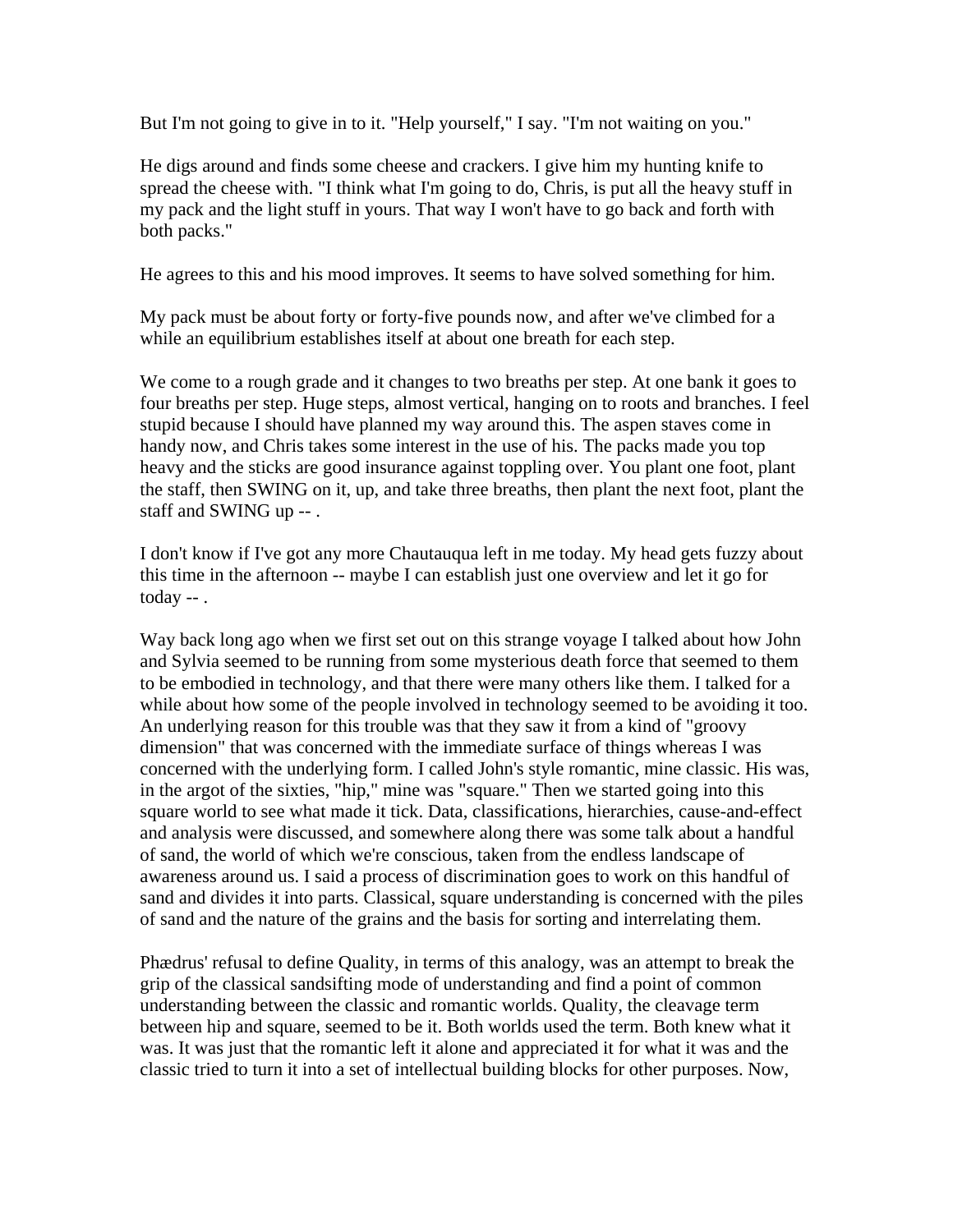with the definition blocked, the classic mind was forced to view Quality as the romantic did, undistorted by thought structures.

I'm making a big thing out of all this, these classical-romantic differences, but Phædrus didn't.

He wasn't really interested in any kind of fusion of differences between these two worlds. He was after something else...his ghost. In the pursuit of this ghost he went on to wider meanings of Quality which drew him further and further to his end. I differ from him in that I've no intention of going on to that end. He just passed through this territory and opened it up. I intend to stay and cultivate it and see if I can get something to grow.

I think that the referent of a term that can split a world into hip and square, classic and romantic, technological and humanistic, is an entity that can unite a world already split along these lines into one. A real understanding of Quality doesn't just serve the System, or even beat it or even escape it. A real understanding of Quality captures the System, tames it, and puts it to work for one's own personal use, while leaving one completely free to fulfill his inner destiny.

Now that we're up high on one side of the canyon we can see back and down and across to the other side. It's as steep there as it is here...a dark mat of greenish-black pines going up to a high ridge. We can measure our progress by sighting against it at what seems like a horizontal angle.

That's all the Quality talk for today, I guess, thank goodness. I don't mind the Quality, it's just that all the classical talk about it isn't Quality. Quality is just the focal point around which a lot of intellectual furniture is getting rearranged.

We stop for a break and look down below. Chris's spirits seem to be better now, but I'm afraid it's the ego thing again.

"Look how far we've come," he says.

"We've got a lot farther to go."

Later on Chris shouts to hear his echo, and throws rocks down to see where they fall. He's starting to get almost cocky, so I step up the equilibrium to where I breathe at a good swift rate, about one-and-a-half times our former speed. This sobers him somewhat and we keep on climbing.

By about three in the afternoon my legs start to get rubbery and it's time to stop. I'm not in very good shape. If you go on after that rubbery feeling you start to pull muscles and the next day is agony.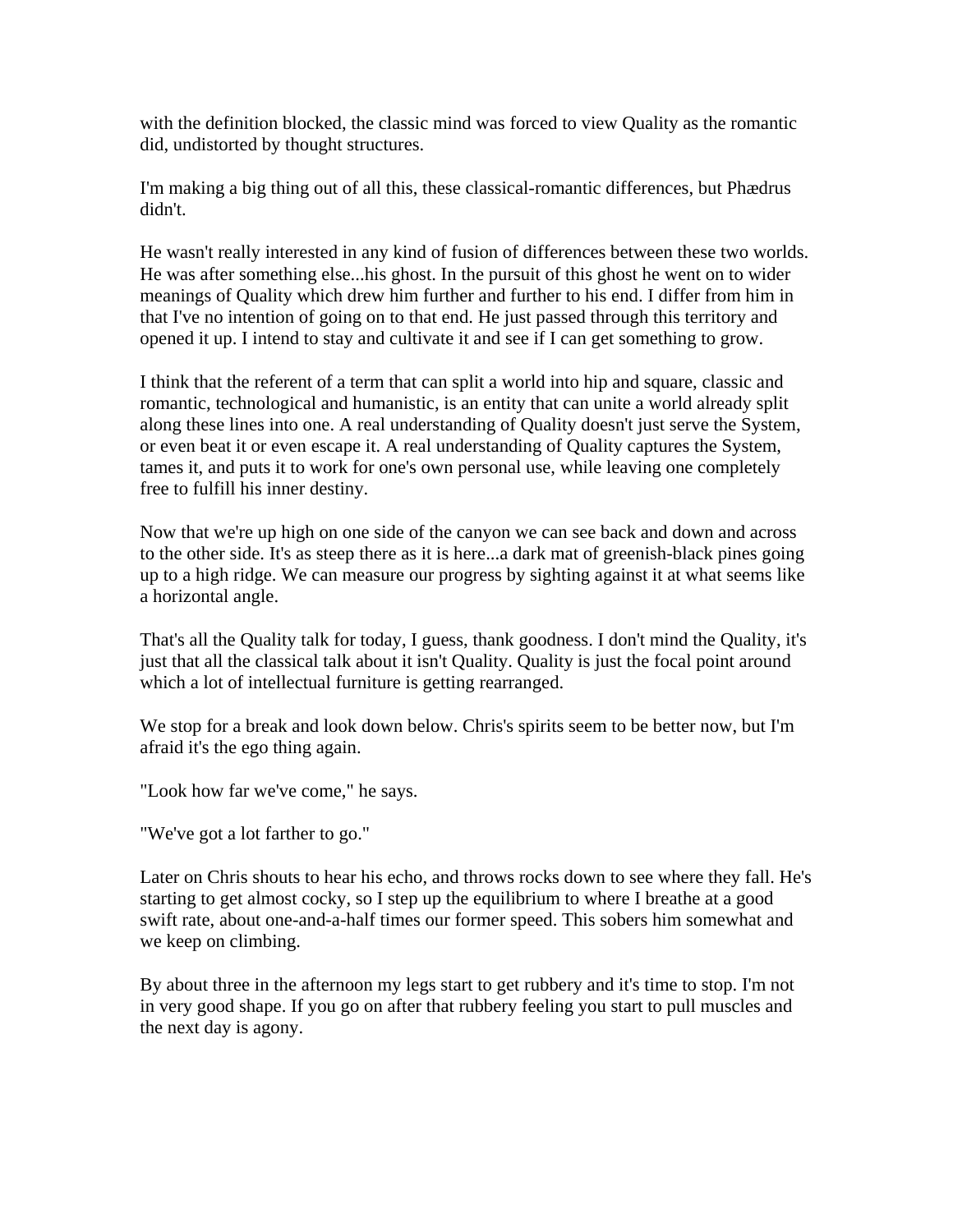We come to a flat spot, a large knoll protruding from the side of the mountain. I tell Chris this is it for today. He seems satisfied and cheerful; maybe some progress has been made with him after all.

I'm ready for a nap, but clouds have formed in the canyon that appear ready to drop rain. They've filled in the canyon so that we can't see the bottom and can just barely see the ridge on the other side.

I break open the packs and get the tent halves out, Army ponchos, and snap them together. I take a rope and tie it between the two trees, then throw the shelter halves over it. I cut some stakes out of shrubs with the machete, and pound them in, then dig a small trench with the flat end of the machete around the tent to drain away any rainwater. We've just got everything inside when the first rain comes down.

Chris is in high spirits about the rain. We lie on our backs on the sleeping bags and watch the rain come down and hear its popping sound on the tent. The forest has a misty appearance and we both become contemplative and watch the leaves of the shrubs jolt when struck by raindrops and jolt a little ourselves when a clash of thunder comes down but feel happy that we're dry when everything around us is wet.

After a while I reach into my pack for the paperback by Thoreau, find it and have to strain a little to read it to Chris in the grey rainy light. I guess I've explained that we've done this with other books in the past, advanced books that he wouldn't normally understand. What happens is I read a sentence, he comes up with a long series of questions about it and then, when he's satisfied, I read the next sentence.

We do this with Thoreau for a while, but after half an hour I see to my surprise and disappointment that Thoreau isn't coming through. Chris is restless and so am I. The language structure is wrong for the mountain forest we're in. At least that's my feeling. The book seems tame and cloistered, something I'd never have thought of Thoreau, but there it is. He's talking to another situation, another time, just discovering the evils of technology rather than discovering the solution. He isn't talking to us. Reluctantly I put the book away again and we're both silent and meditative. It's just Chris and me and the forest and the rain. No books can guide us anymore.

Pans we've set outside the tent begin to fill up with rainwater, and later, when we have enough, we pour it all together in a pot and add some cubes of chicken bouillon and heat it over a small Sterno stove. Like any food or drink after a hard climb in the mountains, it tastes good.

Chris says, "I like camping with you better than with the Sutherlands."

"The circumstances are different," I say.

When the bouillon is gone I get out a can of pork and beans and empty it into the pot. It takes a long time to heat up, but we're in no hurry.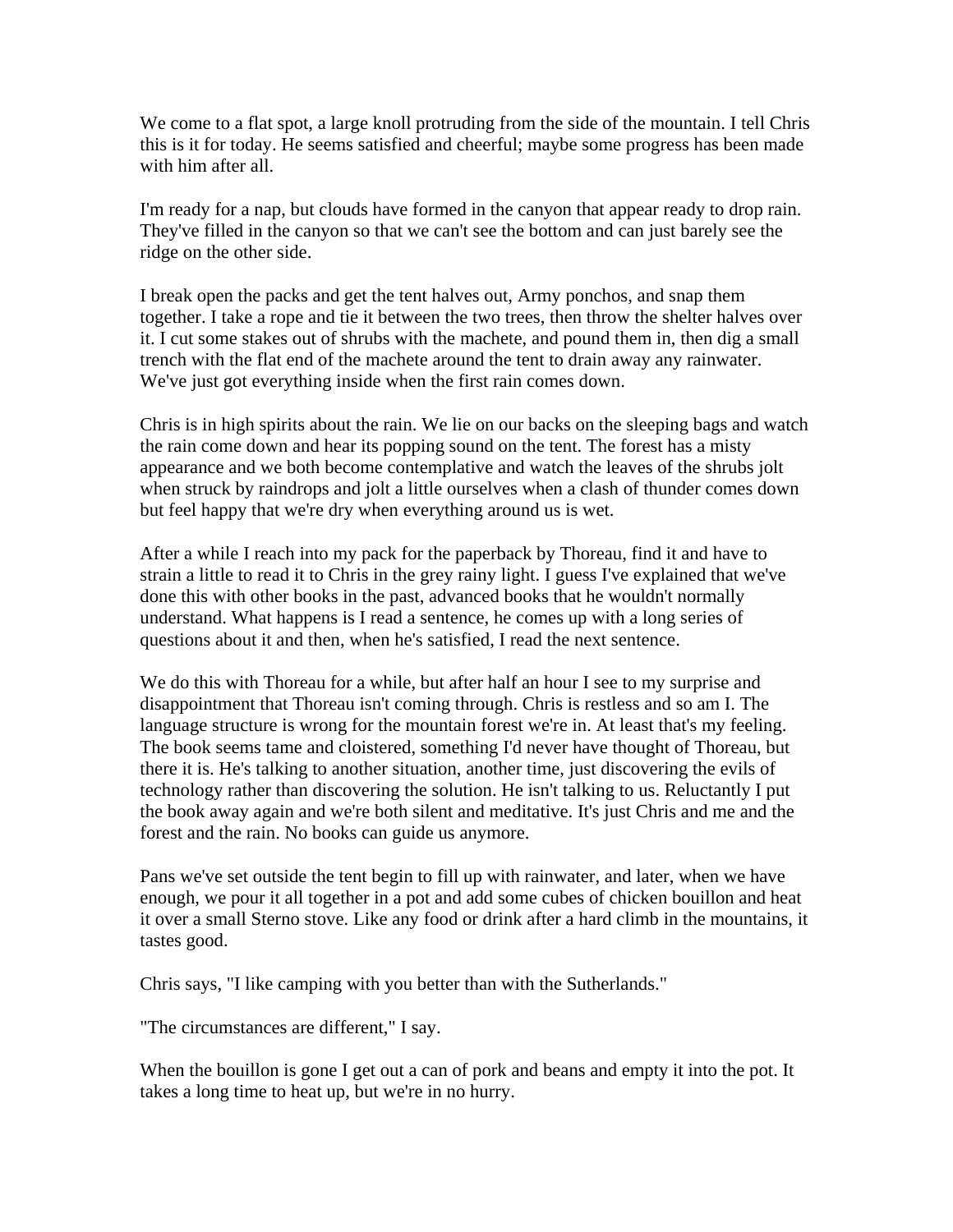"It smells good," Chris says.

The rain has stopped and just occasional drops pat down on the tent.

"I think tomorrow'll be sunny," I say.

We pass the pot of pork and beans back and forth, eating from opposite sides.

"Dad, what do you think about all the time? You're always thinking all the time."

"Ohhhhhh -- all kinds of things."

"What about?"

"Oh, about the rain, and about troubles that can happen and about things in general."

"What things?"

"Oh, about what it's going to be like for you when you grow up."

He's interested. "What's it going to be like?"

But there's a slight ego gleam in his eyes as he asks this and the answer as a result comes out masked. "I don't know," I say, "it's just what I think about."

"Do you think we'll get to the top of this canyon by tomorrow?"

"Oh yes, we're not far from the top."

"In the morning?"

"I think so."

Later he is asleep, and a damp night wind comes down from the ridge causing a sighing sound from the pines. The silhouettes of the treetops move gently with the wind. They yield and then return, then with a sigh yield and return again, restless from forces that are not part of their nature. The wind causes a flutter of one side of the tent. I get up and peg it down, then walk on the damp spongy grass of the knoll for a while, then crawl back into the tent and wait for sleep.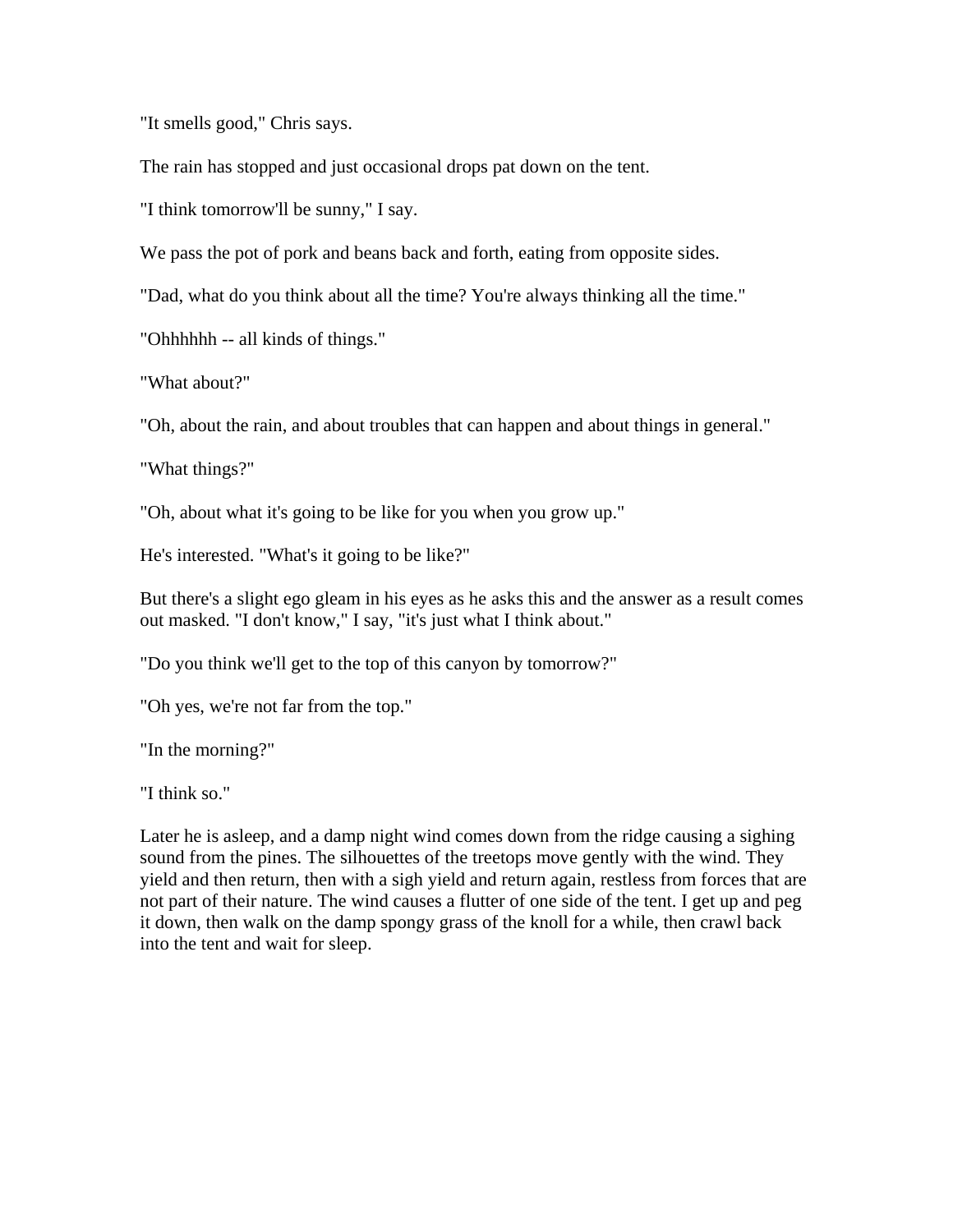## **19**

A mat of sunlit pine needles by my face slowly tells me where I am and helps dispel a dream.

In the dream I was standing in a white-painted room looking at a glass door. On the other side was Chris and his brother and mother. Chris was waving at me from the other side of the door and his brother was smiling, but his mother had tears in her eyes. Then I saw that Chris's smile was fixed and artificial and actually there was deep fear.

I moved toward the door and his smile became better. He motioned for me to open it. I was about to open it, but then didn't. His fear came back but I turned and walked away.

It's a dream that has occurred often before. Its meaning is obvious and fits some thoughts of last night. He's trying to relate to me and is afraid he never will. Things are getting clearer up here.

Beyond the flap of the tent now the needles on the ground send vapors of mist up toward the sun. The air feels moist and cool, and while Chris still sleeps I get out of the tent carefully, stand up and stretch.

My legs and back are stiff but not painful. I do calisthenics for a few minutes to loosen them up, then sprint from the knoll into the pines. That feels better.

The pine odor is heavy and moist this morning. I squat and look down at the morning mists in the canyon below.

Later I return to the tent where a noise indicates that Chris is awake, and when I look inside I see his face stare around silently. He's a slow waker and it'll be five minutes before his mind warms up to the point where he can speak. Now he squints into the light.

"Good morning," I say.

No answer. A few raindrops fall down from the pines.

"Did you sleep well?"

"No."

"That's too bad."

"How come you're up so early?" he asks.

"It's not early."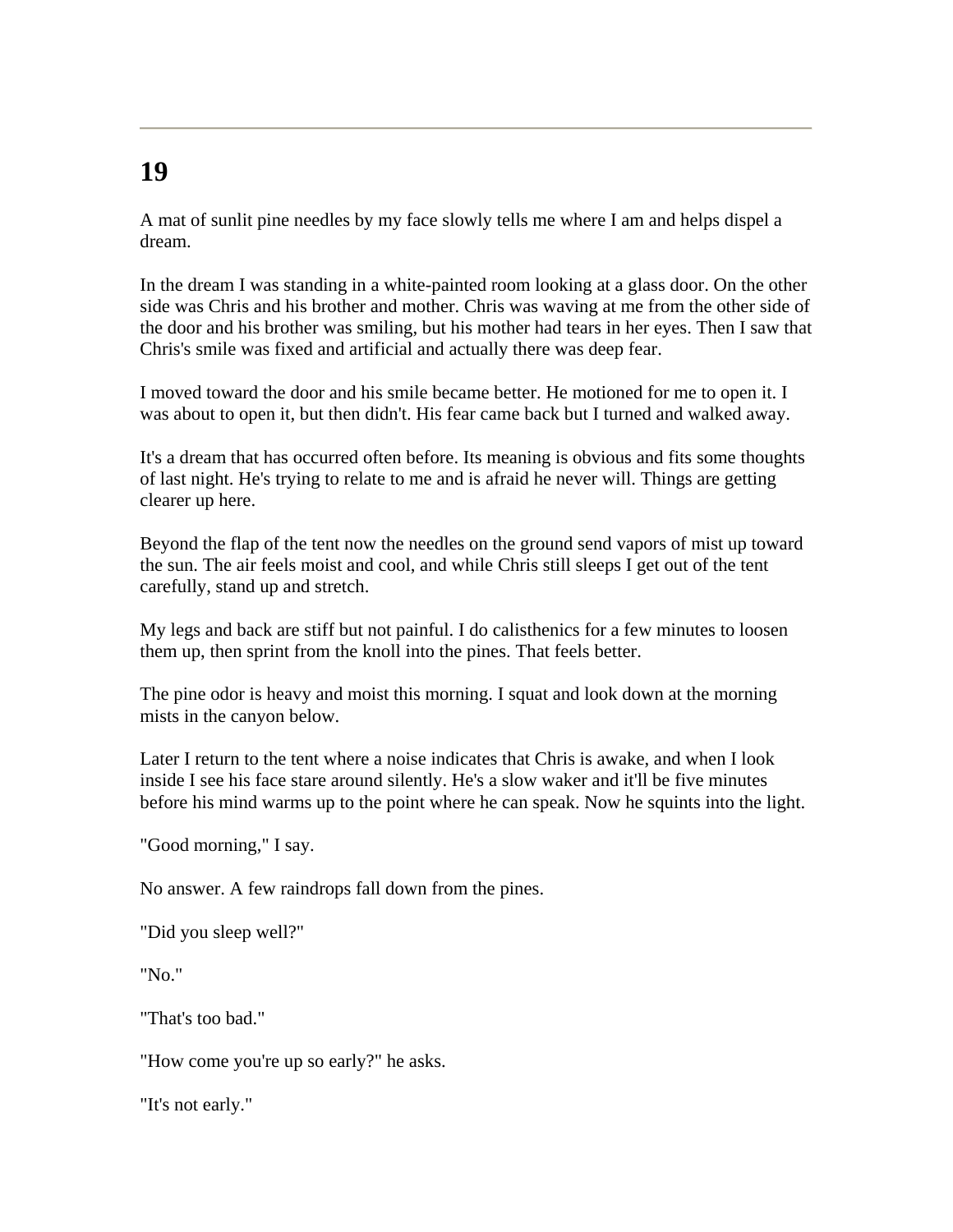"What time is it?"

"Nine o'clock," I say.

"I bet we didn't go to sleep until three."

Three? If he stayed awake he's going to pay for it today.

"Well, I got to sleep," I say.

He looks at me strangely. "You kept me awake."

"Me?"

"Talking."

"In my sleep, you mean."

"No, about the mountain "

Something is odd here. "I don't know anything about a mountain, Chris."

"Well, you talked all night about it. You said at the top of the mountain we'd see everything. You said you were going to meet me there."

I think he's been dreaming. "How could I meet you there when I'm already with you?"

"I don't know. You said it." He looks upset. "You sounded like you were drunk or something."

He's still half asleep. I'd better let him wake up peacefully. But I'm thirsty and remember I left the canteen behind, thinking we'd find enough water as we traveled. Dumb. There'll be no breakfast now until we're up over the ridge and far enough down to the other side where we can find a spring. "We'd better pack up and go," I say, "if we're going to get some water for breakfast." It's already warm out and probably will be hot this afternoon.

The tent comes down easily and I'm pleased to see that everything stayed dry. In a halfhour we're packed. Now except for beaten-down grass the area looks as if no one had been here.

We still have a lot of climbing to do, but on the trail we discover it's easier than yesterday. We're getting to the rounded upper portion of the ridge and the slope isn't as steep. It looks as though the pines have never been cut here. All direct light is shut out from the forest floor and there's no underbrush at all. Just a springy floor of needles that's open and spacious and easy hiking -- .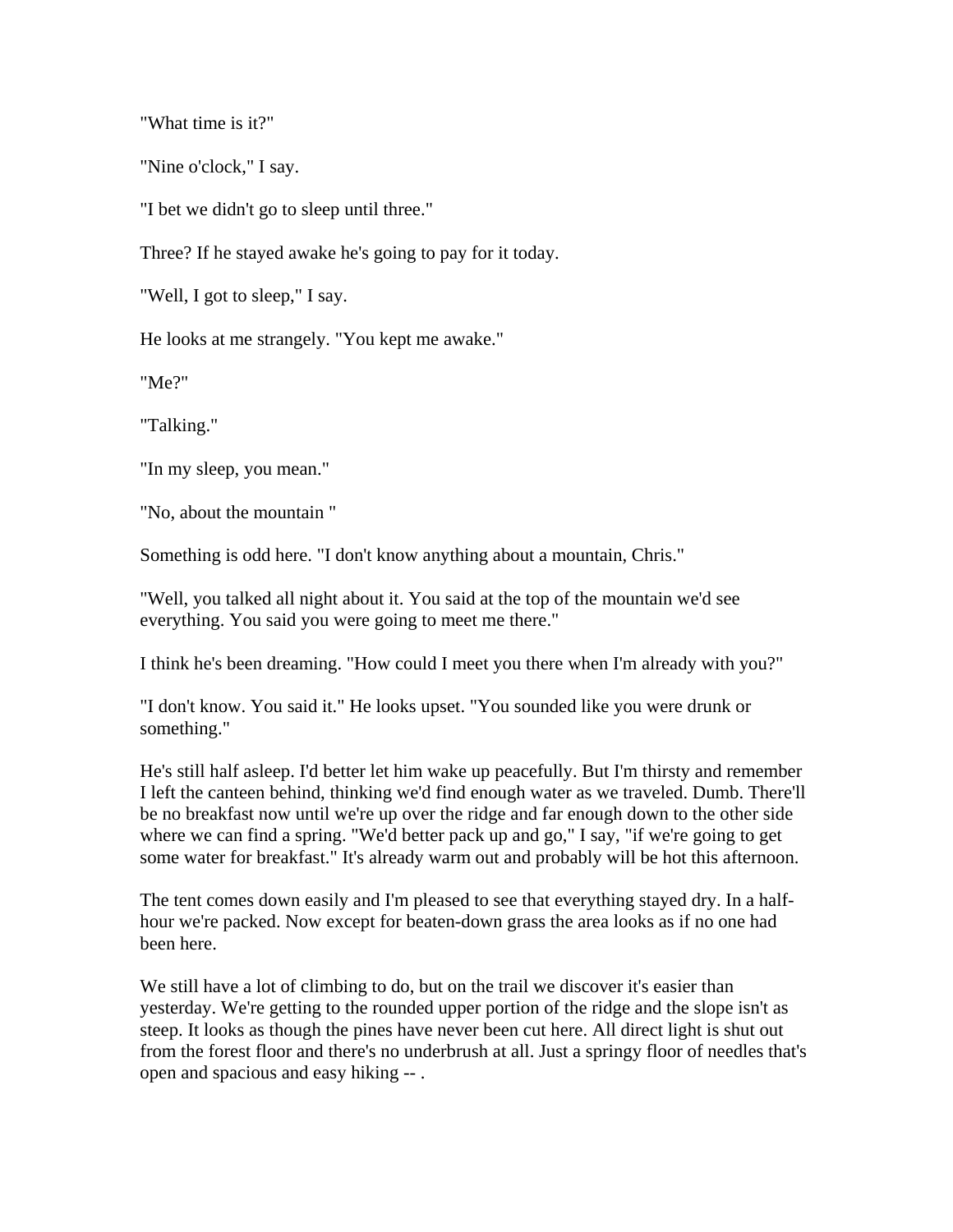Time to get on with the Chautauqua and the second wave of crystallization, the metaphysical one.

This was brought about in response to Phædrus' wild meanderings about Quality when the English faculty at Bozeman, informed of their squareness, presented him with a reasonable question: "Does this undefined `quality' of yours exist in the things we observe?" they asked. "Or is it subjective, existing only in the observer?" It was a simple, normal enough question, and there was no hurry for an answer.

Hah. There was no need for hurry. It was a finisher-offer, a knockdown question, a haymaker, a Saturday-night special...the kind you don't recover from.

Because if Quality exists in the object, then you must explain just why scientific instruments are unable to detect it. You must suggest instruments that will detect it, or live with the explanation that instruments don't detect it because your whole Quality concept, to put it politely, is a large pile of nonsense.

On the other hand, if Quality is subjective, existing only in the observer, then this Quality that you make so much of is just a fancy name for whatever you like.

What Phædrus had been presented with by the faculty of the English department of Montana State College was an ancient logical construct known as a dilemma. A dilemma,which is Greek for "two premises," has been likened to the front end of an angry and charging bull.

If he accepted the premise that Quality was objective, he was impaled on one horn of the dilemma. If he accepted the other premise that Quality was subjective, he was impaled on the other horn. Either Quality is objective or subjective, therefore he was impaled no matter how he answered.

He noticed that from a number of faculty members he was receiving some good-natured smiles.

Phædrus, however, because of his training in logic, was aware that every dilemma affords not two but three classic refutations, and he also knew of a few that weren't so classic, so he smiled back. He could take the left horn and refute the idea that objectivity implied scientific detectability. Or, he could take the right horn, and refute the idea that subjectivity implies "anything you like." Or he could go between the horns and deny that subjectivity and objectivity are the only choices. You may be sure he tested out all three.

In addition to these three classical logical refutations there are some illogical, "rhetorical" ones. Phædrus, being a rhetorician, had these available too.

One may throw sand in the bull's eyes. He had already done this with his statement that lack of knowledge of what Quality is constitutes incompetence. It's an old rule of logic that the competence of a speaker has no relevance to the truth of what he says, and so talk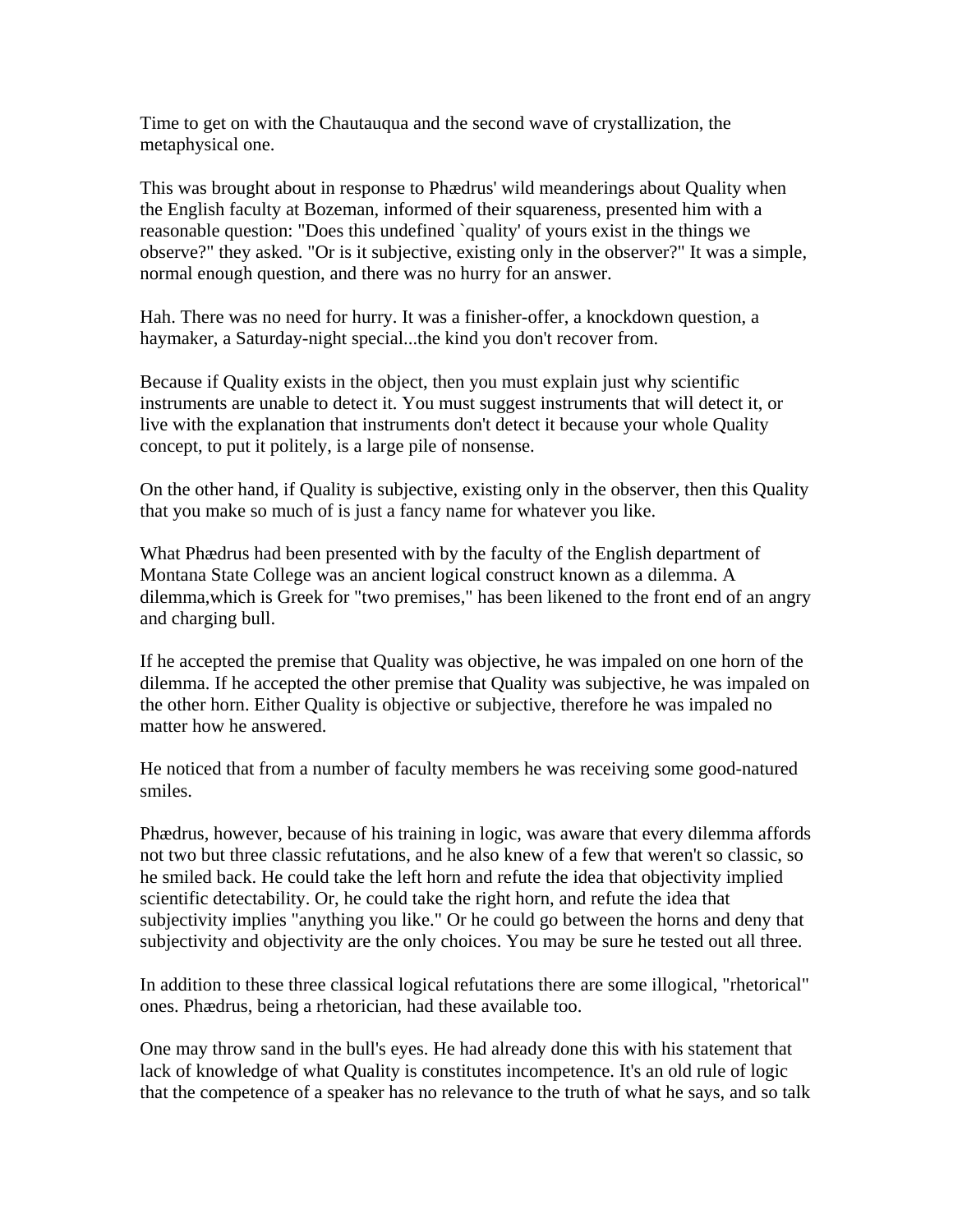of incompetence was pure sand. The world's biggest fool can say the sun is shining, but that doesn't make it dark out. Socrates, that ancient enemy of rhetorical argument, would have sent Phædrus flying for this one, saying, "Yes, I accept your premise that I'm incompetent on the matter of Quality. Now please show an incompetent old man what Quality is. Otherwise, how am I to improve?" Phædrus would have been allowed to stew around for a few minutes, and then been flattened with questions that proved he didn't know what Quality was either and was, by his own standards, incompetent.

One may attempt to sing the bull to sleep. Phædrus could have told his questioners that the answer to this dilemma was beyond his humble powers of solution, but the fact that he couldn't find an answer was no logical proof that an answer couldn't be found. Wouldn't they, with their broader experience, try to help him find this answer? But it was way too late for lullabies like that. They could simply have replied, "No, we're way too square. And until you do come up with an answer, stick to the syllabus so that we don't have to flunk out your mixed-up students when we get them next quarter."

A third rhetorical alternative to the dilemma, and the best one in my opinion, was to refuse to enter the arena. Phædrus could simply have said, "The attempt to classify Quality as subjective or objective is an attempt to define it. I have already said it is undefinable ," and left it at that. I believe DeWeese actually counseled him to do this at the time.

Why he chose to disregard this advice and chose to respond to this dilemma logically and dialectically rather than take the easy escape of mysticism, I don't know. But I can guess. I think first of all that he felt the whole Church of Reason was irreversibly in the arena of logic, that when one put oneself outside logical disputation, one put oneself outside any academic consideration whatsoever. Philosophical mysticism, the idea that truth is indefinable and can be apprehended only by nonrational means, has been with us since the beginning of history. It's the basis of Zen practice. But it's not an academic subject. The academy, the Church of Reason, is concerned exclusively with those things that can be defined, and if one wants to be a mystic, his place is in a monastery, not a University. Universities are places where things should be spelled out.

I think a second reason for his decision to enter the arena was an egoistic one. He knew himself to be a pretty sharp logician and dialectician, took pride in this and looked upon this present dilemma as a challenge to his skill. I think now that trace of egotism may have been the beginning of all his troubles.

I see a deer move about two hundred yards ahead and above us through the pines. I try to point it out to Chris, but by the time he looks it's gone.

The first horn of Phædrus' dilemma was, If Quality exists in the object, why can't scientific instruments detect it?

This horn was the mean one. From the start he saw how deadly it was. If he was going to presume to be some super-scientist who could see in objects Quality that no scientist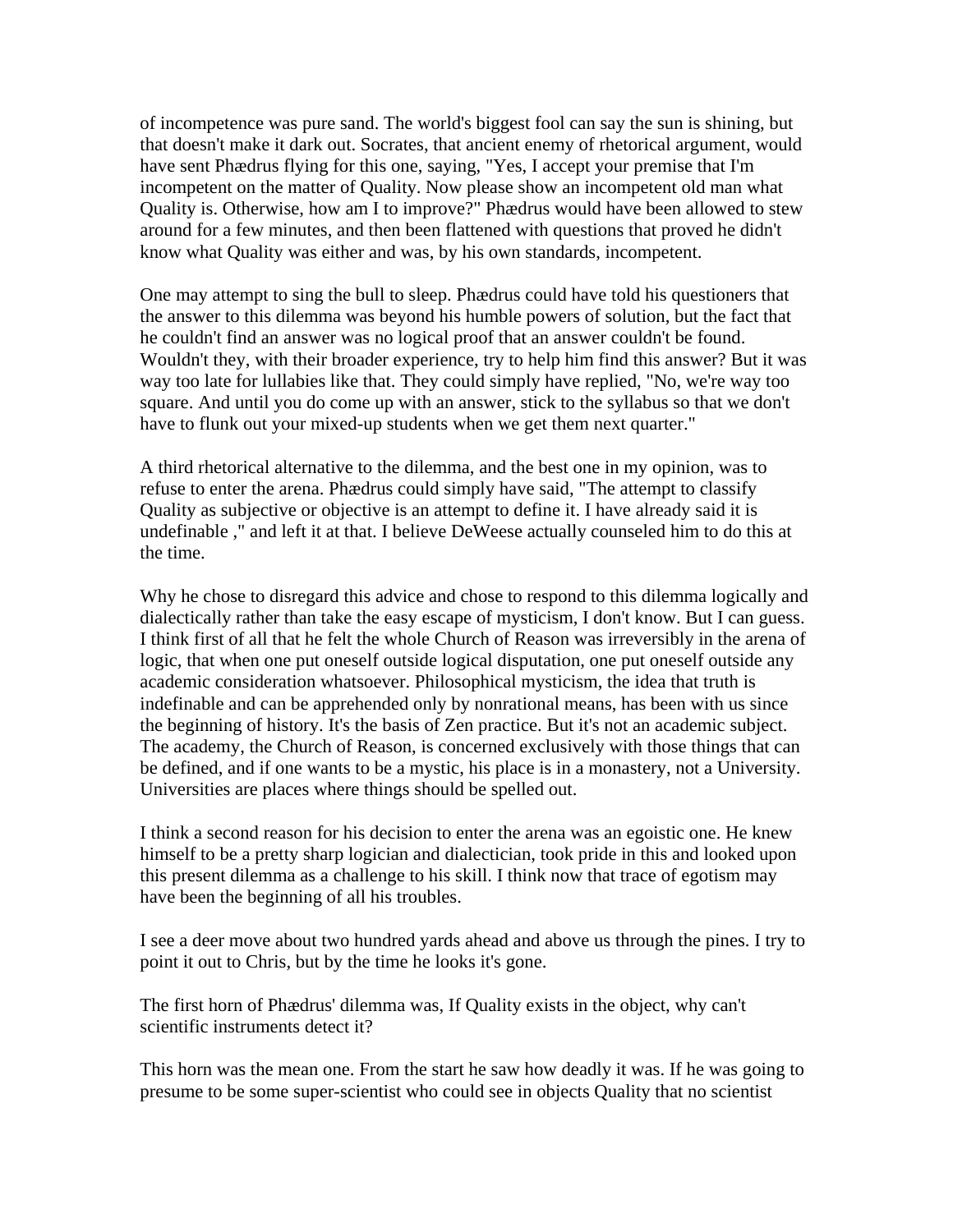could detect, he was just proving himself to be a nut or a fool or both. In today's world, ideas that are incompatible with scientific knowledge don't get off the ground.

He remembered Locke's statement that no object, scientific or otherwise, is knowable except in terms of its qualities. This irrefutable truth seemed to suggest that the reason scientists cannot detect Quality in objects is because Quality is all they detect. The "object" is an intellectual construct deduced from the qualities. This answer, if valid, certainly smashed the first horn of the dilemma, and for a while excited him greatly.

But it turned out to be false. The Quality that he and the students had been seeing in the classroom was completely different from the qualities of color or heat or hardness observed in the laboratory. Those physical properties were all measurable with instruments. His Quality..."excellence," "worth," "goodness"...was not a physical property and was not measurable. He had been thrown off by an ambiguity in the term quality.He wondered why that ambiguity should exist, made a mental note to do some digging into the historic roots of the word quality, then put it aside. The horn of the dilemma was still there.

He turned his attention to the other horn of the dilemma, which showed more promise of refutation. He thought, So Quality is whatever you like? It angered him. The great artists of history...Raphael, Beethoven, Michelangelo...they were all just putting out what people liked. They had no goal other than to titillate the senses in a big way. Was that it? It was angering, and what was most angering about it was that he couldn't see any immediate way to cut it up logically. So he studied the statement carefully, in the same reflective way he always studied things before attacking them.

Then he saw it. He brought out the knife and excised the one word that created the entire angering effect of that sentence. The word was "just." Why should Quality be just what you like? Why should "what you like" be "just"? What did "just" mean in this case? When separated out like this for independent examination it became apparent that "just" in this case really didn't mean a damn thing. It was a purely pejorative term, whose logical contribution to the sentence was nil. Now, with that word removed, the sentence became "Quality is what you like," and its meaning was entirely changed. It had become an innocuous truism.

He wondered why that statement had angered him so much in the first place. It had seemed so natural. Why had it taken so long to see that what it really said was "What you like is bad, or at least inconsequential." What was behind this smug presumption that what pleased you was bad, or at least unimportant in comparison to other things? It seemed the quintessence of the squareness he was fighting. Little children were trained not to do "just what they liked" but -- but what? -- Of course! What others liked. And which others? Parents, teachers, supervisors, policemen, judges, officials, kings, dictators. All authorities. When you are trained to despise "just what you like" then, of course, you become a much more obedient servant of others...a good slave. When you learn not to do "just what you like" then the System loves you.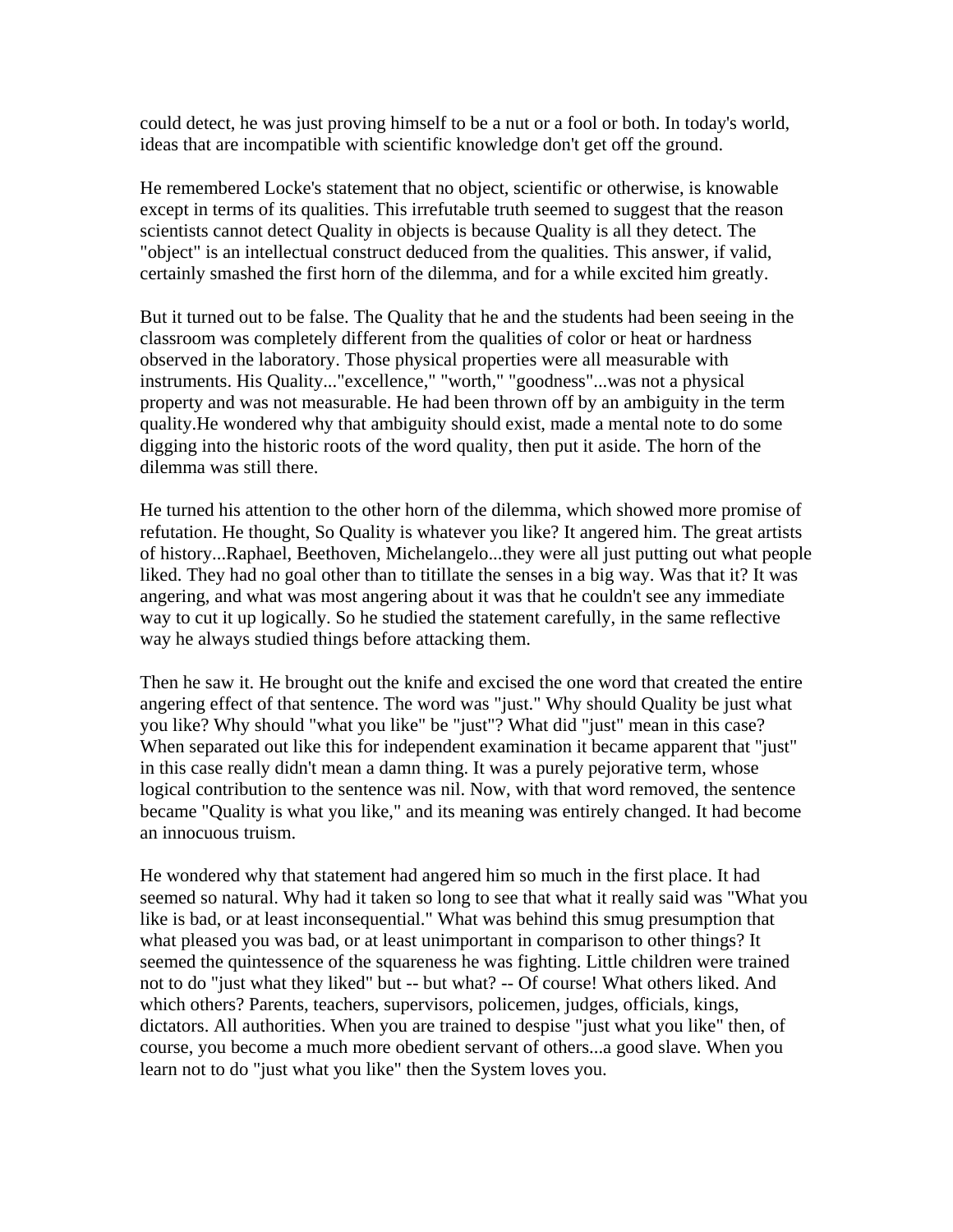But suppose you do just what you like? Does that mean you're going to go out and shoot heroin, rob banks and rape old ladies? The person who is counseling you not to do "just as you like" is making some remarkable presumptions as to what is likable. He seems unaware that people may not rob banks because they have considered the consequences and decided they don't like to. He doesn't see that banks exist in the first place because they're "just what people like," namely, providers of loans. Phædrus began to wonder how all this condemnation of "what you like" ever seemed such a natural objection in the first place.

Soon he saw there was much more to this than he had been aware of. When people said, Don't do just what you like, they didn't just mean, Obey authority. They also meant something else.

This "something else" opened up into a huge area of classic scientific belief which stated that "what you like" is unimportant because it's all composed of irrational emotions within yourself. He studied this argument for a long time,then knifed it into two smaller groups which he called scientific materialism and classic formalism. He said the two are often found associated in the same person but logically are separate.

Scientific materialism, which is commoner among lay followers of science than among scientists themselves, holds that what is composed of matter or energy and is measurable by the instruments of science is real. Anything else is unreal, or at least of no importance. "What you like" is unmeasurable, and therefore unreal. "What you like" can be a fact or it can be a hallucination. Liking does not distinguish between the two. The whole purpose of scientific method is to make valid distinctions between the false and the true in nature, to eliminate the subjective, unreal, imaginary elements from one's work so as to obtain an objective, true, picture of reality. When he said Quality was subjective, to them he was just saying Quality is imaginary and could therefore be disregarded in any serious consideration of reality.

On the other hand is classic formalism, which insists that what isn't understood intellectually isn't understood at all. Quality in this case is unimportant because it's an emotional understanding unaccompanied by the intellectual elements of reason.

Of these two main sources of that epithet "just," Phædrus felt that the first, scientific materialism, was by far the easiest to cut to ribbons. This, he knew from his earlier education, was na  $\mathbf{\hat{\Phi}}$  ve science. He went after it first, using the reductio ad absurdum. This form of argument rests on the truth that if the inevitable conclusions from a set of premises are absurd then it follows logically that at least one of the premises that produced them is absurd. Let's examine, he said, what follows from the premise that anything not composed of mass...energy is unreal or unimportant.

He used the number zero as a starter. Zero, originally a Hindu number, was introduced to the West by the Arabs during the Middle Ages and was unknown to the ancient Greeks and Romans. How was that? he wondered. Had nature so subtly hidden zero that all the Greeks and all the Romans...millions of them...couldn't find it? One would normally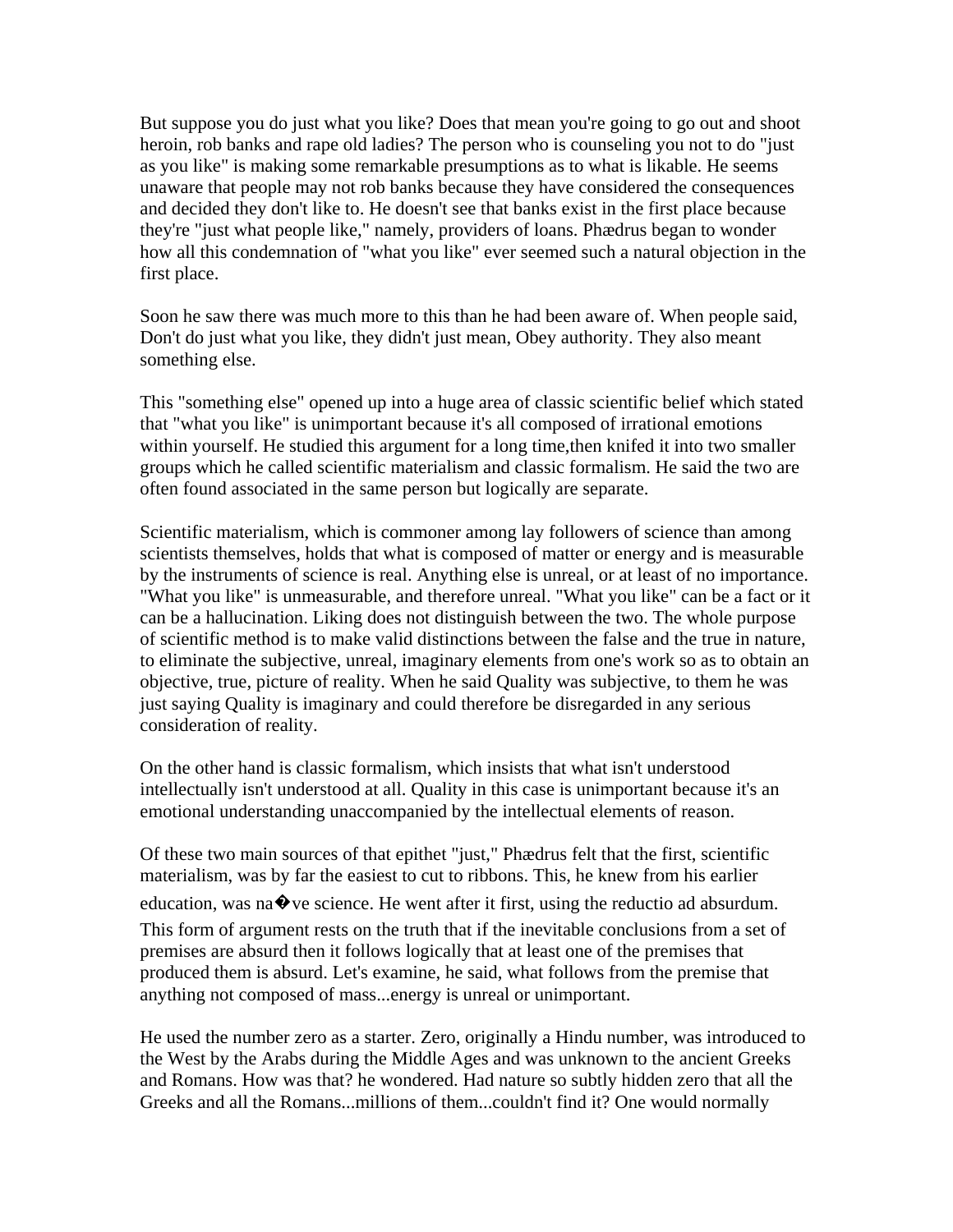think that zero is right out there in the open for everyone to see. He showed the absurdity of trying to derive zero from any form of mass-energy, and then asked, rhetorically, if that meant the number zero was "unscientific." If so, did that mean that digital computers, which function exclusively in terms of ones and zeros, should be limited to just ones for scientific work? No trouble finding the absurdity here.

He then went on with other scientific concepts, one by one, showing how they could not possibly exist independently of subjective considerations. He ended up with the law of gravity, in the example I gave John and Sylvia and Chris on the first night of our trip. If subjectivity is eliminated as unimportant, he said, then the entire body of science must be eliminated with it.

This refutation of scientific materialism, however, seemed to put him in the camp of philosophic idealism...Berkeley, Hume, Kant, Fichte, Schelling, Hegel, Bradley, Bosanquet...good company all, logical to the last comma, but so difficult to justify in "common sense" language they seemed a burden to him in his defense of Quality rather than an aid. The argument that the world was all mind might be a sound logical position but it was certainly not a sound rhetorical one. It was way too tedious and difficult for a course in freshman composition. Too "far-fetched."

At this point the whole subjective horn of the dilemma looked almost as uninspiring as the objective one. And the arguments of classical formalism, when he started to examine them, made it even worse. These were the extremely forceful arguments that you shouldn't respond to your immediate emotional impulses without considering the big rational picture.

Kids are told, "Don't spend your whole allowance for bubble gum [immediate emotional impulse] because you're going to want to spend it for something else later [big picture]." Adults are told, "This paper mill may smell awful even with the best controls [immediate emotions], but without it the economy of the whole town will collapse [big picture]." In terms of our old dichotomy, what's being said is, "Don't base your decisions on romantic surface appeal without considering classical underlying form." This was something he kind of agreed with.

What the classical formalists meant by the objection "Quality is just what you like" was that this subjective, undefined "quality" he was teaching was just romantic surface appeal. Classroom popularity contests could determine whether a composition had immediate appeal, all right, but was this Quality? Was Quality something that you "just see" or might it be something more subtle than that, so that you wouldn't see it at all immediately, but only after a long period of time?

The more he examined this argument the more formidable it appeared. This looked like the one that might do in his whole thesis.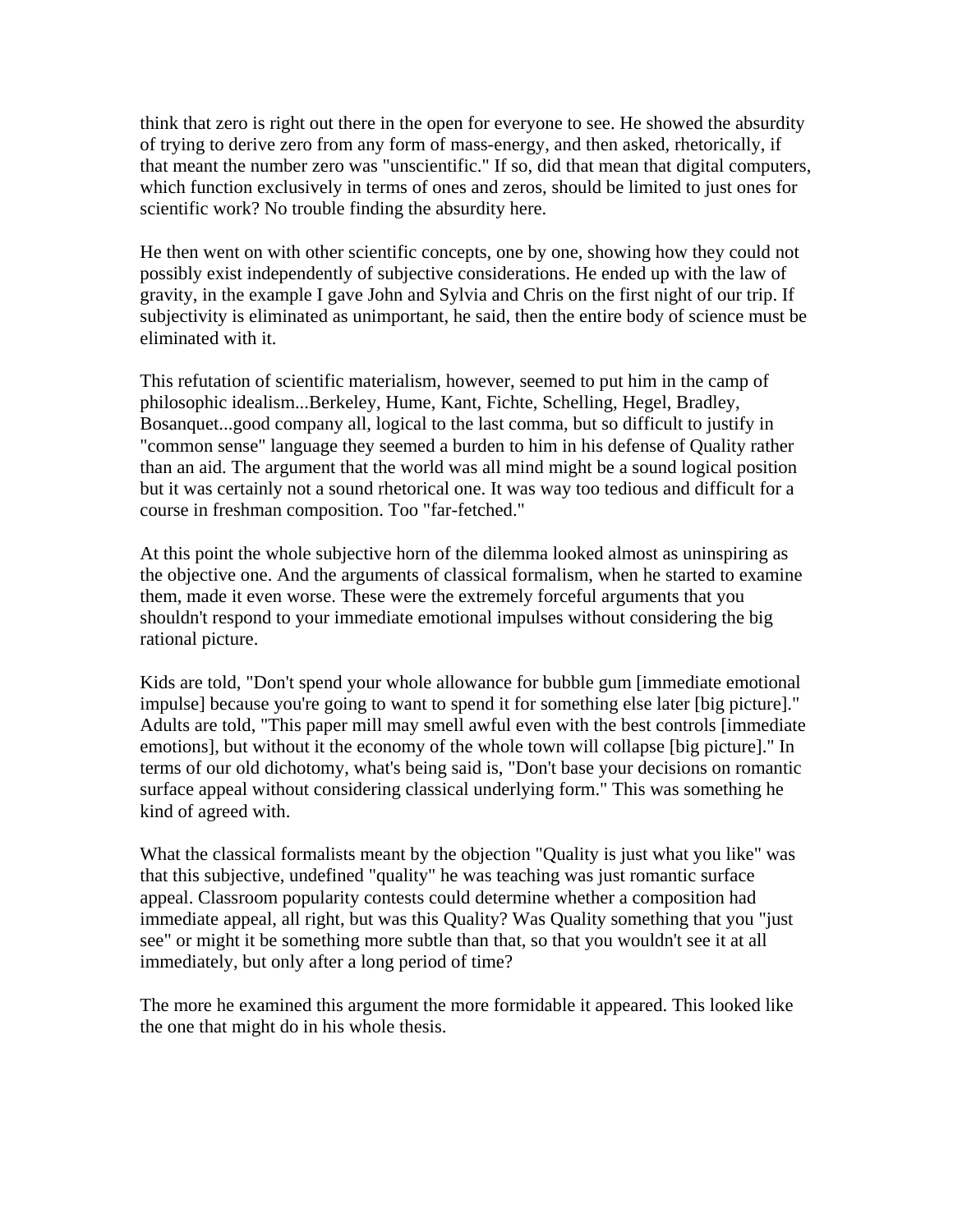What made it so ominous was that it seemed to answer a question that had arisen often in class and which he always had to answer somewhat casuistically. This was the question, If everyone knows what quality is, why is there such a disagreement about it?

His casuist answer had been that although pure Quality was the same for everyone, the objects that people said Quality inhered in varied from person to person. As long as he left Quality undefined there was no way to argue with this but he knew and he knew the students knew that it had the smell of falseness about it. It didn't really answer the question.

Now there was an alternative explanation: people disagreed about Quality because some just used their immediate emotions whereas others applied their overall knowledge. He knew that in any popularity contest among English teachers, this latter argument which bolstered their authority would win overwhelming endorsement.

But this argument was completely devastating. Instead of one single, uniform Quality now there appeared to be two qualities; a romantic one, just seeing, which the students had; and a classic one, overall understanding, which the teachers had. A hip one and a square one. Squareness was not the absence of Quality; it was classic Quality. Hipness was not just presence of Quality; it was mere romantic Quality. The hip-square cleavage he'd discovered was still there, but Quality didn't now seem to fall entirely on one side of the cleavage, as he'd previously supposed. Instead, Quality itself cleaved into two kinds, one on each side of the cleavage line. His simple, neat, beautiful, undefined Quality was starting to get complex.

He didn't like the way this was going. The cleavage term that was going to unify the classic and romantic ways of looking at things had itself been cleaved into two parts and could no longer unify anything. It had been caught in an analytic meat grinder. The knife of subjectivity-and-objectivity had cut Quality in two and killed it as a working concept. If he was going to save it, he couldn't let that knife get it.

And really, the Quality he was talking about wasn't classic Quality or romantic Quality. It was beyond both of them. And by God, it wasn't subjective or objective either, it was beyond both of those categories. Actually this whole dilemma of subjectivity-objectivity, of mind-matter, with relationship to Quality was unfair. That mind-matter relationship has been an intellectual hang-up for centuries. They were just putting that hang-up on top of Quality to drag Quality down. How could he say whether Quality was mind or matter when there was no logical clarity as to what was mind and what was matter in the first place?

And so: he rejected the left horn. Quality is not objective, he said. It doesn't reside in the material world.

Then: he rejected the right horn. Quality is not subjective, he said. It doesn't reside merely in the mind.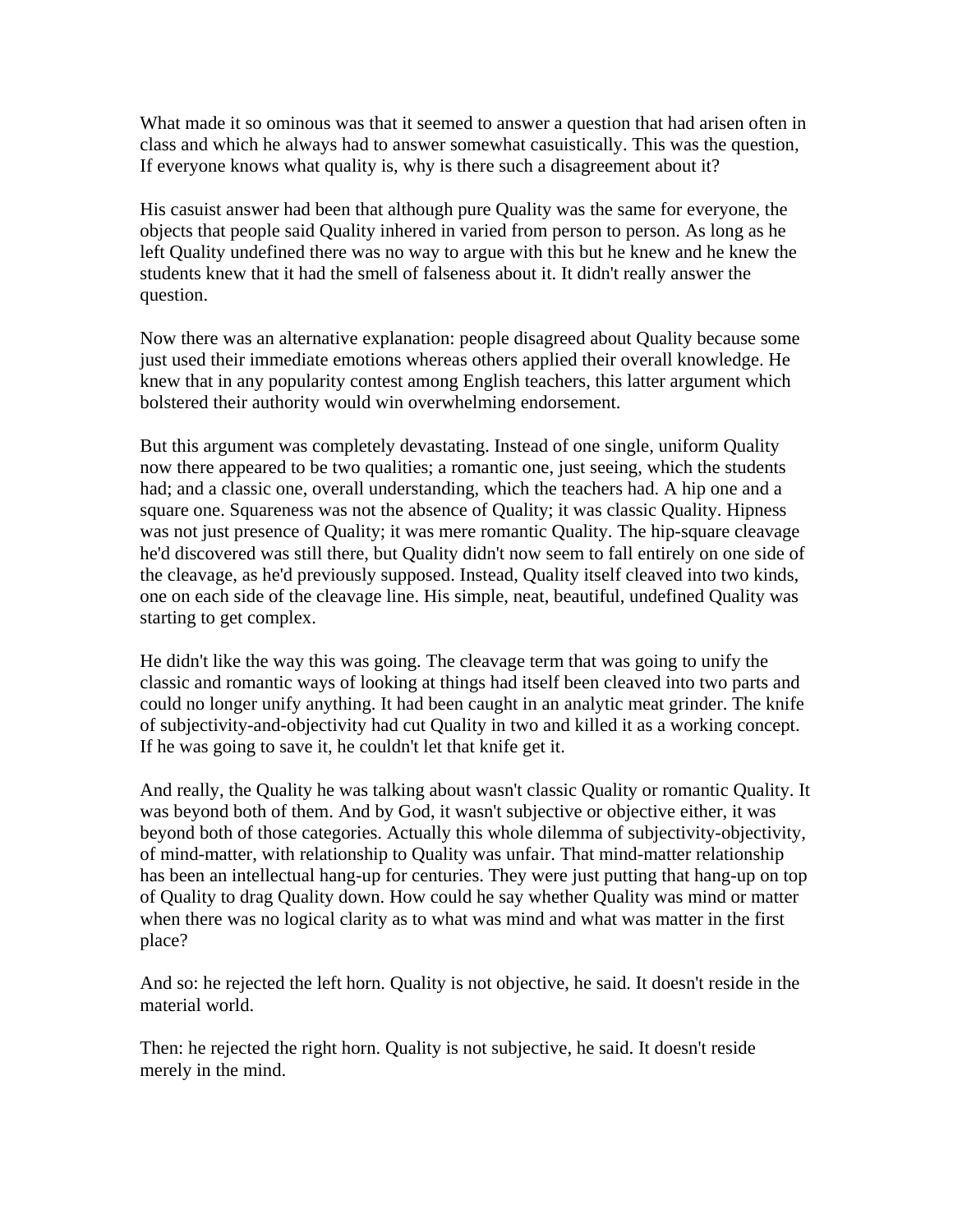And finally: Phædrus, following a path that to his knowledge had never been taken before in the history of Western thought, went straight between the horns of the subjectivityobjectivity dilemma and said Quality is neither a part of mind, nor is it a part of matter. It is a third entity which is independent of the two.

He was heard along the corridors and up and down the stairs of Montana Hall singing softly to himself, almost under his breath, "Holy, holy, holy -- blessed Trinity."

And there is a faint, faint fragment of memory, possibly wrong, possibly just something I'm imagining, that says he just let the whole thought structure sit like that for weeks, without carrying it any further.

Chris shouts, "When are we going to get to the top?"

"Probably quite a way yet," I reply.

"Will we see a lot?"

"I think so. Look for blue sky between the trees. As long as we can't see sky we know it's a way yet. The light will come through the trees when we round the top."

Last night's rain has soaked this soft duff of needles sufficiently to make them good walking. Sometimes when it's really dry on a slope like this they become slippery and you have to dig your feet into them edgewise or you'll slide down.

I say to Chris, "Isn't it great when there's no underbrush like this?"

"Why isn't there any?" he asks.

"I think this area must never have been logged. When a forest is left alone like this for centuries, the trees shut out all the underbrush."

"It's like a park," Chris says. "You can sure see all around." His mood seems much better than yesterday. I think he'll be a good traveler from here on. This forest silence improves anyone.

The world now, according to Phædrus, was composed of three things: mind, matter, and Quality. The fact that he had established no relationship between them didn't bother him at first. If the relationship between mind and matter had been fought over for centuries and wasn't yet resolved, why should he, in a matter of a few weeks, come up with something conclusive about Quality? So he let it go. He put it up on a kind of mental shelf where he put all kinds of questions he had no immediate answers for. He knew the metaphysical trinity of subject, object and Quality would sooner or later have to be interrelated but he was in no hurry about it. It was just so satisfying to be beyond the danger of those horns that he relaxed and enjoyed it as long as he could.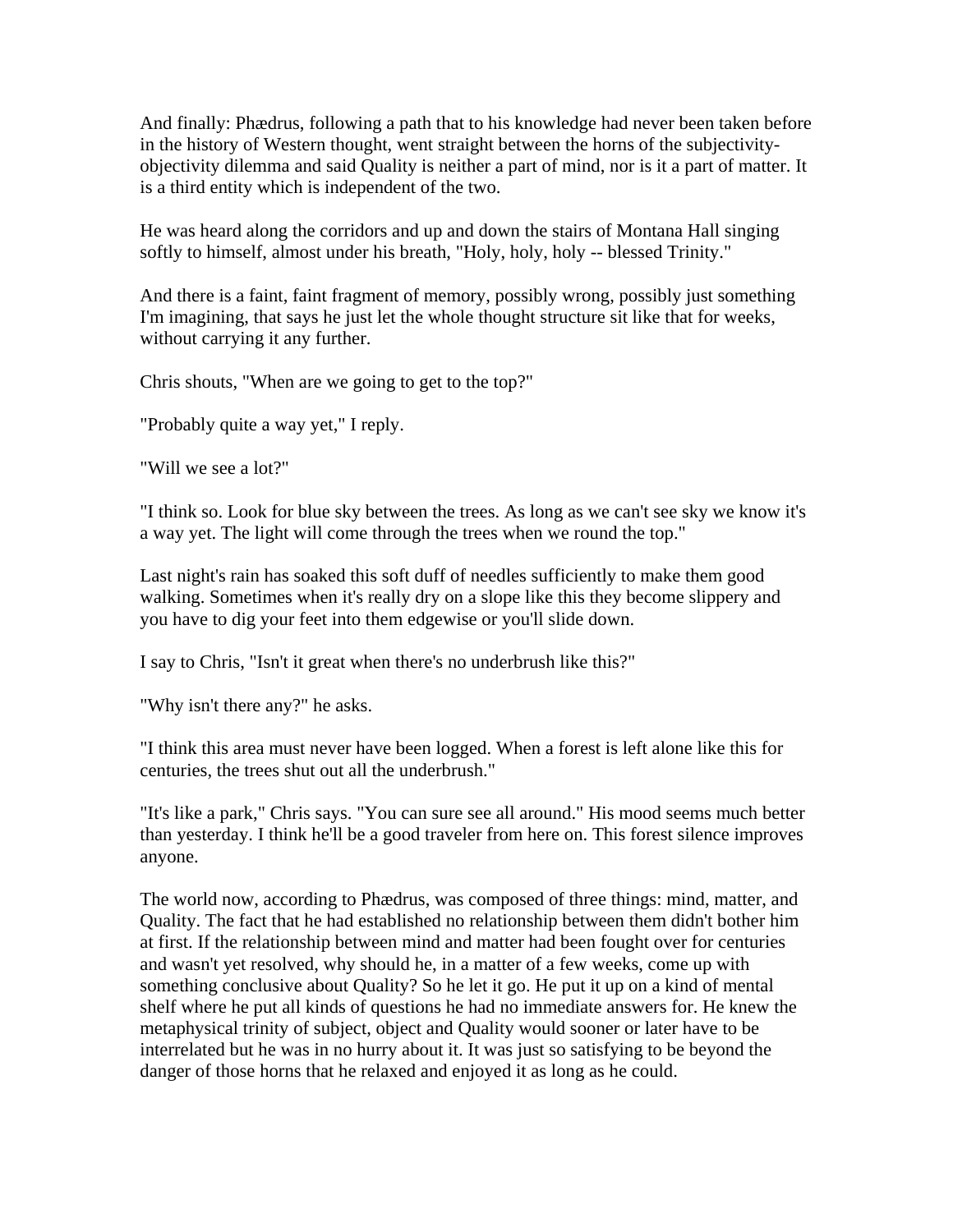Eventually, however, he examined it more closely. Although there's no logical objection to a metaphysical trinity, a three-headed reality, such trinities are not common or popular. The metaphysician normally seeks either a monism, such as God, which explains the nature of the world as a manifestation of one single thing, or he seeks a dualism, such as mind-matter, which explains it as two things, or he leaves it as a pluralism, which explains it as a manifestation of an indefinite number of things. But three is an awkward number. Right away you want to know, Why three? What's the relationship among them? And as the need for relaxation diminished Phædrus became curious about this relationship too.

He noted that although normally you associate Quality with objects, feelings of Quality sometimes occur without any object at all. This is what led him at first to think that maybe Quality is all subjective. But subjective pleasure wasn't what he meant by Quality either. Quality decreases subjectivity. Quality takes you out of yourself, makes you aware of the world around you. Quality is opposed to subjectivity.

I don't know how much thought passed before he arrived at this, but eventually he saw that Quality couldn't be independently related with either the subject or the object but could be found only in the relationship of the two with each other. It is the point at which subject and object meet.

That sounded warm.

Quality is not a thing. It is an event.

Warmer.

It is the event at which the subject becomes aware of the object.

And because without objects there can be no subject...because the objects create the subject's awareness of himself...Quality is the event at which awareness of both subjects and objects is made possible.

Hot.

Now he knew it was coming.

This means Quality is not just the result of a collision between subject and object. The very existence of subject and object themselves is deduced from the Quality event. The Quality event is the cause of the subjects and objects, which are then mistakenly presumed to be the cause of the Quality!

Now he had that whole damned evil dilemma by the throat. The dilemma all the time had this unseen vile presumption in it, for which there was no logical justification. that Quality was the effect of subjects and objects. It was not! He brought out his knife.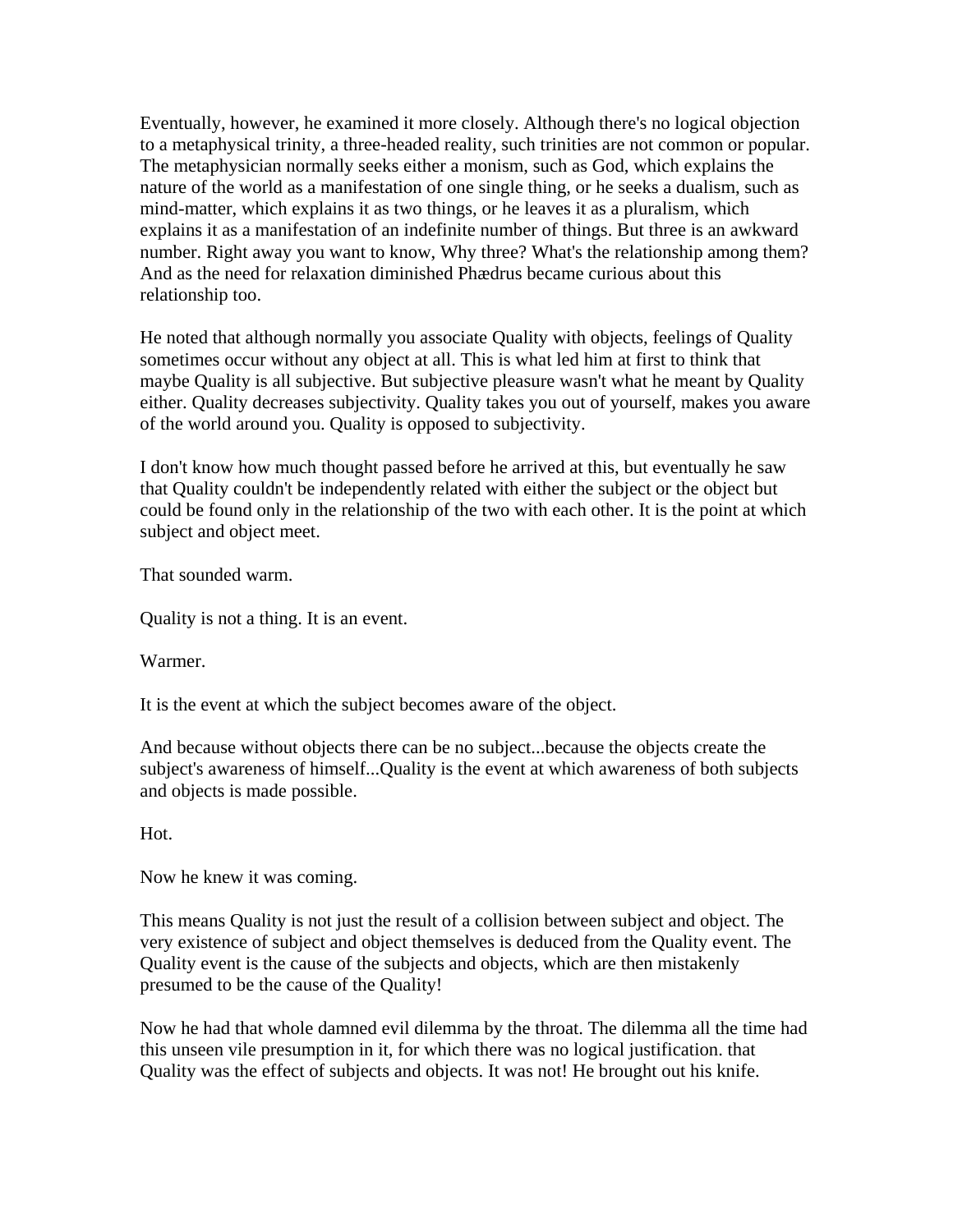"The sun of quality," he wrote, "does not revolve around the subjects and objects of our existence. It does not just passively illuminate them. It is not subordinate to them in any way. It has created them. They are subordinate to it!

And at that point, when he wrote that, he knew he had reached some kind of culmination of thought he had been unconsciously striving for over a long period of time.

"Blue sky!" shouts Chris.

There it is, way above us, a narrow patch of blue through the trunks of the trees.

We move faster and the patches of blue become larger and larger through the trees and soon we see that the trees thin out to a bare spot at the summit. When the summit is about fifty yards away I say, "Let's go!" and start to dash for it, throwing into the effort all the reserves of energy I've been saving.

I give it everything I have, but Chris gains on me. Then he passes me, giggling. With the heavy load and high altitude we're not setting any records but now we're just charging up with all we have.

Chris gets there first, while I just break out of the trees. He raises his arms and shouts, "The Winner!"

Egotist.

I'm breathing so hard when I arrive I can't speak. We just drop our packs from our shoulders and lie down against some rocks. The crust of the ground is dry from the sun, but underneath is mud from last night's rain. Below us and miles away beyond the forested slopes and the fields beyond them is the Gallatin Valley. At one corner of the valley is Bozeman. A grasshopper jumps up from the rock and soars down and away from us over the trees.

"We made it," Chris says. He is very happy. I am still too winded to answer. I take off my boots and socks which are soggy with sweat and set them out to dry on a rock. I stare at them meditatively as vapors from them rise up toward the sun.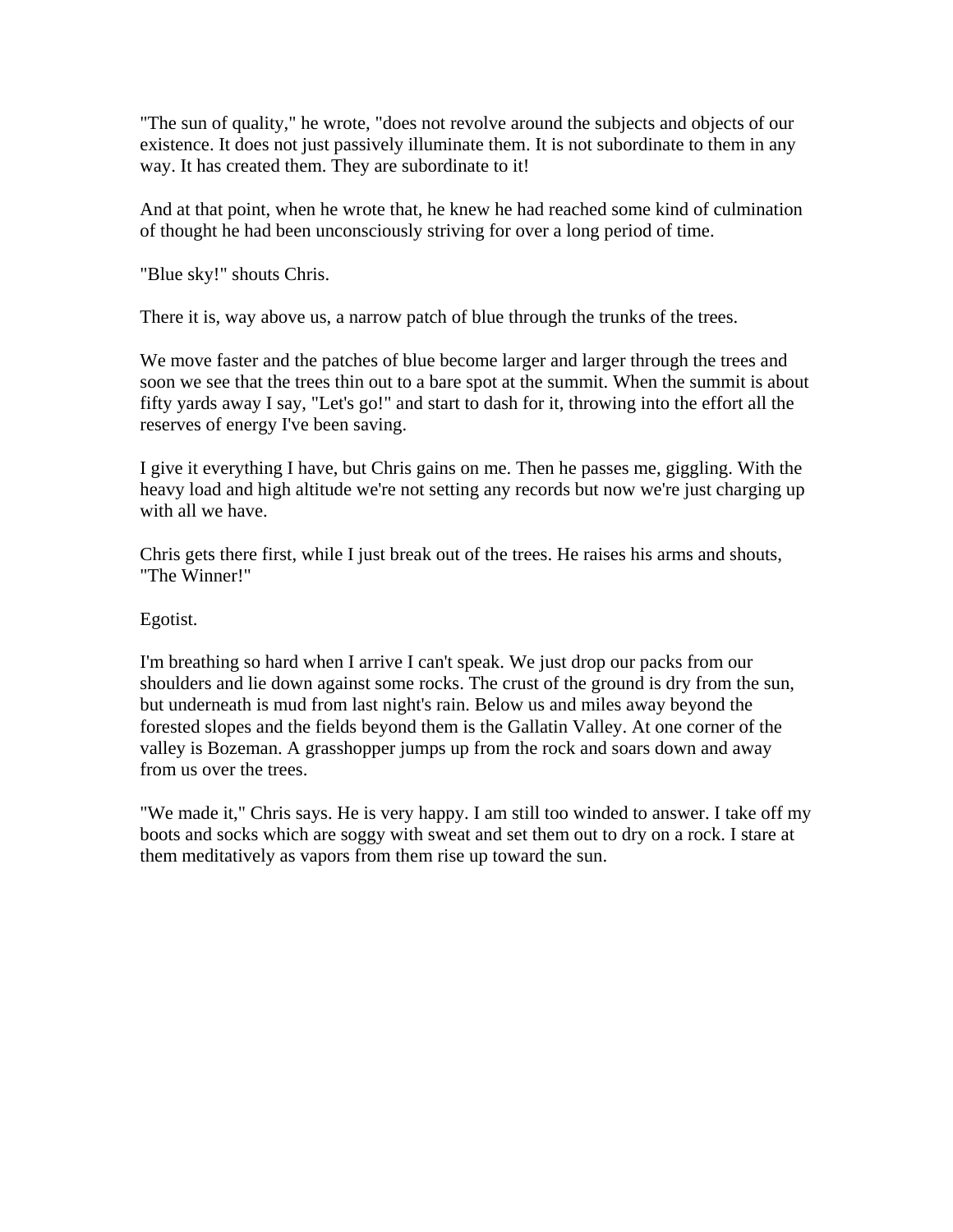### **20**

Evidently I've slept. The sun is hot. My watch says a few minutes before noon. I look over the rock I'm leaning against and see Chris sound asleep on the other side. Way up above him the forest stops and barren grey rock leads into patches of snow. We can climb the back of this ridge straight up there, but it would be dangerous toward the top. I look up at the top of the mountain for a while. What was it Chris said I told him last night?..."I'll see you at the top of mountain" -- no -- "I'll meet you at the top of the mountain."

How could I meet him at the top of the mountain when I'm already with him? Something's very strange about that. He said I told him something else too, the other night...that it's lonely here. That contradicts what I actually believe. I don't think it's lonely here at all.

A sound of falling rock draws my attention over to one side of the mountain. Nothing moves. Completely still.

It's all right. You hear little rockslides like this all the time.

Not so little sometimes, though. Avalanches start with little slides like that. If you're above them or beside them, they're interesting to watch. But if they're above you...no help then. You just have to watch it come.

People say strange things in their sleep, but why would I tell him I'll meet him? And why would he think I was awake? There's something really wrong there that produces a very bad quality feeling, but I don't know what it is. First you get the feeling, then you figure out why.

I hear Chris move and turn and see him look around.

"Where are we?" he asks.

"Top of the ridge."

"Oh," he says. He smiles.

I break open a lunch of Swiss cheese, pepperoni and crackers. I cut up the cheese and then the pepperoni in careful, neat slices. The silence allows you to do each thing right.

"Let's build a cabin here," he says.

"Ohhhhh," I groan, "and climb up to it every day?"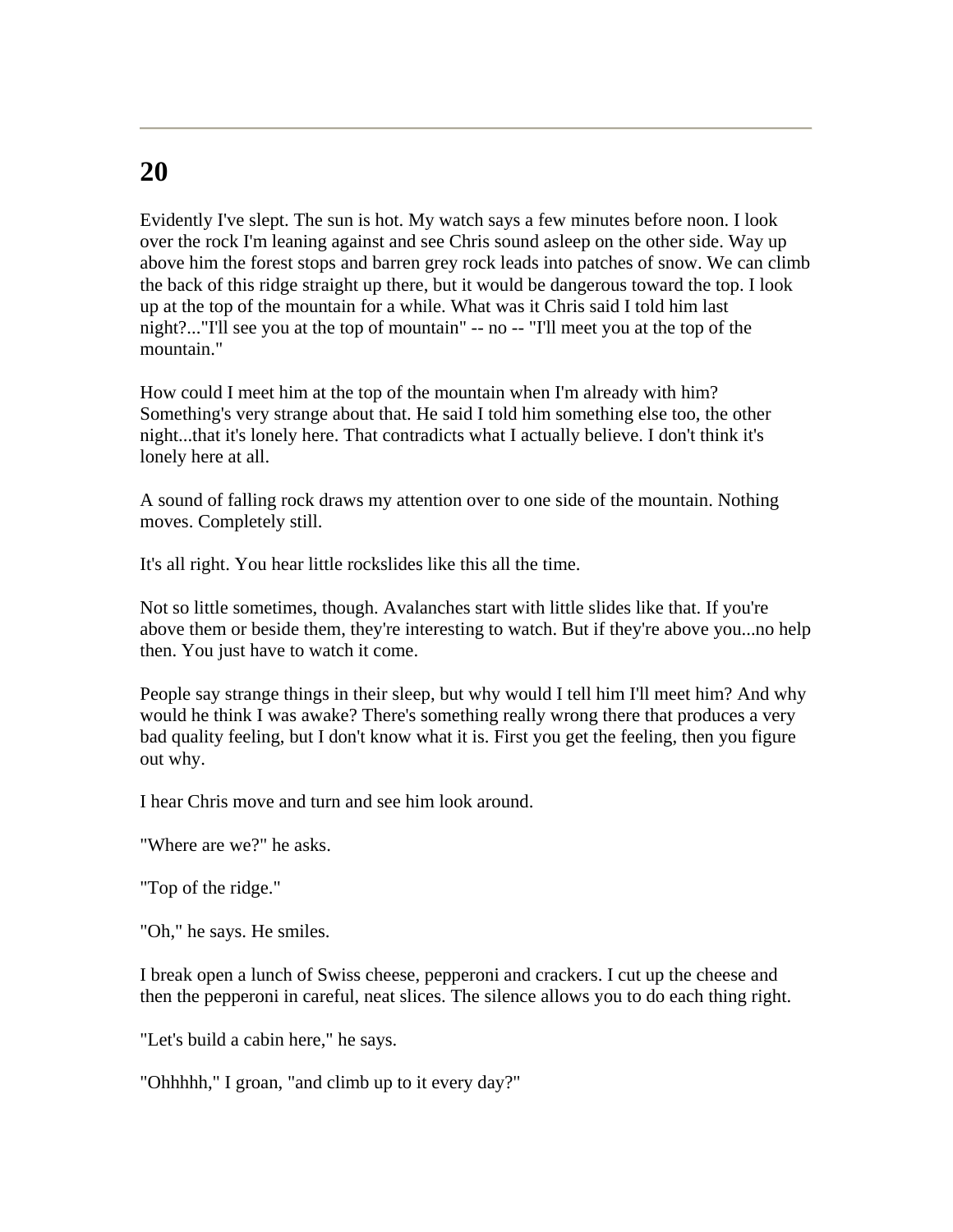"Sure," he teases. "That wasn't hard."

Yesterday is long ago in his memory. I pass some cheese and crackers over to him.

"What are you always thinking about?" he asks.

"Thousands of things," I answer.

"What?"

"Most of them wouldn't make any sense to you."

"Like what?"

"Like why I told you I'd meet you at the top of the mountain."

"Oh," he says, and looks down.

"You said I sounded drunk," I tell him

"No, not drunk," he says, still looking down. The way he looks away from me makes me wonder all over again if he's telling the truth.

"How then?"

He doesn't answer.

"How then, Chris?"

"Just different."

"How?"

"Well, I don't know!" He looks up at me and there's a flicker of fear. "Like you used to sound a long time ago," he says, and then looks down.

"When?"

"When we lived here."

I keep my face composed so that he sees no change of expression in it, then carefully get up and go over and methodically turn the socks on the rock. They've dried long ago. As I return with them I see his glance is still on me. Casually I say, "I didn't know I sounded different."

He doesn't reply to this.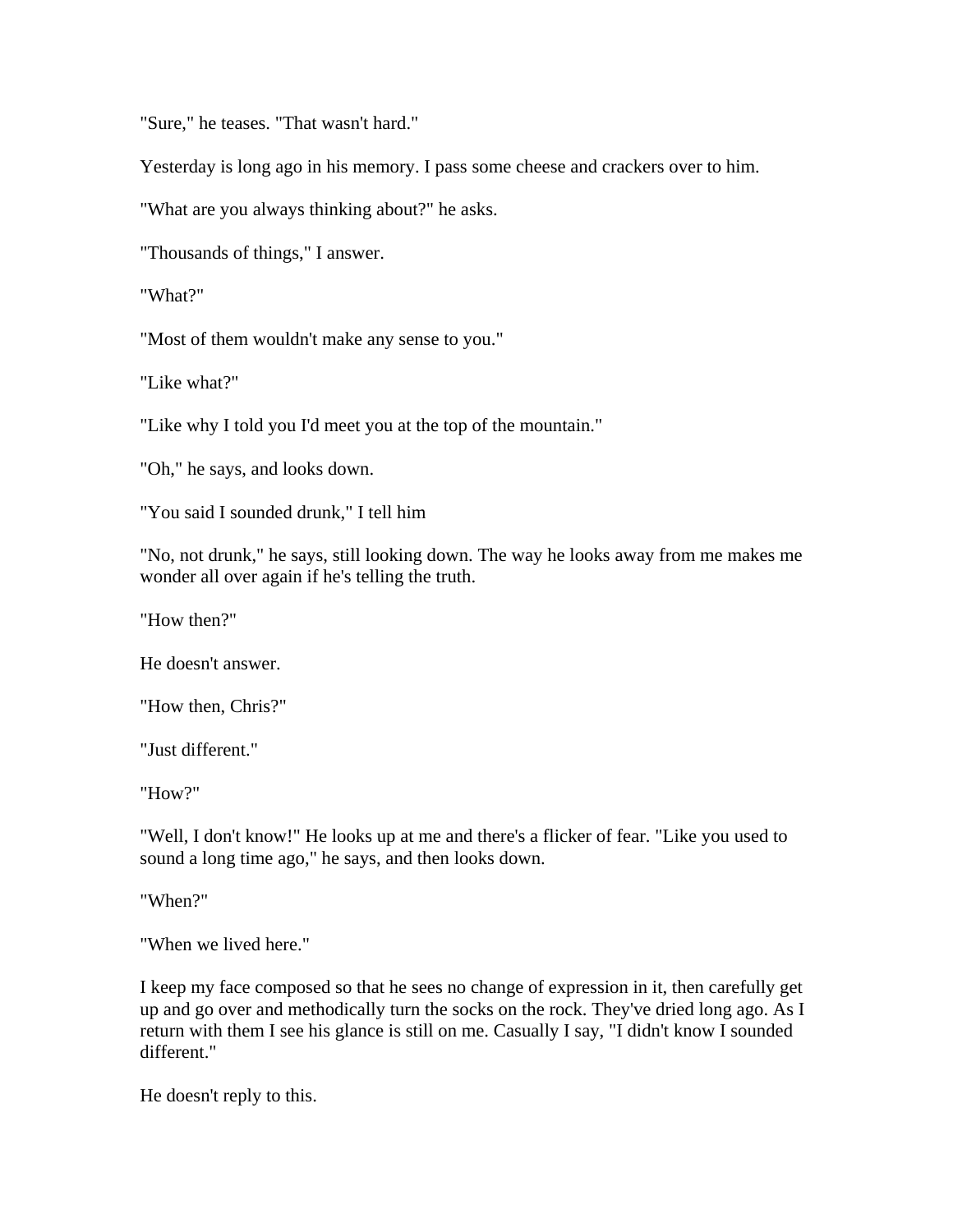I put the socks on and slip the boots over them.

"I'm thirsty," Chris says.

"We shouldn't have too far to go down to find water," I say, standing up. I look at the snow for a while, then say, "You ready to go?"

He nods and we get the packs on.

As we walk along the summit toward the beginning of a ravine we hear another clattering sound of falling rock, much louder than the first one I heard just a while ago. I look up to see where it is. Still nothing.

"What was that?" Chris asks.

"Rockslide."

We both stand still for a moment, listening. Chris asks, "Is there somebody up there?"

"No, I think it's just melting snow that's loosening stones. When it's really hot like this in the early part of the summer you hear a lot of small rockslides. Sometimes big ones. It's part of the wearing down of the mountains."

"I didn't know mountains wore out."

"Not wore out, wore down. They get rounded and gentle. These mountains are still unworn."

Everywhere around us now, except above, the sides of the mountain are covered with blackish green of the forest. In the distance the forest looks like velvet.

I say, "You look at these mountains now, and they look so permanent and peaceful, but they're changing all the time and the changes aren't always peaceful. Underneath us, beneath us here right now, there are forces that can tear this whole mountain apart."

"Do they ever?"

"Ever what?"

"Tear the whole mountain apart?"

"Yes," I say. Then I remember: "Not far from here there are nineteen people lying dead under millions of tons of rock. Everyone was amazed there were only nineteen."

"What happened?"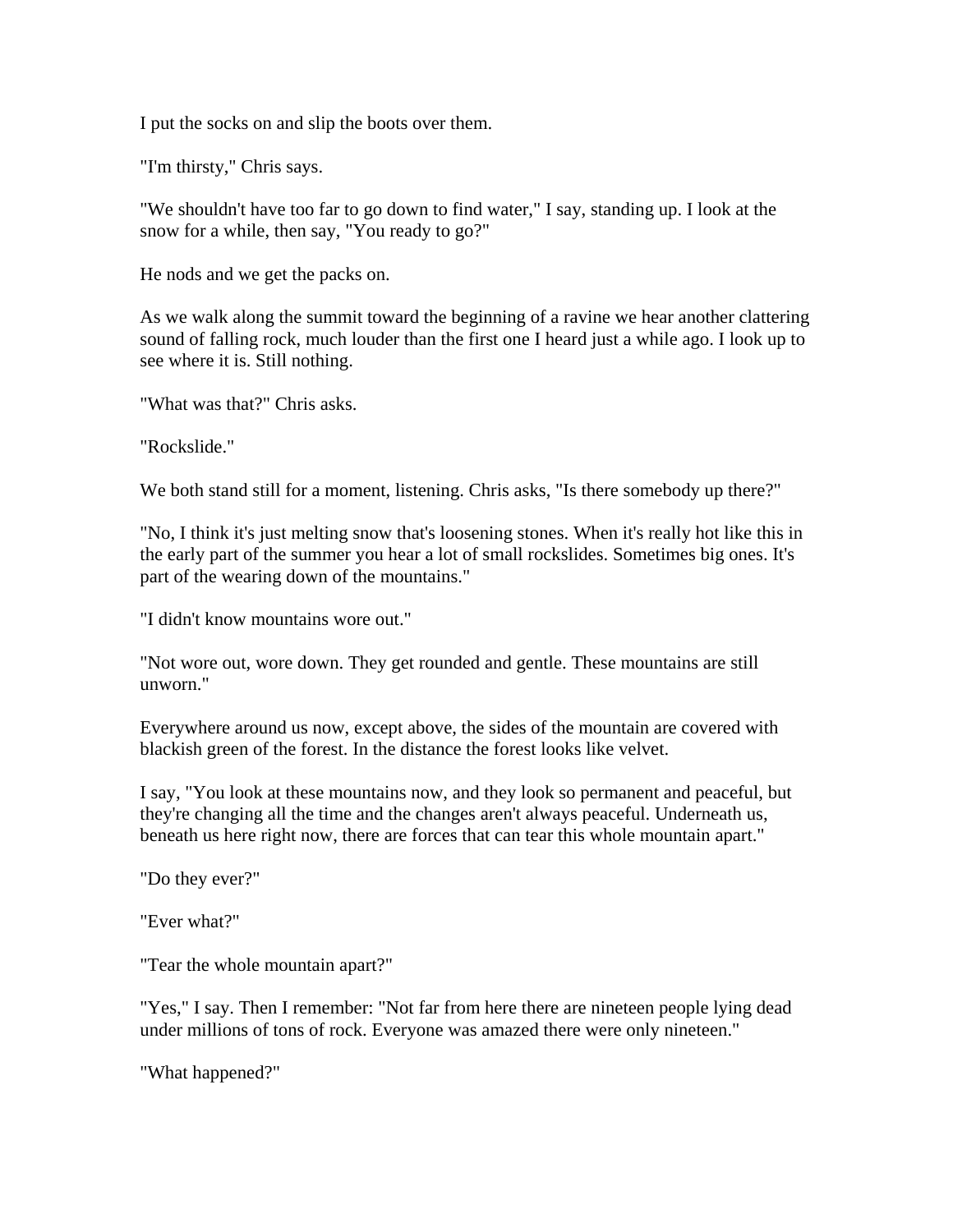"They were just tourists from the east who had stopped for the night at a campground. During the night the underground forces broke free and when the rescuers saw what had happened the next morning, they just shook their heads. They didn't even try to excavate. All they could have done was dig down through hundreds of feet of rock for bodies that would just have to be buried all over again. So they left them there. They're still there now."

"How did they know there were nineteen?"

"Neighbors and relatives from their hometowns reported them missing."

Chris stares at the top of the mountain before us. "Didn't they get any warning?"

"I don't know."

"You'd think there'd be a warning."

"Maybe there was."

We walk to where the ridge we are on creases inward to the start of a ravine. I see that we can follow this ravine down and eventually find water in it. I start angling down now.

Some more rocks clatter up above. Suddenly I'm frightened.

"Chris," I say.

"What?"

"You know what I think?"

"No, what?"

"I think we'd be very smart if we let that mountaintop go for now and try it another summer."

He's silent. Then he says, "Why?"

"I have bad feelings about it."

He doesn't say anything for a long time. Finally he says, "Like what?"

"Oh, I just think that we could get caught up there in a storm or a slide or something and we'd be in real trouble."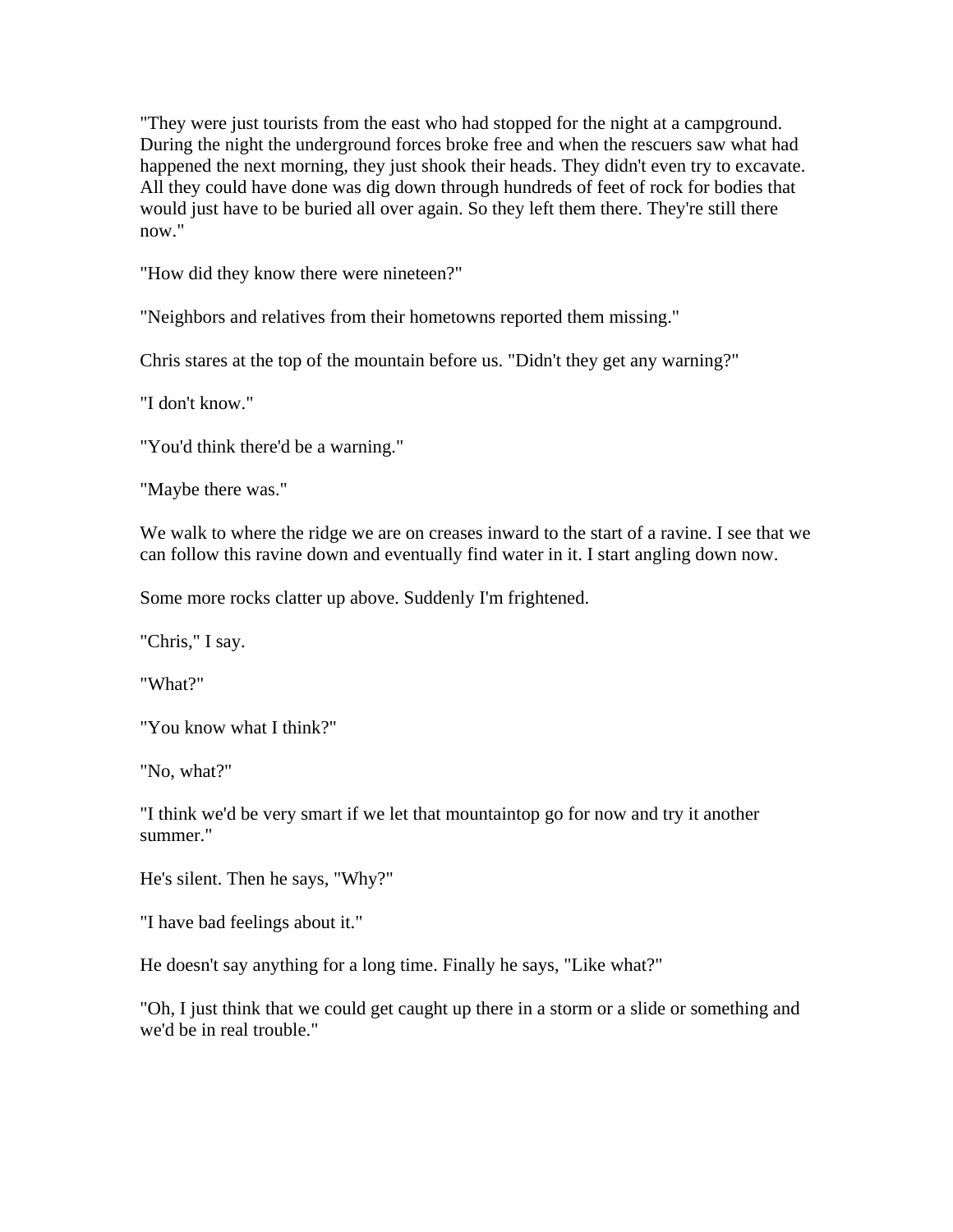More silence. I look up and see real disappointment in his face. I think he knows I'm leaving something out. "Why don't you think about it," I say, "and then when we get to some water and have lunch we'll decide."

We continue walking down. "Okay?" I say.

He finally says, "Okay," in a noncommittal voice.

The descent is easy now but I see it will be steeper soon. It's still open and sunny here but soon we'll be in trees again.

I don't know what to make of all this weird talk at night except that it's not good. For either of us. It sounds like all the strain of this cycling and camping and Chautauqua and all these old places has a bad effect on me that appears at night. I want to clear out of here as fast as possible.

I don't suppose that sounds like the old days to Chris either. I spook very easily these days, and am not ashamed to admit it. He never spooked at anything. Never. That's the difference between us. That's why I'm alive and he's not. If he's up there, some psychic entity, some ghost, some Doppelgänger waiting up there for us in God knows what fashion -- well, he's going to have to wait a long time. A very long time.

These damned heights get eerie after a while. I want to go down, way down; far, far down.

To the ocean. That sounds right. Where the waves roll in slowly and there's always a roar and you can't fall anywhere. You're already there.

Now we enter the trees again, and the sight of the mountaintop is obscured by their branches and I'm glad.

I think we've gone as far along Phædrus' path as we want to go in this Chautauqua too. I want to leave his path now. I've given him all due credit for what he thought and said and wrote, and now I want to develop on my own some of the ideas he neglected to pursue. The title of this Chautauqua is "Zen and the Art of Motorcycle Maintenance," not "Zen and the Art of Mountain Climbing," and there are no motorcycles on the tops of mountains, and in my opinion very little Zen. Zen is the "spirit of the valley," not the mountaintop. The only Zen you find on the tops of mountains is the Zen you bring up there. Let's get out of here.

"Feels good to be going down, doesn't it?" I say.

No answer.

We're going to have a little fight, I'm afraid.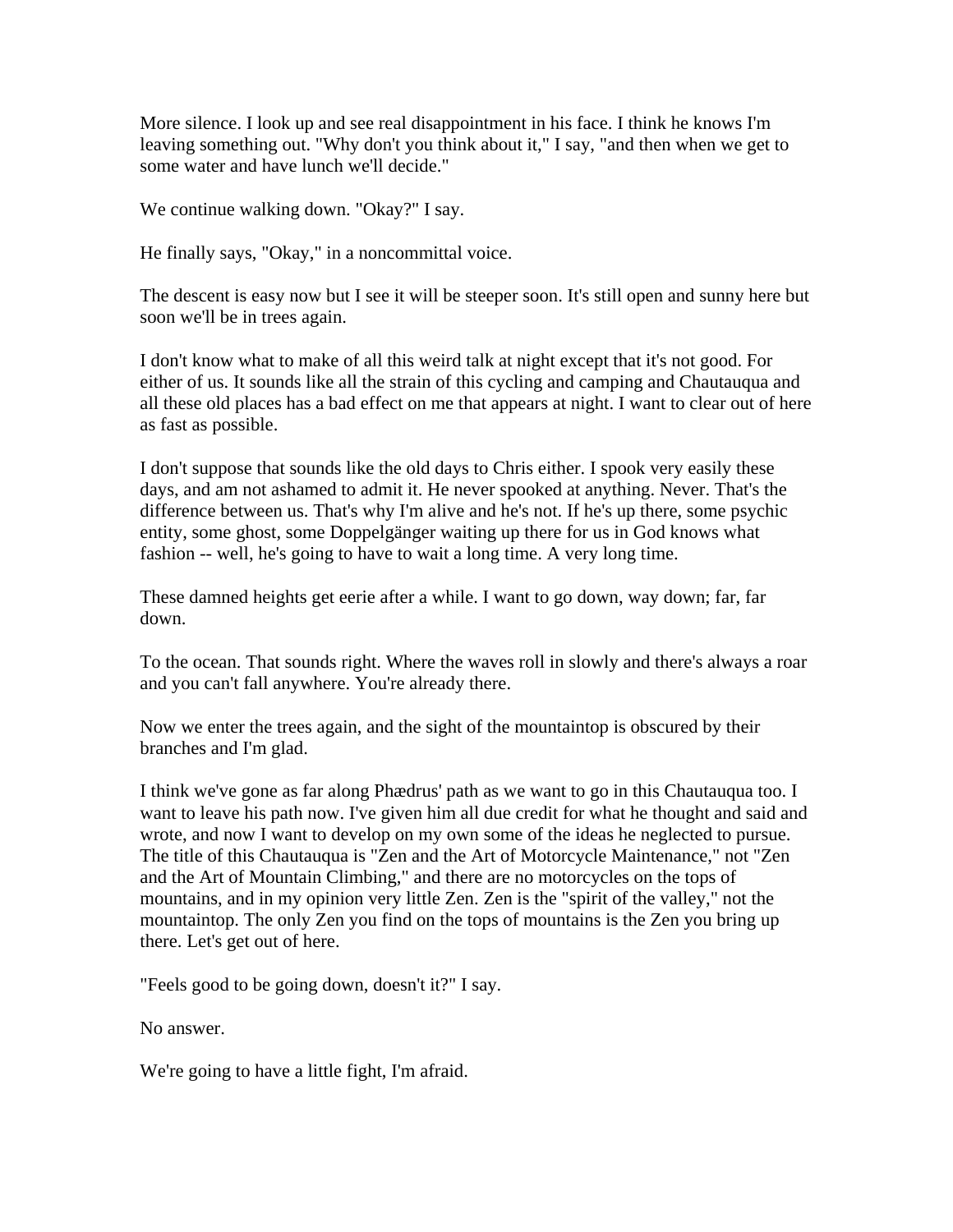You go up the mountaintop and all you're gonna get is a great big heavy stone tablet handed to you with a bunch of rules on it.

That's about what happened to him.

Thought he was a goddamned Messiah.

Not me, boy. The hours are way too long, and the pay is way too short. Let's go. Let's go -- .

Soon I'm clomping down the slope in a kind of two-step idiot gallop -- ga-dump, gadump, ga-dump -- until I hear Chris holler, "SLOW DOWN!" and see he is a couple of hundred yards back through the trees.

So I slow down, but after a while see he is deliberately lagging behind. He's disappointed, of course.

I suppose what I ought to do in the Chautauqua is just point out in summary form the direction Phædrus went, without evaluation, and then get on with my own thing. Believe me, when the world is seen not as a duality of mind and matter but as a trinity of quality, mind, and matter, then the art of motorcycle maintenance and other arts take on a dimension of meaning they never had. The specter of technology the Sutherlands are running from becomes not an evil but a positive fun thing. And to demonstrate that will be a long fun task.

But first, to give this other specter his walking papers, I should say the following:

Perhaps he would have gone in the direction I'm now about to go in if this second wave of crystallization, the metaphysical wave, had finally grounded out where I'll be grounding it out, that is, in the everyday world. I think metaphysics is good if it improves everyday life; otherwise forget it. But unfortunately for him it didn't ground out. It went into a third mystical wave of crystallization from which he never recovered.

He'd been speculating about the relationship of Quality to mind and matter and had identified Quality as the parent of mind and matter, that event which gives birth to mind and matter. This Copernican inversion of the relationship of Quality to the objective world could sound mysterious if not carefully explained, but he didn't mean it to be mysterious. He simply meant that at the cutting edge of time, before an object can be distinguished, there must be a kind of nonintellectual awareness, which he called awareness of Quality. You can't be aware that you've seen a tree until after you've seen the tree, and between the instant of vision and instant of awareness there must be a time lag. We sometimes think of that time lag as unimportant, But there's no justification for thinking that the time lag is unimportant...none whatsoever.

The past exists only in our memories, the future only in our plans. The present is our only reality. The tree that you are aware of intellectually, because of that small time lag, is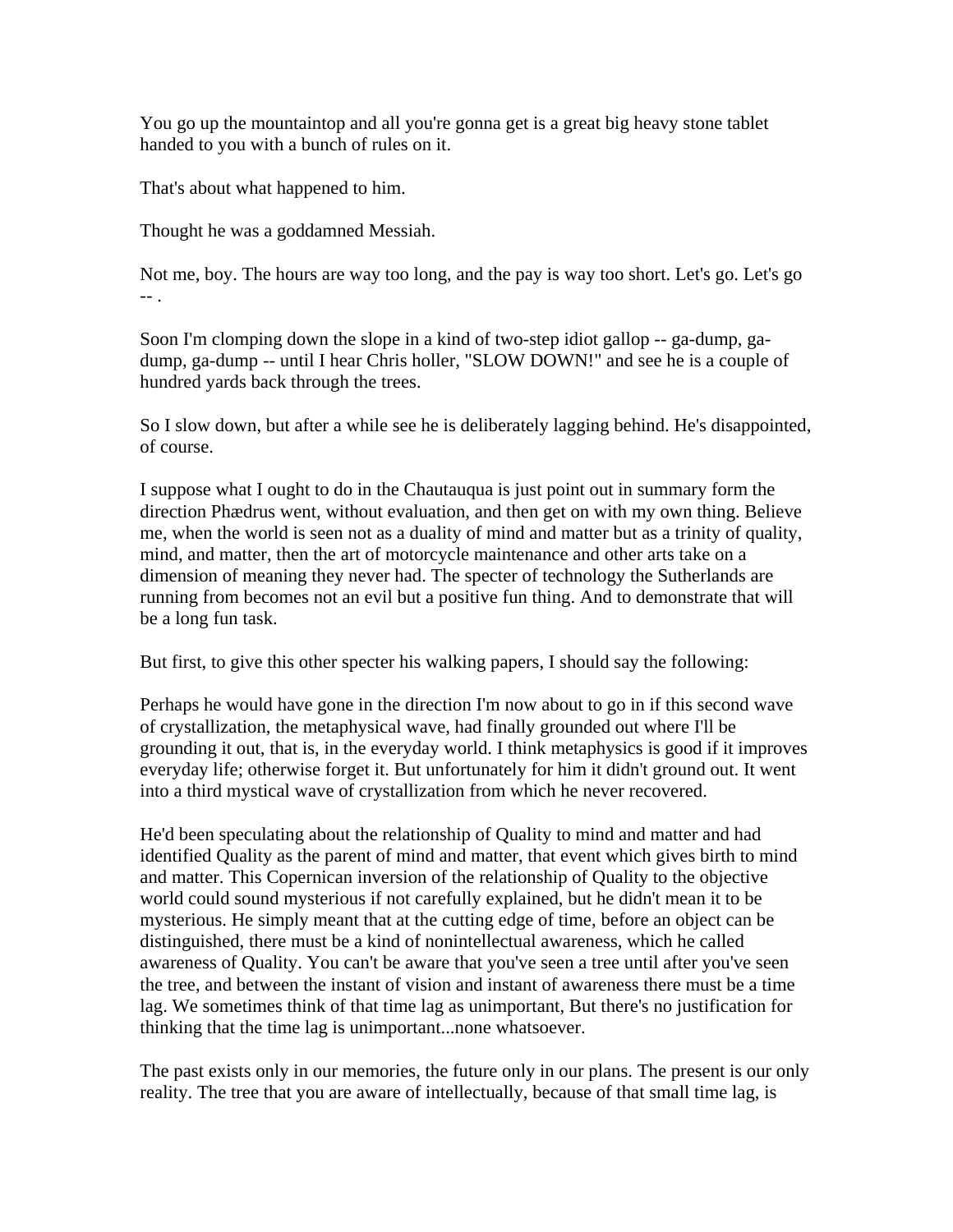always in the past and therefore is always unreal. Any intellectually conceived object is always in the past and therefore unreal. Reality is always the moment of vision before the intellectualization takes place. There is no other reality. This preintellectual reality is what Phædrus felt he had properly identified as Quality. Since all intellectually identifiable things must emerge from this preintellectual reality, Quality is the parent, the source of all subjects and objects.

He felt that intellectuals usually have the greatest trouble seeing this Quality, precisely because they are so swift and absolute about snapping everything into intellectual form. The ones who have the easiest time seeing this Quality are small children, uneducated people and culturally "deprived" people. These have the least predisposition toward intellectuality from cultural sources and have the least formal training to instill it further into them. That, he felt, is why squareness is such a uniquely intellectual disease. He felt he'd been accidentally immunized from it, or at least to some extent broken from the habit by his failure from school. After that he felt no compulsive identification with intellectuality and could examine anti-intellectual doctrines with sympathy.

Squares, he said, because of their prejudices toward intellectuality usually regard Quality, the preintellectual reality, as unimportant, a mere uneventful transition period between objective reality and subjective perception of it. Because they have preconceived ideas of its unimportance they don't seek to find out if it's in any way different from their intellectual conception of it.

It is different, he said. Once you begin to hear the sound of that Quality, see that Korean wall, that nonintellectual reality in its pure form, you want to forget all that word stuff, which you finally begin to see is always somewhere else.

Now, armed with his new time-interrelated metaphysical trinity, he had that romanticclassic Quality split, the one which had threatened to ruin him, completely stopped. They couldn't cut up Quality now. He could sit there and at his leisure cut them up. Romantic Quality always correlated with instantaneous impressions. Square Quality always involved multiple considerations that extended over a period of time. Romantic Quality was the present, the here and now of things. Classic Quality was always concerned with more than just the present. The relation of the present to the past and future was always considered. If you conceived the past and future to be all contained in the present, why, that was groovy, the present was what you lived for. And if your motorcycle is working, why worry about it? But if you consider the present to be merely an instant between the past and the future, just a passing moment, then to neglect the past and future for the present is bad Quality indeed. The motorcycle may be working now, but when was the oil level last checked? Fussbudgetry from the romantic view, but good common sense from the classic.

Now we had two different kinds of Quality but they no longer split Quality itself. They were just two different time aspects of Quality, short and long. What had previously been asked for was a metaphysical hierarchy that looked like this: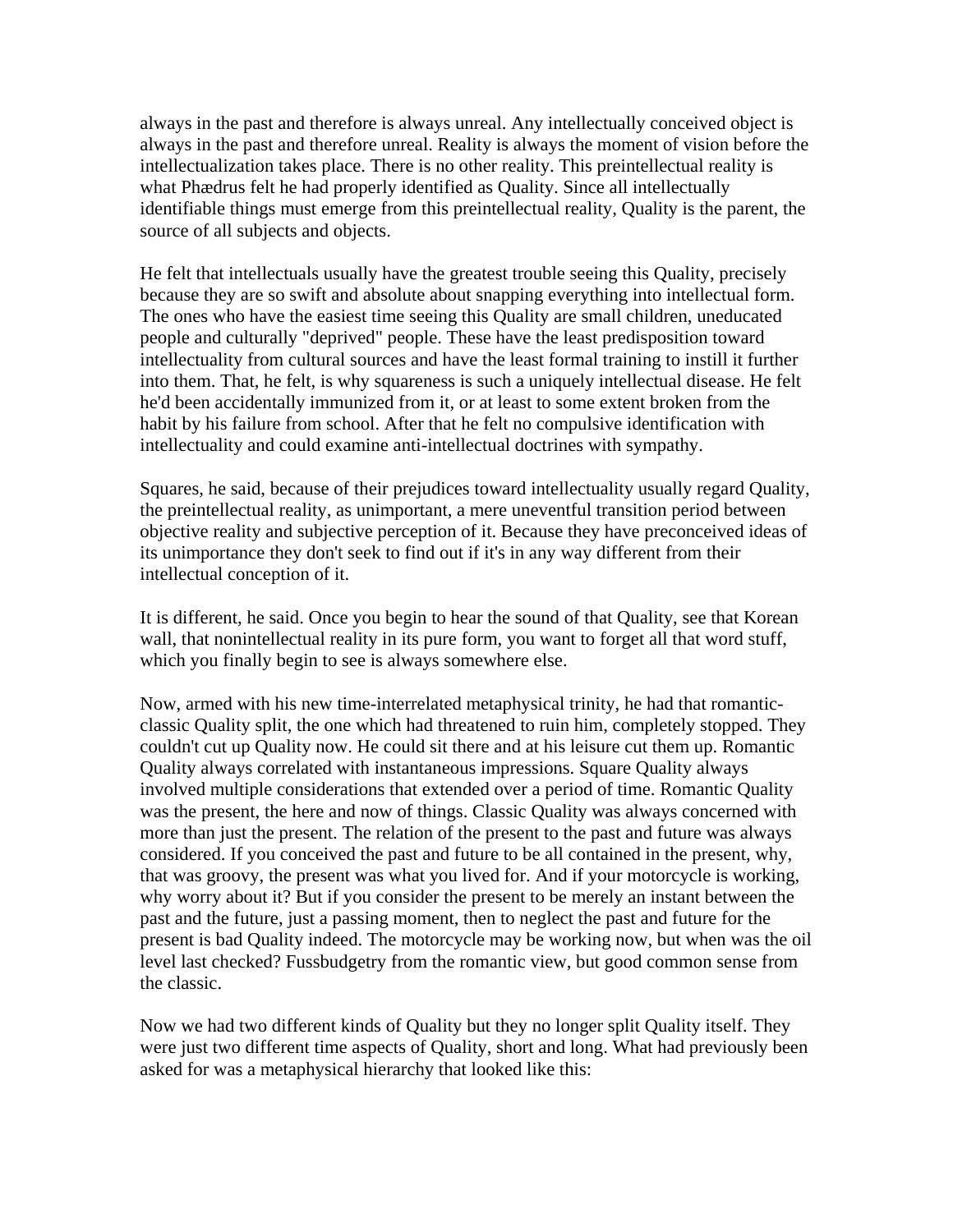What he gave them in return was a metaphysical hierarchy that looked like this:

The Quality he was teaching was not just a part of reality, it was the whole thing.

He then proceeded in terms of the trinity to answer the question, Why does everybody see Quality differently? This was the question he had always had to answer speciously before. Now he said, "Quality is shapeless, formless, indescribable. To see shapes and forms is to intellectualize. Quality is independent of any such shapes and forms. The names, the shapes and forms we give Quality depend only partly on the Quality. They also depend partly on the a priori images we have accumulated in our memory. We constantly seek to find, in the Quality event, analogues to our previous experiences. If we didn't we'd be unable to act. We build up our language in terms of these analogues. We build up our whole culture in terms of these analogues."

The reason people see Quality differently, he said, is because they come to it with different sets of analogues. He gave linguistic examples, showing that to us the Hindi letters da, da, and dha all sound identical to us because we don't have analogues to them to sensitize us to their differences. Similarly, most Hindi-speaking people cannot distinguish between da and the because they are not so sensitized. It is not uncommon, he said, for Indian villagers to see ghosts. But they have a terrible time seeing the law of gravity.

This, he said, explains why a classful of freshman composition students arrives at similar ratings of Quality in the compositions. They all have relatively similar backgrounds and similar knowledge. But if a group of foreign students were brought in, or, say, medieval poems out of the range of class experience were brought in, then the students' ability to rank Quality would probably not correlate as well.

In a sense, he said, it's the student's choice of Quality that defines him. People differ about Quality, not because Quality is different, but because people are different in terms of experience. He speculated that if two people had identical a priori analogues they would see Quality identically every time. There was no way to test this, however, so it had to remain just speculation.

In answer to his colleagues at school he wrote:

"Any philosophic explanation of Quality is going to be both false and true precisely because it is a philosophic explanation. The process of philosophic explanation is an analytic process, a process of breaking something down into subjects and predicates. What I mean (and everybody else means) by the word quality cannot be broken down into subjects and predicates. This is not because Quality is so mysterious but because Quality is so simple, immediate and direct.

"The easiest intellectual analogue of pure Quality that people in our environment can understand is that `Quality is the response of an organism to its environment' (he used this example because his chief questioners seemed to see things in terms of stimulus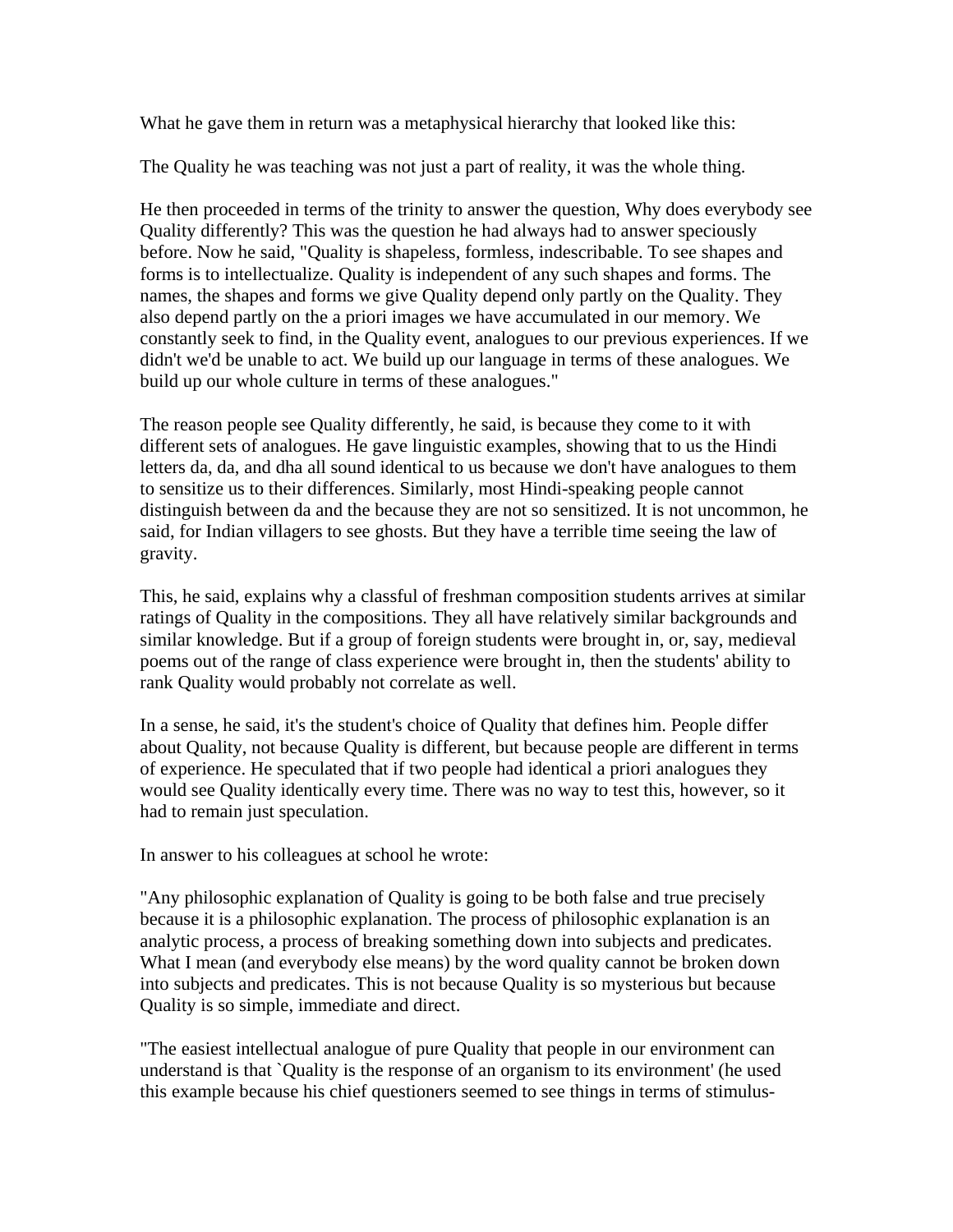response behavior theory). An amoeba, placed on a plate of water with a drip of dilute sulfuric acid placed nearby, will pull away from the acid (I think). If it could speak the amoeba, without knowing anything about sulfuric acid, could say, `This environment has poor quality.' If it had a nervous system it would act in a much more complex way to overcome the poor quality of the environment. It would seek analogues, that is, images and symbols from its previous experience, to define the unpleasant nature of its new environment and thus `understand' it.

"In our highly complex organic state we advanced organisms respond to our environment with an invention of many marvelous analogues. We invent earth and heavens, trees, stones and oceans, gods, music, arts, language, philosophy, engineering, civilization and science. We call these analogues reality. And they are reality. We mesmerize our children in the name of truth into knowing that they are reality. We throw anyone who does not accept these analogues into an insane asylum. But that which causes us to invent the analogues is Quality. Quality is the continuing stimulus which our environment puts upon us to create the world in which we live. All of it. Every last bit of it.

"Now, to take that which has caused us to create the world, and include it within the world we have created, is clearly impossible. That is why Quality cannot be defined. If we do define it we are defining something less than Quality itself."

I remember this fragment more vividly than any of the others, possibly because it is the most important of all. When he wrote it he felt momentary fright and was about to strike out the words "All of it. Every last bit of it." Madness there. I think he saw it. But he couldn't see any logical reason to strike these words out and it was too late now for faintheartedness. He ignored his warning and let the words stand.

He put his pencil down and then -- felt something let go. As though something internal had been strained too hard and had given way. Then it was too late.

He began to see that he had shifted away from his original stand. He was no longer talking about a metaphysical trinity but an absolute monism. Quality was the source and substance of everything.

A whole new flood of philosophic associations came to mind. Hegel had talked like this, with his Absolute Mind. Absolute Mind was independent too, both of objectivity and subjectivity.

However, Hegel said the Absolute Mind was the source of everything, but then excluded romantic experience from the "everything" it was the source of. Hegel's Absolute was completely classical, completely rational and completely orderly.

Quality was not like that.

Phædrus remembered Hegel had been regarded as a bridge between Western and Oriental philosophy. The Vedanta of the Hindus, the Way of the Taoists, even the Buddha had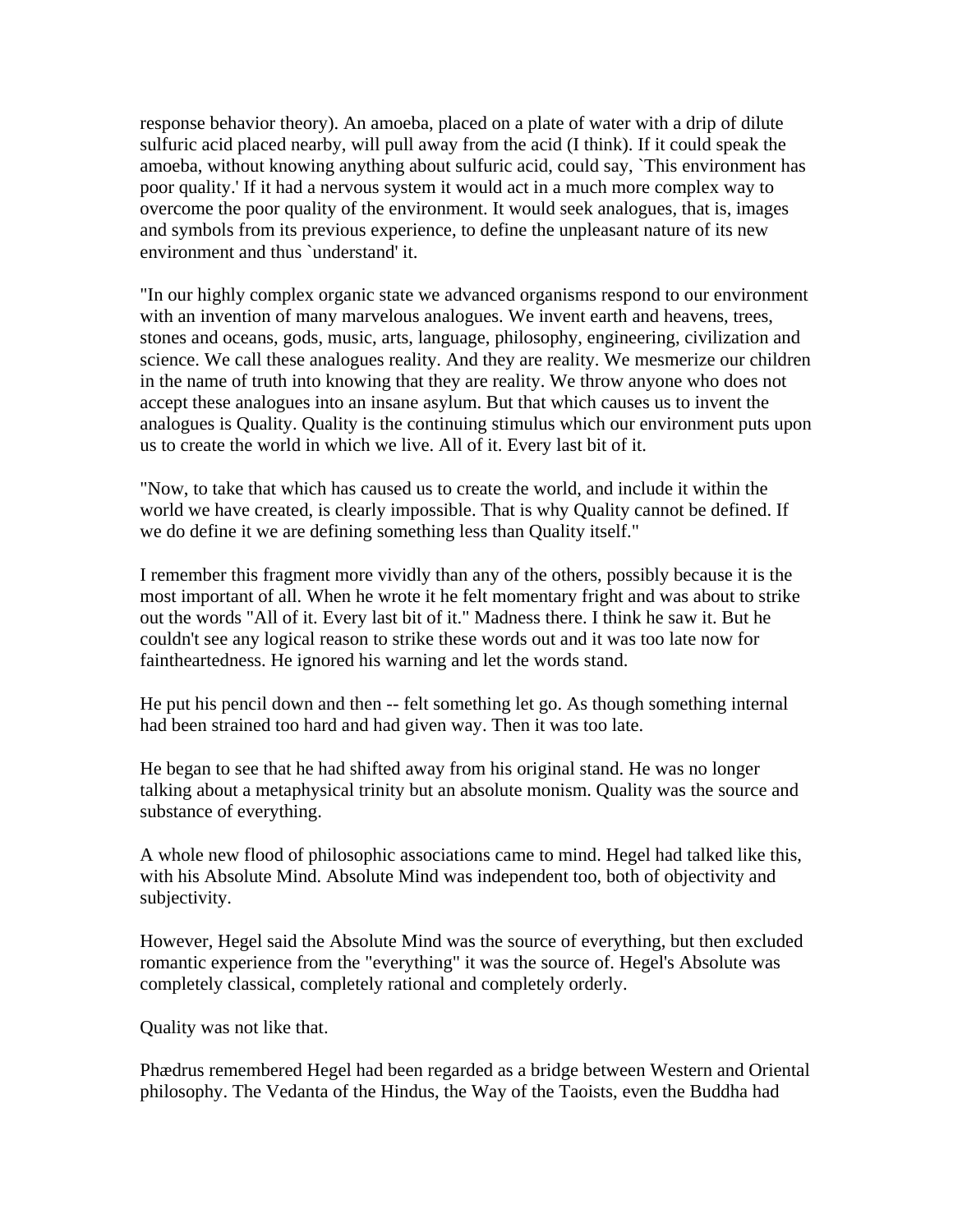been described as an absolute monism similar to Hegel's philosophy. Phædrus doubted at the time, however, whether mystical Ones and metaphysical monisms were introconvertable since mystical Ones follow no rules and metaphysical monisms do. His Quality was a metaphysical entity, not a mystic one. Or was it? What was the difference?

He answered himself that the difference was one of definition. Metaphysical entities are defined. Mystical Ones are not. That made Quality mystical. No. It was really both. Although he'd thought of it purely in philosophical terms up to now as metaphysical, he had all along refused to define it. That made it mystic too. Its indefinability freed it from the rules of metaphysics.

Then, on impulse, Phædrus went over to his bookshelf and picked out a small, blue, cardboard-bound book. He'd hand-copied this book and bound it himself years before, when he couldn't find a copy for sale anywhere. It was the 2,400-year-old Tao Te Ching of Lao Tzu. He began to read through the lines he had read many times before, but this time he studied it to see if a certain substitution would work. He began to read and interpret it at the same time.

He read:

The quality that can be defined is not the Absolute Quality.

That was what he had said.

The names that can be given it are not Absolute names.

It is the origin of heaven and earth.

When named it is the mother of all things --.

Exactly.

Quality [romantic Quality] and its manifestations [classic Quality] are in their nature the same. It is given different names [subjects and objects] when it becomes classically manifest.

Romantic quality and classic quality together may be called the "mystic."

Reaching from mystery into deeper mystery ,it is the gate to the secret of all life.

Quality is all-pervading.

And its use is inexhaustible!

Fathomless!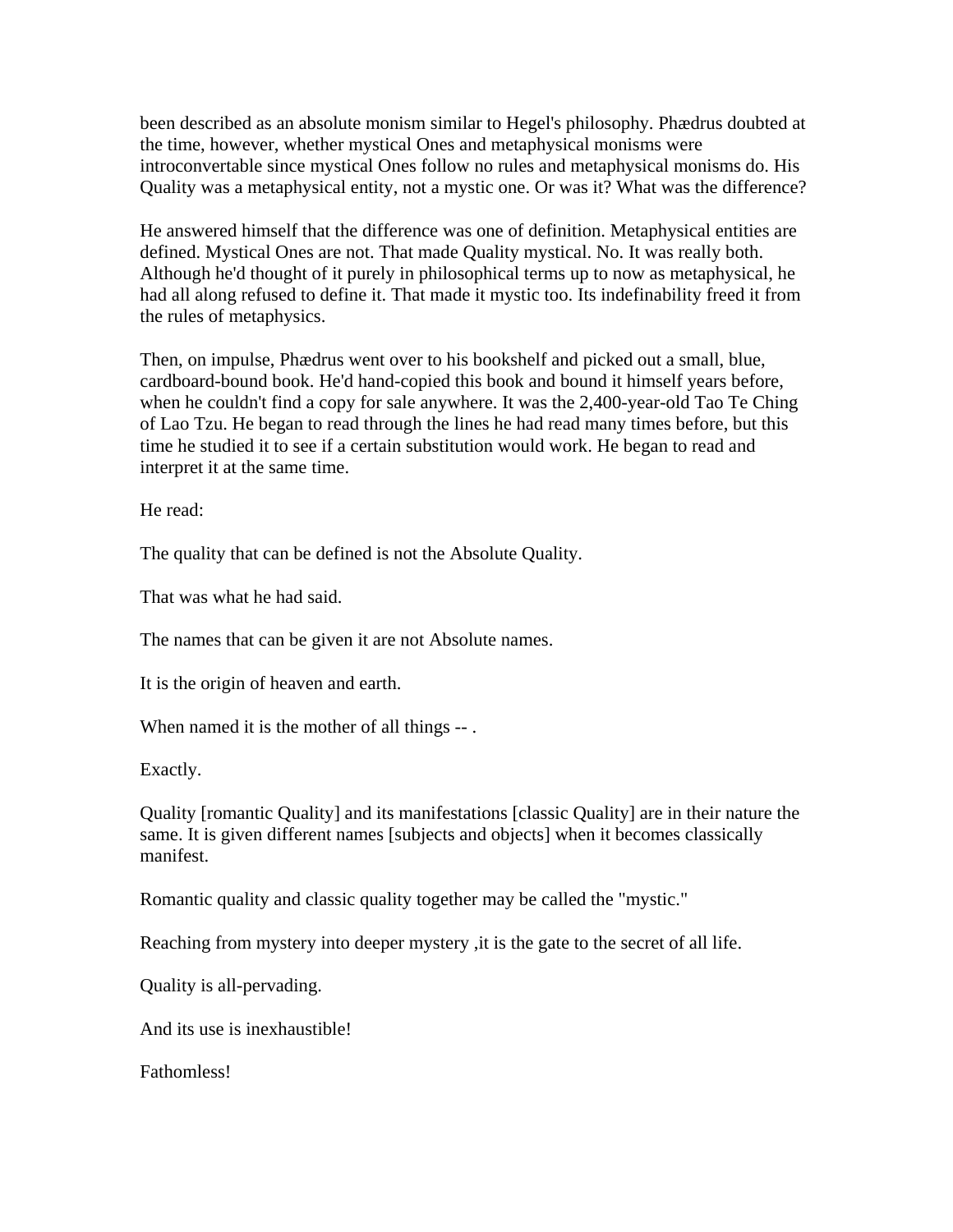Like the fountainhead of all things --

Yet crystal clear like water it seems to remain.

I do not know whose Son it is.

An image of what existed before God.

-- Continuously,continuously it seems to remain. Draw upon it and it serves you with ease --

Looked at but cannot be seen -- listened to but cannot be heard -- grasped at but cannot be touched -- these three elude all our inquiries and hence blend and become one.

Not by its rising is there light ,

Not by its sinking is there darkness

Unceasing, continuous

It cannot be defined

And reverts again into the realm of nothingness

That is why it is called the form of the formless

The image of nothingness

That is why it is called elusive

Meet it and you do not see its face

Follow it and you do not see its back

He who holds fast to the quality of old

Is able to know the primeval beginnings

Which are the continuity of quality.

Phædrus read on through line after line, verse after verse of this, watched them match, fit, slip into place. Exactly. This was what he meant. This was what he'd been saying all along, only poorly, mechanistically. There was nothing vague or inexact about this book. It was as precise and definite as it could be. It was what he had been saying, only in a different language with different roots and origins. He was from another valley seeing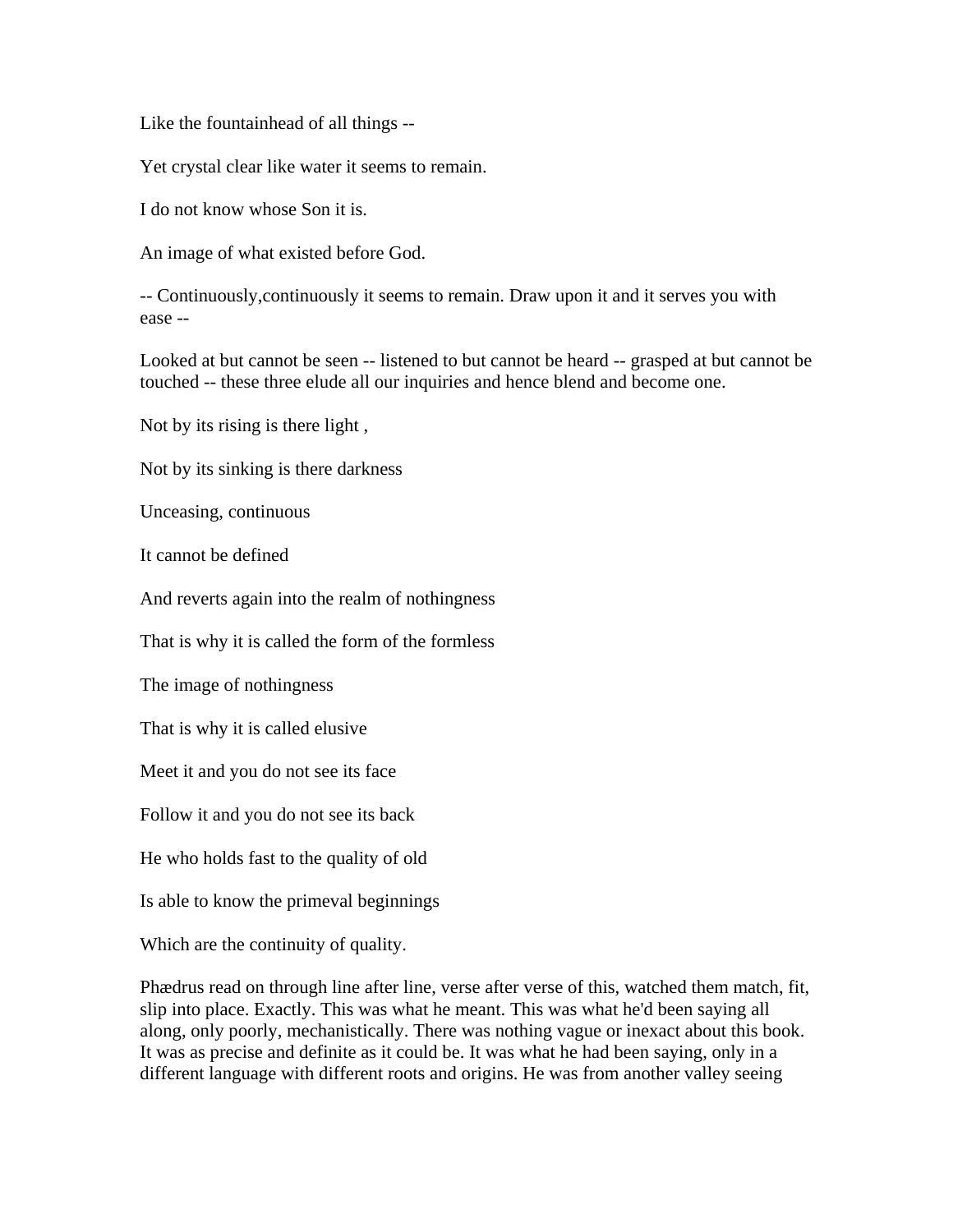what was in this valley, not now as a story told by strangers but as a part of the valley he was from. He was seeing it all

He had broken the code.

He read on. Line after line. Page after page. Not a discrepancy. What he had been talking about all the time as Quality was here the Tao, the great central generating force of all religions, Oriental and Occidental, past and present, all knowledge, everything.

Then his mind's eye looked up and caught his own image and realized where he was and what he was seeing and -- I don't know what really happened -- but now the slippage that Phædrus had felt earlier, the internal parting of his mind, suddenly gathered momentum, as do the rocks at the top of a mountain. Before he could stop it, the sudden accumulated mass of awareness began to grow and grow into in avalanche of thought and awareness out of control; with each additional growth of the downward tearing mass loosening hundreds of times its volume, and then that mass uprooting hundreds of times its volume more, and then hundreds of times that; on and on, wider and broader, until there was nothing left to stand.

No more anything.

It all gave way from under him.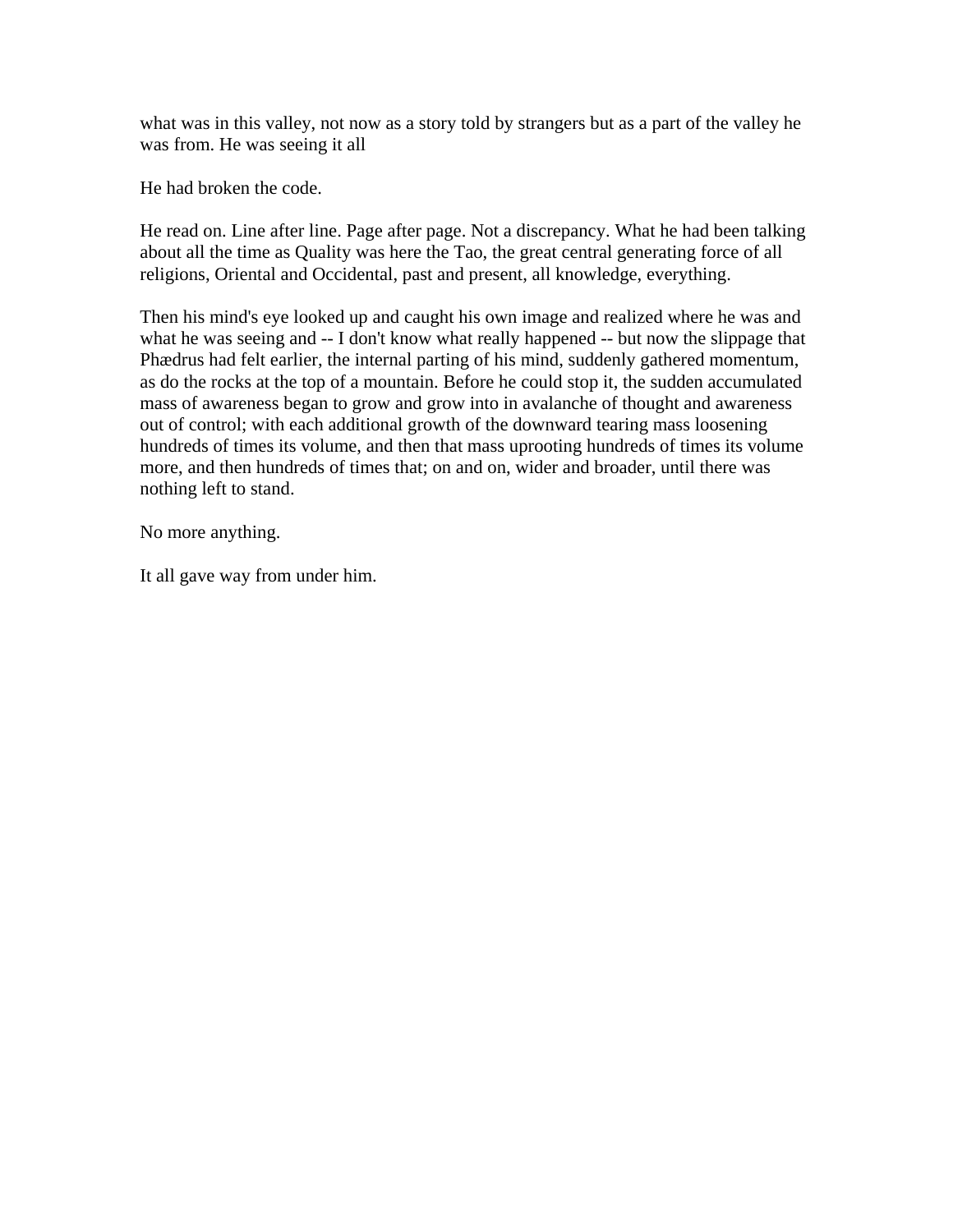## **21**

"You're not very brave, are you?" Chris says.

"No," I answer, and pull the rind of a slice of salami between my teeth to remove the meat. "But you'd be astonished at how smart I am."

We're down quite a way from the summit now, and the mixed pines and leafy underbrush are much higher here and more closed in than they were at this altitude on the other side of the canyon. Evidently more rain gets into this canyon. I gulp down a large quantity of water from a pot Chris has filled at the stream here, then look at him. I can see by his expression that he's resigned himself to going down and there's no need to lecture him or argue. We finish the lunch off with a part of a bag of candy, wash it down with another pot of water and lay back on the ground for a rest. Mountain springwater has the best taste in the world.

After a while Chris says, "I can carry a heavier load now."

"Are you sure?"

"Sure I'm sure," he says, a little haughtily.

Gratefully I transfer some of the heavier stuff to his pack and we put the packs on, wriggling through the shoulder straps on the ground and then standing up. I can feel the difference in weight. He can be considerate when he's in the mood.

From here on it looks like a slow descent. This slope has evidently been logged and there's a lot of underbrush higher than our heads that makes it slow going. We'll have to work our way around it.

What I want to do now in the Chautauqua is get away from intellectual abstractions of an extremely general nature and into some solid, practical, day-to-day information, and I'm not quite sure how to go about this.

One thing about pioneers that you don't hear mentioned is that they are invariably, by their nature, mess-makers. They go forging ahead, seeing only their noble, distant goal, and never notice any of the crud and debris they leave behind them. Someone else gets to clean that up and it's not a very glamorous or interesting job. You have to depress for a while before you can get down to doing it. Then, once you have depressed into a really low-key mood, it isn't so bad.

To discover a metaphysical relationship of Quality and the Buddha at some mountaintop of personal experience is very spectacular. And very unimportant. If that were all this Chautauqua was about I should be dismissed. What's important is the relevance of such a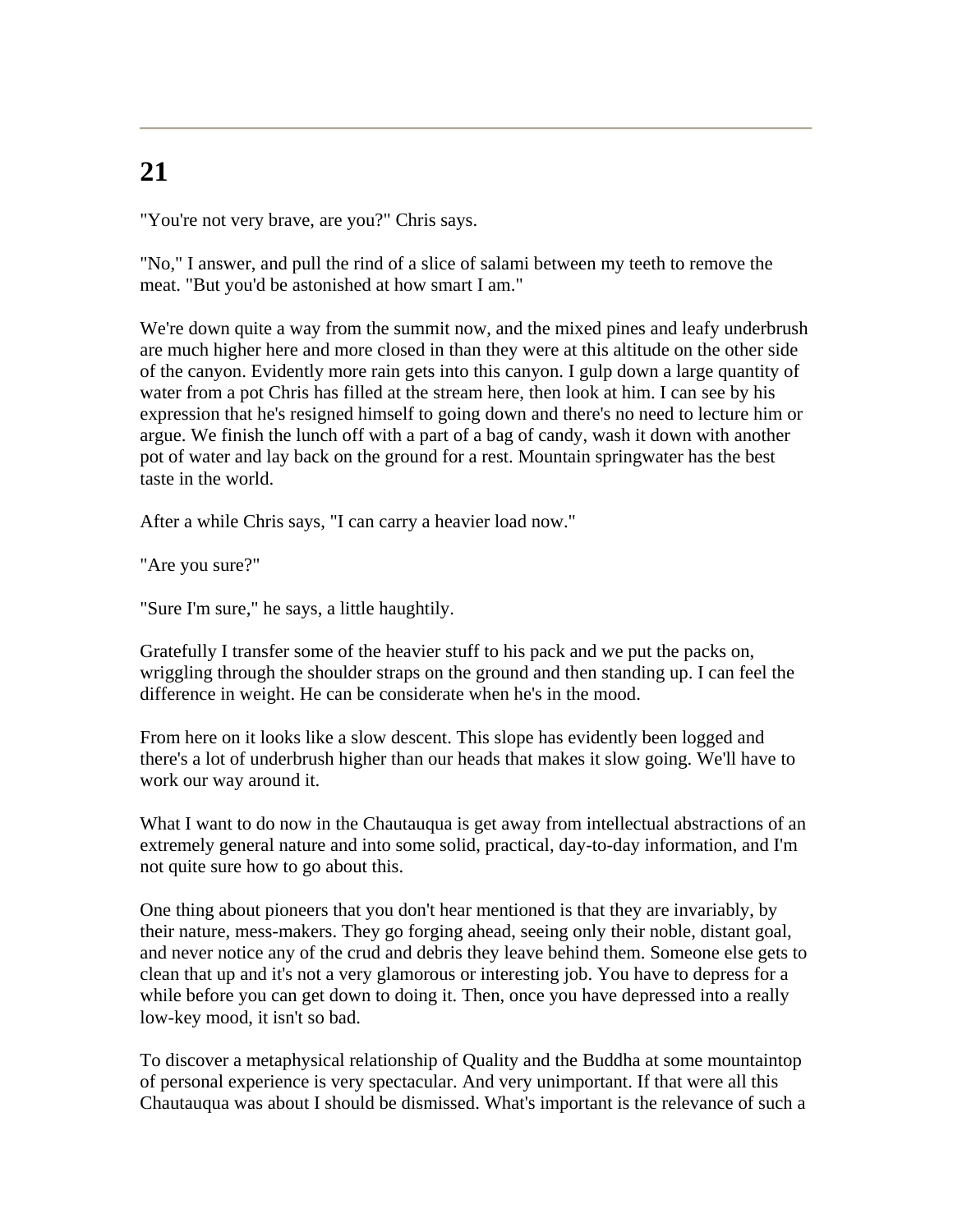discovery to all the valleys of this world, and all the dull, dreary jobs and monotonous years that await all of us in them.

Sylvia knew what she was talking about the first day when she noticed all those people coming the other way. What did she call it? A "funeral procession." The task now is to get back down to that procession with a wider kind of understanding than exists there now.

First of all I should say that I don't know whether Phædrus' claim that Quality is the Tao is true. I don't know of any way of testing it for truth, since all he did was simply compare his understanding of one mystic entity with another. He certainly thought they were the same, but he may not have completely understood what Quality was. Or, more likely, he may not have understood the Tao. He certainly was no sage. And there's plenty of advice for sages in that book he would have done well to heed.

I think, furthermore, that all his metaphysical mountain climbing did absolutely nothing to further either our understanding of what Quality is or of what the Tao is. Not a thing.

That sounds like an overwhelming rejection of what he thought and said, but it isn't. I think it's a statement he would have agreed with himself, since any description of Quality is a kind of definition and must therefore fall short of its mark. I think he might even have said that statements of the kind he had made, which fall short of their mark, are even worse than no statement at all, since they can be easily mistaken for truth and thus retard an understanding of Quality.

No, he did nothing for Quality or the Tao. What benefited was reason. He showed a way by which reason may be expanded to include elements that have previously been unassimilable and thus have been considered irrational. I think it's the overwhelming presence of these irrational elements crying for assimilation that creates the present bad quality, the chaotic, disconnected spirit of the twentieth century. I want to go at these now in as orderly a manner as possible.

We're on steep mucky soil now that's hard to keep a footing in. We grab branches and shrubs to steady ourselves. I take a step, then figure where my next step will be, then take this step, then look again. Soon the brush becomes so thick I see we will have to hack through it. I sit down while Chris gets the machete from the pack on my back. He hands it to me, then, hacking and chopping, I head into the brush. It's slow going. Two or three branches must be cut for every step. It may go on like this for a long time.

The first step down from Phædrus' statement that "Quality is the Buddha" is a statement that such an assertion, if true, provides a rational basis for a unification of three areas of human experience which are now disunified. These three areas are Religion, Art and Science. If it can be shown that Quality is the central term of all three, and that this Quality is not of many kinds but of one kind only, then it follows that the three disunified areas have a basis for introconversion.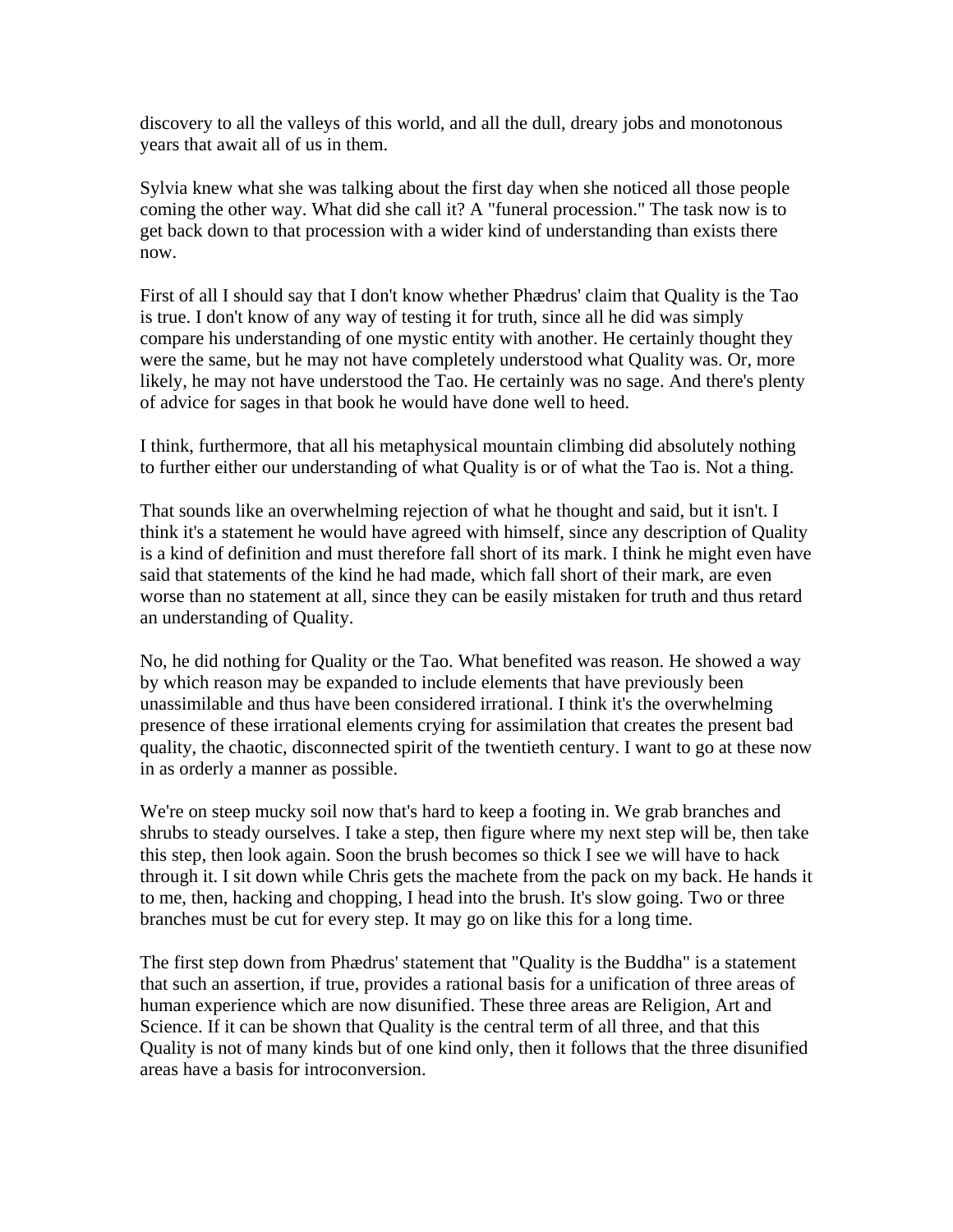The relationship of Quality to the area of Art has been shown rather exhaustively through a pursuit of Phædrus' understanding of Quality in the Art of rhetoric. I don't think much more in the way of analysis need be made there. Art is high-quality endeavor. That is all that really needs to be said. Or, if something more high-sounding is demanded: Art is the Godhead as revealed in the works of man. The relationship established by Phædrus makes it clear that the two enormously different sounding statements are actually identical.

In the area of Religion, the rational relationship of Quality to the Godhead needs to be more thoroughly established, and this I hope to do much later on. For the time being one can meditate on the fact that the old English roots for the Buddha and Quality, God and good, appear to be identical. It's in the area of Science that I want to focus attention in the immediate future, for this is the area that most badly needs the relationship established. The dictum that Science and its offspring, technology, are "value free," that is, "quality free," has got to go. It's that "value freedom" that underlines the death-force effect to which attention was brought early in the Chautauqua. Tomorrow I intend to start on that.

For the remainder of the afternoon we climb down over grey weathered trunks of deadfalls and angle back and forth on the steep slope.

We reach a cliff, angle along its edge in search of a way down, and eventually a narrow draw appears which we're able to descend. It continues down through a rocky crevice in which there is a little rivulet. Shrubs and rocks and muck and roots of huge trees watered by the rivulet fill the crevice. Then we hear the roar of a much larger creek in the distance.

We cross the creek using a rope, which we leave behind, then on the road beyond find some other campers who give us a ride into town.

In Bozeman it's dark and late. Rather than wake up the DeWeeses and ask them to drive in, we check in at the main downtown hotel. Some tourists in the lobby stare at us. With my old Army clothes, walking stick, two-day beard and black beret I must look like some old-time Cuban revolutionary, in for a raid.

In the hotel room we exhaustedly dump everything on the floor. I empty into a waste basket the stones picked up by my boots from the rushing water of the stream, then set the boots by a cold window to dry slowly. We collapse into the beds without a word.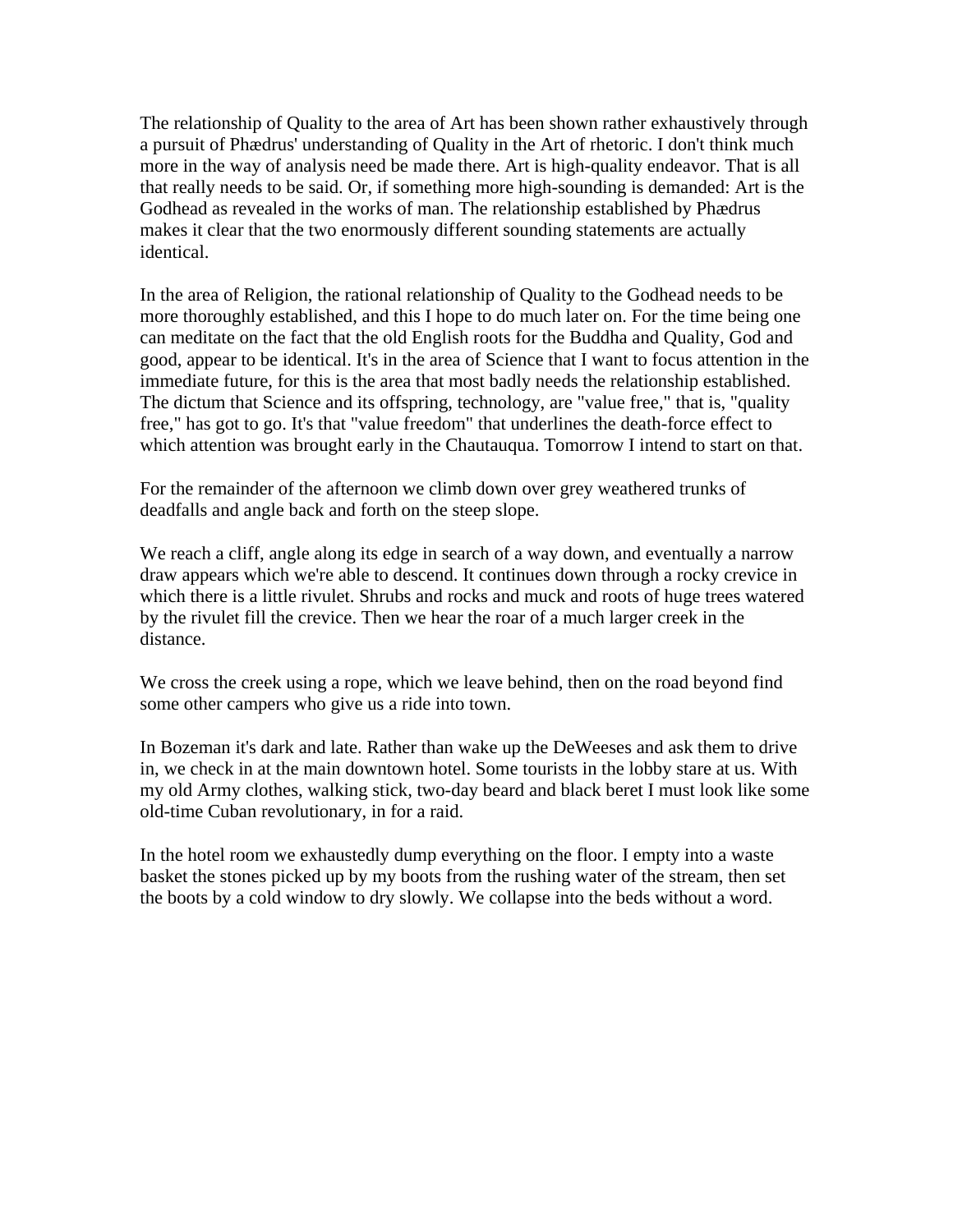#### **22**

The next morning we check out of the hotel feeling refreshed, say goodbye to the DeWeeses, and head north on the open road out of Bozeman. The DeWeeses wanted us to stay, but a peculiar itching to move west and get on with my thoughts has taken over. I want to talk today about a person whom Phædrus never heard of, but whose writings I've studied quite extensively in preparation for this Chautauqua. Unlike Phædrus, this man was an international celebrity at thirty-five, a living legend at fifty-eight, whom Bertrand Russell has described as "by general agreement, the most eminent scientific man of his generation." He was an astronomer, a physicist, a mathematician and philosopher all in one. His name was Jules Henri Poincaré.

It always seemed incredible to me, and still does, I guess, that Phædrus should have traveled along a line of thought that had never been traveled before. Someone, somewhere, must have thought of all this before, and Phædrus was such a poor scholar it would have been just like him to have duplicated the commonplaces of some famous system of philosophy he hadn't taken the trouble to look into.

So I spent more than a year reading the very long and sometimes very tedious history of philosophy in a search for duplicate ideas. It was a fascinating way to read the history of philosophy, however, and a thing occurred of which I still don't know quite what to make. Philosophical systems that are supposed to be greatly opposed to one another both seem to be saying something very close to what Phædrus thought, with minor variations. Time after time I thought I'd found whom he was duplicating, but each time, because of what appeared to be some slight differences, he took a greatly different direction. Hegel, for example, whom I referred to earlier, rejected Hindu systems of philosophy as no philosophy at all. Phædrus seemed to assimilate them, or be assimilated by them. There was no feeling of contradiction.

Eventually I came to Poincaré. Here again there was little duplication but another kind of phenomenon. Phædrus follows a long and tortuous path into the highest abstractions, seems about to come down and then stops. Poincaré starts with the most basic scientific verities, works up to the same abstractions and then stops. Both trails stop right at each other's end! There is perfect continuity between them. When you live in the shadow of insanity, the appearance of another mind that thinks and talks as yours does is something close to a blessed event. Like Robinson Crusoe's discovery of footprints on the sand.

Poincaré lived from 1854 to 1912, a professor at the University of Paris. His beard and pince-nez were reminiscent of Henri Toulouse-Lautrec, who lived in Paris at the same time and was only ten years younger.

During Poincaré's lifetime, an alarmingly deep crisis in the foundations of the exact sciences had begun. For years scientific truth had been beyond the possibility of a doubt; the logic of science was infallible, and if the scientists were sometimes mistaken, this was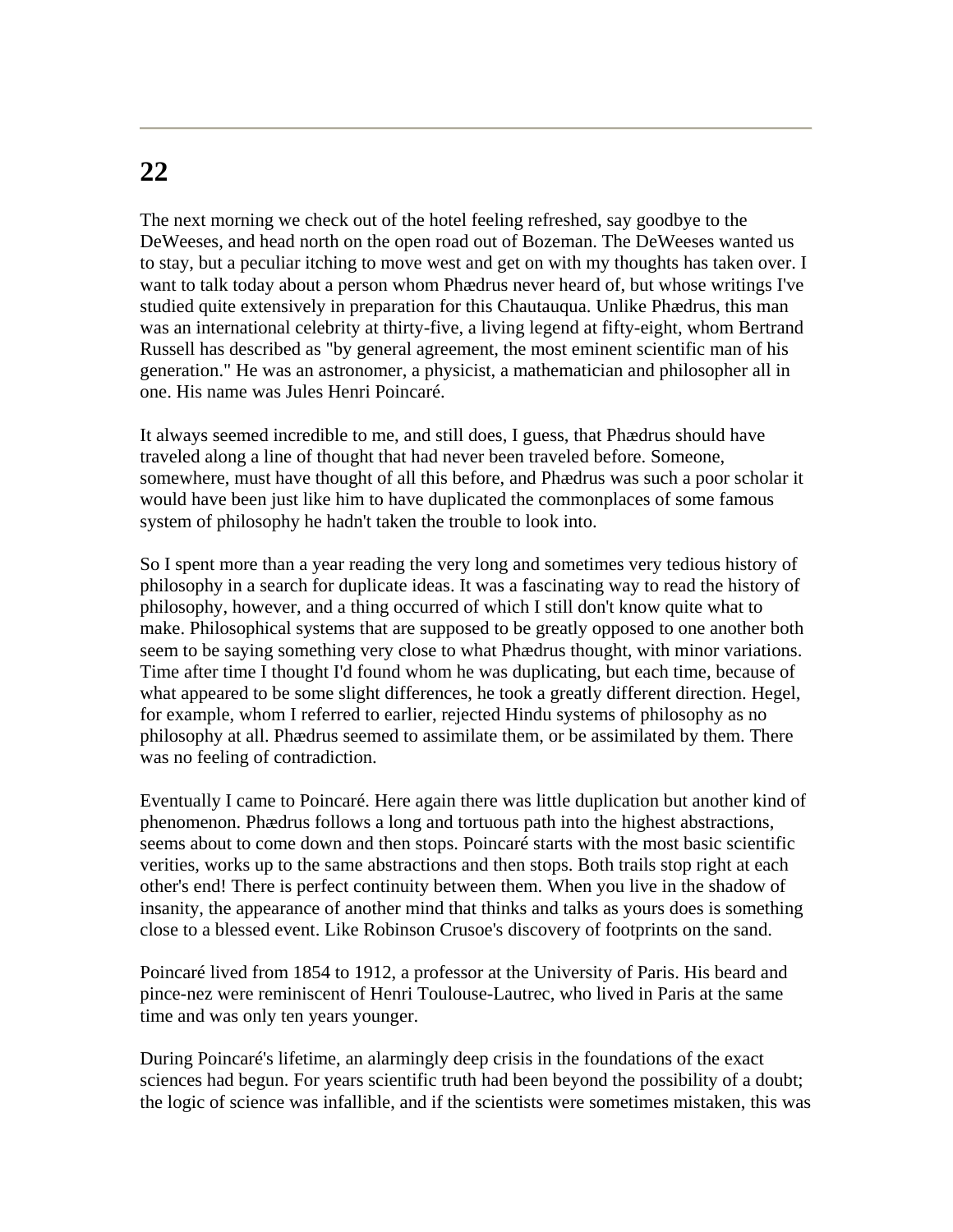assumed to be only from their mistaking its rules. The great questions had all been answered. The mission of science was now simply to refine these answers to greater and greater accuracy. True, there were still unexplained phenomena such as radioactivity, transmission of light through the "ether," and the peculiar relationship of magnetic to electric forces; but these, if past trends were any indication, had eventually to fall. It was hardly guessed by anyone that within a few decades there would be no more absolute space, absolute time, absolute substance or even absolute magnitude; that classical physics, the scientific rock of ages, would become "approximate"; that the soberest and most respected of astronomers would be telling mankind that if it looked long enough through a telescope powerful enough, what it would see was the back of its own head!

The basis of the foundation-shattering Theory of Relativity was as yet understood only by very few, of whom Poincaré, as the most eminent mathematician of his time, was one.

In his Foundations of Science Poincaré explained that the antecedents of the crisis in the foundations of science were very old. It had long been sought in vain, he said, to demonstrate the axiom known as Euclid's fifth postulate and this search was the start of the crisis. Euclid's postulate of parallels, which states that through a given point there's not more than one parallel line to a given straight line, we usually learn in tenth-grade geometry. It is one of the basic building blocks out of which the entire mathematics of geometry is constructed.

All the other axioms seemed so obvious as to be unquestionable, but this one did not. Yet you couldn't get rid of it without destroying huge portions of the mathematics, and no one seemed able to reduce it to anything more elementary. What vast effort had been wasted in that chimeric hope was truly unimaginable, Poincaré said.

Finally, in the first quarter of the nineteenth century, and almost at the same time, a Hungarian and a Russian...Bolyai and Lobachevski...established irrefutably that a proof of Euclid's fifth postulate is impossible. They did this by reasoning that if there were any way to reduce Euclid's postulate to other, surer axioms, another effect would also be noticeable: a reversal of Euclid's postulate would create logical contradictions in the geometry. So they reversed Euclid's postulate.

Lobachevski assumes at the start that through a given point can be drawn two parallels to a given straight. And he retains besides all Euclid's other axioms. From these hypotheses he deduces a series of theorems among which it's impossible to find any contradiction, and he constructs a geometry whose faultless logic is inferior in nothing to that of the Euclidian geometry.

Thus by his failure to find any contradictions he proves that the fifth postulate is irreducible to simpler axioms.

It wasn't the proof that was alarming. It was its rational byproduct that soon overshadowed it and almost everything else in the field of mathematics. Mathematics, the cornerstone of scientific certainty, was suddenly uncertain.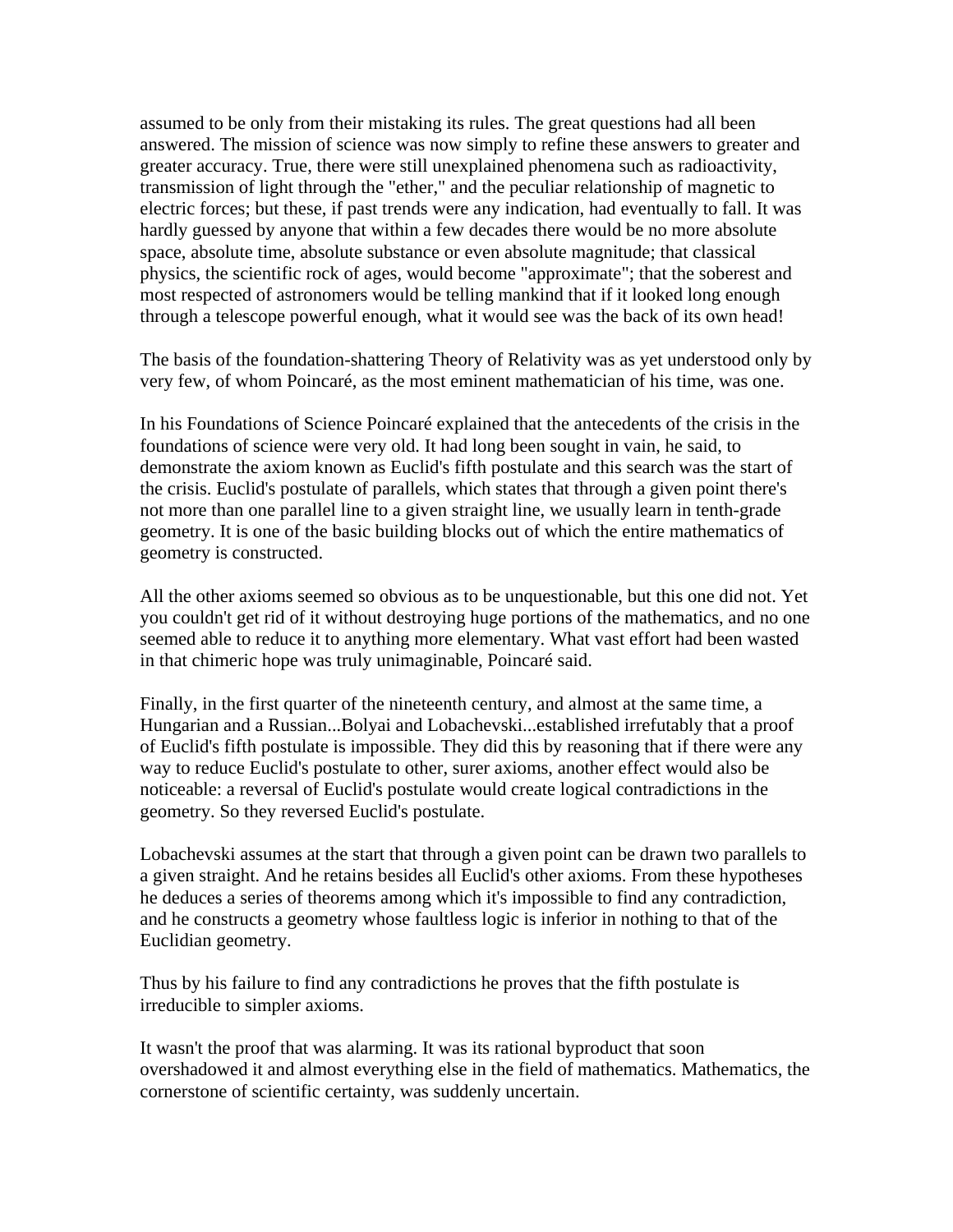We now had two contradictory visions of unshakable scientific truth, true for all men of all ages, regardless of their individual preferences.

This was the basis of the profound crisis that shattered the scientific complacency of the Gilded Age. How do we know which one of these geometries is right? If there is no basis for distinguishing between them, then you have a total mathematics which admits logical contradictions. But a mathematics that admits internal logical contradictions is no mathematics at all. The ultimate effect of the non-Euclidian geometries becomes nothing more than a magician's mumbo jumbo in which belief is sustained purely by faith!

And of course once that door was opened one could hardly expect the number of contradictory systems of unshakable scientific truth to be limited to two. A German named Riemann appeared with another unshakable system of geometry which throws overboard not only Euclid's postulate, but also the first axiom, which states that only one straight line can pass through two points. Again there is no internal contradiction, only an inconsistency with both Lobachevskian and Euclidian geometries.

According to the Theory of Relativity, Riemann geometry best describes the world we live in.

At Three Forks the road cuts into a narrow canyon of whitish-tan rock, past some Lewis and Clark caves. East of Butte we go up a long hard grade, cross the Continental Divide, then go down into a valley. Later we pass the great stack of the Anaconda smelter, turn into the town of Anaconda and find a good restaurant with steak and coffee. We go up a long grade that leads to a lake surrounded by pine forests and past some fishermen who push a small boat into the water. Then the road winds down again through the pine forest, and I see by the angle of the sun that the morning is almost ended.

We pass through Phillipsburg and are off into valley meadows. The head wind becomes more gusty here, so I slow down to fifty-five to lessen it a little. We go through Maxville and by the time we reach Hall are badly in need of a rest.

We find a churchyard by the side of the road and stop. The wind is blowing hard now and is chilly, but the sun is warm and we lay out our jackets and helmets on the grass on the leeward side of the church for a rest. It's very lonely and open here, but beautiful. When you have mountains in the distance or even hills, you have space. Chris turns his face into his jacket and tries to sleep.

Everything is so different now without the Sutherlands...so lonely. If you'll excuse me I'll just talk Chautauqua now, until the loneliness goes away.

To solve the problem of what is mathematical truth, Poincaré said, we should first ask ourselves what is the nature of geometric axioms. Are they synthetic a priori judgments, as Kant said? That is, do they exist as a fixed part of man's consciousness, independently of experience and uncreated by experience? Poincaré thought not. They would then impose themselves upon us with such force that we couldn't conceive the contrary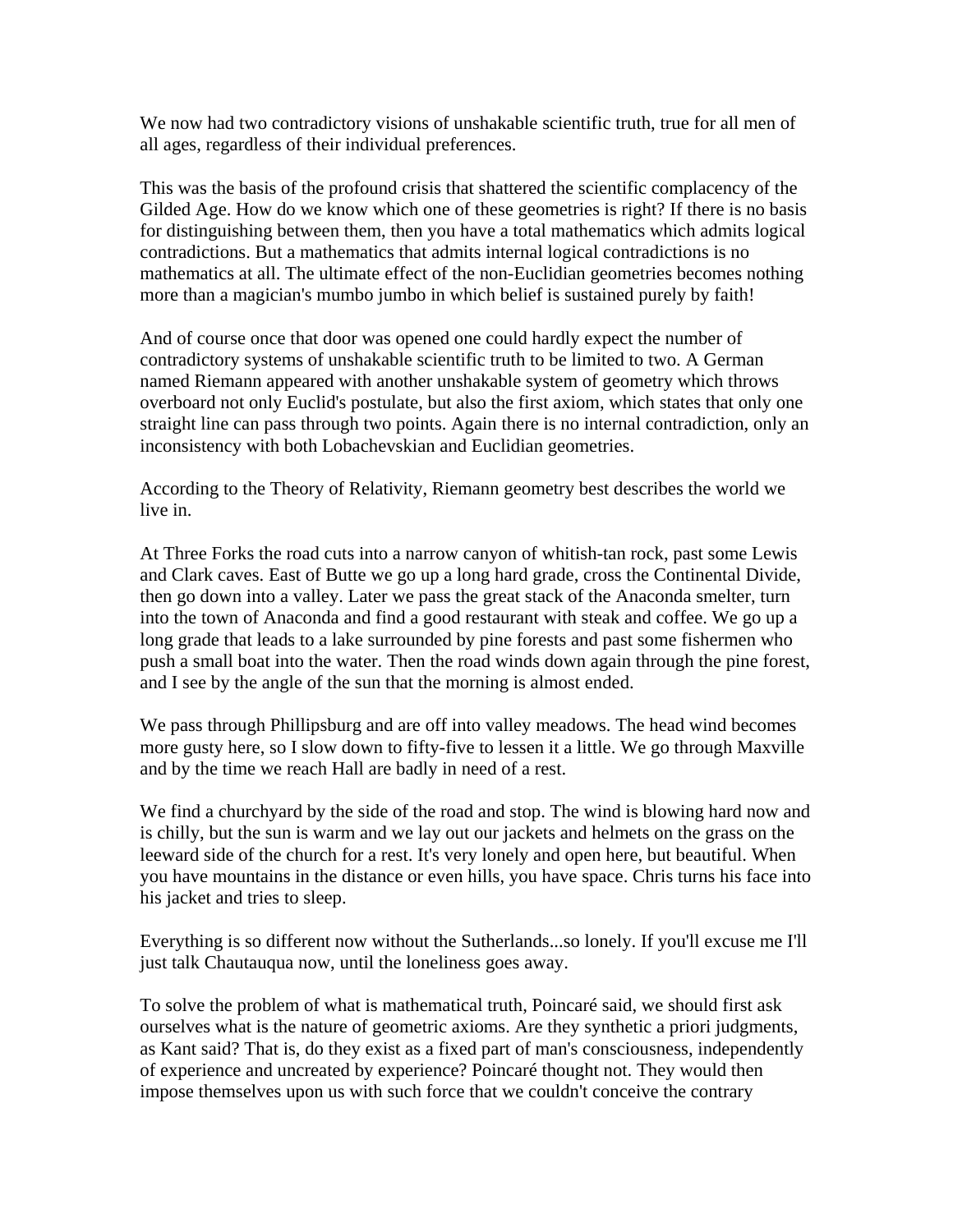proposition, or build upon it a theoretic edifice. There would be no non-Euclidian geometry.

Should we therefore conclude that the axioms of geometry are experimental verities? Poincaré didn't think that was so either. If they were, they would be subject to continual change and revision as new laboratory data came in. This seemed to be contrary to the whole nature of geometry itself.

Poincaré concluded that the axioms of geometry are conventions, our choice among all possible conventions is guided by experimental facts, but it remains free and is limited only by the necessity of avoiding all contradiction. Thus it is that the postulates can remain rigorously true even though the experimental laws that have determined their adoption are only approximative. The axioms of geometry, in other words, are merely disguised definitions.

Then, having identified the nature of geometric axioms, he turned to the question, Is Euclidian geometry true or is Riemann geometry true?

He answered, The question has no meaning.

As well ask whether the metric system is true and the avoirdupois system is false; whether Cartesian coordinates are true and polar coordinates are false. One geometry can not be more true than another; it can only be more convenient. Geometry is not true, it is advantageous.

Poincaré then went on to demonstrate the conventional nature of other concepts of science, such as space and time, showing that there isn't one way of measuring these entities that is more true than another; that which is generally adopted is only more convenient.

Our concepts of space and time are also definitions, selected on the basis of their convenience in handling the facts.

This radical understanding of our most basic scientific concepts is not yet complete, however. The mystery of what is space and time may be made more understandable by this explanation, but now the burden of sustaining the order of the universe rests on "facts." What are facts?

Poincaré proceeded to examine these critically. Which facts are you going to observe? he asked. There is an infinity of them. There is no more chance that an unselective observation of facts will produce science than there is that a monkey at a typewriter will produce the Lord's Prayer.

The same is true of hypotheses. Which hypotheses? Poincaré wrote, "If a phenomenon admits of a complete mechanical explanation it will admit of an infinity of others which will account equally well for all the peculiarities disclosed by experiment." This was the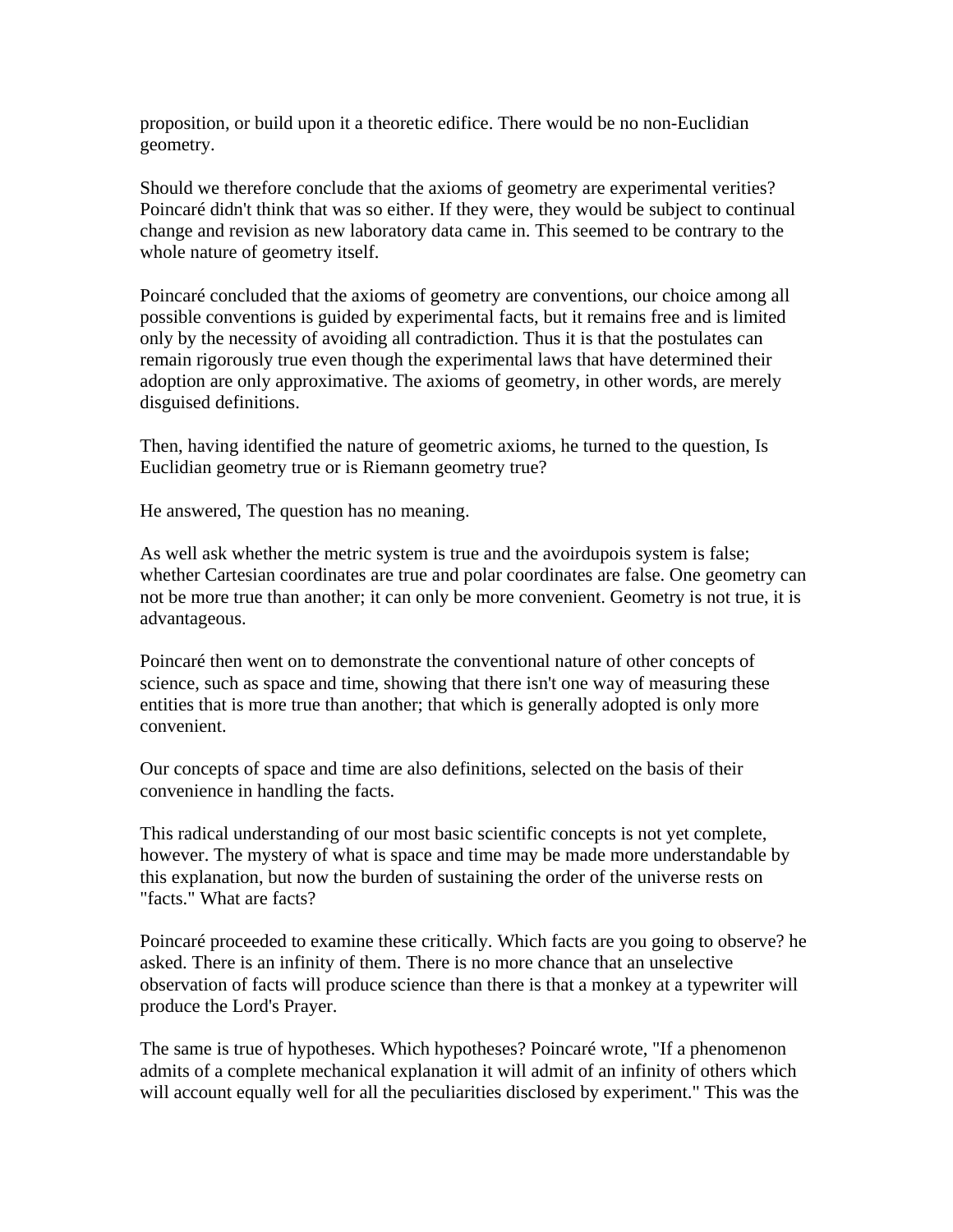statement made by Phædrus in the laboratory; it raised the question that failed him out of school.

If the scientist had at his disposal infinite time, Poincaré said, it would only be necessary to say to him, "Look and notice well"; but as there isn't time to see everything, and as it's better not to see than to see wrongly, it's necessary for him to make a choice.

Poincaré laid down some rules: There is a hierarchy of facts.

The more general a fact, the more precious it is. Those which serve many times are better than those which have little chance of coming up again. Biologists, for example, would be at a loss to construct a science if only individuals and no species existed, and if heredity didn't make children like parents.

Which facts are likely to reappear? The simple facts. How to recognize them? Choose those that seem simple. Either this simplicity is real or the complex elements are indistinguishable. In the first case we're likely to meet this simple fact again either alone or as an element in a complex fact. The second case too has a good chance of recurring since nature doesn't randomly construct such cases.

Where is the simple fact? Scientists have been seeking it in the two extremes, in the infinitely great and in the infinitely small. Biologists, for example, have been instinctively led to regard the cell as more interesting than the whole animal; and, since Poincaré's time, the protein molecule as more interesting than the cell. The outcome has shown the wisdom of this, since cells and molecules belonging to different organisms have been found to be more alike than the organisms themselves.

How then choose the interesting fact, the one that begins again and again? Method is precisely this choice of facts; it is needful then to be occupied first with creating a method; and many have been imagined, since none imposes itself. It's proper to begin with the regular facts, but after a rule is established beyond all doubt, the facts in conformity with it become dull because they no longer teach us anything new. Then it's the exception that becomes important. We seek not resemblances but differences, choose the most accentuated differences because they're the most striking and also the most instructive.

We first seek the cases in which this rule has the greatest chance of failing; by going very far away in space or very far away in time, we may find our usual rules entirely overturned, and these grand overturnings enable us the better to see the little changes that may happen nearer to us. But what we ought to aim at is less the ascertainment of resemblances and differences than the recognition of likenesses hidden under apparent divergences. Particular rules seem at first discordant, but looking more closely we see in general that they resemble each other; different as to matter, they are alike as to form, as to the order of their parts. When we look at them with this bias we shall see them enlarge and tend to embrace everything. And this it is that makes the value of certain facts that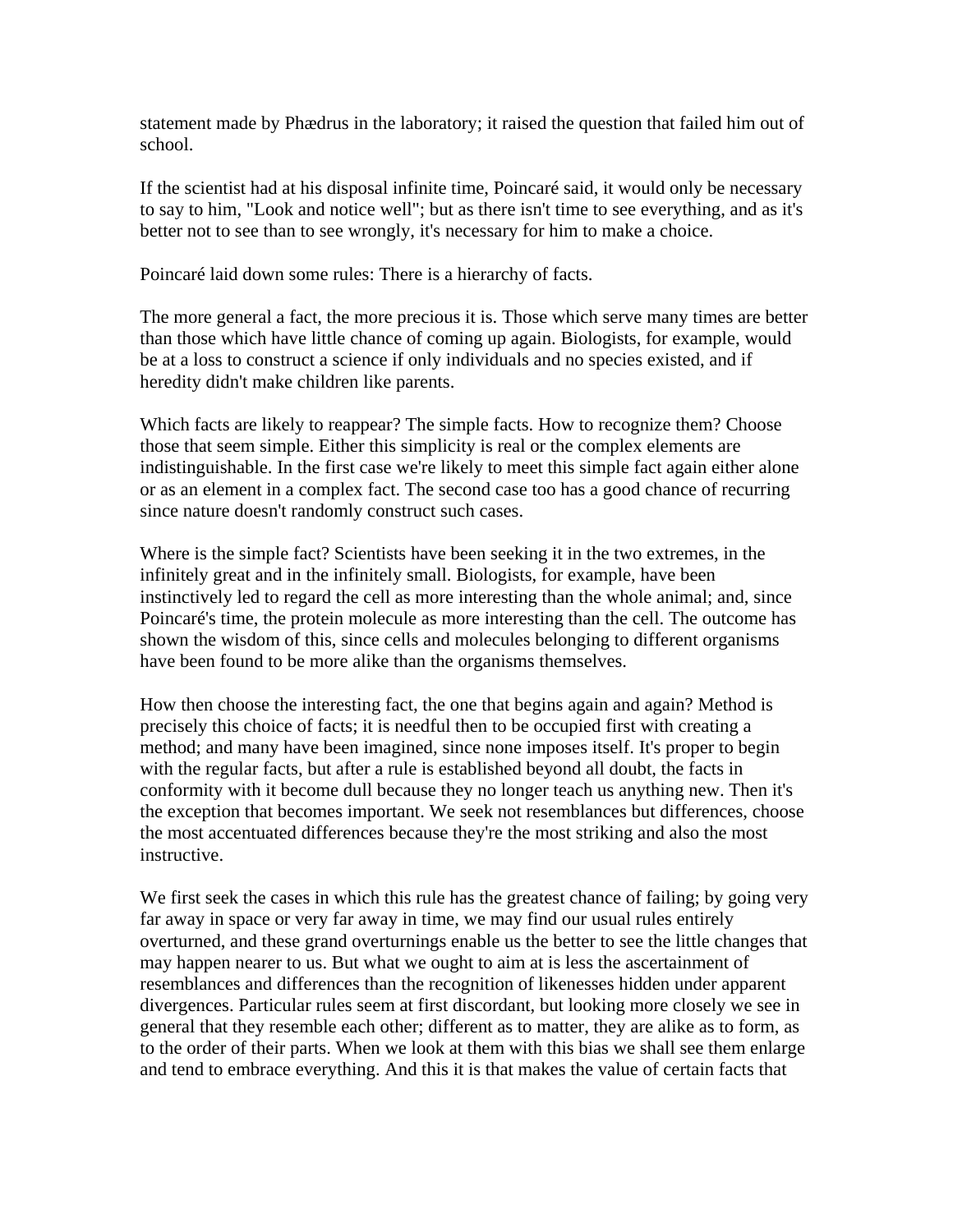come to complete an assemblage and to show that it is the faithful image of other known assemblages.

No, Poincaré concluded, a scientist does not choose at random the facts he observes. He seeks to condense much experience and much thought into a slender volume; and that's why a little book on physics contains so many past experiences and a thousand times as many possible experiences whose result is known beforehand.

Then Poincaré illustrated how a fact is discovered. He had described generally how scientists arrive at facts and theories but now he penetrated narrowly into his own personal experience with the mathematical functions that established his early fame.

For fifteen days, he said, he strove to prove that there couldn't be any such functions. Every day he seated himself at his work-table, stayed an hour or two, tried a great number of combinations and reached no results.

Then one evening, contrary to his custom, he drank black coffee and couldn't sleep. Ideas arose in crowds. He felt them collide until pairs interlocked, so to speak, making a stable combination.

The next morning he had only to write out the results. A wave of crystallization had taken place.

He described how a second wave of crystallization, guided by analogies to established mathematics, produced what he later named the "Theta-Fuchsian Series." He left Caen, where he was living, to go on a geologic excursion. The changes of travel made him forget mathematics. He was about to enter a bus, and at the moment when he put his foot on the step, the idea came to him, without anything in his former thoughts having paved the way for it, that the transformations he had used to define the Fuchsian functions were identical with those of non-Euclidian geometry. He didn't verify the idea, he said, he just went on with a conversation on the bus; but he felt a perfect certainty. Later he verified the result at his leisure.

A later discovery occurred while he was walking by a seaside bluff. It came to him with just the same characteristics of brevity, suddenness and immediate certainty. Another major discovery occurred while he was walking down a street. Others eulogized this process as the mysterious workings of genius, but Poincaré was not content with such a shallow explanation. He tried to fathom more deeply what had happened.

Mathematics, he said, isn't merely a question of applying rules, any more than science. It doesn't merely make the most combinations possible according to certain fixed laws. The combinations so obtained would he exceedingly numerous, useless and cumbersome. The true work of the inventor consists in choosing among these combinations so as to eliminate the useless ones, or rather, to avoid the trouble of making them, and the rules that must guide the choice are extremely fine and delicate. It's almost impossible to state them precisely; they must be felt rather than formulated.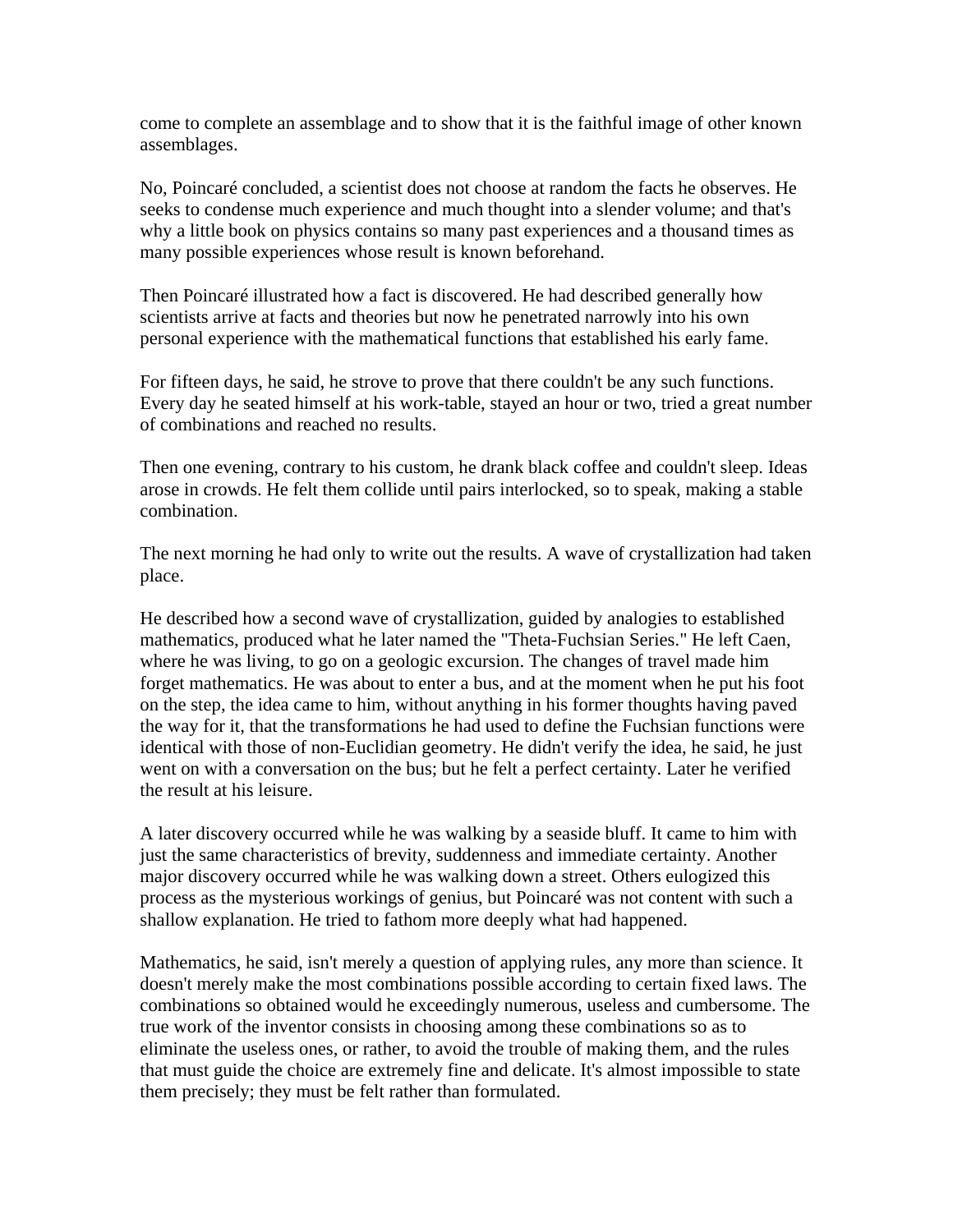Poincaré then hypothesized that this selection is made by what he called the "subliminal self," an entity that corresponds exactly with what Phædrus called preintellectual awareness. The subliminal self, Poincaré said, looks at a large number of solutions to a problem, but only the interesting ones break into the domain of consciousness. Mathematical solutions are selected by the subliminal self on the basis of "mathematical beauty," of the harmony of numbers and forms, of geometric elegance. "This is a true esthetic feeling which all mathematicians know," Poincaré said, "but of which the profane are so ignorant as often to be tempted to smile." But it is this harmony, this beauty, that is at the center of it all.

Poincaré made it clear that he was not speaking of romantic beauty, the beauty of appearances which strikes the senses. He meant classic beauty, which comes from the harmonious order of the parts, and which a pure intelligence can grasp, which gives structure to romantic beauty and without which life would be only vague and fleeting, a dream from which one could not distinguish one's dreams because there would be no basis for making the distinction. It is the quest of this special classic beauty, the sense of harmony of the cosmos, which makes us choose the facts most fitting to contribute to this harmony.It is not the facts but the relation of things that results in the universal harmony that is the sole objective reality.

What guarantees the objectivity of the world in which we live is that this world is common to us with other thinking beings. Through the communications that we have with other men we receive from them ready-made harmonious reasonings. We know that these reasonings do not come from us and at the same time we recognize in them, because of their harmony, the work of reasonable beings like ourselves. And as these reasonings appear to fit the world of our sensations, we think we may infer that these reasonable beings have seen the same thing as we; thus it is that we know we haven't been dreaming. It is this harmony, this quality if you will, that is the sole basis for the only reality we can ever know.

Poincaré's contemporaries refused to acknowledge that facts are preselected because they thought that to do so would destroy the validity of scientific method. They presumed that "preselected facts" meant that truth is "whatever you like" and called his ideas conventionalism. They vigorously ignored the truth that their own "principle of objectivity" is not itself an observable fact...and therefore by their own criteria should be put in a state of suspended animation.

They felt they had to do this because if they didn't, the entire philosophic underpinning of science would collapse. Poincaré didn't offer any resolutions of this quandary. He didn't go far enough into the metaphysical implications of what he was saying to arrive at the solution. What he neglected to say was that the selection of facts before you "observe" them is "whatever you like" only in a dualistic, subject-object metaphysical system! When Quality enters the picture as a third metaphysical entity, the preselection of facts is no longer arbitrary. The preselection of facts is not based on subjective, capricious "whatever you like" but on Quality, which is reality itself. Thus the quandary vanishes.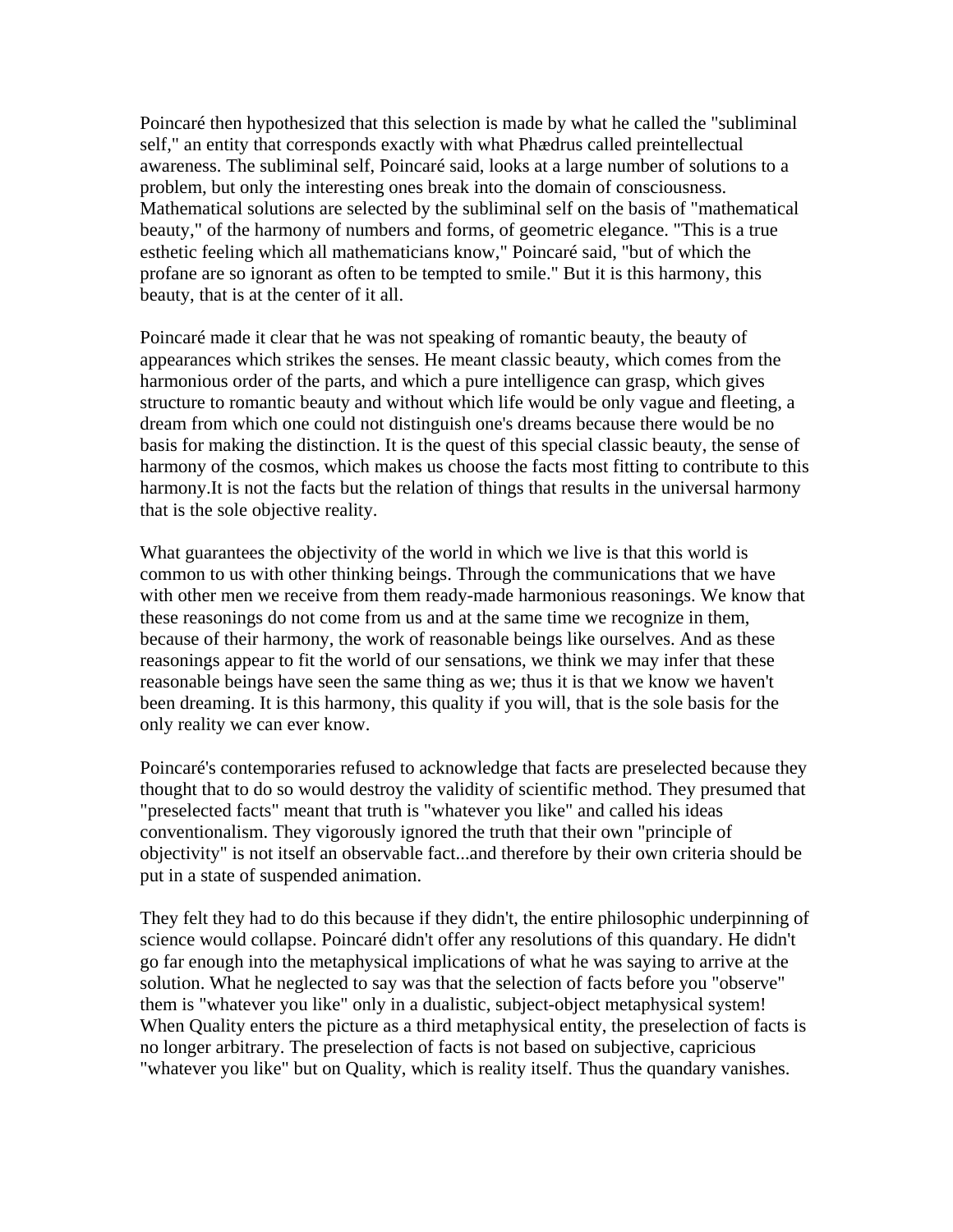It was as though Phædrus had been working on a puzzle of his own and because of lack of time had left one whole side unfinished.

Poincaré had been working on a puzzle of his own. His judgment that the scientist selects facts, hypotheses and axioms on the basis of harmony, also left the rough serrated edge of a puzzle incomplete. To leave the impression in the scientific world that the source of all scientific reality is merely a subjective, capricious harmony is to solve problems of epistemology while leaving an unfinished edge at the border of metaphysics that makes the epistemology unacceptable.

But we know from Phædrus' metaphysics that the harmony Poincaré talked about is not subjective. It is the source of subjects and objects and exists in an anterior relationship to them. It is not capricious, it is the force that opposes capriciousness; the ordering principle of all scientific and mathematical thought which destroys capriciousness, and without which no scientific thought can proceed. What brought tears of recognition to my eyes was the discovery that these unfinished edges match perfectly in a kind of harmony that both Phædrus and Poincaré talked about, to produce a complete structure of thought capable of uniting the separate languages of Science and Art into one.

On either side of us the mountains have become steep, to form a long narrow valley that winds into Missoula. This head wind has worn me down and I'm tired now. Chris taps me and points to a high hill with a large painted M on it. I nod. This morning we passed one like it as we left Bozeman. A fragment occurs to me that the freshmen in each school go up there and paint the M each year.

At a station where we fill with gas, a man with a trailer carrying two Appaloosa horses strikes up a conversation. Most horse people are antimotorcycle, it seems, but this one is not, and he asks a lot of questions, which I answer. Chris keeps asking to go up to the M, but I can see from here it's a steep, rutty, scrambler road. With our highway machine and heavy load I don't want to fool with it. We stretch our legs for a while, walk around and then somewhat wearily head out of Missoula toward Lolo Pass.

A recollection appears that not many years ago this road was all dirt with twists and turns around every rock and fold in the mountains. Now it's paved and the turns are very broad. All the traffic we were in has evidently headed north for Kalispell or Coeur D'Alene, for there's hardly any now. We're headed southwest, have picked up a tail wind, and we feel better because of it. The road starts to wind up into the pass.

All traces of the East are gone now, at least in my imagination. All the rain here comes from Pacific winds and all the rivers and streams here return it to the Pacific. We should be at the ocean in two or three days.

At Lolo Pass we see a restaurant, and pull up in front of it beside an old Harley highmiler. It has a homemade pannier on the back and thirty-six thousand on the odometer. A real cross-country man.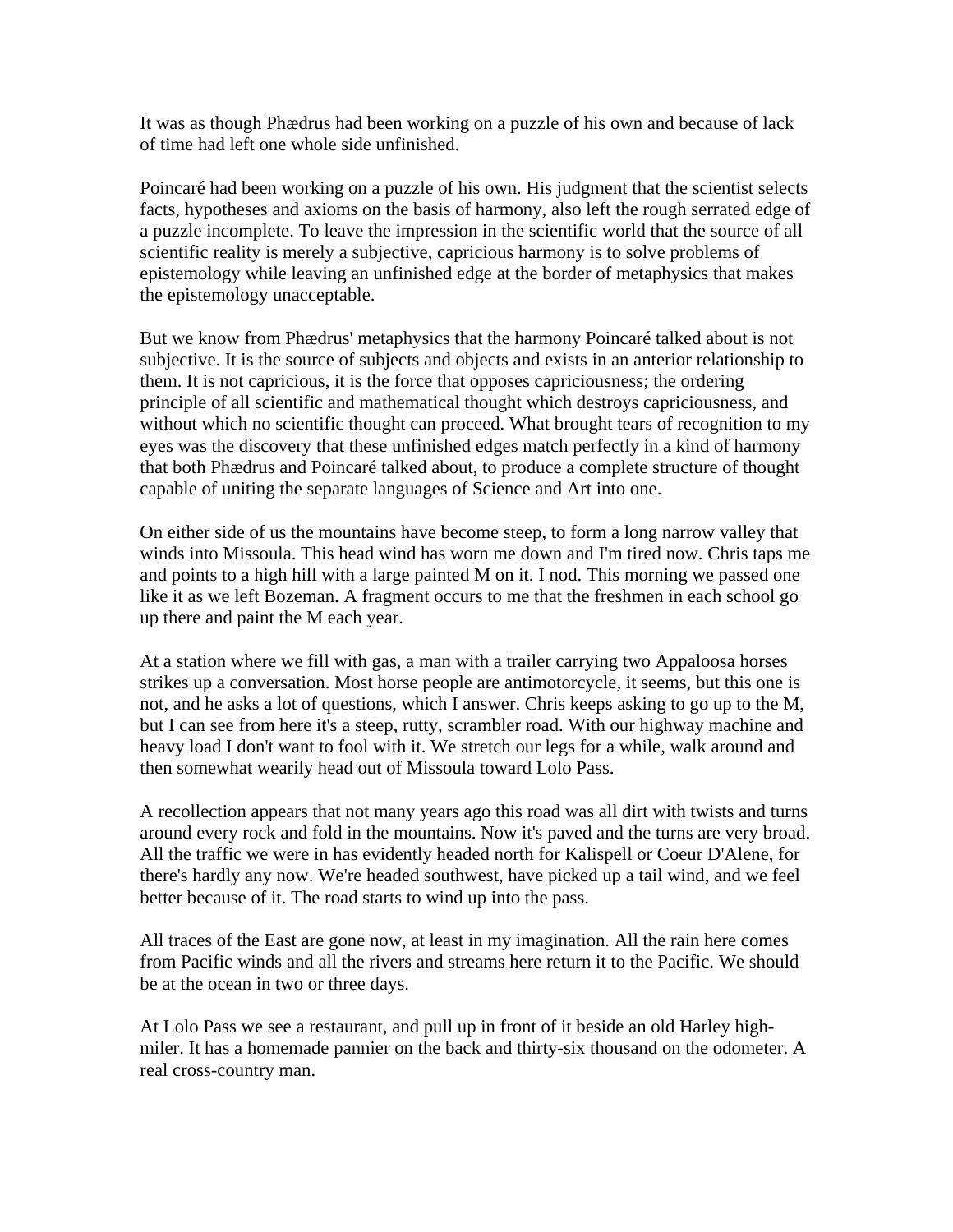Inside we fill up on pizza and milk, and when finished leave right away. There's not much sunlight left, and a search for a campsite after dark is difficult and unpleasant.

As we leave we see the cross-country man by the cycles with his wife and we say hello. He is from Missouri, and the relaxed look on his wife's face tells me they've been having a good trip.

The man asks, "Were you bucking that wind up to Missoula too?"

I nod. "It must have been thirty or forty miles an hour."

"At least," he says.

We talk about camping for a while and they comment on how cold it is. They never dreamed in Missouri it would be this cold in the summer, even in the mountains. They've had to buy clothes and blankets.

"It shouldn't be too cold tonight," I say. "We're only at about five thousand feet."

Chris says, "We're going to camp just down the road."

"At one of the campsites?"

"No, just somewhere off the road," I say.

They show no inclination of wanting to join us, so after a pause I press the starter button and we wave off.

On the road the shadows of the mountain trees are long now. After five or ten miles we see some logging road turnoffs and head up.

The logging road is sandy, so I keep in low gear with feet out to prevent a spill. We see side roads off the main logging road but I stay on the main one until after about a mile we come to some bulldozers. That means they're still logging here. We turn back and head up one of the side roads. After about half a mile we come to a tree fallen across the road. That's good. That means this road has been abandoned.

I say, "This is it" to Chris, and he gets off. We're on a slope that allows us to see over unbroken forest for miles.

Chris is all for exploring, but I'm so tired I just want to rest. "You go by yourself," I say.

"No, you come along."

"I'm really tired, Chris. In the morning we'll explore."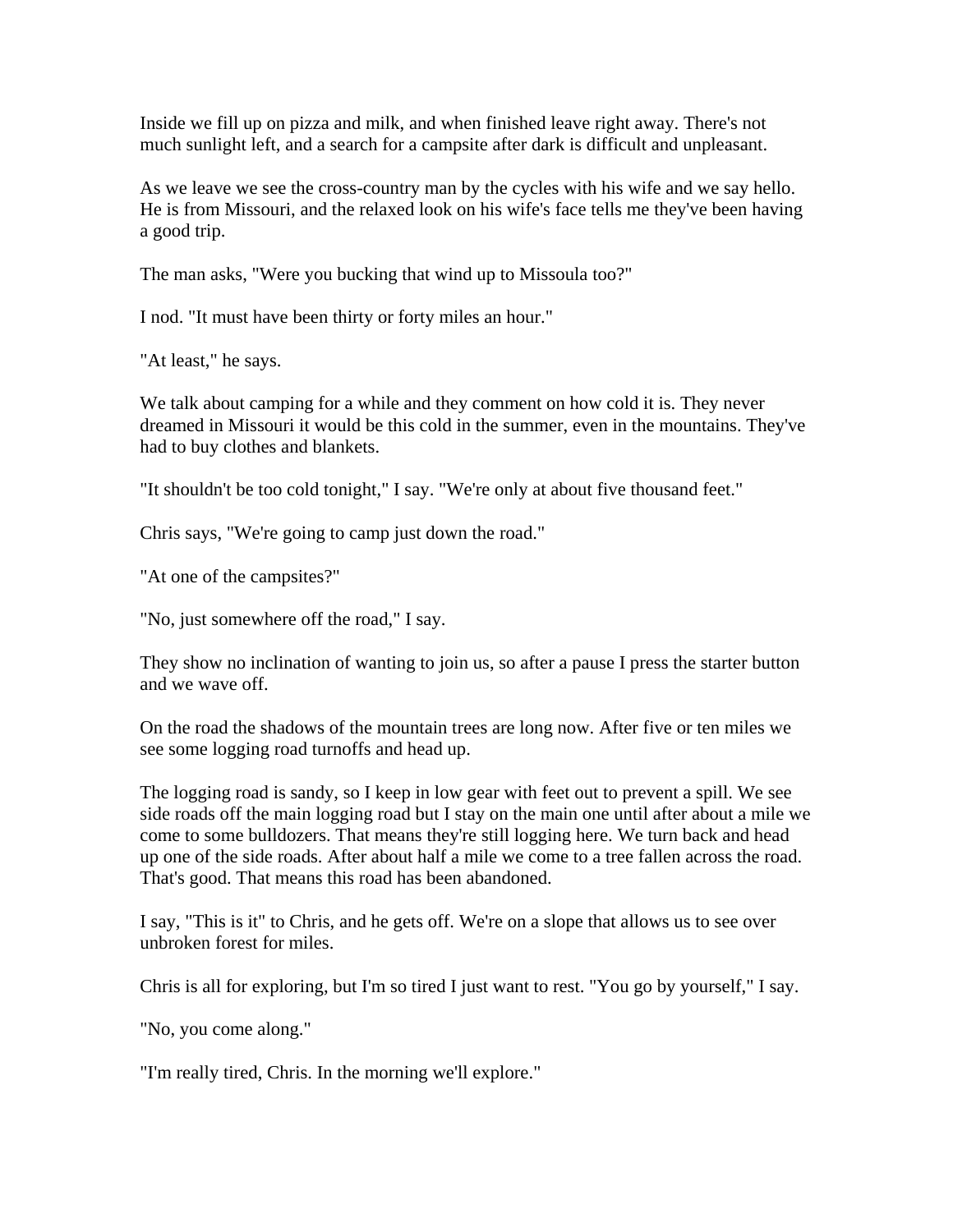I untie the packs and spread the sleeping bags out on the ground. Chris goes off. I stretch out, and the tiredness fills my arms and legs. Silent, beautiful forest -- .

In time Chris returns, and says he has diarrhea.

"Oh," I say, and get up. "Do you have to change underwear?"

"Yes." He looks sheepish.

"Well, they're in the pack by the front of the cycle. Change and get a bar of soap from the saddlebag and we'll go down to the stream and wash the old underwear out." He's embarrassed by the whole thing and now is glad to take orders.

The downward slope of the road makes our feet flop as we head toward the stream. Chris shows me some stones he's collected while I've been sleeping. The pine smell of the forest is rich here. It's turning cool and the sun is very low. The silence and the fatigue and the sinking of the sun depress me a little, but I keep it to myself.

After Chris has washed out his underwear and has it completely clean and wrung out we head back up the logging road. As we climb it I get a sudden depressed feeling I've been walking up this logging road all my life.

"Dad?"

"What?" A small bird rises from a tree in front of us.

"What should I be when I grow up?"

The bird disappears over a far ridge. I don't know what to say. "Honest," I finally say.

"I mean what kind of a job?"

"Any kind."

"Why do you get mad when I ask that?"

"I'm not mad -- I just think -- I don't know -- I'm just too tired to think -- . It doesn't matter what you do."

Roads like this one get smaller and smaller and then quit.

Later I notice he's not keeping up.

The sun is below the horizon now and twilight is on us. We walk separately back up the logging road and when we reach the cycle we climb into the sleeping bags and without a word go to sleep.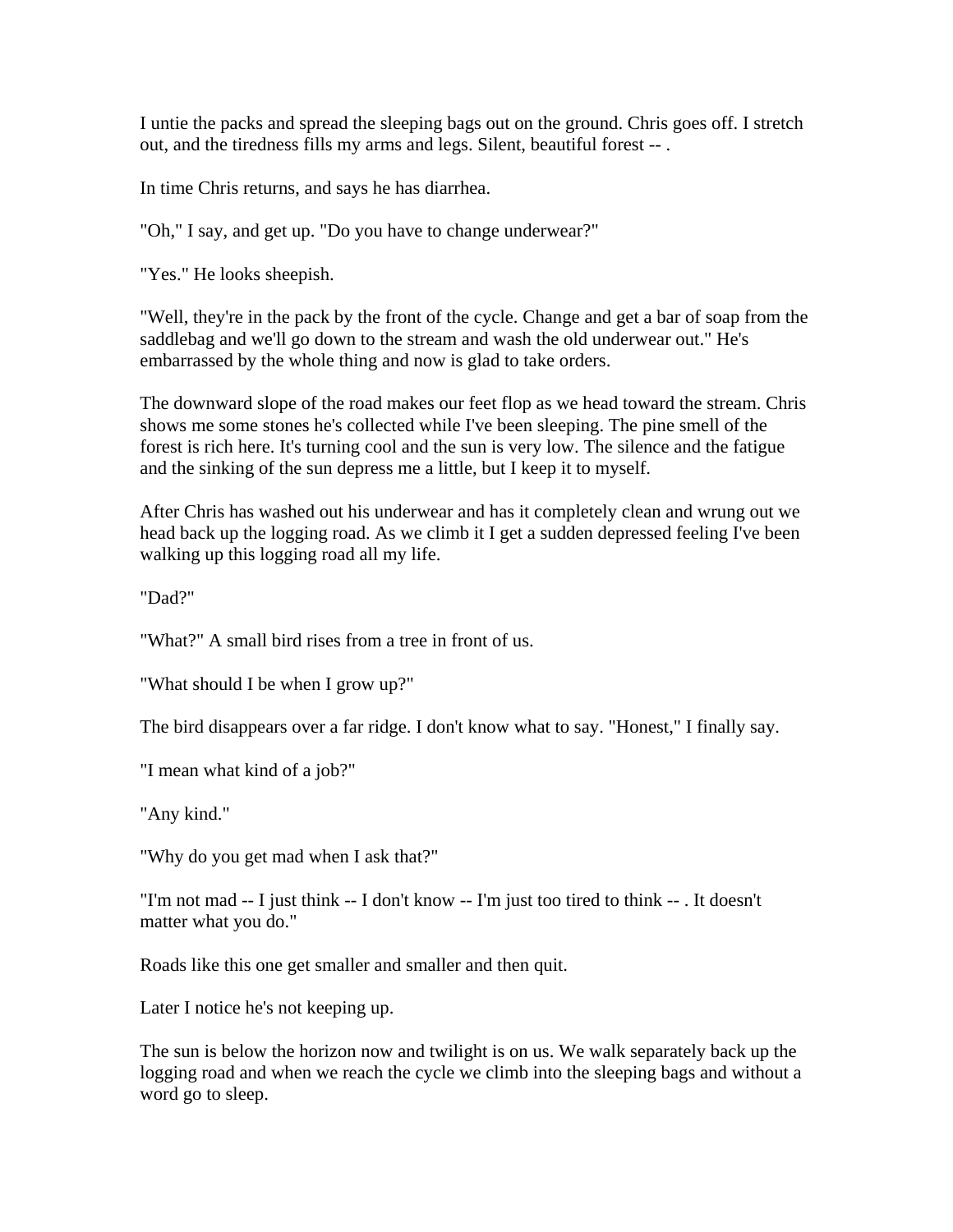#### **23**

There it is at the end of the corridor: a glass door. And behind it are Chris and on one side of him his younger brother and on the other side his mother.Chris has his hand against the glass. He recognizes me and waves. I wave back and approach the door.

How silent everything is. Like watching a motion picture when the sound has failed.

Chris looks up at his mother and smiles. She smiles down at him but I see she is only covering her grief. She's very distressed about something but she doesn't want them to see.

And now I see what the glass door is.It is the door of a coffin...mine.

Not a coffin, a sarcophagus. I am in an enormous vault , dead, and they are paying their last respects.

It's kind of them to come and do this. They didn't have to do this.I feel grateful.Now Chris motions for me to open the glass door of the vault.I see he wants to talk to me. He wants me to tell him, perhaps,what death is like.I feel a desire to do this,to tell him. It was so good of him to come and wave I will tell him it's not so bad. It's just lonely.

I reach to push the door open but a dark figure in a shadow beside the door motions for me not to touch it. A single finger is raised to lips I cannot see. The dead aren't permitted to speak.

But they want me to talk.I'm still needed! Doesn't he see this? There must he some kind of mistake.Doesn't he see that they need me? I plead with the figure that I have to speak to them.It's not finished yet. I have to tell them things.But the figure in the shadows makes no sign he has even heard.

"CHRIS! " I shout through the door."I'LL SEE YOU!!"

The dark figure moves toward me threateningly,but I hear Chris's voice,"Where? " faint and distant. He heard me! And the dark figure, enraged, draws a curtain over the door.

Not the mountain,I think.The mountain is gone."AT THE BOTTOM OF THE OCEAN!! " I shout.

And now I am standing in the deserted ruins of a city all alone.The ruins are all around me endlessly in every direction and I must walk them alone.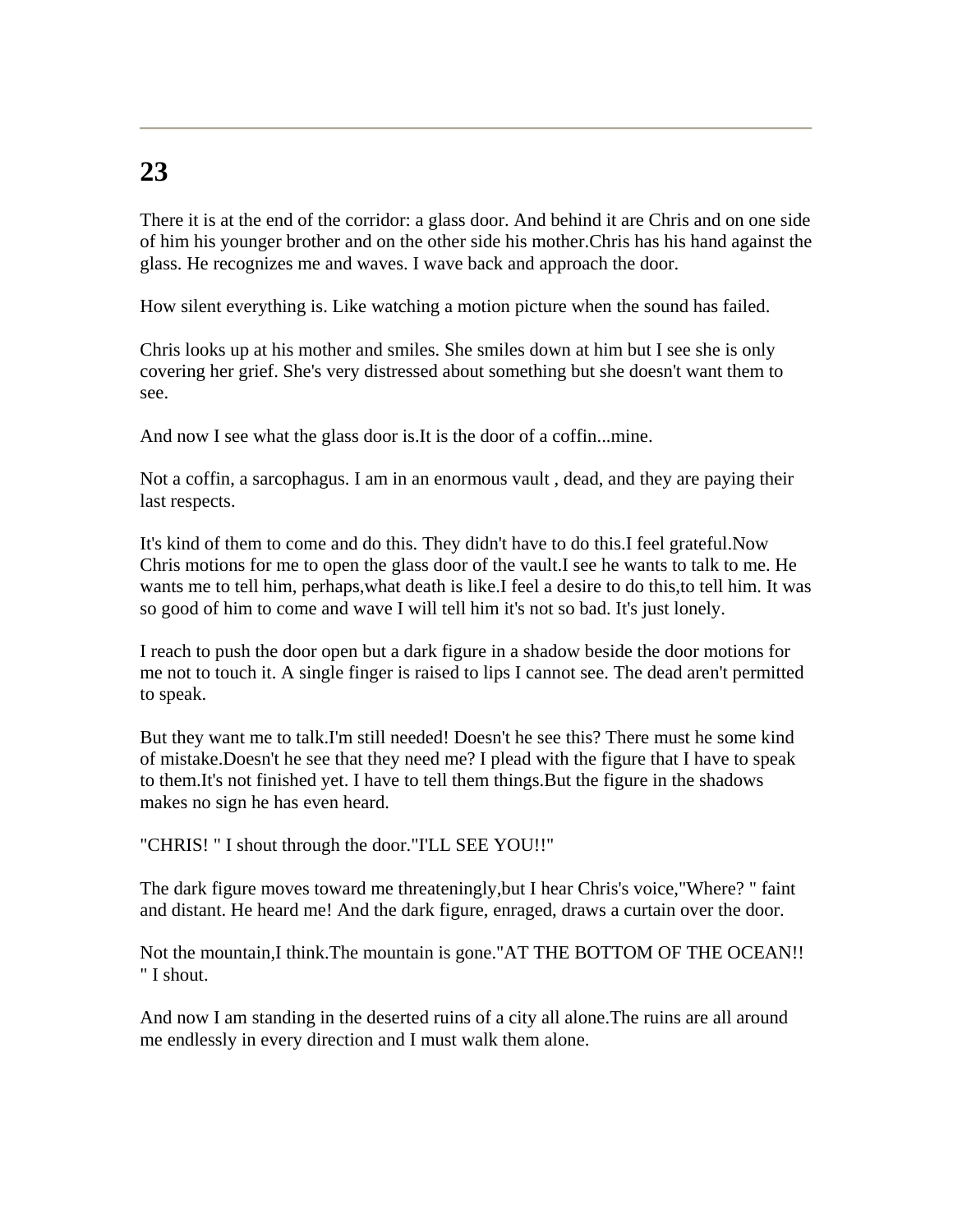# **24**

The sun is up.

For a while I'm not sure where I am.

We're on a road in a forest somewhere.

Bad dream. That glass door again.

The chrome of the cycle gleams beside me and then I see the pines and then Idaho comes to mind.

The door and the shadowy figure beside it were just imaginary. We're on a logging road, that's right -- bright day -- sparkling air. Wow! -- it's beautiful. We're headed for the ocean.

I remember the dream again and the words "I'll see you at the bottom of the ocean" and wonder about them. But pines and sunlight are stronger than any dream and the wondering goes away. Good old reality.

I get out of the sleeping bag. It's cold and I get dressed quickly. Chris is asleep. I walk around him, climb over a fallen treetrunk and walk up the logging road. To warm myself I speed up to a jog and move up the road briskly. Good, good, good, good, good. The word keeps time with the jogging. Some birds fly up from the shadowy hill into the sunlight and I watch them until they're out of sight. Good, good, good, good, good. Crunchy gravel on the road. Good, good. Bright yellow sand in the sun. Good, good, good.

These roads go on for miles sometimes. Good, good, good. Eventually I reach a point where I'm really winded. The road is higher now and I can see for miles over the forest.

Good.

Still puffing, I walk back down at a brisk pace, crunching more gently now, noticing small plants and shrubs where the pines have been logged.

At the cycle again I pack gently and quickly. By now I'm so familiar with how everything goes together it's almost done without thought. Finally I need Chris's sleeping bag. I roll him a little, not too rough, and tell him, "Great day!"

He looks around, disoriented. He gets out of the sleeping bag and, while I pack it, gets dressed without really knowing what he does.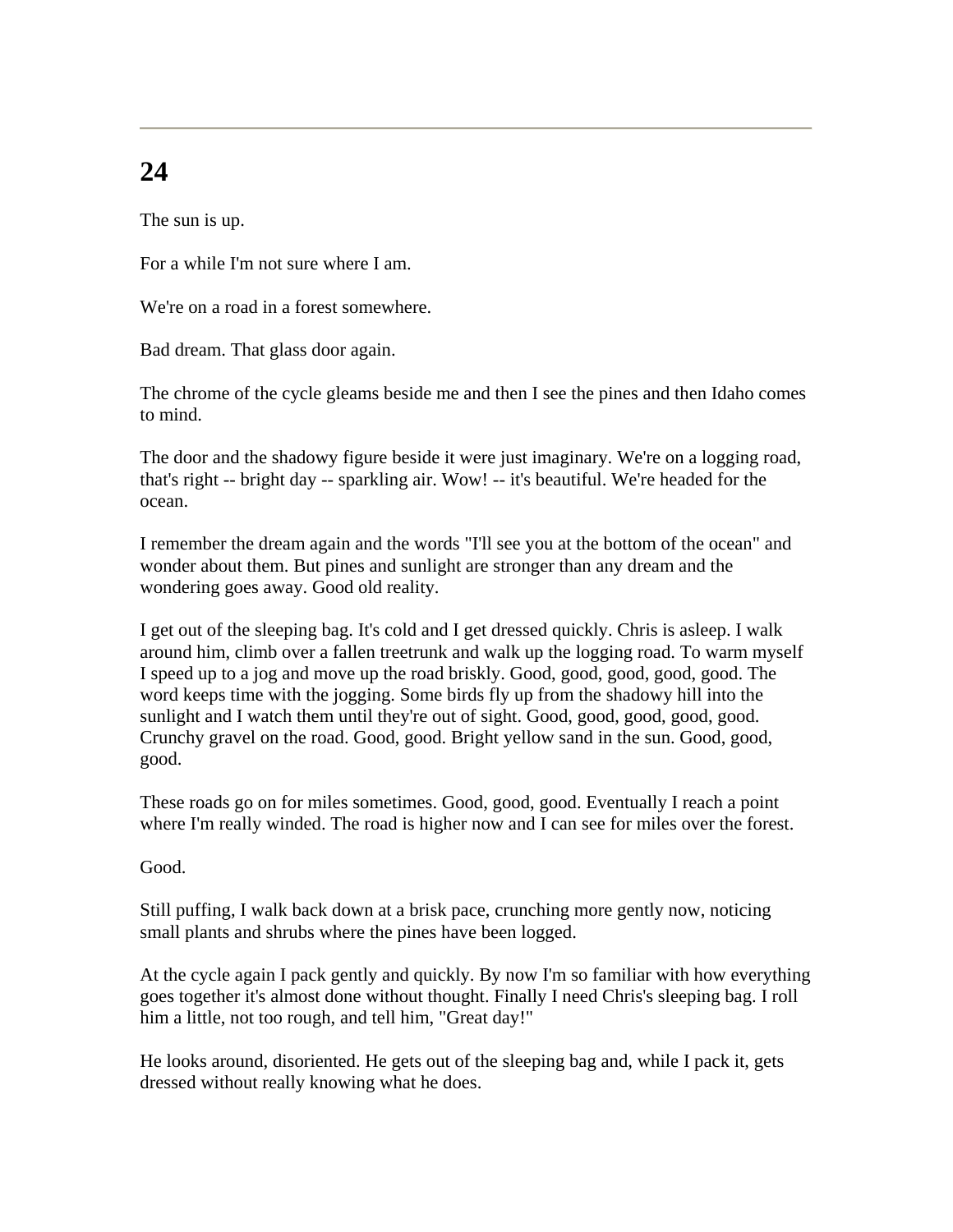"Put your sweater and jacket on," I say. "It's going to be a chilly ride."

He does and gets on and in low gear we follow the logging road down to where it meets the blacktop again. Before we start on it I take one last look back up. Nice. A nice spot. From here the blacktop winds down and down.

Long Chautauqua today. One that I've been looking forward to during the whole trip.

Second gear and then third. Not too fast on these curves. Beautiful sunlight on these forests.

There has been a haze, a backup problem in this Chautauqua so far; I talked about caring the first day and then realized I couldn't say anything meaningful about caring until its inverse side, Quality, is understood. I think it's important now to tie care to Quality by pointing out that care and Quality are internal and external aspects of the same thing. A person who sees Quality and feels it as he works is a person who cares. A person who cares about what he sees and does is a person who's bound to have some characteristics of Quality.

Thus, if the problem of technological hopelessness is caused by absence of care, both by technologists and antitechnologists; and if care and Quality are external and internal aspects of the same thing, then it follows logically that what really causes technological hopelessness is absence of the perception of Quality in technology by both technologists and antitechnologists. Phædrus' mad pursuit of the rational, analytic and therefore technological meaning of the word "Quality" was really a pursuit of the answer to the whole problem of technological hopelessness. So it seems to me, anyway.

So I backed up and shifted to the classic-romantic split that I think underlies the whole humanist-technological problem. But that too required a backup into the meaning of Quality.

But to understand the meaning of Quality in classic terms required a backup into metaphysics and its relationship to everyday life. To do that required still another backup into the huge area that relates both metaphysics and everyday life...namely, formal reason. So I proceeded with formal reason up into metaphysics and then into Quality and then from Quality back down into metaphysics and science.

Now we go still further down from science into technology, and I do believe that at last we are where I wanted to be in the first place.

But now we have with us some concepts that greatly alter the whole understanding of things. Quality is the Buddha. Quality is scientific reality. Quality is the goal of Art. It remains to work these concepts into a practical, down-to-earth context, and for this there is nothing more practical or down-to-earth than what I have been talking about all along...the repair of an old motorcycle.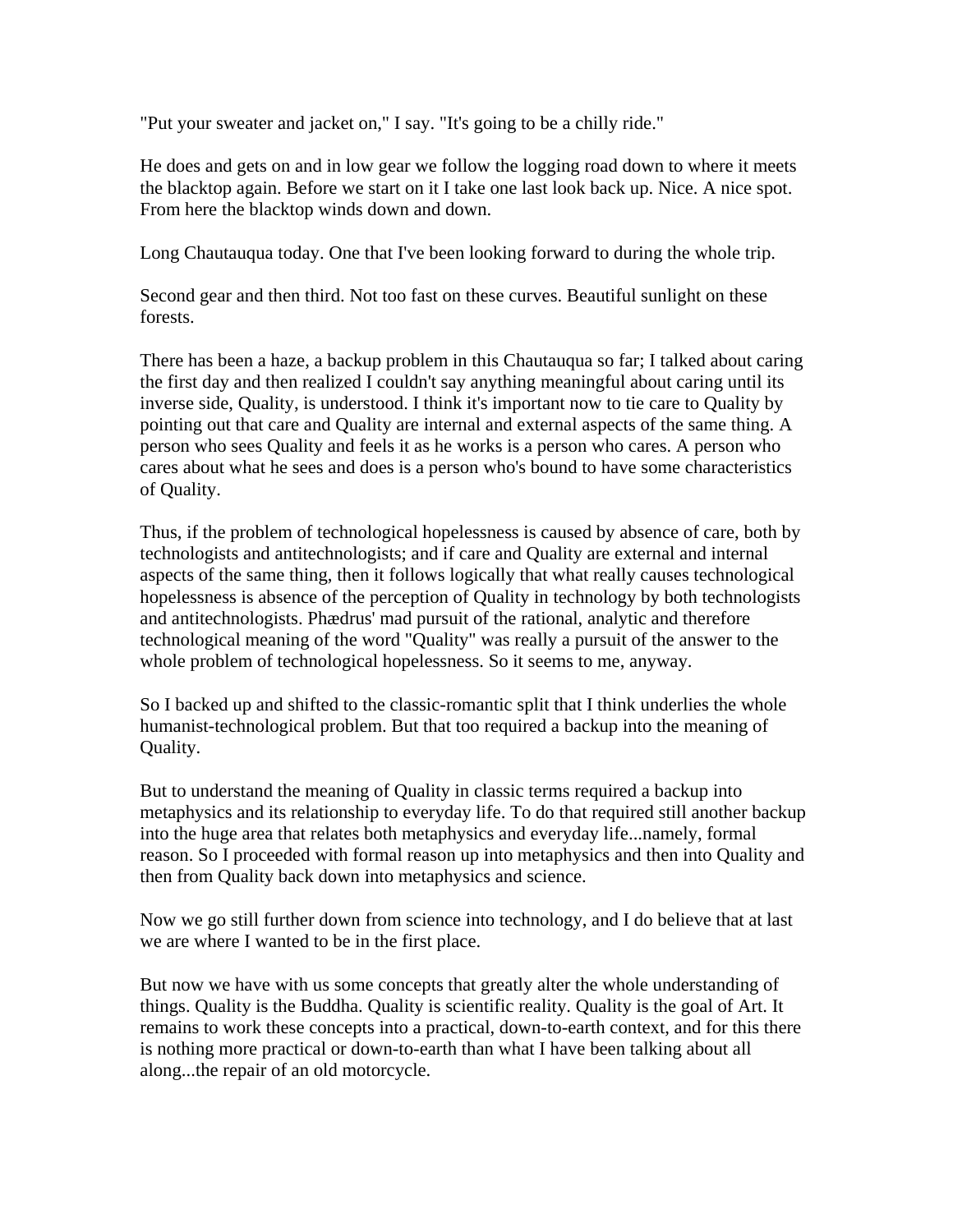This road keeps on winding down through this canyon. Early morning patches of sun are around us everywhere. The cycle hums through the cold air and mountain pines and we pass a small sign that says a breakfast place is a mile ahead.

"Are you hungry?" I shout.

"Yes!" Chris shouts back.

Soon a second sign saying CABINS with an arrow under it points off to the left. We slow down, turn and follow a dirt road until it reaches some varnished log cabins under some trees. We pull the cycle under a tree, shut off the ignition and gas and walk inside the main lodge. The wooden floors have a nice clomp under the cycle boots. We sit down at a tableclothed table and order eggs, hot cakes, maple syrup, milk, sausages and orange juice. That cold wind has worked up an appetite.

"I want to write a letter to Mom," Chris says.

That sounds good to me. I go to the desk and get some of the lodge stationery. I bring it to Chris and give him my pen. That brisk morning air has given him some energy too. He puts the paper in front of him, grabs the pen in a heavy grip and then concentrates on the blank paper for a while.

He looks up. "What day is it?"

I tell him. He nods and writes it down.

Then I see him write, "Dear Mom:" Then he stares at the paper for a while. Then he looks up. "What should I say?"

I start to grin. I should have him write for an hour about one side of a coin. I've sometimes thought of him as a student but not as a rhetoric student.

We're interrupted by the hot cakes and I tell him to put the letter to one side and I'll help him afterward.

When we are done I sit smoking with a leaden feeling from the hot cakes and the eggs and everything and notice through the window that under the pines outside the ground is in patches of shadow and sunlight.

Chris brings out the paper again. "Now help me," he says.

"Okay," I say. I tell him getting stuck is the commonest trouble of all. Usually, I say, your mind gets stuck when you're trying to do too many things at once. What you have to do is try not to force words to come. That just gets you more stuck. What you have to do now is separate out the things and do them one at a time. You're trying to think of what to say and what to say first at the same time and that's too hard. So separate them out. Just make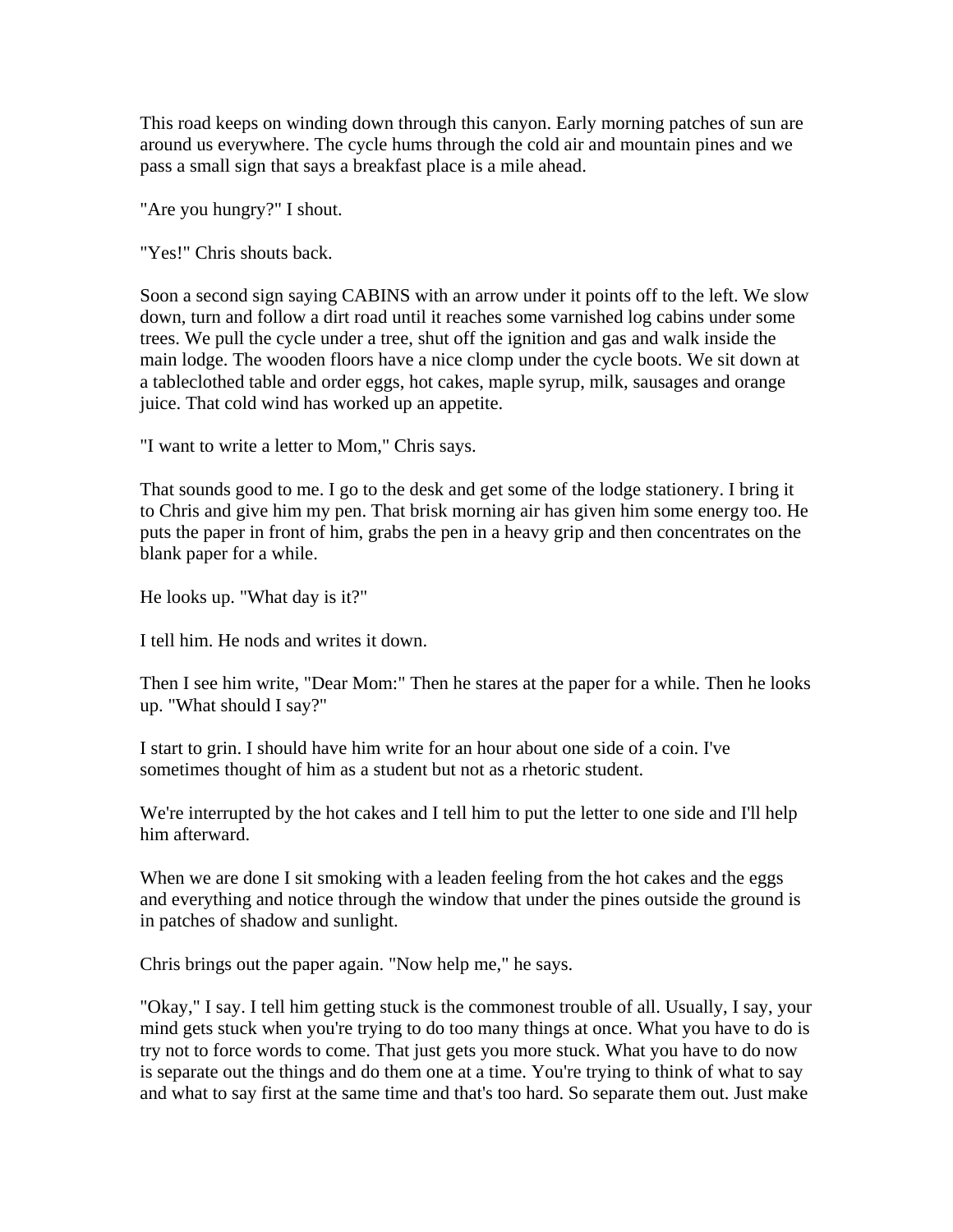a list of all the things you want to say in any old order. Then later we'll figure out the right order.

"Like what things?" he asks.

"Well, what do you want to tell her?"

"About the trip."

"What things about the trip?"

He thinks for a while. "About the mountain we climbed."

"Okay, write that down," I say.

He does. Then I see him write down another item, then another, while I finish my cigarette and coffee. He goes through three sheets of paper, listing things he wants to say.

"Save those," I tell him, "and we'll work on them later."

"I'll never get all this into one letter," he says.

He sees me laugh and frowns. I say, "Just pick out the best things." Then we head outside and onto the motorcycle again.

On the road down the canyon now we feel the steady drop of altitude by a popping of ears. It's becoming warmer and the air is thicker too. It's goodbye to the high country, which we've been more or less in since Miles City.

Stuckness. That's what I want to talk about today.

Back on our trip out of Miles City you'll remember I talked about how formal scientific method could be applied to the repair of a motorcycle through the study of chains of cause and effect and the application of experimental method to determine these chains. The purpose then was to show what was meant by classic rationality.

Now I want to show that that classic pattern of rationality can be tremendously improved, expanded and made far more effective through the formal recognition of Quality in its operation. Before doing this, however, I should go over some of the negative aspects of traditional maintenance to show just where the problems are.

The first is stuckness, a mental stuckness that accompanies the physical stuckness of whatever it is you're working on. The same thing Chris was suffering from. A screw sticks, for example, on a side cover assembly. You check the manual to see if there might be any special cause for this screw to come off so hard, but all it says is "Remove side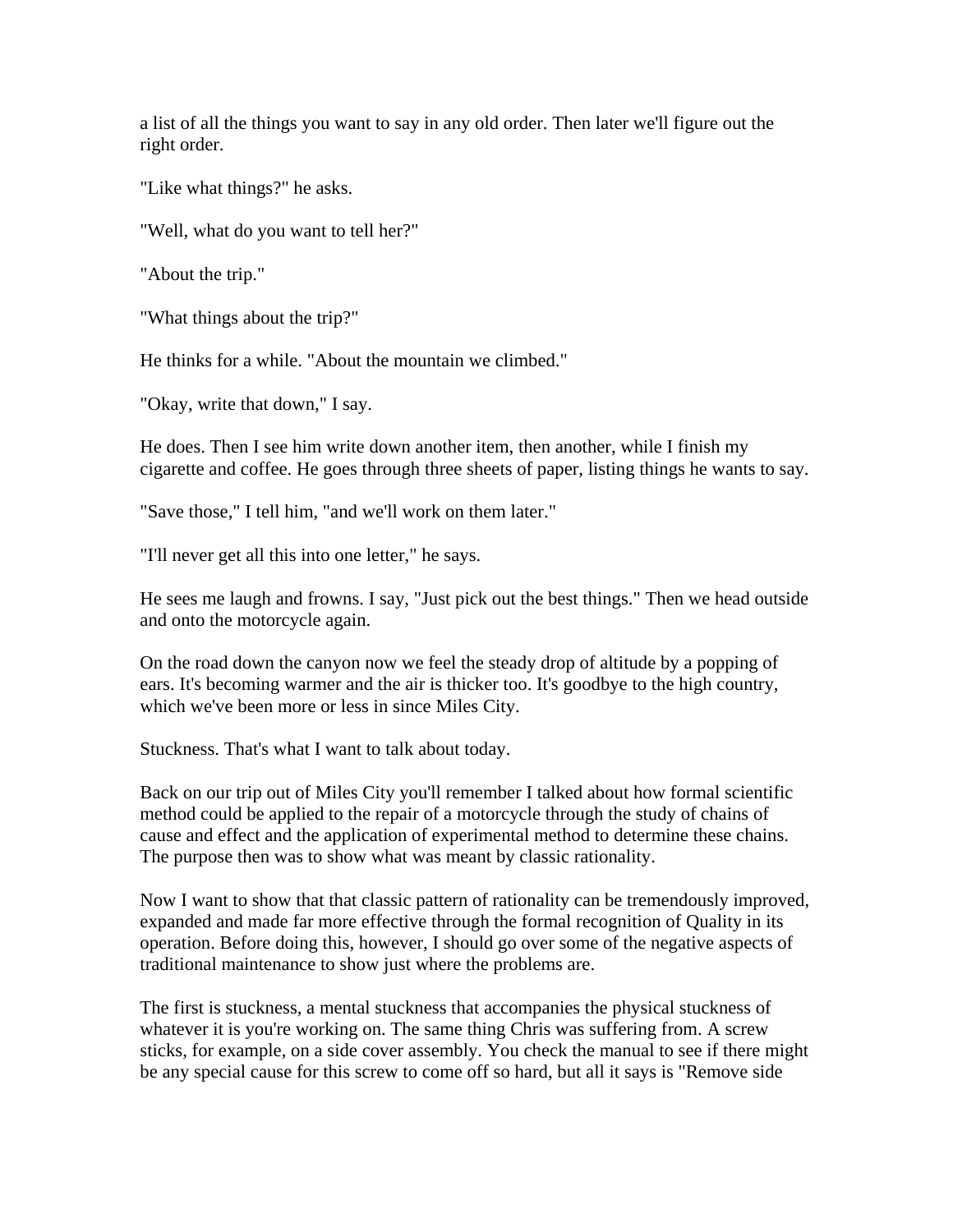cover plate" in that wonderful terse technical style that never tells you what you want to know. There's no earlier procedure left undone that might cause the cover screws to stick.

If you're experienced you'd probably apply a penetrating liquid and an impact driver at this point. But suppose you're inexperienced and you attach a self-locking plier wrench to the shank of your screwdriver and really twist it hard, a procedure you've had success with in the past, but which this time succeeds only in tearing the slot of the screw.

Your mind was already thinking ahead to what you would do when the cover plate was off, and so it takes a little time to realize that this irritating minor annoyance of a torn screw slot isn't just irritating and minor. You're stuck. Stopped. Terminated. It's absolutely stopped you from fixing the motorcycle.

This isn't a rare scene in science or technology. This is the commonest scene of all. Just plain stuck. In traditional maintenance this is the worst of all moments, so bad that you have avoided even thinking about it before you come to it.

The book's no good to you now. Neither is scientific reason. You don't need any scientific experiments to find out what's wrong. It's obvious what's wrong. What you need is an hypothesis for how you're going to get that slotless screw out of there and scientific method doesn't provide any of these hypotheses. It operates only after they're around.

This is the zero moment of consciousness. Stuck. No answer. Honked. Kaput. It's a miserable experience emotionally. You're losing time. You're incompetent. You don't know what you're doing. You should be ashamed of yourself. You should take the machine to a real mechanic who knows how to figure these things out.

It's normal at this point for the fear-anger syndrome to take over and make you want to hammer on that side plate with a chisel, to pound it off with a sledge if necessary. You think about it, and the more you think about it the more you're inclined to take the whole machine to a high bridge and drop it off. It's just outrageous that a tiny little slot of a screw can defeat you so totally.

What you're up against is the great unknown, the void of all Western thought. You need some ideas, some hypotheses. Traditional scientific method, unfortunately, has never quite gotten around to say exactly where to pick up more of these hypotheses. Traditional scientific method has always been at the very best, 20-20 hindsight. It's good for seeing where you've been. It's good for testing the truth of what you think you know, but it can't tell you where you ought to go, unless where you ought to go is a continuation of where you were going in the past. Creativity, originality, inventiveness, intuition, imagination..."unstuckness," in other words...are completely outside its domain.

We continue down the canyon, past folds in the steep slopes where wide streams enter. We notice the river grows rapidly now as streams enlarge it. Turns in the road are less sharp here and straight stretches are longer. I move into the highest gear.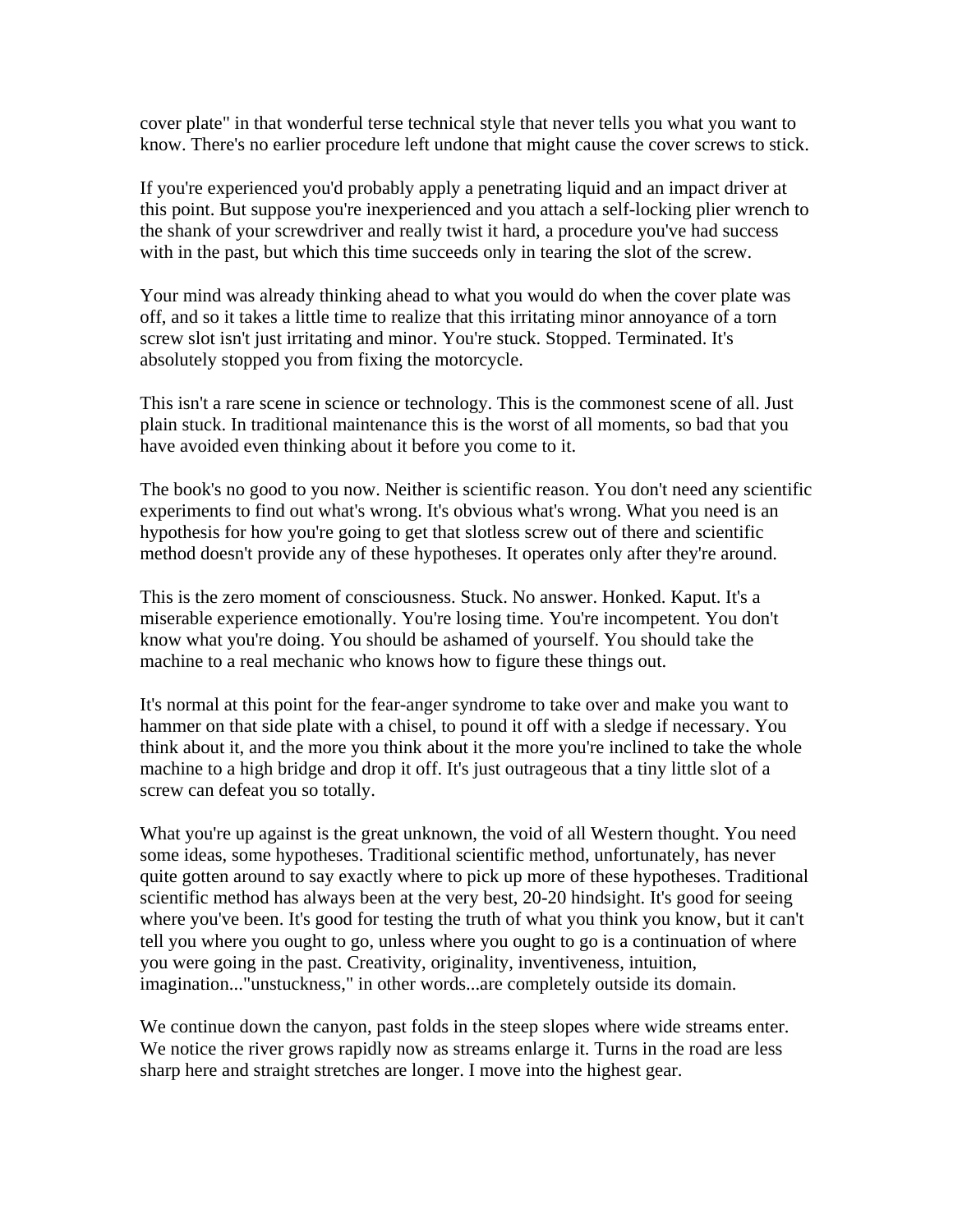Later the trees become scarce and spindly, with large areas of grass and underbrush between them. It's too hot for the jacket and sweater so I stop at a roadside pulloff to remove them.

Chris wants to go hiking up a trail and I let him, finding a small shady spot to sit back and rest. Just quiet now, and meditative.

A display describes a fire burn that took place here years ago. According to the information the forest is filling in again but it will be years before it returns to its former condition.

Later the crunch of gravel tells me Chris is coming back down the trail. He didn't go very far. When he arrives he says, "Let's go." We retie the pack, which has started to shift a little, and then move out on the highway. The sweat from sitting there cools suddenly from the wind.

We're still stuck on that screw and the only way it's going to get unstuck is by abandoning further examination of the screw according to traditional scientific method. That won't work. What we have to do is examine traditional scientific method in the light of that stuck screw.

We have been looking at that screw "objectively." According to the doctrine of "objectivity," which is integral with traditional scientific method, what we like or don't like about that screw has nothing to do with our correct thinking. We should not evaluate what we see. We should keep our mind a blank tablet which nature fills for us, and then reason disinterestedly from the facts we observe.

But when we stop and think about it disinterestedly, in terms of this stuck screw, we begin to see that this whole idea of disinterested observation is silly. Where are those facts? What are we going to observe disinterestedly? The torn slot? The immovable side cover plate? The color of the paint job? The speedometer? The sissy bar? As Poincaré would have said, there are an infinite number of facts about the motorcycle, and the right ones don't just dance up and introduce themselves. The right facts, the ones we really need, are not only passive, they are damned elusive, and we're not going to just sit back and "observe" them. We're going to have to be in there looking for them or we're going to be here a long time. Forever. As Poincaré pointed out, there must be a subliminal choice of what facts we observe.

The difference between a good mechanic and a bad one, like the difference between a good mathematician and a bad one, is precisely this ability to select the good facts from the bad ones on the basis of quality. He has to care! This is an ability about which formal traditional scientific method has nothing to say. It's long past time to take a closer look at this qualitative preselection of facts which has seemed so scrupulously ignored by those who make so much of these facts after they are "observed." I think that it will be found that a formal acknowledgment of the role of Quality in the scientific process doesn't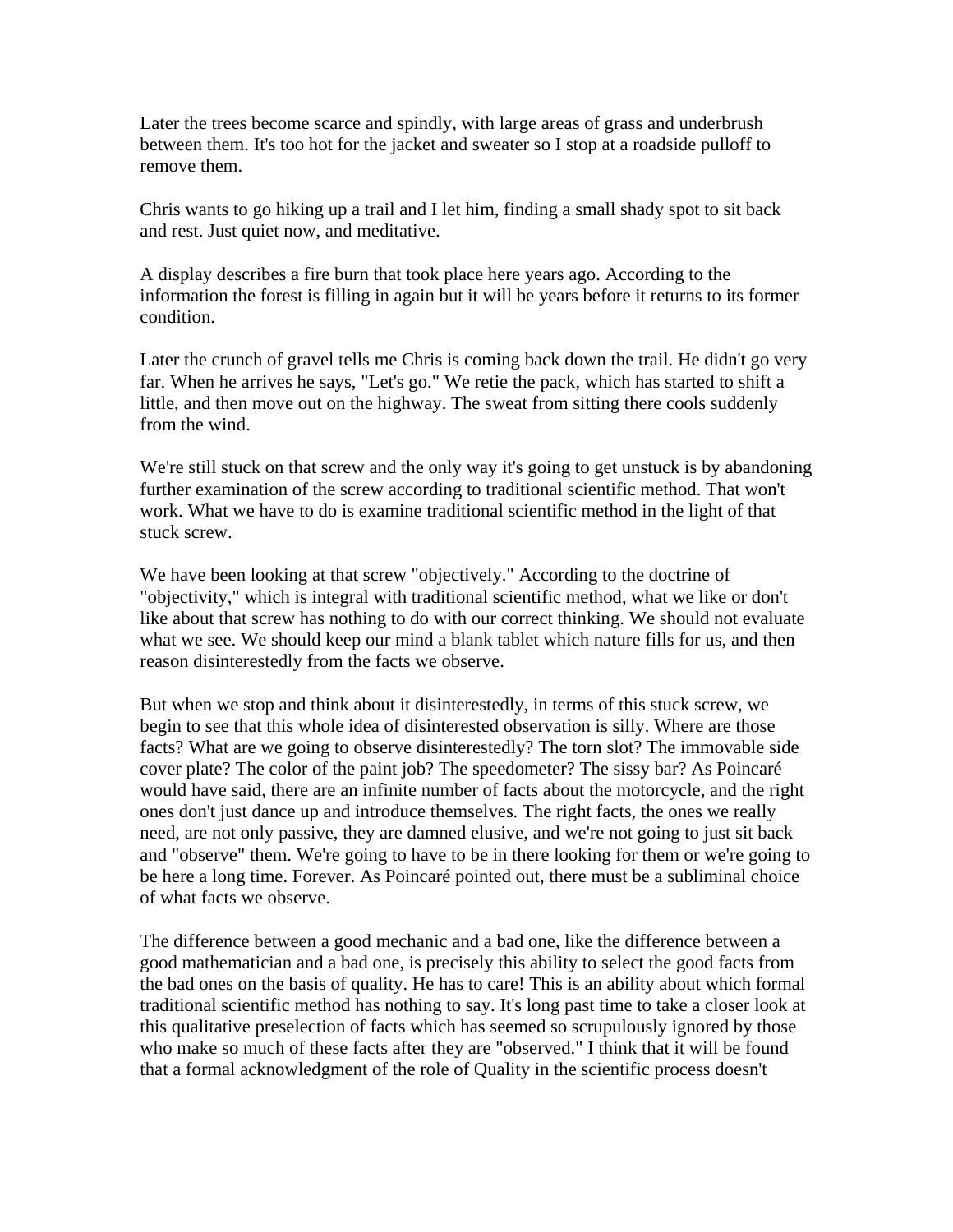destroy the empirical vision at all. It expands it, strengthens it and brings it far closer to actual scientific practice.

I think the basic fault that underlies the problem of stuckness is traditional rationality's insistence upon "objectivity," a doctrine that there is a divided reality of subject and object. For true science to take place these must be rigidly separate from each other. "You are the mechanic. There is the motorcycle. You are forever apart from one another. You do this to it. You do that to it. These will be the results."

This eternally dualistic subject-object way of approaching the motorcycle sounds right to us because we're used to it. But it's not right. It's always been an artificial interpretation superimposed on reality. It's never been reality itself. When this duality is completely accepted a certain nondivided relationship between the mechanic and motorcycle, a craftsmanlike feeling for the work, is destroyed. When traditional rationality divides the world into subjects and objects it shuts out Quality, and when you're really stuck it's Quality, not any subjects or objects, that tells you where you ought to go.

By returning our attention to Quality it is hoped that we can get technological work out of the noncaring subject-object dualism and back into craftsmanlike self-involved reality again, which will reveal to us the facts we need when we are stuck.

In my mind now is an image of a huge, long railroad train, one of those 120-boxcar jobs that cross the prairies all the time with lumber and vegetables going east and with automobiles and other manufactured goods going west. I want to call this railroad train "knowledge" and subdivide in into two parts: Classic Knowledge and Romantic Knowledge.

In terms of the analogy, Classic Knowledge, the knowledge taught by the Church of Reason, is the engine and all the boxcars. All of them and everything that's in them. If you subdivide the train into parts you will find no Romantic Knowledge anywhere. And unless you're careful it's easy to make the presumption that's all the train there is. This isn't because Romantic Knowledge is nonexistent or even unimportant. It's just that so far the definition of the train is static and purposeless. This was what I was trying to get at back in South Dakota when I talked about two whole dimensions of existence. It's two whole ways of looking at the train.

Romantic Quality, in terms of this analogy, isn't any "part" of the train. It's the leading edge of the engine, a two-dimensional surface of no real significance unless you understand that the train isn't a static entity at all. A train really isn't a train if it can't go anywhere. In the process of examining the train and subdividing it into parts we've inadvertently stopped it, so that it really isn't a train we are examining. That's why we get stuck.

The real train of knowledge isn't a static entity that can be stopped and subdivided. It's always going somewhere. On a track called Quality. And that engine and all those 120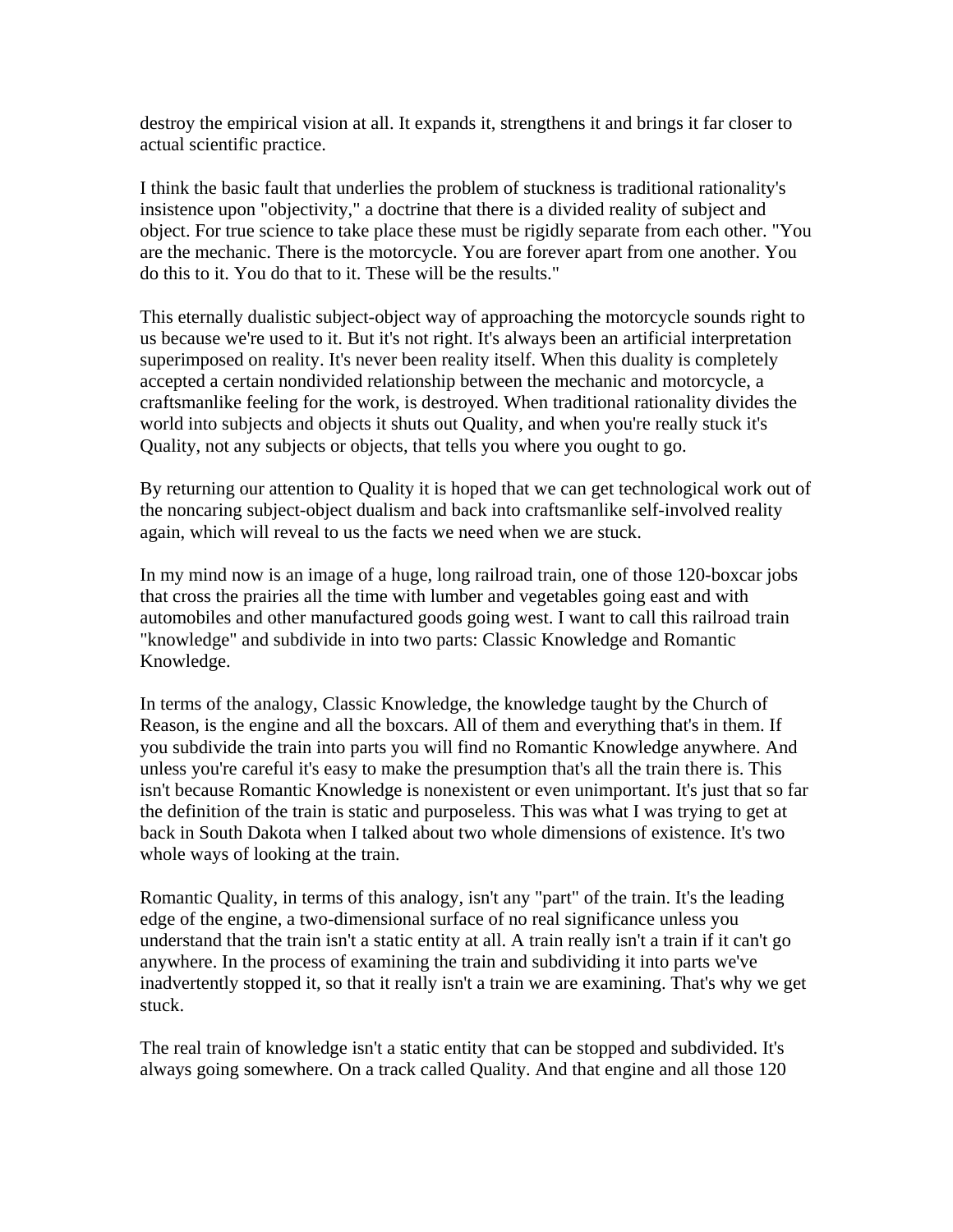boxcars are never going anywhere except where the track of Quality takes them; and romantic Quality, the leading edge of the engine, takes them along that track.

Romantic reality is the cutting edge of experience. It's the leading edge of the train of knowledge that keeps the whole train on the track. Traditional knowledge is only the collective memory of where that leading edge has been. At the leading edge there are no subjects, no objects, only the track of Quality ahead, and if you have no formal way of evaluating, no way of acknowledging this Quality, then the entire train has no way of knowing where to go. You don't have pure reason...you have pure confusion. The leading edge is where absolutely all the action is. The leading edge contains all the infinite possibilities of the future. It contains all the history of the past. Where else could they be contained?

The past cannot remember the past. The future can't generate the future. The cutting edge of this instant right here and now is always nothing less than the totality of everything there is.

Value, the leading edge of reality, is no longer an irrelevant offshoot of structure. Value is the predecessor of structure. It's the preintellectual awareness that gives rise to it. Our structured reality is preselected on the basis of value, and really to understand structured reality requires an understanding of the value source from which it's derived.

One's rational understanding of a motorcycle is therefore modified from minute to minute as one works on it and sees that a new and different rational understanding has more Quality. One doesn't cling to old sticky ideas because one has an immediate rational basis for rejecting them. Reality isn't static anymore. It's not a set of ideas you have to either fight or resign yourself to. It's made up, in part, of ideas that are expected to grow as you grow, and as we all grow, century after century. With Quality as a central undefined term, reality is, in its essential nature, not static but dynamic. And when you really understand dynamic reality you never get stuck. It has forms but the forms are capable of change.

To put it in more concrete terms: If you want to build a factory, or fix a motorcycle, or set a nation right without getting stuck, then classical, structured, dualistic subject-object knowledge, although necessary, isn't enough. You have to have some feeling for the quality of the work. You have to have a sense of what's good. That is what carries you forward. This sense isn't just something you're born with, although you are born with it. It's also something you can develop. It's not just "intuition," not just unexplainable "skill" or "talent." It's the direct result of contact with basic reality, Quality, which dualistic reason has in the past tended to conceal.

It all sounds so far out and esoteric when it's put like that it comes as a shock to discover that it is one of the most homespun, down-to-earth views of reality you can have. Harry Truman, of all people, comes to mind, when he said, concerning his administration's programs, "We'll just try them -- and if they don't work -- why then we'll just try something else." That may not be an exact quote, but it's close.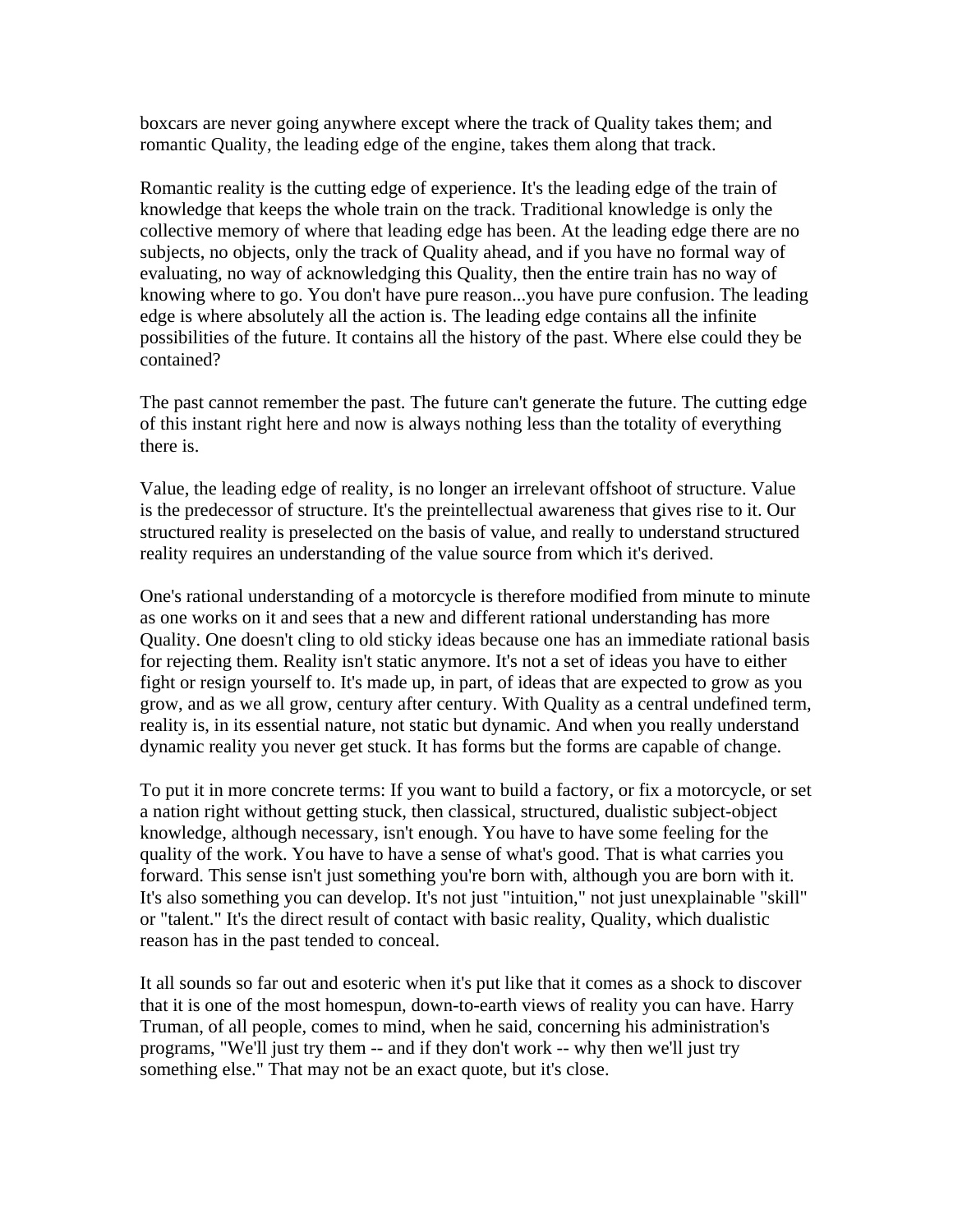The reality of the American government isn't static, he said, it's dynamic. If we don't like it we'll get something better. The American government isn't going to get stuck on any set of fancy doctrinaire ideas.

The key word is "better"...Quality. Some may argue that the underlying form of the American government is stuck, is incapable of change in response to Quality, but that argument is not to the point. The point is that the President and everyone else, from the wildest radical to the wildest reactionary, agree that the government should change in response to Quality, even if it doesn't. Phædrus' concept of changing Quality as reality, a reality so omnipotent that whole governments must change to keep up with it, is something that in a wordless way we have always unanimously believed in all along.

And what Harry Truman said, really, was nothing different from the practical, pragmatic attitude of any laboratory scientist or any engineer or any mechanic when he's not thinking "objectively" in the course of his daily work.

I keep talking wild theory, but it keeps somehow coming out stuff everybody knows, folklore. This Quality, this feeling for the work, is something known in every shop.

Now finally let's get back to that screw.

Let's consider a reevaluation of the situation in which we assume that the stuckness now occurring, the zero of consciousness, isn't the worst of all possible situations, but the best possible situation you could be in. After all, it's exactly this stuckness that Zen Buddhists go to so much trouble to induce; through koans, deep breathing, sitting still and the like. Your mind is empty, you have a "hollow-flexible" attitude of "beginner's mind." You're right at the front end of the train of knowledge, at the track of reality itself. Consider, for a change, that this is a moment to be not feared but cultivated. If your mind is truly, profoundly stuck, then you may be much better off than when it was loaded with ideas.

The solution to the problem often at first seems unimportant or undesirable, but the state of stuckness allows it, in time, to assume its true importance. It seemed small because your previous rigid evaluation which led to the stuckness made it small.

But now consider the fact that no matter how hard you try to hang on to it, this stuckness is bound to disappear. Your mind will naturally and freely move toward a solution. Unless you are a real master at staying stuck you can't prevent this. The fear of stuckness is needless because the longer you stay stuck the more you see the Quality...reality that gets you unstuck every time. What's really been getting you stuck is the running from the stuckness through the cars of your train of knowledge looking for a solution that is out in front of the train.

Stuckness shouldn't be avoided. It's the psychic predecessor of all real understanding. An egoless acceptance of stuckness is a key to an understanding of all Quality, in mechanical work as in other endeavors. It's this understanding of Quality as revealed by stuckness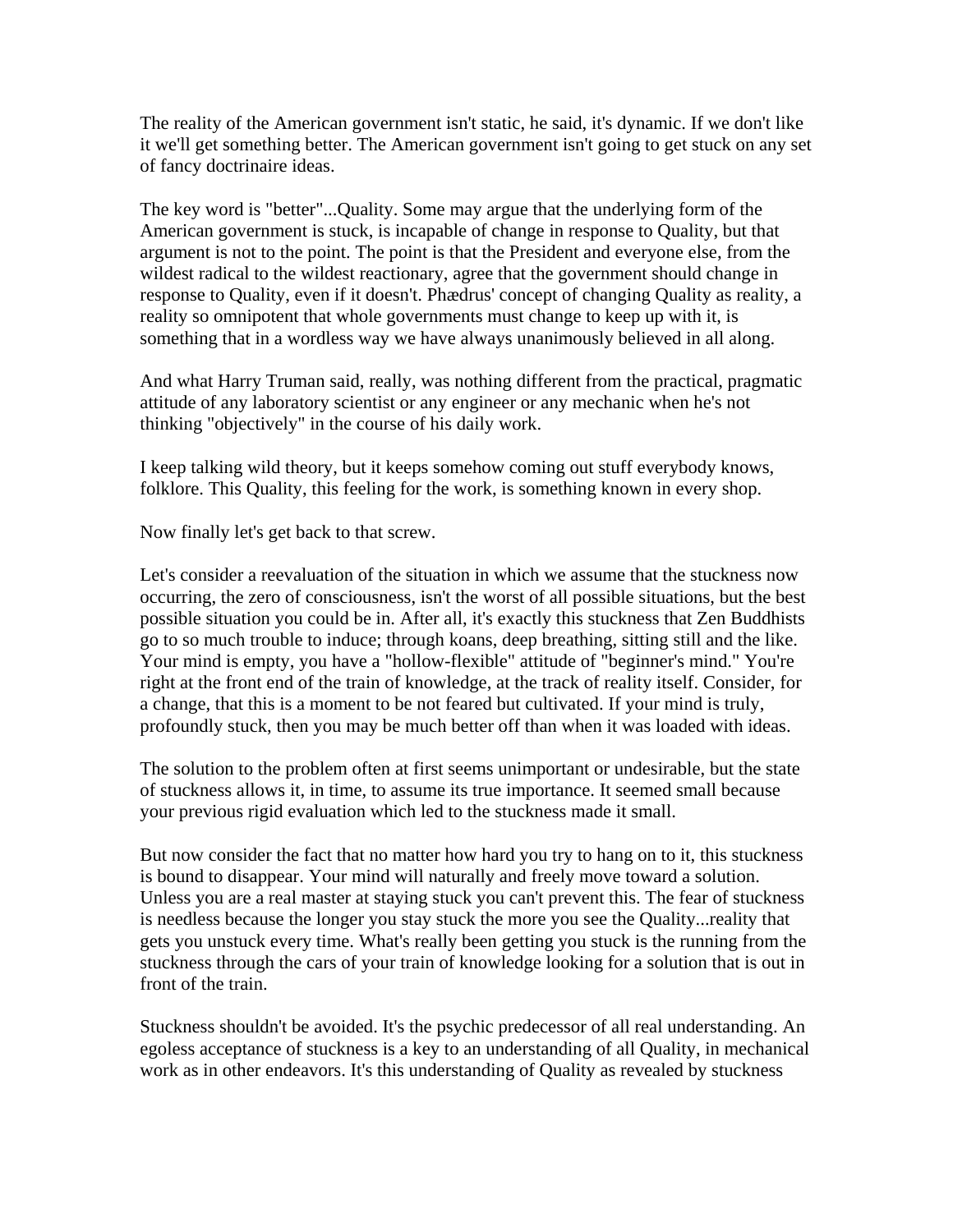which so often makes self-taught mechanics so superior to institute-trained men who have learned how to handle everything except a new situation.

Normally screws are so cheap and small and simple you think of them as unimportant. But now, as your Quality awareness becomes stronger, you realize that this one, individual, particular screw is neither cheap nor small nor unimportant. Right now this screw is worth exactly the selling price of the whole motorcycle, because the motorcycle is actually valueless until you get the screw out. With this reevaluation of the screw comes a willingness to expand your knowledge of it.

With the expansion of the knowledge, I would guess, would come a reevaluation of what the screw really is. If you concentrate on it, think about it, stay stuck on it for a long enough time, I would guess that in time you will come to see that the screw is less and less an object typical of a class and more an object unique in itself. Then with more concentration you will begin to see the screw as not even an object at all but as a collection of functions. Your stuckness is gradually eliminating patterns of traditional reason.

In the past when you separated subject and object from one another in a permanent way, your thinking about them got very rigid. You formed a class called "screw" that seemed to be inviolable and more real than the reality you are looking at. And you couldn't think of how to get unstuck because you couldn't think of anything new, because you couldn't see anything new.

Now, in getting that screw out, you aren't interested in what it is. What it is has ceased to be a category of thought and is a continuing direct experience. It's not in the boxcars anymore, it's out in front and capable of change. You are interested in what it does and why it's doing it. You will ask functional questions. Associated with your questions will be a subliminal Quality discrimination identical to the Quality discrimination that led Poincaré to the Fuchsian equations.

What your actual solution is is unimportant as long as it has Quality. Thoughts about the screw as combined rigidness and adhesiveness and about its special helical interlock might lead naturally to solutions of impaction and use of solvents. That is one kind of Quality track. Another track may be to go to the library and look through a catalog of mechanic's tools, in which you might come across a screw extractor that would do the job. Or to call a friend who knows something about mechanical work. Or just to drill the screw out, or just burn it out with a torch. or you might just, as a result of your meditative attention to the screw, come up with some new way of extracting it that has never been thought of before and that beats all the rest and is patentable and makes you a millionaire five years from now. There's no predicting what's on that Quality track. The solutions all are simple...after you have arrived at them. But they're simple only when you know already what they are.

Highway 13 follows another branch of our river but now it goes upstream past old sawmill towns and sleepy scenery. Sometimes when you switch from a federal to a state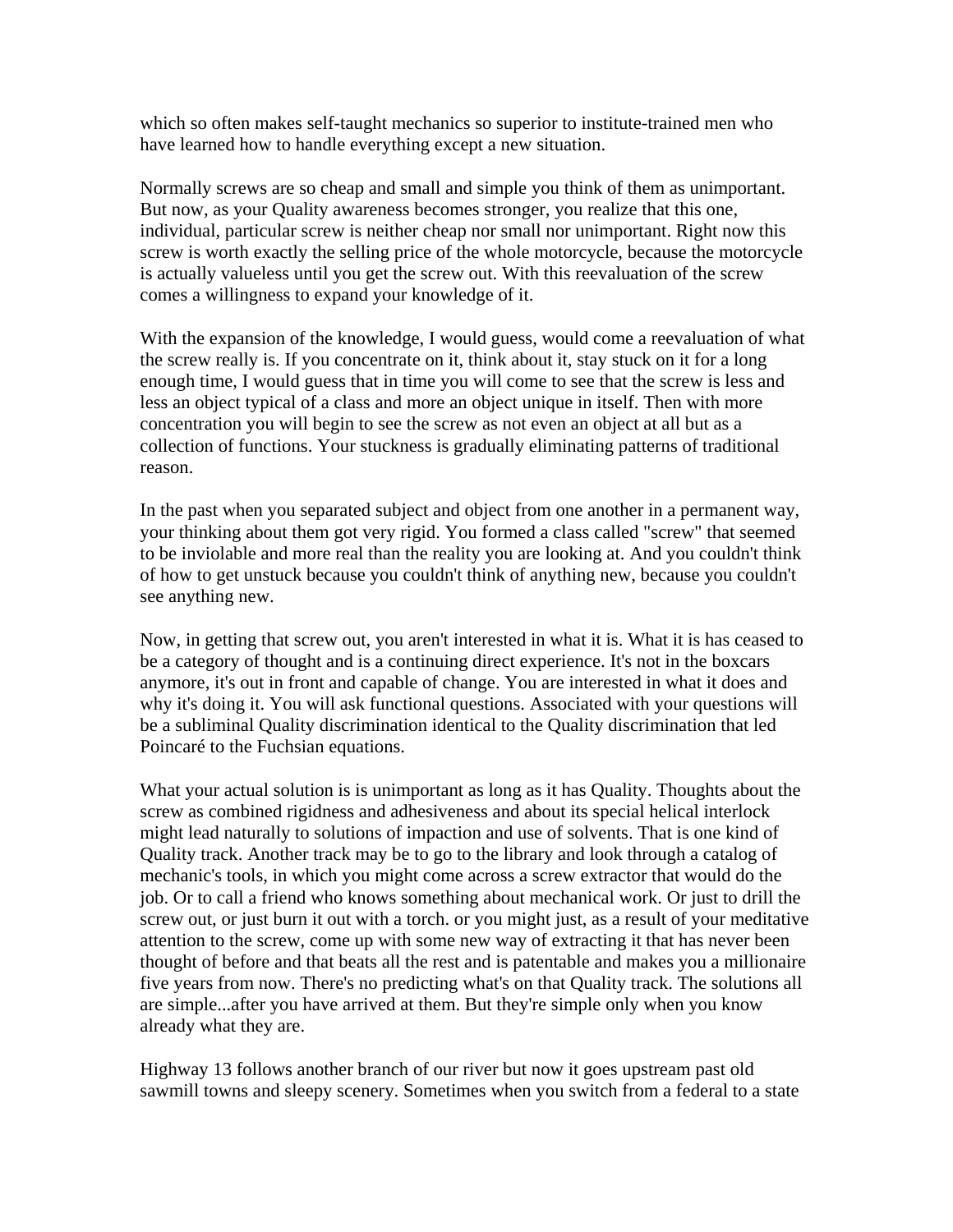highway it seems like you drop back like this in time. Pretty mountains, pretty river, bumpy but pleasant tar road -- old buildings, old people on a front porch -- strange how old, obsolete buildings and plants and mills, the technology of fifty and a hundred years ago, always seem to look so much better than the new stuff. Weeds and grass and wildflowers grow where the concrete has cracked and broken. Neat, squared, upright lines acquire a random sag. The uniform masses of the unbroken color of fresh paint modify to a mottled, weathered softness. Nature has a non-Euclidian geometry of her own that seems to soften the deliberate objectivity of these buildings with a kind of random spontaneity that architects would do well to study.

Soon we leave the river and the old sleepy buildings and now climb to some sort of a dry, meadowy plateau. The road rolls and bumps and rocks so much I have to keep the speed down to fifty. There are some bad chuckholes in the asphalt and I watch carefully for more.

We're really accustomed to making mileage. Stretches that would have seemed long back in the Dakotas now seem short and easy. Being on the machine seems more natural than being off it. We're nowhere that I'm familiar with, in country that I've never seen before, yet I don't feel a stranger in it.

At the top of the plateau at Grangeville, Idaho, we step from the blasting heat into an airconditioned restaurant. Deep cool inside. While we wait for chocolate malteds I notice a high-schooler sitting at the counter exchanging looks with the girl next to him. She's gorgeous, and I'm not the only other one who notices it. The girl behind the counter waiting on them is also watching with an anger she thinks no one else sees. Some kind of triangle. We keep passing unseen through little moments of other people's lives.

Back in the heat again and not far from Grangeville we see that the dry plateau that looked almost like prairie when we were out on it suddenly breaks away into an enormous canyon. I see our road will go down and down through what must be a hundred hairpin turns into a desert of broken land and crags. I tap Chris's knee and point and as we round a turn where we see it all I hear him holler, "Wow!"

At the brink I shift down to third, then close the throttle. The engine drags, backfiring a little, and down we go.

By the time our cycle has reached the bottom of wherever it is we are, we have dropped thousands of feet. I look back over my shoulder and see antlike cars way back at the top. Now we must head forward across this baking desert to wherever the road leads.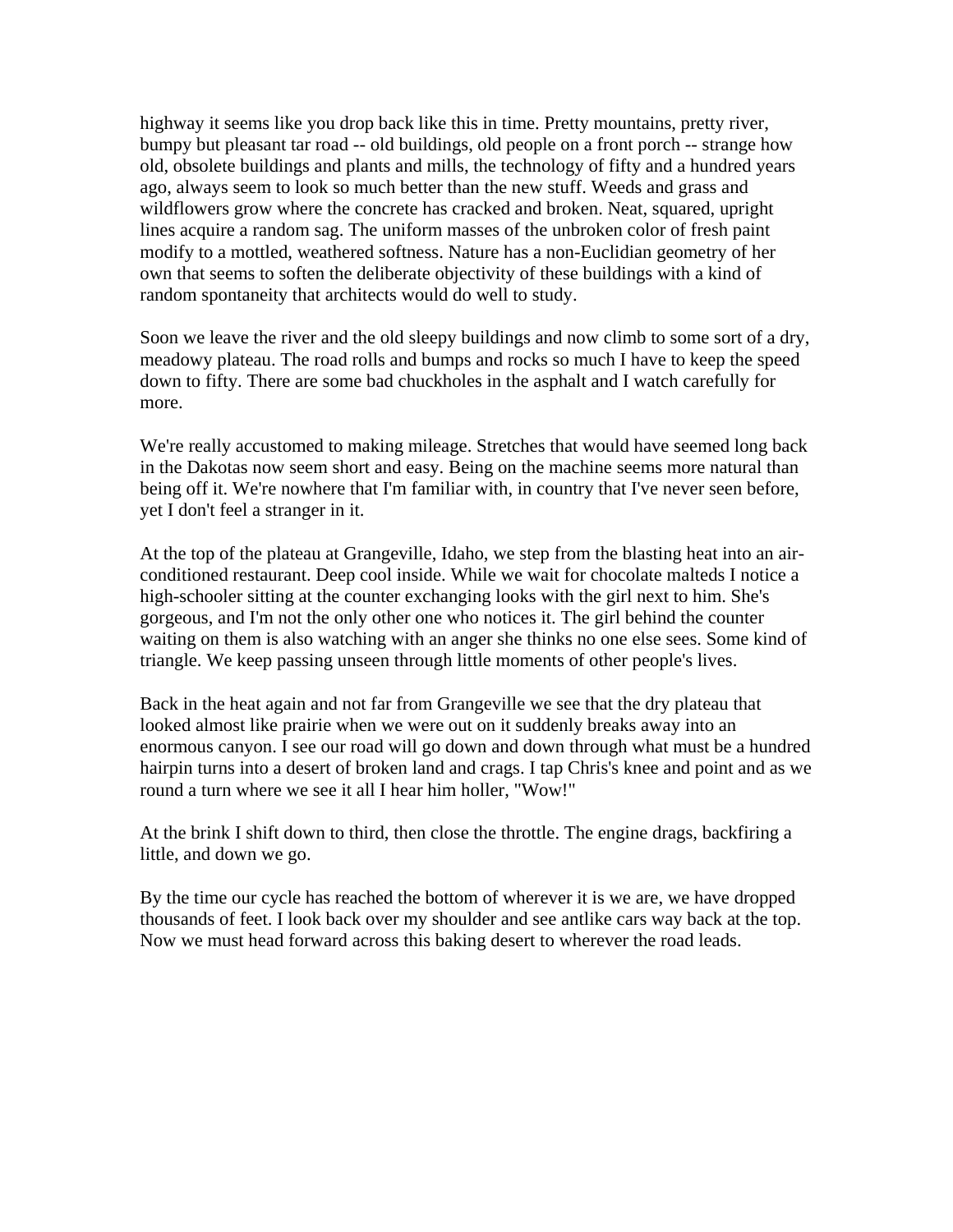#### **25**

This morning a solution to the problem of stuckness was discussed, the classic badness caused by traditional reason. Now it's time to move to its romantic parallel, the ugliness of the technology traditional reason has produced.

The road has twisted and rolled over desert hills into a little, narrow thread of green surrounding the town of White Bird, then proceeded on to a big fast river, the Salmon, flowing between high canyon walls. Here the heat is tremendous and the glare from the white canyon rock is blinding. We wind on and on through the bottom of the narrow canyon, nervous about fast-moving traffic and oppressed by the fiery heat.

The ugliness the Sutherlands were fleeing is not inherent in technology. It only seemed that way to them because it's so hard to isolate what it is within technology that's so ugly. But technology is simply the making of things and the making of things can't by its own nature be ugly or there would be no possibility for beauty in the arts, which also include the making of things. Actually a root word of technology, techne, originally meant "art." The ancient Greeks never separated art from manufacture in their minds, and so never developed separate words for them.

Neither is the ugliness inherent in the materials of modern technology ... a statement you sometimes hear. Mass-produced plastics and synthetics aren't in themselves bad. They've just acquired bad associations. A person who's lived inside stone walls of a prison most of his life is likely to see stone as an inherently ugly material, even though it's also the prime material of sculpture, and a person who's lived in a prison of ugly plastic technology that started with his childhood toys and continues through a lifetime of junky consumer products is likely to see this material as inherently ugly. But the real ugliness of modern technology isn't found in any material or shape or act or product. These are just the objects in which the low Quality appears to reside. It's our habit of assigning Quality to subjects or objects that gives this impression.

The real ugliness is not the result of any objects of  $\hat{\blacklozenge}$  technology. Nor is it, if one follows

Phædrus' metaphysics, the result of any subjects of technology, the  $\bullet$  people who produce it or the people who use it. Quality, or its absence, doesn't reside in either the subject or the object. The real ugliness lies in the relationship between the people who produce the technology and the things they produce, which results in a similar relationship between the people who use the technology and the things they use.

Phædrus felt that at the moment of pure Quality perception, or not even perception, at the moment of pure Quality, there is no subject and there is no object. There is only a sense of Quality that produces a later awareness of subjects and objects. At the moment of pure quality, subject and object are identical. This is the tat tvam asi truth of the Upanishads, but it's also reflected in modern street argot. "Getting with it," "digging it," "grooving on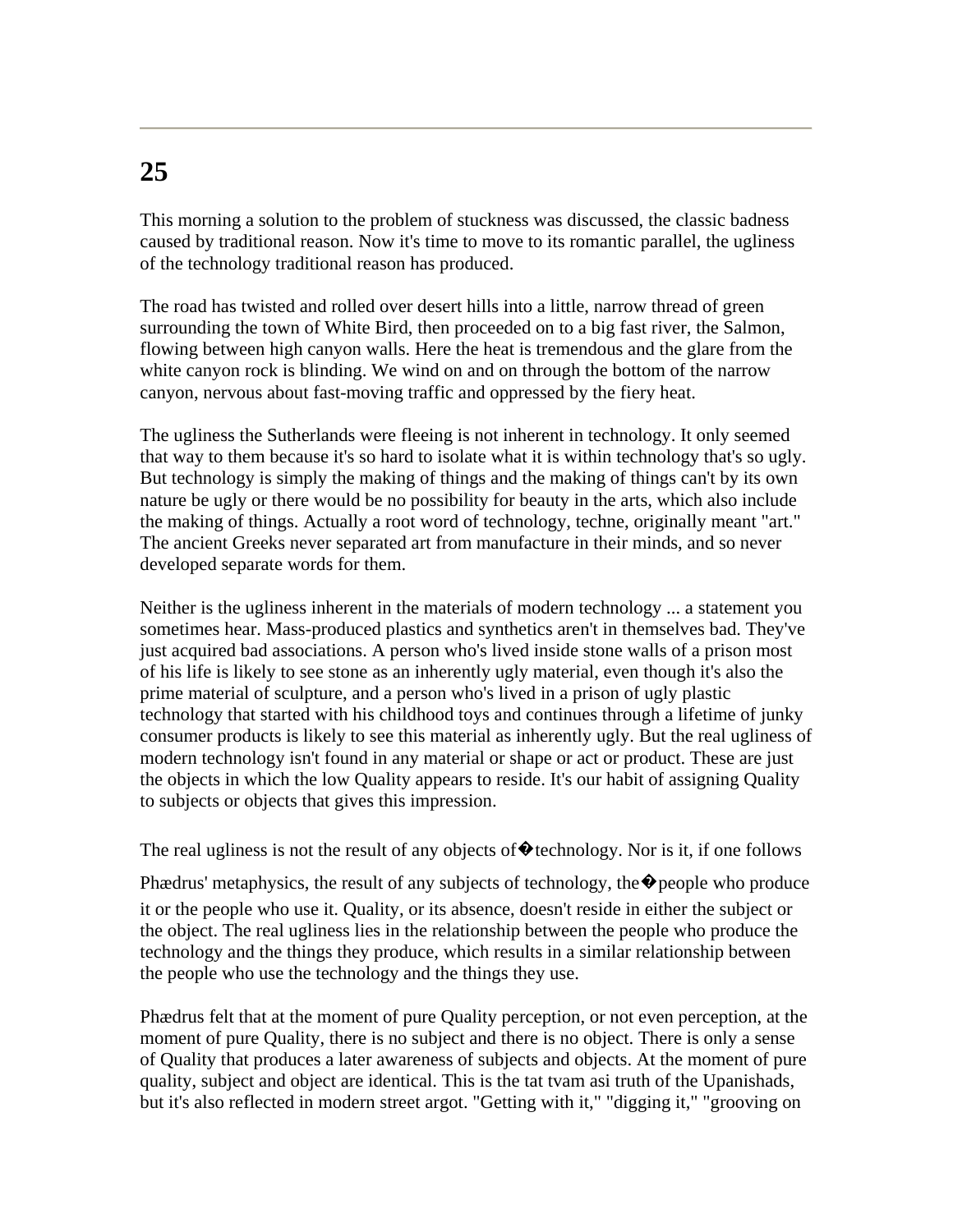it" are all slang reflections of this identity. It is this identity that is the basis of craftsmanship in all the technical arts. And it is this identity that modern, dualistically conceived technology lacks. The creator of it feels no particular sense of identity with it. The owner of it feels no particular sense of identity with it. The user of it feels no particular sense of identity with it. Hence, by Phædrus' definition, it has no Quality.

That wall in Korea that Phædrus saw was an act of technology. It was beautiful, but not because of any masterful intellectual planning or any scientific supervision of the job, or any added expenditures to "stylize" it. It was beautiful because the people who worked on it had a way of looking at things that made them do it right unselfconsciously. They didn't separate themselves from the work in such a way as to do it wrong. There is the center of the whole solution.

The way to solve the conflict between human values and technological needs is not to run away from technology. That's impossible. The way to resolve the conflict is to break down the barriers of dualistic thought that prevent a real understanding of what technology is ... not an exploitation of nature, but a fusion of nature and the human spirit into a new kind of creation that transcends both. When this transcendence occurs in such events as the first airplane flight across the ocean or the first footstep on the moon, a kind of public recognition of the transcendent nature of technology occurs. But this transcendence should also occur at the individual level, on a personal basis, in one's own life, in a less dramatic way.

The walls of the canyon here are completely vertical now. In many places room for the road had to be blasted out of it. No alternate routes here. Just whichever way the river goes. It may be just my imagination, but it seems the river's already smaller than it was an hour ago.

Such personal transcendence of conflicts with technology doesn't have to involve motorcycles, of course. It can be at a level as simple as sharpening a kitchen knife or sewing a dress or mending a broken chair. The underlying problems are the same. In each case there's a beautiful way of doing it and an ugly way of doing it, and in arriving at the high-quality, beautiful way of doing it, both an ability to see what "looks good"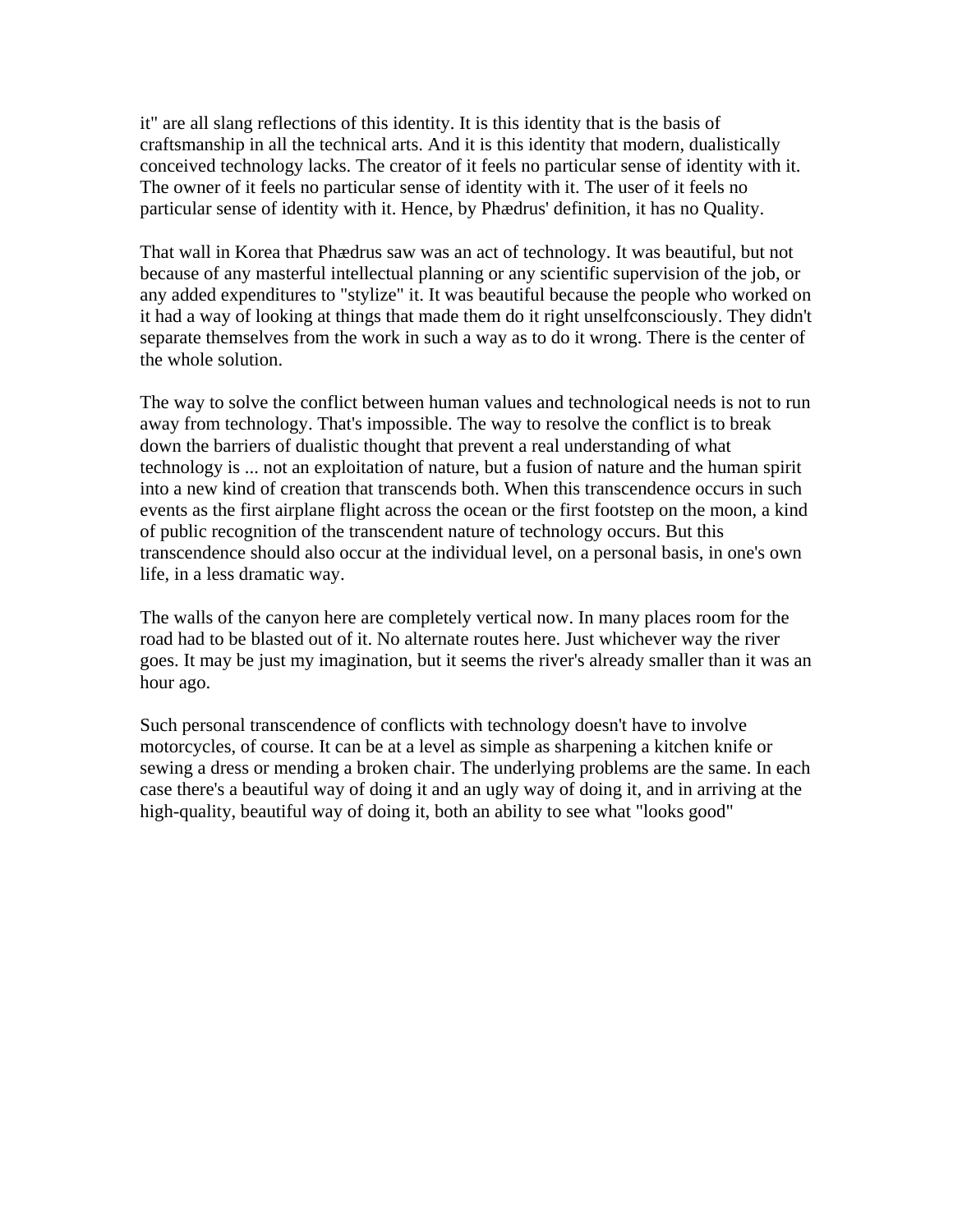# **Part IV**

## **27**

Why don't you come out of the shadows? What do you really look like? You're afraid of something aren't you? What is it you're afraid of?

Beyond the figure in the shadows is the glass door. Chris is behind it, motioning me to open it. He's older now, but his face still has a pleading expression. "What do I do now? "he wants to know. "What do I do next? " He's waiting for my instructions.

It's time to act.

I study the figure in the shadows. It's not as omnipotent as it once seemed. "Who are you? " I ask.

No answer.

"By what right is that door closed?"

Still no answer. The figure is silent, but it is also cowering. It's afraid! Of me.

"There are worse things than hiding in the shadows. Is that it? Is that why you don't speak? "

It seems to be quivering, retreating, as though sensing what I am about to do.

I wait, and then move closer to it. Loathsome, dark, evil thing. Closer, looking not at it but at the glass door, so as not to warn it. I pause again, brace myself and then lunge!

My hands sink into something soft where its neck should be. It writhes, and I tighten the grip, as one holds a serpent. And now holding it tighter and tighter we'll get it into the light. Here it comes! NOW WE'LL SEE ITS FACE!

"Dad! "

"Dad! " I hear Chris's voice through the door?

Yes! The first time! "Dad! Dad! "

"Dad! Dad!" Chris tugs on my shirt. "Dad! Wake up! Dad!"

He's crying, sobbing now. "Stop, Dad! Wake up!"

"It's all right, Chris."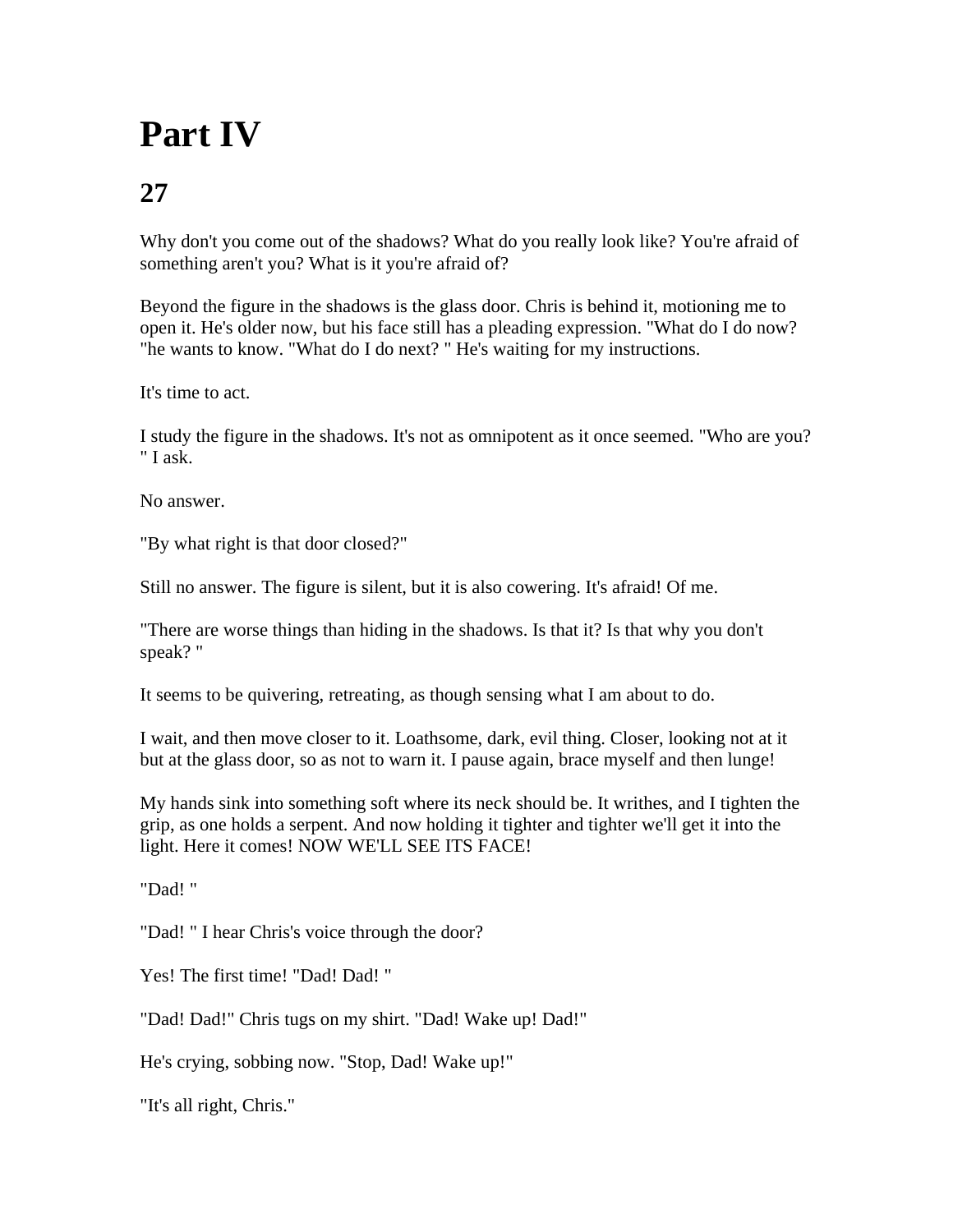"Dad! Wake up!"

"I'm awake." I can just barely make out his face in the dawn light. We're in trees somewhere outside. There's a motorcycle here. I think we're in Oregon somewhere.

"I'm all right, it was just a nightmare."

He continues to cry and I sit quietly with him for a while. "It's all right," I say, but he doesn't stop. He's badly frightened.

So am I.

What were you dreaming about?"

"I was trying to see someone's face."

"You shouted you were going to kill me."

"No, not you."

"Who?"

"The person in the dream."

"Who was it?"

"I'm not sure."

Chris's crying stops, but he continues to shake from the cold. "Did you see the face?"

"Yes."

"What did it look like?"

"It was my own face, Chris, that's when I shouted. -- It was just a bad dream." I tell him he's shivering and should get back into the sleeping bag.

He does this. "It's so cold," he says.

"Yes." By the dawn light I can see the vapor from our breaths. Then he crawls under the cover of the sleeping bag and I can see only my own.

I don't sleep.

The dreamer isn't me at all.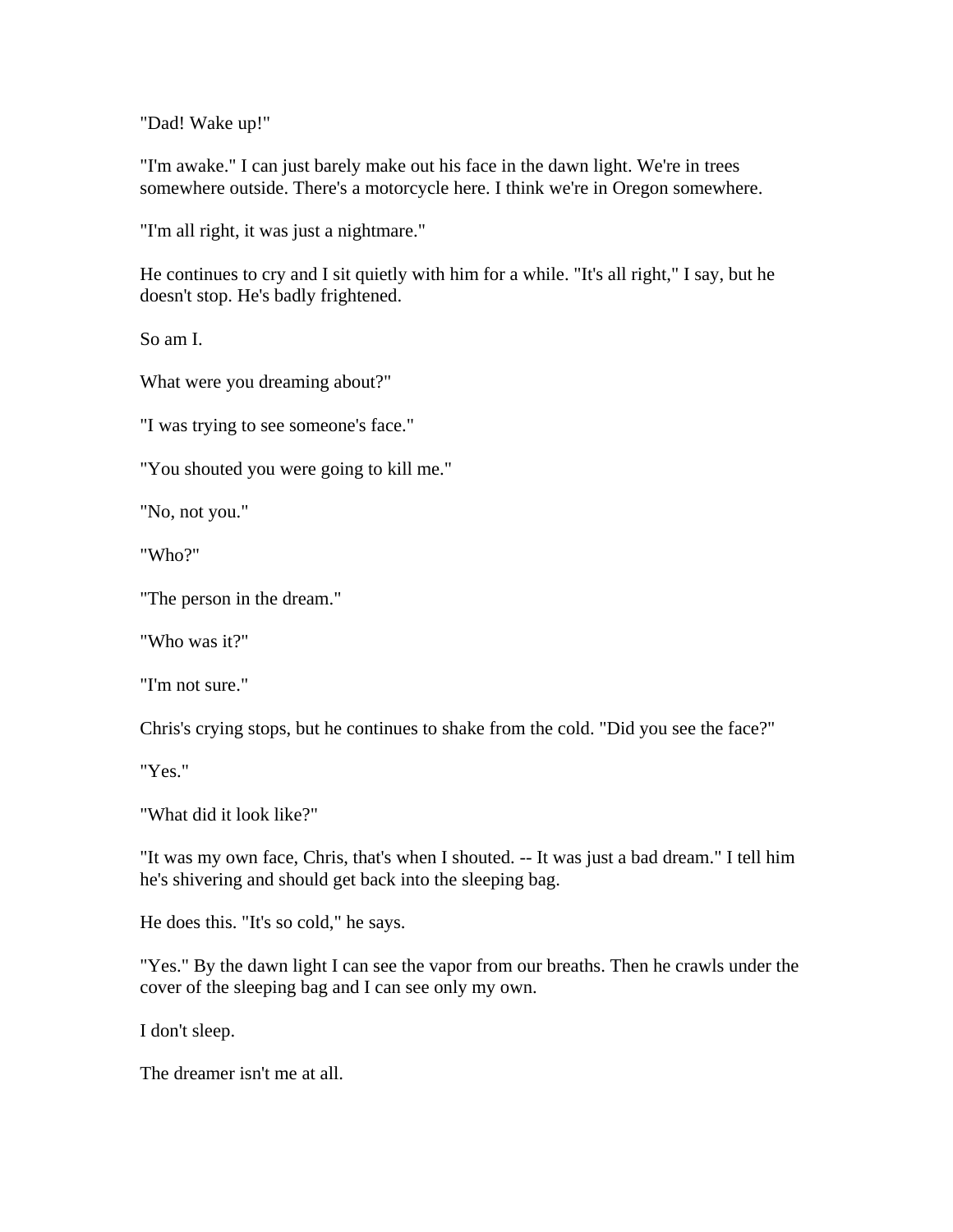It's Phædrus.

He's waking up.

A mind divided against itself -- me -- I'm the evil figure in the shadows. I'm the loathsome one. --

I always knew he would come back. --

It's a matter now of preparing for it. --

The sky under the trees looks so grey and hopeless.

Poor Chris.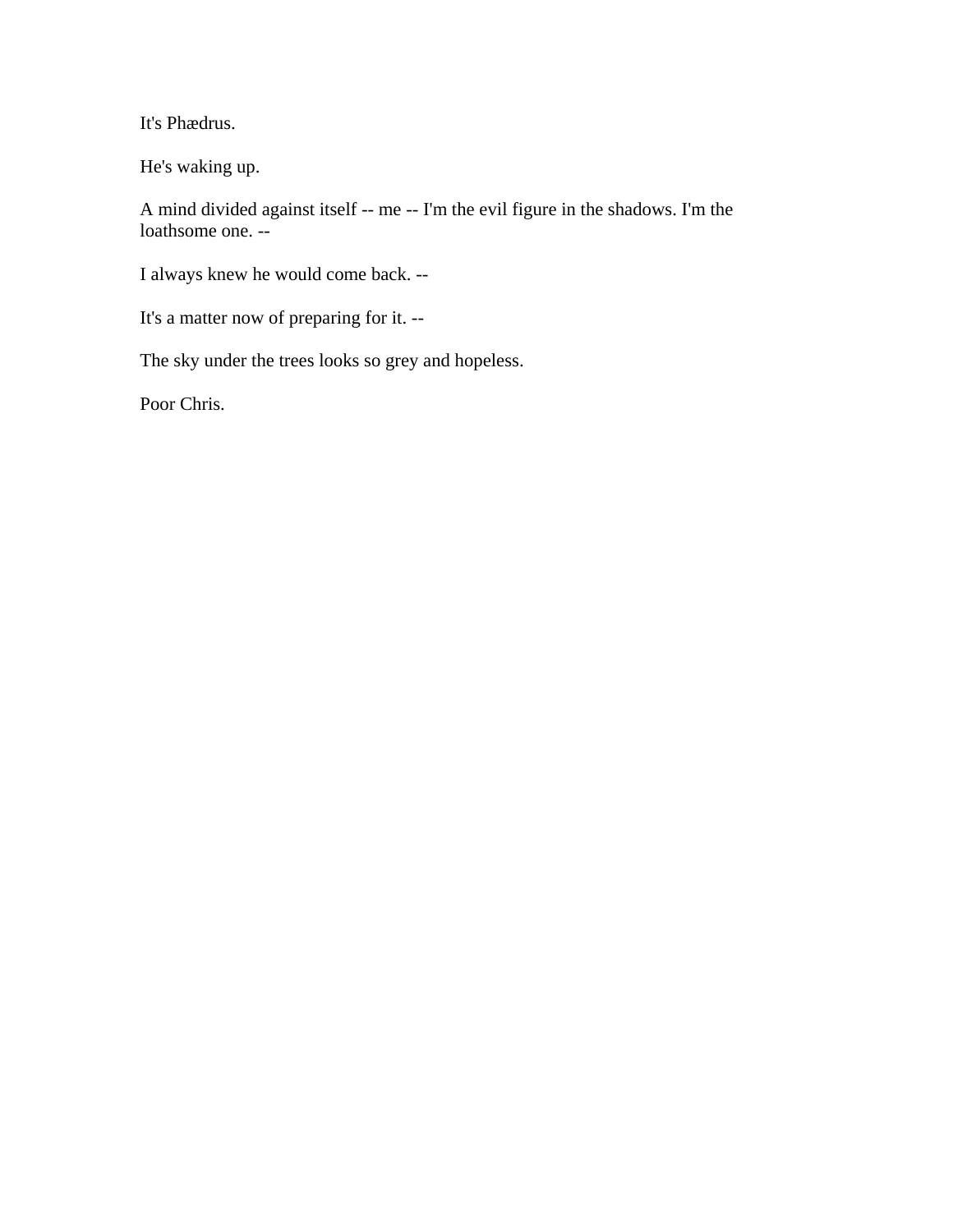# **28**

The despair grows now.

Like one of those movie dissolves in which you know you're not in the real world but it seems that way anyway.

It's a cold, snowless November day. The wind blows dirt through the cracks of the windows of an old car with soot on the windows, and Chris, six, sits beside him, with sweaters on because the heater doesn't work, and through the dirty windows of the windblown car they see that they move forward toward a grey snowless sky between walls of grey and greyish-brown buildings with brick fronts, with broken glass between the brick fronts and debris in the streets.

"Where are we?" Chris says, and Phædrus says, "I don't know," and he really doesn't, his mind is all but gone. He is lost, drifting through the grey streets.

"Where are we going?" says Phædrus.

"To the bunk-bedders," says Chris.

"Where are they?" asks Phædrus.

"I don't know," says Chris. "Maybe if we just keep going we'll see them."

And so the two drive and drive through the endless streets looking for the bunk-bedders. Phædrus wants to stop and put his head on the steering wheel and just rest. The soot and the grey have penetrated his eyes and all but blotted cognizance from his brain. One street sign is like another. One grey-brown building is like the next. On and on they drive, looking for the bunk-bedders. But the bunk-bedders, Phædrus knows, he will never find.

Chris begins to realize slowly and by degrees that something is strange, that the person guiding the car is no longer really guiding it, that the captain is dead and the car is pilotless and he doesn't know this but only feels it and says stop and Phædrus stops.

A car behind honks, but Phædrus does not move. Other cars honk, and then others, and Chris in panic says, "GO!" and Phædrus slowly with agony pushes his foot on the clutch and puts the car in gear. Slowly, in dream-motion, the car moves in low through the streets.

"Where do we live?" Phædrus asks a frightened Chris.

Chris remembers an address, but doesn't know how to get there, but reasons that if he asks enough people he will find the way and so says, "Stop the car," and gets out and asks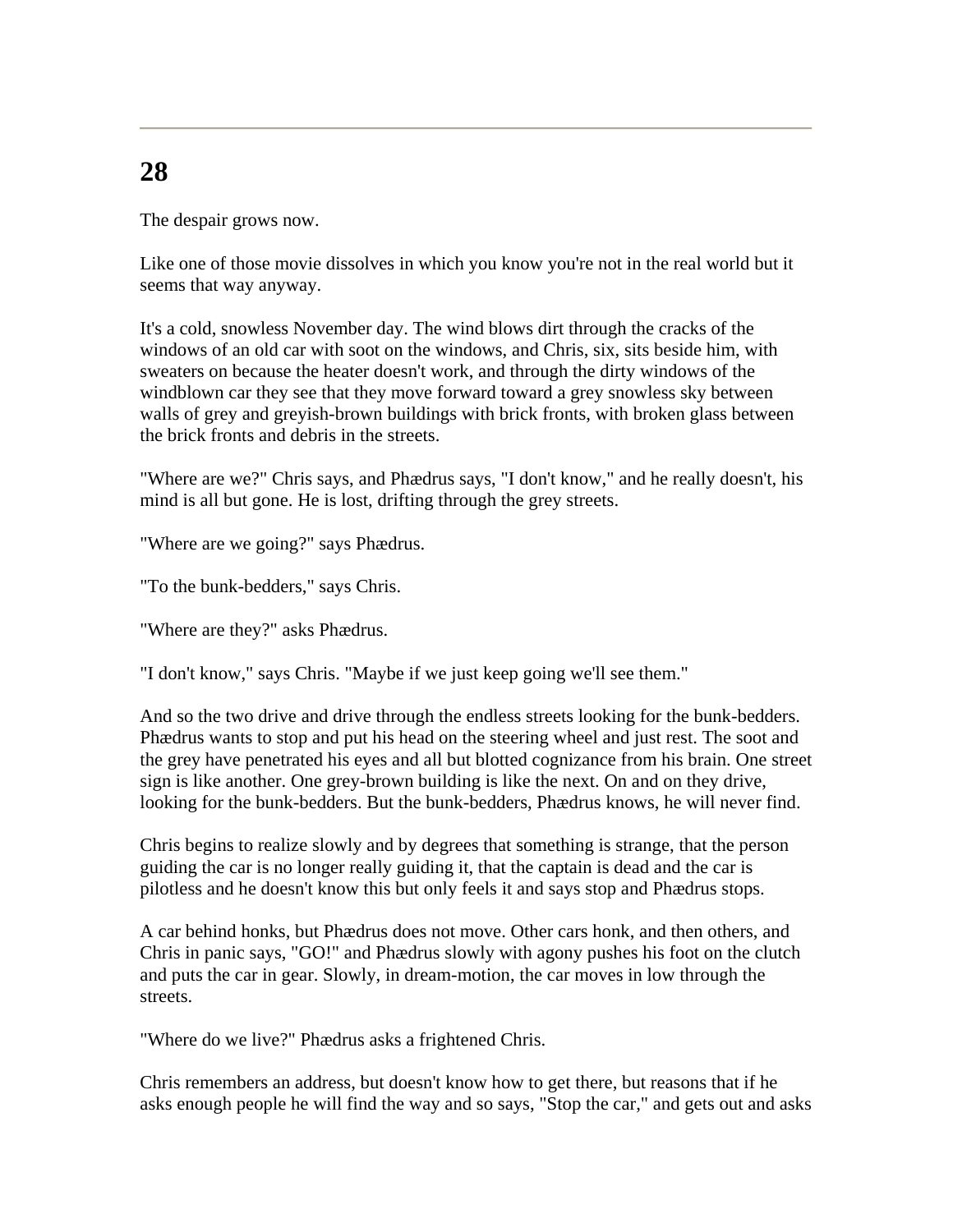directions and leads a demented Phædrus through the endless walls of brick and broken glass.

Hours later they arrive and the mother is furious that they are so late. She cannot understand why they have not found the bunk-bedders. Chris says, "We looked everywhere," but looks at Phædrus with a quick glance of fright, of terror at something unknown. That, for Chris, is where it started.

It won't happen again. --

I think what I'll do is head down for San Francisco, and put Chris on a bus for home, and then sell the cycle and check in at a hospital -- or that last seems so pointless -- I don't know what I'll do.

The trip won't have been entirely wasted. At least he'll have some good memories of me as he grows up. That takes away some of the anxiety a little. That's a good thought to hold on to. I'll hold on to that.

Meanwhile, just continue on a normal trip and hope something improves. Don't throw anything away. Never, never throw anything away.

Cold out! Feels like winter! Where are we, that it should get this cold? We must be at a high altitude. I look out of the sleeping bag and this time see frost on the motorcycle. On the chrome of the gas tank it's sparkling in the early sunlight. On the black frame where the sunlight hits it it's partly turned to beads of water that will soon run down to the wheel. It's too cold to lie around.

I remember the dust under the pine needles and put my boots on carefully to avoid stirring it up. At the motorcycle I unpack everything, get out the long underwear and put it on, then clothes, then sweater, then jacket. I'm still cold.

I step through the spongy dust onto the dirt road that has brought us here and sprint down it through the pines for a hundred feet or so, then settle down to an even run and then finally stop. That feels better. Not a sound. The frost is in little patches on the road too, but melting and dark wet tan between the patches where the early sun's rays strike it. It's so white and lacy and untouched. It's on the trees too. I walk back softly down the road as if not to disturb the sunrise. Early autumn feeling.

Chris is still asleep and we won't be able to go anywhere until the air warms up. Good time to get the cycle tuned. I work loose the knob on the side cover over the air filter, and underneath the filter withdraw a worn and dirty roll of field tools. My hands are stiff with the cold and the backs of them are wrinkled. Those wrinkles aren't from the cold though. At forty that's old age coming on. I lay the roll on the seat and spread it open . . . there they are -- like seeing old friends again.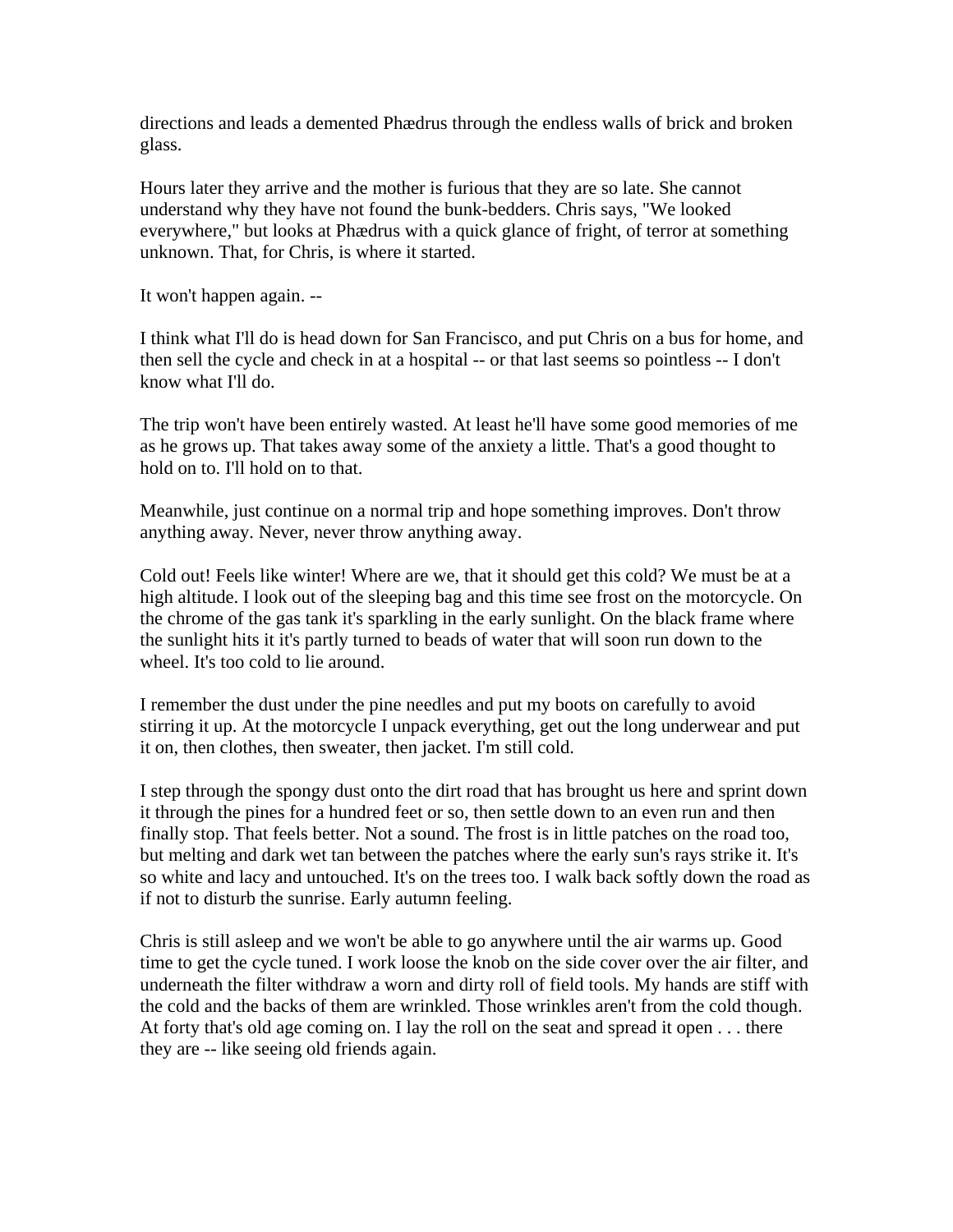I hear Chris, glance over the seat and see that he's stirring but doesn't get up. He's evidently just rolling in his sleep. After a while the sun gets warmer and my hands aren't as stiff as they were.

I was going to talk about some of the lore of cycle repair, the hundreds of things you learn as you go along, which enrich what you're doing not only practically but esthetically. But that seems too trivial now, though I shouldn't say that.

But now I want to shift into another direction, which completes his story. I never really completed it because I didn't think it would be necessary. But now I think it would be a good time to do that in what time remains.

The metal of these wrenches is so cold it hurts the hands. But it's a good hurt. It's real, not imaginary, and it's here, absolutely, in my hand.

-- When you travel a path and note that another path breaks away to one side at, say, a 30-degree angle, and then later another path branches away to the same side at a broader angle, say 45 degrees, and another path later at 90 degrees, you begin to understand that there's some point over there that all the paths lead to and that a lot of people have found it worthwhile to go that way, and you begin to wonder out of curiosity if perhaps that isn't the way you should go too.

In his pursuit of a concept of Quality, Phædrus kept seeing again and again little paths all leading toward some point off to one side. He thought he already knew about the general area they led to, ancient Greece, but now he wondered if he had overlooked something there.

He had asked Sarah, who long before had come by with her watering pot and put the idea of Quality in his head, where in English literature quality, as a subject, was taught.

"Good heavens, I don't know, I'm not an English scholar," she had said. "I'm a classics scholar. My field is Greek."

"Is quality a part of Greek thought?" he had asked.

"Quality is every part of Greek thought," she had said, and he had thought about this. Sometimes under her old-ladyish way of speaking he thought he detected a secret canniness, as though like a Delphic oracle she said things with hidden meanings, but he could never be sure.

Ancient Greece. Strange that for them Quality should be everything while today it sounds odd to even say quality is real. What unseen changes could have taken place?

A second path to ancient Greece was indicated by the sudden way the whole question, What is quality?, had been jolted into systematic philosophy. He had thought he was done with that field. But "quality" had opened it all up again.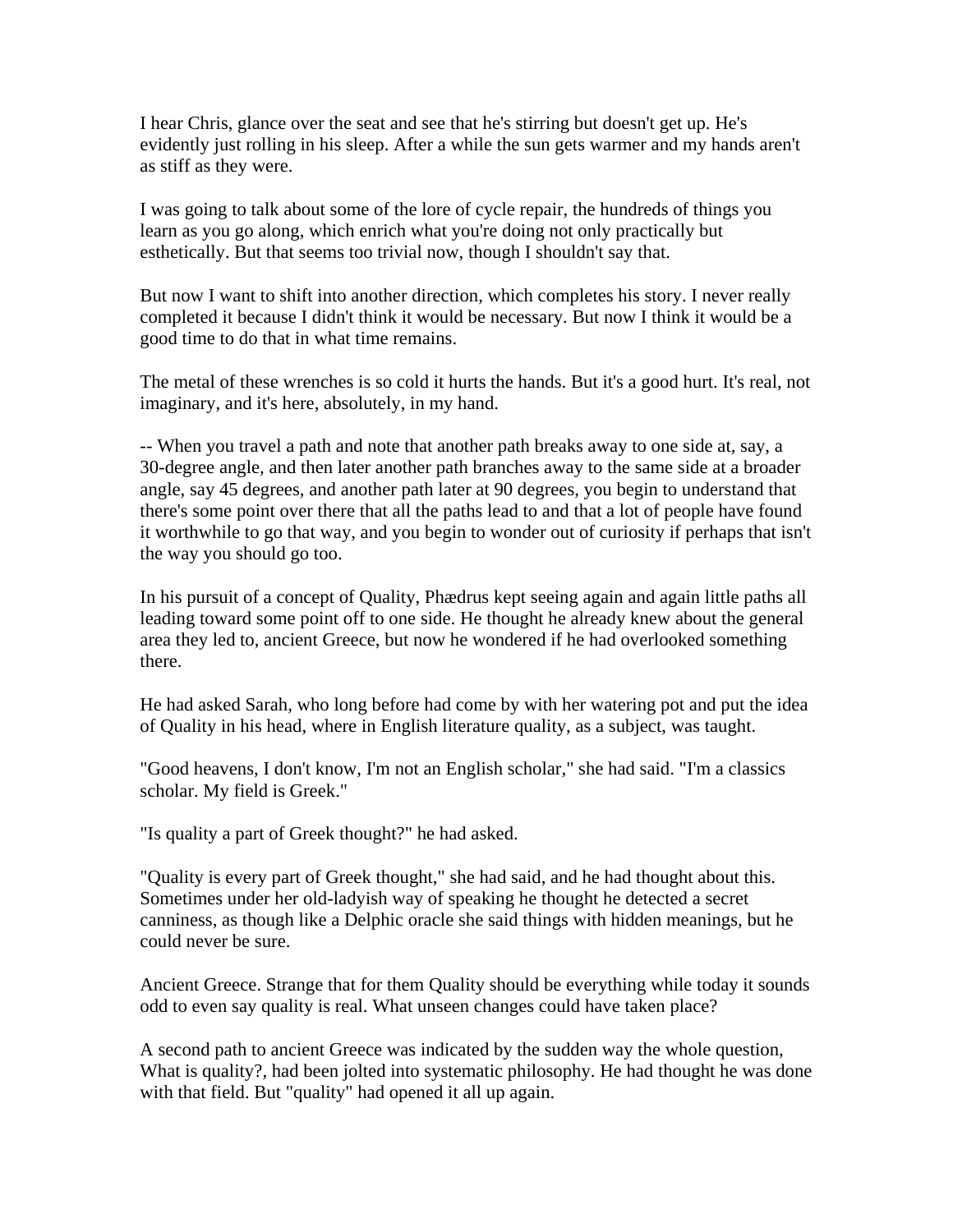Systematic philosophy is Greek. The ancient Greeks invented it and, in so doing, put their permanent stamp on it. Whitehead's statement that all philosophy is nothing but "footnotes to Plato" can be well supported. The confusion about the reality of Quality had to start back there sometime.

A third path appeared when he decided to move on from Bozeman toward the Ph.D. degree he needed to continue University teaching. He wanted to pursue the enquiry into the meaning of Quality that his English teaching had started. But where? And in which discipline?

It was apparent that the term "Quality" was not within any one discipline unless that discipline was philosophy. And he knew from his experience with philosophy that further study there was unlikely to uncover anything concerning an apparently mystic term in English composition.

He became more and more aware of the possibility that there was no program available where he might study Quality in terms resembling those in which he understood it. Quality lay not only outside any academic discipline, it lay outside the grasp of the methods of the entire Church of Reason. It would take quite a University to accept a doctoral thesis in which the candidate refused to define his central term.

He looked through the catalogs for a long time before he discovered what he hoped he was looking for. There was one University, the University of Chicago, where there existed an interdisciplinary program in "Analysis of Ideas and Study of Methods." The examining committee included a professor of English, a professor of philosophy, a professor of Chinese, and the Chairman, who was a professor of ancient Greek! That one rang bells.

On the machine now everything is done except the oil change. I wake Chris and we pack and go. He's still sleepy but the cold air on the road wakes him up.

The piney road goes upward, and there's not so much traffic this morning. The rocks among the pines are dark and volcanic. I wonder if that was volcanic dust we slept in. Is there such a thing as volcanic dust? Chris says he's hungry and I am too.

At La Pine we stop. I tell Chris to order me ham and eggs for breakfast while I stay outside to change the oil.

At a filling station next to the restaurant I pick up a quart of oil, and in a gravelly lot back of the restaurant remove the drain plug, let the oil drain, replace the plug, add the new oil, and when I'm done the new oil on the dipstick shines in the sunlight almost as clear and colorless as water. Ahhhhh!

I repack the wrench, enter the restaurant and see Chris and, on the table, my breakfast. I head into the washroom, clean up and return.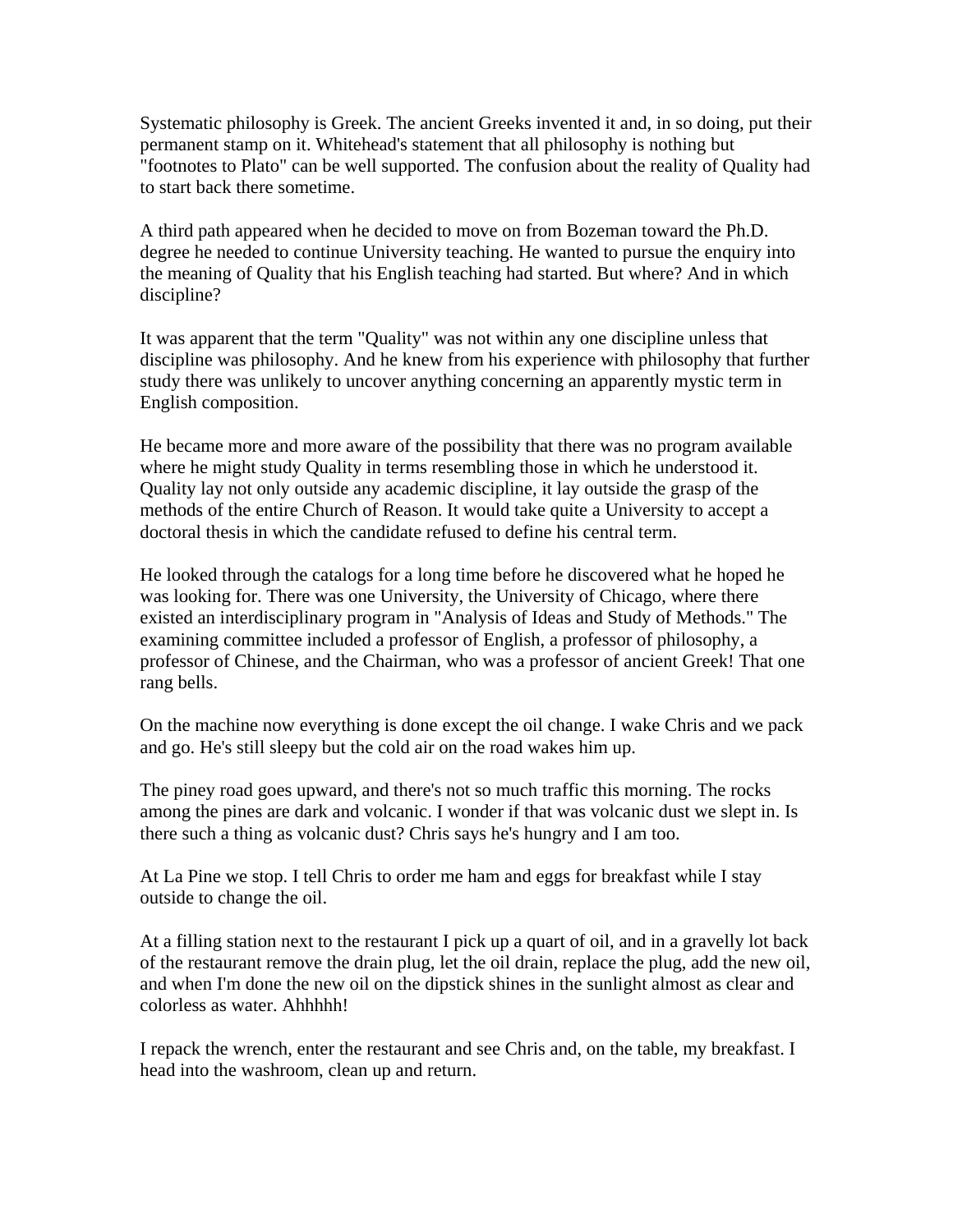"Am I hungry!" he says.

"It was a cold night," I say. "We burned up a lot of food just staying alive."

The eggs are good. The ham too. Chris talks about the dream and how it frightened him and then that's done with. He looks as though he's about to ask a question, then doesn't, then stares out the window into the pines for a while, then comes back with it.

"Dad?"

"What?"

"Why are we doing this?"

"What?"

"Just riding all the time."

"Just to see the country -- vacation."

The answer doesn't seem to satisfy him. But he can't seem to say what's wrong with it.

A sudden despair wave hits, like that at dawn. I lie to him. That's what's wrong.

"We just keep going and going," he says.

"Sure. What would you rather do?"

He has no answer.

I don't either.

On the road an answer comes that we're doing the highest Quality thing I can think of right now, but that wouldn't satisfy him any more than what I told him. I don't know what else I could have said. Sooner or later, before we say goodbye, if that's how it goes, we'll have to do some talking. Shielding him like this from the past may be doing him more harm than good. He'll have to hear about Phædrus, although there's much he can never know. Particularly the end.

Phædrus arrived at the University of Chicago already in a world of thought so different from the one you or I understand, it would be difficult to relate, even if I fully remembered everything. I know that the acting chairman admitted him during the Chairman's absence on the basis of his teaching experience and apparent ability to converse intelligently. What he actually said is lost. Afterward he waited for a number of weeks for the Chairman to return in hopes of obtaining a scholarship, but when the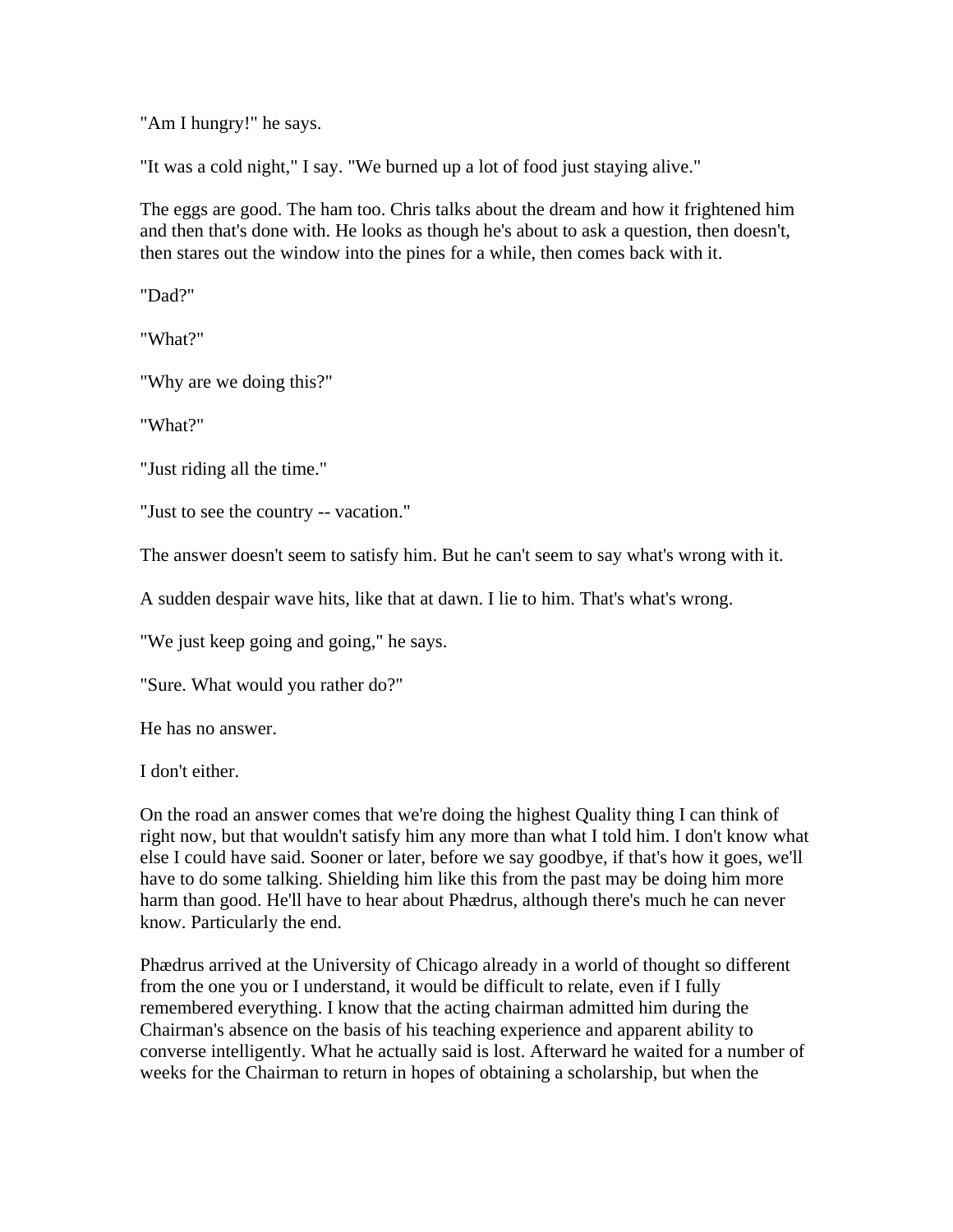Chairman did appear an interview took place which consisted essentially of one question and no answer.

The Chairman said, "What is your substantive field?"

Phædrus said, "English composition."

The Chairman bellowed, "That is a methodological field!" And for all practical purposes that was the end of the interview. After some inconsequential conversation Phædrus stumbled, hesitated and excused himself, then went back to the mountains. This was the characteristic of his that had failed him out of the University before. He had gotten stuck on a question and hadn't been able to think about anything else, while the classes moved on without him. This time, however, he had all summer to think about why his field should be substantive or methodological, and all that summer that is what he did.

In the forests near the timberline he ate Swiss cheese, slept on pine-bough beds, drank mountain stream water and thought about Quality and substantive and methodological fields.

Substance doesn't change. Method contains no permanence. Substance relates to the form of the atom. Method relates to what the atom does. In technical composition a similar distinction exists between physical description and functional description. A complex assembly is best described first in terms of its substances: its subassemblies and parts. Then, next, it is described in terms of its methods: its functions as they occur in sequence. If you confuse physical and functional description, substance and method, you get all tangled up and so does the reader.

But to apply these classifications to a whole field of knowledge such as English composition seemed arbitrary and impractical. No academic discipline is without both substantive and methodological aspects. And Quality had no connection that he could see with either one of them. Quality isn't a substance. Neither is it a method. It's outside of both. If one builds a house using the plumb-line and spirit-level methods he does so because a straight vertical wall is less likely to collapse and thus has higher Quality than a crooked one. Quality isn't method. It's the goal toward which method is aimed.

"Substance" and "substantive" really corresponded to "object" and "objectivity," which he'd rejected in order to arrive at a nondualistic concept of Quality. When everything is divided up into substance and method, just as when everything's divided up into subject and object, there's really no room for Quality at all. His thesis not be a part of a substantive field, because to accept a split into substantive and methodological was to deny the existence of Quality. If Quality was going to stay, the concept of substance and method would have to go. That would mean a quarrel with the committee, something he had no desire for at all. But he was angry that they should destroy the entire meaning of what he was saying with the very first question. Substantive field? What kind of Procrustean bed were they trying to shove him into? he wondered.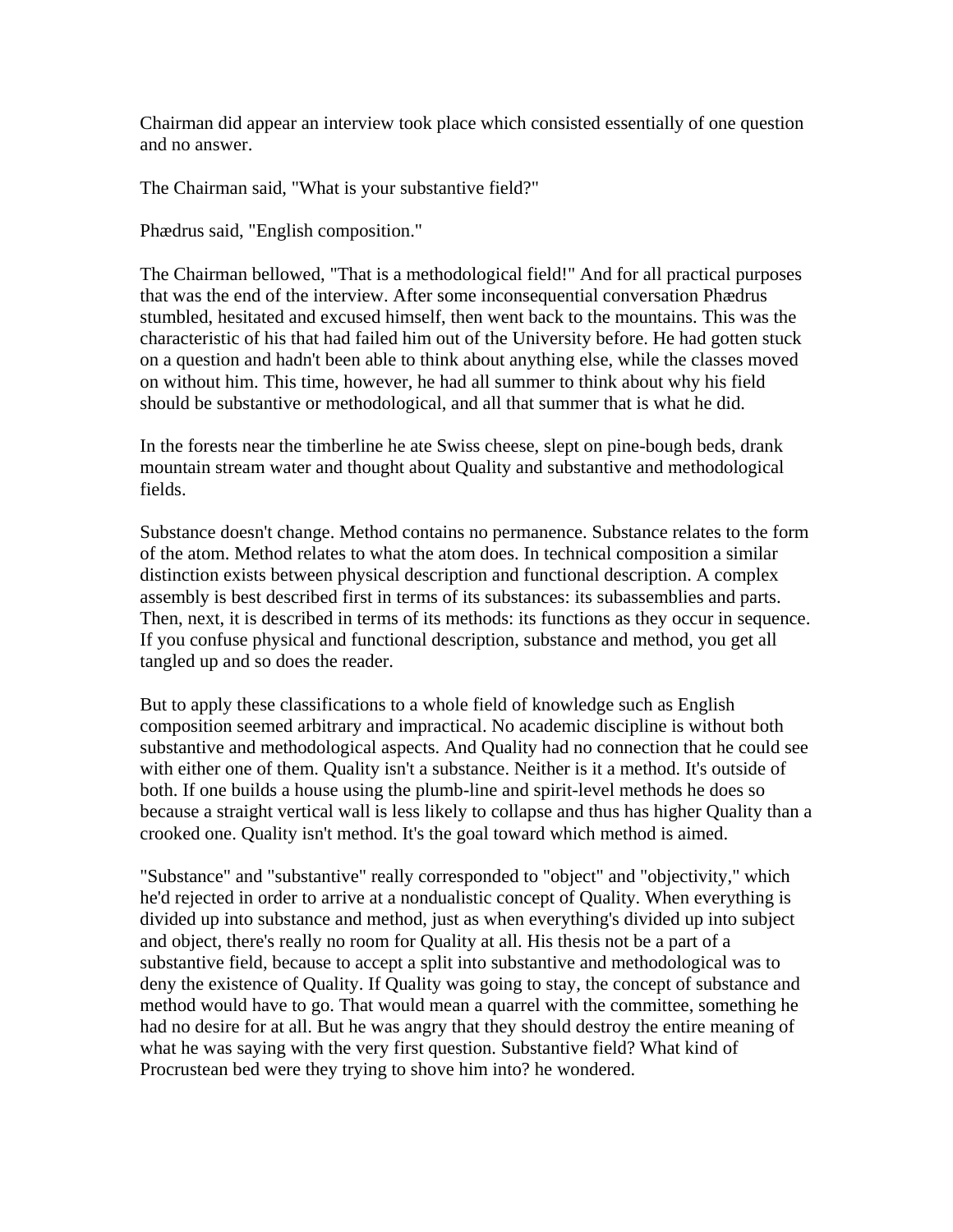He decided to examine more closely the background of the committee and did some library digging for this purpose. He felt this committee was off into some entirely alien pattern of thought. He didn't see where this pattern and the large pattern of his own thought joined together.

He was especially disturbed by the quality of the explanations of the committee's purpose. They seemed extremely confusing. The entire description of the committee's work was a strange pattern of ordinary enough words put together in a most unordinary way, so that the explanation seemed far more complex than the thing he was trying to have explained. This wasn't the bells ringing he'd heard before.

He studied everything he could find that the Chairman had written and here again was found the strange pattern of language seen in the confusing description of the committee. It was a puzzling style because it was completely different from what he'd seen of the Chairman himself. The Chairman, in a brief interview, had impressed him with great quickness of mind, and an equally swift temper. And yet here was one of the most ambiguous, inscrutable styles Phædrus had ever read. Here were encyclopedic sentences that left subject and predicate completely out of shouting distance. Parenthetic elements were unexplainably inserted inside other parenthetic elements, equally unexplainably inserted into sentences whose relevance to the preceding sentences in the reader's mind was dead and buried and decayed long before the arrival of the period.

But most remarkable of all were the wondrous and unexplained proliferations of abstract categories that seemed freighted with special meanings that never got stated and whose content could only be guessed at; these piled one after another so fast and so close that Phædrus knew he had no possible way of understanding what was before him, much less take issue with it.

At first Phædrus presumed the reason for the difficulty was that all this was over his head. The articles assumed a certain basic learning which he didn't have. Then, however, he noticed that some of the articles were written for audiences that couldn't possibly have this background, and this hypothesis was weakened.

His second hypothesis was that the Chairman was a "technician," a phrase he used for a writer so deeply involved in his field that he'd lost the ability to communicate with people outside. But if this wereso, why was the committee given such a general, nontechnical title as "Analysis of Ideas and Study of Methods"? And the Chairman didn't have the personality of a technician. So that hypothesis was weak too.

In time, Phædrus abandoned the labor of pounding his head against the Chairman's rhetoric and tried to discover more about the background of the committee, hoping that would explain what this was all about. This, it turned out, was the correct approach. He began to see what his trouble was.

The Chairman's statements were guarded...guarded by enormous, labyrinthine fortifications that went on and on with such complexity and massiveness it was almost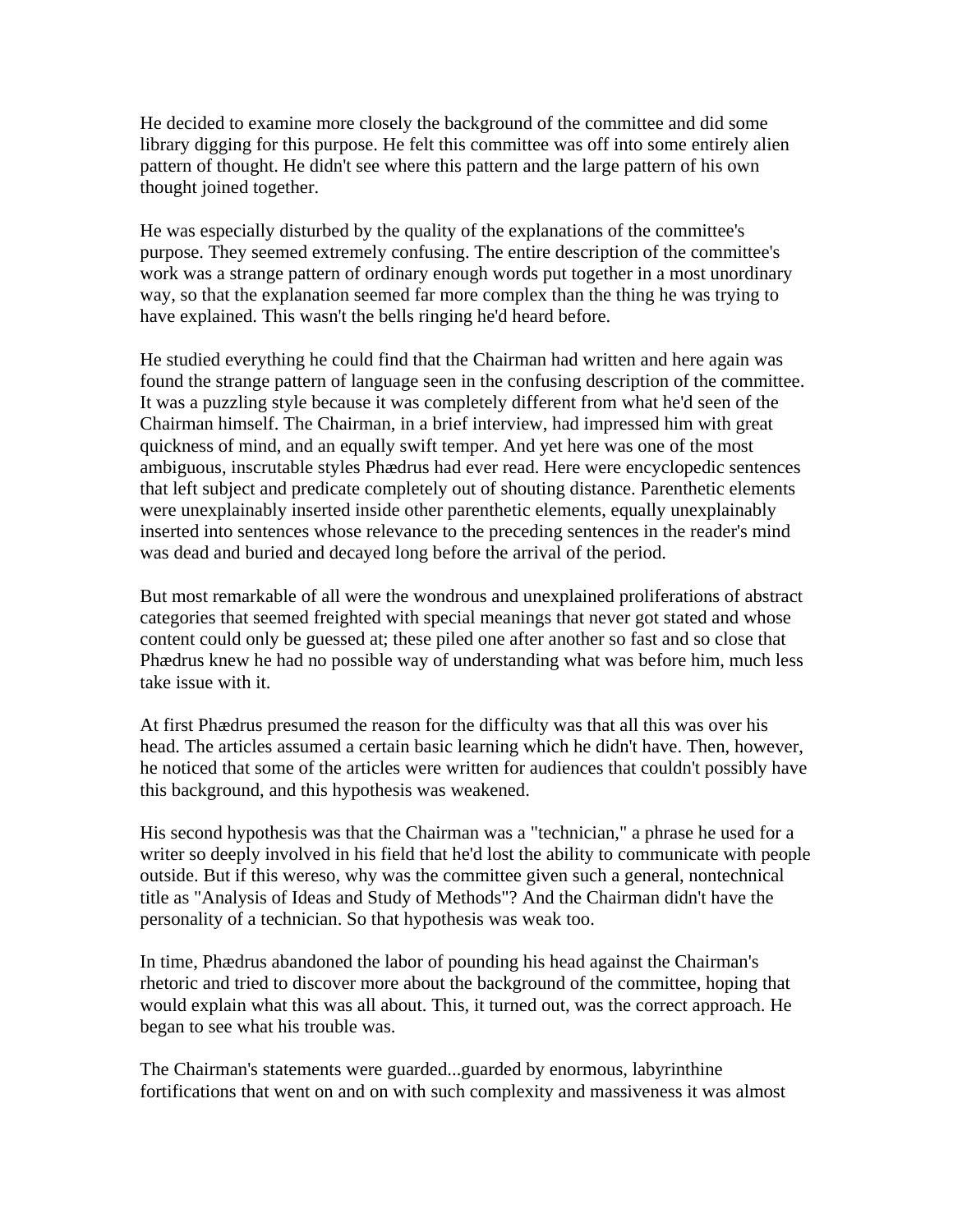impossible to discover what in the world it was inside them he was guarding. The inscrutability of all this was the kind of inscrutability you have when you suddenly enter a room where a furious argument has just ended. Everyone is quiet. No one is talking.

I have one tiny fragment of Phædrus standing in the stone corridor of a building, evidently within the University of Chicago, addressing the assistant chairman of the committee, like a detective at the end of a movie, saying: "In your description of the committee, you have omitted one important name."

"Yes?" says the assistant chairman.

"Yes," says Phædrus omnisciently, " -- Aristotle -- "

The assistant chairman is shocked for a moment, then, almost like a culprit who has been discovered but feels no guilt, laughs loud and long.

"Oh, I see," he says. "You didn't know -- anything about. -- " Then he thinks better of what he is going to say and decides not to say anything more.

We arrive at the turnoff to Crater Lake and go up a neat road into the National Park...clean, tidy and preserved. It really shouldn't be any other way, but this doesn't win any prizes for Quality either. It turns it into a museum. This is how it was before the white man came...beautiful lava flows, and scrawny trees, and not a beer can anywhere...but now that the white man is here, it looks fake. Maybe the National Park Service should set just one pile of beer cans in the middle of all that lava and then it would come to life. The absence of beer cans is distracting.

At the lake we stop and stretch and mingle affably with the small crowd of tourists holding cameras and children yelling, "Don't go too close!" and see cars and campers with all different license plates, and see the Crater Lake with a feeling of "Well, there it is," just as the pictures show. I watch the other tourists, all of whom seem to have out-ofplace looks too. I have no resentment at all this, just a feeling that it's all unreal and that the quality of the lake is smothered by the fact that it's so pointed to. You point to something as having Quality and the Quality tends to go away. Quality is what you see out of the corner of your eye, and so I look at the lake below but feel the peculiar quality from the chill, almost frigid sunlight behind me, and the almost motionless wind.

"Why did we come here?" Chris says.

"To see the lake."

He doesn't like this. He senses falseness and frowns deep, trying to find the right question to expose it. "I just hate this," he says.

A tourist lady looks at him with surprise, then resentment.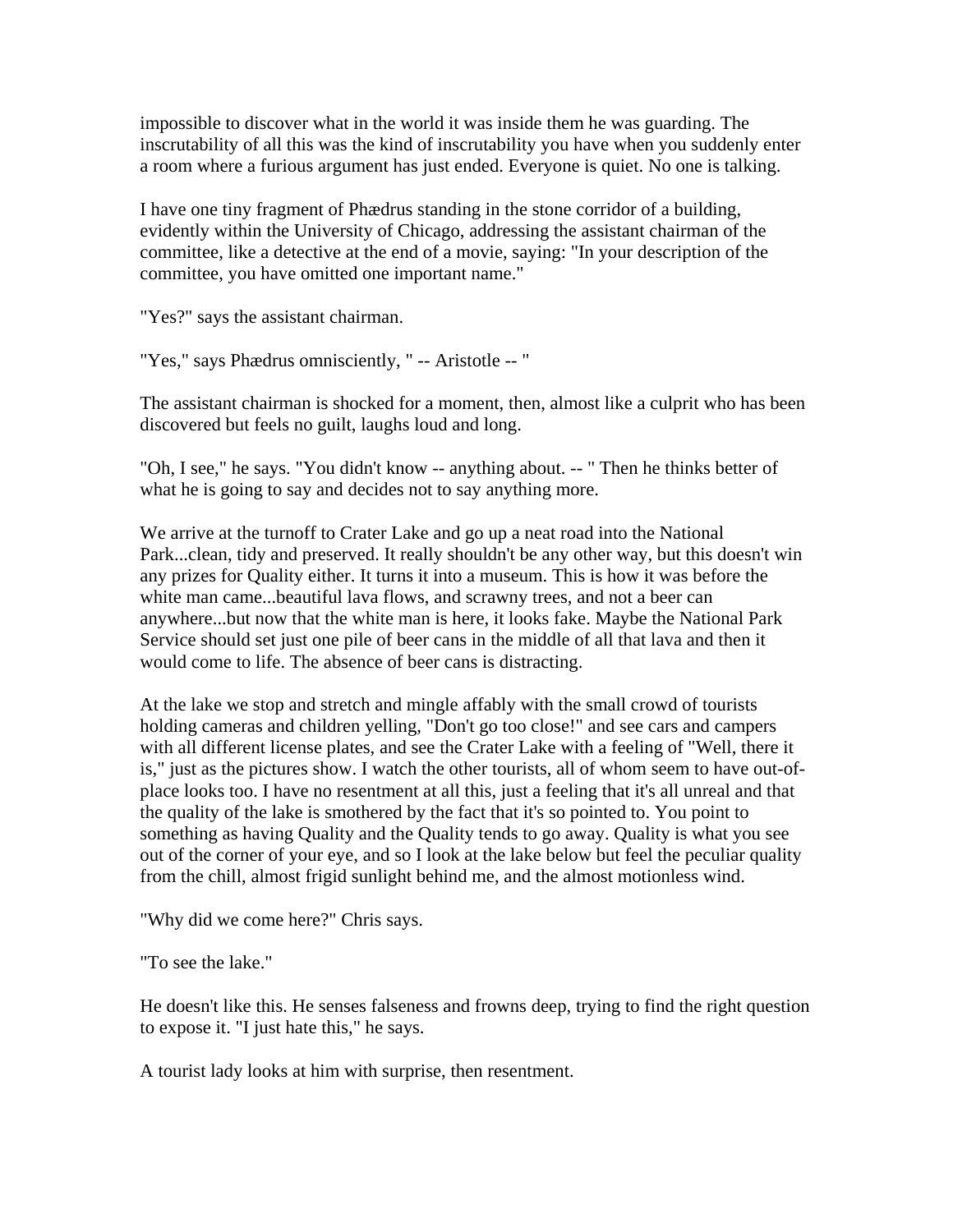"Well, what can we do, Chris?" I ask. "We just have to keep going until we find out what's wrong or find out why we don't know what's wrong. Do you see that?"

He doesn't answer. The lady pretends not to be listening, but her motionlessness reveals that she is. We walk toward the motorcycle, and I try to think of something, but nothing comes. I see he's crying a little and now looks away to prevent me from seeing it.

We wind down out of the park to the south.

I said the assistant chairman for the Committee on Analysis of Ideas and Study of Methods was shocked. What he was so shocked about was that Phædrus didn't know he was at the locus of what is probably the most famous academic controversy of the century, what a California university president described as the last attempt in history to change the course of an entire university.

Phædrus' reading turned up a brief history of that famous revolt against empirical education that had taken place in the early thirties. The Committee on Analysis of Ideas and Study of Methods was a vestige of that attempt. The leaders of the revolt were Robert Maynard Hutchins, who had become president of the University of Chicago; Mortimer Adler, whose work on the psychological background of the law of evidence was somewhat similar to work being done at Yale by Hutchins; Scott Buchanan, a philosopher and mathematician; and most important of all for Phædrus, the present chairman of the committee, who was then a Columbia University Spinozist and medievalist.

Adler's study of evidence, cross-fertilized by a reading of classics of the Western world, resulted in a conviction that human wisdom had advanced relatively little in recent times. He consistently harked back to St. Thomas Aquinas, who had taken Plato and Aristotle and made them part of his medieval synthesis of Greek philosophy and Christian faith. The work of Aquinas and of the Greeks, as interpreted by Aquinas, was to Adler the capstone of the Western intellectual heritage. Therefore they provided a measuring rod for anyone seeking the good books.

In the Aristotelian tradition as interpreted by the medieval scholastics, man is counted a rational animal, capable of seeking and defining the good life and achieving it. When this "first principle" about the nature of man was accepted by the president of the University of Chicago, it was inevitable that it would have educational repercussions. The famous University of Chicago Great Books program and the reorganization of the University structure along Aristotelian lines and the establishment of the "College," in which a reading of classics was initiated in fifteen-year-old students, were some of the results.

Hutchins had rejected the idea that an empirical scientific education could automatically produce a "good" education. Science is "value free." The inability of science to grasp Quality, as an object of enquiry, makes it impossible for science to provide a scale of values.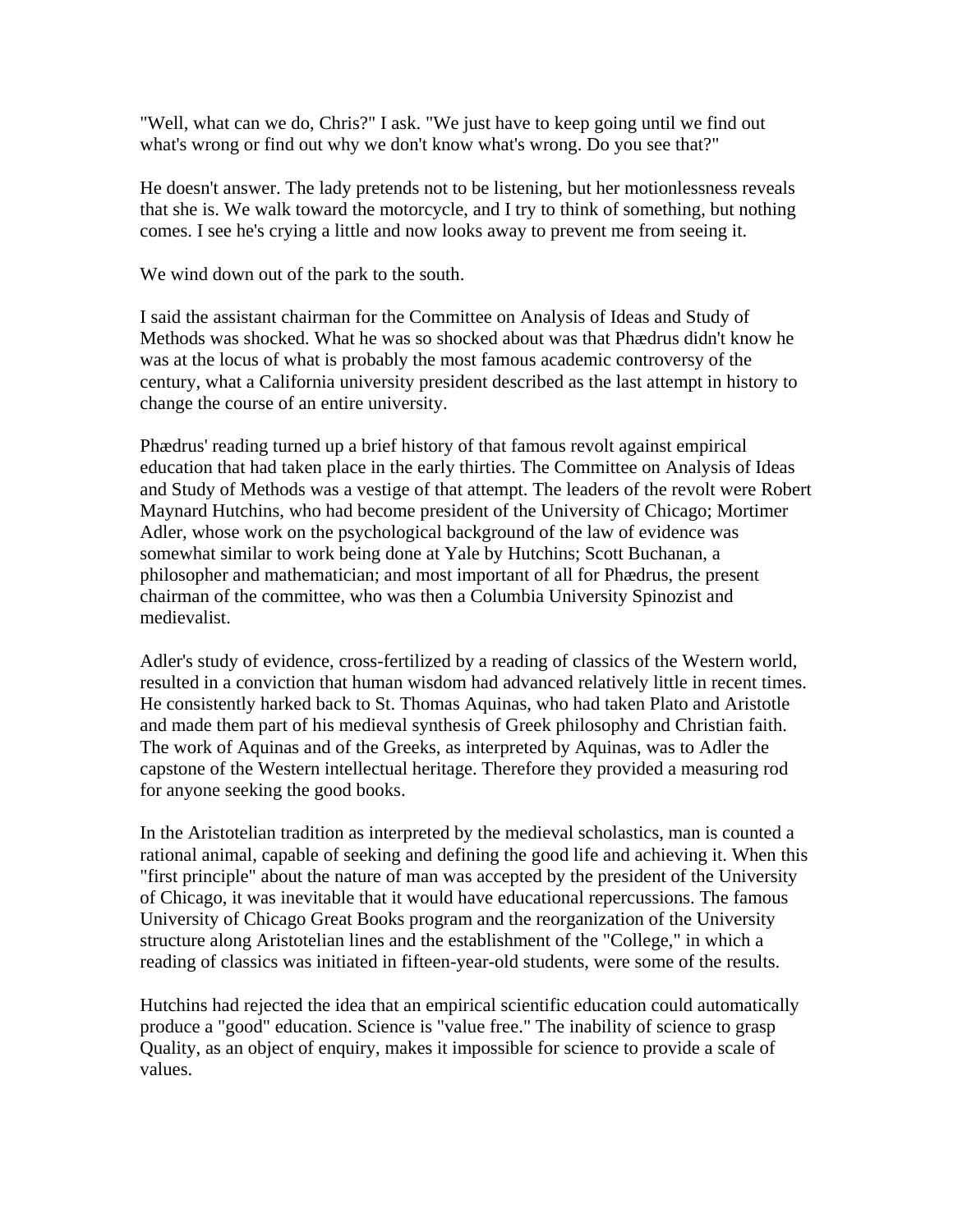Adler and Hutchins were concerned fundamentally with the "oughts" of life, with values, with Quality and with the foundations of Quality in theoretical philosophy. Thus they had apparently been traveling in the same direction as Phædrus but had somehow ended with Aristotle and stopped there.

There was a clash.

Even those who were willing to admit Hutchins' preoccupation with Quality were unwilling to grant the final authority to the Aristotelian tradition to define values. They insisted that no values can be fixed, and that a valid modern philosophy need not reckon with ideas as they are expressed in the books of ancient and medieval times. The whole business seemed to many of them merely a new and pretentious jargon of weasel concepts.

Phædrus didn't know quite what to make of this clash. But it certainly seemed to be close to the area he wished to work in. He also felt that no values can be fixed but that this is no reason why values should be ignored or that values do not exist as reality. He also felt antagonistic to the Aristotelian tradition as a definer of values, but he didn't feel this tradition should be left unreckoned with. The answer to all this was somehow deeply enmeshed in it and he wanted to know more.

Of the four who had created such a furor, the present chairman of the committee was the only one now left. Perhaps because of this reduction in rank, perhaps for other reasons, his reputation among persons Phædrus talked to wasn't one of geniality. His geniality was confirmed by none and sharply refuted by two, one the head of a major University department who described him as a "holy terror" and another who held a graduate degree in philosophy from the University of Chicago who said the chairman was well known for graduating only carbon copies of himself. Neither of these advisers was by nature vindictive and Phædrus felt what they said was true. This was further confirmed by a discovery made at the department office. He wanted to talk to two graduates of the committee to find out more of what it was about, and had been told that the committee had granted only two Ph.D.'s in its history. Apparently to find room in the sun for a reality of Quality he would have to fight and overcome the head of his own committee, whose Aristotelian outlook made it impossible even to get started and whose temperament appeared to be extremely intolerant of opposing ideas. It all added up to a very gloomy picture.

He then sat down and penned, to the Chairman of the Committee on Analysis of Ideas and Methods at the University of Chicago, a letter which can only be described as a provocation to dismissal, in which the writer refuses to skulk quietly out the back door but instead creates a scene of such proportions the opposition is forced to throw him out the front door, thus giving weight to the provocation it didn't formerly have. Afterward he picks himself up out of the street and, after making sure the door is completely closed, shakes his fist at it, dusts himself off and says, "Oh well, I tried," and in this way absolves his conscience.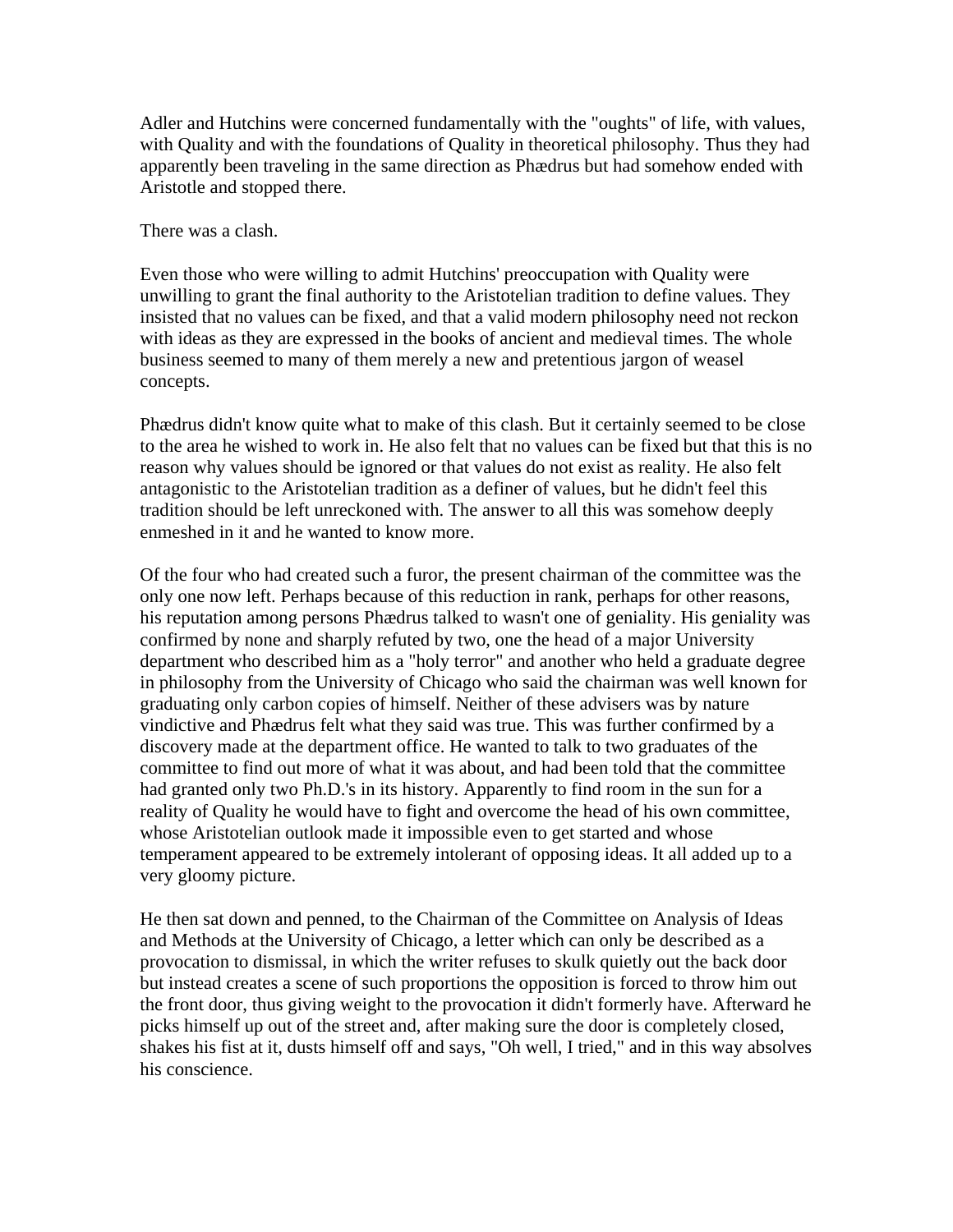Phædrus' provocation informed the Chairman that his substantive field was now philosophy, not English composition. However, he said, the division of study into substantive and methodological fields was an outgrowth of the Aristotelian dichotomy of form and substance, which nondualists had little use for, the two being identical.

He said he wasn't sure, but the thesis on Quality appeared to turn into an anti-Aristotelian thesis. If this was true he had chosen an appropriate place to present it. Great Universities proceeded in a Hegelian fashion and any school which could not accept a thesis contradicting its fundamental tenets was in a rut. This, Phædrus claimed, was the thesis the University of Chicago was waiting for.

He admitted the claim was grandiose and that value judgments were actually impossible for him to make since no person could be an impartial judge of his own cause. But if someone else were to produce a thesis which purported to be a major breakthrough between Eastern and Western philosophy, between religious mysticism and scientific positivism, he would think it of major historic importance, a thesis which would place the University miles ahead. In any event, he said, no one was really accepted in Chicago until he'd rubbed someone out. It was time Aristotle got his.

# Just outrageous.

And not just provocation to dismissal either. What comes through even more strongly is megalomania, delusions of grandeur, of complete loss of ability to understand the effect of what he was saying on others. He had become so caught up in his own world of Quality metaphysics he couldn't see outside it anymore, and since no one else understood this world, he was already done for.

I think he must have felt at the time that what he was saying was true and it didn't matter if his manner or presentation was outrageous or not. There was so much to it he didn't have time for prettying it up. If the University of Chicago was interested in the esthetics of what he was saying rather than the rational content, they were failing their fundamental purpose as a University.

This was it. He really believed. It wasn't just another interesting idea to be tested by existing rational methods. It was a modification of the existing rational methods themselves. Normally when you have a new idea to present in an academic environment you're supposed to be objective and disinterested in it. But this idea of Quality took issue with that very supposition...of objectivity and disinterestedness. These were mannerisms appropriate only to dualistic reason. Dualistic excellence is achieved by objectivity, but creative excellence is not.

He had the faith that he had solved a huge riddle of the universe, cut a Gordian knot of dualistic thought with one word, Quality, and he wasn't about to let anyone tie that word down again. And in believing, he couldn't see how outrageously megalomaniacal his words sounded to others. Or if he saw it, didn't care. What he said was megalomaniacal, but suppose it was true? If he was wrong, who would care? But suppose he was right? To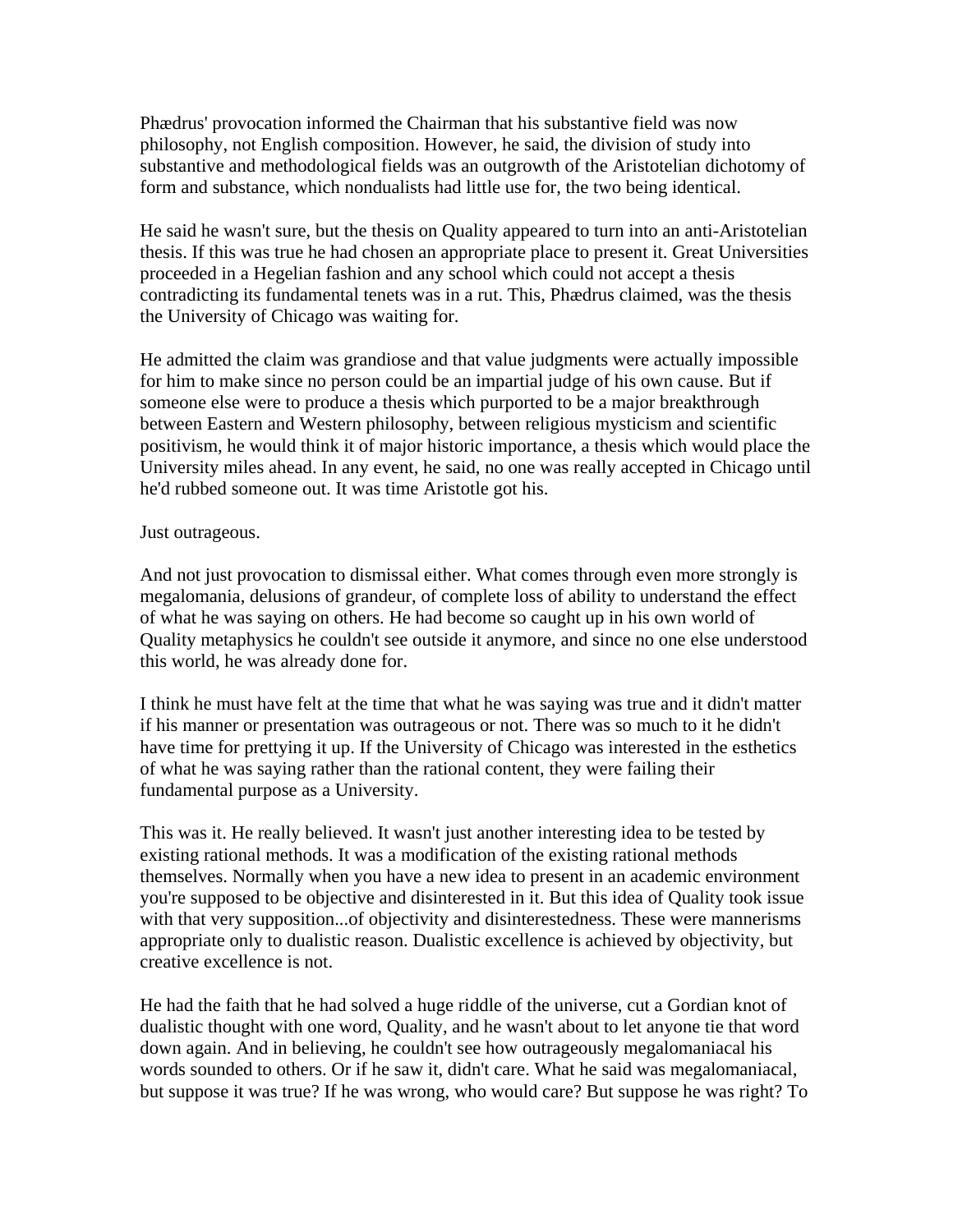be right and throw it away in order to please the predilections of his teachers, that would be the monstrosity!

And so he just did not care how he sounded to others. It was a totally fanatic thing. He lived in a solitary universe of discourse in those days. No one understood him. And the more people showed how they failed to understand him and disliked what they did understand, the more fanatic and unlikable he became.

His provocation to dismissal was given an expected reception. Since his substantive field was philosophy, he should apply to the philosophy department, not the committee.

Phædrus dutifully did this, then he and his family loaded their car and trailer with all they owned and said goodbye to their friends and were about to start. Just as he locked the doors of the house for the last time the mailman appeared with a letter. It was from the University of Chicago. It said he was not admitted there. Nothing more.

Obviously the Chairman of the Committee on Analysis of Ideas and Study of Methods had influenced the decision.

Phædrus borrowed some stationery from the neighbors and wrote back to the Chairman that since he had already been admitted to the Committee on Analysis of Ideas and Study of Methods he would have to remain there. This was a rather legalistic maneuver, but Phædrus by this time had developed a kind of combative canniness. This deviousness, the quick shuffle out the philosophy door seemed to indicate that the Chairman for some reason was unable to throw him out the front door of the committee, even with that outrageous letter in hand, and that gave Phædrus some confidence. No side doors, please. They were going to have to throw him out the front door or not at all. Maybe they wouldn't be able to. Good. He wanted this thesis not to owe anyone anything.

We travel down the eastern shore of Klamath Lake on a three-lane highway that contains a lot of nineteen- twenties feeling. That's when these three-laners were all made. We pull in for lunch at a roadhouse which belongs to this era too. Wooden frame badly in need of paint, neon beer signs in the window, gravel and engine drippings for a front lawn.

Inside, the toilet seat is cracked and the washbowl is covered with grease streaks, but on my way back to our booth I take a second look at the owner behind the bar. A nineteentwenties face. Uncomplicated, uncool and unbowed. This is his castle. We're his guests. And if we don't like his hamburgers we'd better shut up.

When they arrive, the hamburgers, with giant raw onions, are tasty and the bottle beer is fine. A whole meal for a lot less than you'd pay at one of those old-ladies places with plastic flowers in the window. As we eat I see on the map we've taken a wrong turn way back and could have gotten to the ocean much quicker by another route. It's hot now, a West Coast sticky hotness which after the Western Desert hotness is very depressing. Really, this is just transported East, all of this scene, and I'd like to get to the ocean where it's cool as soon as possible.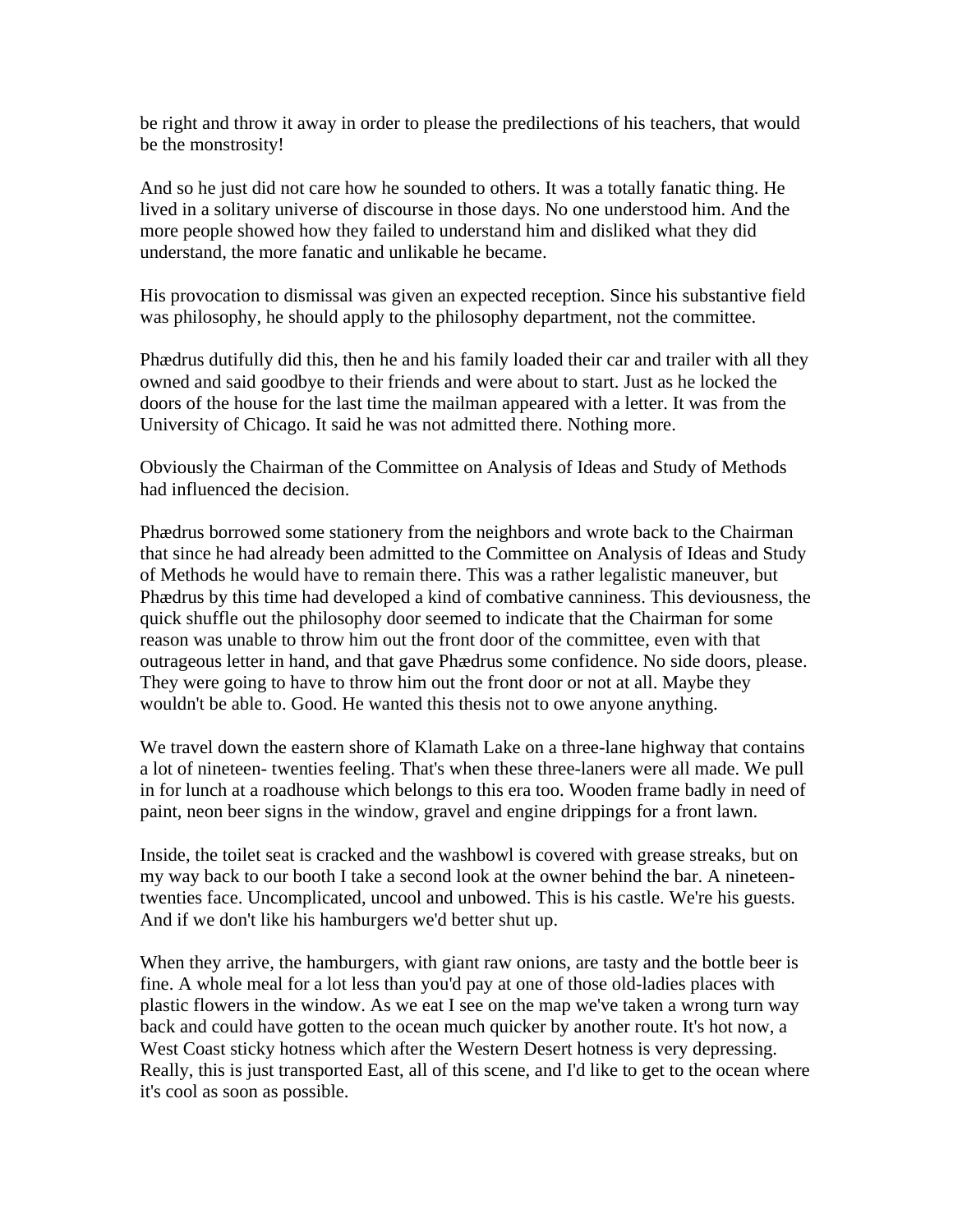I think about this all around the southern shore of Klamath Lake. Sticky hotness and nineteen-twenties funk. -- That was the feeling of Chicago that summer.

When Phædrus and his family arrived in Chicago, he took up residence near the University and, since he had no scholarship, began full-time teaching of rhetoric at the University of Illinois, which was then downtown at Navy Pier, sticking out into the lake, funky and hot.

Classes were different from those in Montana. The top high-school students had been skimmed off to the Champaign and Urbana campuses and almost all the students he taught were a solid monotonous C. When their papers were judged in class for Quality it was hard to distinguish among them. Phædrus, in other circumstances, probably would have invented something to get around this, but now this was just bread-and-butter work for which he couldn't spare creative energy. His interest lay to the south at the other University.

He entered the University of Chicago registration lineup, announced his name to the registering Professor of Philosophy and noticed a slight setting of the eyes. The Professor of Philosophy said, Oh, yes, the Chairman had asked that he be registered in an Ideas and Methods course which the Chairman himself was teaching, and give him the schedule of the course. Phædrus noted that the time set for the class conflicted with his schedule at Navy Pier and chose instead another one, Ideas and Methods 251, Rhetoric. Since rhetoric was his own field, he felt a little more at home here. And the lecturer wasn't the Chairman. The lecturer was the Professor of Philosophy now registering him. The Professor of Philosophy's eyes, formerly set, now became wide.

Phædrus returned to his teaching at Navy Pier and his reading for his first class. It was now absolutely necessary that he study as he had never studied before to learn the thought of Classic Greece in general and of one Classic Greek in particular...Aristotle.

Of all the thousands of students at the University of Chicago who had studied the ancient classics it's doubtful that there was ever a more dedicated one. The main struggle of the University's Great Books program was against the modern belief that the classics had nothing of any real importance to say to a twentieth-century society. To be sure, the majority of students taking the courses must have played the game of nice manners with their teachers, and accepted, for purposes of understanding, the prerequisite belief that the ancients had something meaningful to say. But Phædrus, playing no games at all, didn't just accept this idea. He passionately and fanatically knew it. He came to hate them vehemently, and to assail them with every kind of invective he could think of, not because they were irrelevant but for exactly the opposite reason. The more he studied, the more convinced he became that no one had yet told the damage to this world that had resulted from our unconscious acceptance of their thought.

Around the southern shore of Klamath Lake we pass through some suburban-type development, and then leave the lake to the west, toward the coast. The road goes up now into the forests of huge trees not at all like the rain-starved forests we've been through.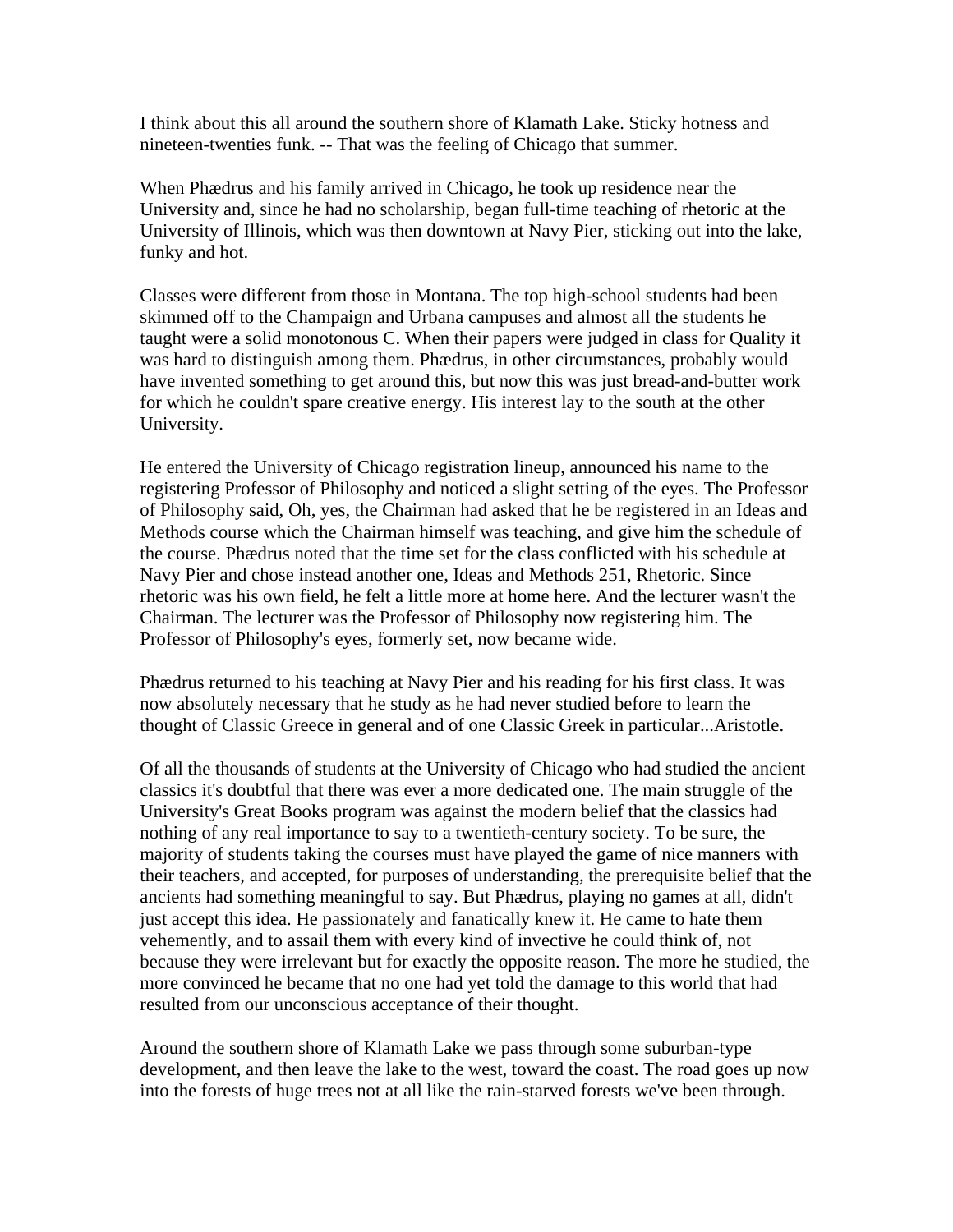Huge Douglas firs are on either side of the road. On the cycle we can look up along their trunks, straight up, for hundreds of feet as we pass between them. Chris wants to stop and walk among them and so we stop.

While he goes for a walk I lean my back as carefully as possible against a big slab of Douglas fir bark and look up and try to remember. --

The details of what he learned are lost now, but from events that occurred later I know he absorbed tremendous quantities of information. He was capable of doing this on a nearphotographic basis. To understand how he arrived at his condemnation of the Classic Greeks it's necessary to review in summary form the "mythos over logos" argument, which is well known to scholars of Greek and is often a cause of fascination with that area of study.

The term logos, the root word of "logic," refers to the sum total of our rational understanding of the world. Mythos is the sum total of the early historic and prehistoric myths which preceded the logos. The mythos includes not only the Greek myths but the Old Testament, the Vedic Hymns and the early legends of all cultures which have contributed to our present world understanding. The mythos-over-logos argument states that our rationality is shaped by these legends, that our knowledge today is in relation to these legends as a tree is in relation to the little shrub it once was. One can gain great insights into the complex overall structure of the tree by studying the much simpler shape of the shrub. There's no difference in kind or even difference in identity, only a difference in size.

Thus, in cultures whose ancestry includes ancient Greece, one invariably finds a strong subject-object differentiation because the grammar of the old Greek mythos presumed a sharp natural division of subjects and predicates. In cultures such as the Chinese, where subject-predicate relationships are not rigidly defined by grammar, one finds a corresponding absence of rigid subject-object philosophy. One finds that in the Judeo-Christian culture in which the Old Testament "Word" had an intrinsic sacredness of its own, men are willing to sacrifice and live by and die for words. In this culture, a court of law can ask a witness to tell "the truth, the whole truth and nothing but the truth, so help me God," and expect the truth to be told. But one can transport this court to India, as did the British, with no real success on the matter of perjury because the Indian mythos is different and this sacredness of words is not felt in the same way. Similar problems have occurred in this country among minority groups with different cultural backgrounds. There are endless examples of how mythos differences direct behavior differences and they're all fascinating.

The mythos-over-logos argument points to the fact that each child is born as ignorant as any caveman. What keeps the world from reverting to the Neanderthal with each generation is the continuing, ongoing mythos, transformed into logos but still mythos, the huge body of common knowledge that unites our minds as cells are united in the body of man. To feel that one is not so united, that one can accept or discard this mythos as one pleases, is not to understand what the mythos is.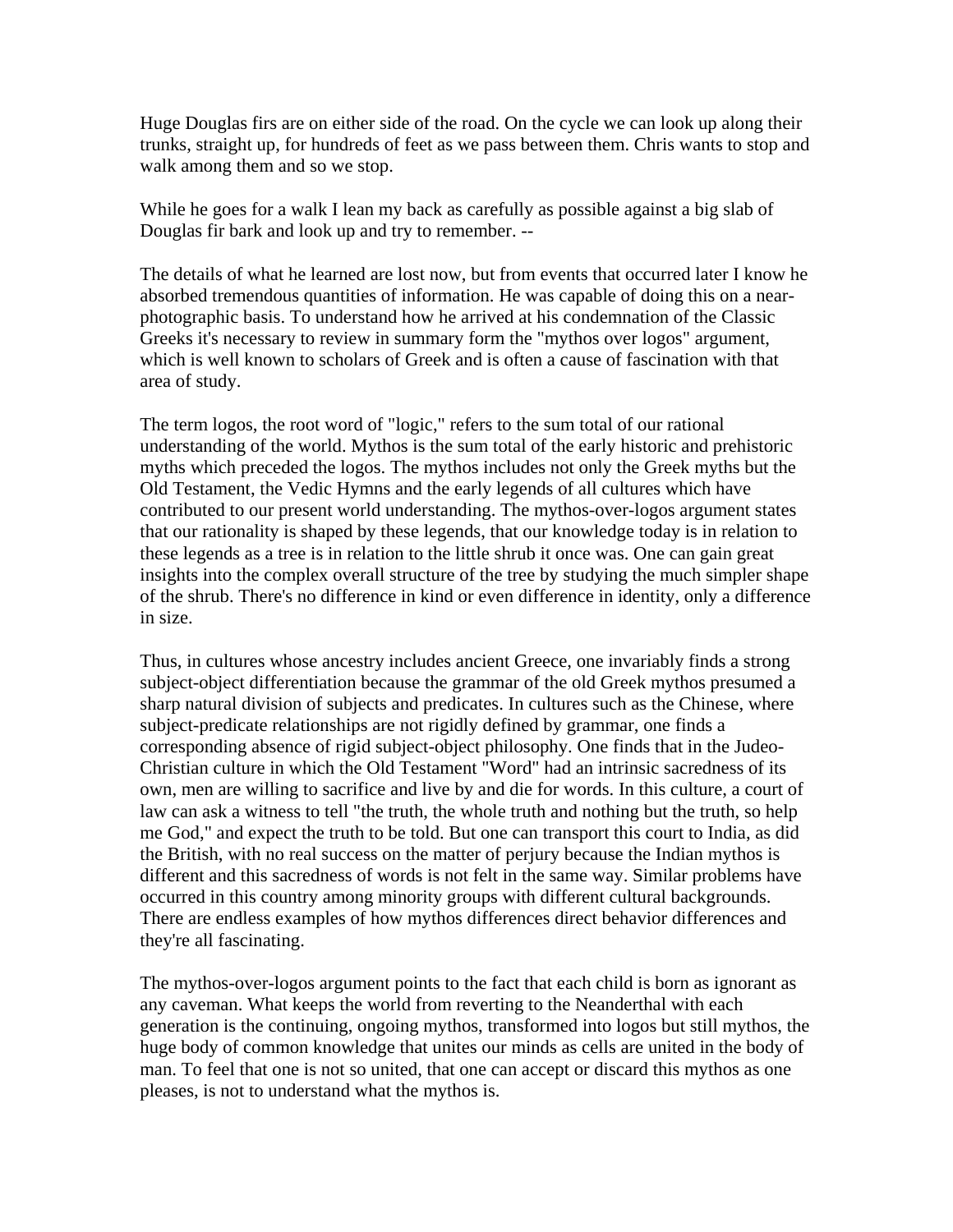There is only one kind of person, Phædrus said, who accepts or rejects the mythos in which he lives. And the definition of that person, when he has rejected the mythos, Phædrus said, is "insane." To go outside the mythos is to become insane. --

My God, that just came to me now. I never knew that before.

He knew! He must have known what was about to happen. It's starting to open up.

You have all these fragments, like pieces of a puzzle, and you can place them together into large groups, but the groups don't go together no matter how you try, and then suddenly you get one fragment and it fits two different groups and then suddenly the two great groups are one. The relation of the mythos to insanity. That's a key fragment. I doubt whether anyone ever said that before. Insanity is the terra incognita surrounding the mythos. And he knew! He knew the Quality he talked about lay outside the mythos.

Now it comes! Because Quality is the generator of the mythos. That's it. That's what he meant when he said, "Quality is the continuing stimulus which causes us to create the world in which we live. All of it. Every last bit of it." Religion isn't invented by man. Men are invented by religion. Men invent responses to Quality, and among these responses is an understanding of what they themselves are. You know something and then the Quality stimulus hits and then you try to define the Quality stimulus, but to define it all you've got to work with is what you know. So your definition is made up of what you know. It's an analogue to what you already know. It has to be. It can't be anything else. And the mythos grows this way. By analogies to what is known before. The mythos is a building of analogues upon analogues upon analogues. These fill the collective consciousness of all communicating mankind. Every last bit of it. The Quality is the track that directs the train. What is outside the train, to either side...that is the terra incognita of the insane. He knew that to understand Quality he would have to leave the mythos. That's why he felt that slippage. He knew something was about to happen.

I see Chris returning through the trees now. He looks relaxed and happy. He shows me a piece of bark and asks if he can save it as a souvenir. I haven't been fond of loading the cycle with these bits and pieces he finds and will probably throw away when he gets home, but this time say okay anyway.

After a few minutes the road reaches a summit and then drops steeply into a valley that becomes more exquisite as we descend. I never thought I would call a valley that...exquisite...but there's something about this whole coastal country so different from any other mountainous region in America that it brings out the word. Here, a little farther south, is where all our good wine comes from. The hills are somehow tucked and folded differently...exquisitely. The road twists and banks and curlecues and descends and we and the cycle smoothly roll with it, following it in a separate grace of our own, almost touching the waxen leaves of shrubs and overhanging boughs of trees. The firs and rocks of the higher country are behind us now and around us are soft hills and vines and purple and red flowers, fragrance mixed with woodsmoke up from the distant fog along the valley floor and from beyond that, unseen...a vague scent of ocean. --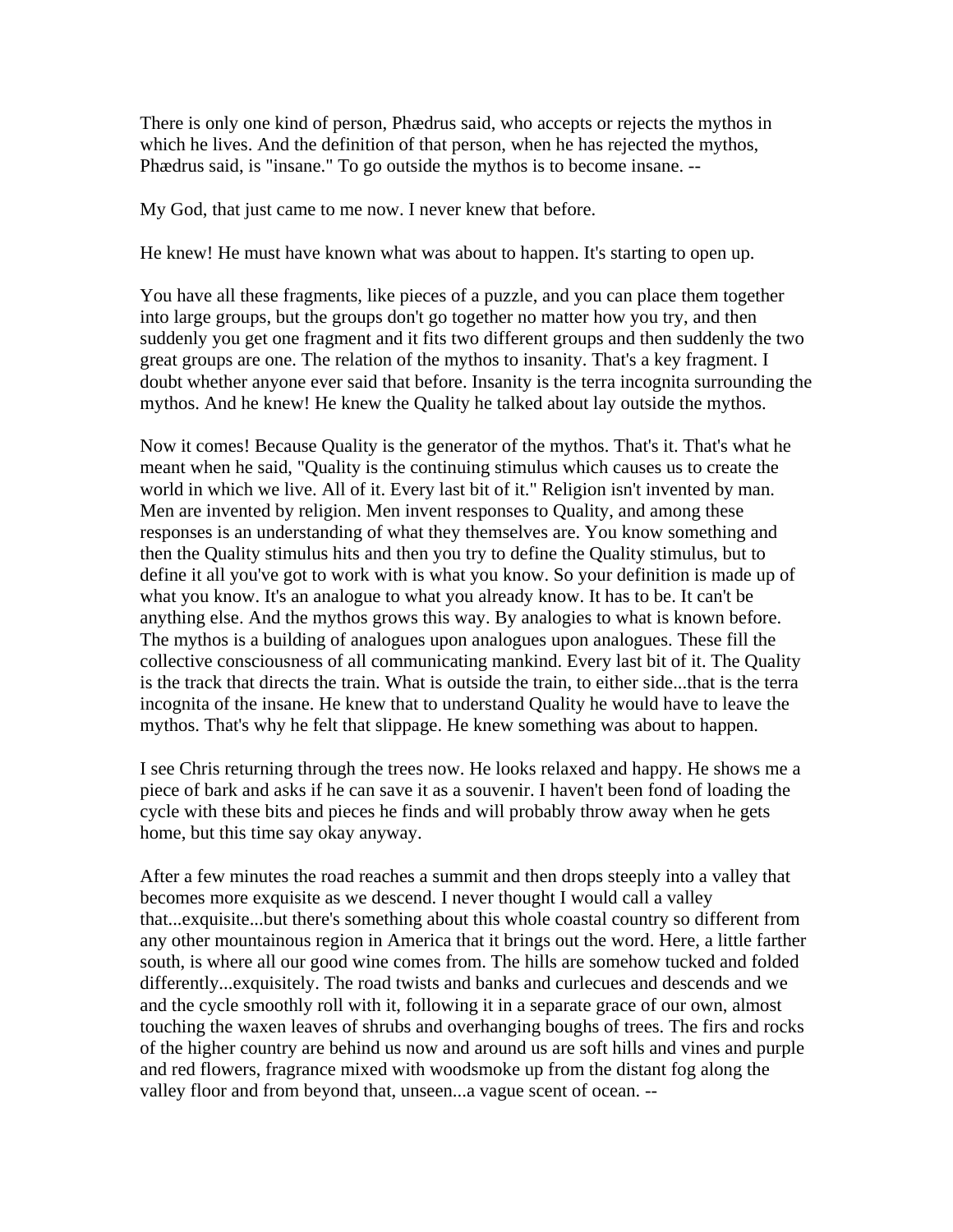-- How can I love all this so much and be insane? --

-- I don't believe it!

The mythos. The mythos is insane. That's what he believed. The mythos that says the forms of this world are real but the Quality of this world is unreal, that is insane!

And in Aristotle and the ancient Greeks he believed he had found the villains who had so shaped the mythos as to cause us to accept this insanity as reality.

That. That now. That ties it all together. It feels relieving when that happens. It's so hard sometimes to conjure all this up, a strange sort of exhaustion follows. Sometimes I think I'm just making it up myself. Sometimes I'm not sure. And sometimes I know I'm not. But the mythos and insanity, and the centrality of this...this I'm sure is from him.

When we're through the folded hills we come to Medford and a freeway leading to Grants Pass and it's almost evening. A heavy head wind keeps us just up with traffic on upgrades, even with the throttle wide open. Coming into Grants Pass we hear a frightening, loud, clanking noise and stop to discover that the chain guard has become caught in the chain somehow and now is all torn up. Not too serious, but enough to lay us up for a while to get it replaced. Foolish to replace it, perhaps, when the cycle will be sold in a few days.

Grants Pass looks like a big enough town to have a motorcycle place open the next morning and when we arrive I look for a motel.

We haven't seen a bed since Bozeman, Montana.

We find one with color TV, heated swimming pool, a coffee maker for the next morning, soap, white towels, a shower all tiled and clean beds.

We lie down on the clean beds and Chris just bounces on his for a while. Bouncing on beds, I remember from childhood, is a great depression reliever.

Tomorrow, somehow, all this can be worked out, maybe. Not now. Chris goes down for a heated swim while I lie quietly on the clean bed and put everything out of mind.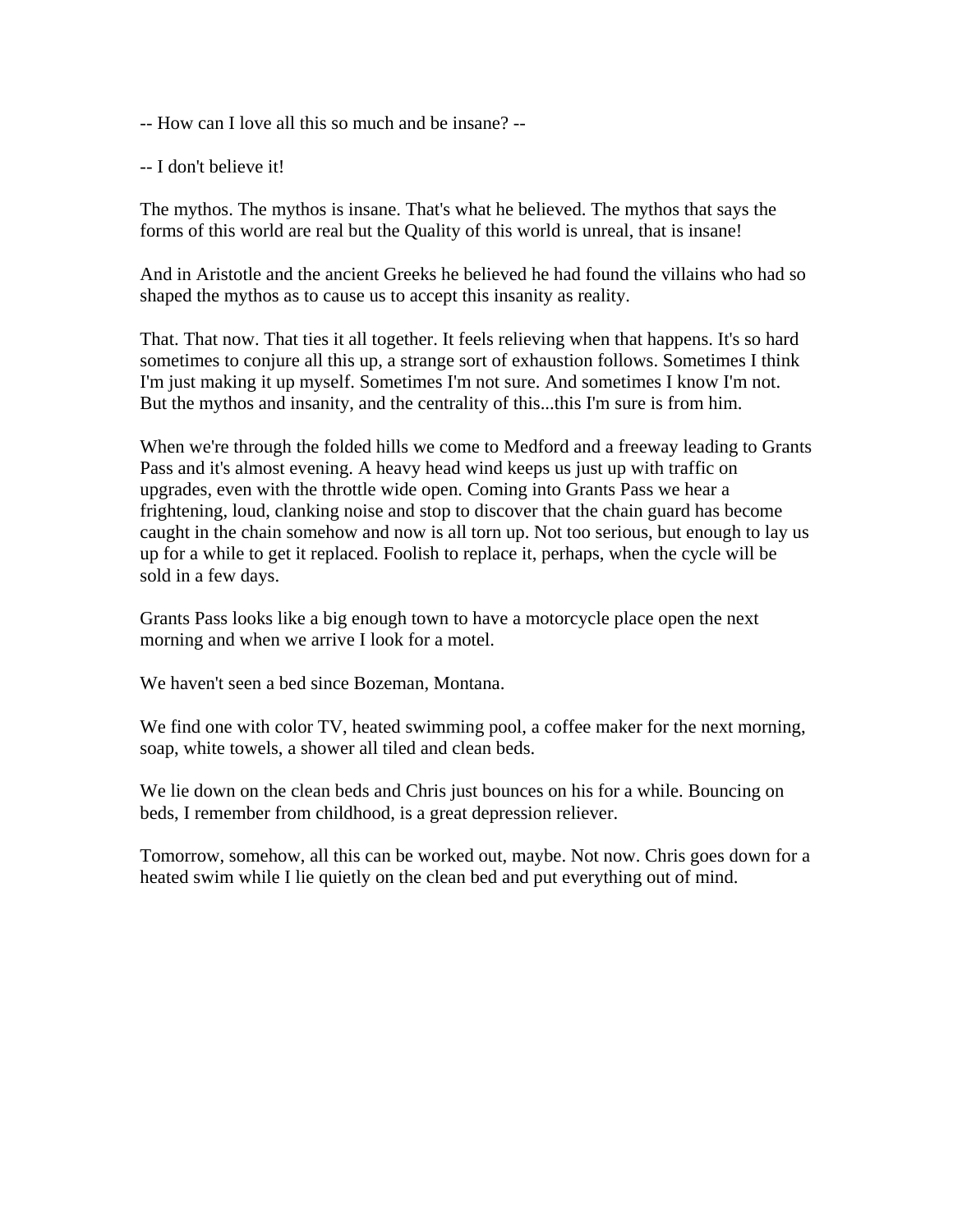# **29**

In the process of taking stuff out of the saddlebags and cramming it back ever since Bozeman, and doing the same with the backpacks, we've acquired some exceptionally beat-up gear. Spread out all over the floor in the morning light it looks a mess. The plastic bag with the oily stuff in it has broken and oil has gotten onto the roll of toilet paper. The clothes have been so squashed they look as if they have permanent, built-in wrinkles. The soft metal tube of sunburn ointment has burst, leaving white crud all over the machete scabbard and a fragrant smell everywhere. The tube of ignition grease has burst too. What a mess. In my shirt-pocket notebook I write down: "Buy tackle box for squeezed stuff" and then add "Do laundry." Then, "Buy toenail scissors, sunburn cream, ignition grease, chain guard, toilet paper." This is a lot of things to do before checkout time, so I wake up Chris and tell him to get up. We have to do the laundry.

At the Laundromat I instruct Chris on how to operate the drier, start the washing machines and take off for the other items.

I get everything but a chain guard. The parts man says they don't have one and don't expect to get one. I think about riding without the chain guard for what little time is left but that will throw crud all over and could be dangerous. Also, I don't want to do things with that presumption. That commits me to it.

Down the street I find a welder's sign and enter.

Cleanest welding place I've ever seen. Great high trees and deep grass line an open space in back, giving a kind of village-smithy appearance. All the tools are hung up with care, everything tidy, but no one is home. I'll come back later.

I wheel back and stop for Chris, check the laundry he's put in the drier and putt along through the cheerful streets looking for a restaurant. Traffic everywhere, alert, wellmaintained cars, most of them. West Coast. Hazy clean sunlight of a town out of the range of the coal vendors.

At the edge of town we find a restaurant and sit and wait at a red and white tableclothed table. Chris unfolds a copy of Motorcycle News, which I bought at the cycle shop, and reads out loud who has won all the races, and an item about cross-country cycling. The waitress looks at him, a little curiously, and then at me, then at my cycle boots, then jots down our order. She goes back into the kitchen and comes out again and looks at us. I guess that she's paying so much attention to us because we're alone here. While we wait she puts some coins in the jukebox and when breakfast comes...waffles, syrup and sausages, ah...we have music with it. Chris and I talk about what he sees in Motorcycle News and we are talking over the noise of the record in the relaxed way people talk who have been many days on the road together and out of the corner of my eye I see that this is watched with a steady gaze. After a while Chris has to ask me some questions a second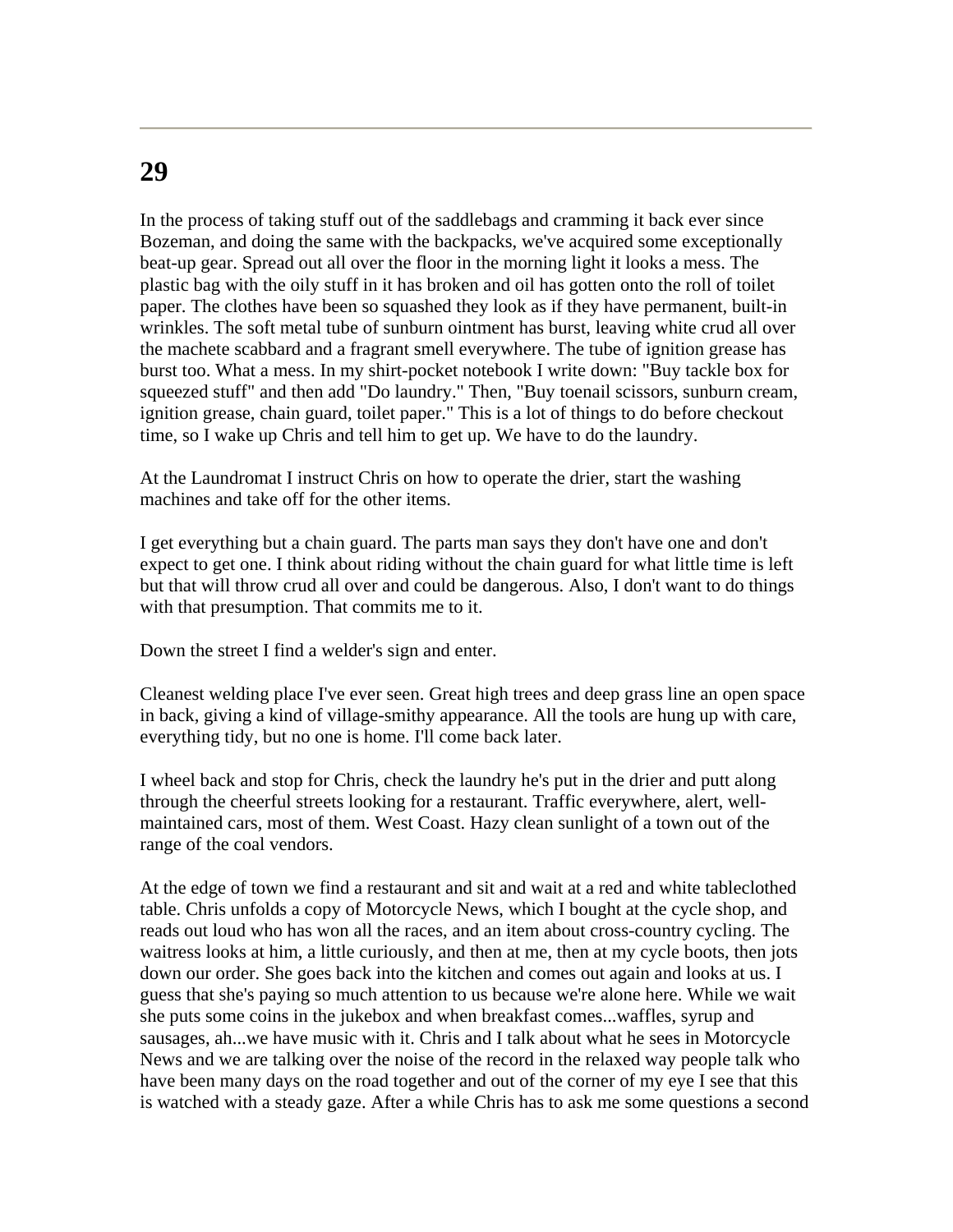time because that gaze kind of beats on me, and it's hard to think of what he's saying. The record is a country western about a truck driver. -- I finish the conversation with Chris.

As we leave and go out and start up the cycle, there she is in the door watching us. Lonely. She probably doesn't understand that with a look like that she isn't going to be lonely long. I kick the starter and gun the engine too hard, frustrated by something, and as we ride for the welder again, it takes a while to snap out.

The welder is in, an old man in his sixties or seventies, and he looks at me disdainfully...a complete reversal from the waitress. I explain about the chain guard and after a while he says, "I'm not taking it off for you. You'll have to take it off."

I do this and show it to him, and he says, "It's full of grease."

I find a stick out in back under the spreading chestnut tree and scrape all the grease into a trash barrel. From a distance he says, "There's some solvent in that pan over there." I see the flat pan and get out the remaining grease with some leaves and the solvent.

When I show it to him he nods and slowly goes over and sets the regulators for his gas torch. Then he looks at the tip and selects another one. Absolutely no hurry. He picks up a steel filler rod and I wonder if he's actually going to try to weld that thin metal. Sheet metal I don't weld. I braze it with a brass rod. When I try to weld it I punch holes in it and then have to patch them up with huge blobs of filler rod. "Aren't you going to braze it?" I ask.

"No," he says. Talkative fellow.

He sparks the torch, and sets a tiny little blue flame and then, it's hard to describe, actually dances the torch and the rod in separate little rhythms over the thin sheet metal, the whole spot a uniform luminous orange-yellow, dropping the torch and filler rod down at the exact right moment and then removing them. No holes. You can hardly see the weld. "That's beautiful," I say.

"One dollar," he says, without smiling. Then I catch a funny quizzical look within his glance. Does he wonder if he's overcharged? No, something else -- lonely, same as the waitress. Probably he thinks I'm bullshitting him. Who appreciates work like this anymore?

We're packed and out of the motel at just about check-out time and are soon into the coastal redwood forest, across out of Oregon into California. The traffic is so heavy we don't have time to look up. It's turning cold and grey and we stop and put on sweaters and jackets. It's still cold, somewhere in the low fifties, and we think winter thoughts.

Lonely people back in town. I saw it in the supermarket and at the Laundromat and when we checked out from the motel. These pickup campers through the redwoods, full of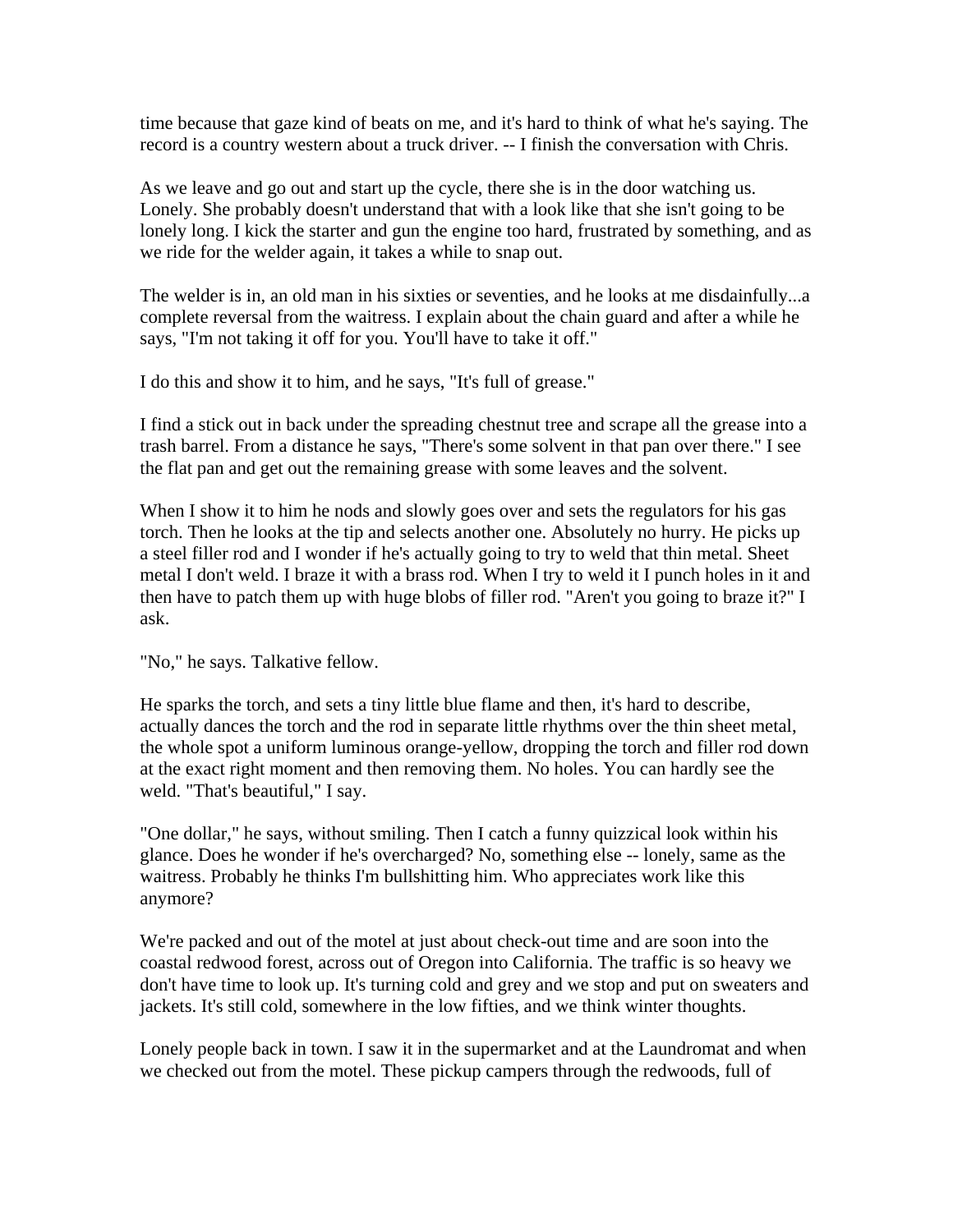lonely retired people looking at trees on their way to look at the ocean. You catch it in the first fraction of a glance from a new face...that searching look...then it's gone.

We see much more of this loneliness now. It's paradoxical that where people are the most closely crowded, in the big coastal cities in the East and West, the loneliness is the greatest. Back where people were so spread out in western Oregon and Idaho and Montana and the Dakotas you'd think the loneliness would have been greater, but we didn't see it so much.

The explanation, I suppose, is that the physical distance between people has nothing to do with loneliness. It's psychic distance, and in Montana and Idaho the physical distances are big but the psychic distances between people are small, and here it's reversed.

It's the primary America we're in. It hit the night before last in Prineville Junction and it's been with us ever since. There's this primary America of freeways and jet flights and TV and movie spectaculars. And people caught up in this primary America seem to go through huge portions of their lives without much consciousness of what's immediately around them. The media have convinced them that what's right around them is unimportant. And that's why they're lonely. You see it in their faces. First the little flicker of searching, and then when they look at you, you're just a kind of an object. You don't count. You're not what they're looking for. You're not on TV.

But in the secondary America we've been through, of back roads, and Chinaman's ditches, and Appaloosa horses, and sweeping mountain ranges, and meditative thoughts, and kids with pinecones and bumblebees and open sky above us mile after mile after mile, all through that, what was real, what was around us dominated. And so there wasn't much feeling of loneliness. That's the way it must have been a hundred or two hundred years ago. Hardly any people and hardly any loneliness. I'm undoubtedly overgeneralizing, but if the proper qualifications were introduced it would be true.

Technology is blamed for a lot of this loneliness, since the loneliness is certainly associated with the newer technological devices...TV, jets, freeways and so on...but I hope it's been made plain that the real evil isn't the objects of technology but the tendency of technology to isolate people into lonely attitudes of objectivity. It's the objectivity, the dualistic way of looking at things underlying technology, that produces the evil. That's why I went to so much trouble to show how technology could be used to destroy the evil. A person who knows how to fix motorcycles...with Quality...is less likely to run short of friends than one who doesn't. And they aren't going to see him as some kind of object either. Quality destroys objectivity every time.

Or if he takes whatever dull job he's stuck with...and they are all, sooner or later, dull...and, just to keep himself amused, starts to look for options of Quality, and secretly pursues these options, just for their own sake, thus making an art out of what he is doing, he's likely to discover that he becomes a much more interesting person and much less of an object to the people around him because his Quality decisions change him too. And not only the job and him, but others too because the Quality tends to fan out like waves.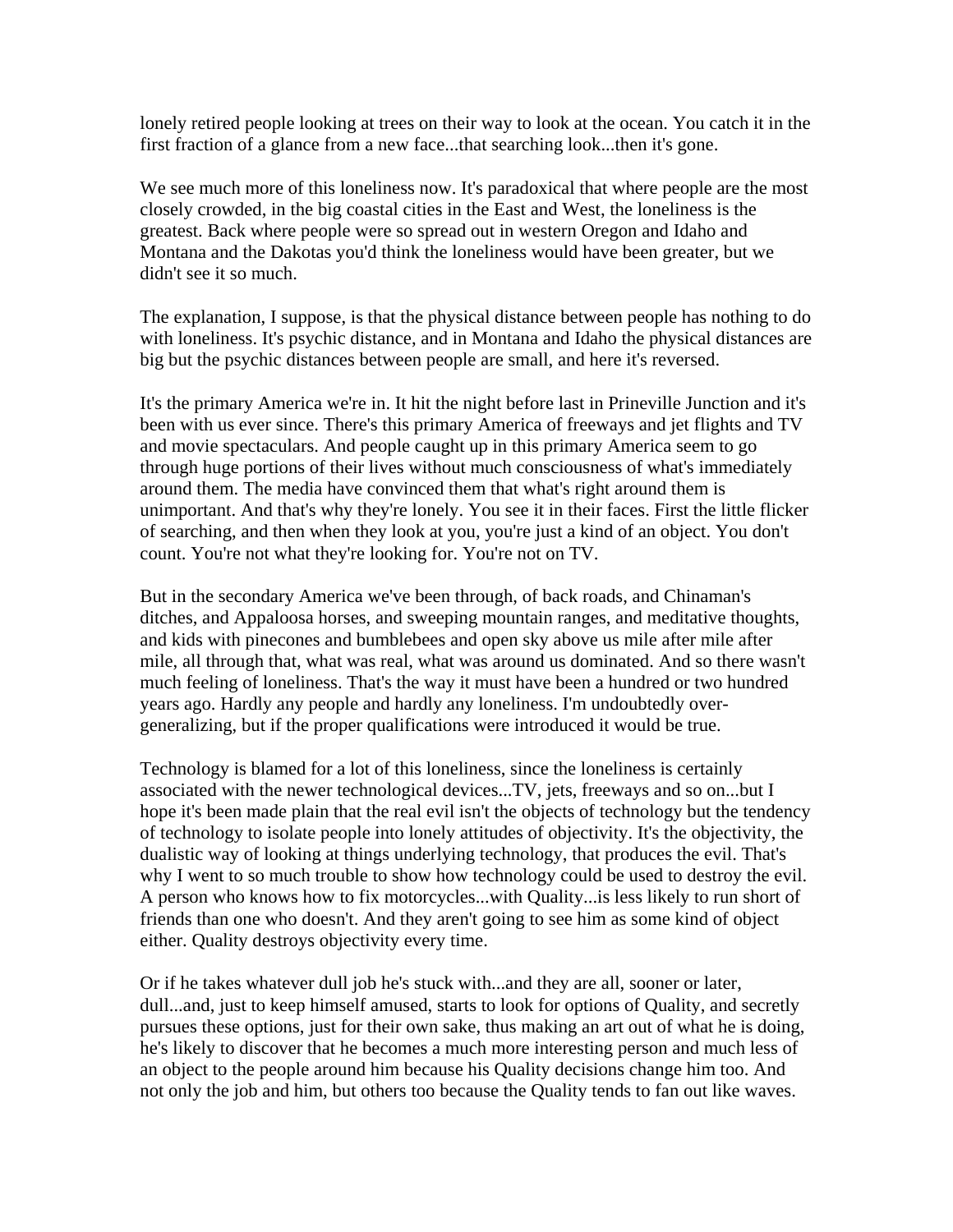The Quality job he didn't think anyone was going to see is seen, and the person who sees it feels a little better because of it, and is likely to pass that feeling on to others, and in that way the Quality tends to keep on going.

My personal feeling is that this is how any further improvement of the world will be done: by individuals making Quality decisions and that's all. God, I don't want to have any more enthusiasm for big programs full of social planning for big masses of people that leave individual Quality out. These can be left alone for a while. There's a place for them but they've got to be built on a foundation of Quality within the individuals involved. We've had that individual Quality in the past, exploited it as a natural resource without knowing it, and now it's just about depleted. Everyone's just about out of gumption. And I think it's about time to return to the rebuilding of this American resource...individual worth. There are political reactionaries who've been saying something close to this for years. I'm not one of them, but to the extent they're talking about real individual worth and not just an excuse for giving more money to the rich, they're right. We do need a return to individual integrity, self-reliance and old-fashioned gumption. We really do. I hope that in this Chautauqua some directions have been pointed to.

Phædrus went a different path from the idea of individual, personal Quality decisions. I think it was a wrong one, but perhaps if I were in his circumstances I would go his way too. He felt that the solution started with a new philosophy, or he saw it as even broader than that...a new spiritual rationality...in which the ugliness and the loneliness and the spiritual blankness of dualistic technological reason would become illogical. Reason was no longer to be "value free." Reason was to be subordinate, logically, to Quality, and he was sure he would find the cause of its not being so back among the ancient Greeks, whose mythos had endowed our culture with the tendency underlying all the evil of our technology, the tendency to do what is "reasonable" even when it isn't any good. That was the root of the whole thing. Right there. I said a long time ago that he was in pursuit of the ghost of reason. This is what I meant. Reason and Quality had become separated and in conflict with each other and Quality had been forced under and reason made supreme somewhere back then.

It's begun to rain a little. Not so much we have to stop though. Just the faint beginnings of a drizzle.

The road leads out of the tall forests now and into open grey skies. Along the road are many billboards. Schenley's in warm-painted colors goes on forever, but one gets the feeling that Irma's gives tired, mediocre permanents because of the way the paint is cracking on her sign.

I have since read Aristotle again, looking for the massive evil that appears in the fragments from Phædrus, but have not found it there. What I find in Aristotle is mainly a quite dull collection of generalizations, many of which seem impossible to justify in the light of modern knowledge, whose organization appears extremely poor, and which seems primitive in the way old Greek pottery in the museums seems primitive. I'm sure if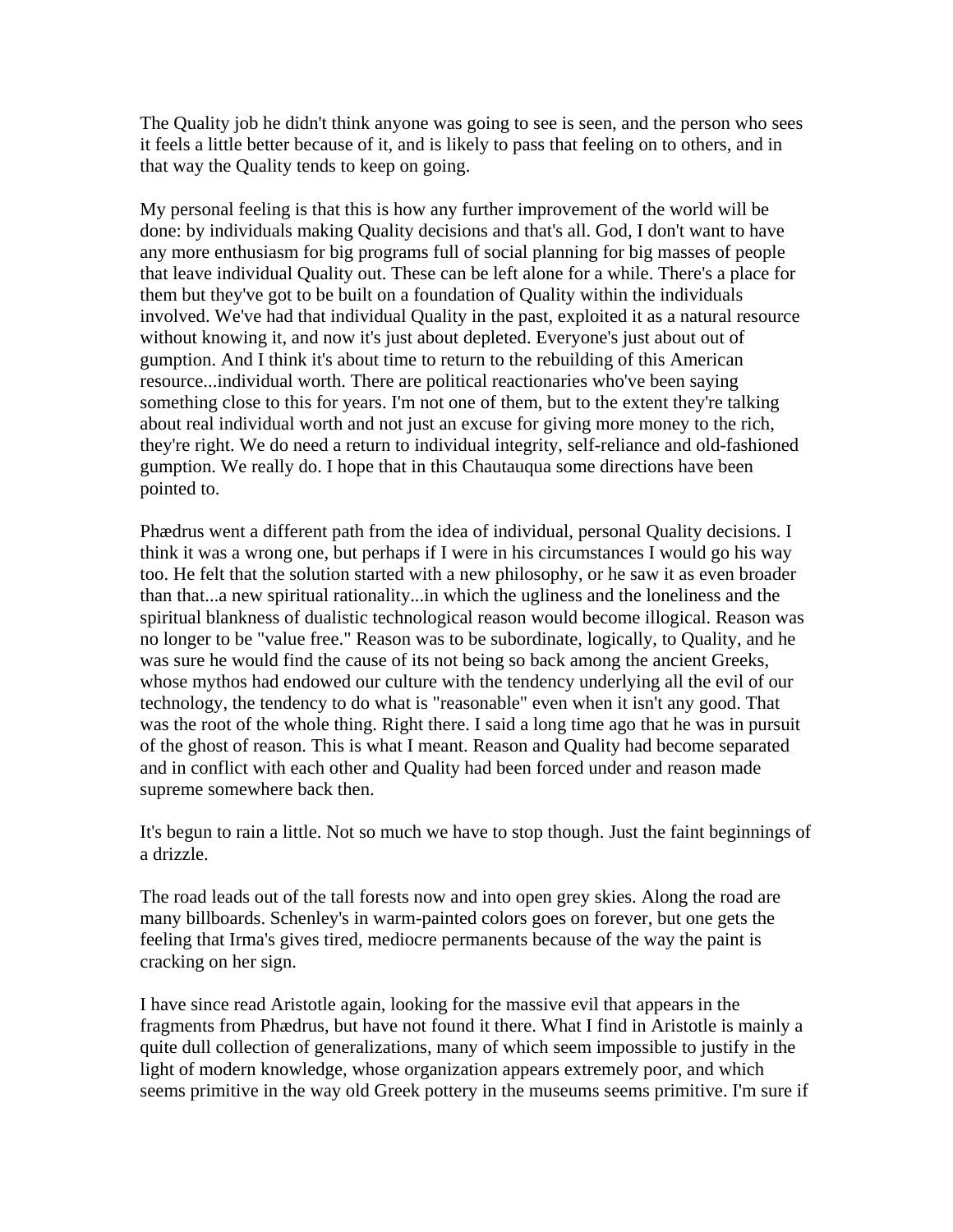I knew a lot more about it I would see a lot more and not find it primitive at all. But without knowing all that I can't see that it lives up either to the raves of the Great Books group or the rages of Phædrus. I certainly don't see Aristotle's works as a major source of either positive or negative values. But the raves of the Great Books group are well known and published. Phædrus' rages aren't, and it becomes part of my obligation to dwell on these.

Rhetoric is an art, Aristotle began, because it can be reduced to a rational system of order.

That just left Phædrus aghast. Stopped. He'd been prepared to decode messages of great subtlety, systems of great complexity in order to understand the deeper inner meaning of Aristotle, claimed by many to be the greatest philosopher of all time. And then to get hit, right off, straight in the face, with an asshole statement like that! It really shook him.

#### He read on:

Rhetoric can be subdivided into particular proofs and topics on the one hand and common proofs on the other. The particular proofs can be subdivided into methods of proof and kinds of proof. The methods of proofs are the artificial proofs and the inartificial proofs. Of the artificial proofs there are ethical proofs, emotional proofs and logical proofs. Of the ethical proofs there are practical wisdom, virtue and good will. The particular methods employing artificial proofs of the ethical kind involving good will require a knowledge of the emotions, and for those who have forgotten what these are, Aristotle provides a list. They are anger, slight (subdivisible into contempt, spite and insolence), mildness, love or friendship, fear, confidence, shame, shamelessness, favor, benevolence, pity, virtuous indignation, envy, emulation and contempt.

Remember the description of the motorcycle given way back in South Dakota? The one which carefully enumerated all the motorcycle parts and functions? Recognize the similarity? Here, Phædrus was convinced, was the originator of that style of discourse. For page after page Aristotle went on like this. Like some third-rate technical instructor, naming everything, showing the relationships among the things named, cleverly inventing an occasional new relationship among the things named, and then waiting for the bell so he can get on to repeat the lecture for the next class.

Between the lines Phædrus read no doubts, no sense of awe, only the eternal smugness of the professional academician. Did Aristotle really think his students would be better rhetoricians for having learned all these endless names and relationships? And if not, did he really think he was teaching rhetoric? Phædrus thought that he really did. There was nothing in his style to indicate that Aristotle was ever one to doubt Aristotle. Phædrus saw Aristotle as tremendously satisfied with this neat little stunt of naming and classifying everything. His world began and ended with this stunt. The reason why, if he were not more than two thousand years dead, he would have gladly rubbed him out is that he saw him as a prototype for the many millions of self-satisfied and truly ignorant teachers throughout history who have smugly and callously killed the creative spirit of their students with this dumb ritual of analysis, this blind, rote, eternal naming of things.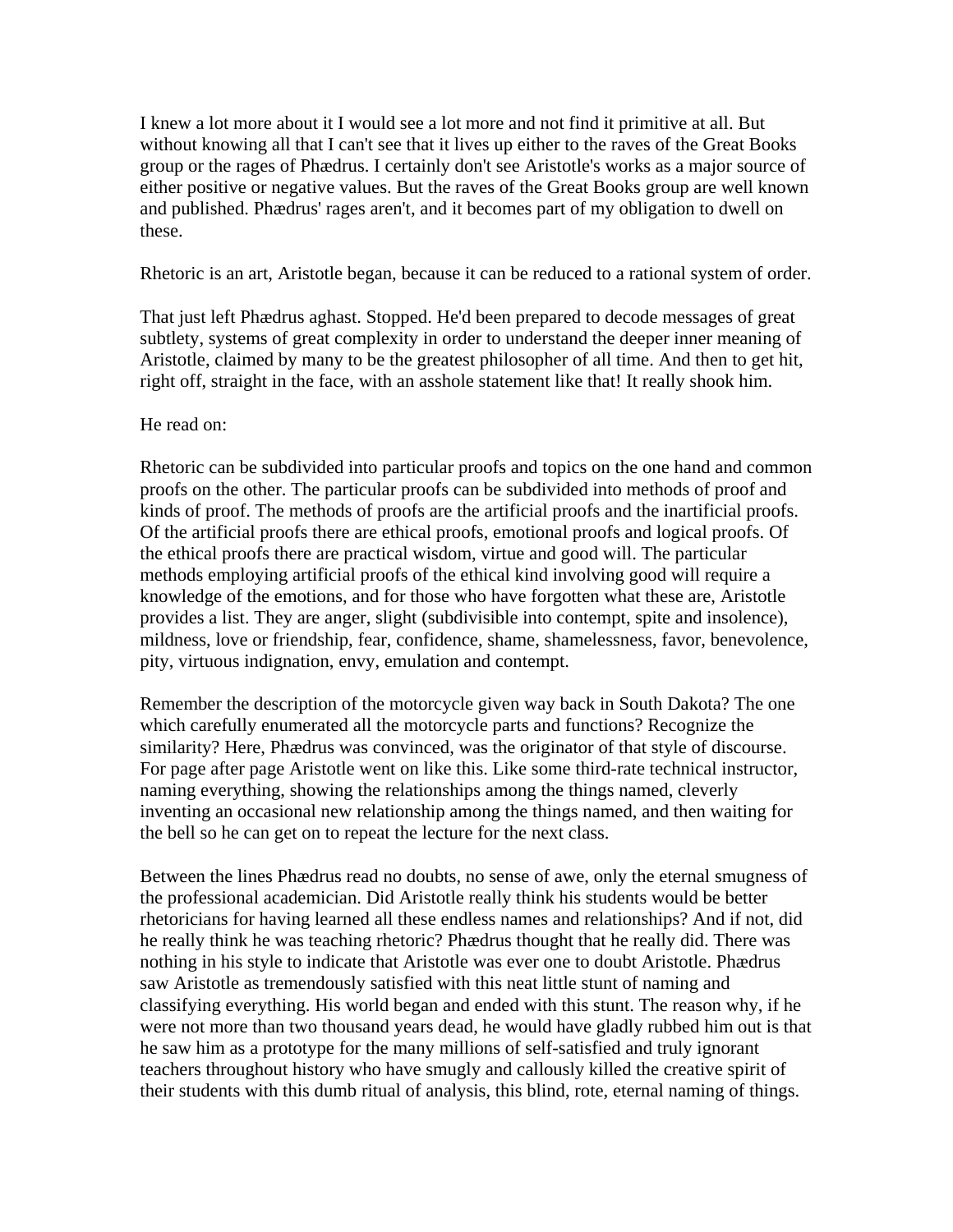Walk into any of a hundred thousand classrooms today and hear the teachers divide and subdivide and interrelate and establish "principles" and study "methods" and what you will hear is the ghost of Aristotle speaking down through the centuries...the desiccating lifeless voice of dualistic reason.

The sessions on Aristotle were round an enormous wooden round table in a dreary room across the street from a hospital, where the late-afternoon sun from over the hospital roof hardly penetrated the window dirt and polluted city air beyond. Wan and pale and depressing. During the middle of the hour he noticed that this enormous table had a huge crack that ran right across it near the middle. It looked as though it had been there for years, but that no one had thought to repair it. Too busy, no doubt, with more important things. At the end of the hour he finally asked, "May questions about Aristotle's rhetoric be asked?"

"If you have read the material," he was told. He noticed in the eye of the Professor of Philosophy the same set he had seen the first day of registration. He took warning from it that he had better read the material very thoroughly, and did so.

The rain comes down more heavily now and we stop to snap on the face mask to the helmet. Then we go again at moderate speed. I watch for chuckholes, sand and grease slicks.

The next week Phædrus had read the material and was prepared to take apart the statement that rhetoric is an art because it can be reduced to a rational system of order. By this criterion General Motors produced pure art, whereas Picasso did not. If there were deeper meanings to Aristotle than met the eye this would be as good a place as any to make them visible.

But the question never got raised. Phædrus put up his hand to do so, caught a microsecond flash of malice from the teacher's eye, but then another student said, almost as an interruption, "I think there are some very dubious statements here."

That was all he got out.

"Sir, we are not here to learn what you think!" hissed the Professor of Philosophy. Like acid. "We are here to learn what Aristotle thinks!" Straight in the face. "When we wish to learn what you think we will assign a course in the subject!"

Silence. The student is stunned. So is everyone else.

But the Professor of Philosophy is not done. He points his finger at the student and demands, "According to Aristotle: What are the three kinds of particular rhetoric according to subject matter discussed?"

More silence. The student doesn't know. "Then you haven't read it, have you?"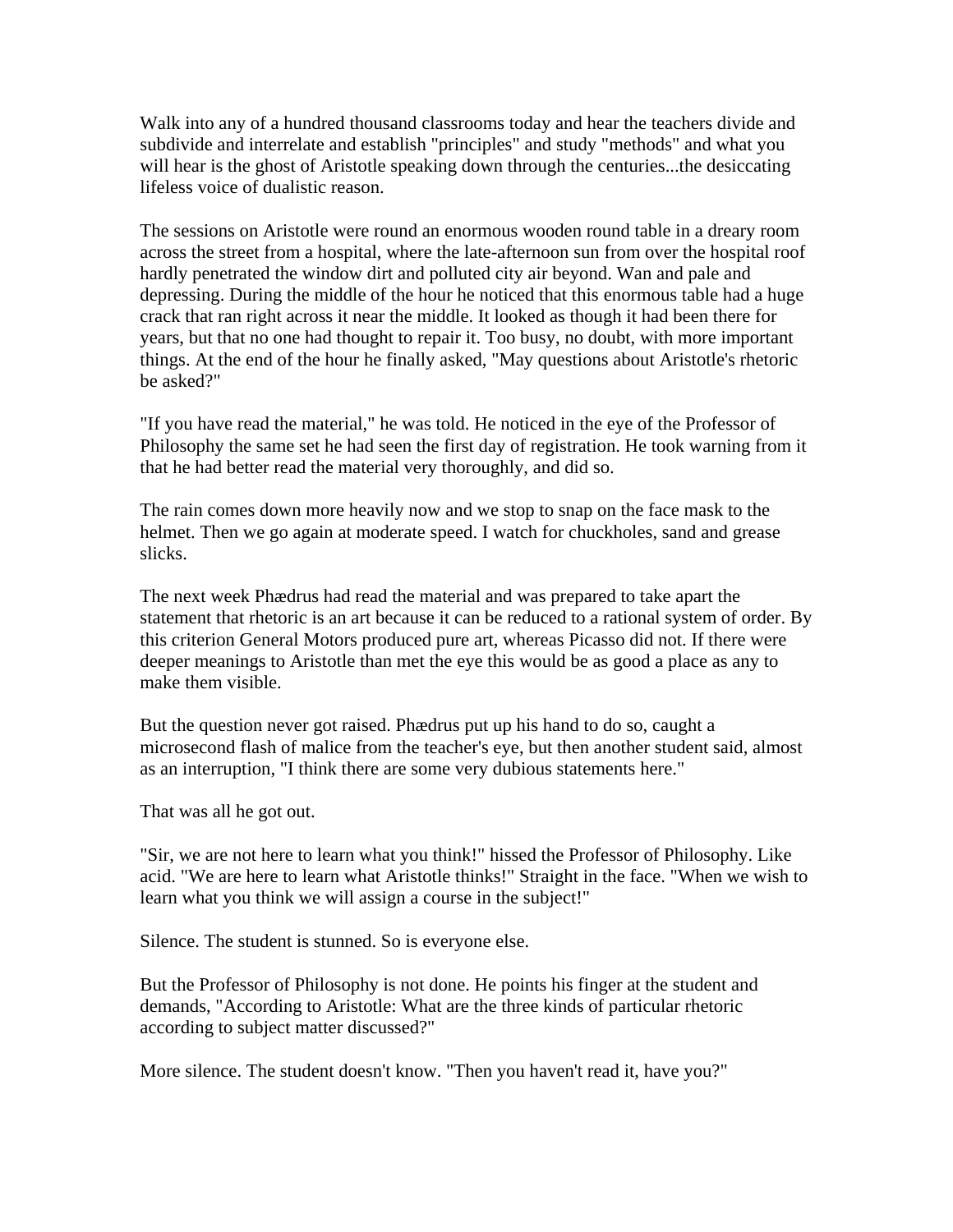And now, with a gleam that indicates he has intended this all along, the Professor of Philosophy swings his finger around and points it at Phædrus.

"You, sir, what are the three kinds of particular rhetoric according to subject matter discussed?"

But Phædrus is prepared. "Forensic, deliberative and epideictic," he answers calmly.

"What are the epideictic techniques?"

"The technique of identifying likenesses, the technique of praise, that of encomium and that of amplification."

"Yaaas -- " says the Professor of Philosophy slowly. Then all is silent.

The other students looked shocked. They wonder what has happened. Only Phædrus knows, and perhaps the Professor of Philosophy. An innocent student has caught blows intended for him.

Now everyone's face becomes carefully composed in defense against more of this sort of questioning. The Professor of Philosophy has made a mistake. He's wasted his disciplinary authority on an innocent student while Phædrus, the guilty one, the hostile one, is still at large. And getting larger and larger. Since he has asked no questions there is now no way to cut him down. And now that he sees how the questions will be answered he's certainly not about to ask them.

The innocent student stares down at the table, face red, hands shrouding his eyes. His shame becomes Phædrus' anger. In all his classes he never once talked to a student like that. So that's how they teach classics at the University of Chicago. Phædrus knows the Professor of Philosophy now. But the Professor of Philosophy doesn't know Phædrus.

The grey rainy skies and sign-strewn road descend to Crescent City, California, grey and cold and wet, and Chris and I look and see the water, the ocean, in the distance beyond piers and grey buildings. I remember this was our great goal all these days. We enter a restaurant with a fancy red carpet and fancy menus with extremely high prices. We are the only people here. We eat silently, pay and are on the road again, south now, cold and misty.

In the next sessions the shamed student is no longer present. No surprise. The class is completely frozen, as is inevitable when an incident like that has taken place. Each session, just one person does all the talking, the Professor of Philosophy, and he talks and talks and talks to faces that have turned into masks of neutrality.

The Professor of Philosophy seems quite aware of what has happened. His previous little eye-flick of malice toward Phædrus has turned to a little eye-flick of fear. He seems to understand that within the present classroom situation, when the time comes, he can get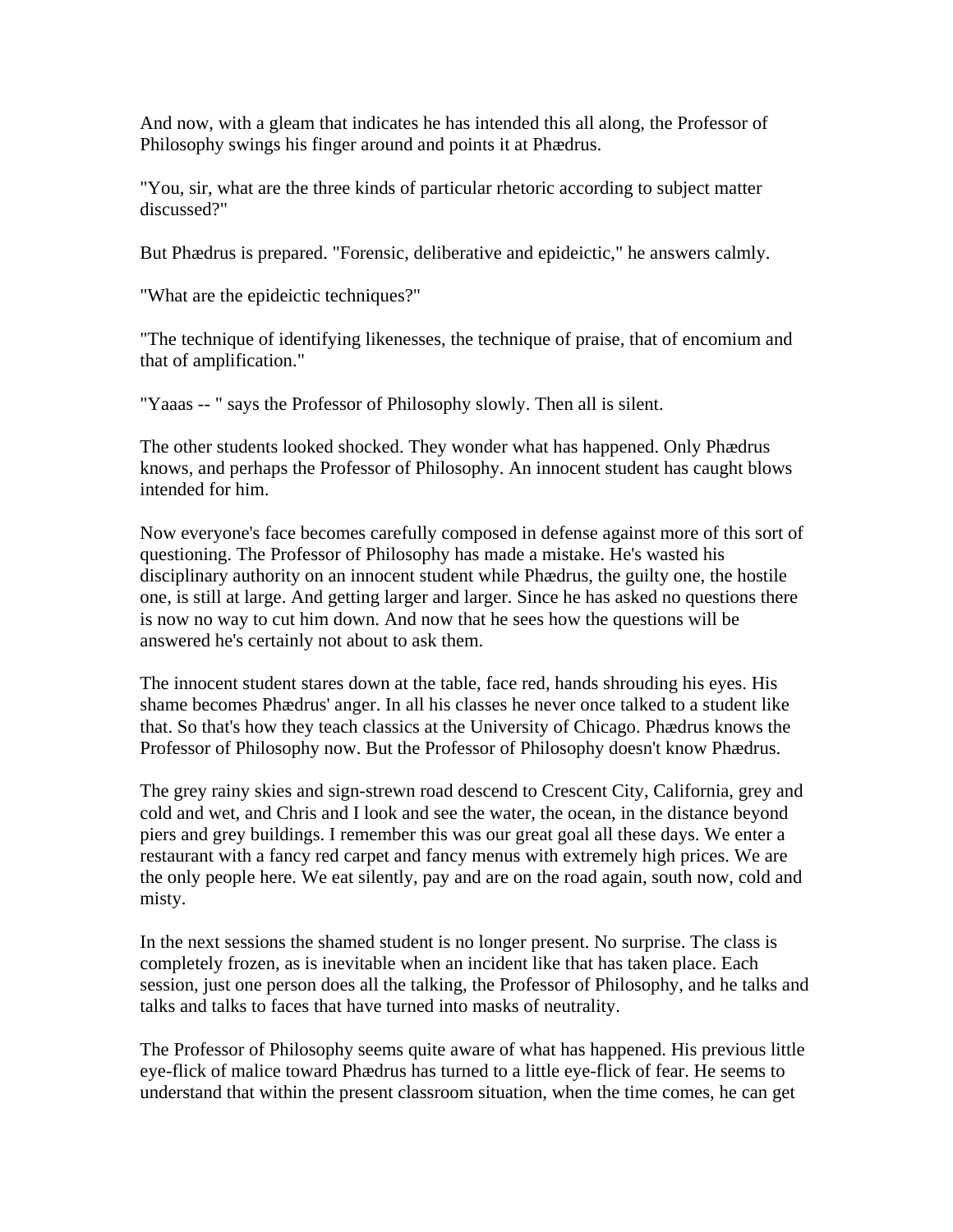exactly the same treatment he gave, and there will be no sympathy from any of the faces before him. He's thrown away his right to courtesy. There's no way to prevent retaliation now except to keep covered.

But to keep covered he must work hard, and say things exactly right. Phædrus understands this too. By remaining silent he can now learn under what are very advantageous circumstances.

Phædrus studied hard during this period, and learned extremely fast, and kept his mouth shut, but it would be wrong to give the least impression that he was any sort of good student. A good student seeks knowledge fairly and impartially. Phædrus did not. He had an axe to grind and all he sought were those things that helped him grind it, and the means of knocking down anything which prevented him from grinding it. He had no time for or interest in other people's Great Books. He was there solely to write a Great Book of his own. His attitude toward Aristotle was grossly unfair for the same reason Aristotle was unfair to his predecessors. They fouled up what he wanted to say.

Aristotle fouled up what Phædrus wanted to say by placing rhetoric in an outrageously minor category in his hierarchic order of things. It was a branch of Practical Science, a kind of shirttail relation to the other category, Theoretical Science, which Aristotle was mainly involved in. As a branch of Practical Science it was isolated from any concern with Truth or Good or Beauty, except as devices to throw into an argument. Thus Quality, in Aristotle's system, is totally divorced from rhetoric. This contempt for rhetoric, combined with Aristotle's own atrocious quality of rhetoric, so completely alienated Phædrus he couldn't read anything Aristotle said without seeking ways to despise it and attack it.

This was no problem. Aristotle has always been eminently attackable and eminently attacked throughout history, and shooting down Aristotle's patent absurdities, like shooting fish in a barrel, didn't afford much satisfaction. If he hadn't been so partial Phædrus might have learned some valuable Aristotelian techniques of bootstrapping oneself into new areas of knowledge, which was what the committee was really set up for. But if he hadn't been so partial in his search for a place to launch his work on Quality, he wouldn't have been there in the first place, so it really didn't have any chance to work out at all.

The Professor of Philosophy lectured, and Phædrus listened to both the classic form and romantic surface of what was said. The Professor of Philosophy seemed most ill at ease on the subject of "dialectic." Although Phædrus couldn't figure out why in terms of classic form, his growing romantic sensitivity told him he was on the scent of something...a quarry.

# Dialectic, eh?

Aristotle's book had begun with it, in a most mystifying way. Rhetoric is a counterpart of dialectic, it had said, as if this were of the greatest importance, yet why this was so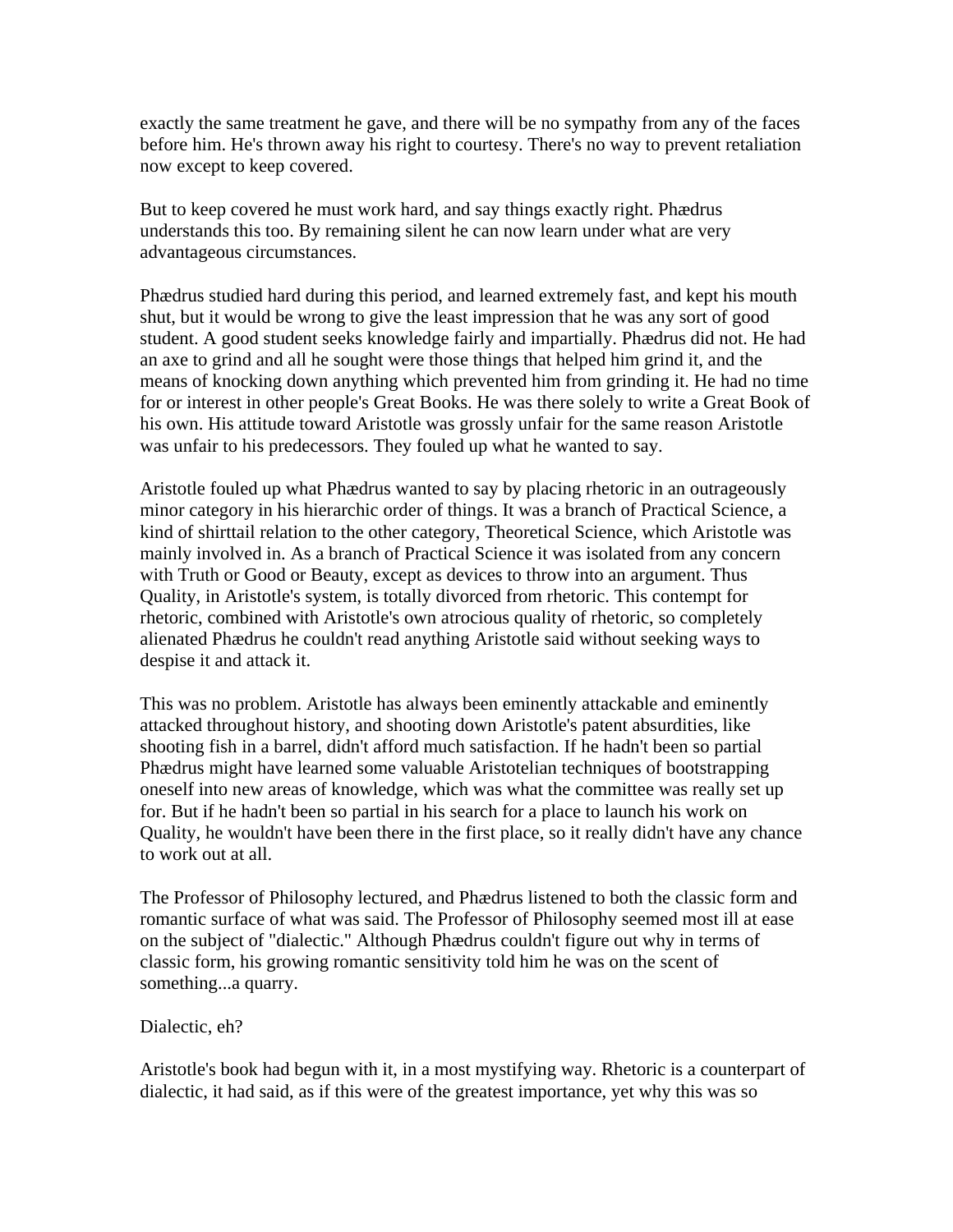important was never explained. It was followed with a number of other disjointed statements, which gave the impression that a great deal had been left out, or the material had been assembled wrongly, or the printer had left something out, because no matter how many times he read it nothing jelled. The only thing that was clear was that Aristotle was very much concerned about the relation of rhetoric to dialectic. To Phædrus' ear, the same ill ease he had observed in the Professor of Philosophy appeared here.

The Professor of Philosophy had defined dialectic, and Phædrus had listened carefully, but it was in one ear and out the other, a characteristic that philosophic statements often have when something is left out. In a later class another student who seemed to be having the same trouble asked the Professor of Philosophy to redefine dialectic and this time the Professor had glanced at Phædrus with another quick flicker of fear and become very edgy. Phædrus began to wonder if "dialectic" had some special meaning that made it a fulcrum word...one that can shift the balance of an argument, depending on how it's placed. It was.

Dialectic generally means "of the nature of the dialogue," which is a conversation between two persons. Nowadays it means logical argumentation. It involves a technique of cross-examination, by which truth is arrived at. It's the mode of discourse of Socrates in the Dialogues of Plato. Plato believed the dialectic was the sole method by which the truth was arrived at. The only one.

That's why it's a fulcrum word. Aristotle attacked this belief, saying that the dialectic was only suitable for some purposes...to enquire into men's beliefs, to arrive at truths about eternal forms of things, known as Ideas, which were fixed and unchanging and constituted reality for Plato. Aristotle said there is also the method of science, or "physical" method, which observes physical facts and arrives at truths about substances, which undergo change. This duality of form and substance and the scientific method of arriving at facts about substances were central to Aristotle's philosophy. Thus the dethronement of dialectic from what Socrates and Plato held it to be was absolutely essential for Aristotle, and "dialectic" was and still is a fulcrum word.

Phædrus guessed that Aristotle's diminution of dialectic, from Plato's sole method of arriving at truth to a "counterpart of rhetoric," might be as infuriating to modern Platonists as it would have been to Plato. Since the Professor of Philosophy didn't know what Phædrus' "position" was, this was what was making him edgy. He might be afraid that Phædrus the Platonist was going to jump him. If so, he certainly had nothing to worry about. Phædrus wasn't insulted that dialectic had been brought down to the level of rhetoric. He was outraged that rhetoric had been brought down to the level of dialectic. Such was the confusion at the time.

The person to clear all this up, of course, was Plato, and fortunately he was the next to appear at the round table with the crack running across the middle in the dim dreary room across from the hospital building in South Chicago.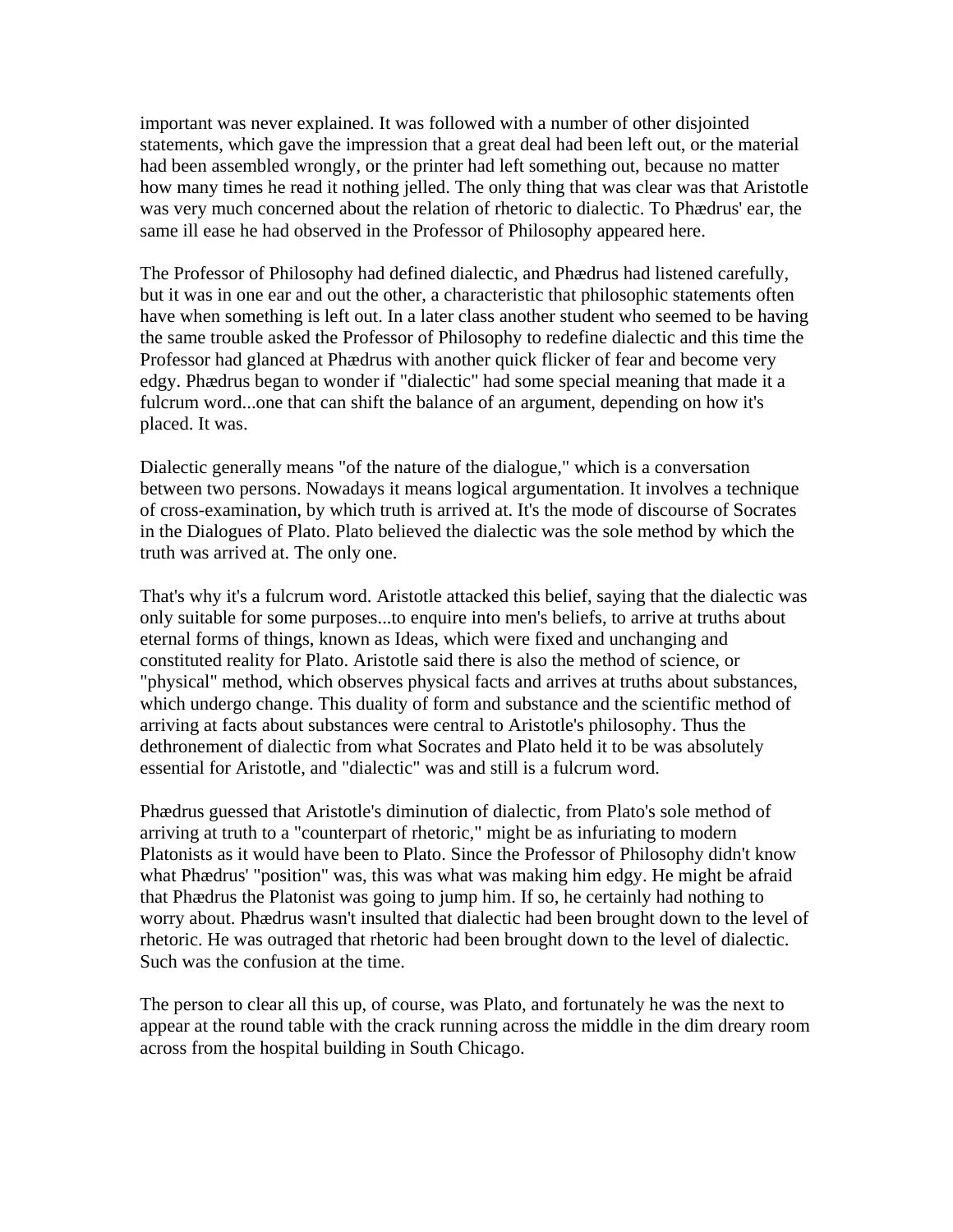We follow the coast now, cold, wet and depressed. The rain has let up, temporarily, but the sky shows no hope. At one point I see a beach and some people walking on it in the wet sand. I'm tired and so I stop.

As he gets off, Chris says, "What are we stopping for?"

"I'm tired," I say. The wind blows cold off the ocean and where it has formed dunes, now wet and dark from the rain that must just have ended here, I find a place to lie down, and this makes me a little warmer.

I don't sleep though. A little girl appears over the top of the dune looking as though she wants me to come and play. After a while she goes away.

In time Chris comes back and wants to go. He says he has found some funny plants out on the rocks that have feelers which pull in when you touch them. I go with him and see between rises of waves on the rocks that they are sea anemones, which are not plants but animals. I tell him the tentacles can paralyze small fish. The tide must be all the way out or we wouldn't see these, I say. From the corner of my eye I see the little girl on the other side of the rocks has picked up a starfish. Her parents are carrying some starfish too.

We get on the motorcycle and move south. Sometimes the rain gets heavy and I snap on the bubble so it doesn't sting my face, but I don't like this and take it off when the rain dies away. We should reach Arcata before dark but I don't want to go too fast on this wet road.

I think it was Coleridge who said everyone is either a Platonist or an Aristotelian. People who can't stand Aristotle's endless specificity of detail are natural lovers of Plato's soaring generalities. People who can't stand the eternal lofty idealism of Plato welcome the down-to-earth facts of Aristotle. Plato is the essential Buddha-seeker who appears again and again in each generation, moving onward and upward toward the "one." Aristotle is the eternal motorcycle mechanic who prefers the "many." I myself am pretty much Aristotelian in this sense, preferring to find the Buddha in the quality of the facts around me, but Phædrus was clearly a Platonist by temperament and when the classes shifted to Plato he was greatly relieved. His Quality and Plato's Good were so similar that if it hadn't been for some notes Phædrus left I might have thought they were identical. But he denied it, and in time I came to see how important this denial was.

The course in the Analysis of Ideas and Study of Methods was not concerned with Plato's notion of the Good, however; it was concerned with Plato's notion of rhetoric. Rhetoric, Plato spells out very clearly, is in no way connected with the Good; rhetoric is "the Bad." The people Plato hates most, next to tyrants, are rhetoricians.

The first of the Platonic Dialogues assigned is the Gorgias, and Phædrus has a sense of having arrived. This at last is where he wants to be.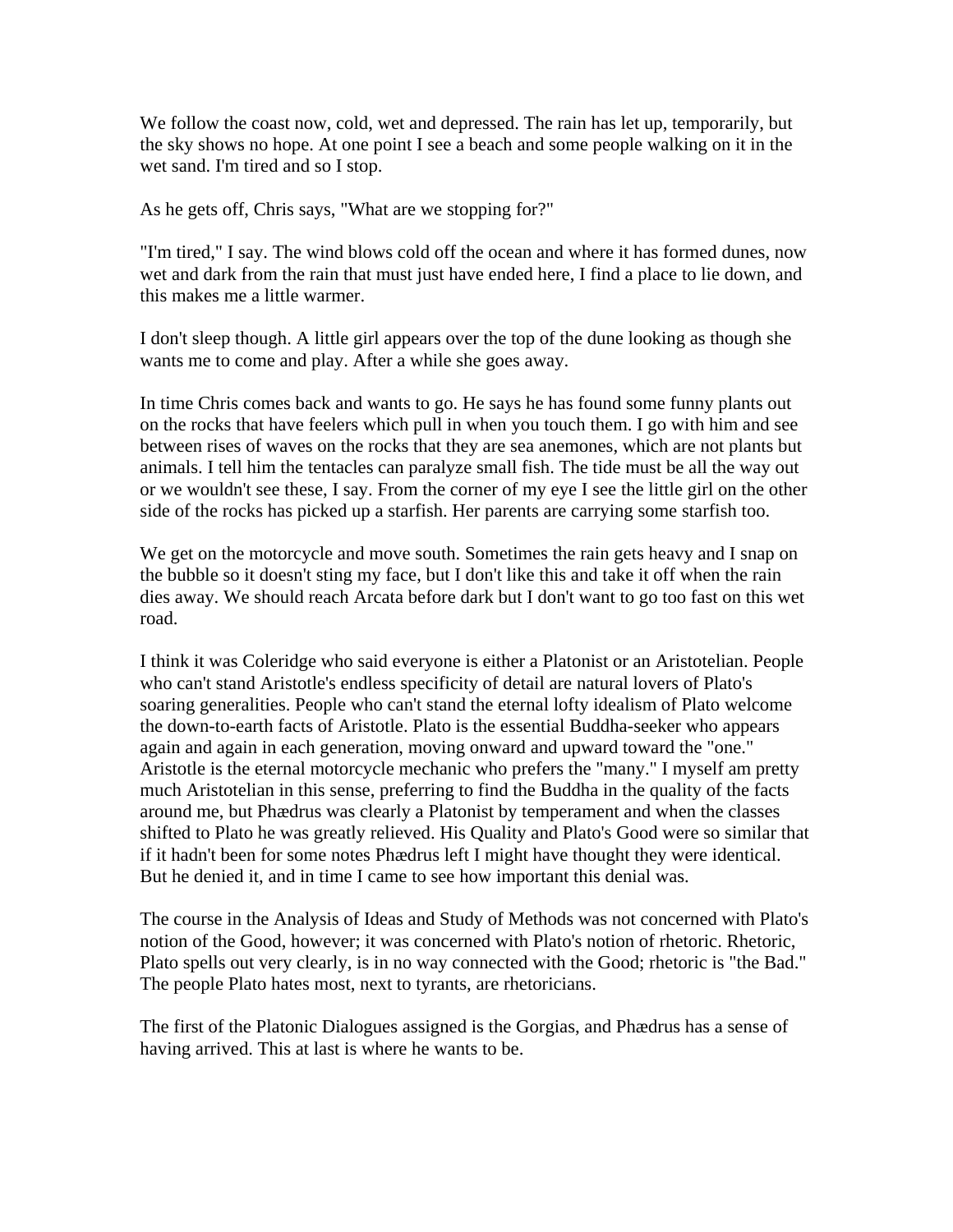All along he has had a feeling of being swept forward by forces he doesn't understand...Messianic forces. October has come and gone. Days have become phantasmal and incoherent, except in terms of Quality. Nothing matters except that he has a new and shattering and world-shaking truth about to be born, and like it or not, the world is morally obligated to accept it.

In the dialogue, Gorgias is the name of a Sophist whom Socrates cross-examines. Socrates knows very well what Gorgias does for a living and how he does it, but he starts his Twenty Questions dialectic by asking Gorgias with what rhetoric is concerned. Gorgias answers that it is concerned with discourse. In answer to another question he says that its end is to persuade. In answer to another question he says its place is in the law courts and other assemblies. And in answer to still another question he says its subject is the just and the unjust. All this, which is simply Gorgias' description of what people called Sophists have tended to do, now becomes subtly rendered by Socrates' dialectic into something else. Rhetoric has become an object, and as an object has parts. And the parts have relationships to one another and these relations are immutable. One sees quite clearly in this dialogue how the analytic knife of Socrates hacks Gorgias' art into pieces. What is even more important, one sees that the pieces are the basis of Aristotle's art of rhetoric.

Socrates had been one of Phædrus' childhood heroes and it shocked and angered him to see this dialogue taking place. He filled the margins of the text with answers of his own. These must have frustrated him greatly, because there was no way of knowing how the dialogue would have gone if these answers had been made. At one place Socrates asks to what class of things do the words which Rhetoric uses relate. Gorgias answers, "The Greatest and the Best." Phædrus, no doubt recognizing Quality in this answer, has written "True!" in the margin. But Socrates responds that this answer is ambiguous. He is still in the dark. "Liar!" writes Phædrus in the margin, and he cross-references a page in another dialogue where Socrates makes it clear he could not have been "in the dark."

Socrates is not using dialectic to understand rhetoric, he is using it to destroy it, or at least to bring it into disrepute, and so his questions are not real questions at all...they are just word-traps which Gorgias and his fellow rhetoricians fall into. Phædrus is quite incensed by all this and wishes he were there.

In class, the Professor of Philosophy, noting Phædrus' apparent good behavior and diligence, has decided he may not be such a bad student after all. This is a second mistake. He has decided to play a little game with Phædrus by asking him what he thinks of cookery. Socrates has demonstrated to Gorgias that both rhetoric and cooking are branches of pandering...pimping...because they appeal to the emotions rather than true knowledge.

In response to the Professor's question, Phædrus gives Socrates' answer that cookery is a branch of pandering.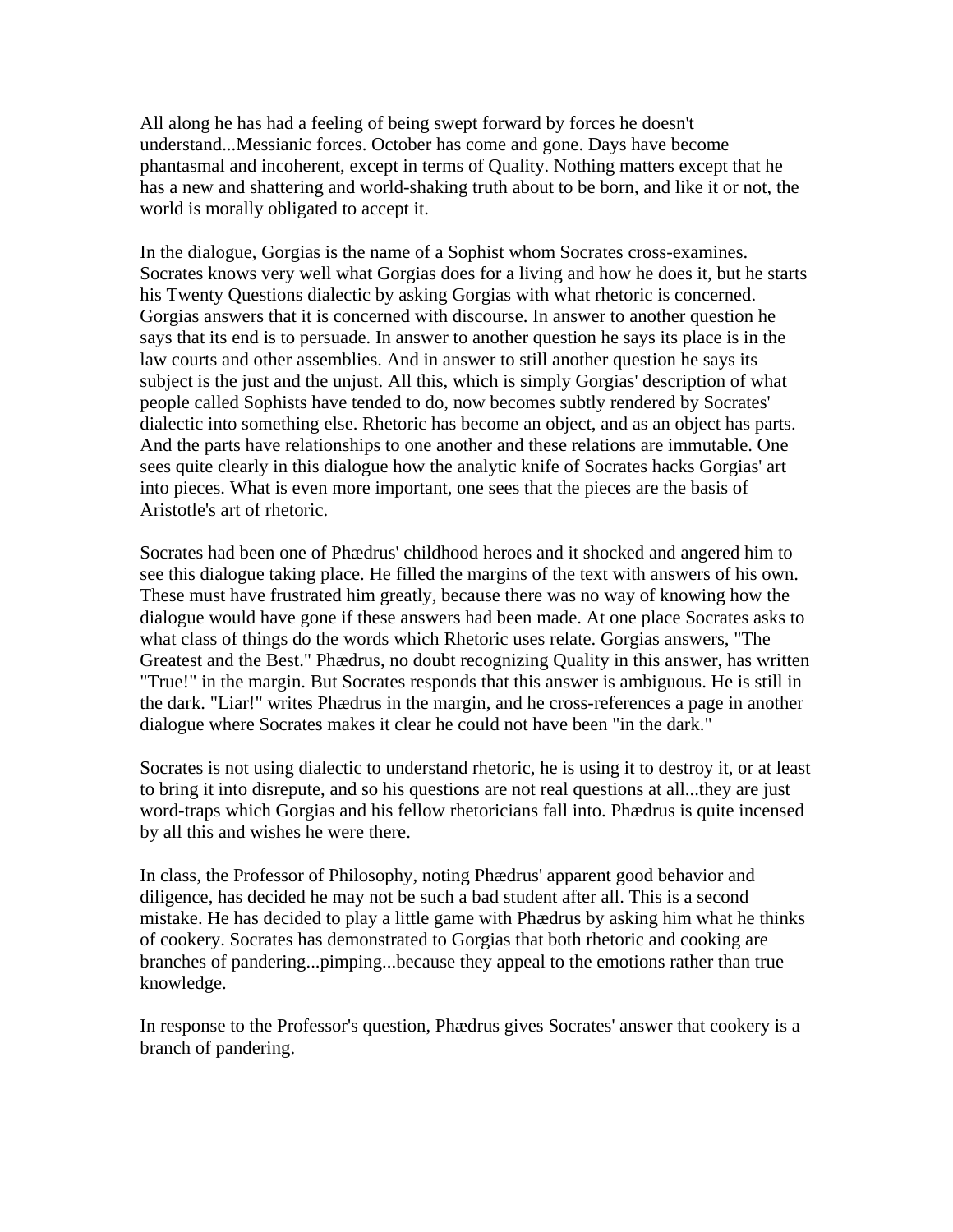There's a titter from one of the women in the class which displeases Phædrus because he knows the Professor is trying for a dialectical hold on him similar to the kind Socrates gets on his opponents, and his answer is not intended to be funny but simply to throw off the dialectical hold the Professor is trying to get. Phædrus is quite ready to recite in detail the exact arguments Socrates uses to establish this view.

But that isn't what the Professor wants. He wants to have a dialectical discussion in class in which he, Phædrus, is the rhetorician and is thrown by the force of dialectic. The Professor frowns and tries again. "No. I mean, do you really think that a well-cooked meal served in the best of restaurants is really something that we should turn down?"

Phædrus asks, "You mean my personal opinion?" For months now, since the innocent student disappeared, there have been no personal opinions ventured in this class.

"Yaaas," the Professor says.

Phædrus is silent and tries to work out an answer. Everyone is waiting. His thoughts move up to lightning speed, winnowing through the dialectic, playing one argumentative chess opening after another, seeing that each one loses, and moving to the next one, faster and faster...but all the class witnesses is silence. Finally, in embarrassment, the Professor drops the question and begins the lecture.

But Phædrus doesn't hear the lecture. His mind races on and on, through the permutations of the dialectic, on and on, hitting things, finding new branches and sub-branches, exploding with anger at each new discovery of the viciousness and meanness and lowness of this "art" called dialectic. The Professor, looking at his expression, becomes quite alarmed, and continues the lecture in a kind of panic. Phædrus' mind races on and on and then on further, seeing now at last a kind of evil thing, an evil deeply entrenched in himself, which pretends to try to understand love and beauty and truth and wisdom but whose real purpose is never to understand them, whose real purpose is always to usurp them and enthrone itself. Dialectic...the usurper. That is what he sees. The parvenu, muscling in on all that is Good and seeking to contain it and control it. Evil. The Professor calls the lecture to an early end and leaves the room hurriedly.

After the students have filed out silently Phædrus sits alone at the huge round table until the sun through the sooty air beyond the window disappears and the room becomes grey and then dark.

The next day he is at the library waiting for it to open and when it does he begins to read furiously, back behind Plato for the first time, into what little is known of those rhetoricians he so despised. And what he discovers begins to confirm what he has already intuited from his thoughts the evening before.

Plato's condemnation of the Sophists is one which many scholars have already taken with great misgivings. The Chairman of the committee himself has suggested that critics who are not certain what Plato meant should be equally uncertain of what Socrates'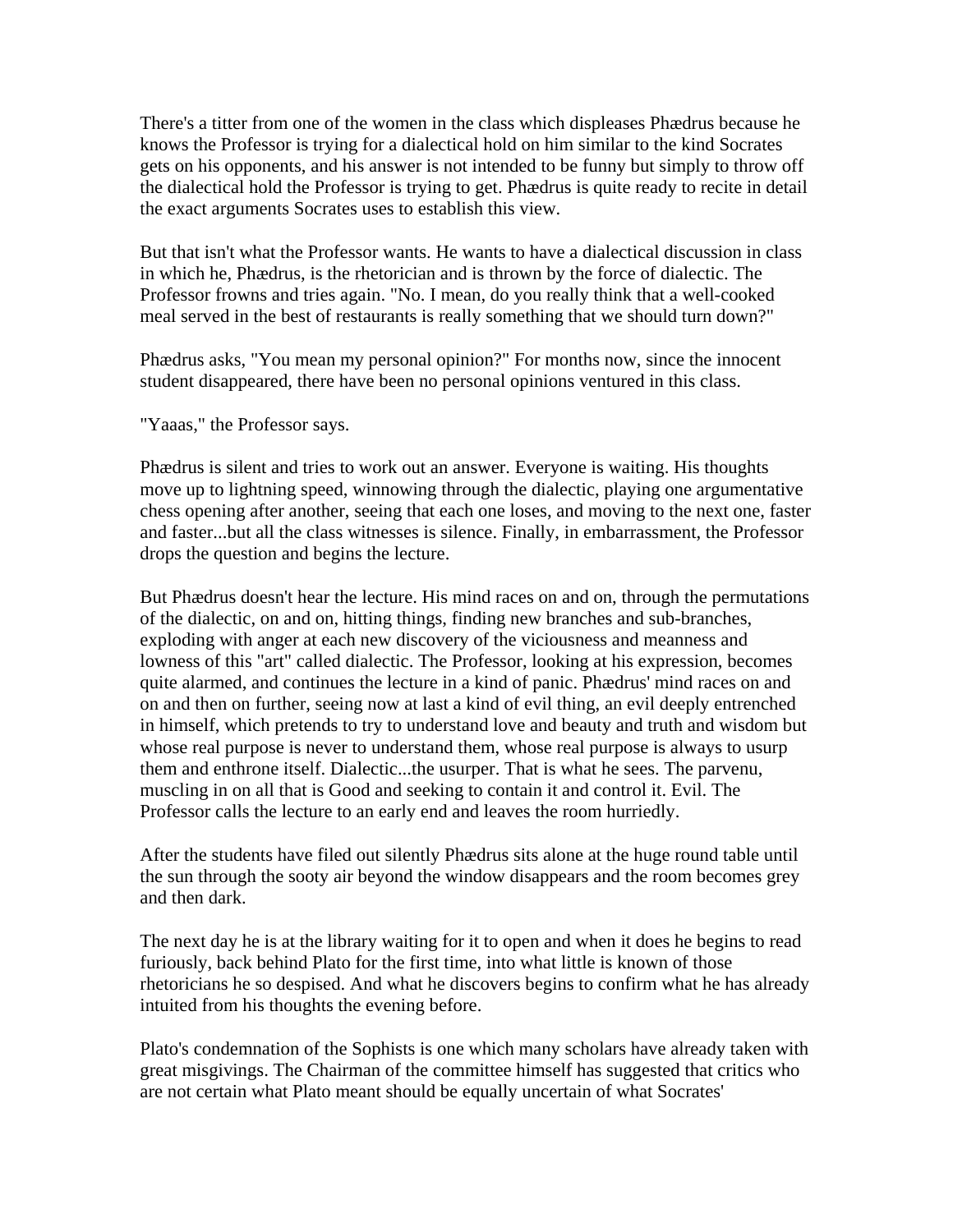antagonists in the dialogues meant. When it is known that Plato put his own words in Socrates' mouth (Aristotle says this) there should be no reason to doubt that he could have put his own words into other mouths too.

Fragments by other ancients seemed to lead to other evaluations of the Sophists. Many of the older Sophists were selected as "ambassadors" of their cities, certainly no office of disrespect. The name Sophist was even applied without disparagement to Socrates and Plato themselves. It has even been suggested by some later historians that the reason Plato hated the Sophists so was that they could not compare with his master, Socrates, who was in actuality the greatest Sophist of them all. This last explanation is interesting, Phædrus thinks, but unsatisfactory. You don't abhor a school of which your master is a member. What was Plato's real purpose in this? Phædrus reads further and further into pre-Socratic Greek thought to find out, and eventually comes to the view that Plato's hatred of the rhetoricians was part of a much larger struggle in which the reality of the Good, represented by the Sophists, and the reality of the True, represented by the dialecticians, were engaged in a huge struggle for the future mind of man. Truth won, the Good lost, and that is why today we have so little difficulty accepting the reality of truth and so much difficulty accepting the reality of Quality, even though there is no more agreement in one area than in the other.

To understand how Phædrus arrives at this requires some explanation:

One must first get over the idea that the time span between the last caveman and the first Greek philosophers was short. The absence of any history for this period sometimes gives this illusion. But before the Greek philosophers arrived on the scene, for a period of at least five times all our recorded history since the Greek philosophers, there existed civilizations in an advanced state of development. They had villages and cities, vehicles, houses, marketplaces, bounded fields, agricultural implements and domestic animals, and led a life quite as rich and varied as that in most rural areas of the world today. And like people in those areas today they saw no reason to write it all down, or if they did, they wrote it on materials that have never been found. Thus we know nothing about them. The "Dark Ages" were merely the resumption of a natural way of life that had been momentarily interrupted by the Greeks.

Early Greek philosophy represented the first conscious search for what was imperishable in the affairs of men. Up to then what was imperishable was within the domain of the Gods, the myths. But now, as a result of the growing impartiality of the Greeks to the world around them, there was an increasing power of abstraction which permitted them to regard the old Greek mythos not as revealed truth but as imaginative creations of art. This consciousness, which had never existed anywhere before in the world, spelled a whole new level of transcendence for the Greek civilization.

But the mythos goes on, and that which destroys the old mythos becomes the new mythos, and the new mythos under the first Ionian philosophers became transmuted into philosophy, which enshrined permanence in a new way. Permanence was no longer the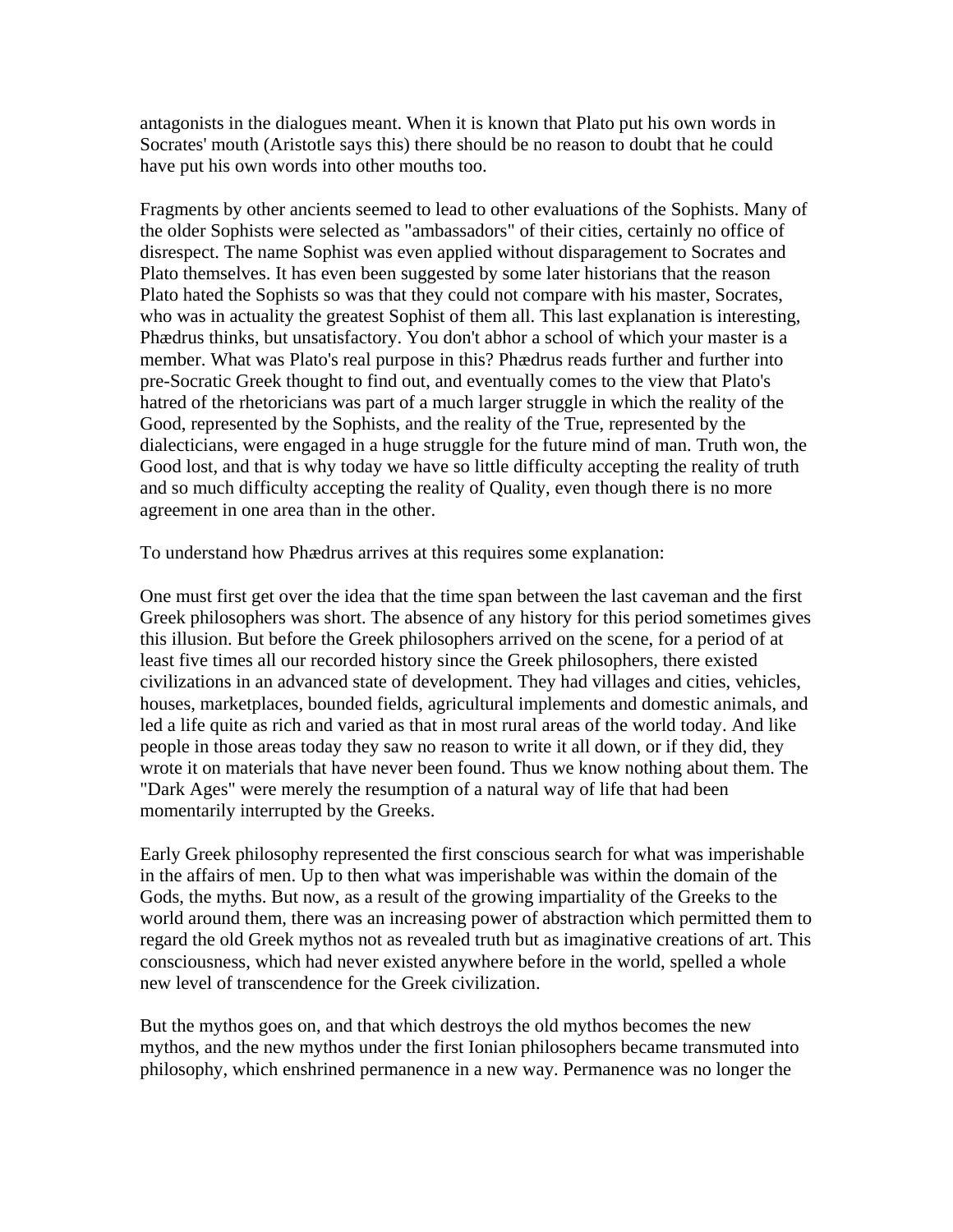exclusive domain of the Immortal Gods. It was also to be found within Immortal Principles, of which our current law of gravity has become one.

The Immortal Principle was first called water by Thales. Anaximenes called it air. The Pythagoreans called it number and were thus the first to see the Immortal Principle as something nonmaterial. Heraclitus called the Immortal Principle fire and introduced change as part of the Principle. He said the world exists as a conflict and tension of opposites. He said there is a One and there is a Many and the One is the universal law which is immanent in all things. Anaxagoras was the first to identify the One as nous, meaning "mind."

Parmenides made it clear for the first time that the Immortal Principle, the One, Truth, God, is separate from appearance and from opinion, and the importance of this separation and its effect upon subsequent history cannot be overstated. It's here that the classic mind, for the first time, took leave of its romantic origins and said, "The Good and the True are not necessarily the same," and goes its separate way. Anaxagoras and Parmenides had a listener named Socrates who carried their ideas into full fruition.

What is essential to understand at this point is that until now there was no such thing as mind and matter, subject and object, form and substance. Those divisions are just dialectical inventions that came later. The modern mind sometimes tends to balk at the thought of these dichotomies being inventions and says, "Well, the divisions were there for the Greeks to discover," and you have to say, "Where were they? Point to them!" And the modern mind gets a little confused and wonders what this is all about anyway, and still believes the divisions were there.

But they weren't, as Phædrus said. They are just ghosts, immortal gods of the modern mythos which appear to us to be real because we are in that mythos. But in reality they are just as much an artistic creation as the anthropomorphic Gods they replaced.

The pre-Socratic philosophers mentioned so far all sought to establish a universal Immortal Principle in the external world they found around them. Their common effort united them into a group that may be called Cosmologists. They all agreed that such a principle existed but their disagreements as to what it was seemed irresolvable. The followers of Heraclitus insisted the Immortal Principle was change and motion. But Parmenides' disciple, Zeno, proved through a series of paradoxes that any perception of motion and change is illusory. Reality had to be motionless.

The resolution of the arguments of the Cosmologists came from a new direction entirely, from a group Phædrus seemed to feel were early humanists. They were teachers, but what they sought to teach was not principles, but beliefs of men. Their object was not any single absolute truth, but the improvement of men. All principles, all truths, are relative, they said. "Man is the measure of all things." These were the famous teachers of "wisdom," the Sophists of ancient Greece.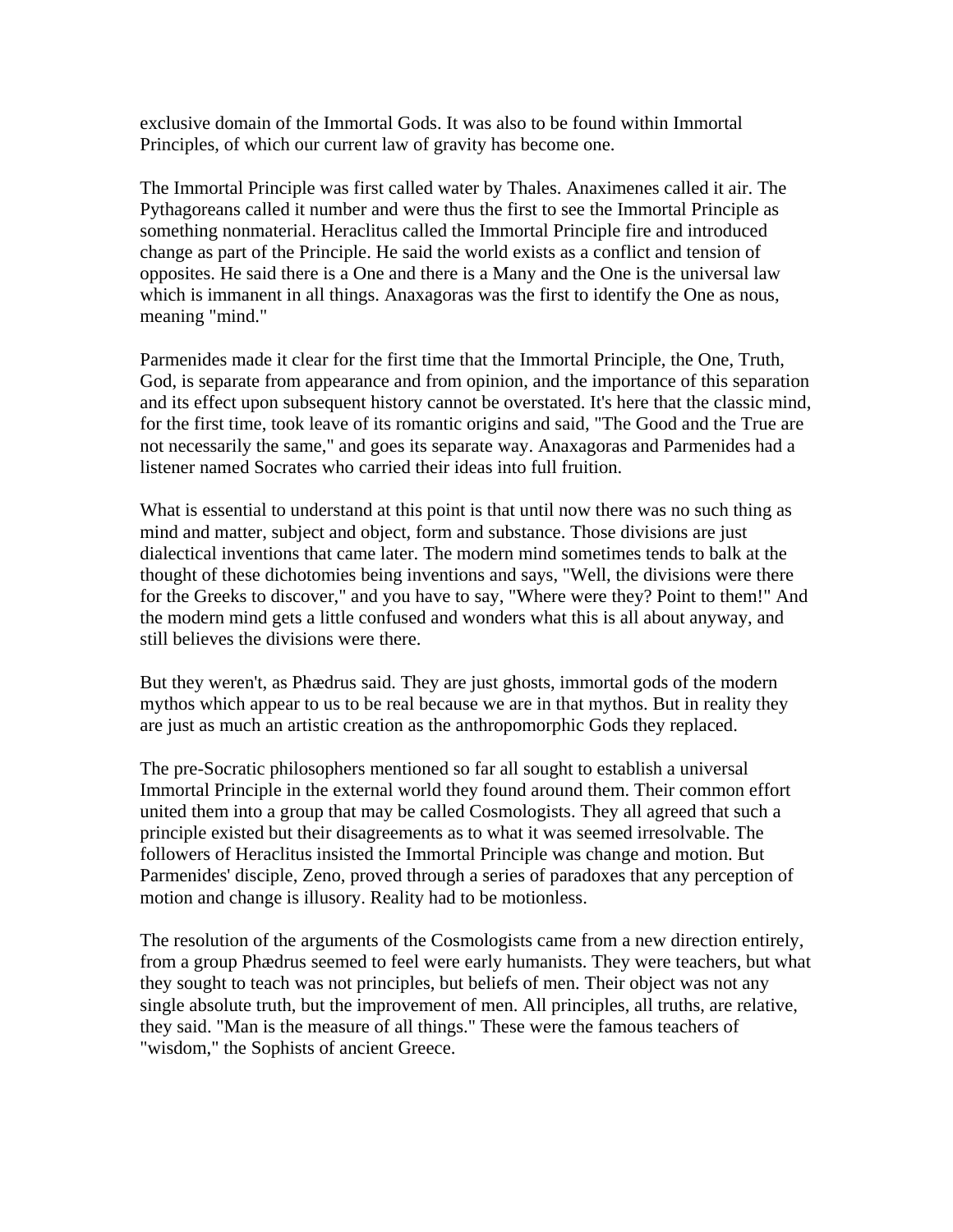To Phædrus, this backlight from the conflict between the Sophists and the Cosmologists adds an entirely new dimension to the Dialogues of Plato. Socrates is not just expounding noble ideas in a vacuum. He is in the middle of a war between those who think truth is absolute and those who think truth is relative. He is fighting that war with everything he has. The Sophists are the enemy.

Now Plato's hatred of the Sophists makes sense. He and Socrates are defending the Immortal Principle of the Cosmologists against what they consider to be the decadence of the Sophists. Truth. Knowledge. That which is independent of what anyone thinks about it. The ideal that Socrates died for. The ideal that Greece alone possesses for the first time in the history of the world. It is still a very fragile thing. It can disappear completely. Plato abhors and damns the Sophists without restraint, not because they are low and immoral people...there are obviously much lower and more immoral people in Greece he completely ignores. He damns them because they threaten mankind's first beginning grasp of the idea of truth. That's what it is all about.

The results of Socrates' martyrdom and Plato's unexcelled prose that followed are nothing less than the whole world of Western man as we know it. If the idea of truth had been allowed to perish unrediscovered by the Renaissance it's unlikely that we would be much beyond the level of prehistoric man today. The ideas of science and technology and other systematically organized efforts of man are dead-centered on it. It is the nucleus of it all.

And yet, Phædrus understands, what he is saying about Quality is somehow opposed to all this. It seems to agree much more closely with the Sophists.

"Man is the measure of all things." Yes, that's what he is saying about Quality. Man is not the source of all things, as the subjective idealists would say. Nor is he the passive observer of all things, as the objective idealists and materialists would say. The Quality which creates the world emerges as a relationship between man and his experience. He is a participant in the creation of all things. The measure of all things...it fits. And they taught rhetoric...that fits.

The one thing that doesn't fit what he says and what Plato said about the Sophists is their profession of teaching virtue. All accounts indicate this was absolutely central to their teaching, but how are you going to teach virtue if you teach the relativity of all ethical ideas? Virtue, if it implies anything at all, implies an ethical absolute. A person whose idea of what is proper varies from day to day can be admired for his broadmindedness, but not for his virtue. Not, at least, as Phædrus understands the word. And how could they get virtue out of rhetoric? This is never explained anywhere. Something is missing.

His search for it takes him through a number of histories of ancient Greece, which as usual he reads detective style, looking only for facts that may help him and discarding all those that don't fit. And he is reading H. D. F. Kitto's The Greeks, a blue and white paperback which he has bought for fifty cents, and he has reached a passage that describes "the very soul of the Homeric hero," the legendary figure of predecadent, pre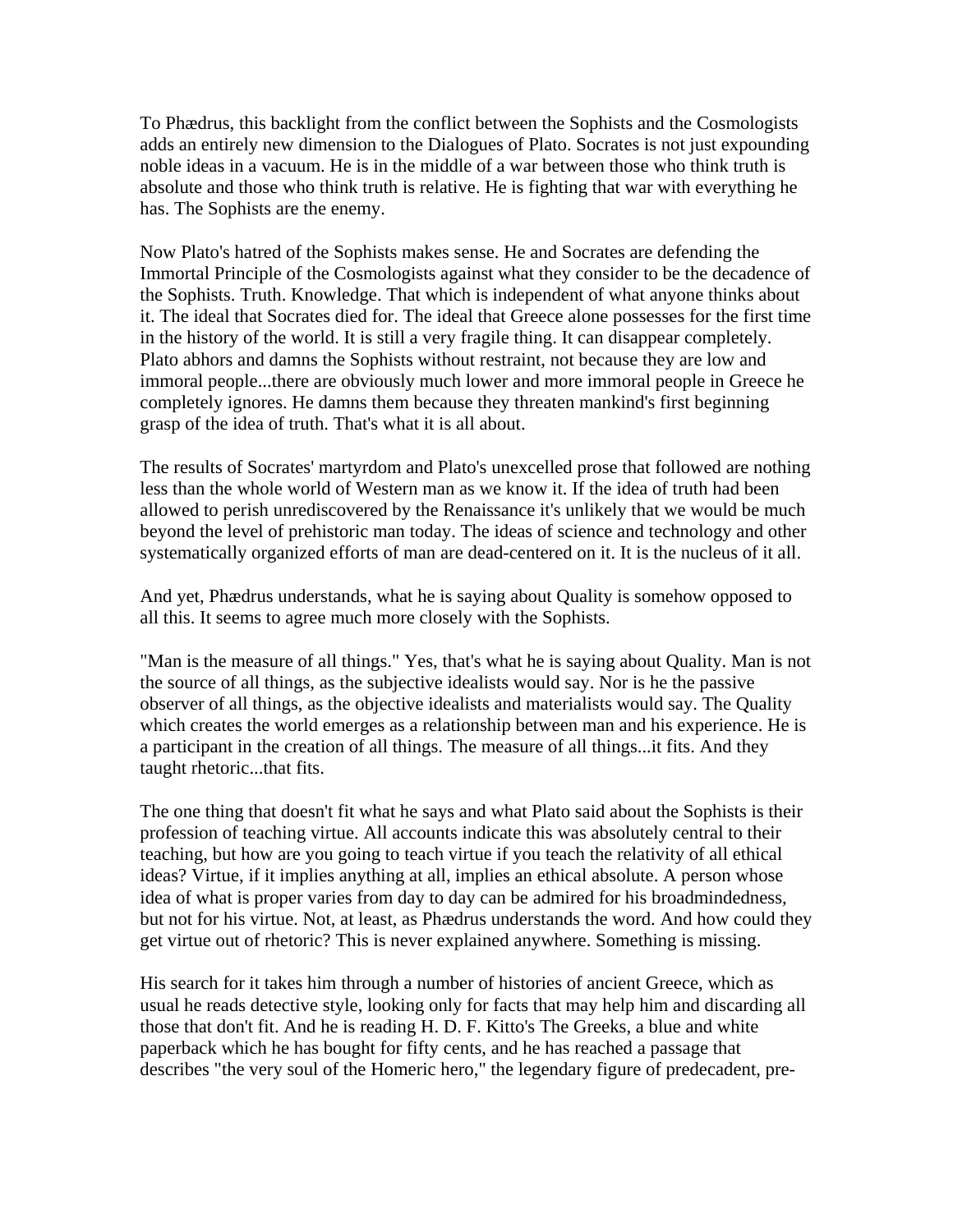Socratic Greece. The flash of illumination that follows these pages is so intense the heroes are never erased and I can see them with little effort of recall.

The Iliad is the story of the siege of Troy, which will fall in the dust, and of its defenders who will be killed in battle. The wife of Hector, the leader, says to him: "Your strength will be your destruction; and you have no pity either for your infant son or for your unhappy wife who will soon be your widow. For soon the Acheans will set upon you and kill you; and if I lose you it would be better for me to die."

# Her husband replies:

"Well do I know this, and I am sure of it: that day is coming when the holy city of Troy will perish, and Priam and the people of wealthy Priam. But my grief is not so much for the Trojans, nor for Hecuba herself, nor for Priam the King, nor for my many noble brothers, who will be slain by the foe and will lie in the dust, as for you, when one of the bronze-clad Acheans will carry you away in tears and end your days of freedom. Then you may live in Argos, and work at the loom in another woman's house, or perhaps carry water for a woman of Messene or Hyperia, sore against your will: but hard compulsion will lie upon you. And then a man will say as he sees you weeping, 'This was the wife of Hector, who was the noblest in battle of the horse-taming Trojans, when they were fighting around Ilion.' This is what they will say: and it will be fresh grief for you, to fight against slavery bereft of a husband like that. But may I be dead, may the earth be heaped over my grave before I hear your cries, and of the violence done to you."

So spake shining Hector and held out his arms to his son. But the child screamed and shrank back into the bosom of the well-girdled nurse, for he took fright at the sight of his dear father...at the bronze and the crest of the horsehair which he saw swaying terribly from the top of the helmet. His father laughed aloud, and his lady mother too. At once shining Hector took the helmet off his head and laid it on the ground, and when he had kissed his dear son and dandled him in his arms, he prayed to Zeus and to the other Gods: Zeus and ye other Gods, grant that this my son may be, as I am, most glorious among the Trojans and a man of might, and greatly rule in Ilion. And may they say, as he returns from war, `He is far better than his father.'

"What moves the Greek warrior to deeds of heroism," Kitto comments, "is not a sense of duty as we understand it...duty towards others: it is rather duty towards himself. He strives after that which we translate `virtue' but is in Greek areté, `excellence' -- we shall have much to say about areté. It runs through Greek life."

There, Phædrus thinks, is a definition of Quality that had existed a thousand years before the dialecticians ever thought to put it to word-traps. Anyone who cannot understand this meaning without logical definiens and definendum and differentia is either lying or so out of touch with the common lot of humanity as to be unworthy of receiving any reply whatsoever. Phædrus is fascinated too by the description of the motive of "duty toward self " which is an almost exact translation of the Sanskrit word dharma, sometimes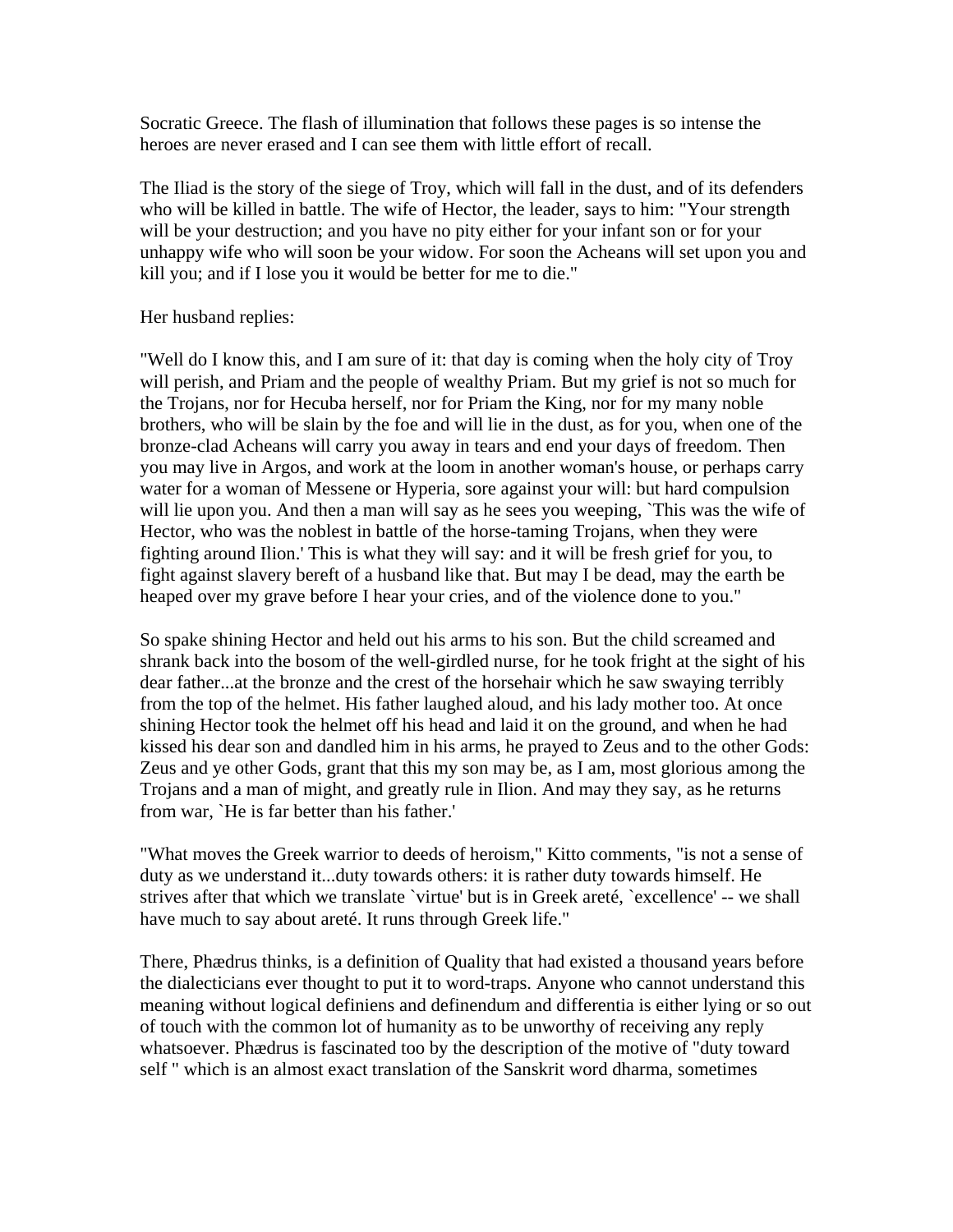described as the "one" of the Hindus. Can the dharma of the Hindus and the "virtue" of the ancient Greeks be identical?

Then Phædrus feels a tugging to read the passage again, and he does so and then -- what's this?! -- "That which we translate `virtue ' but is in Greek `excellence."'

### Lightning hits!

Quality! Virtue! Dharma! That is what the Sophists were teaching! Not ethical relativism. Not pristine "virtue." But areté. Excellence. Dharma! Before the Church of Reason. Before substance. Before form. Before mind and matter. Before dialectic itself. Quality had been absolute. Those first teachers of the Western world were teaching Quality, and the medium they had chosen was that of rhetoric. He has been doing it right all along.

The rain has lifted enough so that we can see the horizon now, a sharp line demarking the light grey of the sky and the darker grey of the water.

Kitto had more to say about this areté of the ancient Greeks. "When we meet areté in Plato," he said, "we translate it `virtue' and consequently miss all the flavour of it. `Virtue,' at least in modern English, is almost entirely a moral word; areté, on the other hand, is used indifferently in all the categories, and simply means excellence."

Thus the hero of the Odyssey is a great fighter, a wily schemer, a ready speaker, a man of stout heart and broad wisdom who knows that he must endure without too much complaining what the gods send; and he can both build and sail a boat, drive a furrow as straight as anyone, beat a young braggart at throwing the discus, challenge the Pheacian youthat boxing, wrestling or running; flay, skin, cut up and cook an ox, and be moved to tears by a song. He is in fact an excellent all-rounder; he has surpassing areté.

Areté implies a respect for the wholeness or oneness of life, and a consequent dislike of specialization. It implies a contempt for efficiency...or rather a much higher idea of efficiency, an efficiency which exists not in one department of life but in life itself.

Phædrus remembered a line from Thoreau: "You never gain something but that you lose something." And now he began to see for the first time the unbelievable magnitude of what man, when he gained power to understand and rule the world in terms of dialectic truths, had lost. He had built empires of scientific capability to manipulate the phenomena of nature into enormous manifestations of his own dreams of power and wealth...but for this he had exchanged an empire of understanding of equal magnitude: an understanding of what it is to be a part of the world, and not an enemy of it.

One can acquire some peace of mind from just watching that horizon. It's a geometer's line -- completely flat, steady and known. Perhaps it's the original line that gave rise to Euclid's understanding of lineness; a reference line from which was derived the original calculations of the first astronomers that charted the stars.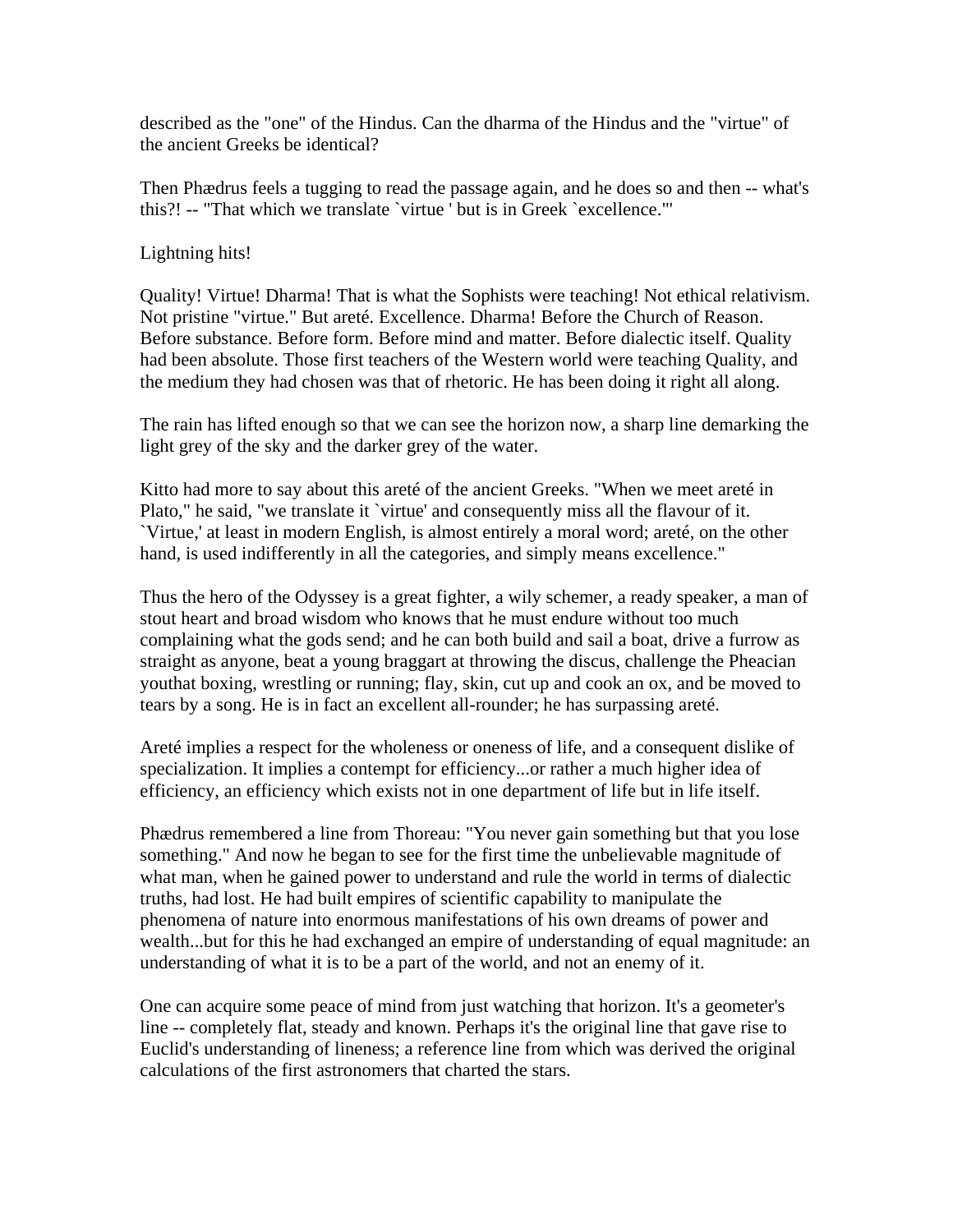Phædrus knew, with the same mathematical assurance Poincaré had felt when he resolved the Fuchsian equations, that this Greek areté was the missing piece that completed the pattern, but he read on now for completion.

The halo around the heads of Plato and Socrates is now gone. He sees that they consistently are doing exactly that which they accuse the Sophists of doing...using emotionally persuasive language for the ulterior purpose of making the weaker argument, the case for dialectic, appear the stronger. We always condemn most in others, he thought, that which we most fear in ourselves.

But why? Phædrus wondered. Why destroy areté? And no sooner had he asked the question than the answer came to him. Plato hadn't tried to destroy areté. He had encapsulated it; made a permanent, fixed Idea out of it; had converted it to a rigid, immobile Immortal Truth. He made areté the Good, the highest form, the highest Idea of all. It was subordinate only to Truth itself, in a synthesis of all that had gone before.

That was why the Quality that Phædrus had arrived at in the classroom had seemed so close to Plato's Good. Plato's Good was taken from the rhetoricians. Phædrus searched, but could find no previous cosmologists who had talked about the Good. That was from the Sophists. The difference was that Plato's Good was a fixed and eternal and unmoving Idea, whereas for the rhetoricians it was not an Idea at all. The Good was not a form of reality. It was reality itself, ever changing, ultimately unknowable in any kind of fixed, rigid way.

Why had Plato done this? Phædrus saw Plato's philosophy as a result of two syntheses.

The first synthesis tried to resolve differences between the Heraclitans and the followers of Parmenides. Both Cosmological schools upheld Immortal Truth. In order to win the battle for Truth in which areté is subordinate, against his enemies who would teach areté in which truth is subordinate, Plato must first resolve the internal conflict among the Truth-believers. To do this he says that Immortal Truth is not just change, as the followers of Heraclitus said. It is not just changeless being, as the followers of Parmenides said. Both these Immortal Truths coexist as Ideas, which are changeless, and Appearance, which changes. This is why Plato finds it necessary to separate, for example, "horseness" from "horse" and say that horseness is real and fixed and true and unmoving, while the horse is a mere, unimportant, transitory phenomenon. Horseness is pure Idea. The horse that one sees is a collection of changing Appearances, a horse that can flux and move around all it wants to and even die on the spot without disturbing horseness, which is the Immortal Principle and can go on forever in the path of the Gods of old.

Plato's second synthesis is the incorporation of the Sophists' areté into this dichotomy of Ideas and Appearance. He gives it the position of highest honor, subordinate only to Truth itself and the method by which Truth is arrived at, the dialectic. But in his attempt to unite the Good and the True by making the Good the highest Idea of all, Plato is nevertheless usurping areté's place with dialectically determined truth. Once the Good has been contained as a dialectical idea it is no trouble for another philosopher to come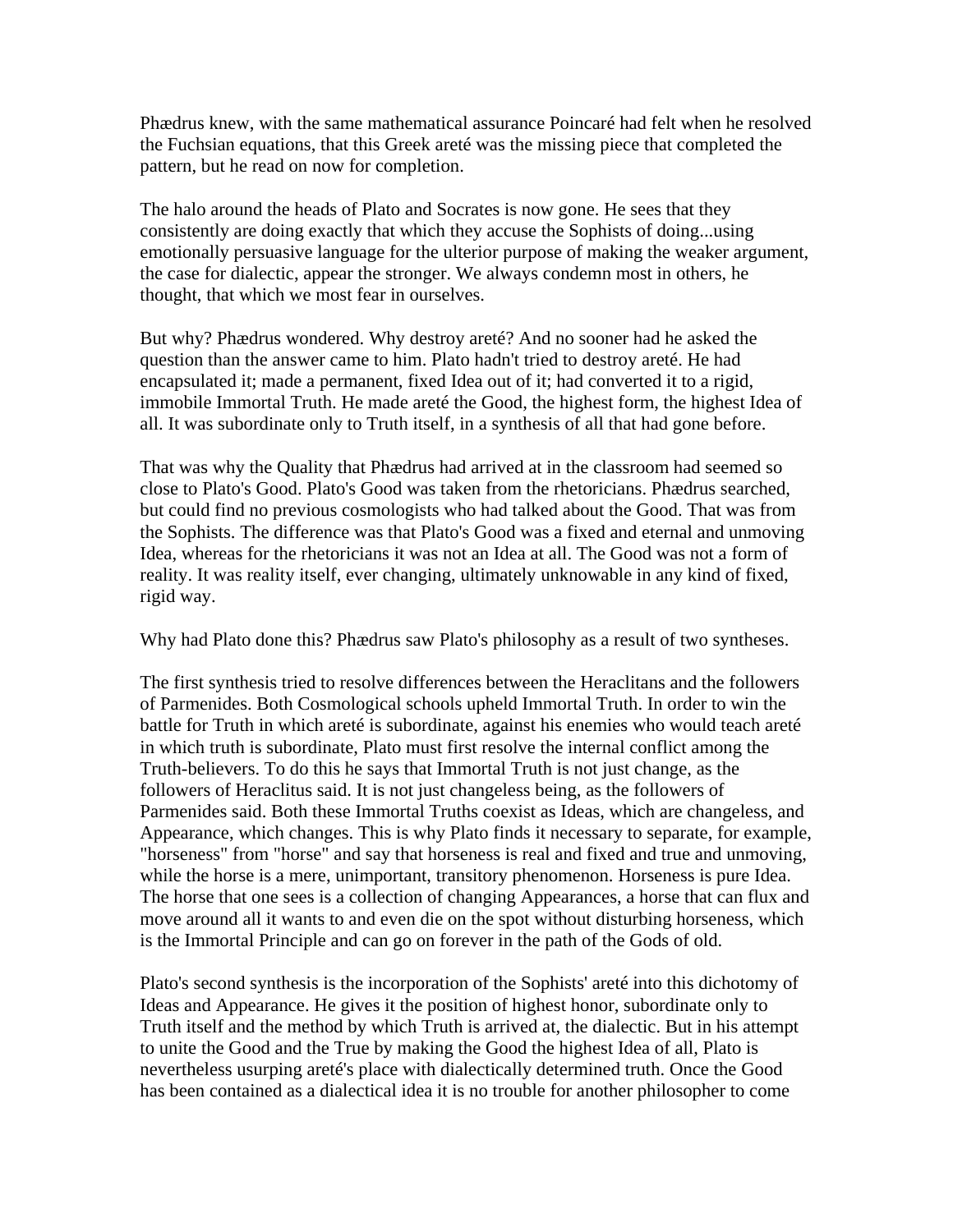along and show by dialectical methods that areté, the Good, can be more advantageously demoted to a lower position within a "true" order of things, more compatible with the inner workings of dialectic. Such a philosopher was not long in coming. His name was Aristotle.

Aristotle felt that the mortal horse of Appearance which ate grass and took people places and gave birth to little horses deserved far more attention than Plato was giving it. He said that the horse is not mere Appearance. The Appearances cling to something which is independent of them and which, like Ideas, is unchanging. The "something" that Appearances cling to he named "substance." And at that moment, and not until that moment, our modern scientific understanding of reality was born.

Under Aristotle the "Reader," whose knowledge of Trojan areté seems conspicuously absent, forms and substances dominate all. The Good is a relatively minor branch of knowledge called ethics; reason, logic, knowledge are his primary concerns. Areté is dead and science, logic and the University as we know it today have been given their founding charter: to find and invent an endless proliferation of forms about the substantive elements of the world and call these forms knowledge, and transmit these forms to future generations. As "the system."

And rhetoric. Poor rhetoric, once "learning" itself, now becomes reduced to the teaching of mannerisms and forms, Aristotelian forms, for writing, as if these mattered. Five spelling errors, Phædrus remembered, or one error of sentence completeness, or three misplaced modifiers, or -- it went on and on. Any of these was sufficient to inform a student that he did not know rhetoric. After all, that's what rhetoric is, isn't it? Of course there's "empty rhetoric," that is, rhetoric that has emotional appeal without proper subservience to dialectical truth, but we don't want any of that, do we? That would make us like those liars and cheats and defilers of ancient Greece, the Sophists...remember them? We'll learn the Truth in our other academic courses, and then learn a little rhetoric so that we can write it nicely and impress our bosses who will advance us to higher positions.

Forms and mannerisms...hated by the best, loved by the worst. Year after year, decade after decade of little front-row "readers," mimics with pretty smiles and neat pens, out to get their Aristotelian A's while those who possess the real areté sit silently in back of them wondering what is wrong with themselves that they cannot like this subject.

And today in those few Universities that bother to teach classic ethics anymore, students, following the lead of Aristotle and Plato, endlessly play around with the question that in ancient Greece never needed to be asked: "What is the Good? And how do we define it? Since different people have defined it differently, how can we know there is any good? Some say the good is found in happiness, but how do we know what happiness is? And how can happiness be defined? Happiness and good are not objective terms. We cannot deal with them scientifically. And since they aren't objective they just exist in your mind. So if you want to be happy just change your mind. Ha-ha, ha-ha."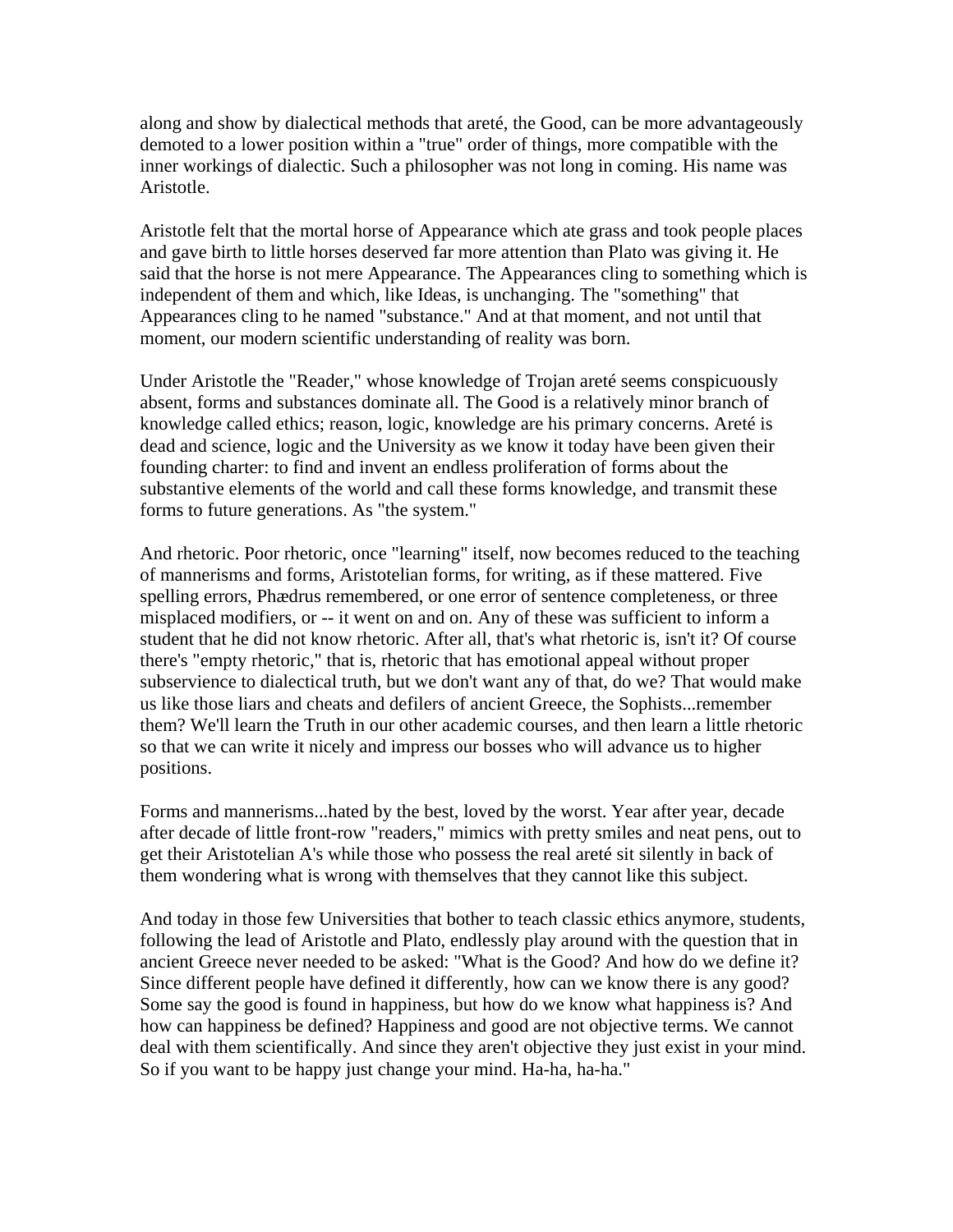Aristotelian ethics, Aristotelian definitions, Aristotelian logic, Aristotelian forms, Aristotelian substances, Aristotelian rhetoric, Aristotelian laughter -- ha-ha, ha-ha.

And the bones of the Sophists long ago turned to dust and what they said turned to dust with them and the dust was buried under the rubble of declining Athens through its fall and Macedonia through its decline and fall. Through the decline and death of ancient Rome and Byzantium and the Ottoman Empire and the modern states...buried so deep and with such ceremoniousness and such unction and such evil that only a madman centuries later could discover the clues needed to uncover them, and see with horror what had been done. --

The road has become so dark I have to turn on my headlight now to follow it through these mists and rain.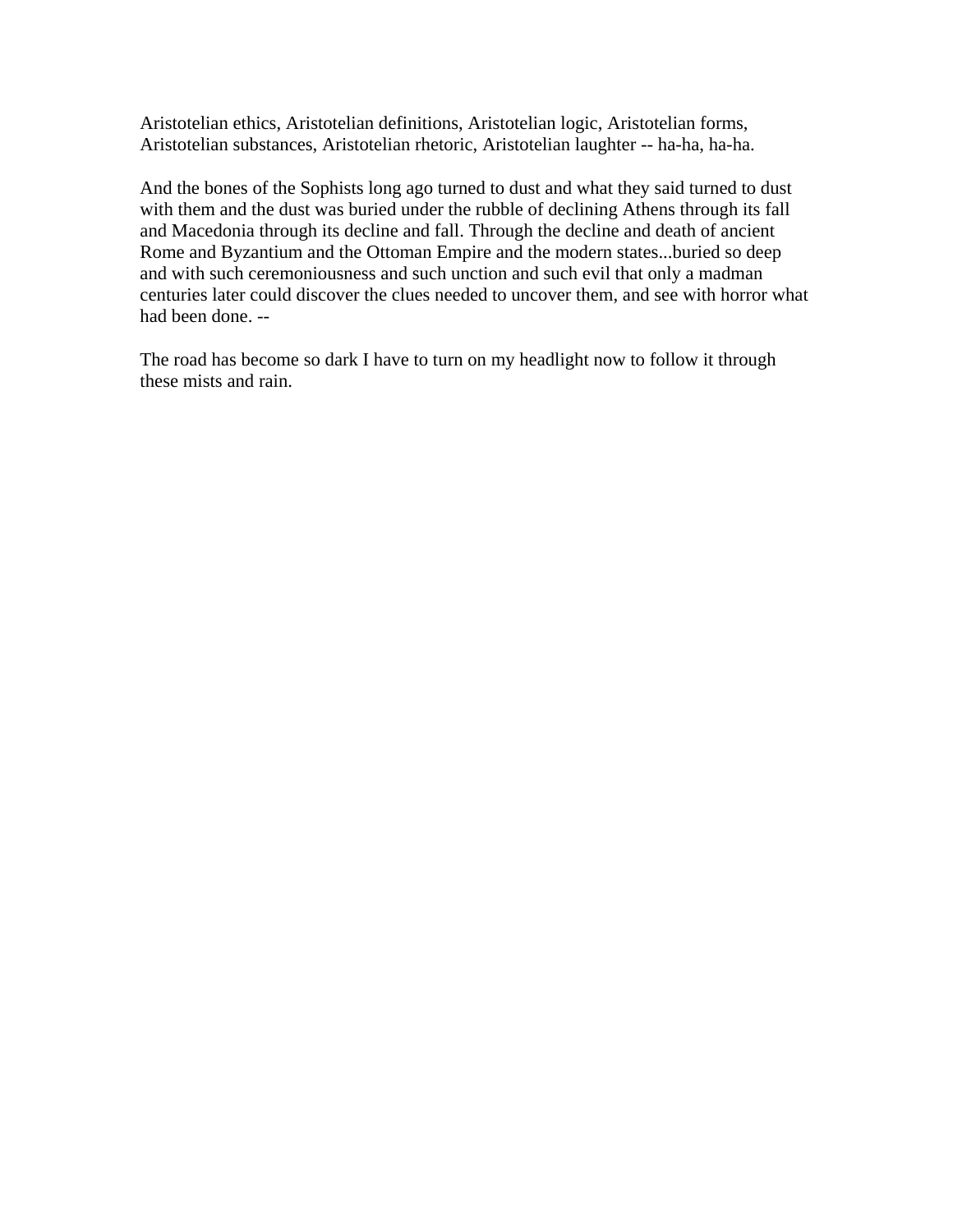## **30**

At Arcata we enter a small diner, cold and wet, and eat chili and beans and drink coffee.

Then we are back on the road again, freeway now, fast and wet. We'll go to within an easy day's distance from San Francisco and then stop.

The freeway picks up strange reflections in the rain from oncoming lights across the median. The rain hits like pellets against the bubble, which refracts the lights in strange circular and then semicircular waves as they go by. Twentieth century. It's all around us now, this twentieth century. Time to finish this twentieth-century odyssey of Phædrus and be done with it.

The next time the class in Ideas and Methods 251, Rhetoric, met at the large round table in South Chicago, a department secretary announced that the Professor of Philosophy was ill. The following week he was still ill. The somewhat bewildered remnants of the class, which had dwindled to a third of its size, went on their own across the street for coffee.

At the coffee table a student whom Phædrus had marked as bright but intellectually snobbish said, "I consider this one of the most unpleasant classes I have ever been in." He seemed to look down on Phædrus with womanish peevishness as a spoiler of what should have been a nice experience.

"I thoroughly agree," Phædrus said. He waited for some sort of attack, but it didn't come.

The other students seemed to sense that Phædrus was the cause of all this but they had nothing to go on. Then an older woman at the other end of the coffee table asked why he was attending the class.

"I'm in the process of trying to discover that," Phædrus said.

"Do you attend full-time?" she asked.

"No, I teach full-time at Navy Pier."

"What do you teach?"

"Rhetoric."

She stopped talking and everyone at the table looked at him and became silent.

November wore on. The leaves, which had turned a beautiful sunlit orange in October, fell from the trees, leaving barren branches to meet the cold winds from the north. A first snow fell, then melted, and a drab city waited for winter to come.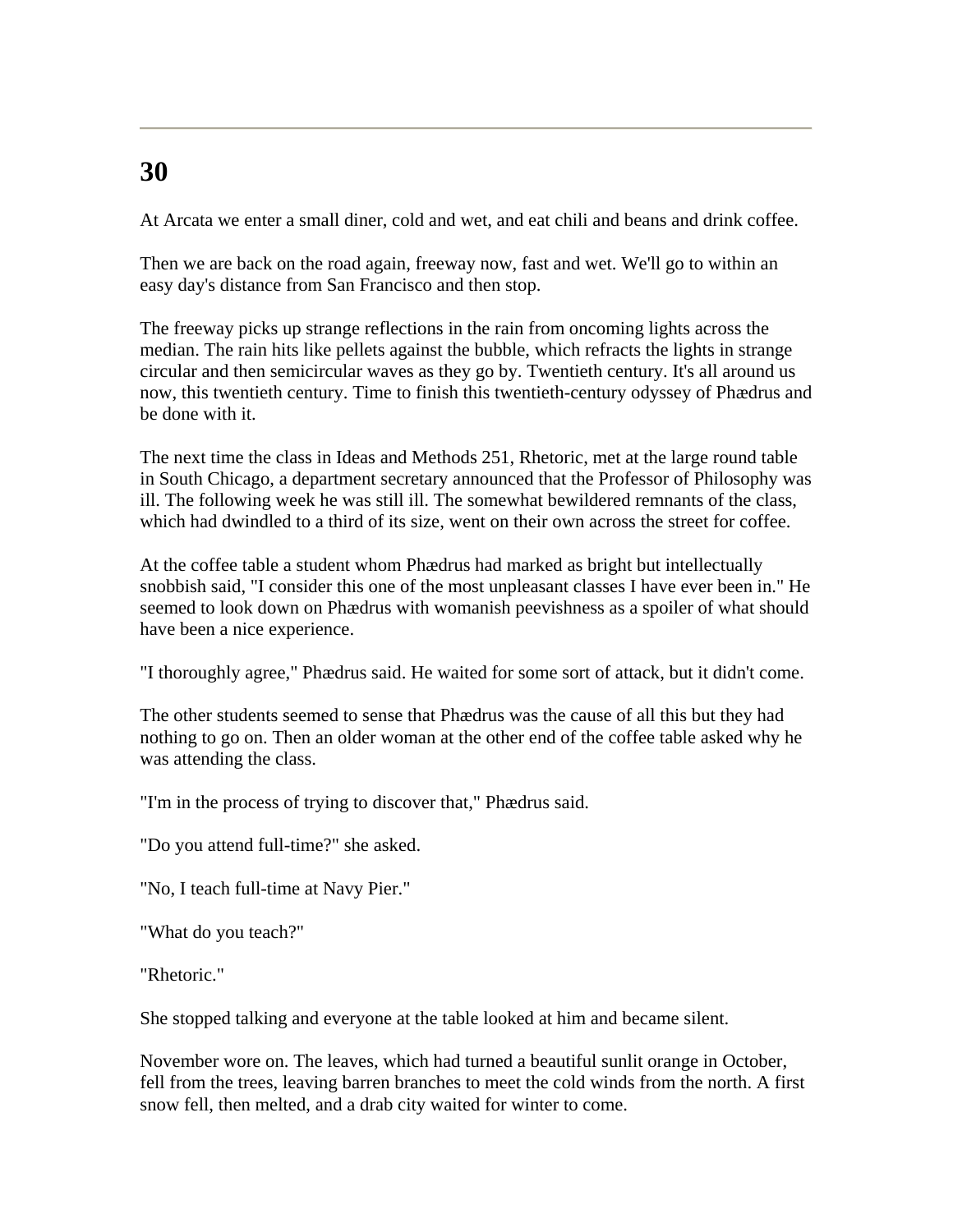In the Professor of Philosophy's absence, another Platonic dialogue had been assigned. Its title was Phædrus, which meant nothing to our Phædrus since he didn't call himself by that name. The Greek Phædrus is not a Sophist but a young orator who is a foil for Socrates in this dialogue, which is about the nature of love and the possibility of philosophic rhetoric. Phædrus doesn't appear to be very bright, and has an awful sense of rhetorical quality, since he quotes from memory a really bad speech by the orator Lysias. But one soon learns that this bad speech is simply a setup, an easy act for Socrates to follow with a much better speech of his own, and following that with a still better speech, one of the finest in all the Dialogues of Plato.

Beyond that, the only remarkable thing about Phædrus is his personality. Plato often names Socrates' foils for characteristics of their personality. A young, overtalkative, innocent and good-natured foil in the Gorgias is named Polus, which is Greek for "colt." Phædrus' personality is different from this. He is unallied to any particular group. He prefers the solitude of the country to the city. He is aggressive to the point of being dangerous. At one point he threatens Socrates with violence. Phædrus, in Greek, means "wolf." In this dialogue he is carried away by Socrates' discourse on love and is tamed.

Our Phædrus reads the dialogue and is tremendously impressed by the magnificent poetic imagery. But he's not tamed by it because he also smells in it a faint odor of hypocrisy. The speech is not an end in itself, but is being used to condemn that same affective domain of understanding it makes its rhetorical appeal to. The passions are characterized as the destroyer of understanding, and Phædrus wonders if this is where the condemnation of the passions so deeply buried in Western thought got its start. Probably not. The tension between ancient Greek thought and emotion is described elsewhere as basic to Greek makeup and culture. Interesting though.

The next week the Professor of Philosophy again does not appear, and Phædrus uses the time to catch up on his work at the University of Illinois.

The next week, in the University of Chicago bookstore across the street from where he is about to attend class, Phædrus sees two dark eyes that stare at him steadily through a shelf of books. When the face appears he recognizes it as the face of the innocent student who had been verbally beaten up earlier in the quarter and had disappeared. The face looks as though the student knows something Phædrus doesn't know. Phædrus walks over to talk, but the face retreats and goes out the door, leaving Phædrus puzzled. And on edge. Perhaps he's just fatigued and jumpy. The exhaustion of teaching at Navy Pier on top of the effort to outflank the whole body of Western academic thought at the University of Chicago is forcing him to work and study twenty hours a day with inadequate attention to food or exercise. It could be just fatigue that makes him think something is odd about that face.

But when he walks across the street to the class, the face follows about twenty paces behind. Something is up.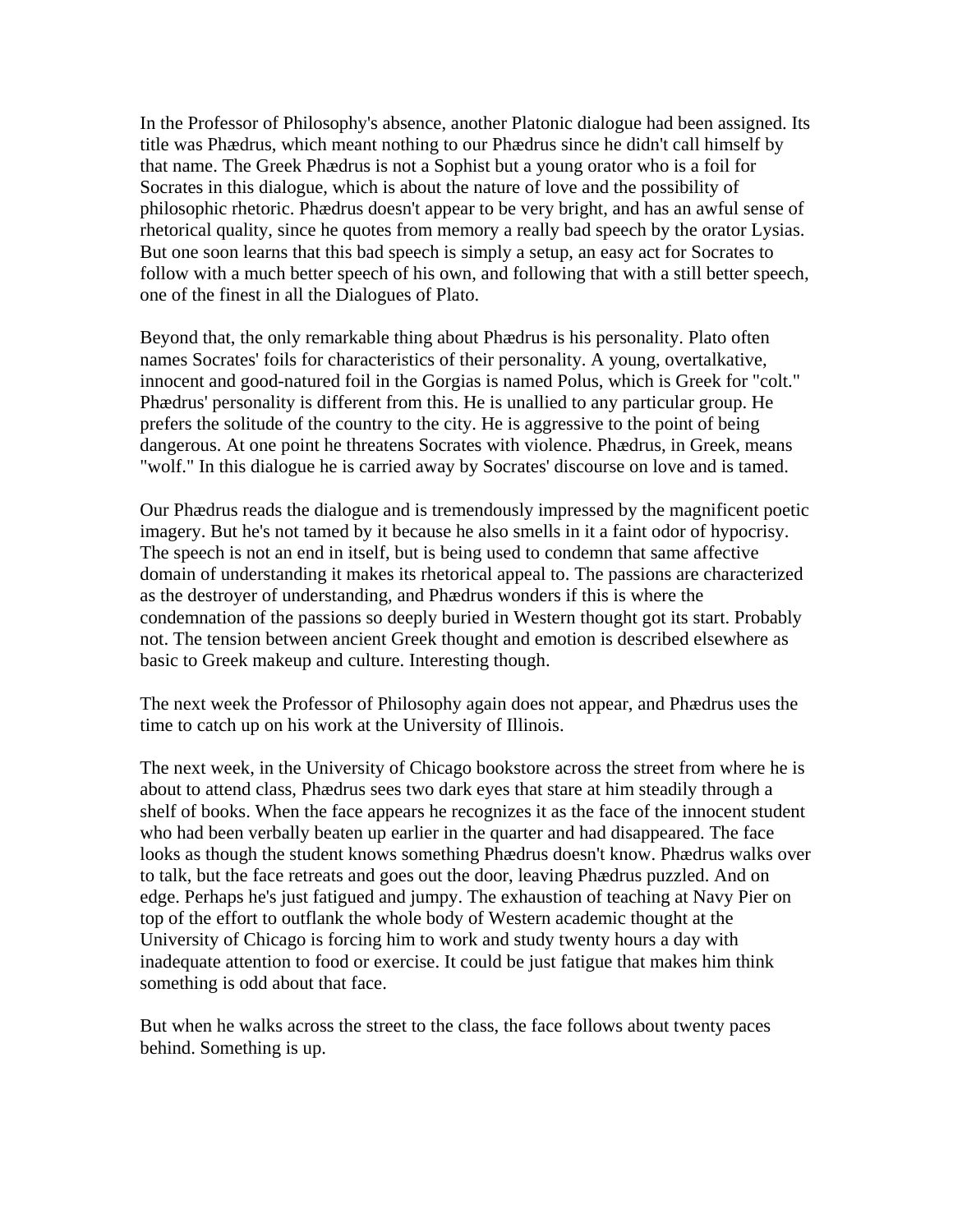Phædrus enters the classroom and waits. Soon, there comes the student again, back into the room after all these weeks. He can't expect to get credit now. The student looks at Phædrus with a half-smile. He's smiling at something, all right.

At the doorway there are some footsteps, and then Phædrus suddenly knows...and his legs turn rubbery and his hands start to shake. Smiling benignly in the doorway, stands none other than the Chairman for the Committee on Analysis of Ideas and Study of Methods at the University of Chicago. He is taking over the class.

This is it. This is where they throw Phædrus out the front door.

Courtly, grand, with imperial magnanimity the Chairman stands in the doorway for a moment, then talks to a student who seems to know him. He smiles, while looking away from the student, around the classroom, as if to find another face that is familiar to him, nods and then chuckles a little, waiting for the bell to ring.

That's why that kid is here. They've explained to him why they accidentally beat him up, and just to show what good guys they are they're going to let him have a ringside seat while they beat up Phædrus.

How are they going to do it? Phædrus already knows. First they are going to destroy his status dialectically in front of the class by showing how little he knows about Plato and Aristotle. That won't be any trouble. Obviously they know a hundred times more about Plato and Aristotle than he ever will. They've been at it all their lives.

Then, when they have thoroughly cut him up dialectically, they will suggest that he either shape up or get out. Then they are going to ask some more questions, and he won't know the answers to those either. Then they are going to suggest that his performance is so abominable that he not bother to attend, but leave the class right now. There are variations possible but this is the basic format. It's so easy.

Well, he has learned a lot, which is what he has come for. He can do his thesis in some other way. With that thought the rubbery feeling leaves him and he calms down.

Phædrus has grown a beard since the Chairman last saw him, and so is still unidentified. No long advantage. The Chairman will locate him soon enough.

The Chairman lays his coat down carefully, takes a chair on the opposite side of the large round table, sits, and then brings out an old pipe and stuffs it for what must be nearly a half a minute. One can see he has done this many times before.

In a moment of attention to the class he studies faces with a smiling hypnotic gaze, sensing the mood, but feeling it is not just right. He stuffs the pipe some more, but without hurry.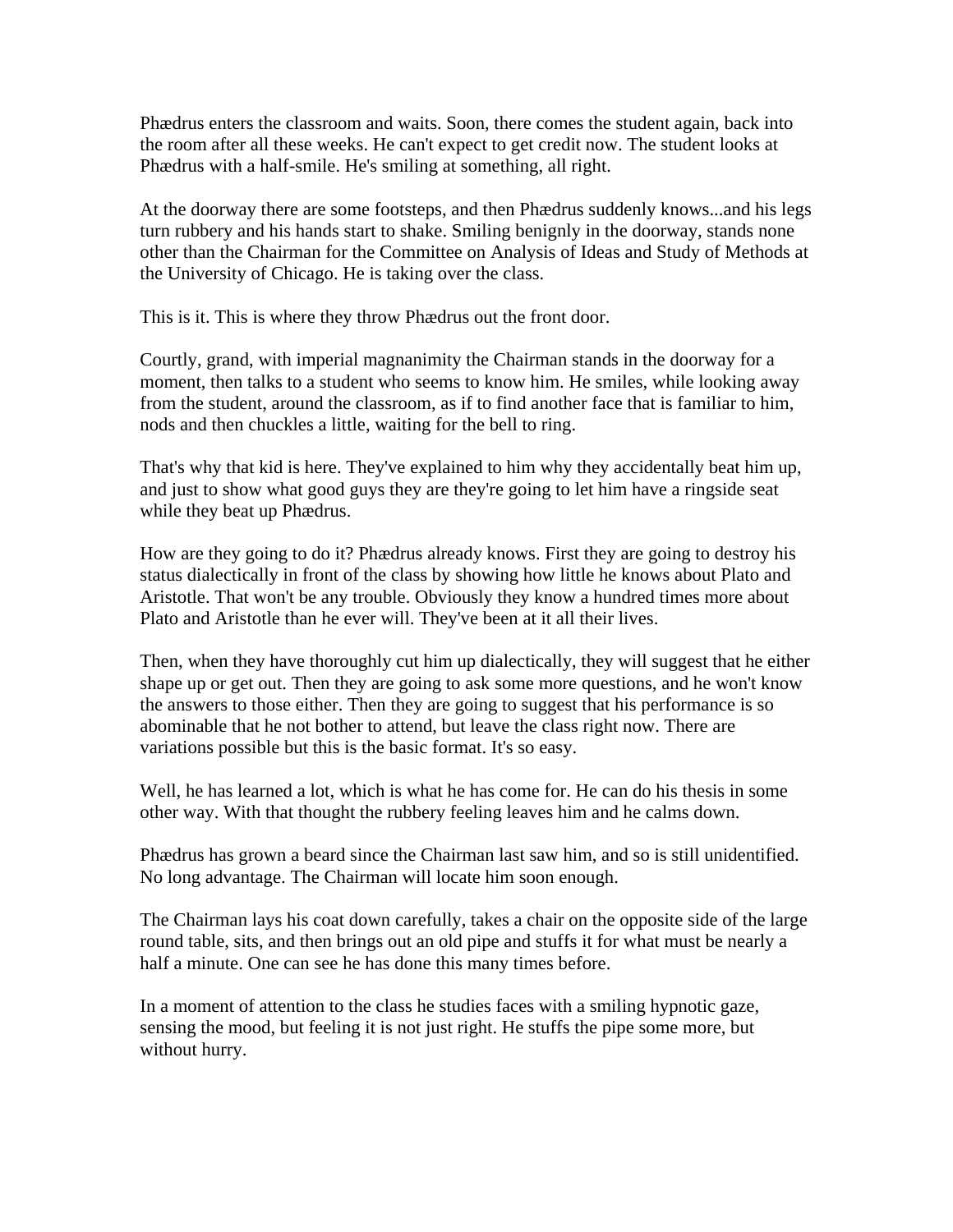Soon the moment arrives, he lights the pipe, and before long there is in the classroom an odor of smoke.

At last he speaks:

"It is my understanding," he says, "that today we are to begin discussion of the immortal Phædrus." He looks at each student separately. "Is that correct?"

Members of the class assure him timidly that it is. His persona is overwhelming.

The Chairman then apologizes for the absence of the previous Professor, and describes the format of what will follow. Since he already knows the dialogue himself he will elicit from the class answers that will show how well they have studied it.

That's the best way to do it, Phædrus thinks. That way one can learn to know the individual students. Fortunately Phædrus has studied the dialogue so carefully it is almost memorized.

The Chairman is right. It is an immortal dialogue, strange and puzzling at first, but then hitting you harder and harder, like truth itself. What Phædrus has been talking about as Quality, Socrates appears to have described as the soul, self-moving, the source of all things. There is no contradiction. There never really can be between the core terms of monistic philosophies. The One in India has got to be the same as the One in Greece. If it's not, you've got two. The only disagreements among the monists concern the attributes of the One, not the One itself. Since the One is the source of all things and includes all things in it, it cannot be defined in terms of those things, since no matter what thing you use to define it, the thing will always describe something less than the One itself. The One can only be described allegorically, through the use of analogy, of figures of imagination and speech. Socrates chooses a heaven-and-earth analogy, showing how individuals are drawn toward the One by a chariot drawn by two horses. --

But the Chairman now directs a question to the student next to Phædrus. He is baiting him a little, provoking him to attack.

The student, whose identity is mistaken, doesn't attack, and the Chairman with great disgust and frustration finally dismisses him with a rebuke that he should have read the material better.

Phædrus' turn. He has calmed down tremendously. He must now explain the dialogue.

"If I may be permitted to begin again in my own way," he says, partly to conceal the fact that he didn't hear what the previous student said.

The Chairman, seeing this as a further rebuke to the student next to him, smiles and says contemptuously it is certainly a good idea.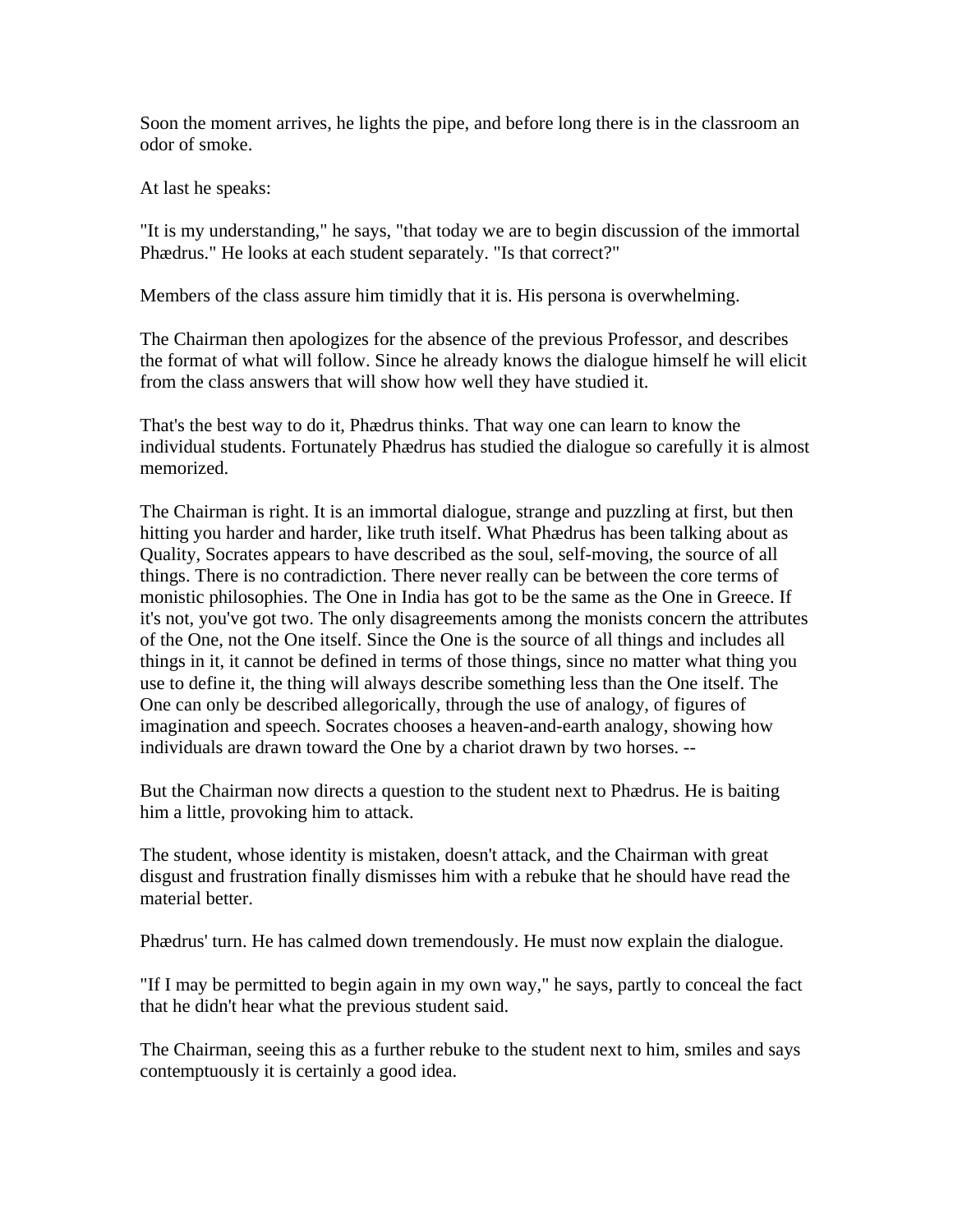Phædrus proceeds. "I believe that in this dialogue the person of Phædrus is characterized as a wolf. "

He has delivered this quite loudly, with a flash of anger, and the Chairman almost jumps. Score!

"Yes," the Chairman says, and a gleam in his eye shows he now recognizes who his bearded assailant is. "Phædrus in Greek does mean `wolf.' That's a very acute observation." He begins to recover his composure. "Proceed."

"Phædrus meets Socrates, who knows only the ways of the city, and leads him into the country, whereupon he begins to recite a speech of the orator, Lysias, whom he admires. Socrates asks him to read it and Phædrus does."

"Stop!" says the Chairman, who has now completely recovered his composure. "You are giving us the plot, not the dialogue." He calls on the next student.

None of the students seems to know to the Chairman's satisfaction what the dialogue is about. And so with mock sadness he says they must all read more thoroughly but this time he will help them by taking on the burden of explaining the dialogue himself. This provides an overwhelming relief to the tension he has so carefully built up and the entire class is in the palm of his hand.

The Chairman proceeds to reveal the meaning of the dialogue with complete attention. Phædrus listens with deep engagement.

After a time something begins to disengage him a little. A false note of some kind has crept in. At first he doesn't see what it is, but then he becomes aware that the Chairman has completely bypassed Socrates' description of the One and has jumped ahead to the allegory of the chariot and the horses.

In this allegory the seeker, trying to reach the One,

is drawn by two horses, one white and noble and temperate, and the other surly, stubborn, passionate and black. The one is forever aiding him in his upward journey to the portals of heaven, the other is forever confounding him. The Chairman has not stated it yet, but he is at the point at which he must now announce that the white horse is temperate reason, the black horse is dark passion, emotion. He is at the point at which these must be described, but the false note suddenly becomes a chorus.

He backs up and restates that "Now Socrates has sworn to the Gods that he is telling the Truth. He has taken an oath to speak the Truth, and if what follows is not the Truth he has forfeited his own soul."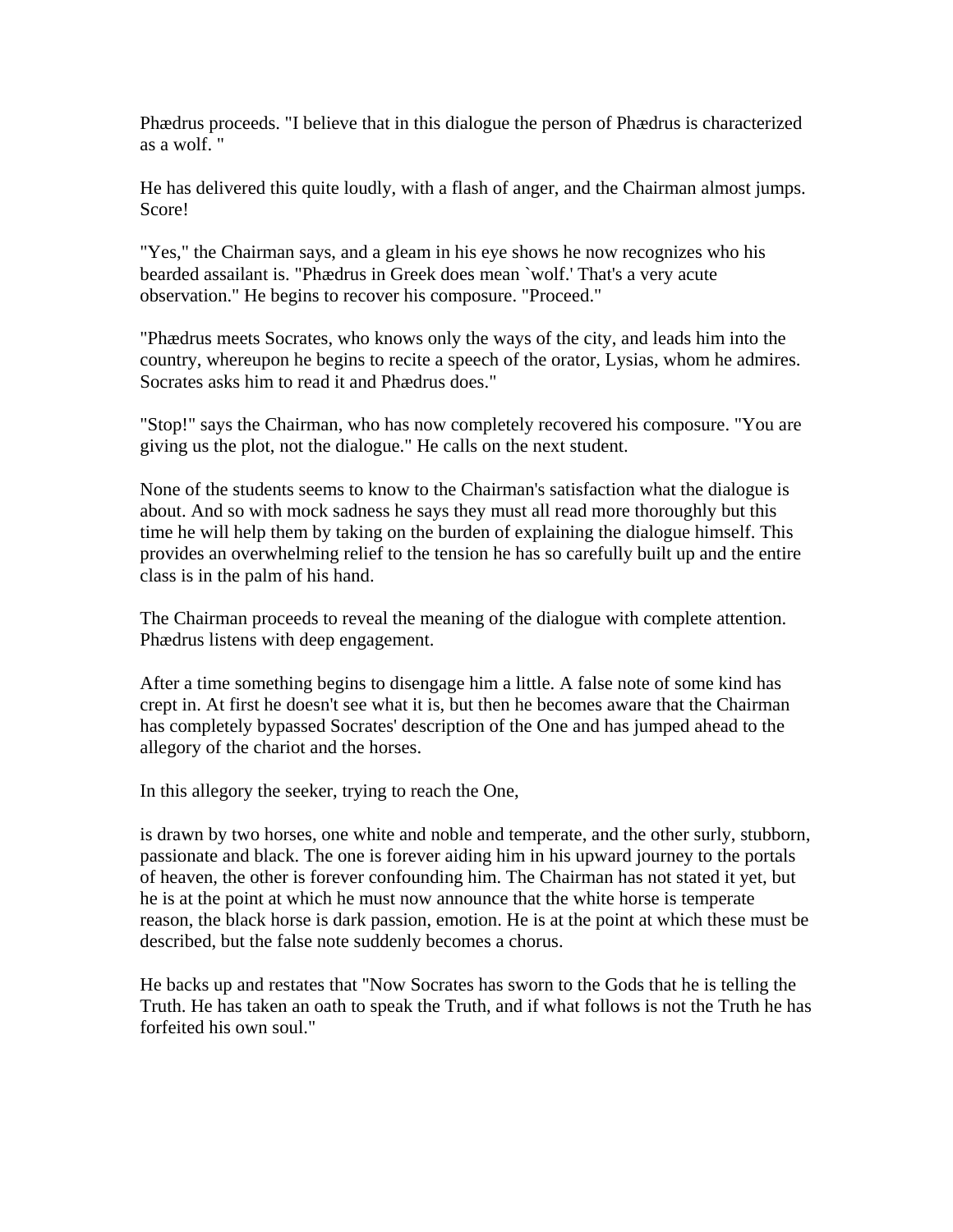TRAP! He's using the dialogue to prove the holiness of reason! Once that's established he can move down into enquiries of what reason is, and then, lo and behold, there we are in Aristotle's domain again!

Phædrus raises his hand, palm flat out, elbow on the table. Where before this hand was shaking, it is now deadly calm. Phædrus senses that he now is formally signing his own death warrant here, but knows he will sign another kind of death warrant if he takes his hand down.

The Chairman sees the hand, is surprised and disturbed by it, but acknowledges it. Then the message is delivered.

Phædrus says, "All this is just an analogy."

Silence. And then confusion appears on the Chairman's face. "What?" he says. The spell of his performance is broken.

"This entire description of the chariot and horses is just an analogy."

"What?" he says again, then loudly, "It is the truth! Socrates has sworn to the Gods that it is the truth!"

Phædrus replies, "Socrates himself says it is an analogy."

"If you will read the dialogue you will find that Socrates specifically states it is the Truth!"

"Yes, but prior to that -- in, I believe, two paragraphs -- he has stated that it is an analogy."

The text is on the table to consult but the Chairman has enough sense not to consult it. If he does and Phædrus is right, his classroom face is completely demolished. He has told the class no one has read the book thoroughly.

Rhetoric, 1; Dialectic, 0.

Fantastic, Phædrus thinks, that he should have remembered that. It just demolishes the whole dialectical position. That may just be the whole show right there. Of course it's an analogy. Everything is an analogy. But the dialecticians don't know that. That's why the Chairman missed that statement of Socrates. Phædrus has caught it and remembered it, because if Socrates hadn't stated it he wouldn't have been telling the "Truth."

No one sees it yet, but they will soon enough. The Chairman of the Committee on Analysis of Ideas and Study of Methods has just been shot down in his own classroom.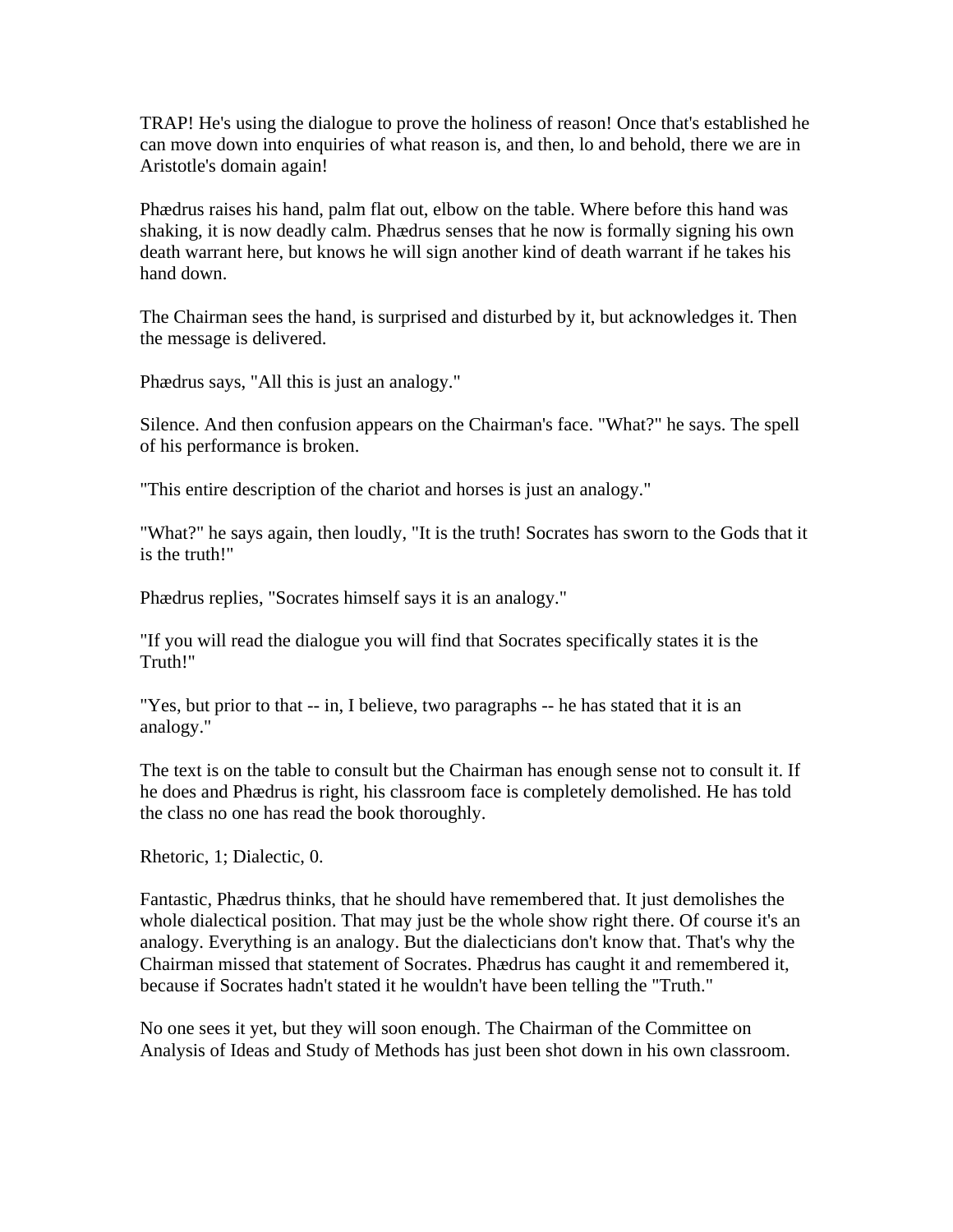Now he is speechless. He can't think of a word to say. The silence which so built his image at the beginning of the class is now destroying it. He doesn't understand from where the shot has come. He has never confronted a living Sophist. Only dead ones.

Now he tries to grasp onto something, but there is nothing to grasp onto. His own momentum carries him forward into the abyss, and when he finally finds words they are the words of another kind of person; a schoolboy who has forgotten his lesson, has gotten it wrong, but would like our indulgence anyway.

He tries to bluff the class with the statement he made before that no one has studied very well, but the student to Phædrus' right shakes his head at him. Obviously someone has.

The Chairman falters and hesitates, acts afraid of his class and does not really engage them. Phædrus wonders what the consequences of this will be.

Then he sees a bad thing happen. The beat-up innocent student who has watched him earlier now is no longer so innocent. He is sneering at the Chairman and asking him sarcastic and insinuating questions. The Chairman, already crippled, is now being killed - - but then Phædrus realizes this was what was intended for himself.

He can't feel sorry, just disgusted. When a shepherd goes to kill a wolf, and takes his dog to see the sport, he should take care to avoid mistakes. The dog has certain relationships to the wolf the shepherd may have forgotten.

A girl rescues the Chairman by asking easy questions. He receives the questions with gratitude, answers each at great length and slowly recovers himself.

Then the question is asked him, "What is dialectic?"

He thinks about it, and then, by God, turns to Phædrus and asks if he would care to answer.

"You mean my personal opinion?" Phædrus asks.

"No -- let us say, Aristotle's opinion."

No subtleties now. He is just going to get Phædrus on his own territory and let him have it.

"As best I know -- " Phædrus says, and pauses.

"Yes?" The Chairman is all smiles. Everything is all set.

"As best I know, Aristotle's opinion is that dialectic comes before everything else."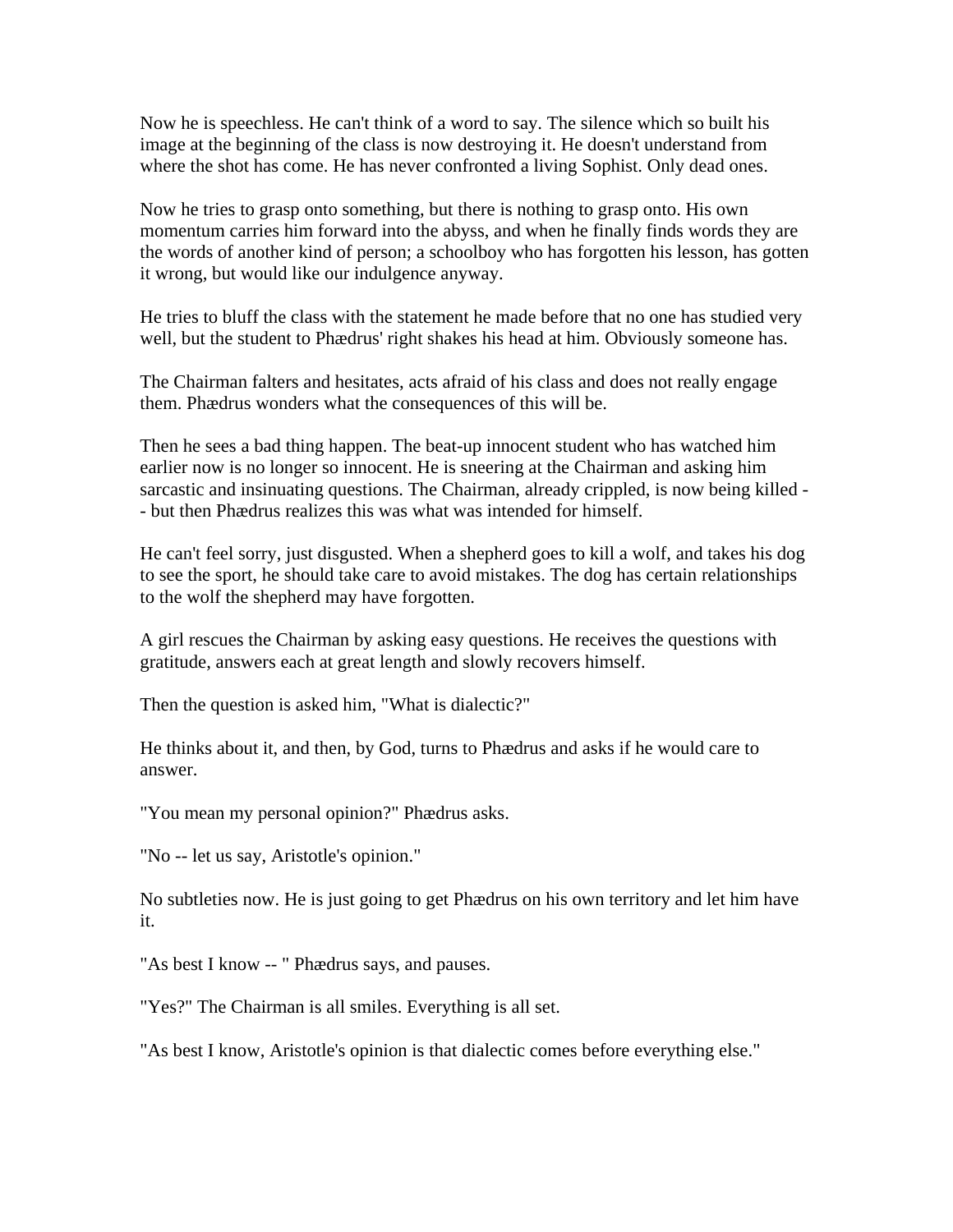The Chairman's expression goes from unction to shock to rage in one-half second flat. It does! his face shouts, but he never says it. The trapper trapped again. He can't kill Phædrus on a statement taken from his own article in the Encyclopaedia Britannica.

Rhetoric, 2; Dialectic, 0.

"And from the dialectic come the forms," Phædrus continues, "and from. -- " But the Chairman cuts it off. He sees it cannot go his way and dismisses it.

He shouldn't have cut it off, Phædrus thinks to himself. Were he a real Truth-seeker and not a propagandist for a particular point of view he would not. He might learn something. Once it's stated that "the dialectic comes before anything else," this statement itself becomes a dialectical entity, subject to dialectical question.

Phædrus would have asked, What evidence do we have that the dialectical question-andanswer method of arriving at truth comes before anything else? We have none whatsoever. And when the statement is isolated and itself subject to scrutiny it becomes patently ridiculous. Here is this dialectic, like Newton's law of gravity, just sitting by itself in the middle of nowhere, giving birth to the universe, hey? It's asinine.

Dialectic, which is the parent of logic, came itself from rhetoric. Rhetoric is in turn the child of the myths and poetry of ancient Greece. That is so historically, and that is so by any application of common sense. The poetry and the myths are the response of a prehistoric people to the universe around them made on the basis of Quality. It is Quality, not dialectic, which is the generator of everything we know.

The class ends, the Chairman stands by the door answering questions, and Phædrus almost goes up to say something but does not. A lifetime of blows tends to make a person unenthusiastic about any unnecessary interchange that might lead to more. Nothing friendly has been said or even hinted at and much hostility has been shown.

Phædrus the wolf. It fits. Walking back to his apartment with light steps he sees it fits more and more. He wouldn't be happy if they were overjoyed with the thesis. Hostility is really his element. It really is. Phædrus the wolf, yes, down from the mountains to prey upon the poor innocent citizens of this intellectual community. It fits all right.

The Church of Reason, like all institutions of the System, is based not on individual strength but upon individual weakness. What's really demanded in the Church of Reason is not ability, but inability. Then you are considered teachable. A truly able person is always a threat. Phædrus sees that he has thrown away a chance to integrate himself into the organization by submitting to whatever Aristotelian thing he is supposed to submit to. But that kind of opportunity seems hardly worth the bowing and scraping and intellectual prostration necessary to maintain it. It is a low-quality form of life.

For him Quality is better seen up at the timberline than here obscured by smoky windows and oceans of words, and he sees that what he is talking about can never really be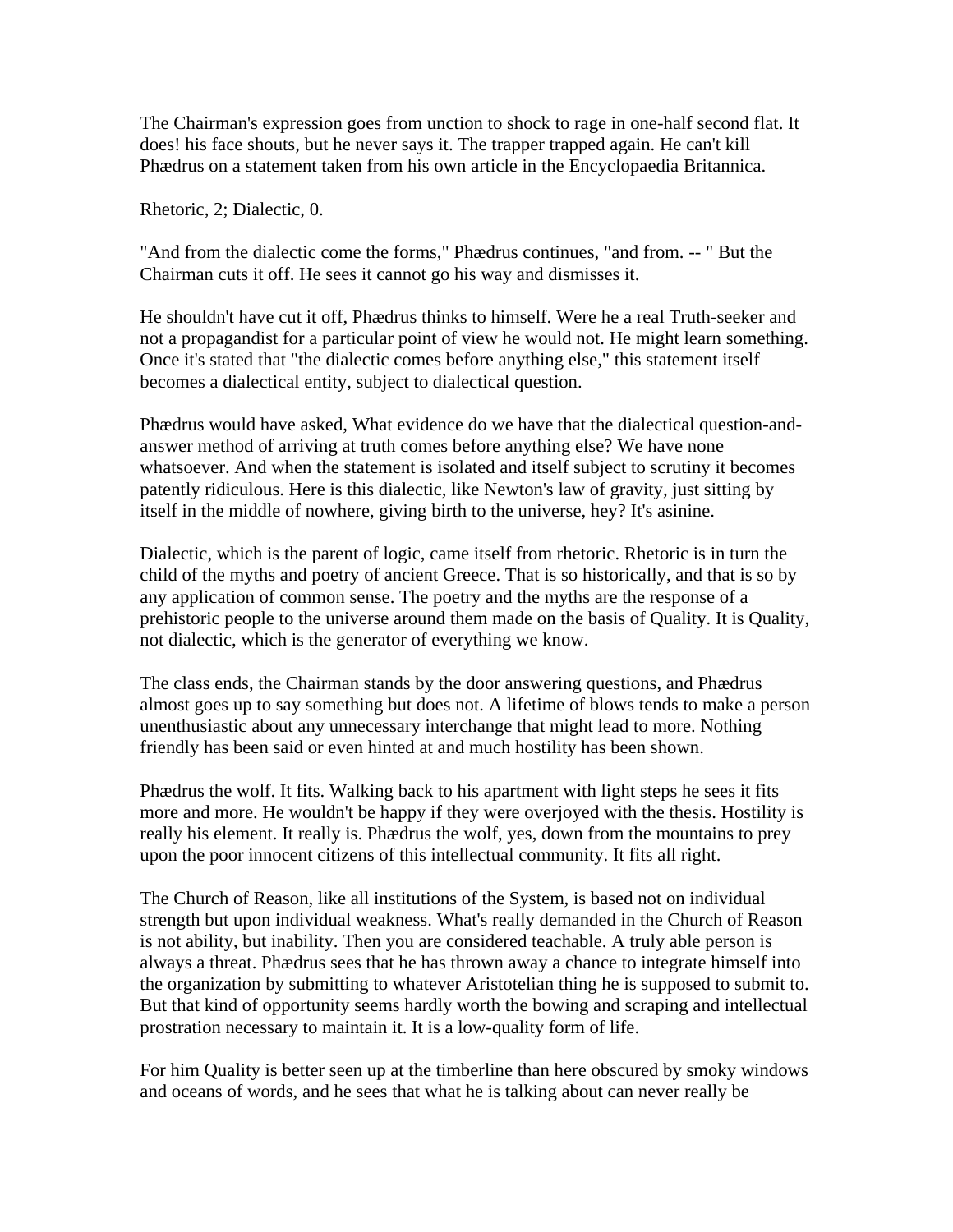accepted here because to see it one has to be free from social authority and this is an institution of social authority. Quality for sheep is what the shepherd says. And if you take a sheep and put it up at the timberline at night when the wind is roaring, that sheep will be panicked half to death and will call and call until the shepherd comes, or comes the wolf.

He makes one last attempt somehow to be nice at the next session of the class but the Chairman isn't having any. Phædrus asks him to explain a point, saying he hasn't been able to understand it. He has, but thinks it would be nice to defer a little.

The answer is "Maybe you got tired!" delivered as scathingly as possible; but it doesn't scathe. The Chairman is simply condemning in Phædrus that which he most fears in himself. As the class goes on Phædrus sits staring out the window feeling sorry for this old shepherd and his classroom sheep and dogs and sorry for himself that he will never be one of them. Then, when the bell rings, he leaves forever.

The classes at Navy Pier by contrast are going like wildfire, the students now listening intently to this strange, bearded figure from the mountains who is telling them there was such a thing as Quality in this universe and they know what it is. They don't know what to make of it, are unsure, some of them afraid of him. They can see he is somehow dangerous, but all are fascinated and want to hear more.

But Phædrus is no shepherd either and the strain of behaving like one is killing him. A strange thing that has always occurred in classes occurs again, when the unruly and wild students in the back rows have always empathized with him and been his favorites, while the more sheepish and obedient students in the front rows have always been terrorized by him and are because of this objects of his contempt, even though in the end the sheep have passed and his unruly friends in the back rows have not. And Phædrus sees, though he does not want to admit it to himself even now, he sees intuitively nevertheless that his days as a shepherd are coming to an end too. And he wonders more and more what is going to happen next.

He has always feared the silence in the classroom, the sort that has destroyed the Chairman. It is not his nature to talk and talk and talk for hours on end and it exhausts him to do this, and now, having nothing left to turn upon, he turns upon this fear.

He comes to the classroom, the bell rings, and Phædrus sits there and does not talk. For the entire hour he is silent. Some of the students challenge him a little to wake him up, but then are silent. Others are going straight out of their minds with internal panic. At the end of the hour the whole class literally breaks and runs for the door. Then he goes to his next class and the same thing happens. And the next class, and the next. Then Phædrus goes home. And he wonders more and more what is going to happen next.

Thanksgiving comes.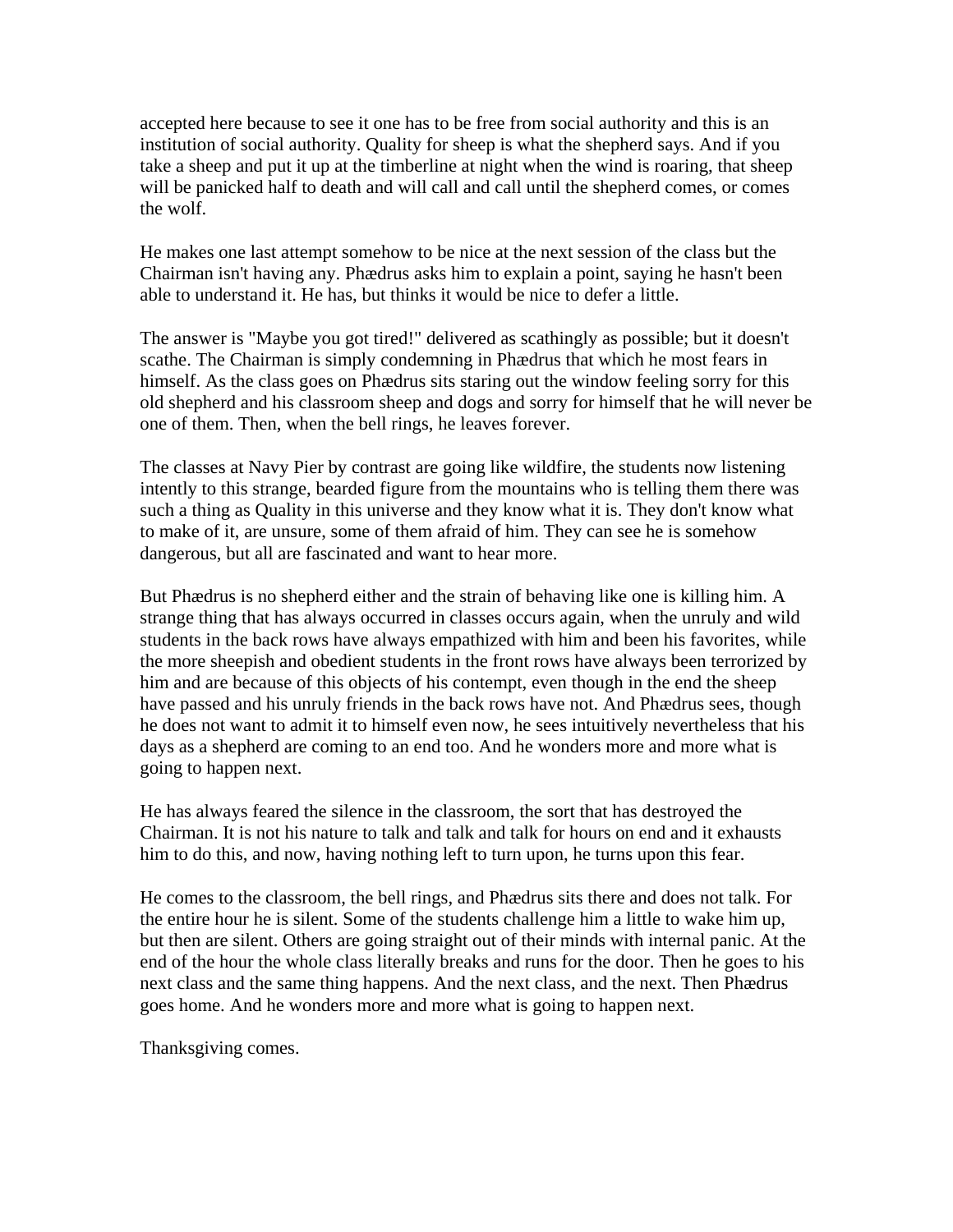His four hours of sleep have dwindled down to two and then to nothing. It is all over. He will not be going back to the study of Aristotelian rhetoric. Neither will he return to the teaching of that subject. It is over. He begins to walk the streets, his mind spinning.

The city closes in on him now, and in his strange perspective it becomes the antithesis of what he believes. The citadel not of Quality, the citadel of form and substance. Substance in the form of steel sheets and girders, substance in the form of concrete piers and roads, in the form of brick, of asphalt, of auto parts, old radios, and rails, dead carcasses of animals that once grazed the prairies. Form and substance without Quality. That is the soul of this place. Blind, huge, sinister and inhuman: seen by the light of fire flaring upward in the night from the blast furnaces in the south, through heavy coal smoke deeper and denser into the neon of BEER and PIZZA and LAUNDROMAT signs and unknown and meaningless signs along meaningless straight streets going off into other straight streets forever.

If it was all bricks and concrete, pure forms of substance, clearly and openly, he might survive. It is the little, pathetic attempts at Quality that kill. The plaster false fireplace in the apartment, shaped and waiting to contain a flame that can never exist. Or the hedge in front of the apartment building with a few square feet of grass behind it. A few square feet of grass, after Montana. If they just left out the hedge and grass it would be all right. Now it serves only to draw attention to what has been lost.

Along the streets that lead away from the apartment he can never see anything through the concrete and brick and neon but he knows that buried within it are grotesque, twisted souls forever trying the manners that will convince themselves they possess Quality, learning strange poses of style and glamour vended by dream magazines and other mass media, and paid for by the vendors of substance. He thinks of them at night alone with their advertised glamorous shoes and stockings and underclothes off, staring through the sooty windows at the grotesque shells revealed beyond them, when the poses weaken and the truth creeps in, the only truth that exists here, crying to heaven, God, there is nothing here but dead neon and cement and brick.

His time consciousness begins to go. Sometimes his thoughts race on and on at a speed seeming to approach that of light. But when he tries to make decisions relating to his surroundings, it seems to take whole minutes for a single thought to emerge. A single thought begins to grow in his mind, extracted from something he read in the dialogue Phædrus.

"And what is written well and what is written badly...need we ask Lysias or any other poet or orator who ever wrote or will write either a political or other work, in meter or out of meter, poet or prose writer, to teach us this?"

What is good, Phædrus, and what is not good...need we ask anyone to tell us these things?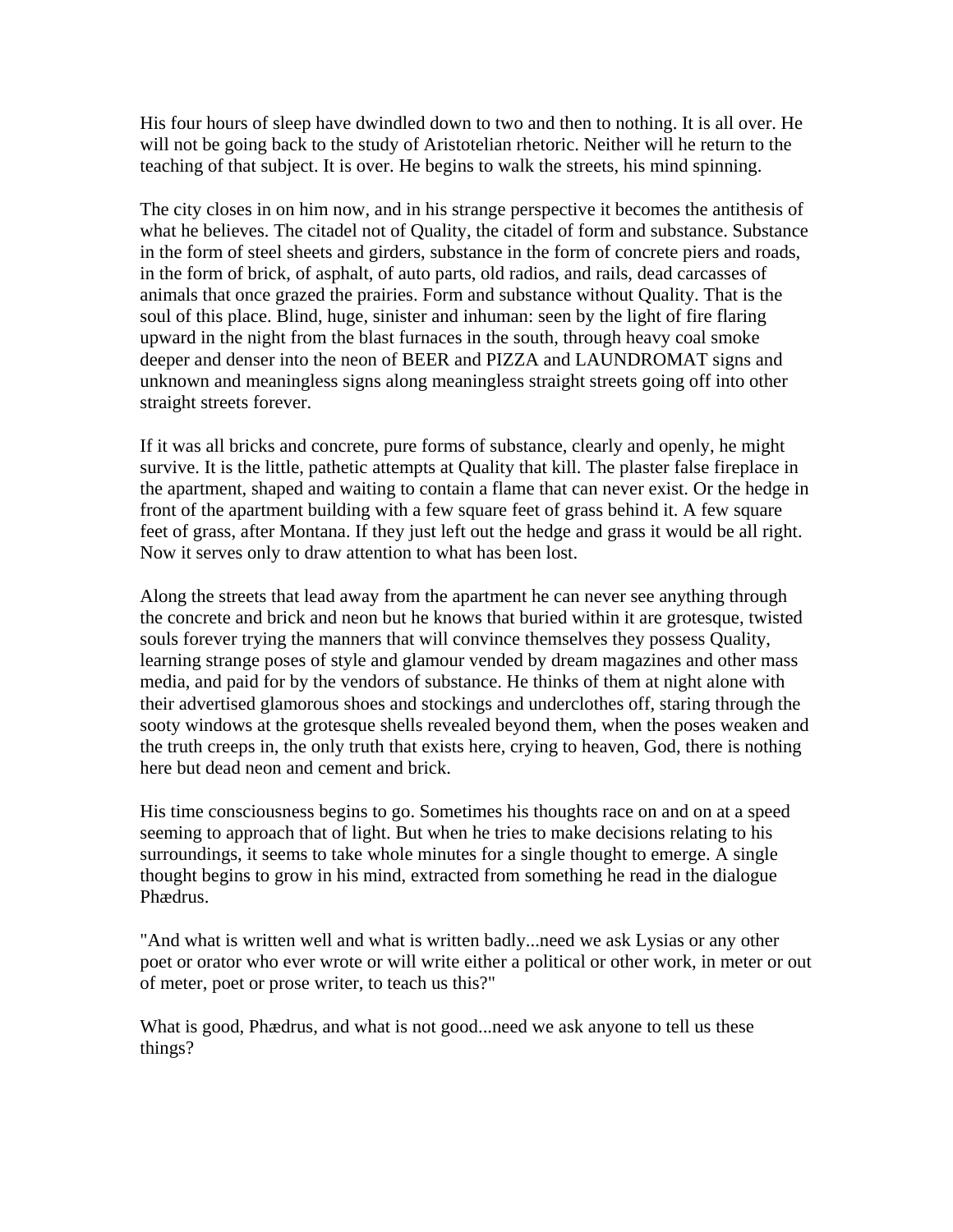It is what he was saying months before in the classroom in Montana, a message Plato and every dialectician since him had missed, since they all sought to define the Good in its intellectual relation to things. But what he sees now is how far he has come from that. He is doing the same bad things himself. His original goal was to keep Quality undefined, but in the process of battling against the dialecticians he has made statements, and each statement has been a brick in a wall of definition he himself has been building around Quality. Any attempt to develop an organized reason around an undefined quality defeats its own purpose. The organization of the reason itself defeats the quality. Everything he has been doing has been a fool's mission to begin with.

On the third day he turns a corner at an intersection of unknown streets and his vision blanks out. When it returns he is lying on the sidewalk, people moving around him as if he were not there. He gets up wearily and mercilessly drives his thoughts to remember the way back to the apartment. They are slowing down. Slowing down. This is about the time he and Chris try to find the sellers of bunk beds for the children to sleep in. After that he does not leave the apartment.

He stares at the wall in a cross-legged position upon a quilted blanket on the floor of a bedless bedroom. All bridges have been burned. There is no way back. And now there is no way forward either.

For three days and three nights, Phædrus stares at the wall of the bedroom, his thoughts moving neither forward nor backward, staying only at the instant. His wife asks if he is sick, and he does not answer. His wife becomes angry, but Phædrus listens without responding. He is aware of what she says but is no longer able to feel any urgency about it. Not only are his thoughts slowing down, but his desires too. And they slow and slow, as if gaining an imponderable mass. So heavy, so tired, but no sleep comes. He feels like a giant, a million miles tall. He feels himself extending into the universe with no limit.

He begins to discard things, encumbrances that he has carried with him all his life. He tells his wife to leave with the children, to consider themselves separated. Fear of loathsomeness and shame disappear when his urine flows not deliberately but naturally on the floor of the room. Fear of pain, the pain of the martyrs is overcome when cigarettes burn not deliberately but naturally down into his fingers until they are extinguished by blisters formed by their own heat. His wife sees his injured hands and the urine on the floor and calls for help.

But before help comes, slowly, imperceptibly at first, the entire consciousness of Phædrus begins to come apart -- to dissolve and fade away. Then gradually he no longer wonders what will happen next. He knows what will happen next, and tears flow for his family and for himself and for this world. A fragment comes and lingers from an old Christian hymn, "You've got to cross that lonesome valley." It carries him forward. "You've got to cross it by yourself." It seems a Western hymn that belongs out in Montana.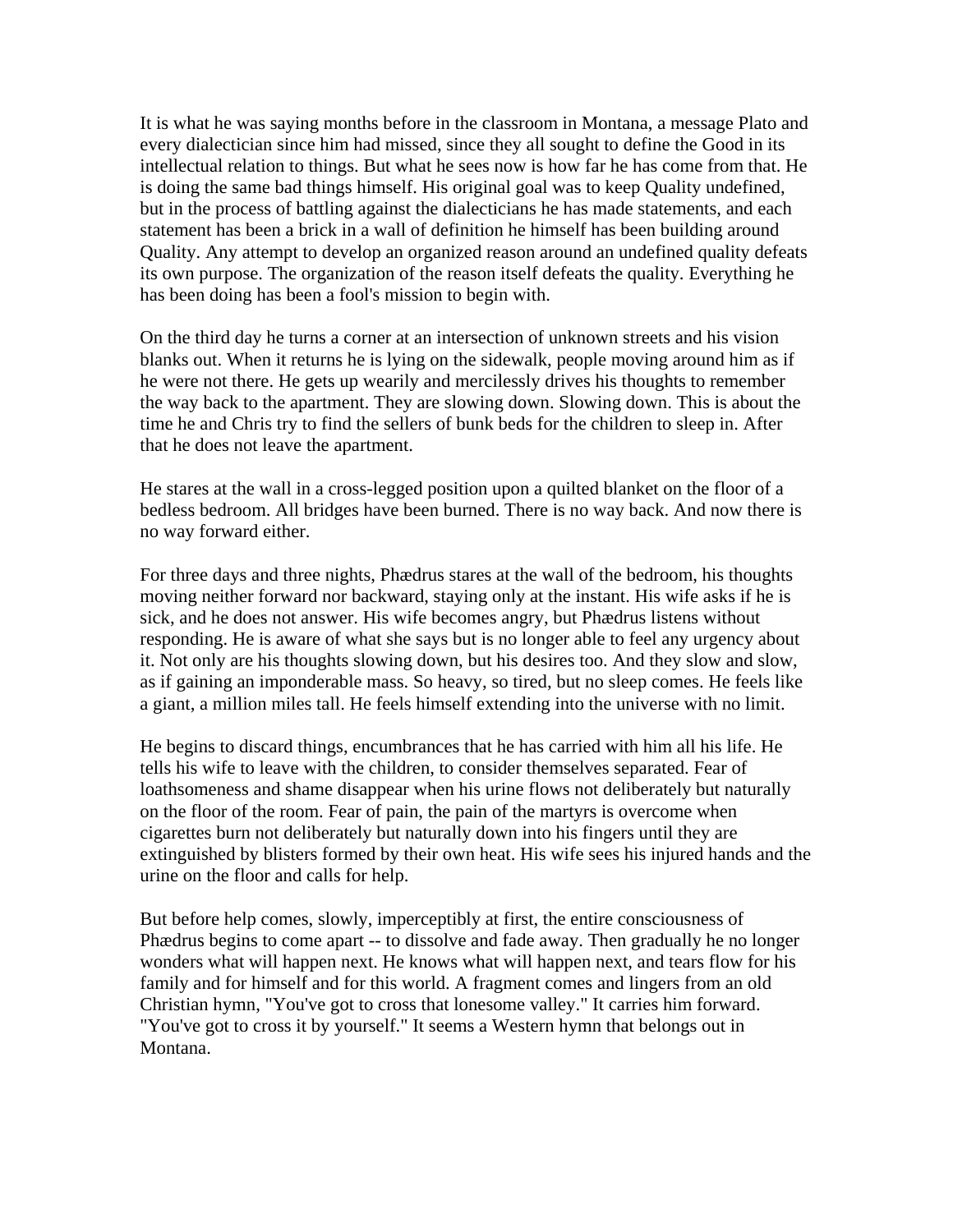"No one else can cross it for you," it says. It seems to suggest something beyond. "You've got to cross it by yourself."

He crosses a lonesome valley, out of the mythos, and emerges as if from a dream, seeing that his whole consciousness, the mythos, has been a dream and no one's dream but his own, a dream he must now sustain of his own efforts. Then even "he" disappears and only the dream of himself remains with himself in it.

And the Quality, the areté he has fought so hard for, has sacrificed for, has never betrayed, but in all that time has never once understood, now makes itself clear to him and his soul is at rest.

The cars are thinned out to almost none, and the road is so black it seems as though the headlight can barely fight its way through the rain to reach it. Murderous. Anything can happen...a sudden rut, an oil slick, a dead animal. -- But if you go too slow they'll kill you from behind. I don't know why we still go on in this. We should have stopped long ago. I don't know what I'm doing anymore. I was looking for some sign of a motel, I guess, but not thinking about it and missing them. If we keep on like this they'll all close.

We take the next exit from the freeway, hoping it will lead somewhere, and soon are on bumpy blacktop with ruts and loose gravel. I go slowly. Streetlamps overhead throw swinging arcs of sodium light through the sheets of rain. We pass from light into shadow into light into shadow again without a single sign of welcome anywhere. A sign announces "STOP" to our left, but does not tell which way to turn. One way looks as dark as the other. We could go endlessly through these streets and not find anything, and now not even find the freeway again.

"Where are we?" Chris shouts.

"I don't know." My mind has become tired and slow. I can't seem to think of the right answer -- or what to do next.

Now I see ahead a white glow and bright sign of a filling station far down the street.

It's open. We pull up and go inside. The attendant, who looks Chris's age, watches us strangely. He doesn't know of any motel. I go to the telephone directory, find some and tell him the street addresses, and he tries to give directions but they're poor. I call the motel he says is closest, make a reservation and confirm the directions.

In the rain and the dark streets, even with directions, we almost miss it. They have turned the light out, and when I register nothing is said.

The room is a remnant of the bleakness of the thirties, sordid, homemade by a person who didn't know carpentry, but it's dry and has a heater and beds and that's all we want. I turn on the heater and we sit before it and soon the chills and shivers and damp start to leave our bones.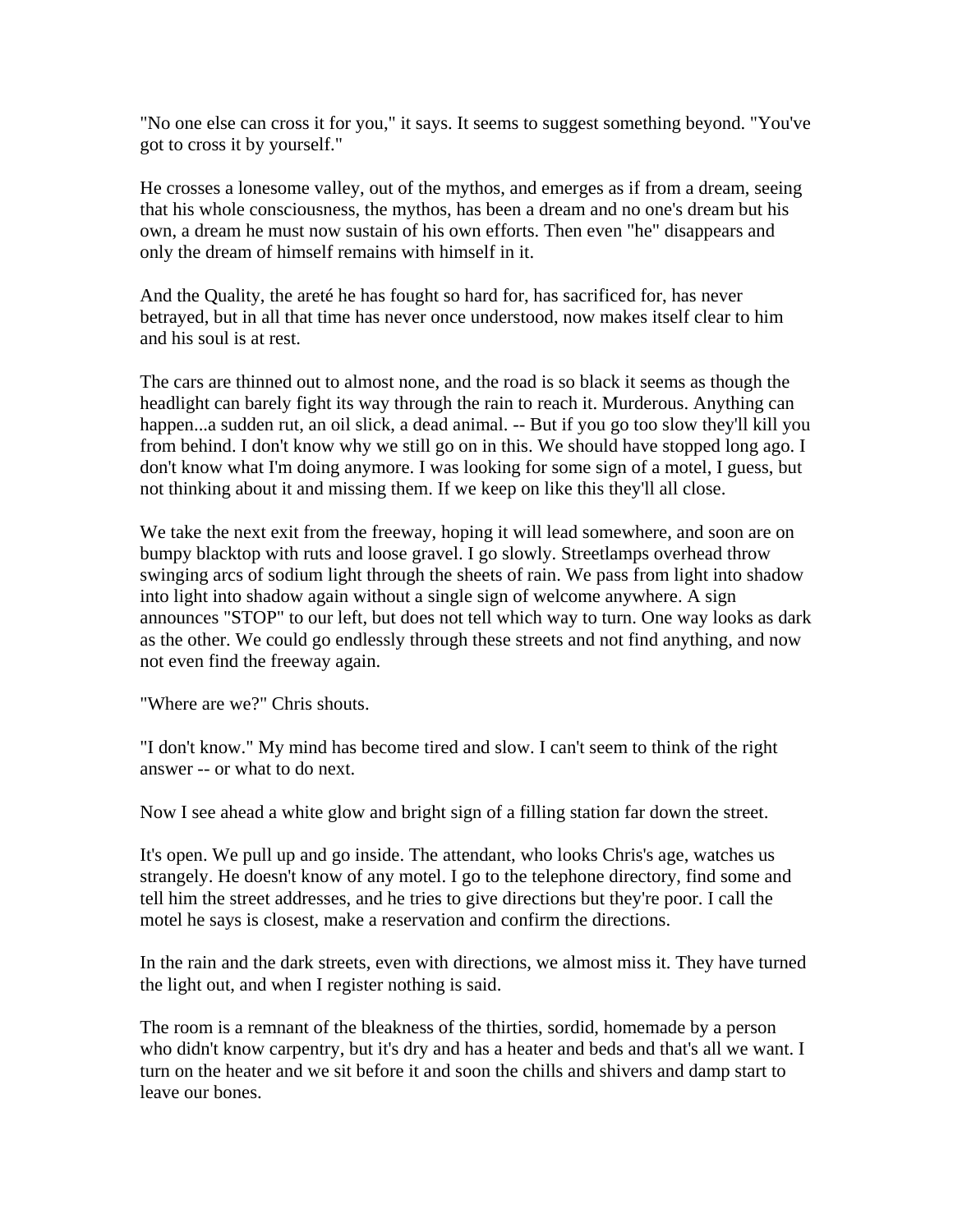Chris doesn't look up, just stares into the grille of the wall heater. Then, after a while, he says, "When are we going back home?"

Failure.

"When we get to San Francisco," I say. "Why?"

"I'm so tired of just sitting and -- " His voice has trailed off.

"And what?"

"And -- I don't know. Just sitting -- like we're not really going anyplace."

"Where should we go?"

"I don't know. How should I know?"

"I don't know either," I say.

"Well, why don't you!" he says. He begins to cry.

He doesn't answer. Then he puts his head in his hands and rocks back and forth. The way he does it gives me an eerie feeling. After a while he stops and says, "When I was little it was different."

"How?"

"I don't know. We always did things. That I wanted to do. Now I don't want to do anything."

He continues to rock back and forth in that eerie way, with his face in his hands, and I don't know what to do. It's a strange, unworldly rocking motion, a fetal self-enclosure that seems to shut me out, to shut everything out. A return to somewhere that I don't know about -- the bottom of the ocean.

Now I know where I have seen it before, on the floor of the hospital.

I don't know of anything to do.

After a while we get in our beds and I try to sleep.

Then I ask Chris, "Was it better before we left Chicago?"

"Yes."

"How? What do you remember?"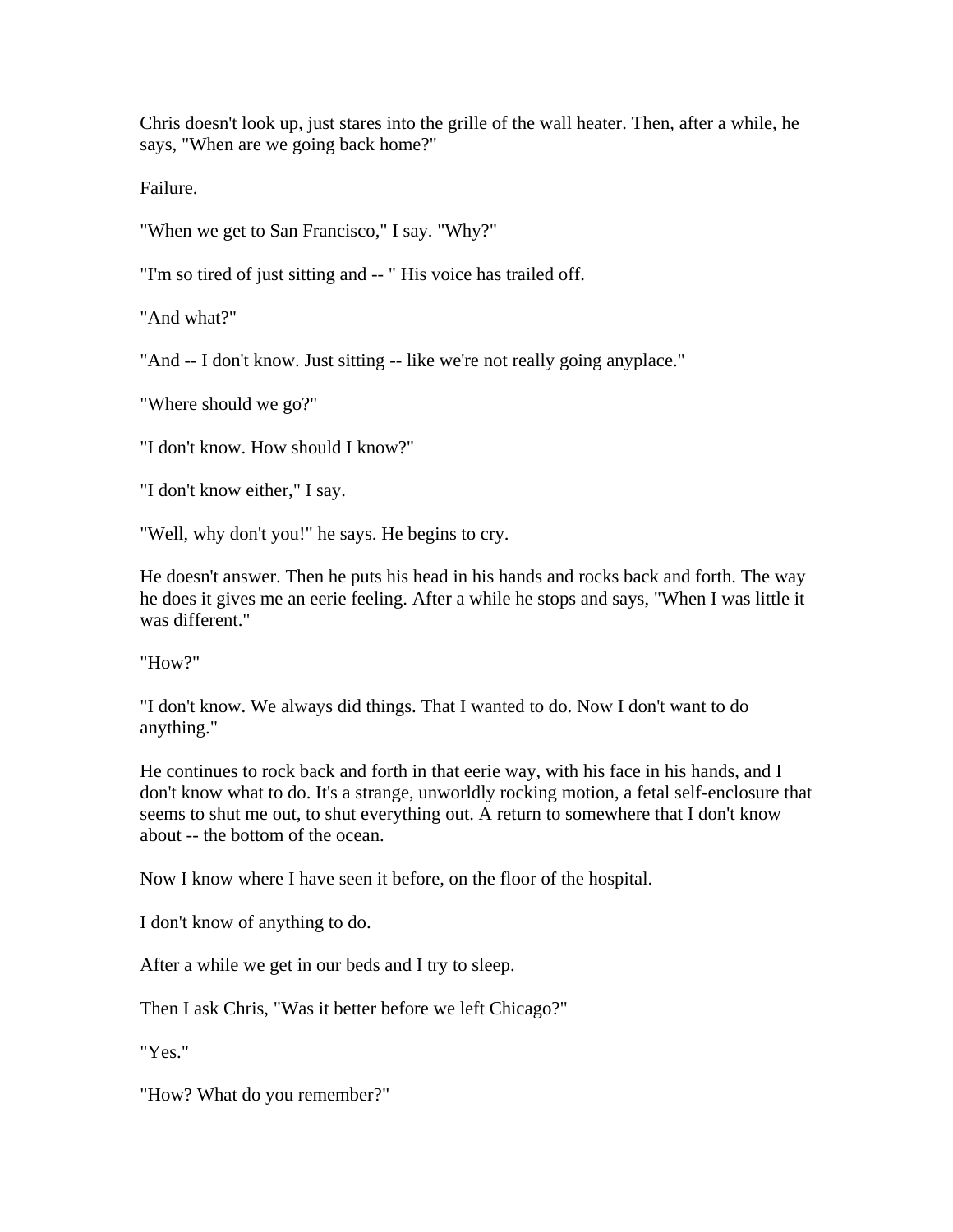"That was fun."

"Fun?"

"Yes," he says, and is quiet. Then he says, "Remember the time we went to look for beds?"

"That was fun? "

"Sure," he says, and is quiet for a long time. Then he says, "Don't you remember? You made me find all the directions home. -- You used to play games with us. You used to tell us all kinds of stories and we'd go on rides to do things and now you don't do anything."

"Yes, I do."

"No, you don't! You just sit and stare and you don't do anything!" I hear him crying again.

Outside the rain comes in gusts against the window, and I feel a kind of heavy pressure bear down on me. He's crying for him. It's him he misses. That's what the dream is about. In the dream. --

For what seems like a long time I continue to listen to the cricking sound of the wall heater and the wind and the rain against the roof and window. Then the rain dies away and there is nothing left but a few drops of water from the trees moving in an occasional gust of wind.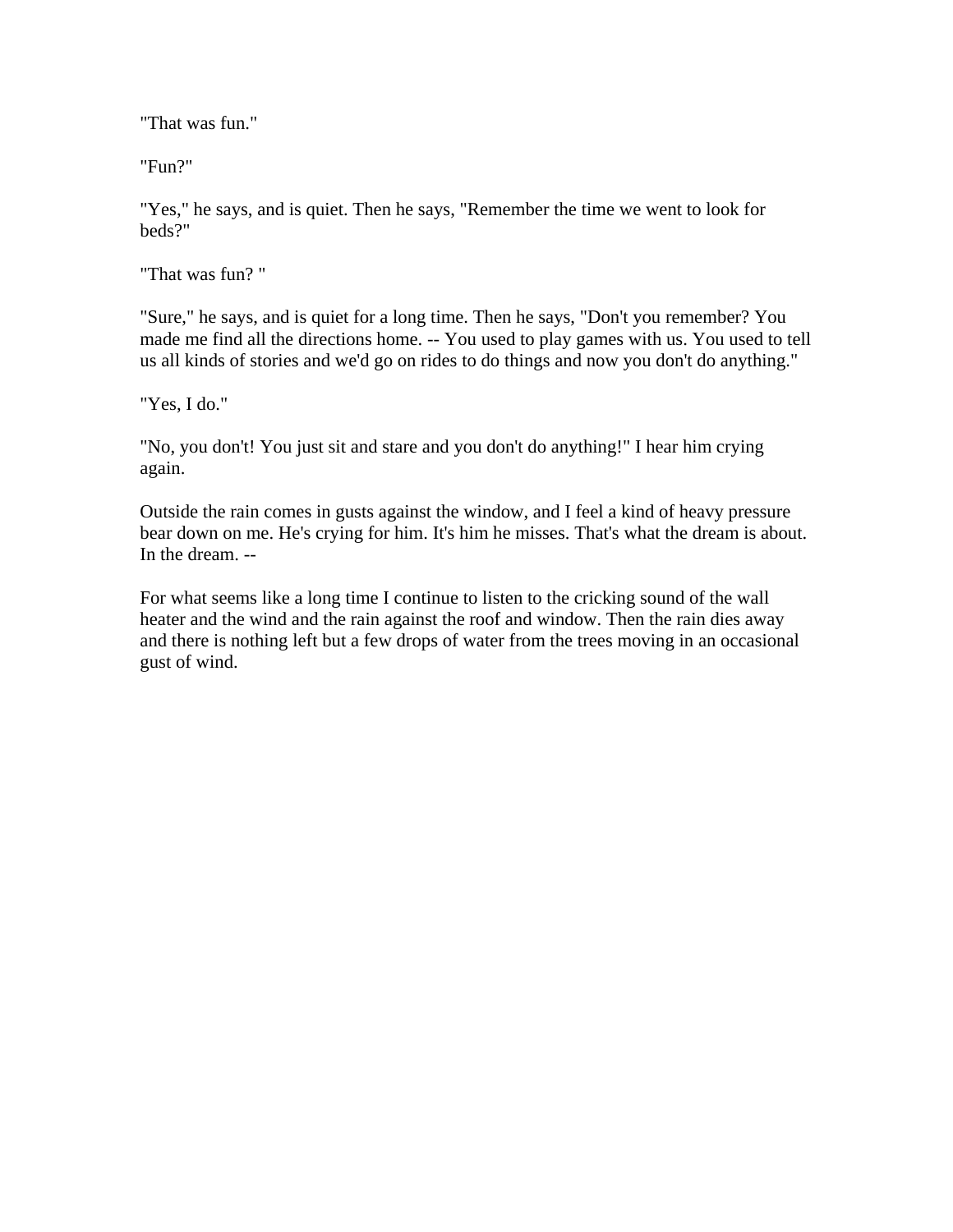## **31**

In the morning I am stopped by the appearence of a green slug slug on the ground. It's about six inches long, three-quarters inch wide and soft and almost rubbery and covered with slime like some internal organ of an animal.

All around me it's damp and wet and foggy and cold, but clear enough to see that the motel we have stopped in is on a slope with apple trees down below and grass and small weeds under them covered with dew or just rain that hasn't run off. I see another slug and then another...my God, the place is crawling with them.

When Chris comes out I show one to him. It moves slowly like a snail across a leaf. He has no comment.

We leave and breakfast in a town off the road called Weott, where I see he's still in a distant mood. It's a kind of looking-away mood and a not-talking mood, and I leave him alone.

Farther on at Leggett we see a tourist duck pond and we buy Cracker Jacks and throw them to the ducks and he does this in the most unhappy way I have ever seen. Then we pass into some of the twisting coastal range road and suddenly enter heavy fog. Then the temperature drops and I know we're back at the ocean again.

When the fog lifts we can see the ocean from a high cliff, far out and so blue and so distant. As we ride I become colder, deep cold.

We stop and I get out the jacket and put it on. I see Chris go very close to the edge of the cliff. It's at least one hundred feet to the rocks below. Way too close!

"CHRIS!" I holler. He doesn't answer.

I go up, swiftly grab his shirt and pull him back. "Don't do that," I say.

He looks at me with a strange squint.

I get out extra clothes for him and hand them to him. He takes them but he dawdles and doesn't put them on.

There's no sense hurrying him. In this mood if he wants to wait, he can.

He waits and waits. Ten minutes, then fifteen minutes pass.

We're going to have a waiting contest.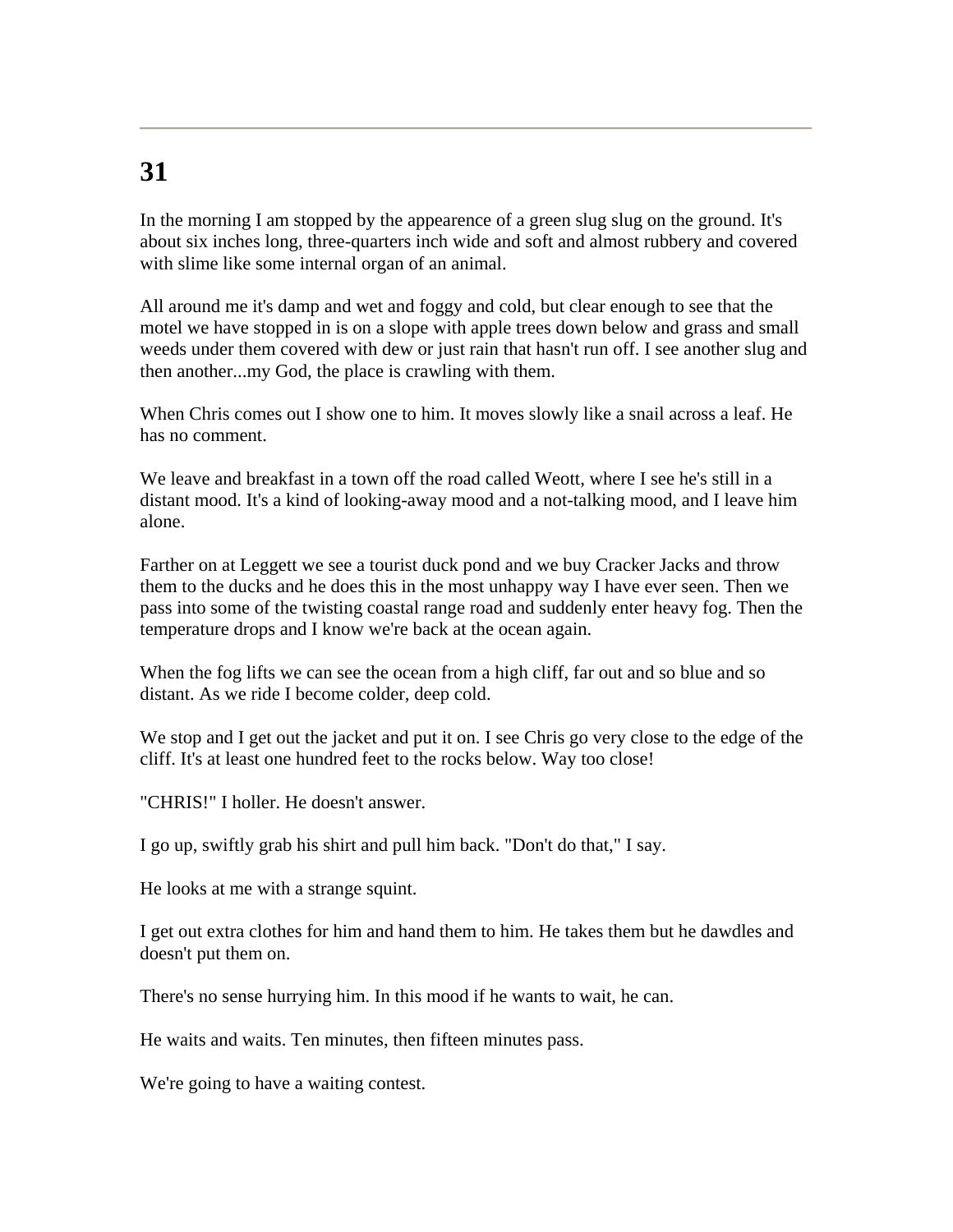After thirty minutes of cold winds off the ocean he asks, "Which way are we going?"

"South, now, along the coast."

"Let's go back."

"Where?"

"To where it's warmer."

That would add another hundred miles. "We have to go south now," I say.

"Why?"

"Because it would add too many miles going back."

"Let's go back."

"No. Get your warm clothes on."

He doesn't and just sits there on the ground.

After another fifteen minutes he says, "Let's go back."

"Chris, you're not running the cycle. I'm running it. We're going south."

"Why?"

"Because it's too far and because I've said so."

"Well, why don't we just go back?"

Anger reaches me. "You don't really want to know, do you?"

"I want to go back. Just tell me why we can't go back."

I'm hanging on to my temper now. "What you really want isn't to go back. What you really want is just to get me angry, Chris. If you keep it up you'll succeed!"

Flash of fear. That's what he wanted. He wants to hate me. Because I'm not him.

He looks down at the ground bitterly, and puts his warm clothes on. Then we're back on the machine and moving down the coast again.

I can imitate the father he's supposed to have, but subconsciously, at the Quality level, he sees through it and knows his real father isn't here. In all this Chautauqua talk there's been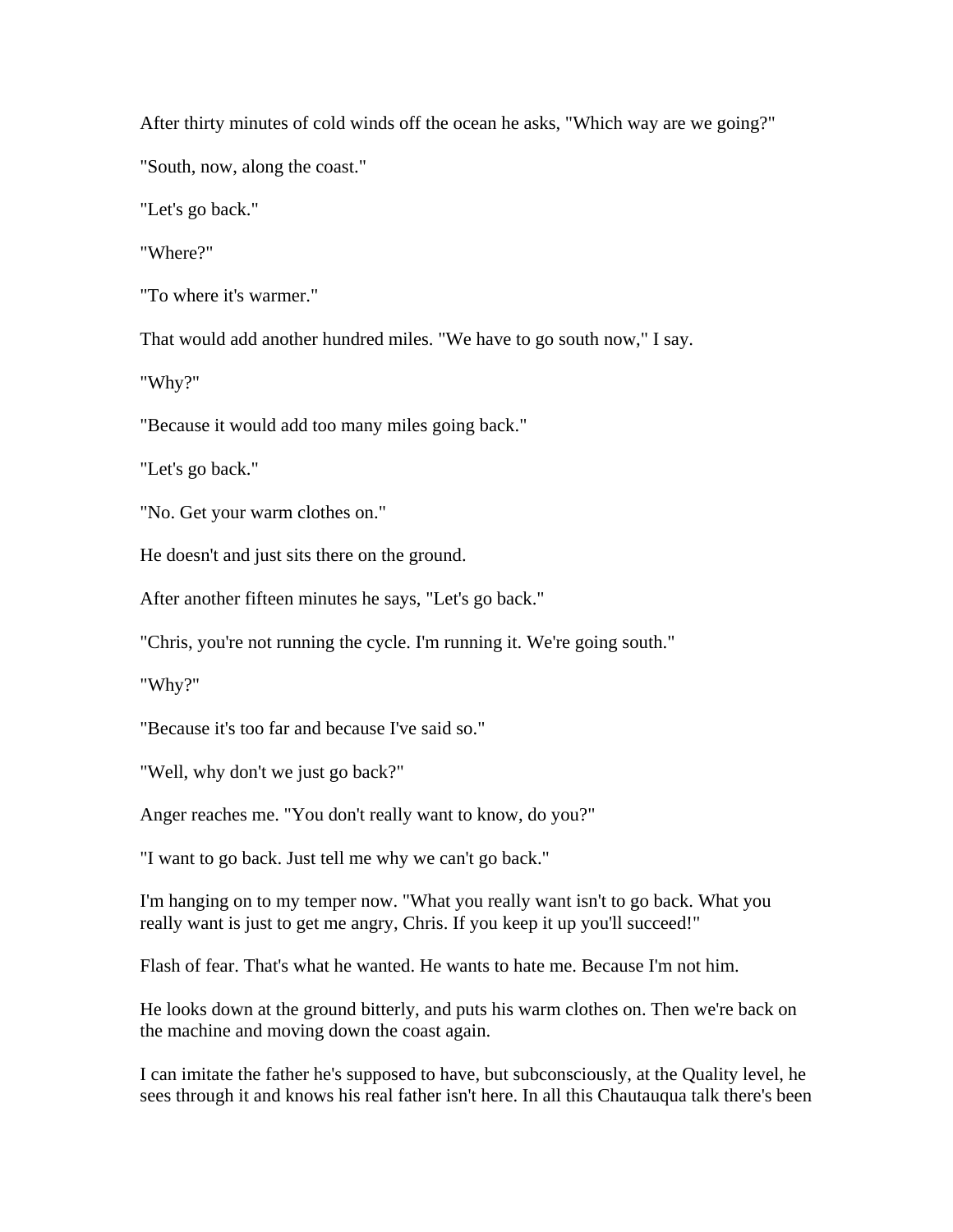more than a touch of hypocrisy. Advice is given again and again to eliminate subjectobject duality, when the biggest duality of all, the duality between me and him, remains unfaced. A mind divided against itself.

But who did it? I didn't do it. And there's no way now of undoing it. -- I keep wondering how far it is to the bottom of that ocean out there. --

What I am is a heretic who's recanted, and thereby in everyone's eyes saved his soul. Everyone's eyes but one, who knows deep down inside that all he has saved is his skin.

I survive mainly by pleasing others. You do that to get out. To get out you figure out what they want you to say and then you say it with as much skill and originality as possible and then, if they're convinced, you get out. If I hadn't turned on him I'd still be there, but he was true to what he believed right to the end. That's the difference between us, and Chris knows it. And that's the reason why sometimes I feel he's the reality and I'm the ghost.

We're on the Mendocino County coast now, and it's all wild and beautiful and open here. The hills are mostly but in the lee of rocks and folds in the hills are strange flowing shrubs sculptured by the upsweep of winds from the ocean. We pass some old wooden fences, weathered grey. In the distance is an old weathered and grey farmhouse. How could anyone farm here? The fence is broken in many places. Poor.

Where the road drops down from the high cliffs to the beach we stop to rest. When I turn the engine off Chris says, "What are we stopping here for?"

"I'm tired."

"Well, I'm not. Let's keep going."

He's angry still. I'm angry too.

"Just go over on the beach there and run around in circles until I'm done resting," I say.

"Let's keep going," he says, but I walk away and ignore it. He sits on the curb by the motorcycle.

The ocean smell of rotting organic matter is heavy here and the cold wind doesn't allow much rest. But I find a large cluster of grey rocks where the wind is still and the heat of the sun can still be felt and enjoyed. I concentrate on the warmth of the sunlight and am grateful for what little there is.

We ride again and what comes to me now is the realization that he's another Phædrus, thinking the way he used to and acting the same way he used to, looking for trouble, being driven by forces he's only dimly aware of and doesn't understand. The questions - the same questions -- he's got to know everything.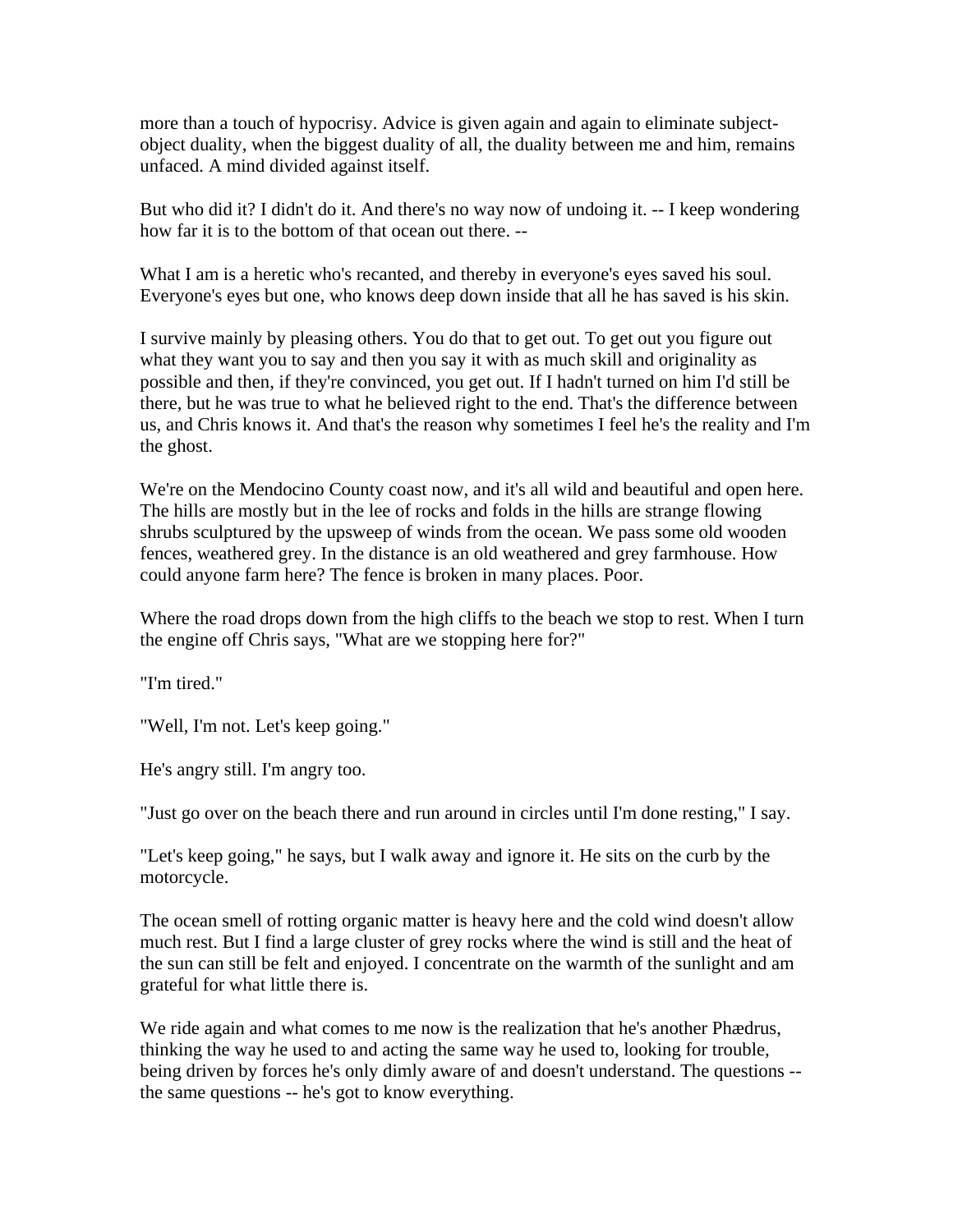And if he doesn't get the answer he just drives and drives until he gets one and that leads to another question and he drives and drives for the answer to that -- endlessly pursuing questions, never seeing, never understanding that the questions will never end. Something is missing and he knows it and will kill himself trying to find it.

We round a sharp turn up an overhanging cliff. The ocean stretches forever, cold and blue out there, and produces a strange sense of despair. Coastal people never really know what the ocean symbolizes to landlocked inland people...what a great distant dream it is, present but unseen in the deepest levels of subconsciousness, and when they arrive at the ocean and the conscious images are compared with the subconscious dream there is a sense of defeat at having come so far to be so stopped by a mystery that can never be fathomed. The source of it all.

A long time later we come to a town where a luminous haze which has seemed so natural over the ocean is now seen in the streets of the town, giving them a certain aura, a hazy sunny radiance that makes everything look nostalgic, as if remembered from years before.

We stop in a crowded restaurant and find the last remaining empty table by a window overlooking the radiant street. Chris looks down and doesn't talk. Maybe, in some way, he senses that we haven't much farther to go.

"I'm not hungry," he says.

"You don't mind waiting while I eat?"

"Let's keep going. I'm not hungry."

"Well, I am."

"Well, I'm not. My stomach hurts." The old symptom.

I eat my lunch amid the conversation and clink of plates and spoons from the other tables and out the window watch a bicycle and rider go by. I feel like somehow we have arrived at the end of the world.

I look up and see Chris is crying.

"Now what?" I say.

"My stomach. It's hurting."

"Is that all?"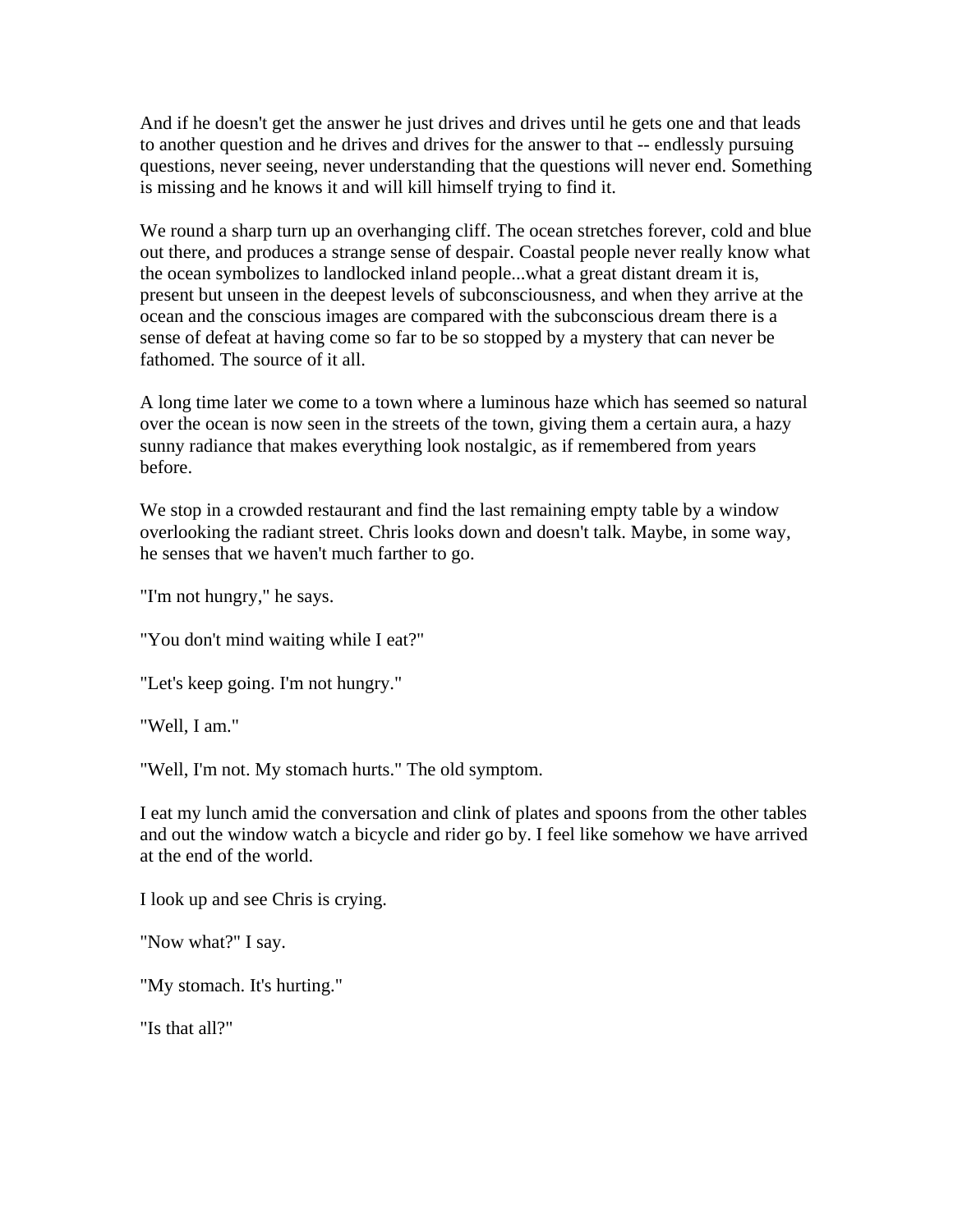"No. I just hate everything -- I'm sorry I came -- I hate this trip -- I thought this was going to be fun, and it isn't any fun -- I'm sorry I came." He is a truth-teller, like Phædrus. And like Phædrus he looks at me now with more and more hatred. The time has come.

"I've been thinking, Chris, of putting you on the bus here with a ticket for home."

His face has no expression on it, then surprise mixed with dismay.

I add, "I'll go on myself with the motorcycle and see you in a week or two. There's no sense forcing you to continue on a vacation you hate."

Now it's my turn to be surprised. His expression isn't relieved at all. The dismay gets worse and he looks down and says nothing.

He seems caught off balance now, and frightened.

He looks up. "Where would I stay?"

"Well, you can't stay at our house now, because other people are there. You can stay with Grandma and Grandpa."

"I don't want to stay with them."

"You can stay with your aunt."

"She doesn't like me. I don't like her."

"You can stay with your other grandma and grandpa."

"I don't want to stay there either."

I name some others but he shakes his head.

"Well, who then?"

"I don't know."

"Chris, I think you can see for yourself what the problem is. You don't want to be on this trip. You hate it. Yet you don't want to stay with anyone or go anywhere else. All these people I've mentioned you either don't like or they don't like you."

He's silent but tears now form.

A woman at another table is looking at me angrily. She opens her mouth as if about to say something. I turn a heavy gaze on her for a long time until she closes her mouth and goes back to eating.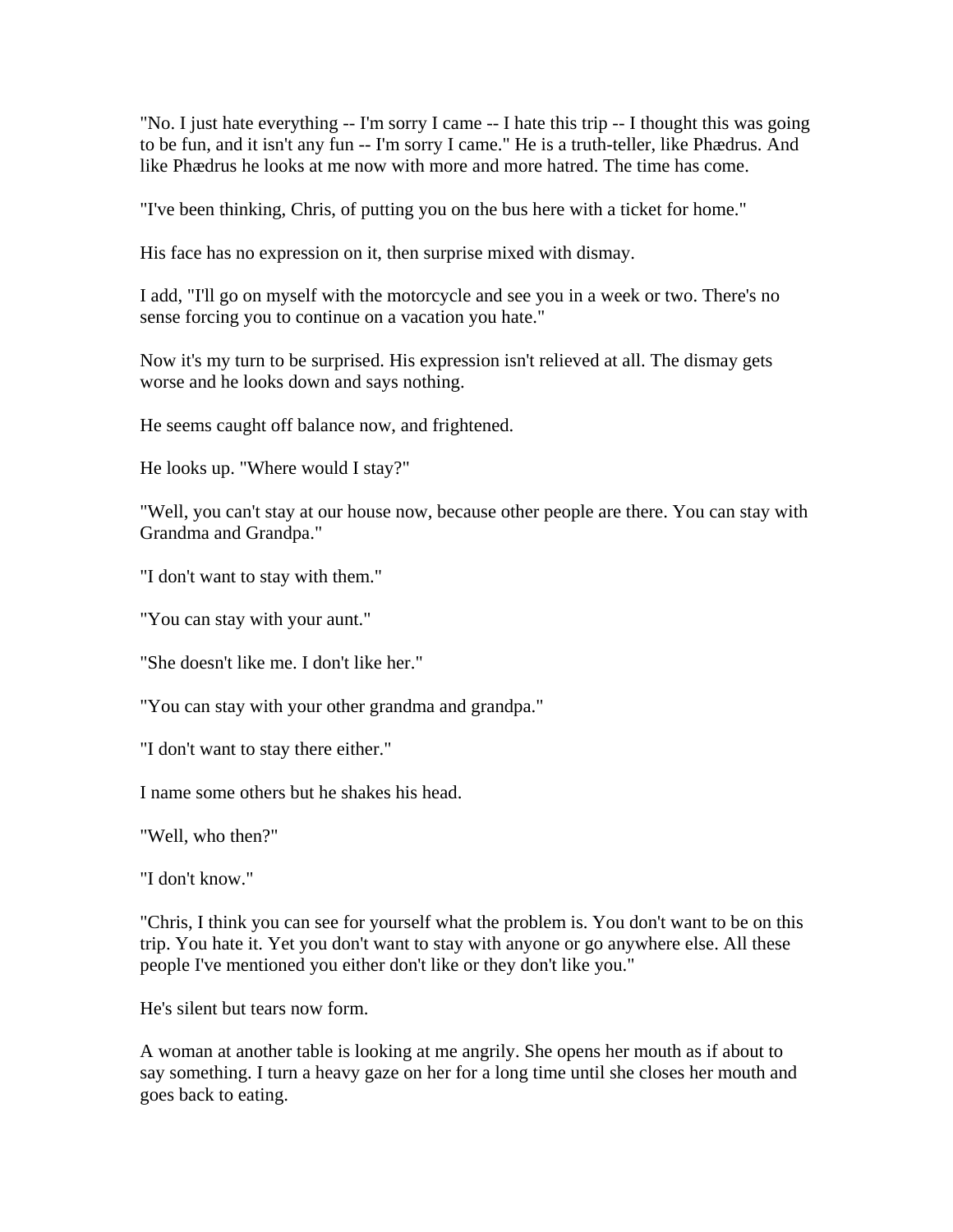Now Chris is crying hard and others look over from the other tables.

"Let's go for a walk," I say, and get up without waiting for the check.

At the cash register the waitress says, "I'm sorry the boy isn't feeling good." I nod, pay, and we're outside.

I look for a bench somewhere in the luminous haze but there is none. Instead we climb on the cycle and go slowly south looking for a restful place to pull off.

The road leads out to the ocean again where it climbs to a high point that apparently juts out into the ocean but now is surrounded by banks of fog. For a moment I see a distant break in the fog where some people rest in the sand, but soon the fog rolls in and the people are obscured.

I look at Chris and see a puzzled, empty look in his eyes, but as soon as I ask him to sit down some of the anger and hatred of this morning reappear.

"Why?" he asks.

"I think it's time we should talk."

"Well, talk," he says. All the old belligerence is back. It's the "kind father" image he can't stand. He knows the "niceness" is false.

"What about the future?" I say. Stupid thing to ask.

"What about it?" he says.

"I was going to ask what you planned to do about the future."

"I'm going to let it be." Contempt shows now.

The fog opens for a moment, revealing the cliff we are on, then closes again, and a sense of inevitability about what is happening comes over me. I'm being pushed toward something and the objects in the corner of the eye and the objects in the center of the vision are all of equal intensity now, all together in one, and I say, "Chris, I think it's time to talk about some things you don't know about."

He listens a little. He senses something is coming.

"Chris, you're looking at a father who was insane for a long time, and is close to it again."

And not just close anymore. It's here. The bottom of the ocean.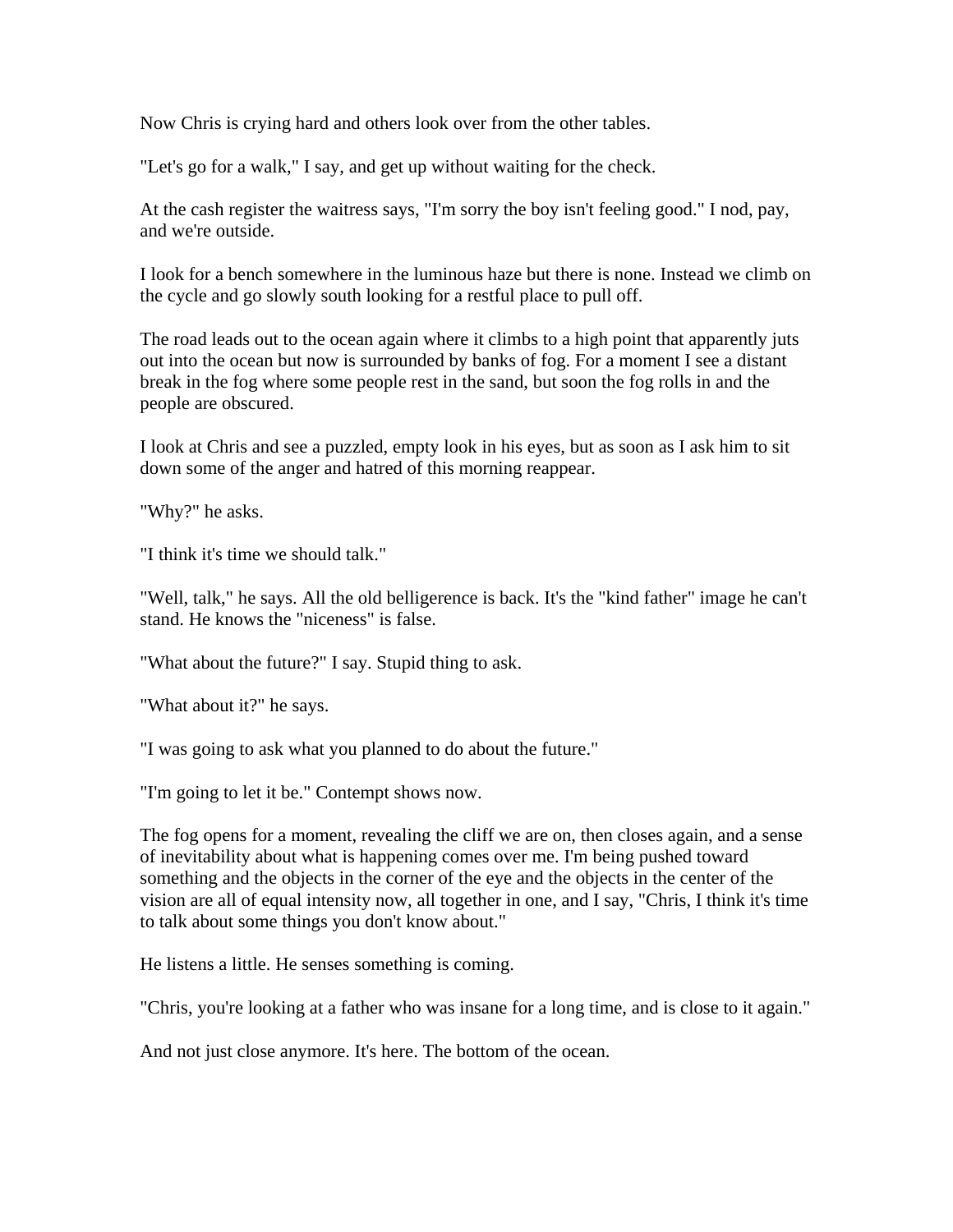"I'm sending you home not because I'm angry with you but because I'm afraid of what can happen if I continue to take responsibility for you."

His face doesn't show any change of expression. He doesn't understand yet what I'm saying.

"So this is going to be good-bye, Chris, and I'm not sure we'll see each other anymore."

That's it. It's done. And now the rest will follow naturally.

He looks at me so strangely. I think he still doesn't understand. That gaze -- I've seen it somewhere -- somewhere -- somewhere. --

In the fog of an early morning in the marshes there was a small duck, a teal that gazed like this. -- I'd winged it and now it couldn't fly and I'd run up on it and seized it by the neck and before killing it had stopped and from some sense of the mystery of the universe had stared into its eyes, and they gazed like this -- so calm and uncomprehending -- and yet so aware. Then I closed my hands around its eyes and twisted the neck until it broke and I felt the snap between my fingers.

Then I opened my hand. The eyes still gazed at me but they stared into nothing and no longer followed my movements.

"Chris, they're saying it about you."

He gazes at me.

"That all these troubles are in your mind."

He shakes his head no.

"They seem real and feel real but they aren't."

His eyes become wide. He continues to shake his head no, but comprehension overtakes him.

"Things have gone from bad to worse. Trouble in school, trouble with the neighbors, trouble with your family, trouble with your friends -- trouble everywhere you turn. Chris, I was the only one holding them all back, saying, `He's all right,' and now there won't be anyone. Do you understand?"

He stares stunned. His eyes still track but they begin to falter. I'm not giving him strength. I never have been. I'm killing him.

"It's not your fault, Chris. It never has been. Please understand that."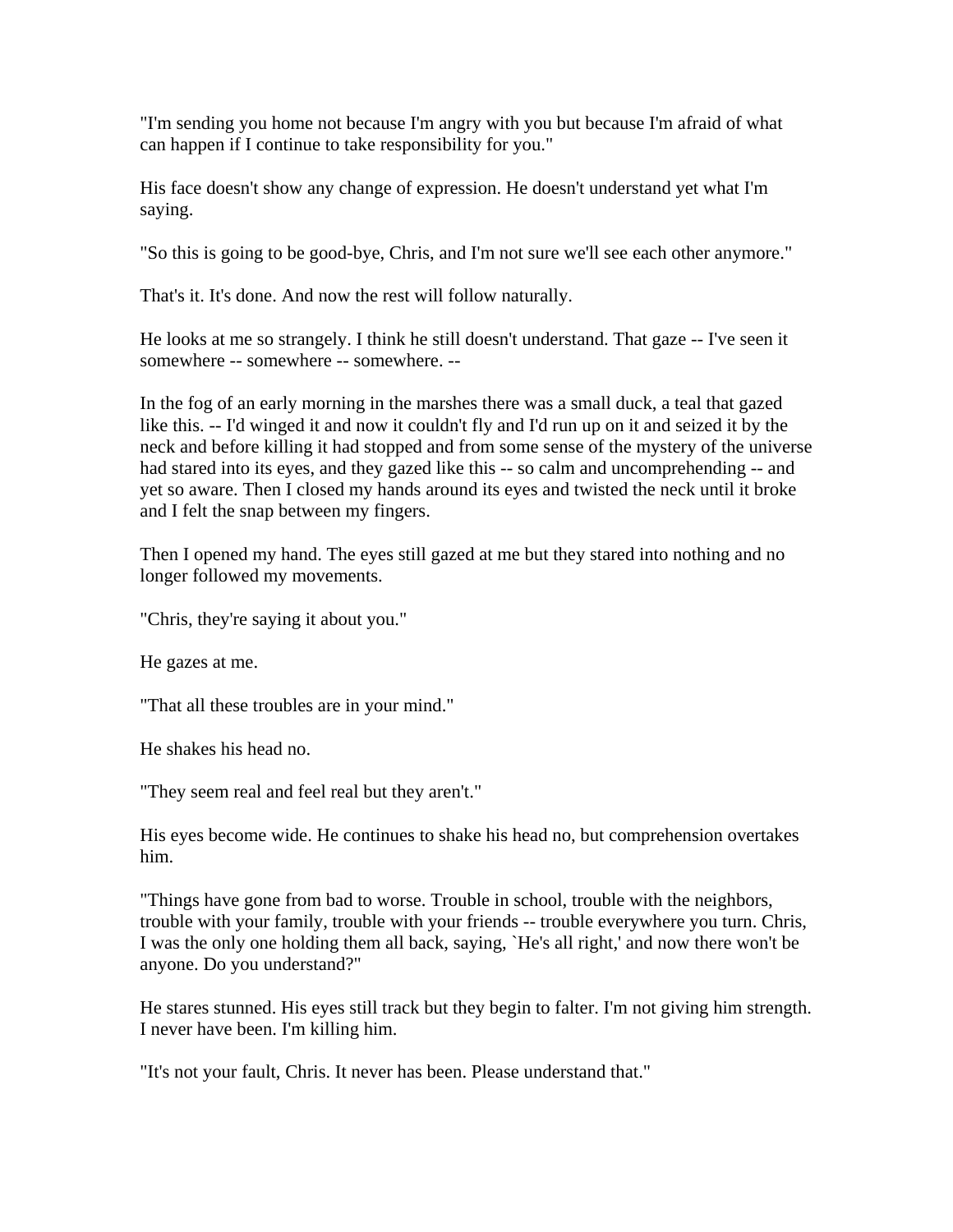His gaze fails in a sudden inward flash. Then his eyes close and a strange cry comes from his mouth, a wail like the sound of something far away. He turns and stumbles on the ground then falls, doubles up and kneels and rocks back and forth, head on the ground. A faint misty wind blows in the grass around him. A seagull alights nearby.

Through the fog I hear the whine of gears of a truck and am terrified by it.

"You have to get up, Chris."

The wail is high-pitched and inhuman, like a siren in the distance.

"You must get up!"

He continues to rock and wail on the ground.

I don't know what to do now. I have no idea what to do. It's all over. I want to run for the cliff, but fight that. I have to get him on the bus, and then the cliff will be all right.

Everything is all right now, Chris.

That's not my voice.

l haven't forgotten you.

Chris's rocking stops.

How could I forget you?

Chris raises his head and looks at me. A film he has always looked through at me disappears for a moment and then returns.

We'll be together now.

The whine of the truck is upon us.

Now get up!

Chris slowly sits up and stares at me. The truck arrives, stops, and the driver looks out to see if we need a ride. I shake my head no and wave him on. He nods, puts the truck in gear, and it whines off through the mist again and there is only Chris and me.

I put my jacket around him. His head is buried again between his knees and he cries now, but it is a low-pitched human wail, not the strange cry of before. My hands are wet and I feel that my forehead is wet too.

After a while he wails, "Why did you leave us?"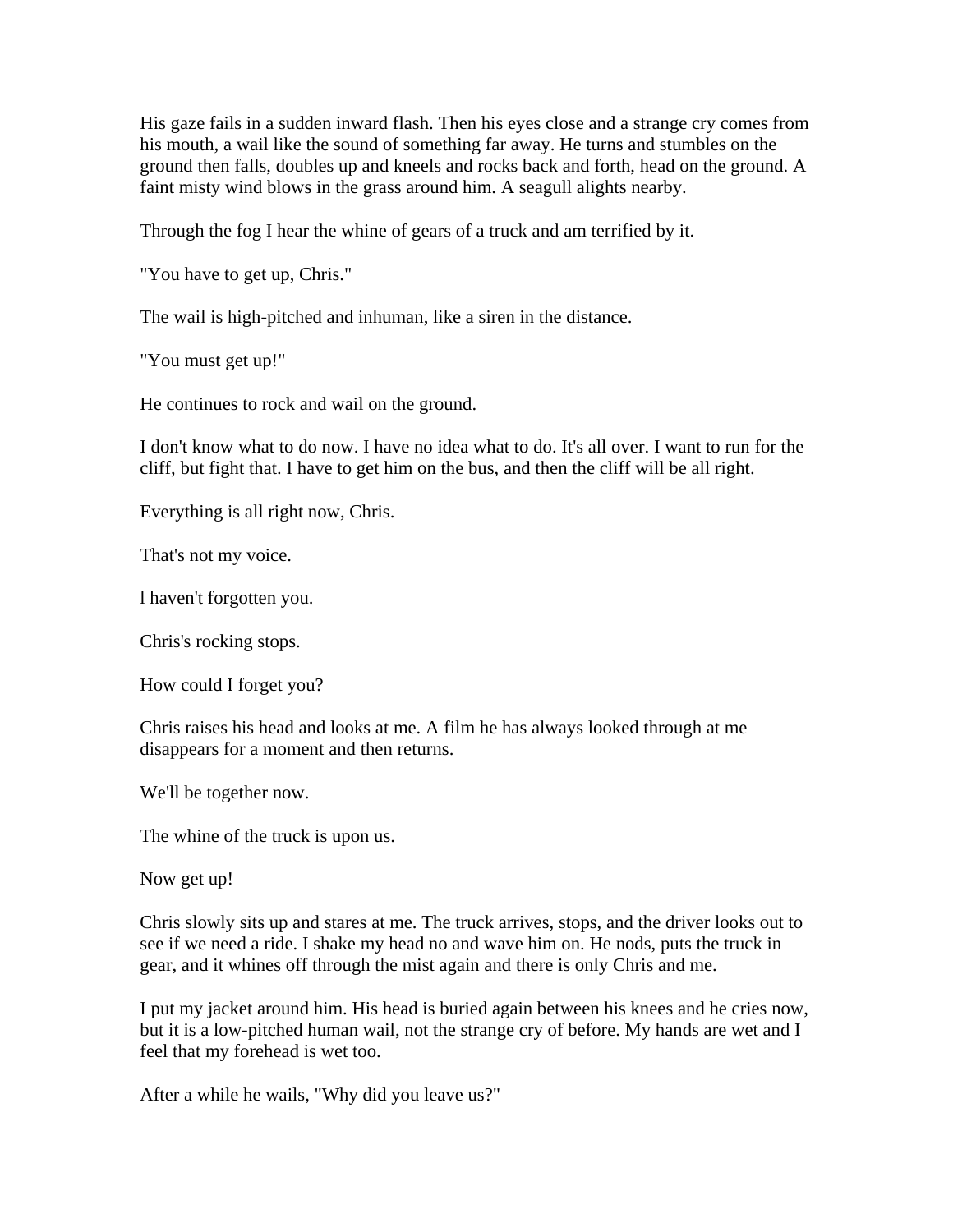When?

"At the hospital!"

There was no choice. The police prevented it.

"Wouldn't they let you out?"

No.

"Well then, why wouldn't you open the door?"

What door?

"The glass door!"

A kind of slow electric shock passes through me. What glass door is he talking about?

"Don't you remember?" he says. "We were standing on one side and you were on the other side and Mom was crying."

I've never told him about that dream. How could he know about that? Oh, no

We're in another dream. That's why my voice sounds so strange.

I couldn't open that door. They told me not to open it. I had to do everything they said.

"I thought you didn't want to see us," Chris says. He looks down.

The looks of terror in his eyes all these years.

Now I see the door. It is in a hospital.

This is the last time I will see them. I am Phædrus, that is who I am, and they are going to destroy me for speaking the Truth.

It has all come together.

Chris cries softly now. Cries and cries and cries. The wind from the ocean blows through the tall stems of grass all around us and the fog begins to lift.

"Don't cry, Chris. Crying is just for children."

After a long time I give him a rag to wipe his face with. We gather up our stuff and pack it on the motorcycle. Now the fog suddenly lifts and I see the sun on his face makes his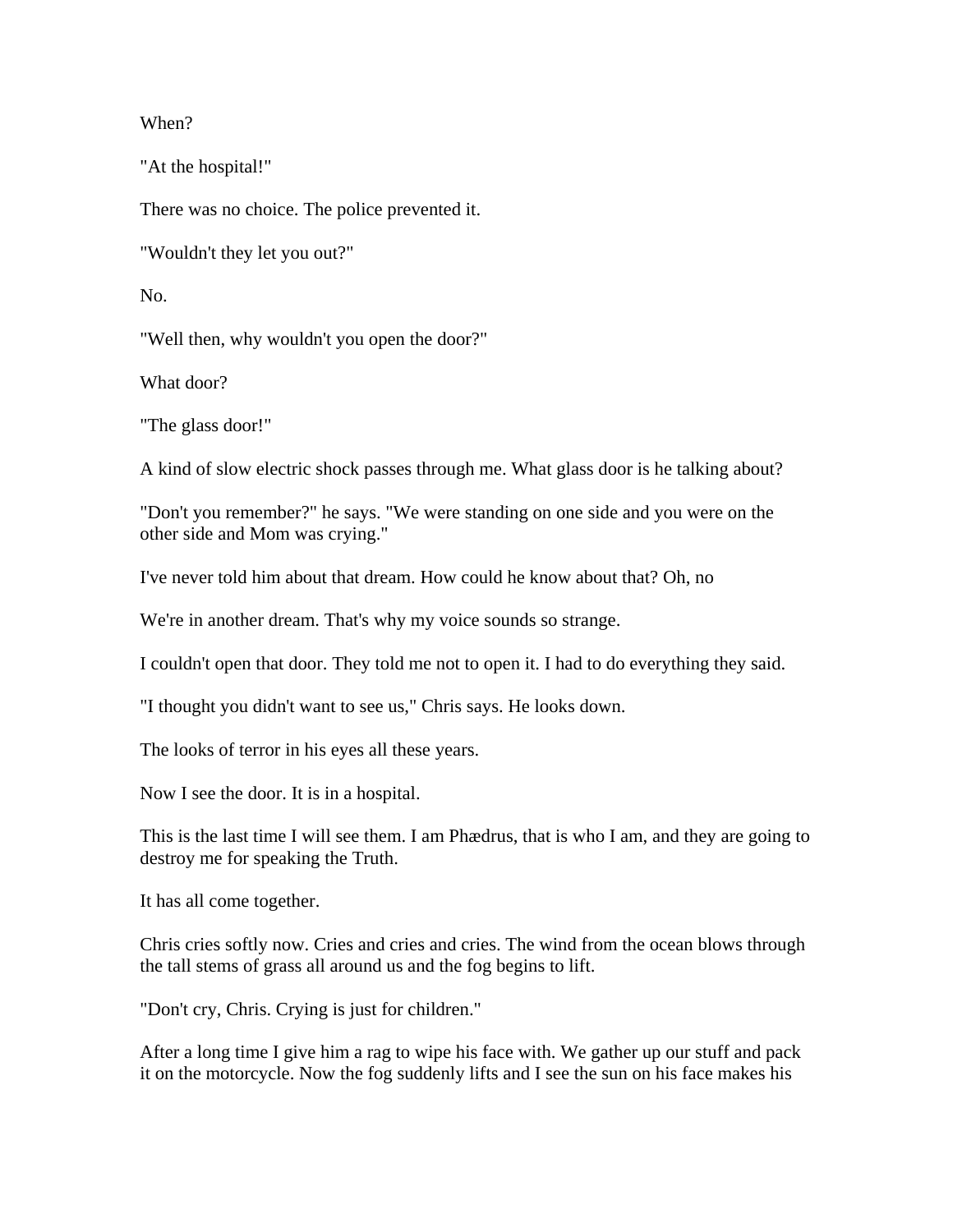expression open in a way I've never seen it before. He puts on his helmet, tightens the strap, then looks up.

"Were you really insane?"

Why should he ask that?

No!

Astonishment hits. But Chris's eyes sparkle.

"I knew it," he says.

Then he climbs on the cycle and we are off.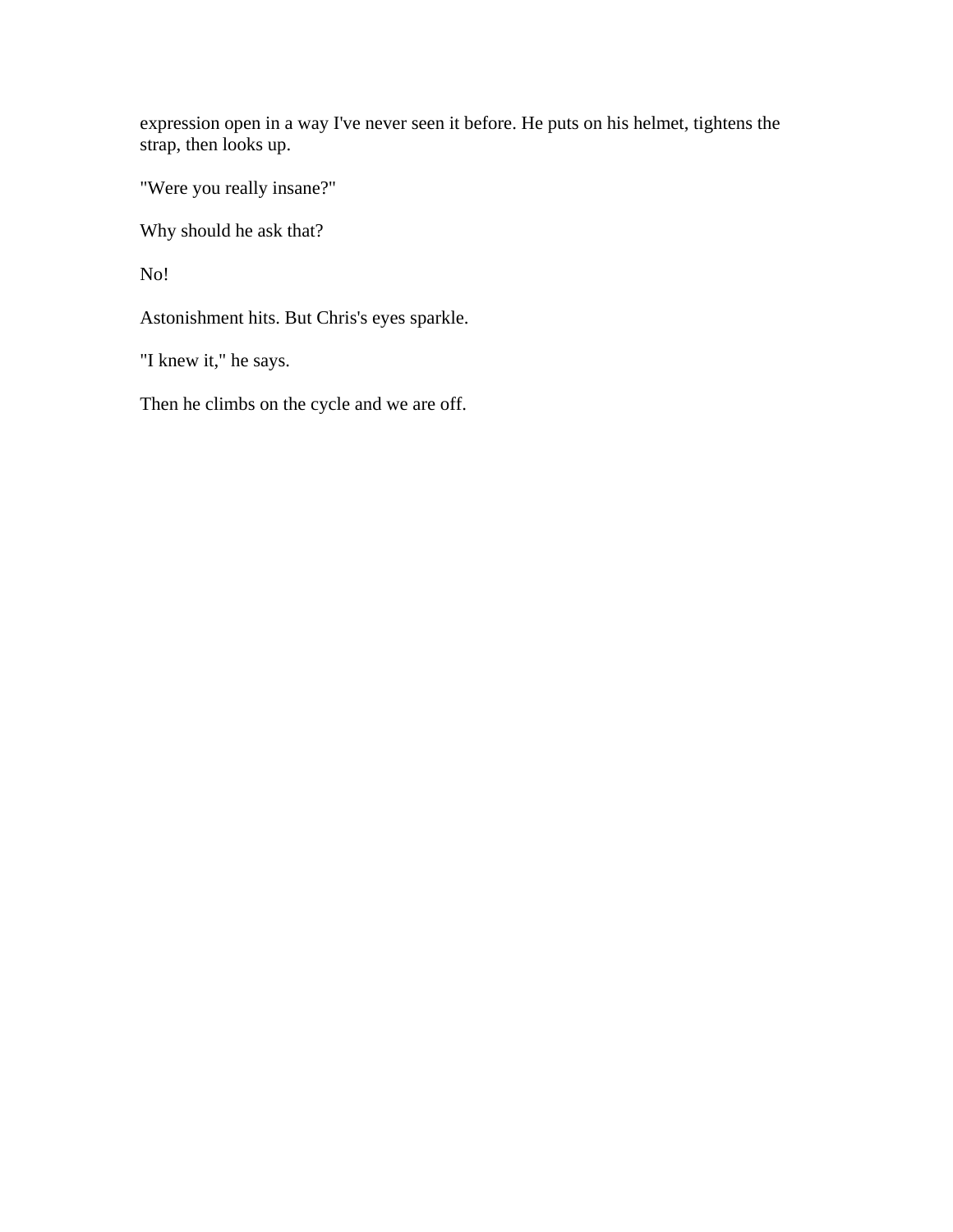## **32**

As we ride now through coastal manzanita and waxen- leafed shrubs, Chris's expression comes to mind. "I knew it," he said.

The cycle swings into each curve effortlessly, banking so that our weight is always down through the machine no matter what its angle is with the ground. The way is full of flowers and surprise views, tight turns one after another so that the whole world rolls and pirouettes and rises and falls away.

"I knew it," he said. It comes back now as one of those little facts tugging at the end of a line, saying it's not as small as I think it is. It's been in his mind for a long time. Years. All the problems he's given become more understandable. "I knew it," he said.

He must have heard something long ago, and in his childish misunderstanding gotten it all mixed up. That's what Phædrus always said...I always said...years ago, and Chris must have believed it, and kept it hidden inside ever since.

We're related to each other in ways we never fully understand, maybe hardly understand at all. He was always the real reason for coming out of the hospital. To have let him grow up alone would have been really wrong. In the dream too he was the one who was always trying to open the door.

I haven't been carrying him at all. He's been carrying me!

"I knew it," he said. It keeps tugging on the line, saying my big problem may not be as big as I think it is, because the answer is right in front of me. For God's sake relieve him of his burden! Be one person again!

Rich air and strange perfumes from the flowers of the trees and shrubs enshroud us. Inland now the chill is gone and the heat is upon us again. It soaks through my jacket and clothes and dries out the dampness inside. The gloves which have been dark-wet have started to turn light again. It seems like I've been bone-chilled by that ocean damp for so long I've forgotten what heat is like. I begin to feel drowsy and in a small ravine ahead I see a turnoff and a picnic table. When we get to it I cut the engine and stop.

"I'm sleepy," I tell Chris. "I'm going to take a nap."

"Me too," he says.

We sleep and when we wake up I feel very rested, more rested than for a long time. I take Chris's jacket and mine and tuck them under the elastic cables holding down the pack on the cycle.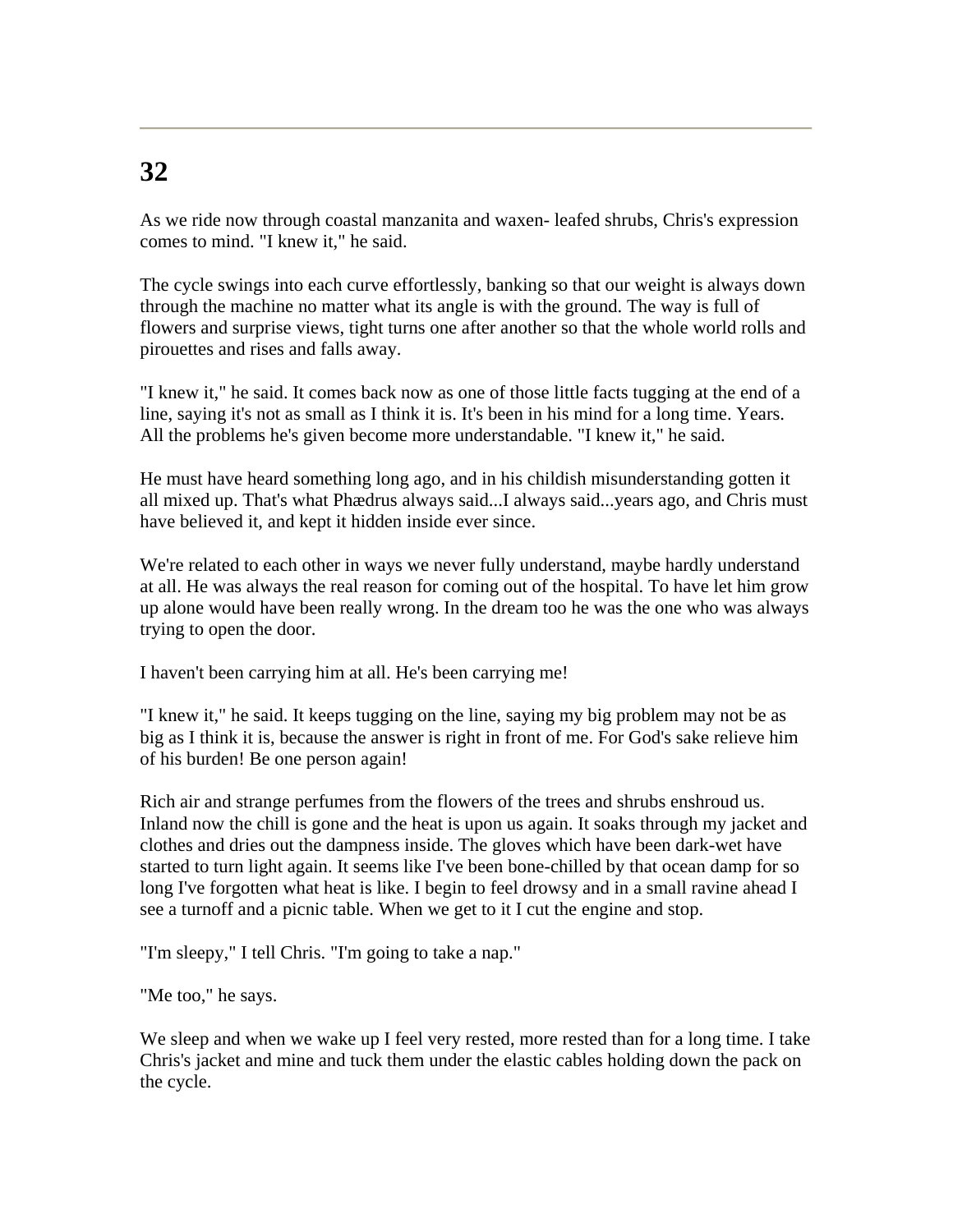It's so hot I feel like leaving this helmet off. I remember that in this state they're not required. I fasten it around one of the cables.

"Put mine there too," Chris says.

"You need it for safety."

"You're not wearing yours."

"All right," I agree, and stow his too.

The road continues to twist and wind through the trees. It upswings around hairpins and glides into new scenes one after another around and through brush and then out into open spaces where we can see canyons stretch away below.

"Beautiful!" I holler to Chris.

"You don't need to shout," he says.

"Oh," I say, and laugh. When the helmets are off you can talk in a conversational voice. After all these days!

"Well, it's beautiful, anyway," I say.

More trees and shrubs and groves. It's getting warmer. Chris hangs onto my shoulders now and I turn a little and see that he stands up on the foot pegs.

"That's a little dangerous," I say.

"No, it isn't. I can tell."

He probably can. "Be careful anyway," I say.

After a while when we cut sharp into a hairpin under some overhanging trees he says, "Oh," and then later on, "Ah," and then, "Wow." Some of these branches over the road are hanging so low they're going to conk him on the head if he isn't careful

"What's the matter?" I ask.

"It's so different."

"What?"

"Everything. I never could see over your shoulders before."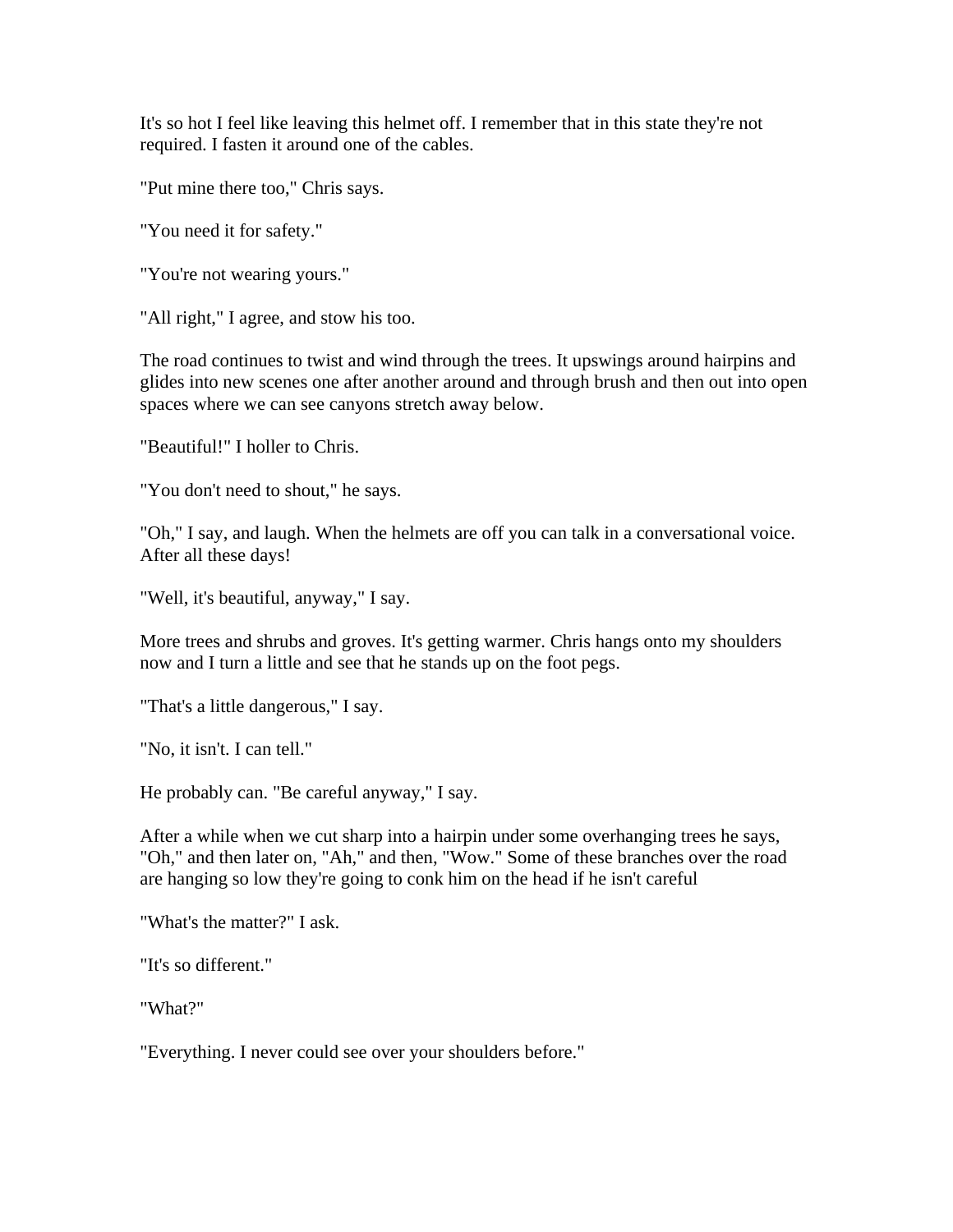The sunlight makes strange and beautiful designs through the tree branches on the road. It flits light and dark into my eyes. We swing into a curve and then up into the open sunlight.

That's true. I never realized it. All this time he's been staring into my back. "What do you see?" I ask.

"It's all different."

We head into a grove again, and he says, "Don't you get scared?"

"No, you get used to it."

After a while he says, "Can I have a motorcycle when I get old enough?"

"If you take care of it."

"What do you have to do?"

"Lot's of things. You've been watching me."

"Will you show me all of them?"

"Sure."

"It is hard?"

"Not if you have the right attitudes. It's having the right attitudes that's hard."

"Oh."

After a while I see he is sitting down again. Then he says, "Dad?"

"What?"

"Will I have the right attitudes?"

"I think so," I say. "I don't think that will be any problem at all."

And so we ride on and on, down through Ukiah, and Hopland, and Cloverdale, down into the wine country. The freeway miles seem so easy now. The engine which has carried us halfway across a continent drones on and on in its continuing oblivion to everything but its own internal forces. We pass through Asti and Santa Rosa, and Petaluma and Novato, on the freeway that grows wider and fuller now, swelling with cars and trucks and busses full of people, and soon by the road are houses and boats and the water of the Bay.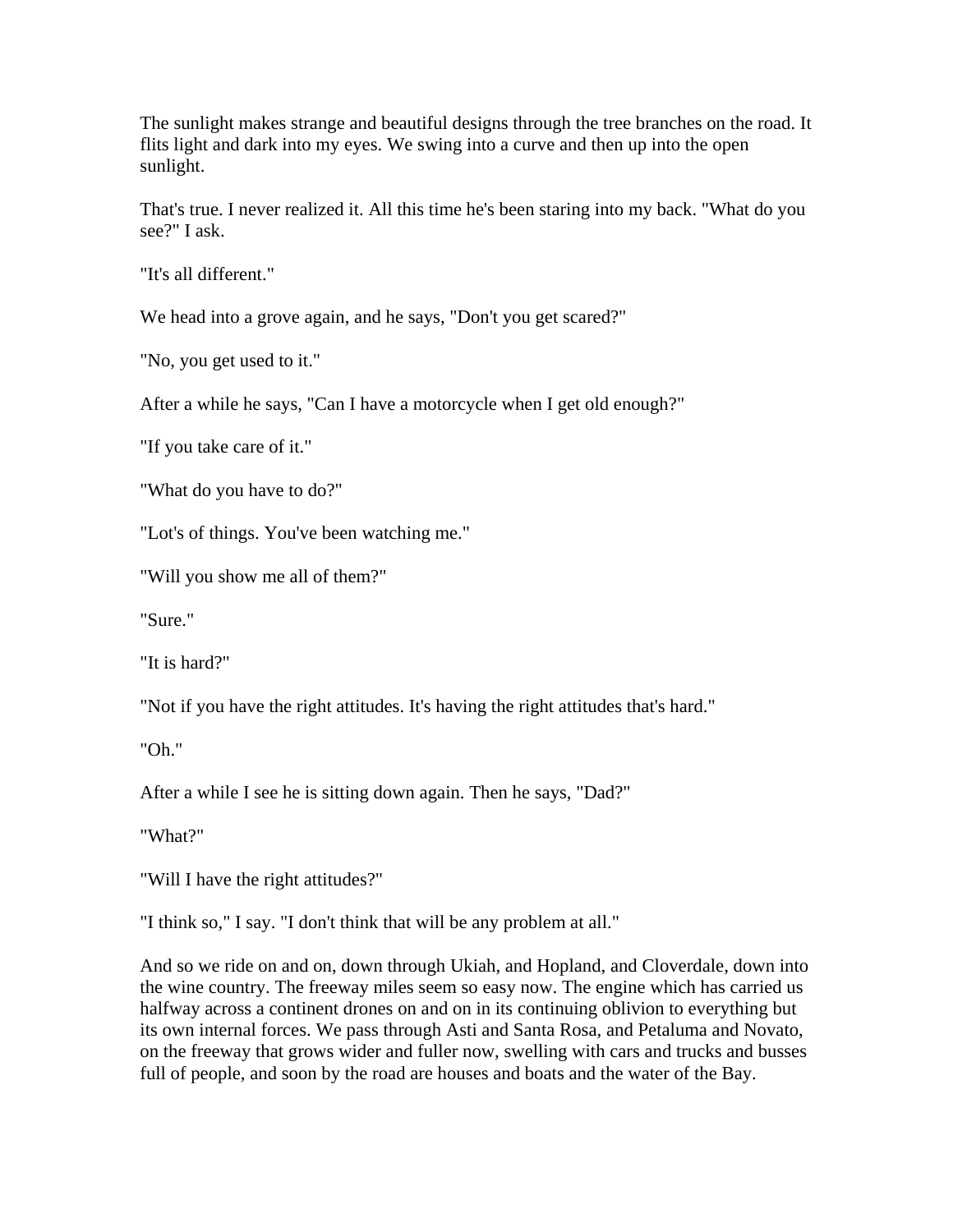Trials never end, of course. Unhappiness and misfortune are bound to occur as long as people live, but there is a feeling now, that was not here before, and is not just on the surface of things, but penetrates all the way through: We've won it. It's going to get better now. You can sort of tell these things.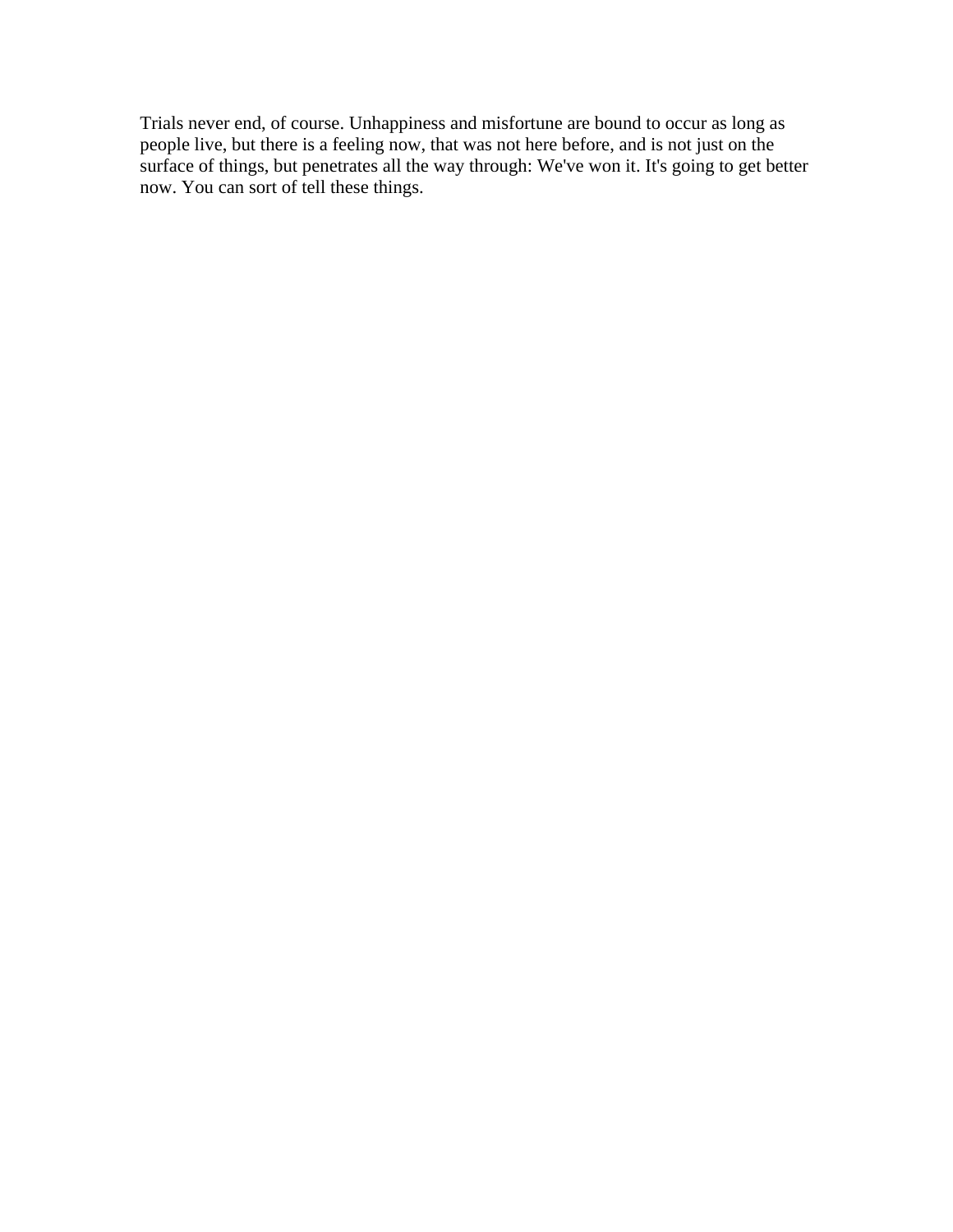## **Afterword**

This book has a lot to say about Ancient Greek perspectives and their meaning but there is one perspective it misses. That is their view of time. They saw the future as something that came upon them from behind their backs with the past receding away before their eyes.

When you think about it, that's a more accurate metaphor than our present one. Who really can face the future? All you can do is project from the past, even when the past shows that such projections are often wrong. And who really can forget the past? What else is there to know?

Ten years after the publication of Zen and the Art of Motorcycle Maintenance the Ancient Greek perspective is certainly appropriate. What sort of future is coming up from behind I don't really know. But the past, spread out ahead, dominates everything in sight.

Certainly no one could have predicted what has happened. Back then, after 121 others had turned this book down, one lone editor offered a standard \$3,000 advance. He said the book forced him to decide what he was in publishing for, and added that although this was almost certainly the last payment, I shouldn't be discouraged. Money wasn't the point with a book like this.

That was true. But then came publication day, astonishing reviews, best-seller status, magazine interviews, radio and TV interviews, movie offers, foreign publications, endless offers to speak, and fan mail...week after week, month after month. The letters have been full of questions: Why? How did this happen? What is missing here? What was your motive? There's a sort of frustrated tone. They know there's more to this book than meets the eye. They want to hear all.

There really hasn't been any "all" to tell. There were no deep manipulative ulterior motives. Writing it seemed to have higher quality than not writing it, that was all. But as time recedes ahead and the perspective surrounding the book grows larger, a somewhat more detailed answer becomes possible.

There is a Swedish word, kulturbärer, which can be translated as "culture-bearer" but still doesn't mean much. It's not a concept that has much American use, although it should have.

A culture-bearing book, like a mule, bears the culture on its back. No one should sit down to write one deliberately. Culture-bearing books occur almost accidentally, like a sudden change in the stock market. There are books of high quality that are an part of the culture, but that is not the same. They are a part of it. They aren't carrying it anywhere. They may talk about insanity sympathetically, for example, because that's the standard cultural attitude. But they don't carry any suggestion that insanity might be something other than sickness or degeneracy.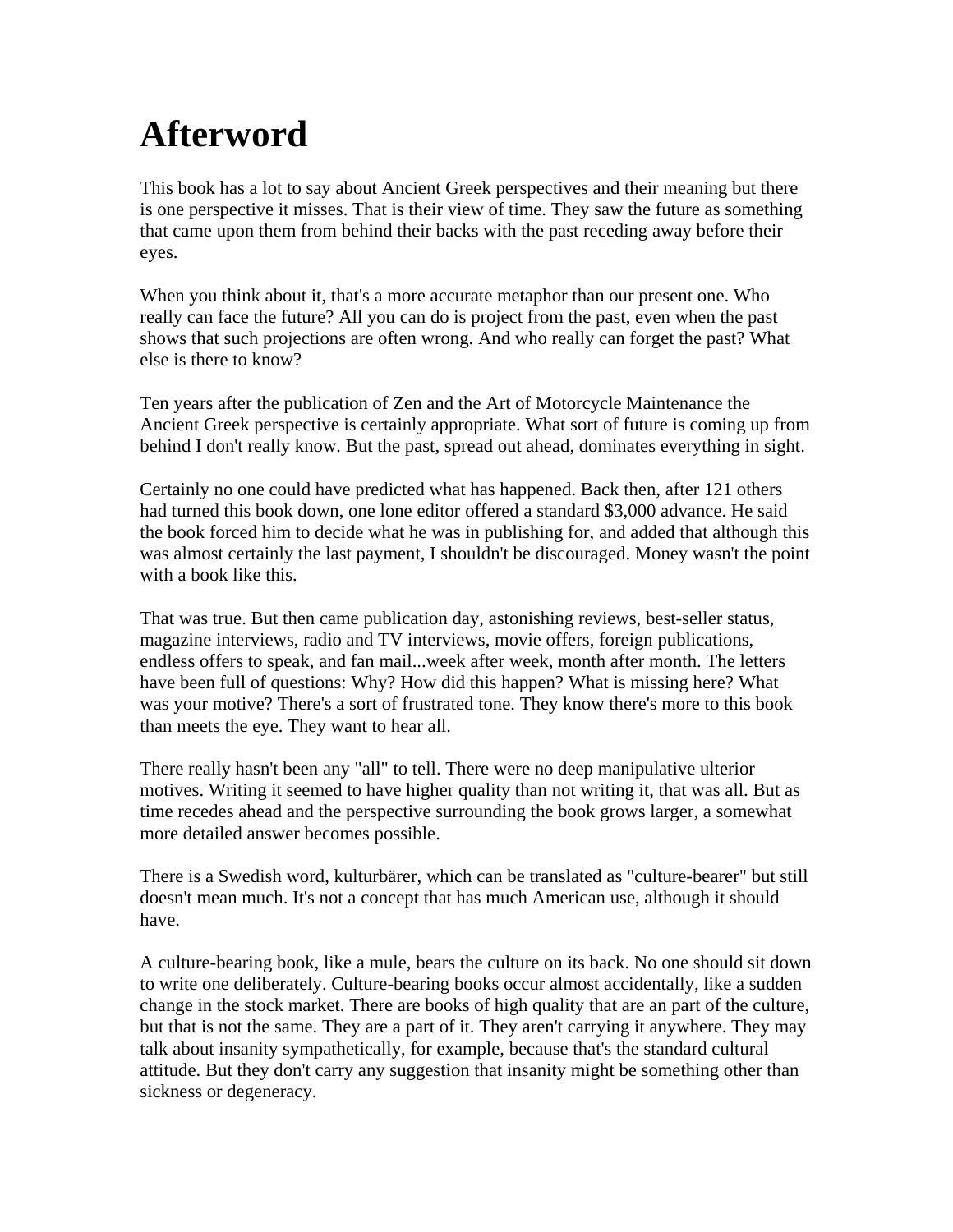Culture-bearing books challenge cultural value assumptions and often do so at a time when the culture is changing in favor of their challenge. The books are not necessarily of high quality. Uncle Tom's Cabin was no literary masterpiece but it was a culture-bearing book. It came at a time when the entire culture was about to reject slavery. People seized upon it as a portrayal of their own new values and it became an overwhelming success.

The success of Zen and the Art of Motorcycle Maintenance seems the result of this culture-bearing phenomenon. The involuntary shock treatment described here is against the law today. It is a violation of human liberty. The culture has changed.

The book also appeared at a time of cultural upheaval on the matter of material success. Hippies were having none of it. Conservatives were baffled. Material success was the American dream. Millions of European peasants had longed for it all their lives and come to America to find it...a world in which they and their descendants would at last have enough. Now their spoiled descendants were throwing that whole dream in their faces, saying it wasn't any good. What did they want?

The hippies had in mind something that they wanted, and were calling it "freedom," but in the final analysis "freedom" is a purely negative goal. It just says something is bad. Hippies weren't really offering any alternatives other than colorful short-term ones, and some of these were looking more and more like pure degeneracy. Degeneracy can be fun but it's hard to keep up as a serious lifetime occupation.

This book offers another, more serious alternative to material success. It's not so much an alternative as an expansion of the meaning of "success" to something larger than just getting a good job and staying out of trouble. And also something larger than mere freedom. It gives a positive goal to work toward that does not confine. That is the main reason for the book's success, I think. The whole culture happened to be looking for exactly what this book has to offer. That is the sense in which it is a culture-bearer.

The receding Ancient Greek perspective of the past ten years has a very dark side: Chris is dead.

He was murdered. At about 8:00 P.M. on Saturday, November 17, 1979, in San Francisco, he left the Zen Center, where he was a student, to visit a friend's house a block away on Haight Street.

According to witnesses, a car stopped on the street beside him and two men, black, jumped out. One came from behind him so that Chris couldn't escape, and grabbed his arms. The one in front of him emptied his pockets and found nothing and became angry. He threatened Chris with a large kitchen knife. Chris said something which the witnesses could not hear. His assailant became angrier. Chris then said something that made him even more furious. He jammed the knife into Chris's chest. Then the two jumped into their car and left.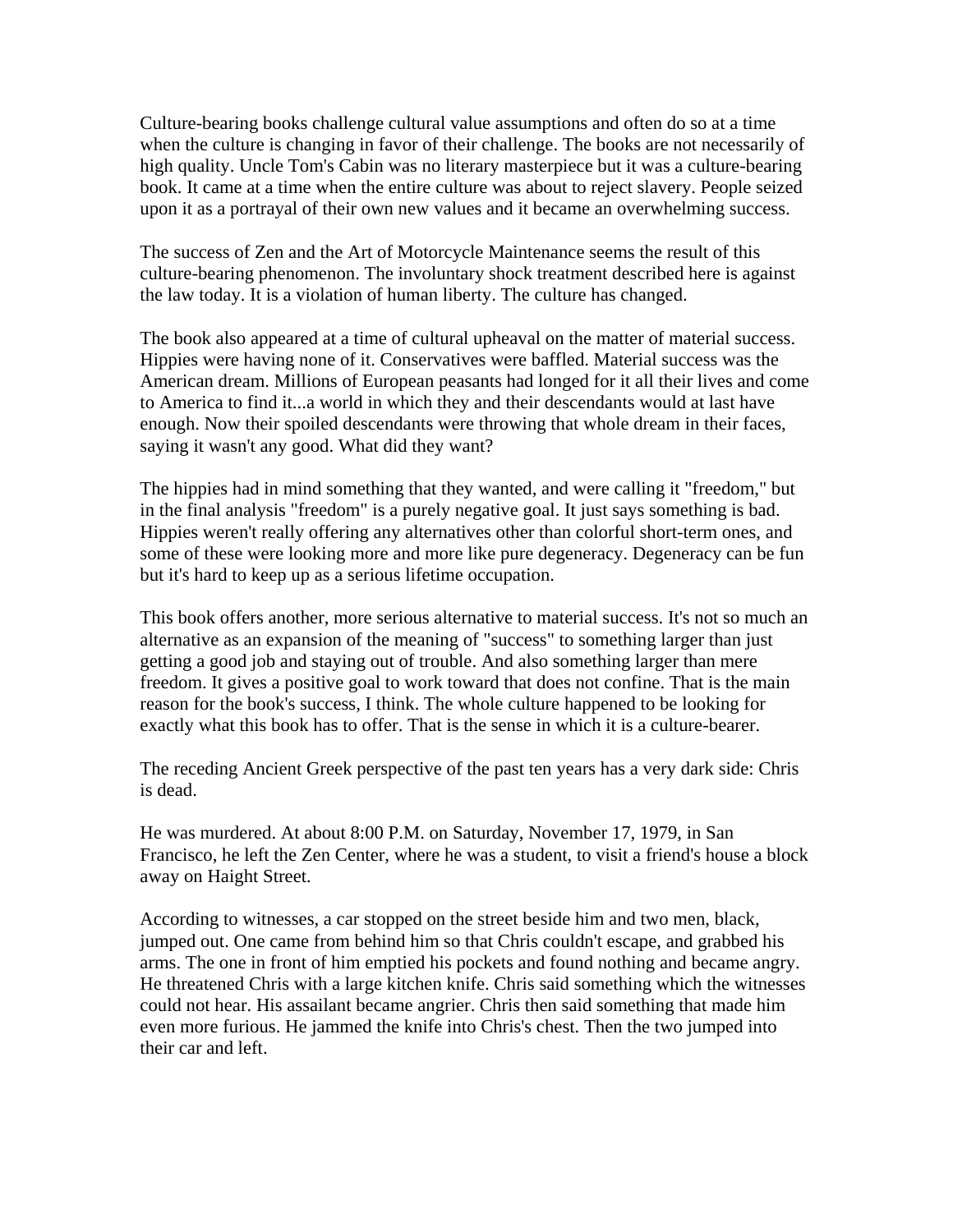Chris leaned for a time on a parked car, trying to keep from collapsing. After a time he staggered across the street to a lamp at the corner of Haight and Octavia. Then, with his right lung filled with blood from a severed pulmonary artery, he fell to the sidewalk and died.

I go on living, more from force of habit than anything else. At his funeral we learned that he had bought a ticket that morning for England, where my second wife and I lived aboard a sailboat. Then a letter from him arrived which said, strangely, "I never thought I would ever live to see my 23rd birthday."

His twenty-third birthday would have been in two weeks.

After his funeral we packed all his things, including a secondhand motorcycle he had just bought, into an old pickup truck and headed back across some of the western mountain and desert roads described in this book. At this time of year the mountain forests and prairies were snow-covered and alone and beautiful. By the time we reached his grandfather's house in Minnesota we were feeling more peaceful. There in his grandfather's attic, his things are still stored.

I tend to become taken with philosophic questions, going over them and over them and over them again in loops that go round and round and round until they either produce an answer or become so repetitively locked on they become psychiatrically dangerous, and now the question became obsessive: "Where did he go?"

Where did Chris go? He had bought an airplane ticket that morning. He had a bank account, drawers full of clothes, and shelves full of books. He was a real, live person, occupying time and space on this planet, and now suddenly where was he gone to? Did he go up the stack at the crematorium? Was he in the little box of bones they handed back? Was he strumming a harp of gold on some overhead cloud? None of these answers made any sense.

It had to be asked: What was it I was so attached to? Is it just something in the imagination? When you have done time in a mental hospital, that is never a trivial question. If he wasn't just imaginary, then where did he go? Do real things just disappear like that? If they do, then the conservation laws of physics are in trouble. But if we stay with the laws of physics, then the Chris that disappeared was unreal. Round and round and round. He used to run off like that just to make me mad. Sooner or later he would always appear, but where would he appear now? After all, really, where did he go?

The loops eventually stopped at the realization that before it could be asked "Where did he go?" it must be asked "What is the `he' that is gone?" There is an old cultural habit of thinking of people as primarily something material, as flesh and blood. As long as this idea held, there was no solution. The oxides of Chris's flesh and blood did, of course, go up the stack at the crematorium. But they weren't Chris.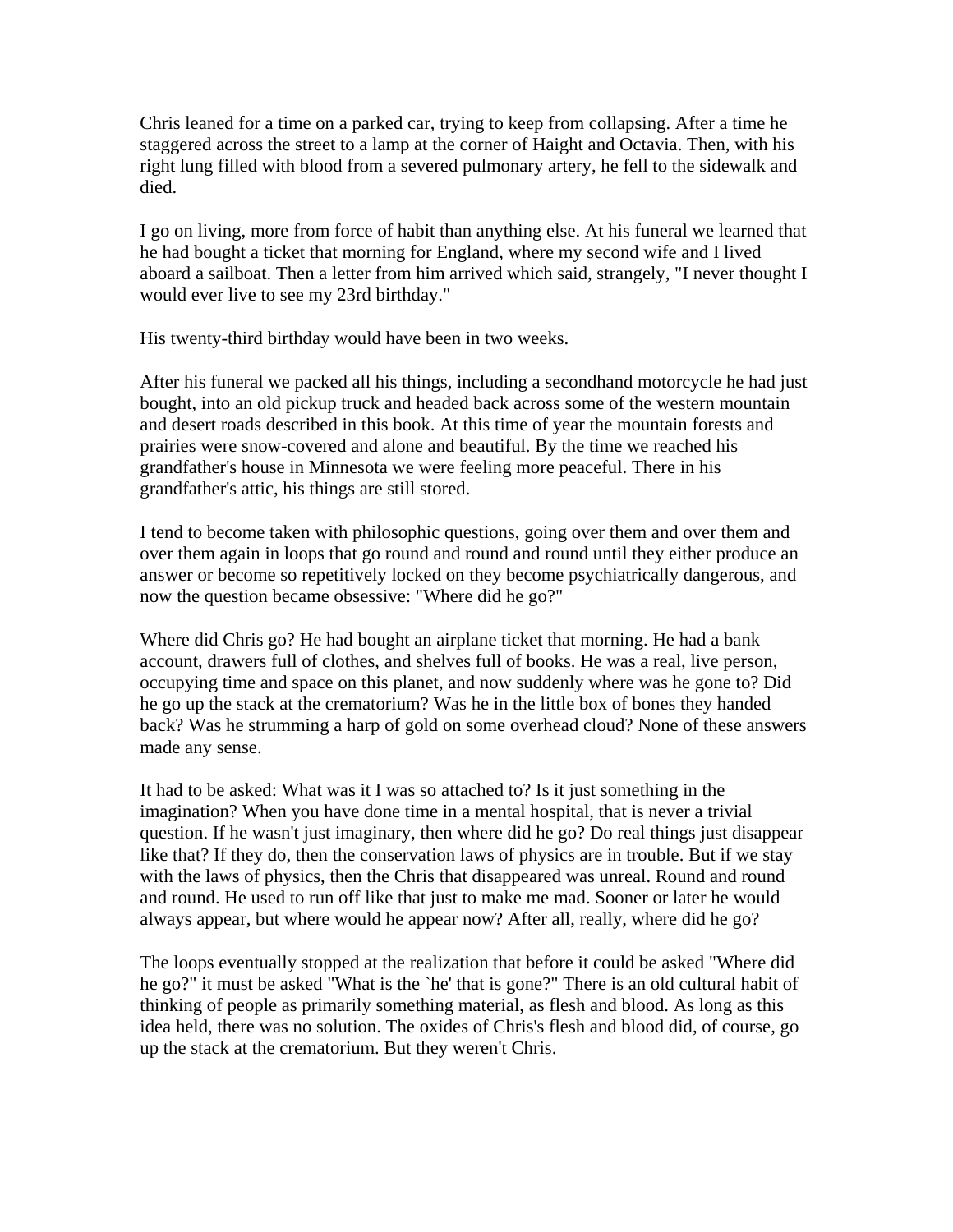What had to be seen was that the Chris I missed so badly was not an object but a pattern, and that although the pattern included the flesh and blood of Chris, that was not all there was to it. The pattern was larger than Chris and myself, and related us in ways that neither of us understood completely and neither of us was in complete control of.

Now Chris's body, which was a part of that larger pattern, was gone. But the larger pattern remained. A huge hole had been torn out of the center of it, and that was what caused all the heartache. The pattern was looking for something to attach to and couldn't find anything. That's probably why grieving people feel such attachment to cemetery headstones and any material property or representation of the deceased. The pattern is trying to hang on to its own existence by finding some new material thing to center itself upon.

Some time later it became clearer that these thoughts were something very close to statements found in many "primitive" cultures. If you take that part of the pattern that is not the flesh and bones of Chris and call it the "spirit" of Chris or the "ghost" of Chris, then you can say without further translation that the spirit or ghost of Chris is looking for a new body to enter. When we hear accounts of "primitives" talking this way, we dismiss them as superstition because we interpret ghost or spirit as some sort of material ectoplasm, when in fact they may not mean any such thing at all.

In any event, it was not many months later that my wife conceived, unexpectedly. After careful discussion we decided it was not something that should continue. I'm in my fifties. I didn't want to go through any more child-raising experiences. I'd seen enough. So we came to our conclusion and made the necessary medical appointment.

Then something very strange happened. I'll never forget it. As we went over the whole decision in detail one last time, there was a kind of dissociation, as though my wife started to recede while we sat there talking. We were looking at each other, talking normally, but it was like those photographs of a rocket just after launching where you see two stages start to separate from each other in space. You think you're together and then suddenly you see that you're not together anymore.

I said, "Wait. Stop. Something's wrong." What it was, was unknown, but it was intense and I didn't want it to continue. It was a really frightening thing, which has since become clearer. It was the larger pattern of Chris, making itself known at last. We reversed our decision, and now realize what a catastrophe it would have been for us if we hadn't.

So I guess you could say, in this primitive way of looking at things, that Chris got his airplane ticket after all. This time he's little girl named Nell and our life is back in perspective again. The hole in the pattern is being mended. A thousand memories of Chris will always be at hand, of course, but not a destructive clinging to some material entity that can never be here again. We're in Sweden now, the home of my mother's ancestors, and I'm working on a second book which is a sequel to this one.